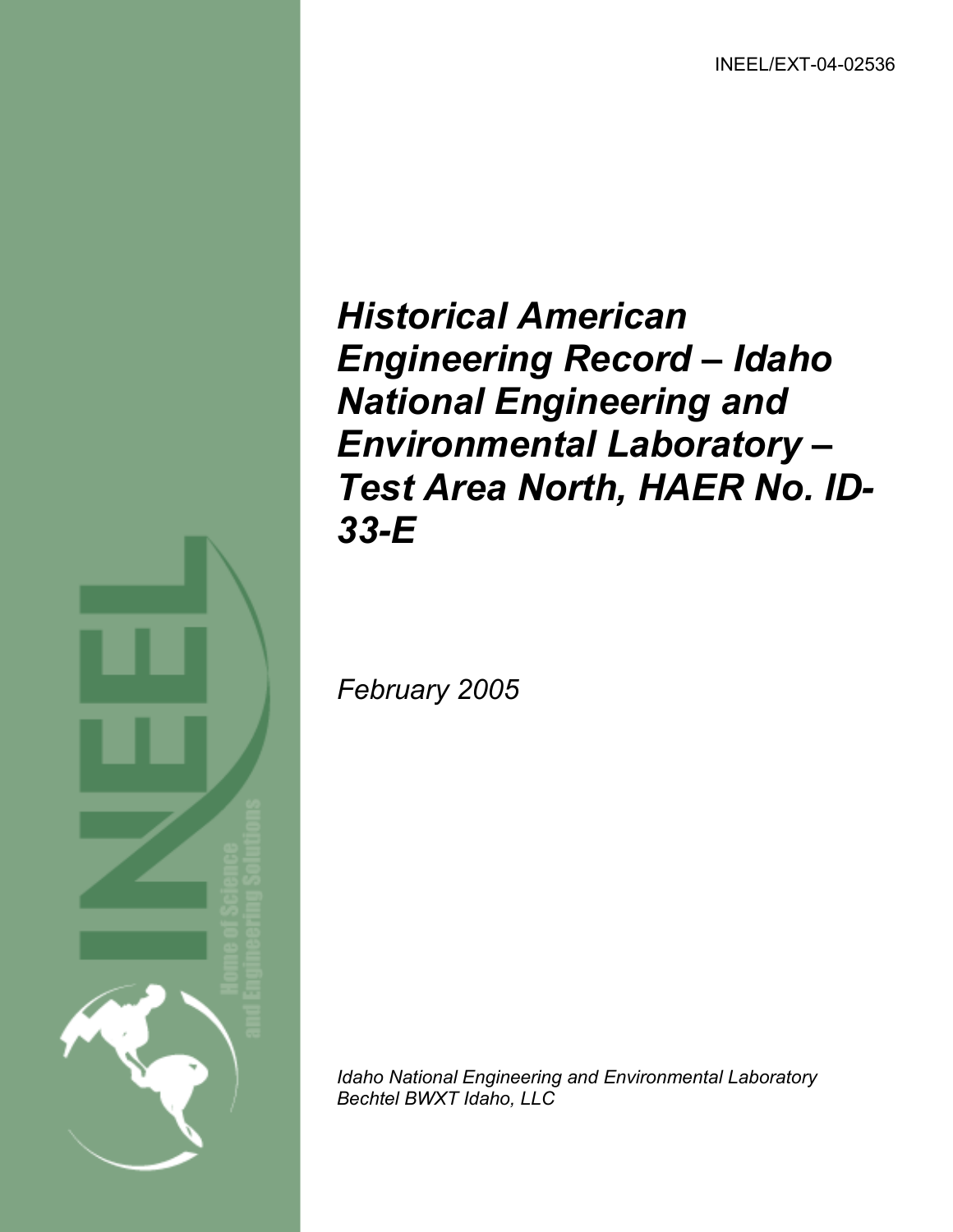**INEEL/EXT-04-02536**

# **Historical American Engineering Record**

**Idaho National Engineering and Environmental Laboratory Test Area North HAER No. ID-33-E** 

**February 2005** 

**Idaho National Engineering and Environmental Laboratory** 

**Idaho Falls, Idaho 83415** 

**Prepared for the U.S. Department of Energy Under DOE Idaho Operations Office Contract DE-AC07-99ID13727**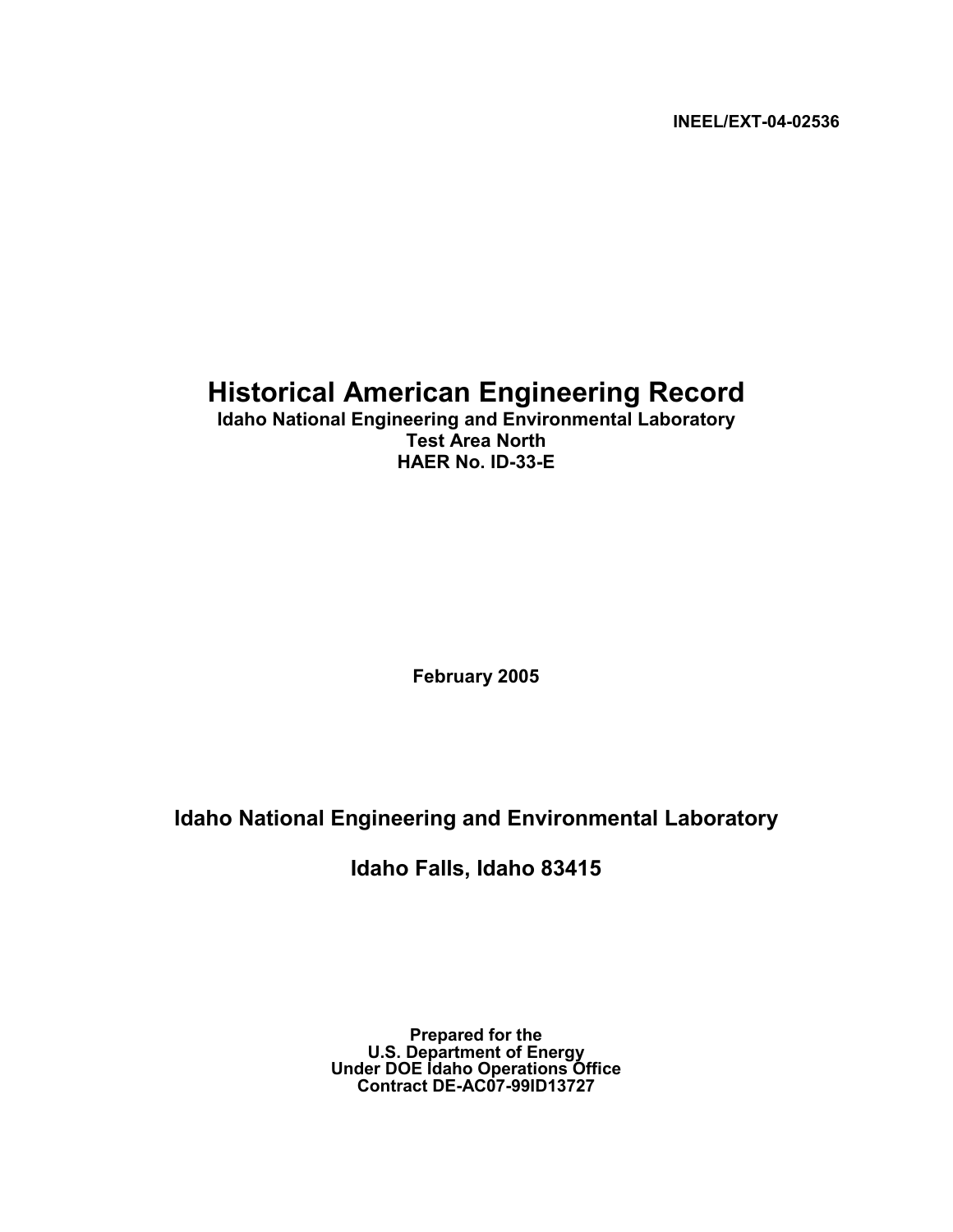# HISTORICAL AMERICAN ENGINEERING RECORD

# IDAHO NATIONAL ENGINEERING AND ENVIRONMENTAL LABORATORY TEST AREA NORTH HAER NO. ID-33-E

Location: Within the Idaho National Engineering and Environmental Laboratory, approximately 45 miles northwest of Idaho Falls, Idaho, Butte and Jefferson Counties, Sections 11 and 13, T 6 N, R 31 E, and Section 19, T 6 N, R 32 E, Boise Meridian.

Date of Construction: 1952-1970

Architect/Engineer: Ralph M. Parsons Company, Kaiser Engineers

Builder: Various: Utah Construction Company, Howard S. Wright Construction Company, Arrington Construction Company, M.W. Kellogg Company

Present Owner: United States Department of Energy

Present Use: Vacant; Specific Manufacturing Capabilities Project

Significance: Test Area North (TAN) was a site of the Aircraft Nuclear Propulsion (ANP) Project of the U.S. Air Force and the Atomic Energy Commission. Its Cold War mission was to develop a turbojet bomber propelled by nuclear power. The project was part of an arms race.

> Test activities took place in five areas at TAN. The Assembly & Maintenance area was a shop and hot cell complex. Nuclear tests ran at the Initial Engine Test area. Low-power test reactors operated at a third cluster. The fourth area was for Administration. A Flight Engine Test facility (hangar) was built to house the anticipated nuclear-powered aircraft.

> Experiments between 1955-1961 proved that a nuclear reactor could power a jet engine, but President John F. Kennedy canceled the project in March 1961. ANP facilities were adapted for new reactor projects, the most important of which were Loss of Fluid Tests (LOFT), part of an international safety program for commercial power reactors.

> Other projects included NASA's Systems for Nuclear Auxiliary Power and storage of Three Mile Island meltdown debris. National missions for TAN in reactor research and safety research have expired; demolition of historic TAN buildings is underway.

Report prepared by: Susan M. Stacy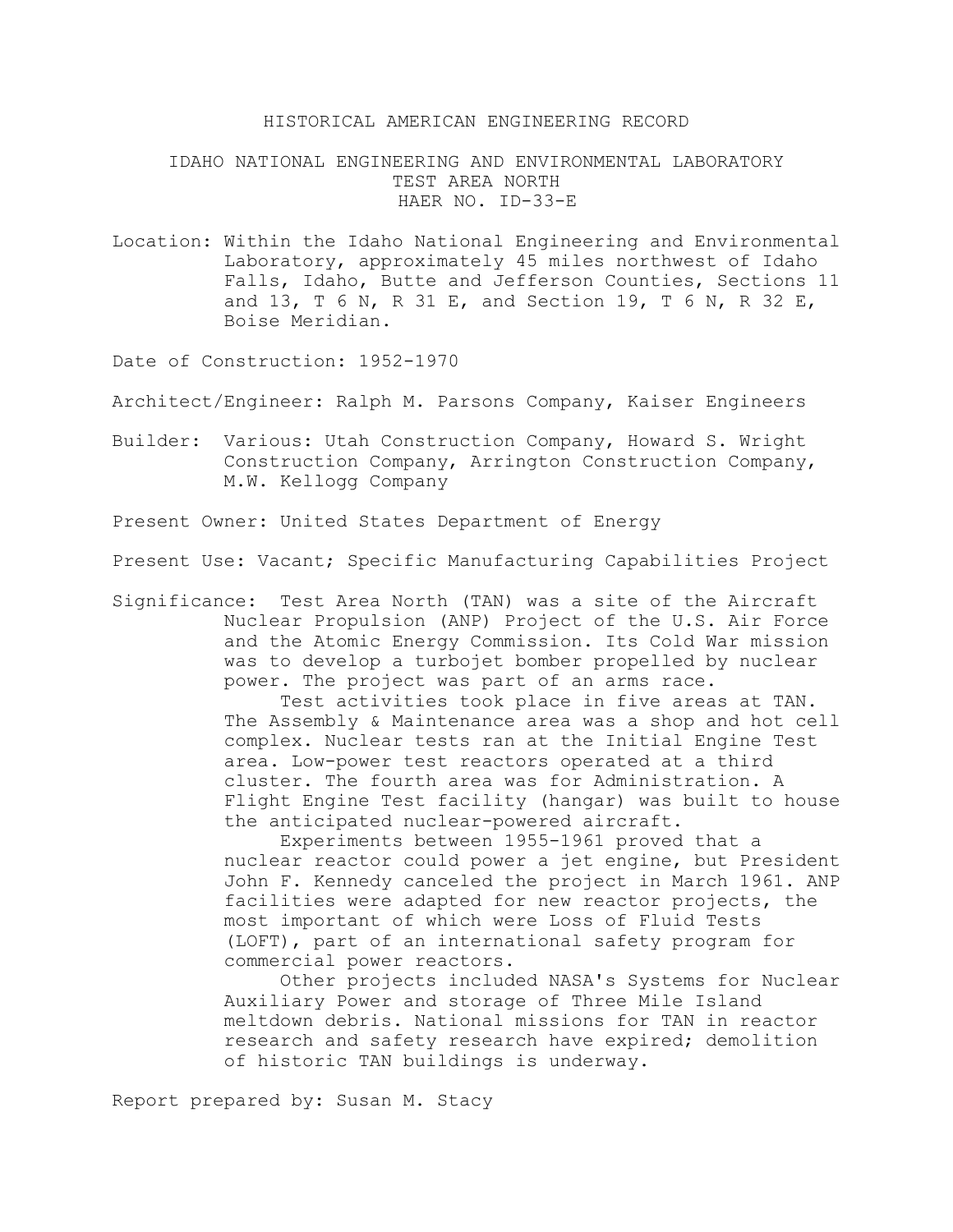# 1718 North 17th Street Boise, Idaho 83702

Date: November 30, 2004

# TABLE OF CONTENTS

| Part 1       |  | Introduction to Test Area North          | Page 5   |          |
|--------------|--|------------------------------------------|----------|----------|
| Part 2       |  | The Imperative for Radioactive Shielding | Page 12  |          |
| Part 3       |  | The Mission of the ANP Project           | Page 18  |          |
| Part 4       |  | The Ralph M. Parsons Company             | Page 23  |          |
| Part 5       |  | The ANP "Heater" Reactors                | Page 26  |          |
| Part 6       |  | Siting and Building the IET              | Page 30  |          |
| Part 7       |  | The Assembly and Maintenance Area        | Page 52  |          |
| Part 8       |  | The Administrative Area                  | Page 77  |          |
| Part 9       |  | The Low Power Test Area                  | Page 84  |          |
| Part 10      |  | The Shield Test Facility                 | Page 95  |          |
| Part 11      |  | Maritime Reactor Program at TAN          | Page 102 |          |
| Part 12      |  | The Experimental Beryllium Oxide Reactor | Page 104 |          |
| Part 13      |  | The Flight Engine Test Facility          | Page 111 |          |
| Part 14      |  | The Loss of Fluid Test Program           | Page 116 |          |
| Part 15      |  | Conclusion: Test Area North After LOFT   | Page 134 |          |
|              |  | Appendix A: Vicinity Map for TAN Area    | Page 138 |          |
|              |  | Appendix B: Plot Plan for ANP Areas      | Page 139 |          |
|              |  | Appendix C: HTRE Runs at the IET         | Page 144 |          |
|              |  | Appendix D: LOFT Experiments             | Page 146 |          |
|              |  | Appendix E: Reactors Located at TAN      | Page 147 |          |
|              |  | Appendix F: Shielding Materials          | Page 149 |          |
| Bibliography |  |                                          |          | Page 153 |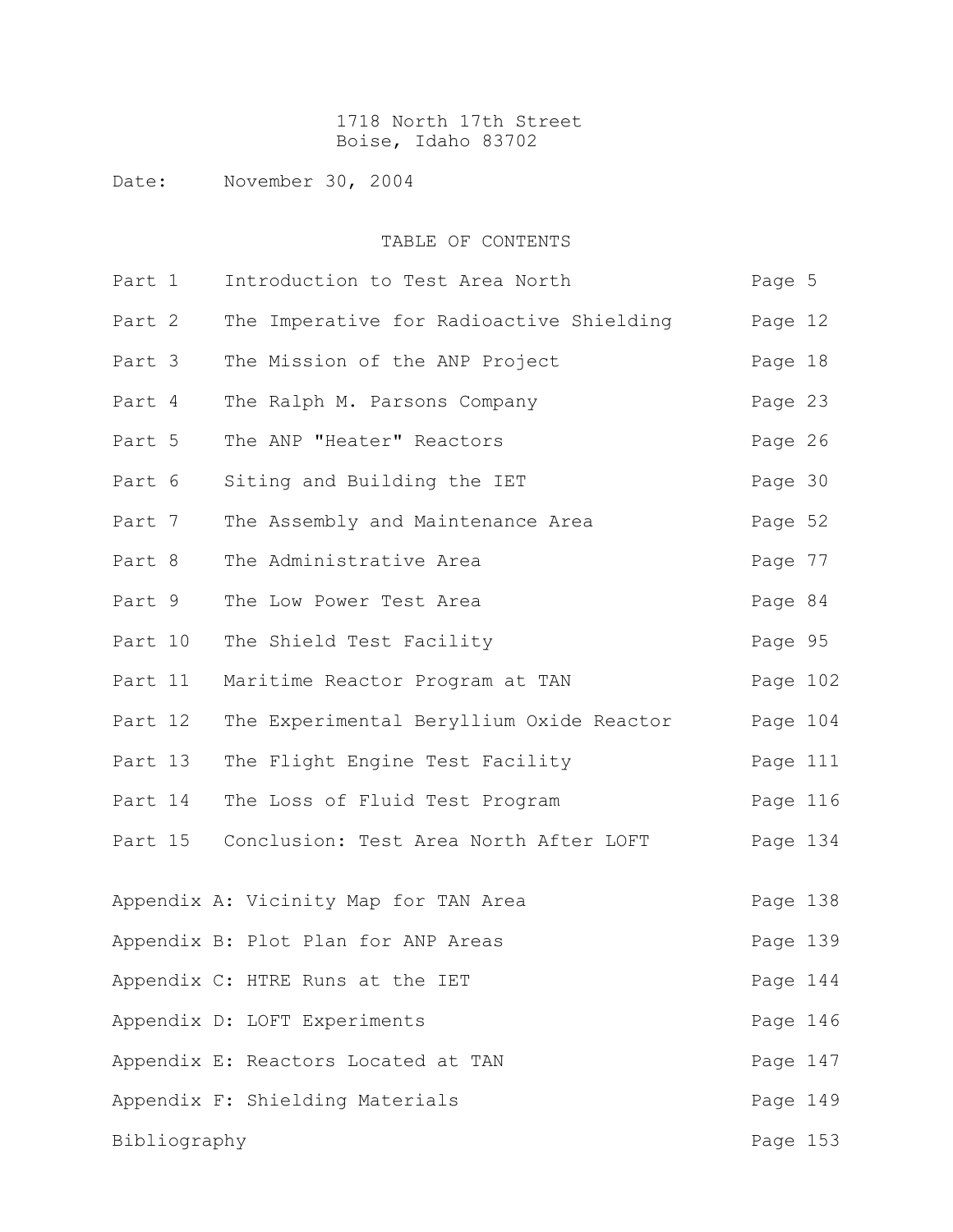# FIGURES

| Front: Schematic diagram of HTRE-1    | Page 4   |  |
|---------------------------------------|----------|--|
| 1. Test Area North and Wind Rose      | Page 8   |  |
| 2. NEPA Project logo circa 1947       | Page 18  |  |
| 3. HTRE-1 Cylindrical Fuel Elements   | Page 27  |  |
| 4. View of IET from rail track        | Page 34  |  |
| 5. Schematic of IET                   | Page 37  |  |
| 6. HTRE-1 Rig on Turntable            | Page 39  |  |
| 7. SNAPTRAN assembly                  | Page 51  |  |
| 8. Schematic of A&M                   | Page 55  |  |
| 9. Interior of Hot Shop               | Page 59  |  |
| 10. Actuator mechanism lockers        | Page 67  |  |
| 11. Admin Building and Guard Station  | Page 79  |  |
| 12. Admin Building and Guard Station  | Page 80  |  |
| 13. Dispensary in 2003                | Page 82  |  |
| 14. LPT Guard House                   | Page 91  |  |
| 15. HOTCE reactor                     | Page 94  |  |
| 16. LOFT experiment configuration     | Page 122 |  |
| 17. Interior of LOFT pre-amp building | Page 126 |  |
| 18. LOFT Borated water tank           | Page 127 |  |
| 19. LOFT Compressor building          | Page 128 |  |
| 20. Shielded roadway at FET/LOFT      | Page 137 |  |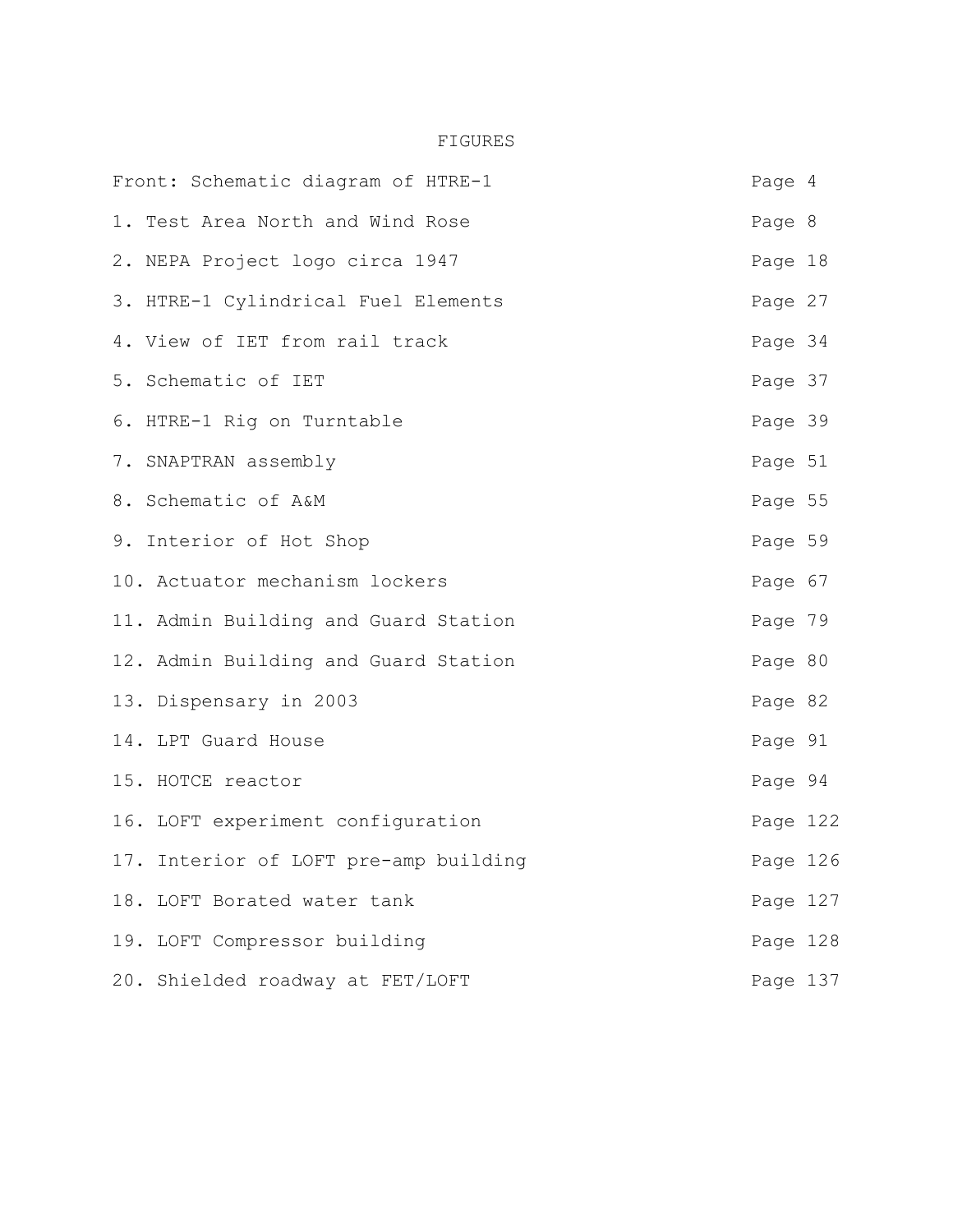**Schematic diagram of HTRE-1** aerothermal and control systems. The Aircraft Nuclear Propulsion Program sought to combine a nuclear reactor with a turbojet engine and produce an airplane that was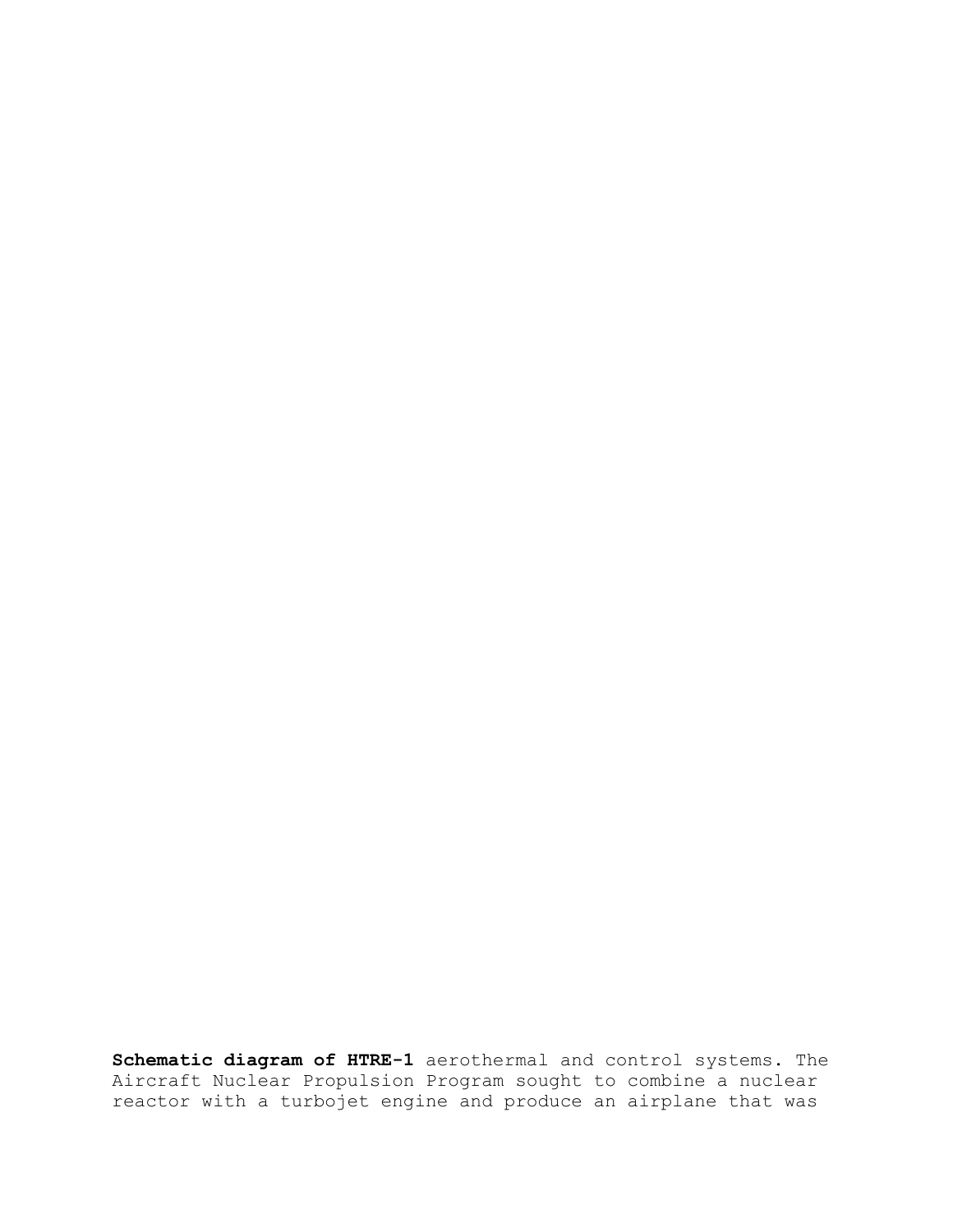sufficiently light enough to take off and sufficiently shielded to protect the crew during flight. *Source*: APEX-901, p. 40.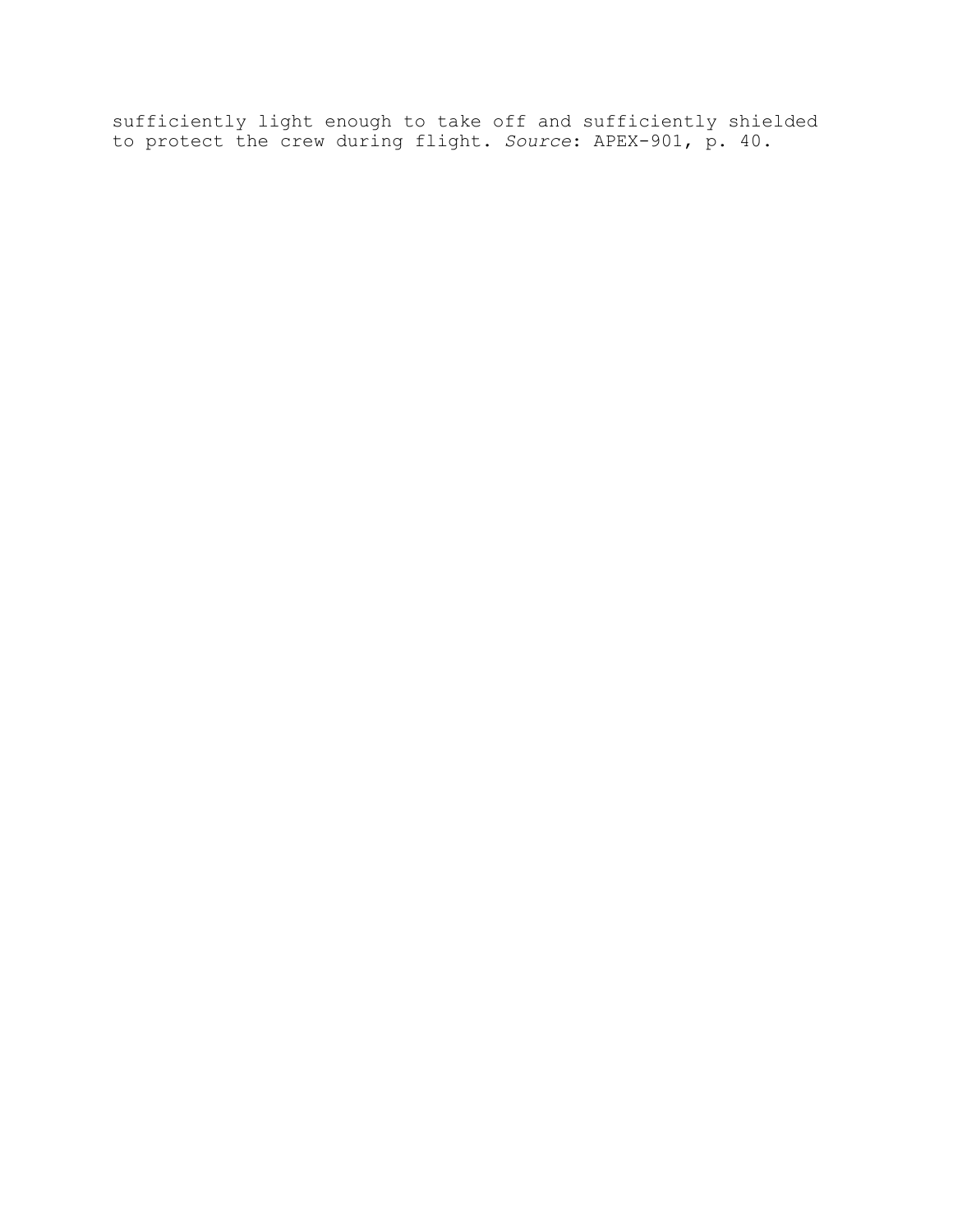#### PART ONE

# INTRODUCTION TO TEST AREA NORTH

The Atomic Energy Commission (AEC) established the National Reactor Testing Station (NRTS) in 1949 as a place for the safe conduct of reactor tests and experiments. It selected a desert site in eastern Idaho on the Snake River Plain for its abundant supply of subsurface water and its relative isolation from densely populated settlements. The land already was in public ownership because the United States Navy had acquired it during World War II for use as a proving ground in connection with its Pocatello Ordnance Depot. The AEC purchased the land from the Navy and adapted it for nuclear reactor experiments.1

The NRTS presently consists of about 890 square miles. Its name was changed to Idaho National Engineering Laboratory (INEL) in 1974 and then to Idaho National Engineering and Environmental Laboratory (INEEL) in 1997.2 The AEC was replaced by the Energy Research and Development Administration (ERDA) in 1974; ERDA, by the Department of Energy (DOE) in 1977. The regulatory and reactor licensing functions originally within the AEC now reside in a separate agency, the Nuclear Regulatory Commission (NRC). Local custom in Idaho has consistently distinguished Idaho Falls' in-town facilities from the desert venue by referring to the latter as "the site."

Among the early mix of military and peaceful missions for nuclear reactors, the business of the NRTS was to build and operate different types of reactors, demonstrate their utility, and then, in the case of "peaceful" uses, disseminate knowledge about them to commercial interests. The United States Congress wanted to foster a commercial nuclear power industry. Much of the testing and experimentation at the NRTS aimed to develop reactor fuels, suitable reactor materials, and safe reactors. In the years after 1949, a vast program of research and experimentation investigated alternative types of reactors and the parameters for their safe operation.3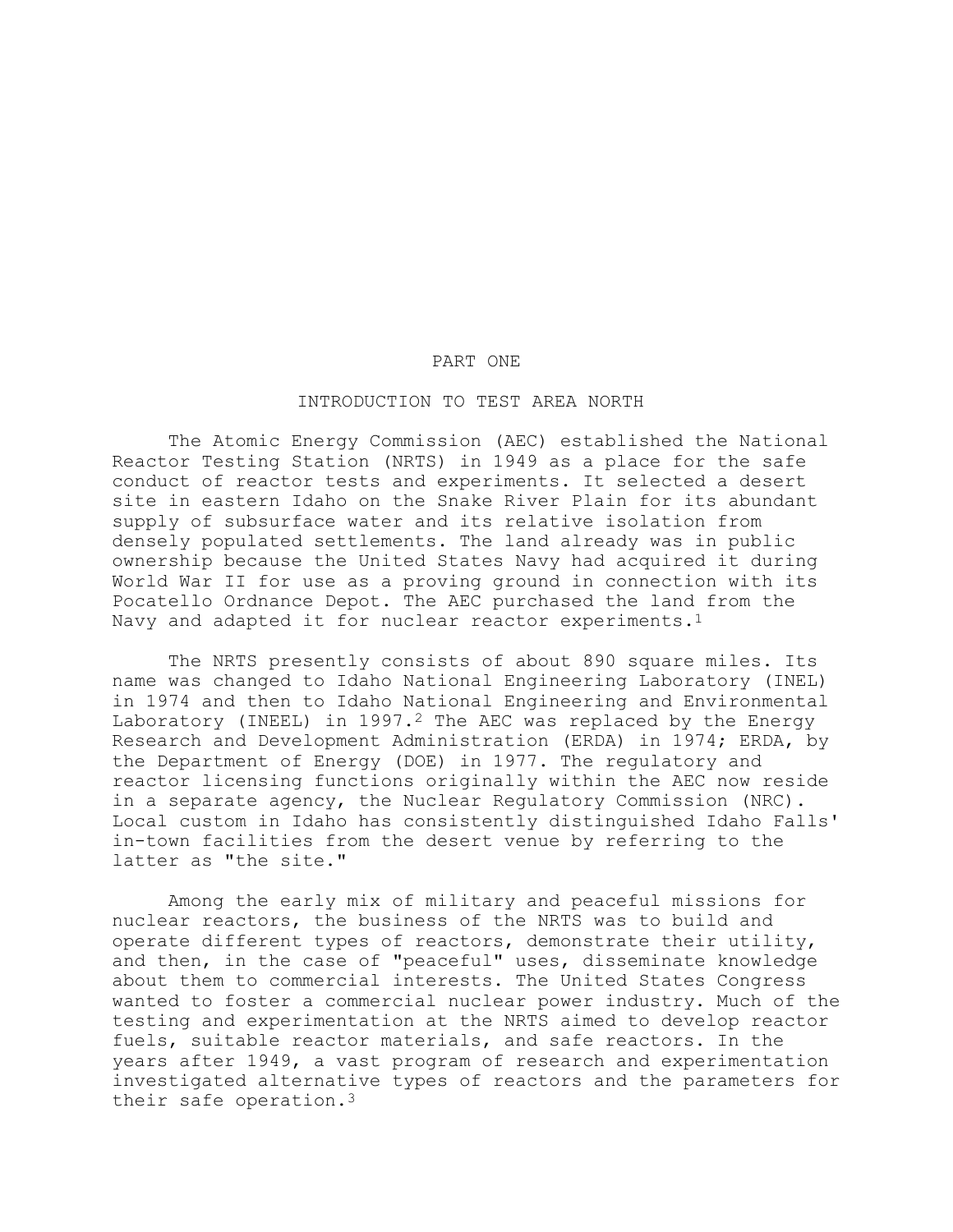The Cold War between the United States and the Union of Soviet Socialist Republics (USSR) brought a number of military projects to the NRTS. Each nation wished to assure itself a superior position in the control of weapons, particularly nuclear weapons. The competition between the two countries for weapons supremacy launched an arms race that had the significant consequence of opening new operational areas at the NRTS.

By the end of World War II, the only nuclear weapon that had been developed (and used) was the atomic bomb. However, military planners envisioned nuclear power for the propulsion of submarines and jet bombers. As soon as the war ended, the U.S. Navy and the U.S. Air Force each advocated that research begin immediately into nuclear propulsion.

Both services obtained the support of the AEC and the U.S. Congress in authorizing and funding the requisite nuclear research. Private contractors conducted the research, built laboratories, and began their experiments. The Navy went on to produce nuclear powered submarines and surface ships. The Air Force expected to produce a nuclear powered turbojet airplane but, ultimately, did not reach its goal.

For both services, the AEC directed that the nuclear reactor experiments take place at the NRTS. The Navy hired Westinghouse Corporation to develop the Naval Reactors Facility, and the Air Force hired General Electric (GE) to develop the Aircraft Nuclear

Propulsion Project (ANP) at the area now known as Test Area North.4

Of the two services, the Navy was the first to arrive in Idaho, breaking ground on its first reactor building in August of 1950.5 This building, along with its cooling tower and other support facilities created a new center of activity to join the four others also under construction at the time -- the Central Facilities Area (CFA), the Test Reactor Area, the EBR-1 complex, and the Idaho Chemical Processing Plant (now named Idaho Nuclear Technology and Engineering Center, or INTEC).

These five clusters were located in the southwest portion of the NRTS. The Navy's old proving ground buildings was adapted as a central services area dedicated to site-wide functions such as warehousing, craft shops, records management, health physics support, fire suppression, and security. EBR-I was south of CFA. The Chemical Processing Plant and the Test Reactor Area were about five miles north of CFA, and the Navy's establishment was another five miles to the north along a connecting road named Lincoln Boulevard.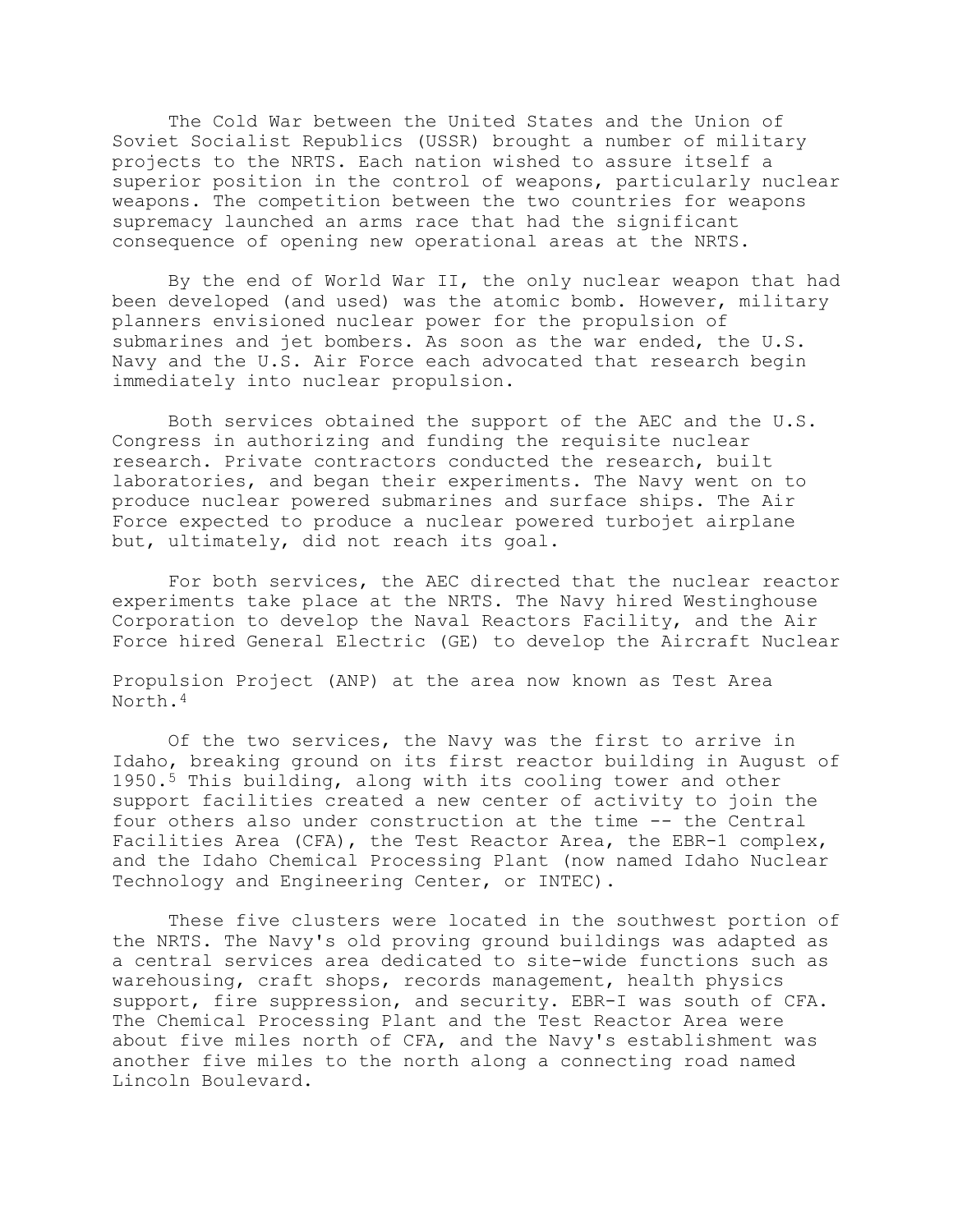The NRTS had a Site Selection Committee whose responsibility was to assign locations for various reactor projects. The committee considered the consequences both of normal operations and potential accidents in which radioactivity might be released into the air. To that end, the NRTS established a Weather Bureau Station at the site in 1949 and began accumulating meteorological data. The committee took account of annual and diurnal patterns of prevailing winds across the desert. For most of the year, prevailing daytime winds came from the southwest.6

The siting criteria also considered the power level at which a proposed reactor was expected to operate. The higher the power, the more distance (measured in miles) was required between reactors. Reactor buildings were arranged so that if an accident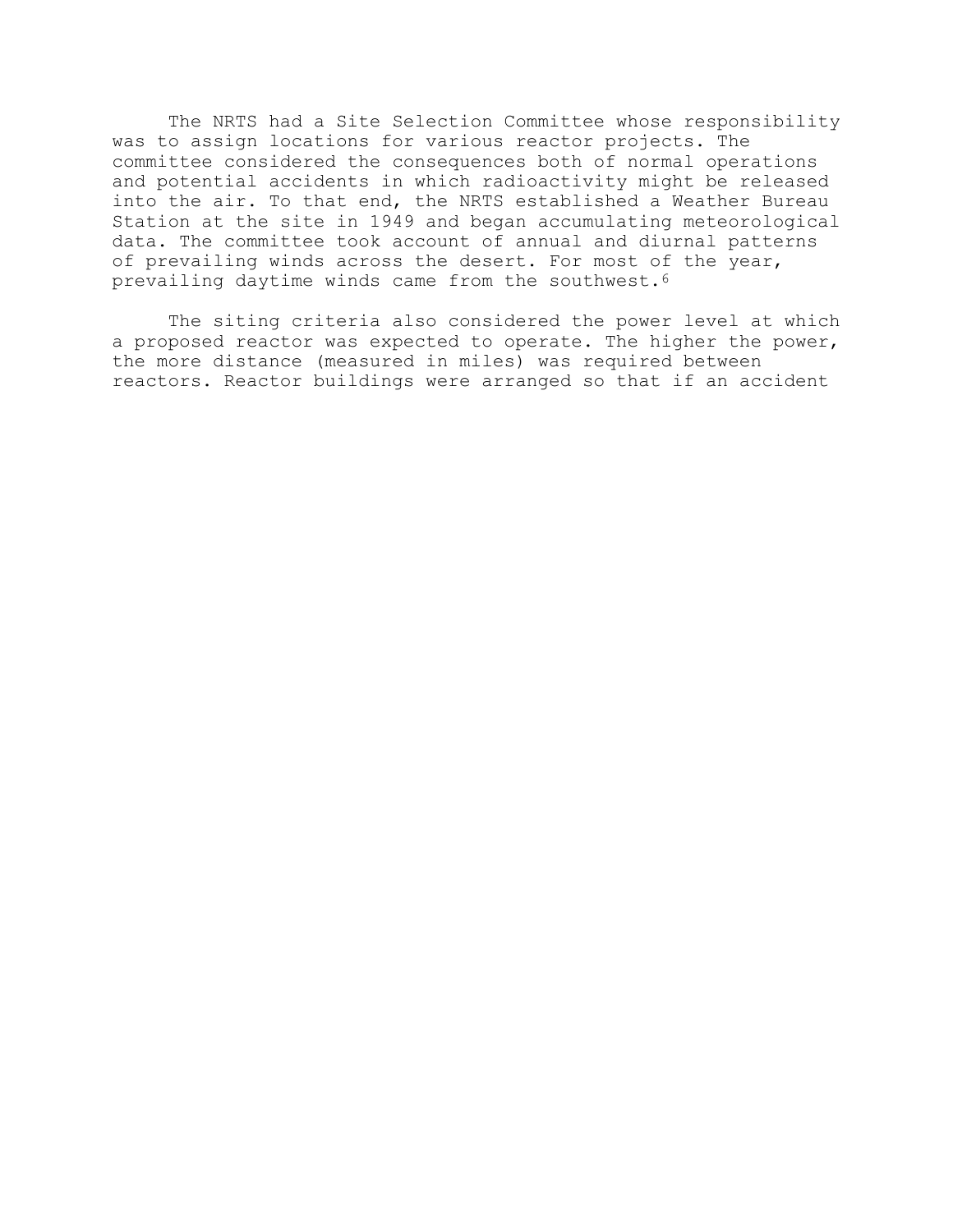**Figure 1**. Direction and frequency of the wind was a major environmental influence in the siting of reactors of the Aircraft Nuclear Propulsion program. The row of reactor buildings -- FET, IET, and LPT/STF -- are roughly perpendicular to a wind direction from southwest to northeast. Locations marked Proposed Runway, Future PSTF, and Future STAF were never built. *Source*: Luke and Gilliland, *Hazards Summary Report for Susie Reactor*, p. 8.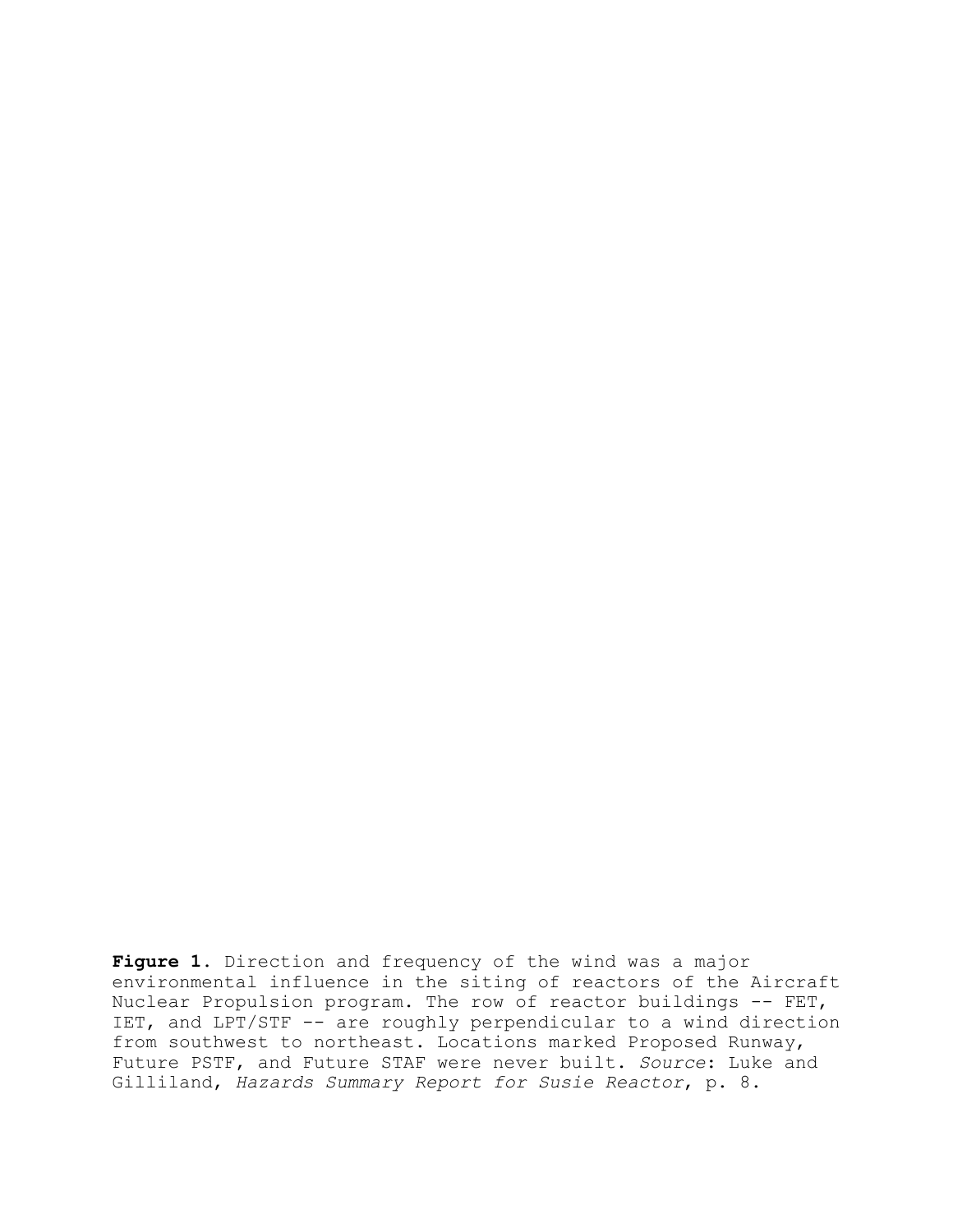were to release radioactive gases or particles into the air, the prevailing winds would not carry them in the direction of other reactors, work areas, or "civilians" outside the NRTS boundaries. Within the ANP area, where several reactors were to be operating, the prevailing wind also determined the geographical relationships among them.

When Congressional authorization and funding for the Air Force's ANP program came together in 1951-52, its General Electric and Air Force managers desired as much isolation at the site as possible and were not interested in using the site's central services.7 In the Cold War, secrecy was valuable. In addition, they were planning for reactor experiments to take place outside in the open air, an excellent reason for putting distance between the ANP and other NRTS activity areas. The Site Selection Committee allowed the project to occupy the far northeast corner of the site. In 1952-1953, the old Navy trail known as Lincoln Boulevard was extended and paved to TAN, a distance of about twenty-seven miles from the Central Facilities Area.

TAN is situated on fairly flat ground. Basalt rock lies beneath most of the site, covered by varying depths of sand, silt, and gravel. To the north and west, the mountains of the Lemhi Range rise to create a panoramic background. A stream called Birch Creek flows from the eastern slope of the Lemhis; its waters are either diverted for hydroelectric power production or sink into the soil and disappear into the aquifer.<sup>8</sup> Flooding of the ANP area was considered to be a rare event, but possible. GE's architects contended with this eventuality in determining the elevations of tank storage buildings and other structures.<sup>9</sup>

The flat contours of the site are interrupted by remnant features of ancient fresh-water Terreton Lake, the ancestor of modern Mud Lake. Geologists in 1952 described one of these as a "sinuous sand bar" running in a north/south direction. It formed a low ridge about 25 feet high, with higher ground to its east and an escarpment facing the flat long-since-dry lakebed toward the west.10 Later geologists decided that this feature actually was a shoreline of the ancient lake. $11$  ANP builders enlisted this feature as an element in nuclear-age architecture. See HAER Photo No. ID-33-E-111.

Lincoln Boulevard brings traffic from the rest of INEEL around the eastern edge of (most of) TAN, continues east, and joins Idaho State Highway 33, exiting INEEL about ten miles from TAN. Not far from the INEEL boundary lie the small settlements of Mud Lake and Terreton. Still farther east, Highway 33 intersects Interstate 15 at Sage Junction, which takes a traveler south to Idaho Falls or north to Dubois, Idaho, and the Montana border.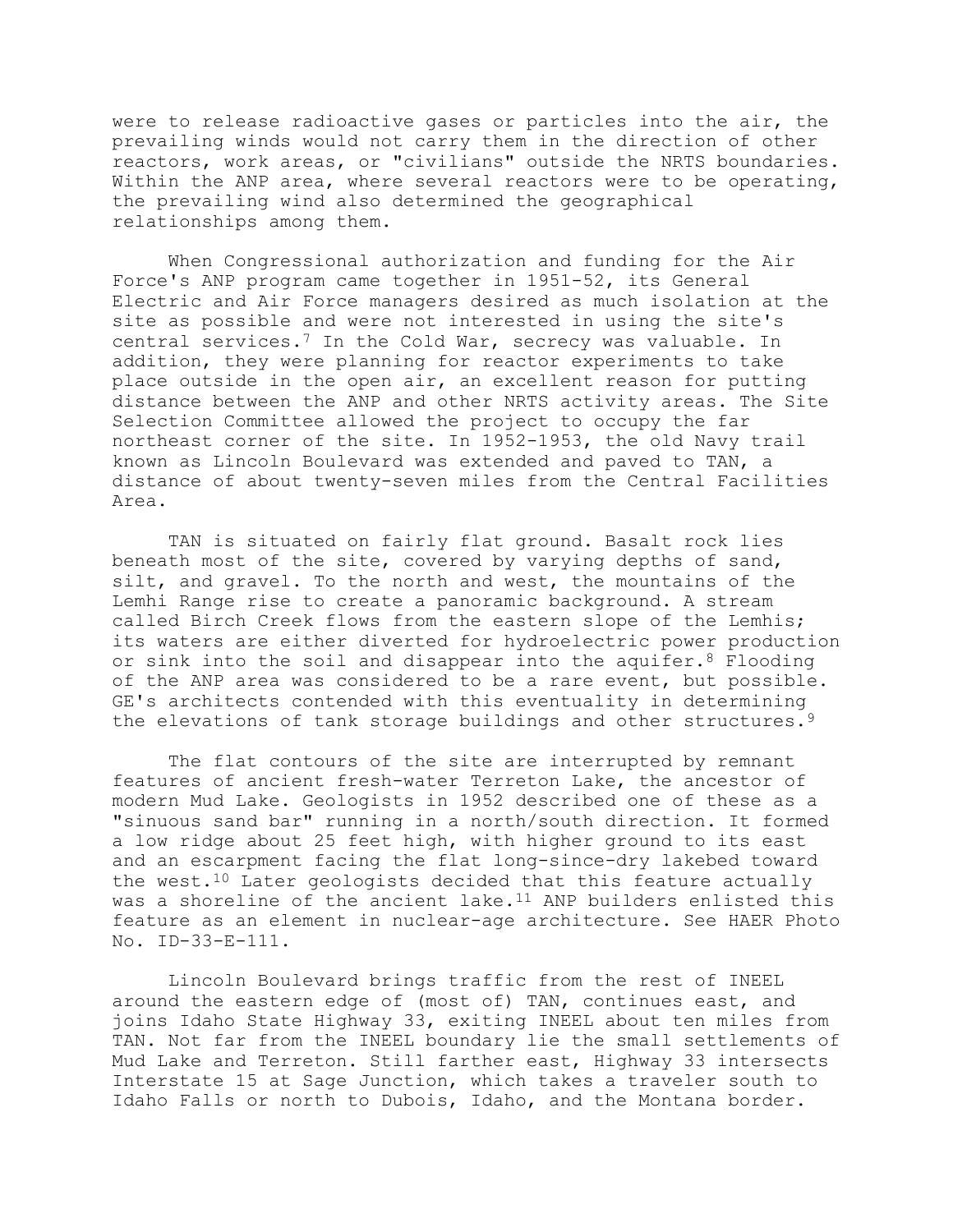As General Electric considered their planned experiments, the various reactors they would be testing or using, and the required non-nuclear support facilities, they realized they would have to subdivide their corner of the site into distinct working areas separated from one another by appropriate safety distances. They began at first with four such operating areas and later added a fifth. These five clusters of buildings and structures compose TAN, connected variously by roads, electrical and communication lines, and rail track. They retained their identity for the next fifty years; no others were added. Surrounding each cluster was a chain link security or exclusion fence.<sup>12</sup>

This Historic American Engineering Record (HAER) on TAN is being prepared because DOE has decided that no further missions remain for most of the buildings in these clusters. For many years, DOE has been cleaning up or remediating hazardous waste sites at TAN (and at other locations at the site). Since 2002, DOE and its contractor Bechtel BWXT-Idaho have been "accelerating" this remediation. The proposed activities include the removal of all decommissioned buildings, nuclear and non-nuclear alike, historical and non-historical alike.13

Historical analyses prepared in the last five years have assessed NRTS nuclear research activities that occurred between 1949-1970 as exceptionally significant in American history even though the buildings connected with them are not fifty years old. 14 Based on this assessment, the *INEEL Historic Architectural Properties Management Plan for U.S. Department of Energy, Idaho Operations Office* classified several historic buildings as "key individual properties" potentially eligible for listing on the National Register of Historic Places. Several "key" properties are located at TAN. Following consultation with the Idaho State Historical Preservation Office and the Advisory Council on Historic Preservation, DOE agreed to mitigate for the demolition of historic TAN properties by recording them in the format of a Historic American Engineering Record.15

This is the second HAER to mitigate for the alteration or destruction of historic TAN properties. The first was prepared in 1995 when DOE planned to modify the roof of TAN-629, the ANP hangar built to house the anticipated nuclear powered bomber. In addition to a detailed record of the hangar, that report contains a history of the ANP program, its origins, the political tensions that influenced its progress, and its major achievements and significance. The present report will not repeat that material, but rather focus on the functional and architectural features of the entire ANP complex, supplementing the earlier historical account as appropriate.16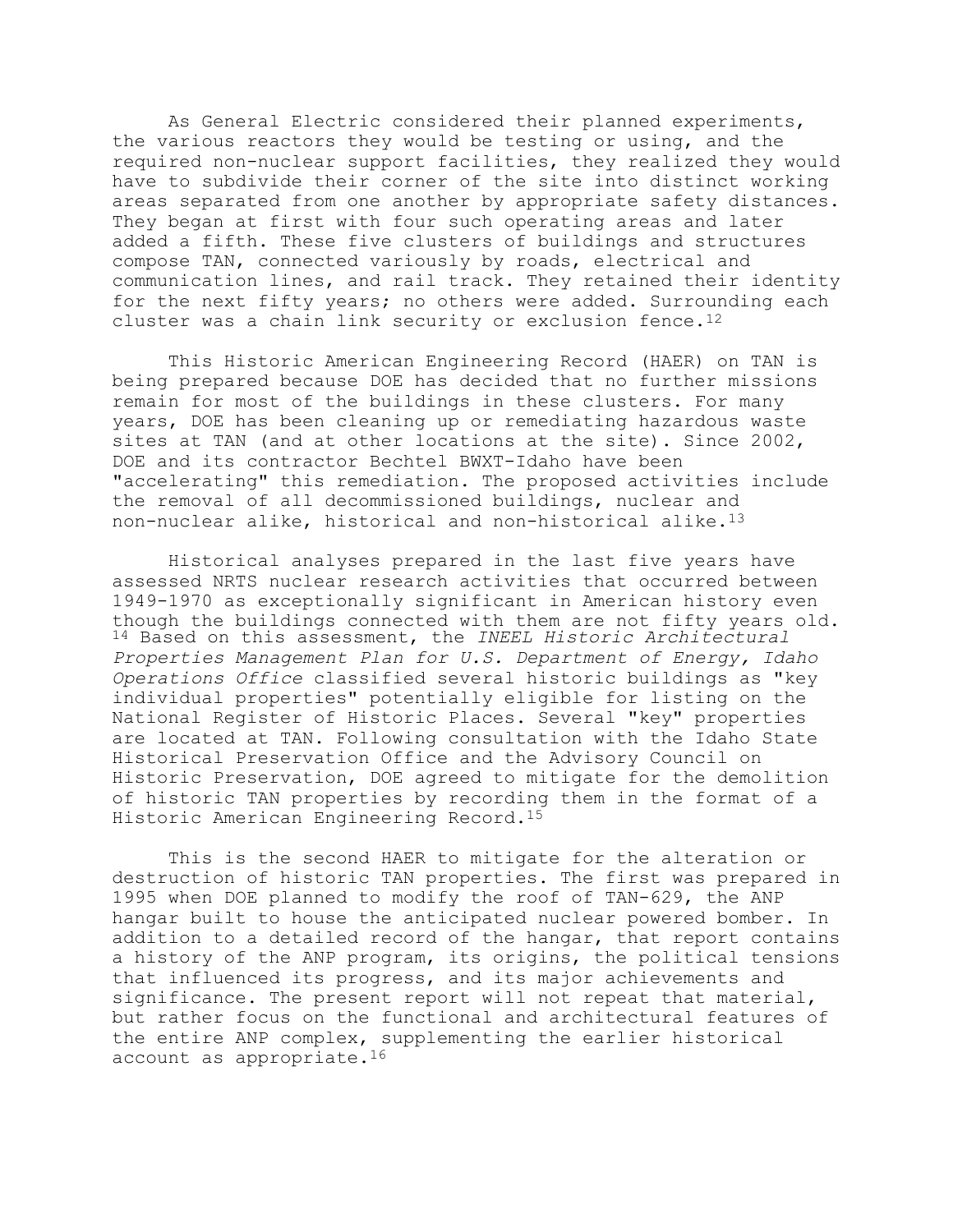#### PART TWO

#### THE IMPERATIVE FOR RADIOACTIVE SHIELDING

AEC Commissioner Sumner Pike once said, in justifying the creation of the NRTS in a remote desert location, that the AEC "didn't want to put work like this next to a high school."<sup>17</sup> "Work like this" was experimental work with radioactive materials and nuclear reactors. The art of placing work activities in safe relationships to one another was a young one in 1951 when the architects sat down to design the ANP work areas. Nuclear facilities had a history on the earth of less than ten years.

Before embarking on a tour of historic Test Area North, it is well to review the salient behaviors of reactors, radioactive materials, and their potential to harm people and the environment, particularly as these were understood early in the 1950s.

Atoms are conveniently visualized as small solar systems, consisting of a central nucleus containing neutrons and protons in the position of the sun. Electrons circle the nucleus. Electrons and protons have opposite electrical charges. Neutrons have no charge, but add weight to the atom. The atoms of each element contain a unique number of protons, which give the element its identity as carbon, mercury, lithium, or other matter. In nature, each and every atom of the same element may not contain the same number of neutrons. When they do not, each specie of the atom is called an isotope. The isotope lithium-7, for example, has one more neutron than the isotope lithium-6.18

Most elements in nature are composed of "stable" atoms, in which the positive and negative charges are balanced. A lump of pure iron, for example, if left alone in a vacuum for a million years will be exactly the same element and weigh the same as it did in the beginning. However, uranium is not stable, and a lump of this element will not be the same in a million years. Its atoms spontaneously eject small parts of the nucleus. These particles flee from the atom into the surrounding matrix and/or environment. Depending on the particular element and isotope, particles ejecting from radioactive substances may be single electrons or helium nuclei, known as beta and alpha particles respectively. Some breakups also produce gamma rays, a form of electromagnetic energy similar to light but more energetic. Given enough time, a lump of uranium will transform into lead.

In nature, our "lump" of natural uranium is a mixture of two common isotopes. Most uranium atoms contain 238 protons and neutrons (U-238); however, for every 140 of these atoms, there is one atom with 235 protons and neutrons (U-235).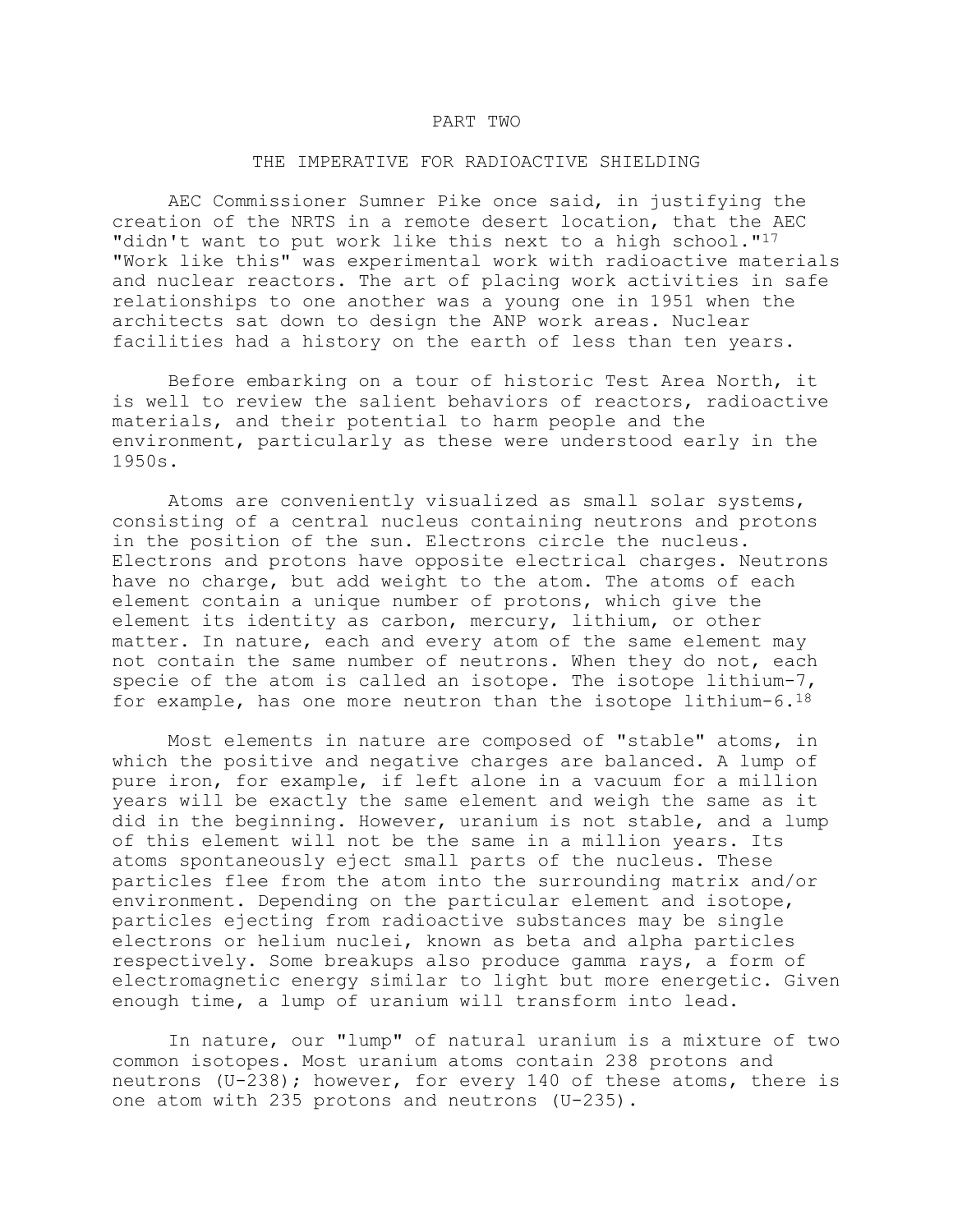The excitement of 20th Century physics was the discovery that when scientists bombard an atom of U-235 with neutrons, the atom splits into two roughly equal fragments, transforming the original uranium into pairs of elements such as barium and krypton. However, the split is neither neat nor tidy: small particles and rays flee from the atom -- one or two neutrons (sometimes three), miscellaneous electrons, alpha particles, and gamma rays. Among the results of the fission are the release of energy and heat.19

A nuclear reactor is a device built to exploit two products of nuclear fission: neutrons and heat. If enough U-235 atoms are placed close together (in a mass said to be "critical"), the two or three liberated neutrons are likely to hit other uranium atoms and split them, keeping the process alive in a chain reaction. A continuing and sustained fissioning process generates continuing and sustained quantities of heat. For thousands of years, human society has used heat to do various kinds of work. Most pertinent to a nuclear powered airplane, the heat of fission could substitute for the combustion of chemical fuel. In a jet engine, hot compressed air is sent out a small nozzle for thrust.

The unhappy fact that fission is untidy complicates all of its useful possibilities and raises its cost. Gamma rays, for example, which leave the U-235 atom at up to 44 million miles per hour, penetrate matter very easily and go a long distance, only gradually slowing down depending upon what is in their path. If they enter the human body at certain speeds, they strip electrons from atoms in the molecules of human tissue. The fragments are called ions and represent an upset in the balance of electrical charges. These changes can produce cell mutations which in turn can cause cancer.20 When a safe distance from the source is not practical, blocking gamma rays requires an investment in various thicknesses of lead, concrete, earth, or water to absorb their energy.<sup>21</sup> Neutrons can also penetrate deeply into the human body and damage tissue.

Alpha particles lack the energy of gamma rays. Colliding with the atoms in a few inches of air will stop them.<sup>22</sup> A person can block them by wearing gloves or arranging a shield no thicker than a piece of paper. However, if the person inhales or ingests alpha-emitting substances, they may lodge in the lungs or bones, where they become an ionizing force damaging the surrounding tissue. Nuclear work spaces therefore exhibit careful investments in ventilation systems that carry alpha-emitting materials away from work areas.

Beta particles are faster and more energetic than alphas. But they have very little mass and can be stopped by a thin sheet of metal. Contact with human skin can cause burns, and inside the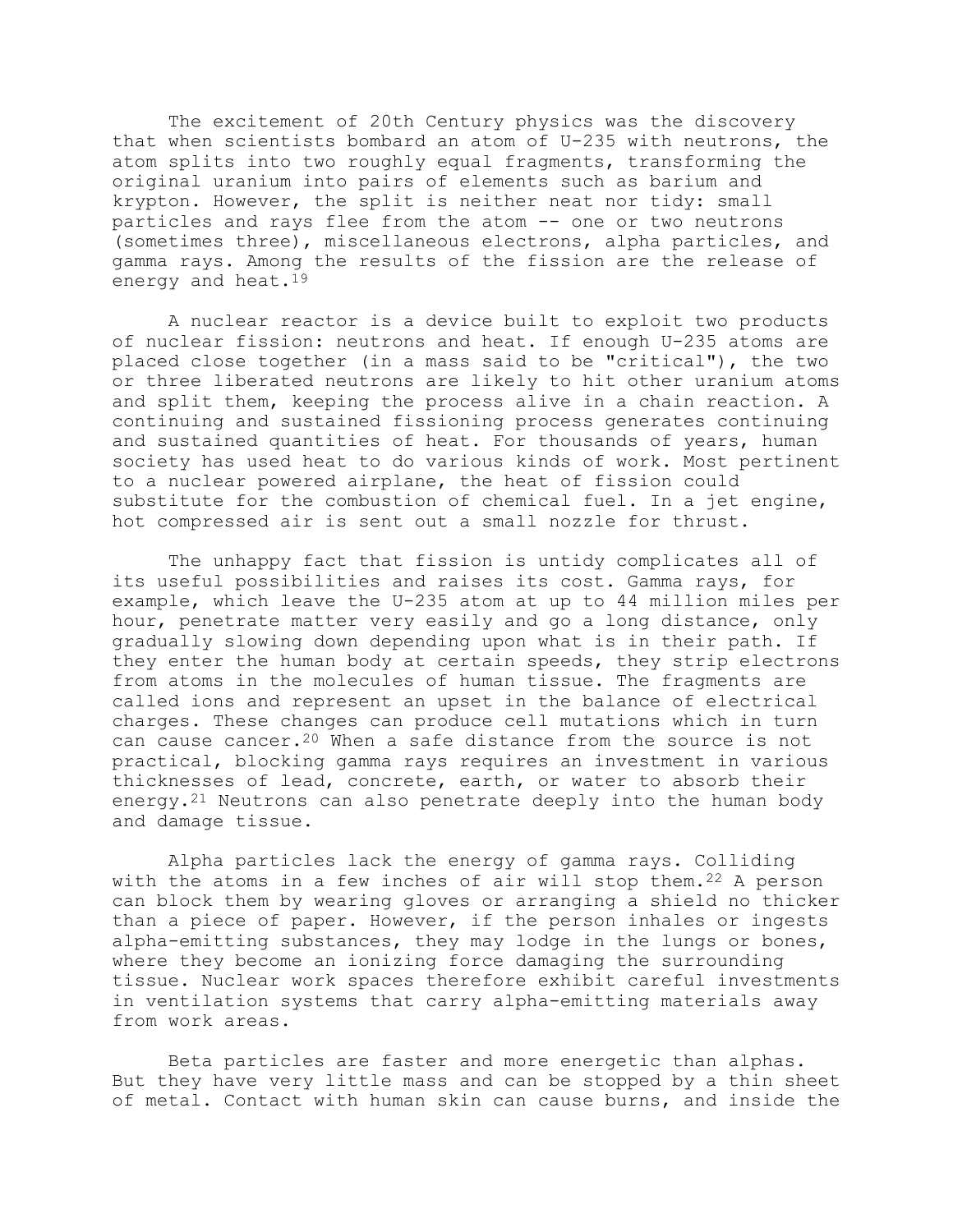human body they can be as harmful as alphas.

The neutrons fleeing uranium atoms can induce radioactivity in elements that in nature are not radioactive. For example, a neutron that penetrates an atom of nitrogen in the air will transform it from a stable isotope to an unstable one that emits gamma rays, beta particles, and heat as it "decays." This secondary effect of uranium fission is potentially just as harmful to the human body as the primary one. Even after a reactor has been shut down, radioactive decay continues long after the chain reaction has been quenched. Within shield materials such as concrete, atoms near the surface of the shield that have been "activated" may emit secondary gamma rays that exit the shield entirely. Shield thickness merely reduces the odds of such an occurrence.

Another untidiness of fission is that the split uranium atom does not always result in barium and krypton, but any number of 200 other species of atoms, most of them radioactively unstable. These fission products require different amounts of time before they stabilize or "cool off" (decay). Some require less than a second; others, thousands of years. The time it takes for a substance to lose half of its "activity" is expressed as its "half-life." Until these substances have decayed, their emissions of alpha, beta, and gamma rays make them hazardous enough to require careful management. At nuclear reactor facilities, therefore, architect/engineers design systems for safely transporting, sampling, analyzing, storing, concentrating, and dispersing solid, liquid, and gaseous forms of radioactive "waste."

One characteristic of neutrons is that they can collide with the atoms of air gases or dust particles and deflect their course. Merely erecting a wall-like shield between the source and a work site will not necessarily protect workers from this type of scattering. Gamma rays and neutrons escape the fuel in all directions; a shield will slow down and absorb only the ones directly aimed at the shield. Neutrons that flee high into the air may be deflected back towards the ground, effectively jumping over the shield. When arranging the distances between work spaces and reactors, therefore, architect/engineers consult nuclear analysts who calculate the pathways of neutrons to determine safe separation distances. These calculations are one of the reasons that the five ANP activity areas have "distance" between them.<sup>23</sup>

Designing interior work spaces is another matter. Workers must assemble and manipulate components of reactors, be in visible contact with reactors, manage chain reactions, and move radioactive fuel elements from place to place without themselves receiving doses of ionizing radiation. Similarly, fission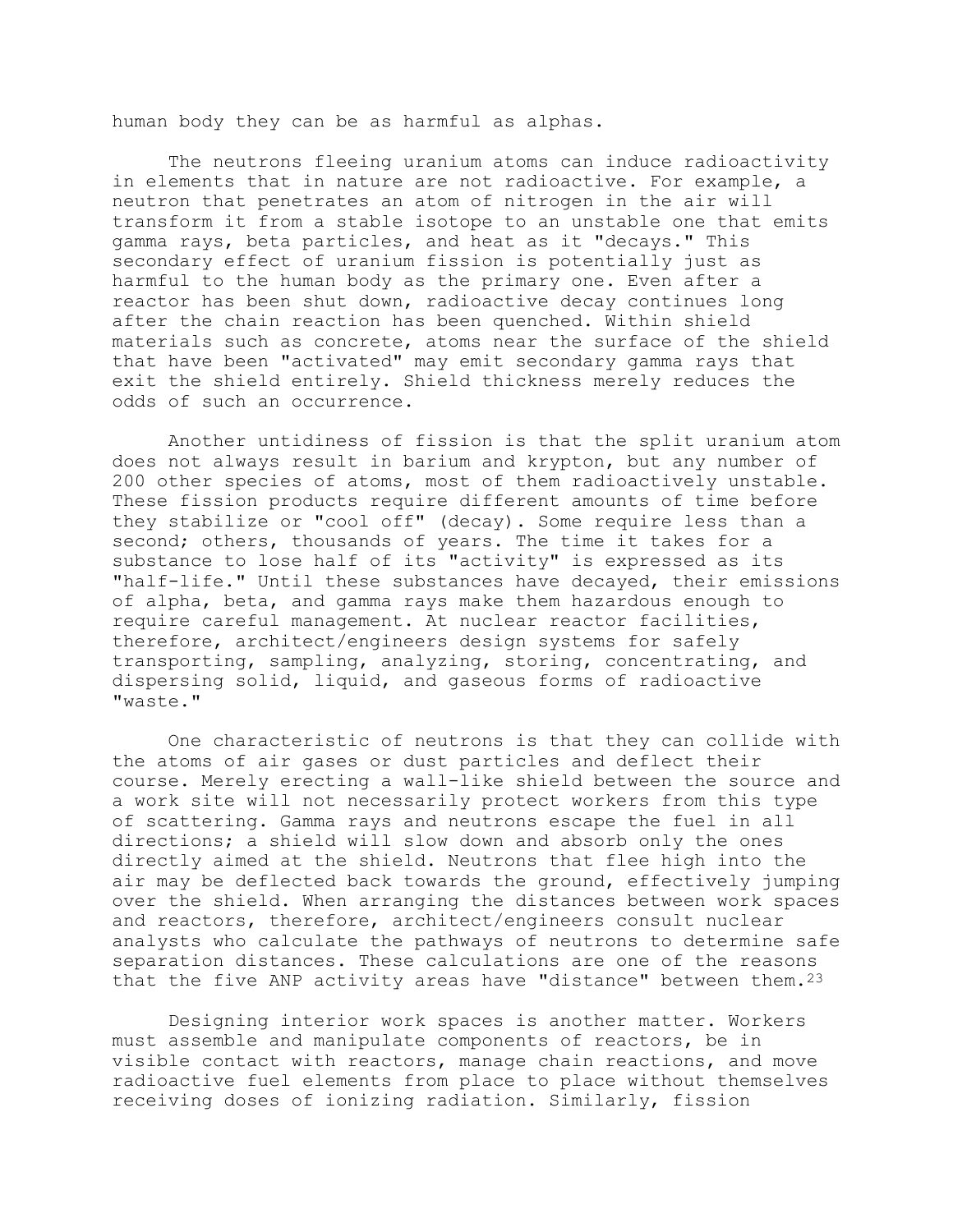products have to be controlled so that air and water resources beyond the work space do not become contaminated and harm others at a later time in a distant place.

Since alpha and beta radiation are relatively easy to block, any device that absorbs gamma and neutron radiation will also block those. Thus, most shielding plans, calculations, and costs center on gamma and neutron radiation.

In the early 1950s, the medical understanding of how radiation harms the body had progressed passed several milestones since 1896, when French scientist Henri Becquerel discovered that uranium was radioactive. Workers who painted radium dials on clocks and watches in the 1920s tipped their fine brushes between their lips, bringing upon themselves early and tragic deaths. Scientific committees organized thereafter to determine what levels of exposure might not harm workers. In 1934, a "tolerance dose" was one that did not cause skin irritation. By the 1940s, the distinctions between external and internally deposited radiation were more clear. Standards were developed for both, and these served Manhattan Project workers producing the atomic bomb. After the bombs were dropped on Hiroshima and Nagasaki, radiation exposure became a public health issue, affecting populations far beyond industrial workers. Animal studies revealed that it was possible to inherit a genetic mutation induced by radiation exposure to reproductive organs. Protection concepts shifted quickly from a "tolerance dose" to a "maximum permissible dose" and an attitude of "the less exposure the better."<sup>24</sup>

Around 1951, protective standards for atomic workers made a distinction between "whole body" exposures and exposures to extremities such as fingers and feet. Handbooks setting standards for internal emitters would not be published until 1953, but "body burdens" of various materials were known. To protect the environment, recommended standards indicated permissible concentrations in air or water. When these were published, the handbooks contained long lists of isotopes and an allowable concentration for each in air or water.25 In effect, a concentration limit implied that a radioactive material might be discharged into the air or water provided it was sufficiently diluted by the time it reached its point of human contact. Since an experimental nuclear airplane engine would discharge contaminated air directly into the NRTS environment, the role of the wind in diluting air-borne contaminants was of intense interest to architect/engineers.

As GE embarked upon its project for the Air Force, the protective standard for the AEC's nuclear workers was expressed as no more than 0.3 Roentgens of exposure to the "whole body" during a six-day work week.26 Units of measurement eventually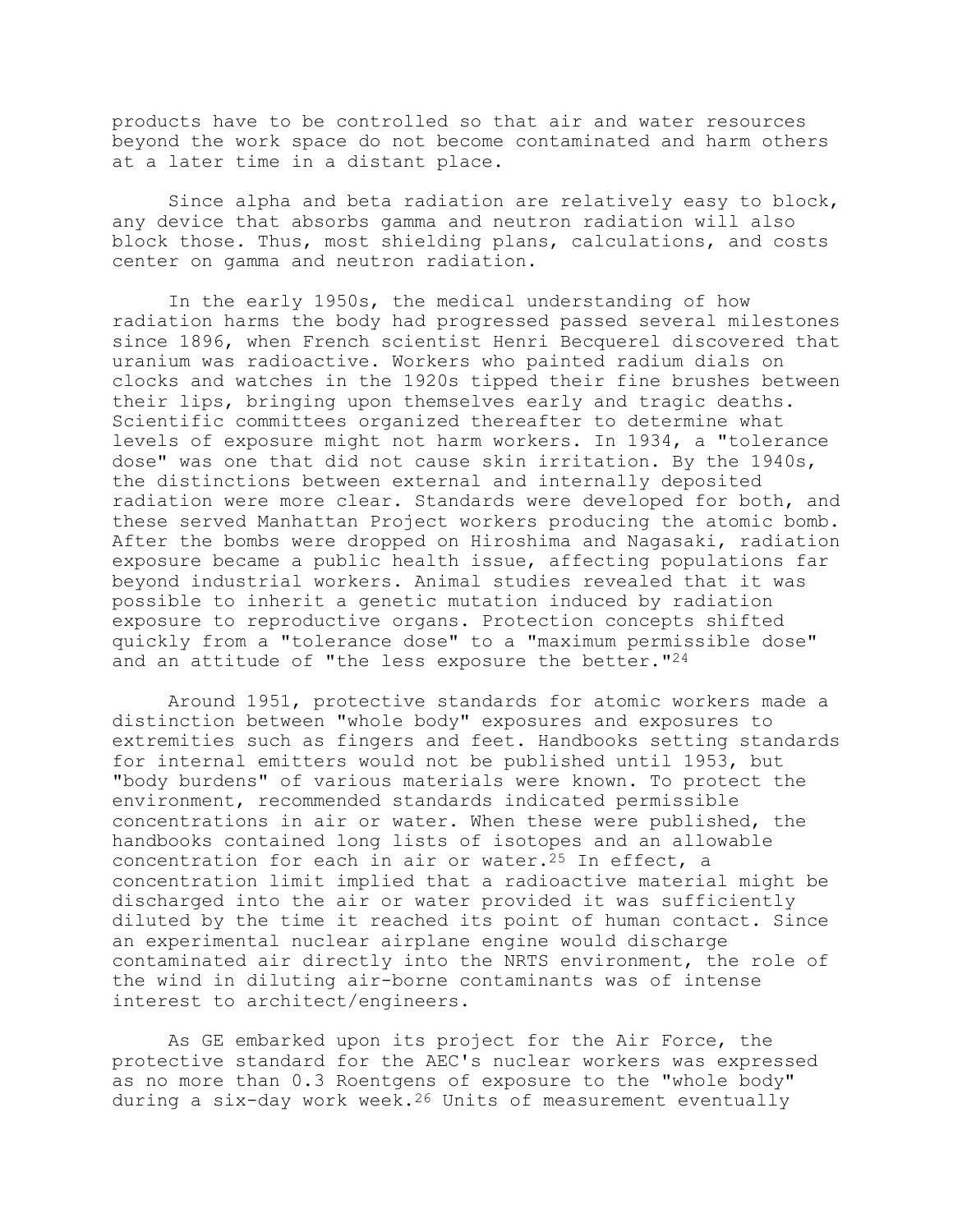became more diverse in order to differentiate among the ionizing power of gamma rays, radiation doses that human tissue would actually absorb, and the injury likely to be caused by a dose. Instead of using Roentgens (a quantity of X-rays that would produce a specified degree of ionization under certain conditions), the work standard was expressed as a "rem" (*r*oentgen *e*quivalent *m*an). The rem expresses the likely biological injury resulting from an exposure.27 During the 1950s, both of these expressions were in use.

Maximum permissible exposures in rems were described in *Handbook 59*, published by the National Bureau of Standards in 1954. However, the recommendations of the national and international committees that had been studying the effects of radiation since the 1920s were understood prior to this date.28 Thus, the architect/engineers for the nuclear airplane project had to meet certain standards despite the fact that they had not been published formally.

The maximum permissible exposure of the whole body to external sources of ionizing radiation was expressed as 300 millirems per work week.29 In designing work spaces, the architect/engineers had to understand what type of nuclear experiments and activities were expected in various work locations. Health physicists helped evaluate the threats these activities could pose to workers. Further, they considered the nature and consequences of errors, mistakes, accidents, equipment failures, earthquakes, and floods. These concerns, together with a goal to keep dose rates below the maximum permissible, called for an architecture of shielding at Test Area North.

# PART THREE

#### THE MISSION OF THE ANP PROJECT

The basic mission of the ANP project was to prove that a turbojet aircraft engine could run on nuclear power. If so, the mission would evolve to create a reactor/engine power plant that could actually fit into an airplane, fly the airplane, run reliably on a military mission, and be shielded somehow to protect the pilot, crew, and ground personnel from harm. The Air Force called its ultimate goal Weapon System 125-A, a term embracing all of the inter-related technology, the airframe, resources, ground facilities, supply chains, and trained human talent required to launch and carry out a combat mission.

**Figure 2**. NEPA Project logo circa 1947 The Air Force already had an idea of the many technical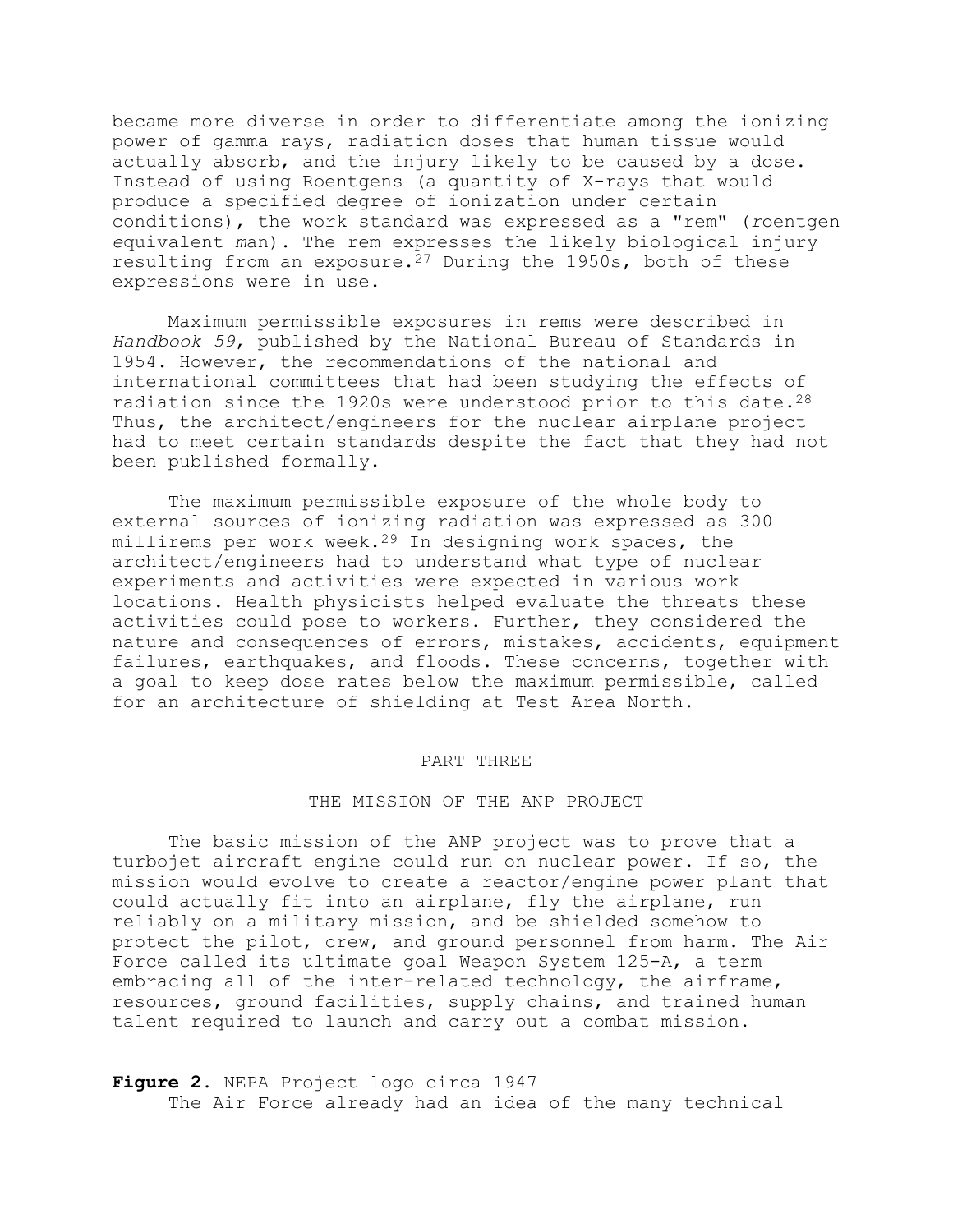barriers in the way of achieving its goal. Beginning in May 1946, it had authorized a group of engineers to go to Oak Ridge, organized under the name Nuclear Energy for the Propulsion of Aircraft (NEPA), and begin studying the feasibility of the project. Most NEPA work was strictly on paper, the working out of problems in mathematical and physics analysis, reactor design, radiation damage, and shielding. The group faced the fact that no reactor built to date had been designed to operate at extremely high temperatures. What kind of structural materials and reactor fuel would withstand the corrosive insults of high heat, high pressure, and radioactivity? The central problem was to transfer enough heat from the reactor to the engine to lift the plane, propel it, and give it speed. Thus, high heat was at odds with preserving the reactor fuel. Protecting the crew was a collateral concern. The airplane had to be light enough to fly, but shielding materials were notoriously heavy.<sup>30</sup>

The NEPA group developed two general ideas about how to transfer heat to the engine. In the "direct cycle" approach, the transfer medium was ordinary air that would flow through the reactor core and absorb heat directly from the fuel elements. Heat expands the air, increasing its pressure. It would pass through the turbine and be expelled through the exhaust nozzle. As usual, things would not be tidy. In its passage through the reactor, the atoms of air gases (such as nitrogen and argon) were likely to absorb neutrons and become radioactive isotopes. Any dust particles or moisture that happened to be in the air would also be subject to change. The exhaust would introduce radioactive contamination into the atmosphere. Gamma rays and streams of neutrons along with the other usual fission products would pose their usual hazards.31

The other idea was an "indirect cycle," which provided an intermediate heat exchanger between the air and the reactor. A liquid metal, contained in a closed loop of piping, would flow through the reactor core to absorb heat. Acting as a radiator, this hot metal would give up its heat to the exhaust air. The liquid metal would return to the reactor to be reheated. This was the cleaner of the two designs. The reactor could be smaller and require less shielding, but its engineering would have to be far more complex and precise. The "liquid metal" was, as yet, hypothetical; no reactor to date had been cooled by a liquid metal.

The Air Force and the AEC decided to pursue both concepts simultaneously. It hired General Electric to develop the direct approach, the simpler of the two to engineer, but just as difficult to make succeed. Air is a poor absorber of heat; therefore a very large volume of air would have to pass through the reactor in order to absorb the energy required to fly the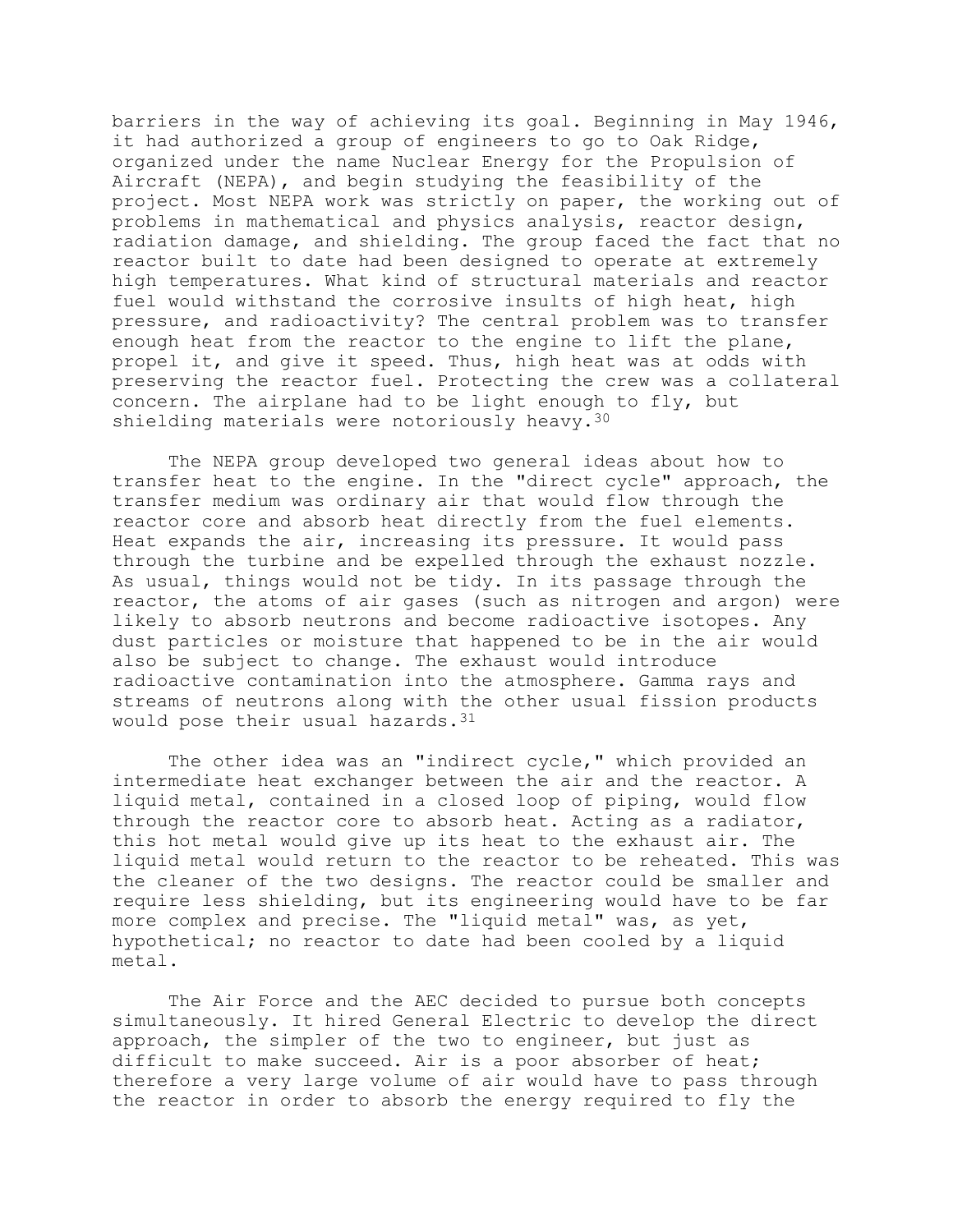plane. The reactor would have to be relatively large and bulky. The reactor fuel would have to be made of such sturdy stuff that it could survive temperatures up to and higher than 2000 degrees F. without itself burning up -- a material that had not yet been discovered or devised.32

Up to this time, all the reactors in the United States had been built to be immobile, not operate within a moving object like an airplane. Immobile reactors could be planted in one place, then surrounded with shielding. Space and weight were not constraints, so thick walls of (relatively inexpensive) concrete served as shields. Experience at Hanford, Oak Ridge, and elsewhere had produced a body of knowledge about the types and thicknesses of materials that could do the job.

GE already had experience with standard shielding. In 1946 it had become the AEC's prime contractor at Hanford Engineer Works. Here, GE scientists studied reactor design, radiobiology, radiological and meteorological monitoring, and related fields. When the AEC expanded Hanford for increased plutonium production as the Cold War began, GE built the reactor and production areas known as 100 DR and 100-H. Architect/engineers for these facilities had produced 2,500 drawings.33 The drawings that would accumulate for ANP would reach well beyond a thousand. Managerial experience with nuclear work counted for something, and GE clearly was a leader in nuclear technology by 1951. The ANP challenge was to advance the technology for shielding mobile reactors.

Designing its Idaho facilities, GE engineers had to imagine the journeys that its reactor/engine would take around the site. Merely to prove the principle one time, engineers would assemble the reactor/engine in a large shop, move it outside somewhere to a test pad, bring the reactor to criticality, then to full power, measure the transfer of heat to the air (and many other operating parameters), and demonstrate that it ran the engine. Hot air would exit the jet nozzle. Even though the test assembly would be outdoors, the humans at the control center could not be. Gamma rays would flow and the exhaust would be contaminated, so no one could be exposed anywhere near the experiment during or in the hours immediately after it took place. The first run would begin with a clean reactor and clean engine, but after its first operation -- at the "initial engine test" area -- radioactive air would have blown through the engine, contaminating it. This complicated the procedures for moving the engine back to the shop. Moving any given assembly to the pad for its first test would be safe enough, but hauling it back and forth thereafter would be another matter.

The shop area had to encompass a wide range of crafts and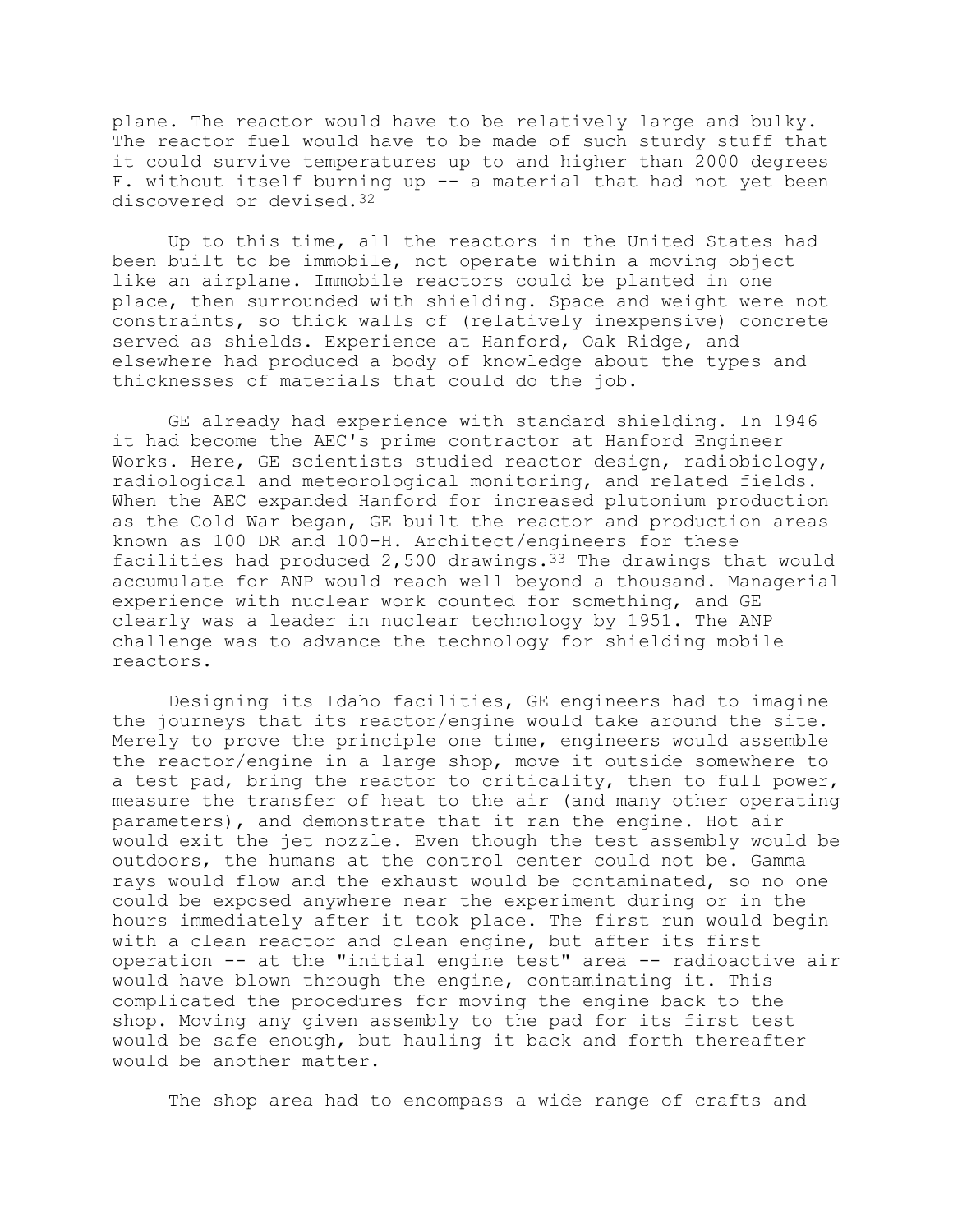laboratories to prepare the experiment before its initial test and all subsequent tests. The reactor would need periodic refueling; workers would have to examine, handle, and store spent fuel elements somewhere. The jet engine would need its own tests, not to mention chemical fuel, regular maintenance, and servicing. After an assembly was contaminated and/or partly radioactive, workers would need to disassemble it, extract measuring and data instruments, examine components, evaluate failures and problems, and prepare for more refined experiments -- without getting doses of radiation. This called for a wide array of remotely operated handling tools. The reactor/engine assembly would certainly be heavy; it was likely to be as tall as a three-story building, so the shop containing it and overhead cranes would be quite large. The test pad and the shop/laboratory complex would have to be at a suitable distance from the test area to protect shop workers while the reactor was running outside.

GE expected it would need small reactors (other than the airplane reactor) as tools to support the main mission. As the project began, GE did not know the optimum materials or shape of the airplane reactor's nuclear fuel elements. Given a particular arrangement of elements in the core of the reactor, how much fuel would be needed for a critical mass? What were the nuclear characteristics of fuel configurations? Investigators performed "critical experiments" to answer these and related questions about how best to control or quench the chain reaction. Such studies used very low-power reactors -- so low that they generated practically no heat and required no great effort to remove it. As reactors went, low-power reactors were cheap. 34

In addition, research on the problem of shielding the crew needed to continue. A low-power reactor would be useful for this as well. Using safety distance formulae, low-power reactors had to be located away from the engine test area and the laboratory complex. Thus, a low-power test area was TAN's third subdivision.

GE expected to employ hundreds of people to run and support the experiments. Situated as far as they were from the NRTS services at CFA, employees would need a dispensary, cafeteria, change rooms, security, and other services. Management needed its Idaho headquarters. The fourth area was defined, therefore, as an administrative area. Its workers would not be engaged in nuclear work directly, so their offices would be "cold" areas.

When the ANP program had evolved well past the point of proving the principle, it appeared that an airplane might become a reality. GE planned a fifth area to house such an airplane in a hangar. It would be large and equipped to service the reactor, the engine, the crew, and the rest of the airplane. Similar to the initial engine test, the craft would begin clean, but after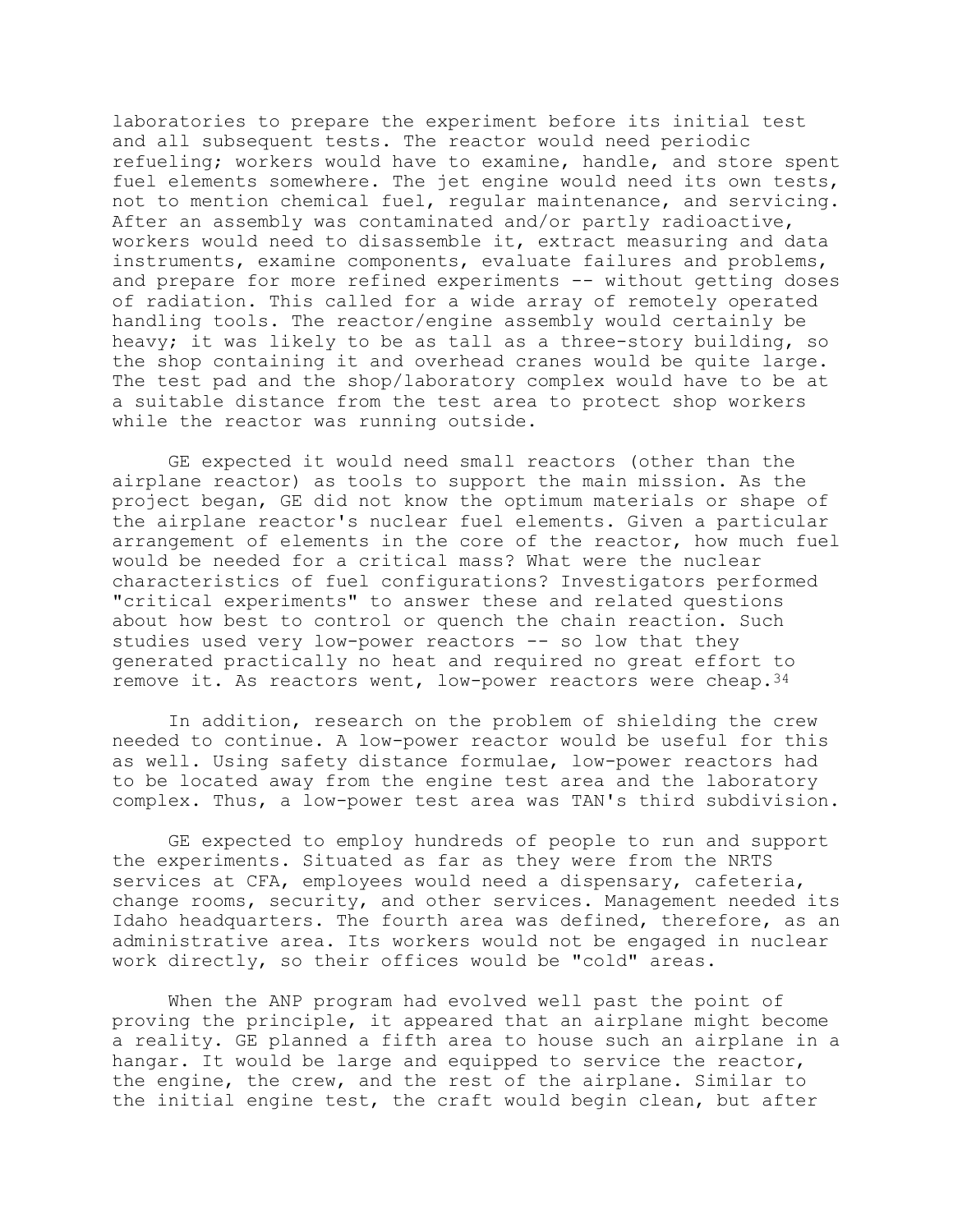its first flight would be contaminated. A shielded control room and methods of remote operation would be required here as well.  $35$ 

GE ultimately would need one final asset to perfect its mission -- a runway for the airplane. Aside from being flat, the runway had to be arranged so that an arriving or departing airplane could be observed from all directions and be in a suitable relationship to prevailing winds. If the aircraft were disabled or crippled, workers had to be protected from the consequences of accidents or rough landings. The craft would be burdened with shielding, so the runway would need to be heavily reinforced and at least four miles long.

The five areas were named Initial Engine Test, Assembly and Maintenance, Low Power Test, Administration and Service, and Flight Engine Test. These areas quickly assumed acronyms in everyday use: IET, A&M, Admin. The Low Power Test sometimes was referred to as the Susie area. The Flight Engine Test area was referred to as the FET, or simply as the TAN Hangar area.  $36$ 

The ANP project would need the usual support utilities: connecting roads, sewage treatment plants, water supply, electricity, meteorological stations, security fencing, telemetry towers, and communication lines. Following a practice used at other industrial plants, GE decided on a locomotive and railroad system for hauling the heavy reactor assembly from place to place. However, the details for adapting the locomotive, dolly, and tracks for hot nuclear cargo would be anything but usual.

The Air Force and GE had every confidence that many more nuclear tests would follow the "initial" one, and that the mission would continue until an aircraft took to the skies. They designed Test Area North for an enduring series of experiments and left plenty of room for expansion.

#### PART FOUR

# THE RALPH M. PARSONS COMPANY

GE's headquarters for the ANP project was at Evendale, Ohio, near Cincinnati. In 1951 it was preparing this facility for the work to come.<sup>37</sup> The company would design the reactor here, assemble it, and develop the various tasks required before ground tests could begin elsewhere. It built new laboratories, shops, and offices, converting older buildings from obsolete uses, and erecting new ones.38 Until the AEC decided where ground testing would take place, GE referred to it as "the Remote Site." Once in Idaho, GE called it the "Idaho Test Station."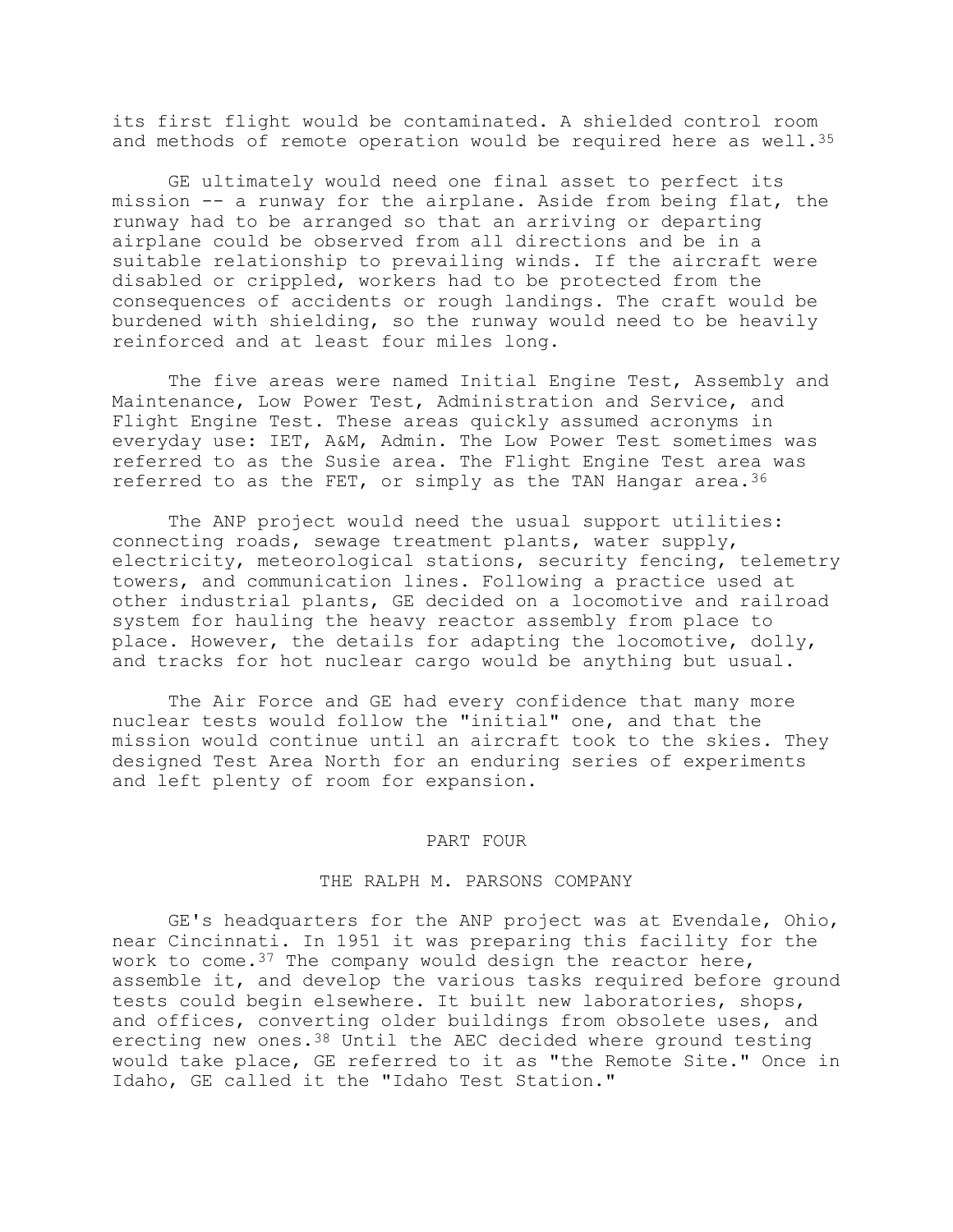As soon as it was evident that the Remote Site was going to be the NRTS, GE hired the Ralph M. Parsons Company to survey the site and determine its feasibility for the expected work. Parsons joint-ventured with other industrial firms as the Parsons-Macco-Kiewitt Corporation. GE had been evaluating various alternatives of the general layout, still undecided as to how concentrated or dispersed the various functions would be. It discussed these with Parsons along with an appropriate "philosophy of shielding personnel vs. the reactor."39

Many Parsons employees and construction managers already had security clearances and were familiar with government procedures. Even its California headquarters office contained security-cleared drafting, laboratory, and office areas.  $40$  The company founder, Ralph M. Parsons, had joined the Bechtel-McCone Corporation in 1937 and become a principal in 1938, when the company added his name to the title. Parsons had brought to the group a specialty (and patents) in petroleum refineries and chemical industries. The group's innovative force was to offer a full range of design and construction services for complete industrial plants and all their appurtenances; the client was relieved of the management overburden of dealing with a multitude of contractors and subcontractors for each component of an enterprise.41 During World War II Parsons acquired experience in aeronautical engineering. In 1944, he withdrew from Bechtel-McCone-Parsons and organized his own company with headquarters in Los Angeles, California, where he continued to seek work with private industry, the military, and governments.  $42$ 

For the site survey, which began in the fall of 1951, Parsons investigated the lay of the land, potential water supply, the geological characteristics of the aquifer beneath TAN, potential contamination hazards, availability of electrical power, waste disposal options, the climate, and means of securing the site.43

In June 1952, GE recommended that the AEC select the Ralph M. Parsons Company to provide a master plan and follow up with detailed designs for the Idaho station. The AEC agreed, and Parsons began immediately to design a fully integrated test facility for Aircraft Nuclear Propulsion. Among Parsons' chief engineers, architects, and managers were Nick W. Bolotin (senior architect), O.R. Garrett (chief mechanical specialist for shield doors, handling dollies, remote handling equipment), William A. Jack (manager), David C. McDowell (resident manager of construction at NRTS), Robert E. McMeen (project engineer for FET), Gordon C. Murray (resident engineer and assistant project engineer), William A. Siegrist (engineer), Harry Wilson (operating manuals and specifications engineer), J.J. Wodal (piping engineer), James R. Young (project engineer), Leo H.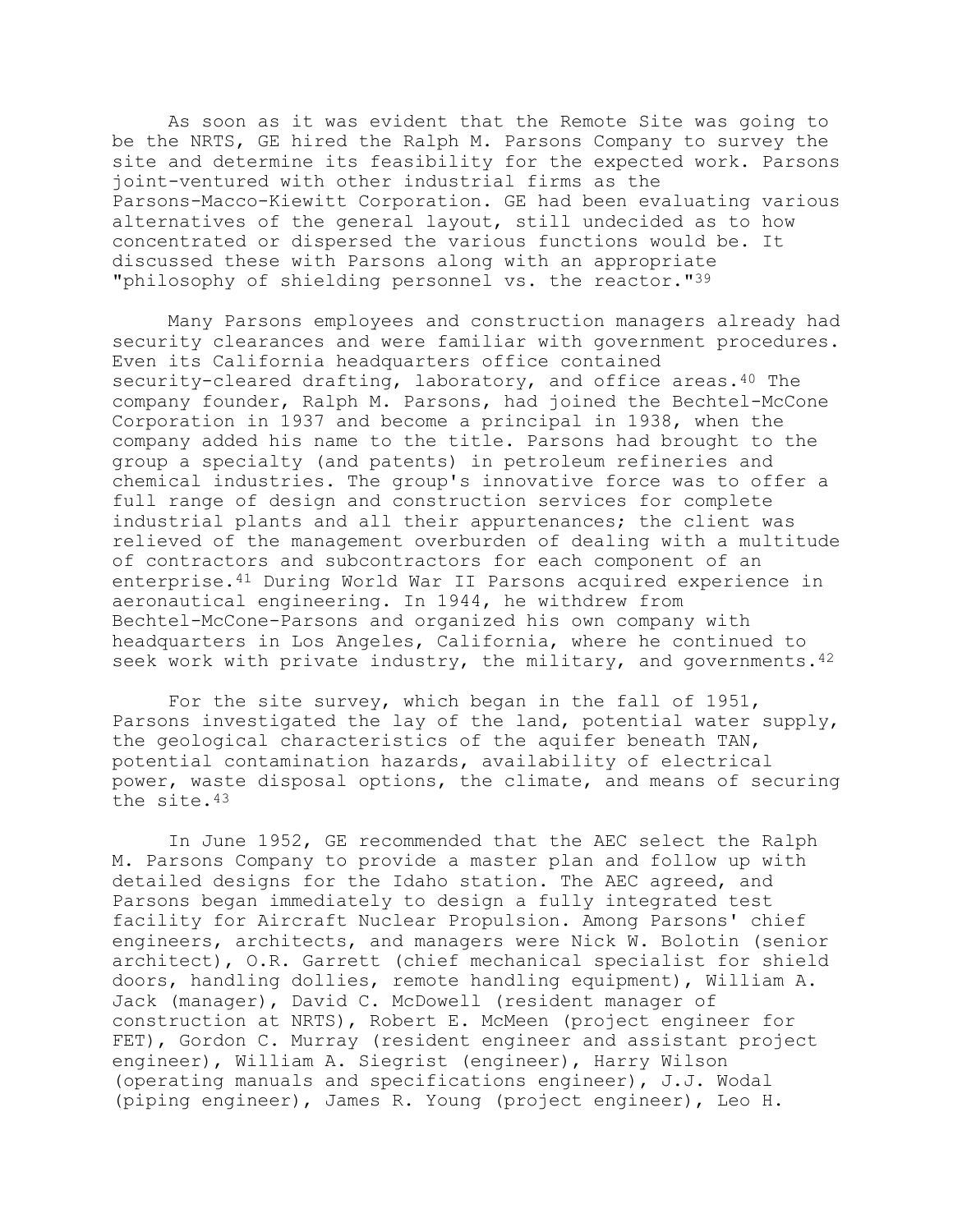Barbour (exterior design).44

Construction drawings began to emerge from Parsons drafting rooms by the end of 1952. Plans for the A&M area bear the earliest dates. Resources were allocated such that the first halves of the A&M and Admin buildings were built first and then "expanded" in a second construction phase. This scheme allowed beneficial work to begin while construction took place simultaneously. By the time the enlarged facilities were ready, the pace of research and testing had accelerated. New personnel fit right in to the new spaces.45

#### PART FIVE

#### THE ANP "HEATER" REACTORS

GE assembled the first reactor/engine rig during 1955, made the reactor critical for the first time in November, and proved the principle of jet operation in January 1956. Test runs continued through 1956, some lasting more than 100 hours of continuous operation. Each test was different than the previous one, but a chief point of interest always was the temperature of the fuel and how much heat had been transferred to the air exiting the reactor core. The tests usually involved running the reactor on both chemical and reactor fuel. During early tests, for example, the engine was started on chemical fuel and gradually switched to reactor operation. Later runs started the engine solely on reactor fuel.<sup>46</sup>

A reactor/engine assembly was officially called a Heat Transfer Reactor Experiment, or HTRE, pronounced "heater." During the course of the ANP program, GE built two assemblies. The first, HTRE-1, connected the reactor to one (modified) J-47 jet engine. The experiment made no design concessions to its future home inside an aircraft fuselage. It was bulky, equipped with access ladders and platforms for the convenience of the workers assembling the ducts, connections, and instrumentation devices.

The design and materials for the reactor core of HTRE-1 was under constant review and development almost to the month of its first run. Nevertheless, enough of its nuclear characteristics had been predicted and calculated so that the architect/engineers could design the appropriate shielding around the IET and A&M work spaces.

The reactor, the heart of the HTRE, was wrapped like a jewel in ever-larger boxes. The uranium fuel was sandwiched between stainless steel cladding. These elements, arranged in concentric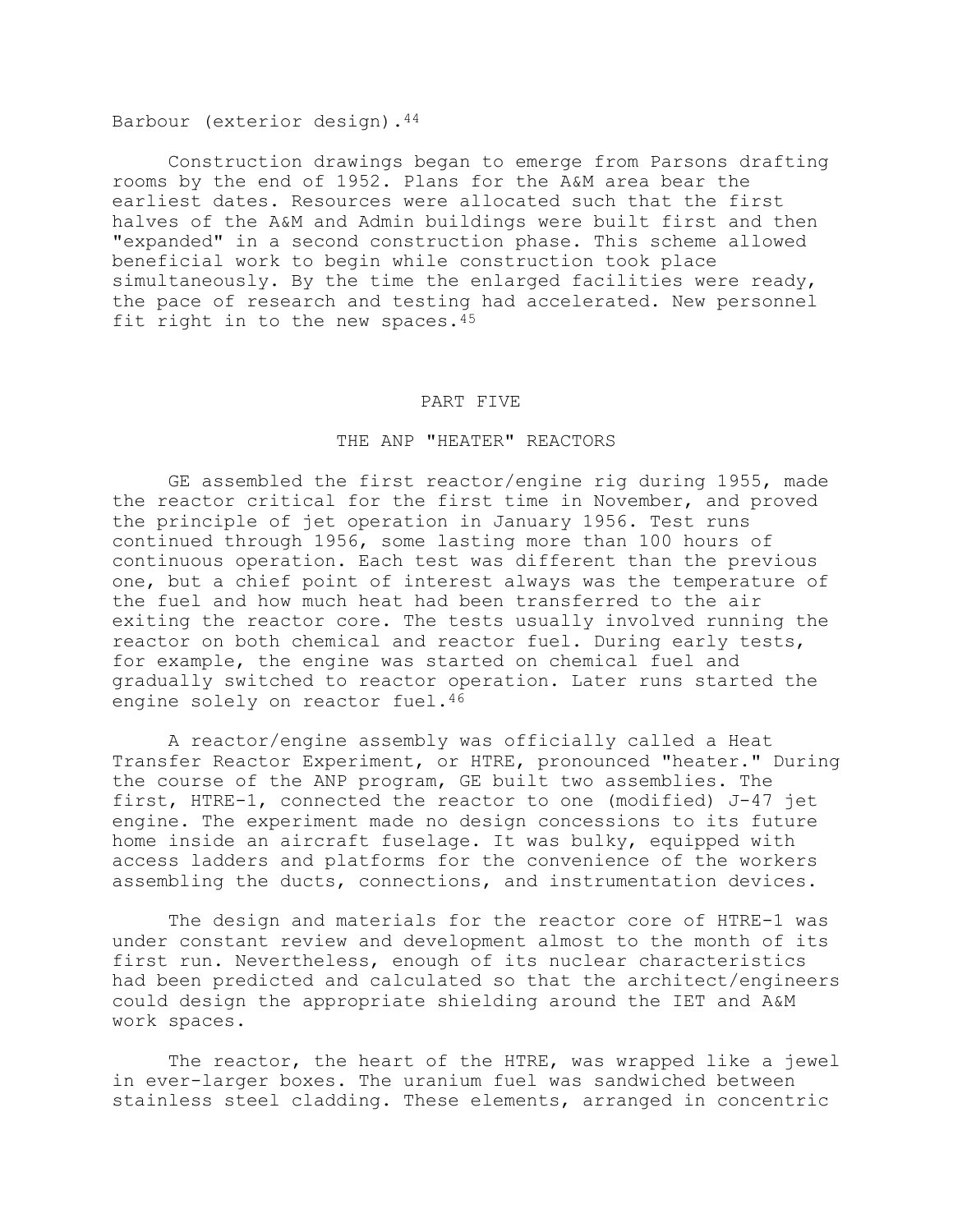rings, were contained within a cylinder with a diameter of 5.25 feet and about three feet long. Air entered at one end and flowed between the elements, picking up the desired heat and cooling the reactor. Surrounding the cylinder, about 160 gallons of demineralized water provided additional cooling and also moderated the speed of neutrons leaving the fuel during a chain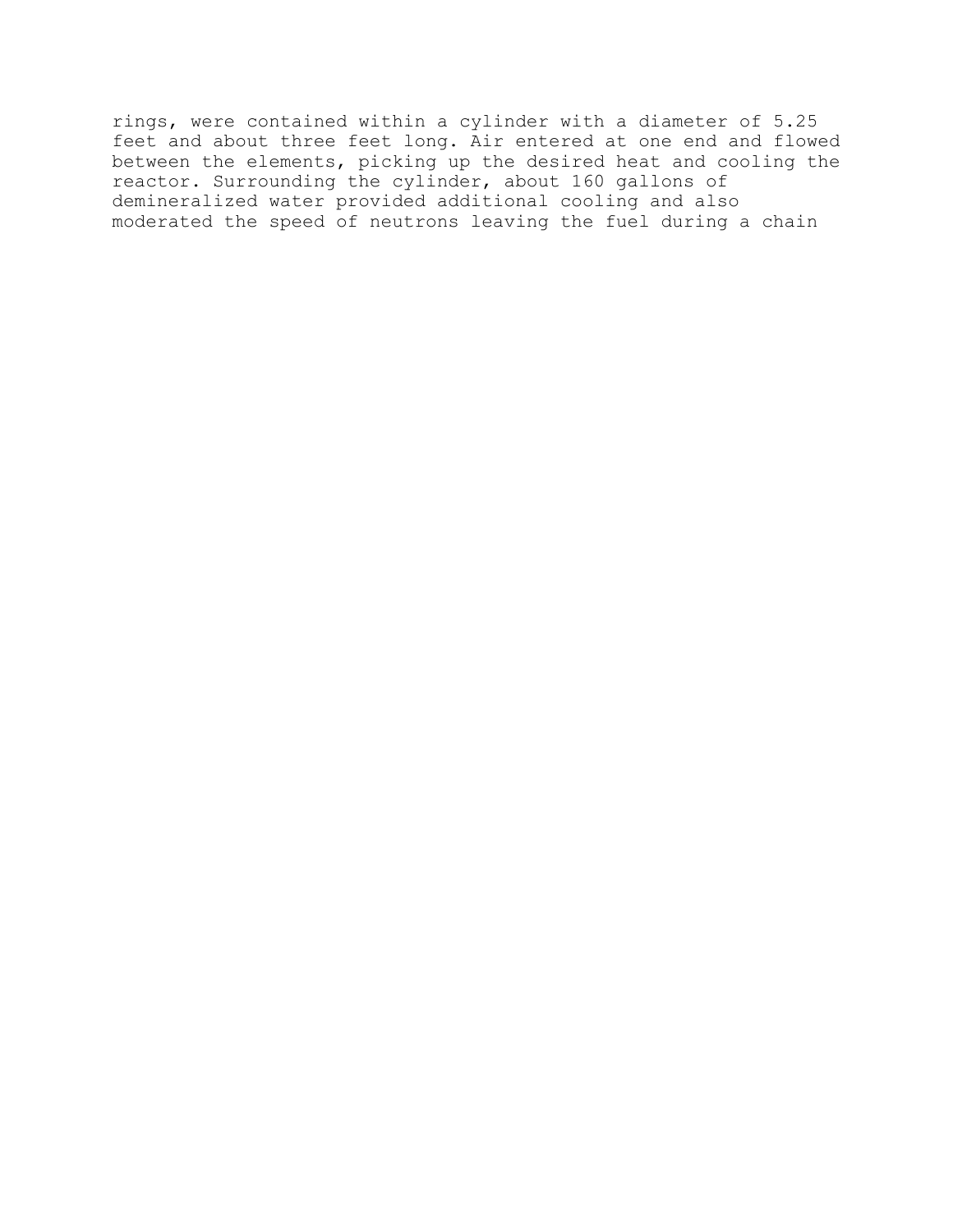**Figure 3**. HTRE-1 reactor fuel was shaped in concentric rings to allow air to flow through and collect heat. The fuel cartridges stacked 18 fuel elements in a tube, which was then inserted into the reactor core. *Source*: Thornton and Rothstein, *Comprehensive Technical Report,* APEX-901, p.37, 39.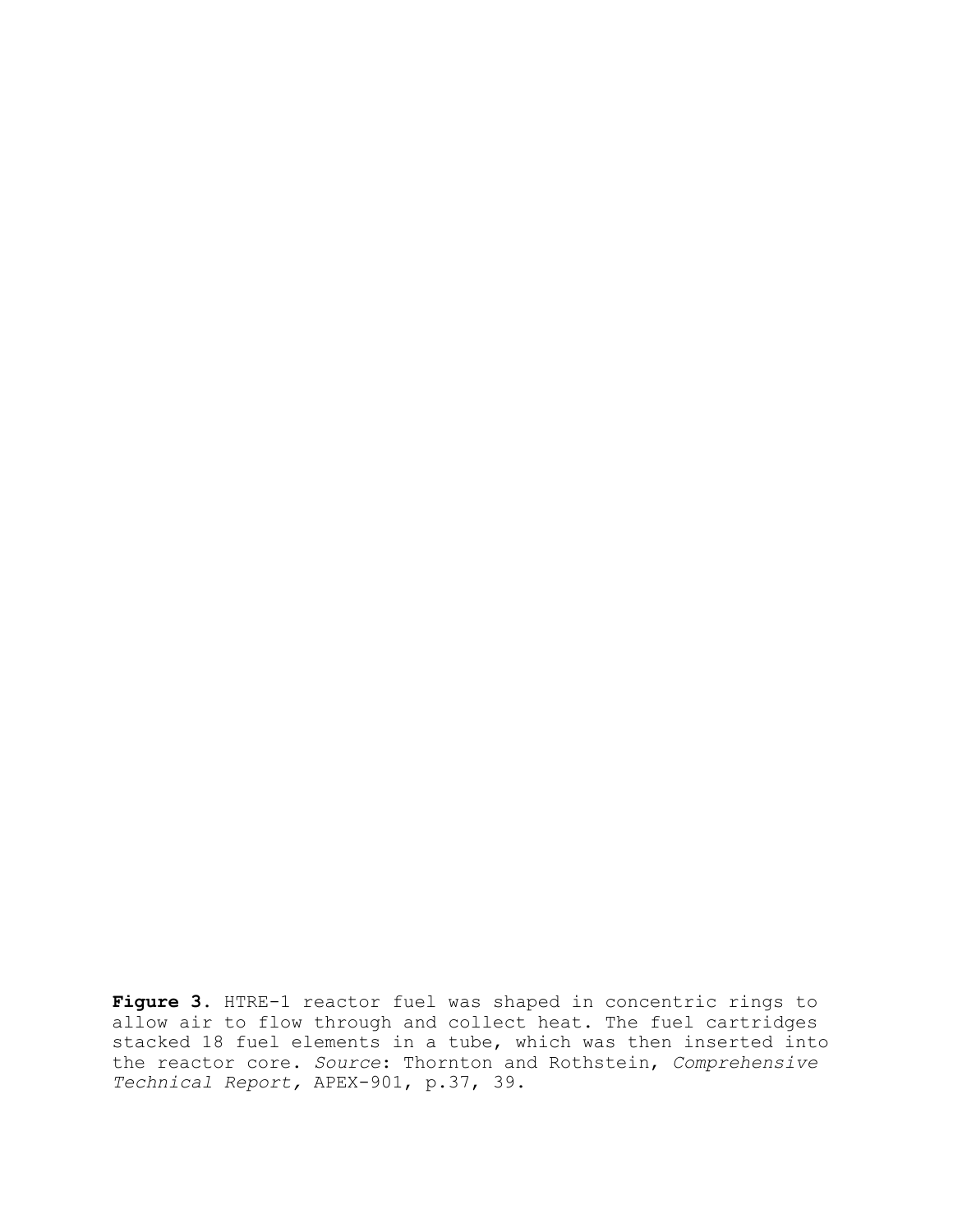reaction. Circulating fresh cool water into the reactor core would have to be one of the capabilities at the IET.

The next "box" was a shield in the shape of another cylinder, this with an outside diameter of ten feet and just over twelve feet long. This tank-like structure was made of iron and contained 4100 gallons of borated water. Boron is an element disposed to capture neutrons, taking them out of play for a chain reaction. This shield stopped neutron flux, but not gamma rays. Thus, gamma radiation was the chief (although not only) hazard dictating the shielding needs beyond the reactor. Neutrons were still expected to exit the engine jets with the exhaust. $47$ 

 The 4100 gallons of water were drained after an experiment. This chore took place after the reactor had been hauled back to the A&M building, and never before the reactor had been shut down and cooled off for at least one day.<sup>48</sup> However, when the pace of experimentation picked up, workers thought one day was too long to wait, so they did things differently. Richard Meservey, an ANP instrumentation engineer, recalled:

As soon as a test was finished, they drained the water from the annulus [the space between the inner and outer cylinders] and pumped the space full of mercury. Mercury is a high-density material, and it made a great shield. It allowed the workers to climb back up on the assembly sooner to change out the instrumentation or make other adjustments. The mercury reduced their exposure. They didn't have to wait for the short-lived isotopes to decay away. As soon as they were finished changing the instruments, they would drain out the mercury and pump water back in. Then they'd haul the reactor back down the track to the coupling station [IET] and run another test.

We had three-quarters of the free world's supply of mercury here at the Site at one time. We had so much, that when the program was over, we had to release it slowly back on the market so that it wouldn't cause an economic upheaval. It wasn't radioactive because the mercury wasn't in the annulus when the reactor was running, so it wasn't irradiated.49

Storing and disposing of the irradiated water after each run dictated that the A&M facility be equipped with pumps, piping, and storage tanks to handle, hold, and dispose of it.

The operating life of a fuel loading was expected to last about 100 hours, during which time the uranium atoms would decrease and the krypton, barium, and other fission products would increase. If a fuel element ruptured toward the end of a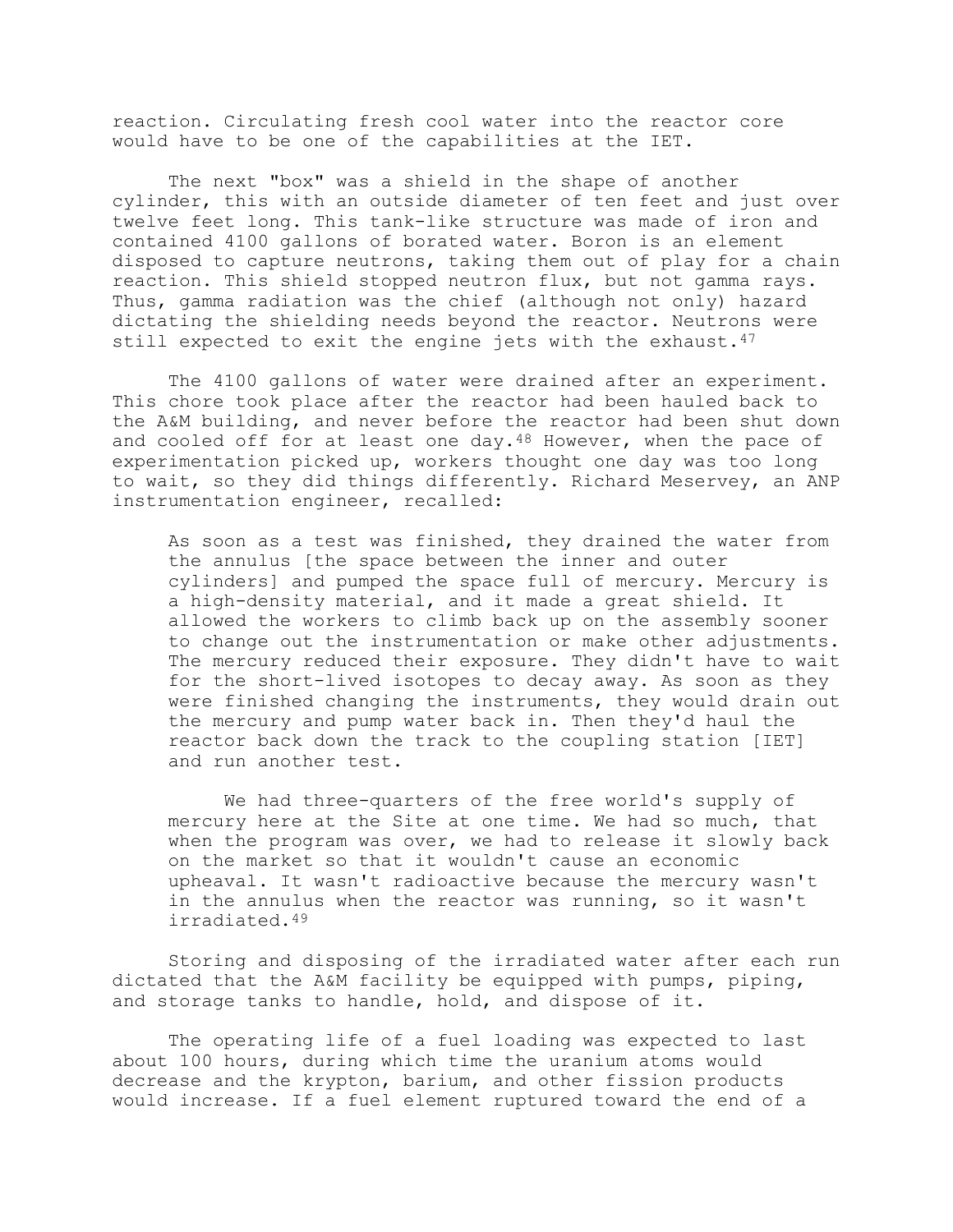run, the jet exhaust would release to the atmosphere a bigger inventory of dangerous materials than if the accident had happened during the first hour. When analysts designed shielding requirements, they were conservative; that is, they assumed an accidental rupture would occur at the end of a run, not the beginning. Similarly, for design purposes, they assumed a power level of 200,000 kw, for example, rather than the expected IET operation of 75,000 kw. The IET support facility had to tolerate and accommodate the heat, vibration, noise, and radiation produced during such a test.50

After its year of tests, HTRE-1 was adapted for use as a materials test reactor. The ANP project had relied on the Materials Test Reactor (MTR) at the NRTS for this purpose, but the MTR was in great demand, and the ANP project was competing with many other customers, including the U.S. Navy, which was developing nuclear propulsion for ships and submarines. NRTS was developing a second test reactor, but it was not yet on line. GE redesigned the core of HTRE-1 so that samples could be inserted in the midst of the neutron flux. Its first specimen was irradiated in July 1957. The reactor's new name was HTRE-2.51

HTRE-3 was a completely new reactor/engine rig. Instead of running with one J-47, it ran with two. The fuel had improved. Instead of demineralized water, the moderator was zirconium-hydride, a solid material that could survive the high operating temperatures near the core. The overall profile of the rig was more horizontal, a closer approximation than HTRE-1 of how the thing might fit inside an airplane. HTRE-3 made its trips to the IET beginning in 1959 and continued through most of 1960. After each test, the experimenters, GE, and the Air Force waited eagerly to learn how much heat the reactor had transferred to the air.52

#### PART SIX

#### SITING AND BUILDING THE INITIAL ENGINE TEST AREA

The chief ANP innovation in the architecture of shielding was born of the necessity, especially at the IET, to "divide the shield" between the mobile reactor and stationary work places. The shielding around the outdoor reactor did little to block radiation in the stream of exhaust air. Shielded indoor spaces - combined with strict administrative rules on where and when people could be outside -- did the job.

# *Siting*

The philosophy executed in the design of the IET was to place shielding chiefly around personnel, not the reactor. GE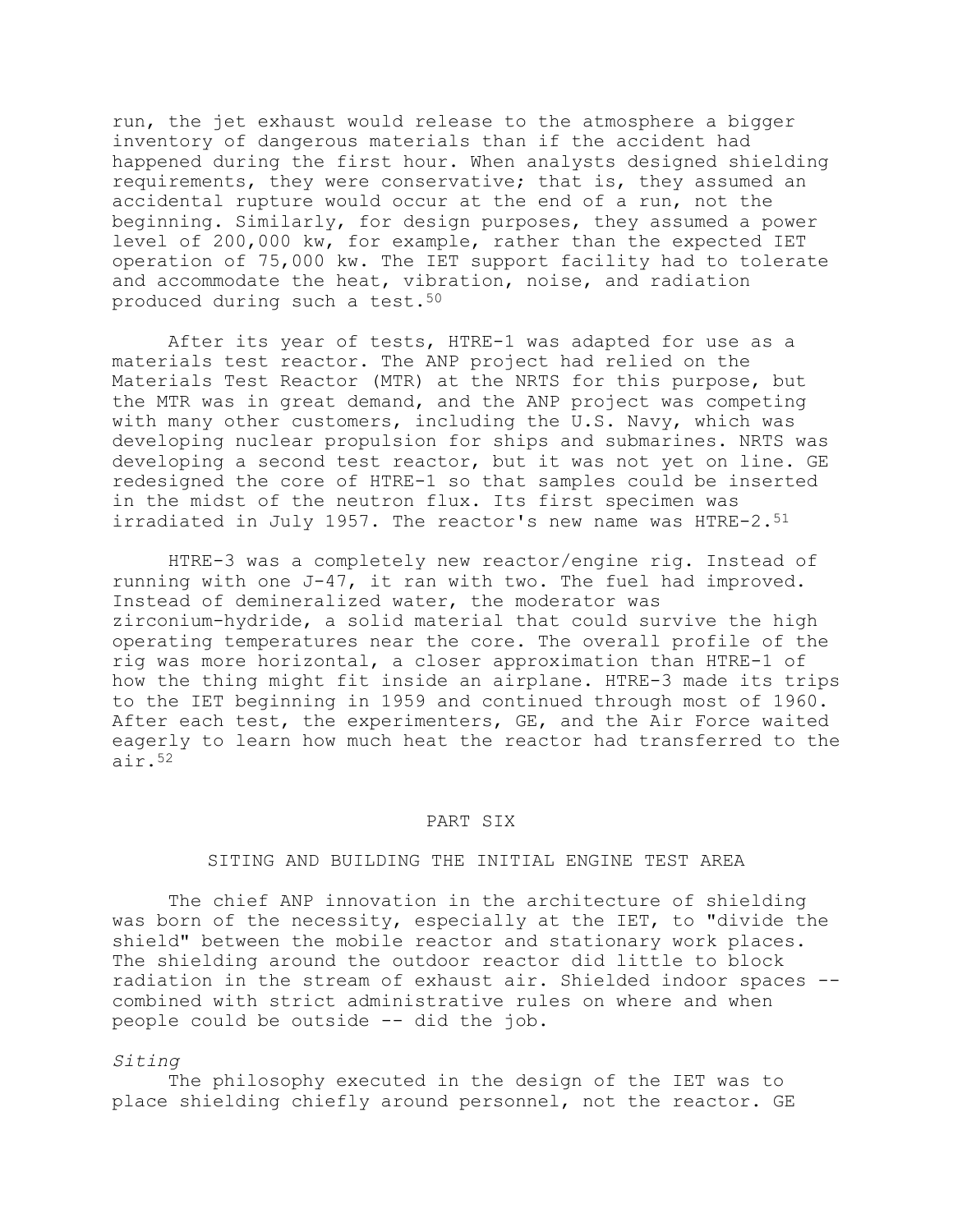considered the IET design a unique "significant step forward in the development of mobile reactors." The IET was a forerunner of the far greater challenge of dividing the shield within an airplane between reactor and crew. Not only would radiation be a threat directly from the reactor, but also indirectly from the scattering of radiation that exited the fuselage of the plane, hit dust particles or air gas atoms, and bounced back into the cockpit area from outside. Some of the tests that GE planned at the IET concerned scattering effects of reactor operation, another reason for enclosing personnel in completely shielded work spaces.53

Other than the danger implicit in any reactor experiment, the basic danger of outdoor operation was going to be the radioactive "particle problem." Running the reactor would send three types of particles into the air. GE health physicist C.C. Gamertsfelder, who defined the problem, projected that these would include small erosion fragments of the stainless steel cladding surrounded the fuel elements, a normal corrosion process in high operating temperatures. Likewise, any dust in the air going through the reactor core would become radioactive. The third type of particle would appear if the cladding completely failed or ruptured, allowing the fuel itself -- U-235 and whatever load of fission products had accumulated in the fuel -to escape up the stack.<sup>54</sup>

Gamertsfelder analyzed the likely size of the rupture-product particles, how they would affect the skin and lungs of anyone exposed to them, their likely concentration in the air, the amount of radioactivity likely to be released, and the probability that anyone downwind would actually be exposed to the particles. He concluded that the reactor should operate only when the wind was blowing in a harmless direction, and only when the breeze was strong enough to carry it off and dilute it. Detecting a fuel rupture should be a task of instrumentation. A rupture would occasion an immediate reactor shutdown and end the run.

If there was a total of 20 ruptures in a year's time, then there would be [2x10-4 ] particles per person per year [in the direction of the prevailing wind]. This is the same order of magnitude as the chance that any one person will be killed in an automobile accident during a year. However, it is very improbable that every inhaled particle could cause a death.55

Thus, weather patterns were the chief determinant as to how the ANP work clusters would relate to one another. Fortunately, the prevailing southwest-to-northeast direction placed none of the populated communities in the region in the path of wind-borne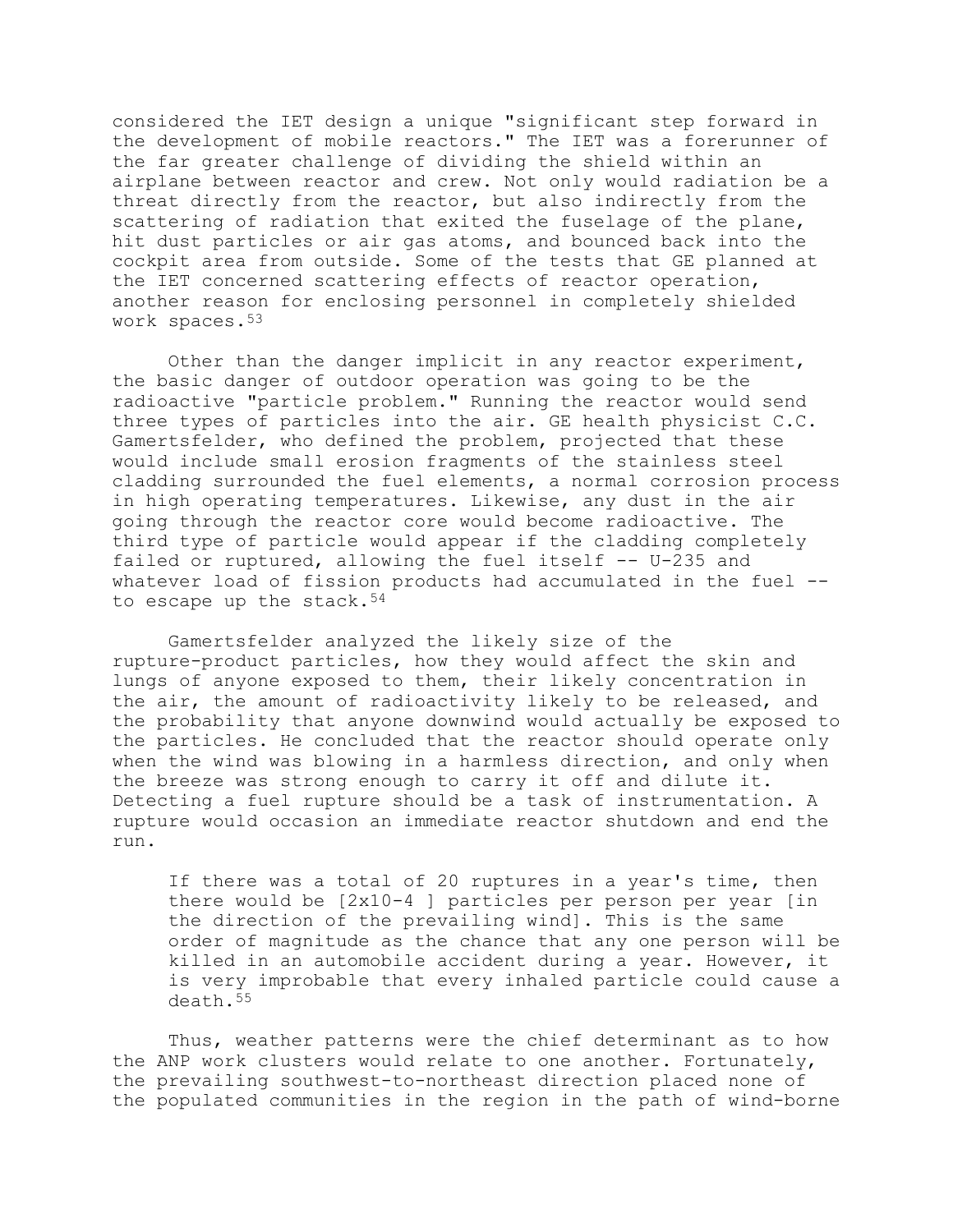releases. Being near the northern border of NRTS, operations were less likely to impact other site activity. The northmost ANP cluster had to be the IET. Anyone who desired a visual reminder as to the direction of the prevailing wind had merely to look at the rail track leading to the IET: it ran parallel to this direction.<sup>56</sup>

A very sparse population lived northeast of TAN. Sherman McGarry, a DOE health employee at the time of the ANP project who later wrote of his ANP experiences, knew one of the residents.

One old widowed rancher lived [up] that way and would not be intimidated to give up his living there, although at 25 mph, any radiation effect [on] him or his animals was far below unmonitored life [natural background radiation]. He was stubborn.57

Having determined that the IET had to be located at a latitude north of the rest of the ANP, the next issue was the safety distance between the IET and the A&M area. Nuclear analysis had determined that the separation should be 6000 feet, a little over a mile. Anyone out-of-doors within 6000 feet of IET could receive radiation above the permissible dose.58 Therefore, a fence surrounded the IET. It aided secrecy, but functioned more importantly as an "exclusion" fence, preventing ranging stock or people from wandering inadvertently too close during a test.<sup>59</sup>

#### *Layout*

To visualize the IET layout, readers should imagine the railroad journey of a HTRE from the A&M building as if they were passengers inside the locomotive riding along with its two operators. The locomotive is heavily shielded, windows limited to the front and rear. It pulls the HTRE rig westward from the A&M building on a double-wide dolly toward the railroad turntable. Because of the extraordinary weight of the loaded dolly, the track has four rails. The locomotive travels only on the two center rails, while the dolly rides on all four. The journey is slow. The locomotive's top speed when burdened with the HTRE is 3.5 miles per hour. However, it would be extremely inconvenient if any of the rails were to spread and cause a derailment, so the operator travels no faster than 2.5 mph. The locomotive remains in radio communication at all times with the IET control room and video-camera observers in the Hot Shop.<sup>60</sup>

Having successfully maneuvered at the turntable so that the locomotive is pushing the rig (rather than pulling it) northward toward the IET, the driver arrives at the chain-link exclusion fence. With about a mile still to go, the rig passes through the remotely operated gate and continues to the test pad.61 On the horizon, lined up with the tracks, are an aluminum building shell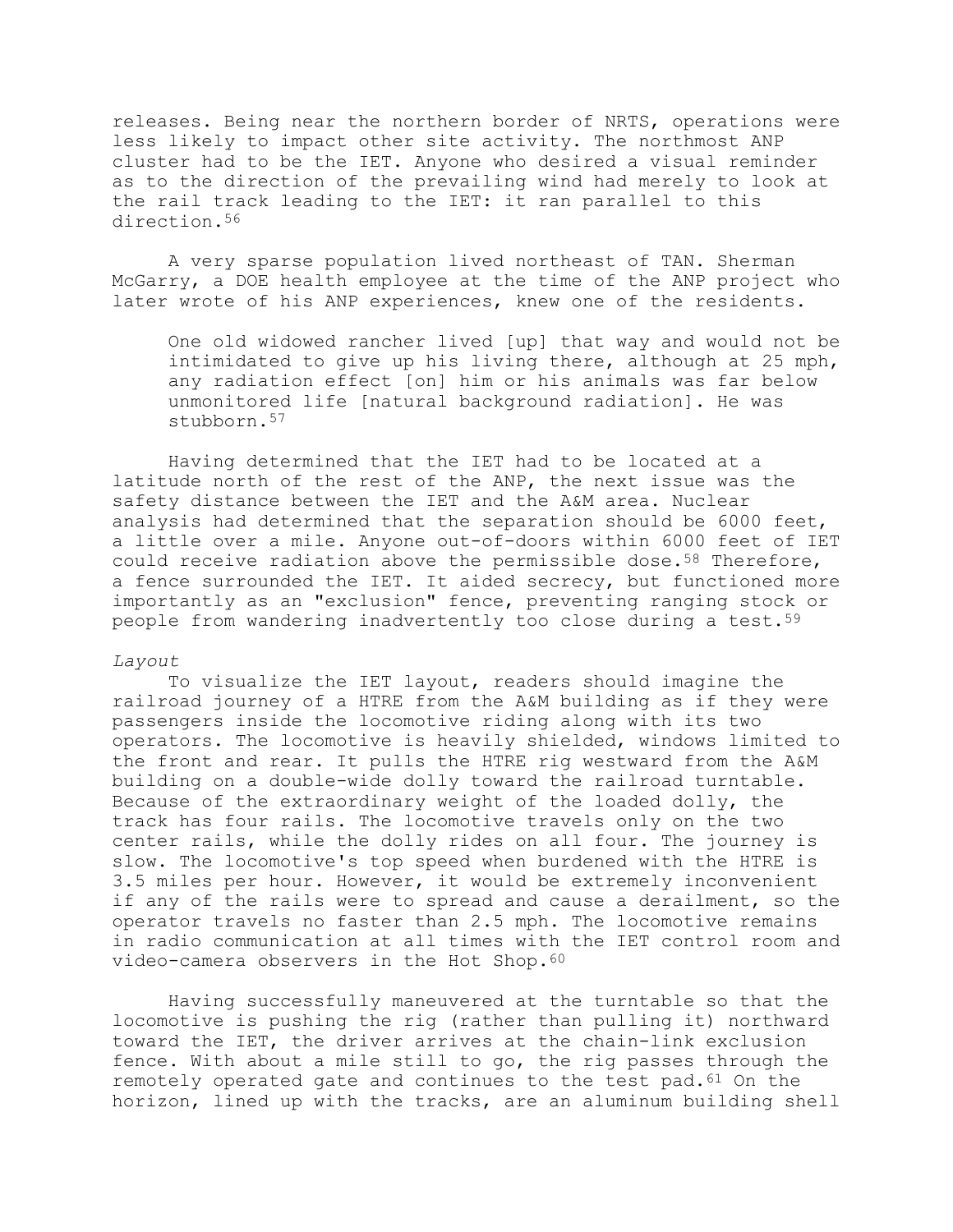and, behind it, an exhaust stack. To the right (east) of the aluminum building is a concrete retaining wall parallel to the track and to its right an earthwork form with a flat top. The earth is a shield cover for a buried, bunker-like control room.

IET features not visible from the railroad approach include the "coupling station," also directly ahead but covered by the aluminum building. Workers sometimes referred to it as the "quick-connect" or "quick disconnect" station. When the dolly and HTRE are nudged snugly into position against the coupling station, leads are "plugged in" to the support services needed during a test: electricity, cooling water, jet fuel, lubricant, compressed air, instrumentation, and others. Leads from the dolly fit quickly into receiving ports with the help of workers waiting in the station. The jet nozzles from the engine fit into the receiving end of ducts that will carry the exhaust into the stack 200 feet away.

On the north side of the control room are two small buildings. The one on the east (TAN-625) contains fuel transfer pumps. The other (TAN-627) shelters storage tanks. See HAER Photo No. ID-33-E-31. If the locomotive had a window on its right side, the occupants might be able to see the road coming from the direction of the A&M building. The road disappears down a ramp into a shielded tunnel at the east end of the control building, where vehicles can park and turn around. Autos are brought inside to prevent radioactive particles falling onto them during a test. They are aimed for quick departure in the event an emergency suggests that evacuation would be wise.

The locomotive pauses at a position about 100 feet from the coupling station. The operator retracts a floor hatch in the cab that mates with a hatchway between the two center rails just below. The passengers disembark, climbing a ladder down the hatchway where they enter a tunnel angled toward the control room. The locomotive operators can wait in the control room or return to the A&M. During 100-hour reactor runs, the hatch and tunnel allowed for shift changes. When it was time to haul the rig back to the A&M after the test, the operator climbed back up into the cab, and proceeded, never exposed to radiation. See HAER Photo No. ID-33-E-56 (IET plot plan).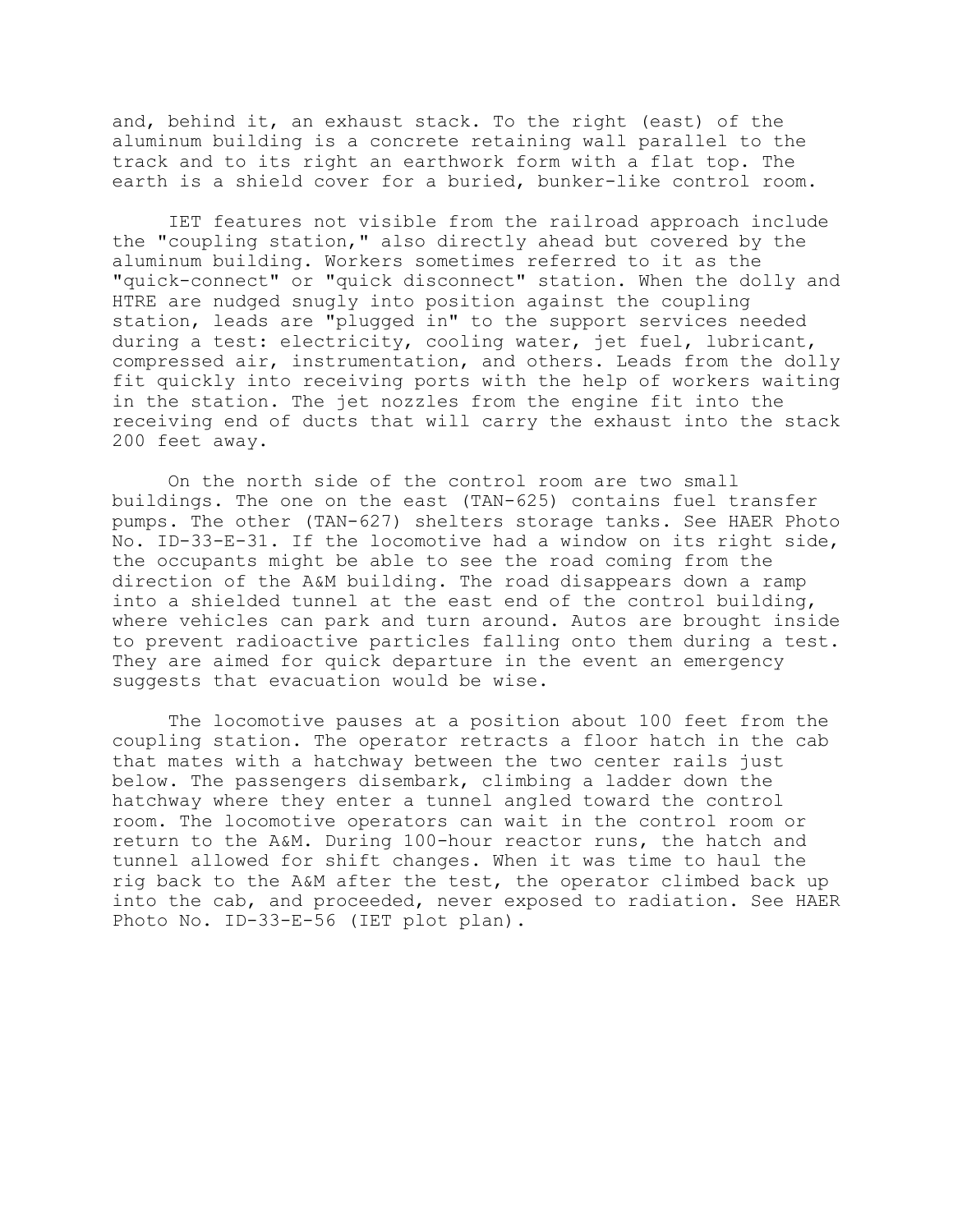**Figure 4**. View of the IET from the railroad. Dead ahead is the movable aluminum building (TAN-624). The coupling station and exhaust duct are directly behind it, out of view. The exhaust stack is 150 feet high. To the right is the earth shielding covering the control building. Note weather tower and railroad signal light. *Source*: INEEL Photo 62-6218.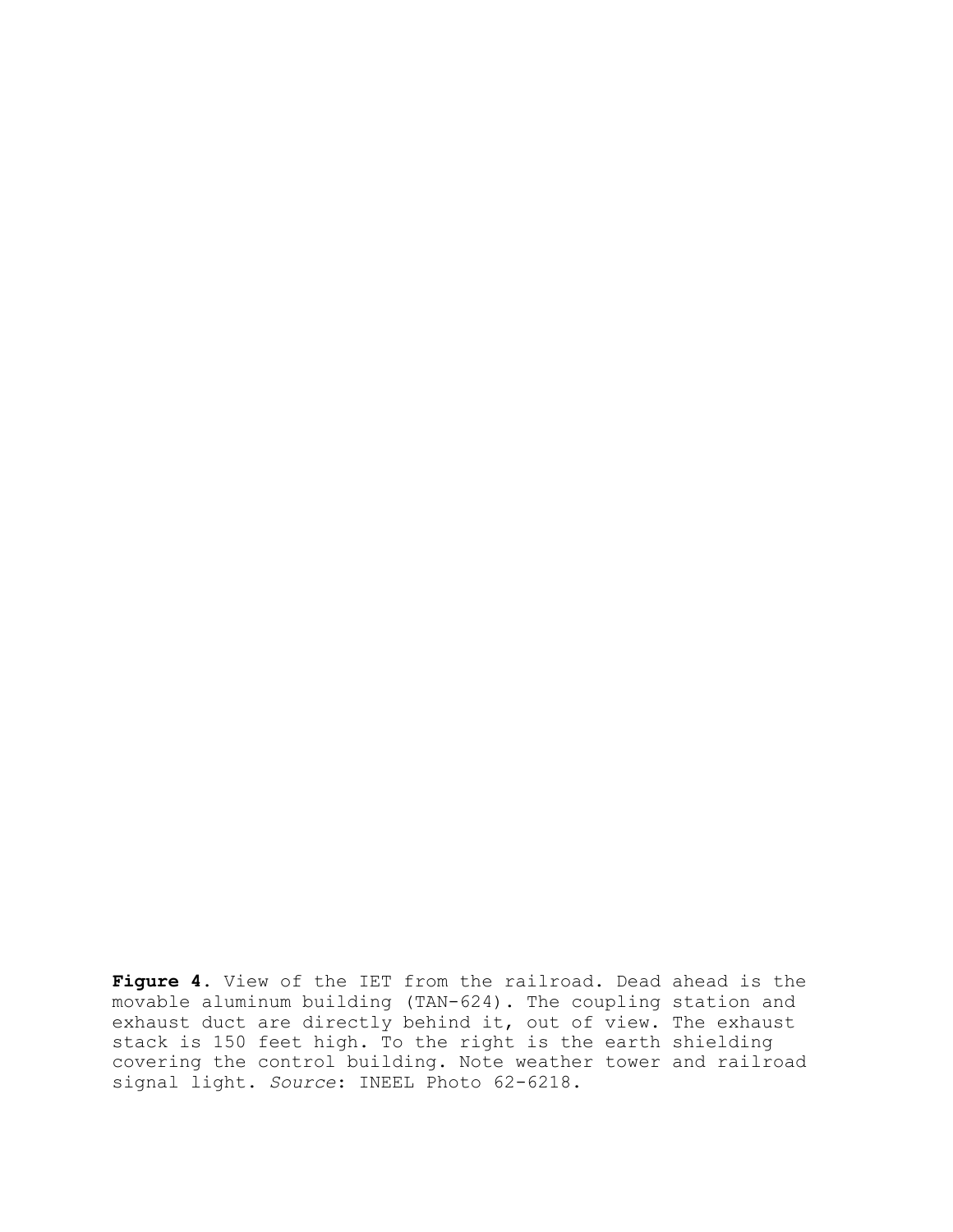South of the control room is a steel-frame weather/telemetry tower painted in alternating bands of red and white.<sup>62</sup> GE hoped to send weather data directly from the experiment to receivers at the A&M and the site's Central Facilities Area. Of these efforts, McGarry recalled:

Incidentally, the use of telemetry was in infant stage at the time and was not very successful in this application at IET. GE struggled a long period of time to make it work but ended up using the equipment (instrument racks) in the operations areas for their data.<sup>63</sup>

The other facilities rounding out the IET layout were two fuel tanks buried below grade on the north side of the control room. One contained jet fuel; the other, diesel. The Arrington Construction Company built the IET facility.

# *The Mobile Test Building, TAN-624*

The mobile test building, made of corrugated aluminum siding mounted to a frame of aluminum girders, protected the experiment from the weather. It had no floor. It had wheels and rolled on 250 feet of its own tracks if it had to be moved forward or backward. It also could be positioned over the HTRE rig and moved all the way back to A&M. It had no role in shielding, although a fine water spray was available for fire suppression.<sup>64</sup> One advantage of aluminum was that it was unlikely to absorb neutrons or become radioactive. For this reason, analysts recommended that "every effort should be made" to substitute aluminum for steel wherever possible for framing, scaffolding, pipes, and fixtures. Alloys containing copper were to be avoided.<sup>65</sup>

The most striking feature of the building was its shape. The front and rear facades show a pentagonal outline, with a low-pitched roof and walls that slope inward from the eave to the wheels. The building was 45 feet wide and 60 feet long. From ground level to the ridge line it was 44 1/2 feet high. The doors, one in the front and one in the rear, had a clearance of 33 feet. They were motor-driven and fashioned in vertical panels to slide up into the top of the building. During an engine test, both doors were open while the HTRE rig was under test and hooked up to the coupling ports and exhaust duct. See HAER Photo Nos. ID-33-E-46 and ID-33-E-57.

The framework inside supported banks of floodlights, closed-circuit television monitors, cameras, radiation dosimeters, and other instrumentation, all of which aided the bunkered crew to observe test progress or the emergence of a problem.<sup>66</sup> Of a typical test, McGarry wrote:

Four closed-circuit TV monitors were used to observe HTRE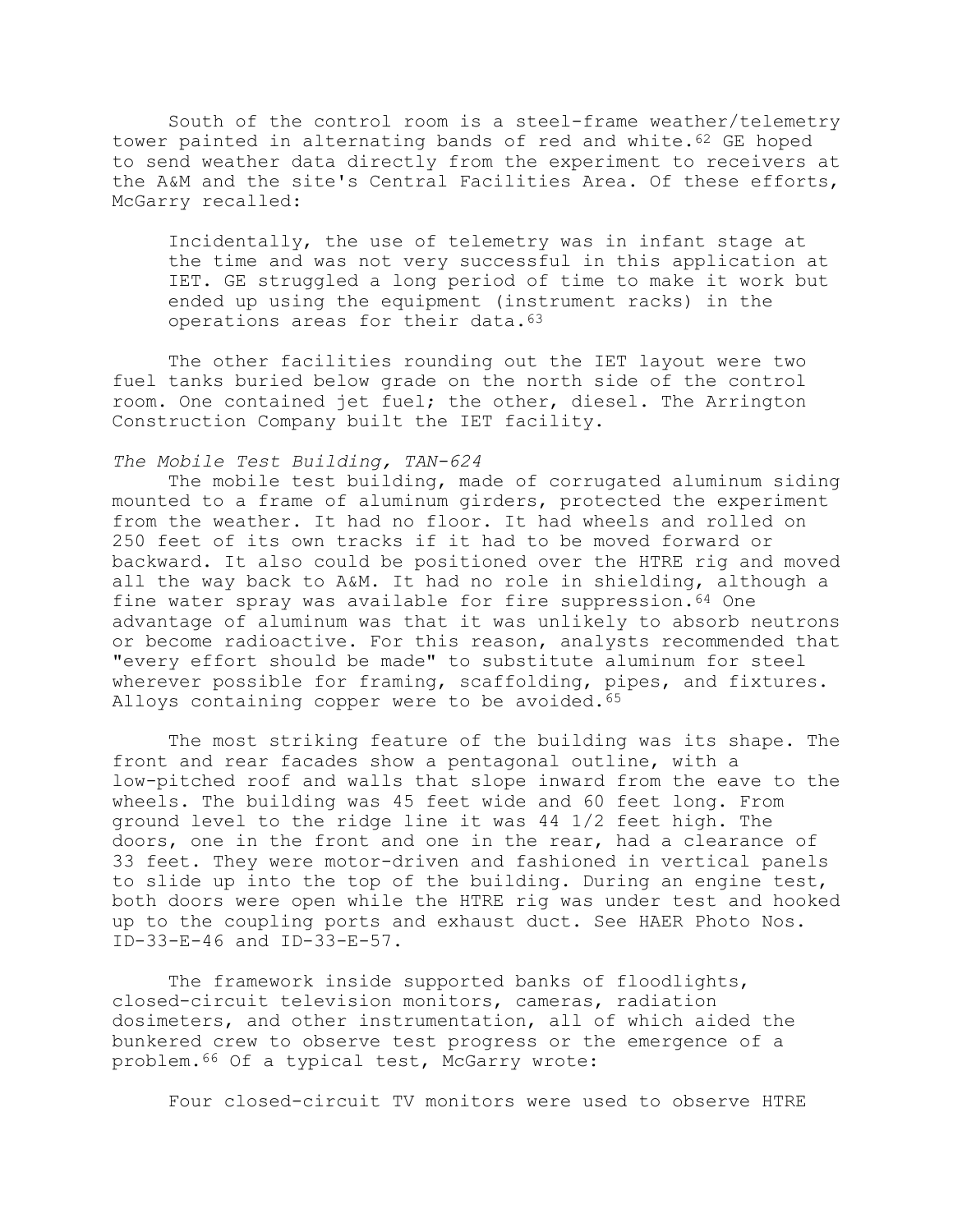and engine operations. Two were on each side of the building observing the HTREs; fore and aft. A redundant system of two periscopes were installed from the operations bunker (like a submarine periscope), one on each side of the rigs, [so that individuals could observe] if the TVs did not work or to zoom in on a small area...<sup>67</sup>

Occasionally, the light-weight building was no match for the high winds of the desert. One day, the sides and roof were blown away. Another time, the wind lifted the entire building from its rails and dropped it on top of the control room bunker. The HTRE was in the A&M at the time, and no one was hurt. 68

# *The Coupling Station*

Located at the end of the four-rail track, the coupling station was the physical point of contact between the HTRE rig, its service requirements, the exhaust stack, and the control room. The utility leads from the reactor and jet engine plugged into their respective ports. Control wiring terminated at appropriate panels and display banks in the control room.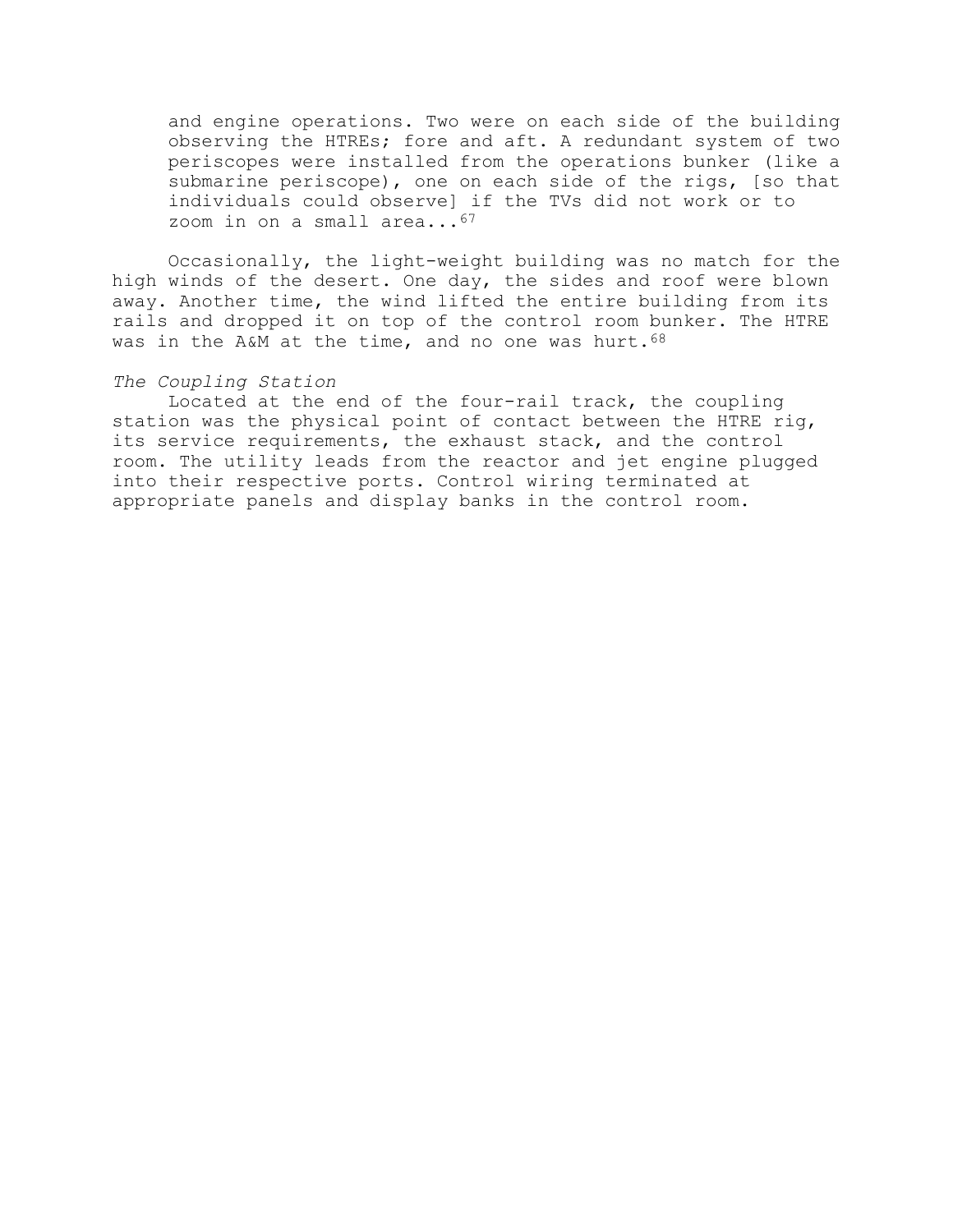**Figure 5.** General Electric schematic of the IET. *Top*: Relation-ship among track, tunnel between control room and coupling station, periscope tunnels. Artist omitted exhaust stack. *Bottom*: Hatch and ladder down which locomotive driver and passengers proceeded towards control room. *Source*: APEX-131, p. 8, 14.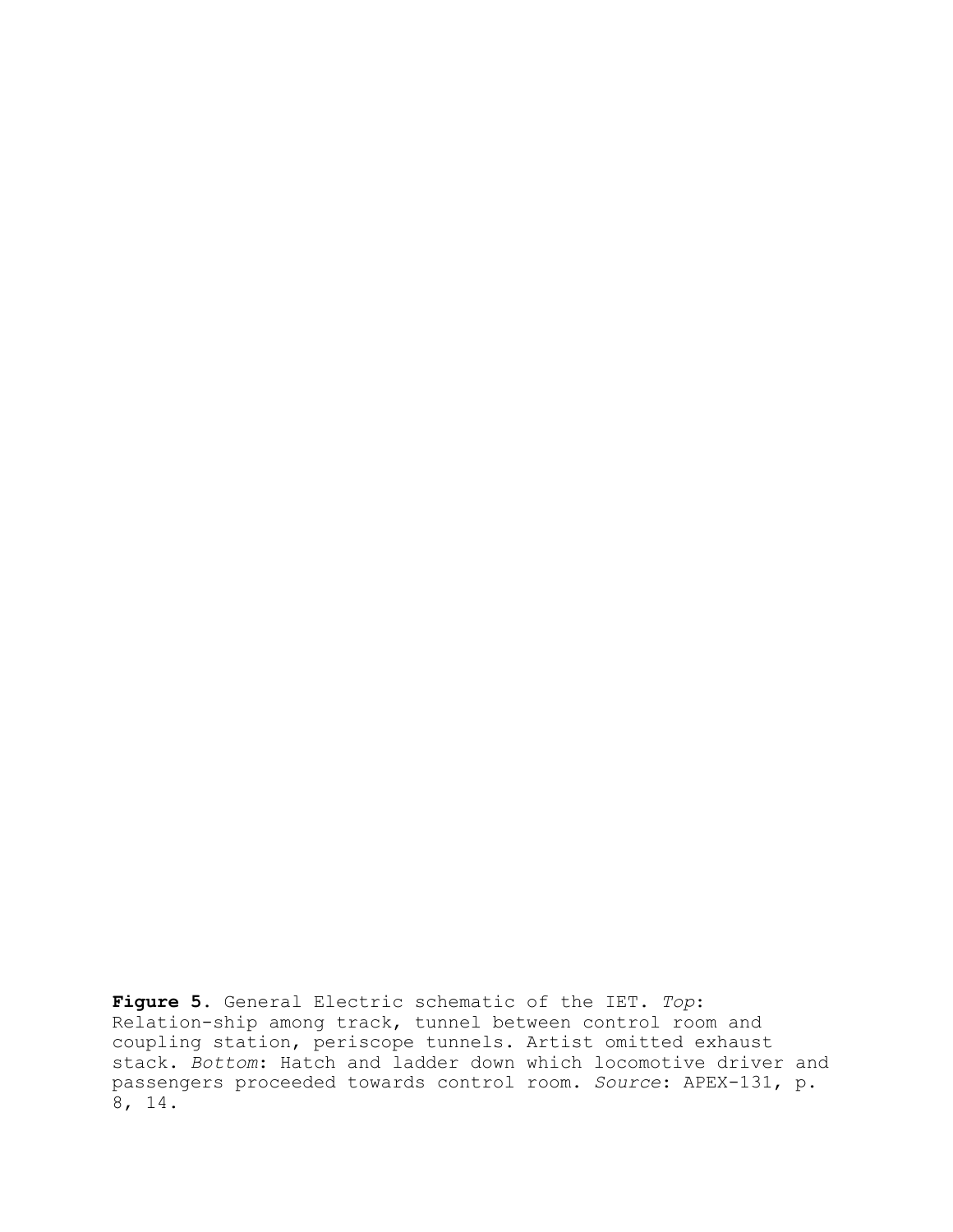When approaching the front of the Coupling Station on the four-rail track, the structure looked somewhat like a large altar. It presented a horizontal profile 40 feet wide, a flat top, and a massive appearance. Sticking up on each side were the columnar shields surrounding the periscopes, an analog, perhaps, to the candlesticks on an altar. A slot in the back (north) wall was 28 feet wide and about 5 feet high provided an opening through which the tailcones of the jets connected to ducts leading to the exhaust stack. In the south wall, another opening, 22 feet wide, received the leads from the dolly. See Section A in HAER Photo No. ID-33-E-58.

The coupling station had two levels. The top level (room 117) gave workers access to the dolly. See Section B of HAER Photo No. ID-33-E-58. The lower level contained a service room (room 116) with pipe sleeves and other equipment. From there, the path to the control room was via a tunnel with several sharp turns, a shielding feature called a labyrinth or maze.<sup>69</sup> The massiveness of the station was dictated by the dense shielding materials of its construction. The side and rear walls consisted of five feet of ordinary concrete. The surface was treated with a boron coating (gunite) to absorb neutrons.

The standard for shielding the personnel tunnels was specified at a dose no greater than 1 milli-Roentgen per hour (1 mR/hr). Given the position of the reactor so close to the coupling station, the shielding calculations required that the roof over the tunnels would consist of 16 feet of tamped earth over one foot of concrete. At 100 feet from the reactor, the depth of tamped earth could reduce to 8.5 feet. Where a tunnel passed under the railroad tracks, earth shielding was not practical, so the alternative was six feet of concrete.<sup>70</sup> Even with shielding, one operating rule said that people were not to enter the tunnel and go to the coupling station until the reactor had been shut off and cooled for at least 20 minutes.<sup>71</sup>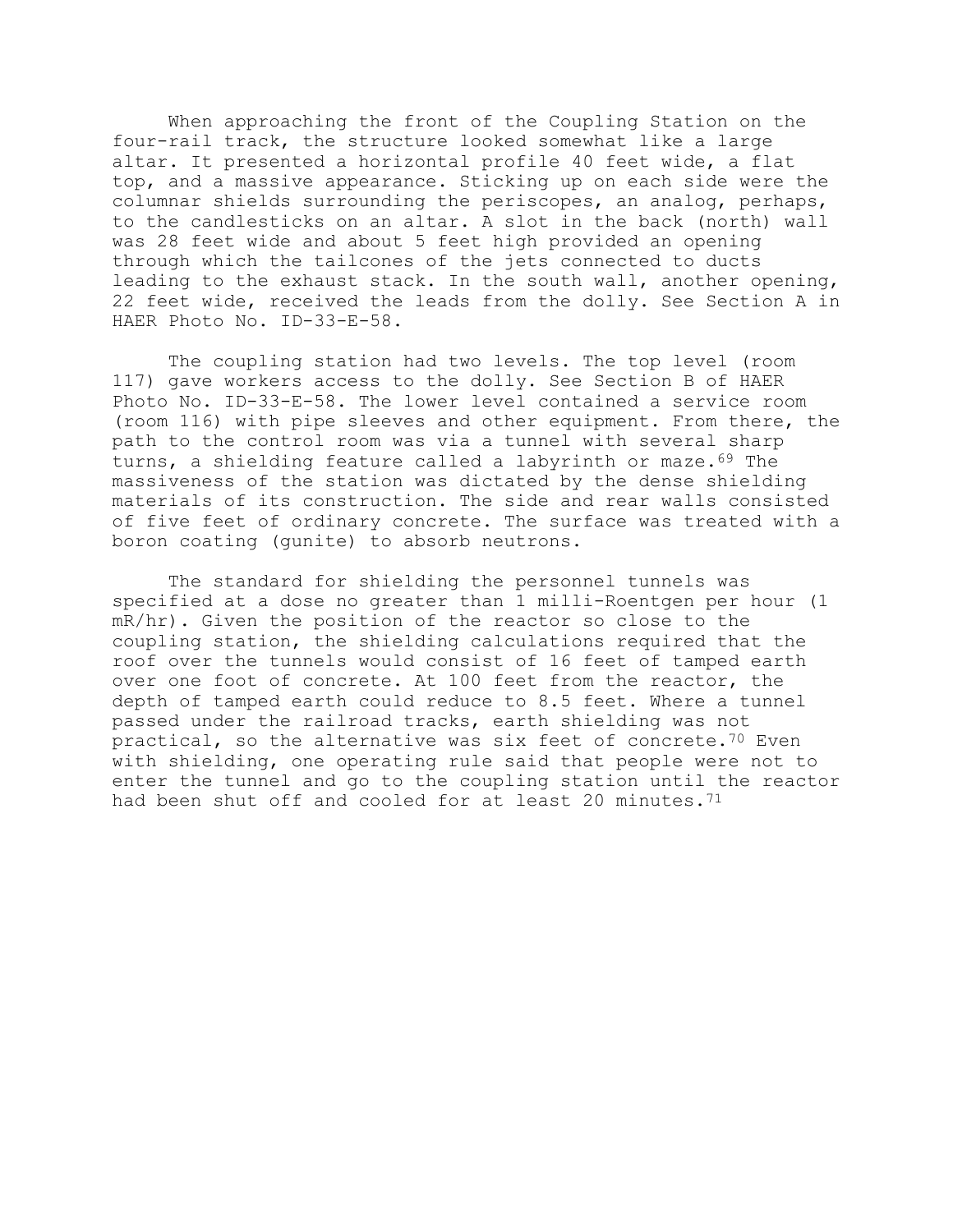**Figure 6**. HTRE-1 on the A&M Turntable. Shielded locomotive behind to the left. Tapered bar plug is at lower right of rig. Leads from the reactor are routed through pipe conduit and neatly organized in a row of "quick connect" fittings. The jet nozzles will fit into a slot in the coupling station wall and connect to ducts conveying hot radioactive exhaust up the stack. *Source*: Sherman McGarry notes and GE photo U-1190-9.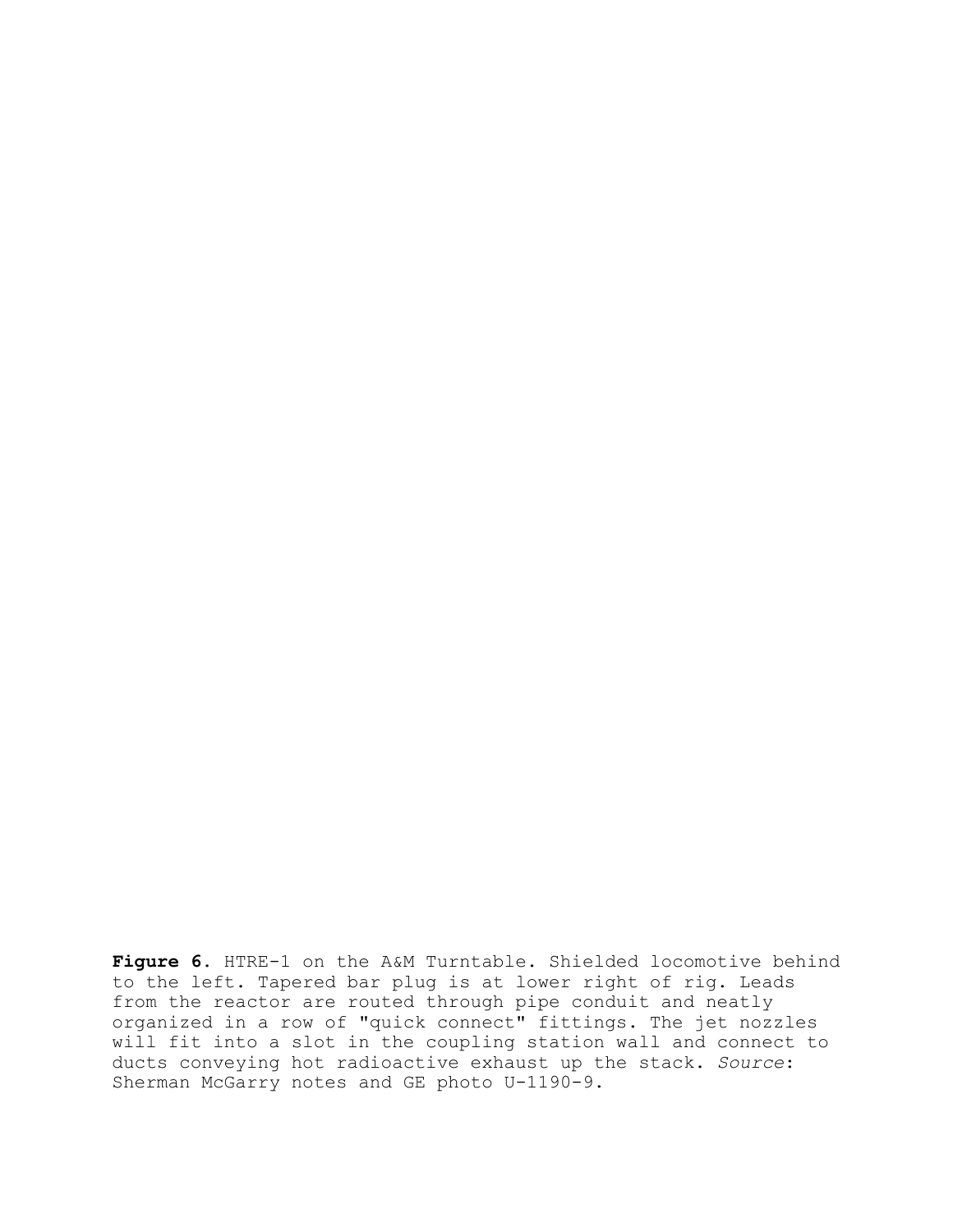The shielding for the coupling station roof had to be just as effective as the roof over the tunnels; however, excessive thickness was not practical because the jet nozzles had to fit through the slot. Roof shielding consisted of a steel plate 1.5 feet thick and an equal thickness of barytes concrete. Barytes is a mineral composed of barium sulfate and replaces the sand and gravel aggregate in ordinary concrete.<sup>72</sup> The material is denser than ordinary concrete and supplied equivalent shielding at a lesser thickness.73

Engineers took considerable care in designing and improving the fittings connecting the HTRE rig, the dolly, the coupling station, and the movable building. Vibration was unavoidable during a run, and plug and jet openings provided outlets for radiation. Aside from careful shielding, the contacts needed to be mechanically secure to prevent the dolly pulling away from the building and the various plugs.74

The dolly was equipped with a tapered plug bar on the forward end of the dolly. The bar was about 19 feet wide, 1 foot high, and 1 foot thick.<sup>75</sup> It mated with a matched recess in the wall of the coupling station, where the connect/disconnect fittings were located. (See HAER Photo No. ID-33-E-58, Section B, upper right of room 117. Compare with plug on HTRE rig as seen in photo on *Page 41)*. After the bar was moved into position, a 15-inch-thick lead barrier was moved directly in front of the wall opening to protect workers who were connecting the lines. A steel overhang, two feet thick, shielded the plug region from direct radiation.

Pipes continued on their way out of the station through penetrations in the shield walls, into the earth, and to their source of service. The plug bar accommodated as many as 6000 electrical wires. These went downward to the lower level service room. They proceeded via cable trays into the control building in the same tunnel used by personnel. The lower level also had a ventilating system, a sump pump, combustible gas and heat detectors, and alarm horns.<sup>76</sup>

The two motorized periscopes allowed for a view from the bunkered control room directly at the HTRE rig. The viewing and operating station for the periscopes was inside the control building from a position on the west wall behind the U-shaped control console. A pair of (periscope) tunnels penetrated the west wall of the control room and earth shield, and angled toward the periscopes. The roof above the tunnel was high-density concrete three feet thick.

The shielding surrounding the periscopes made them unique. Around the periscope tube and its casing was a layer of lead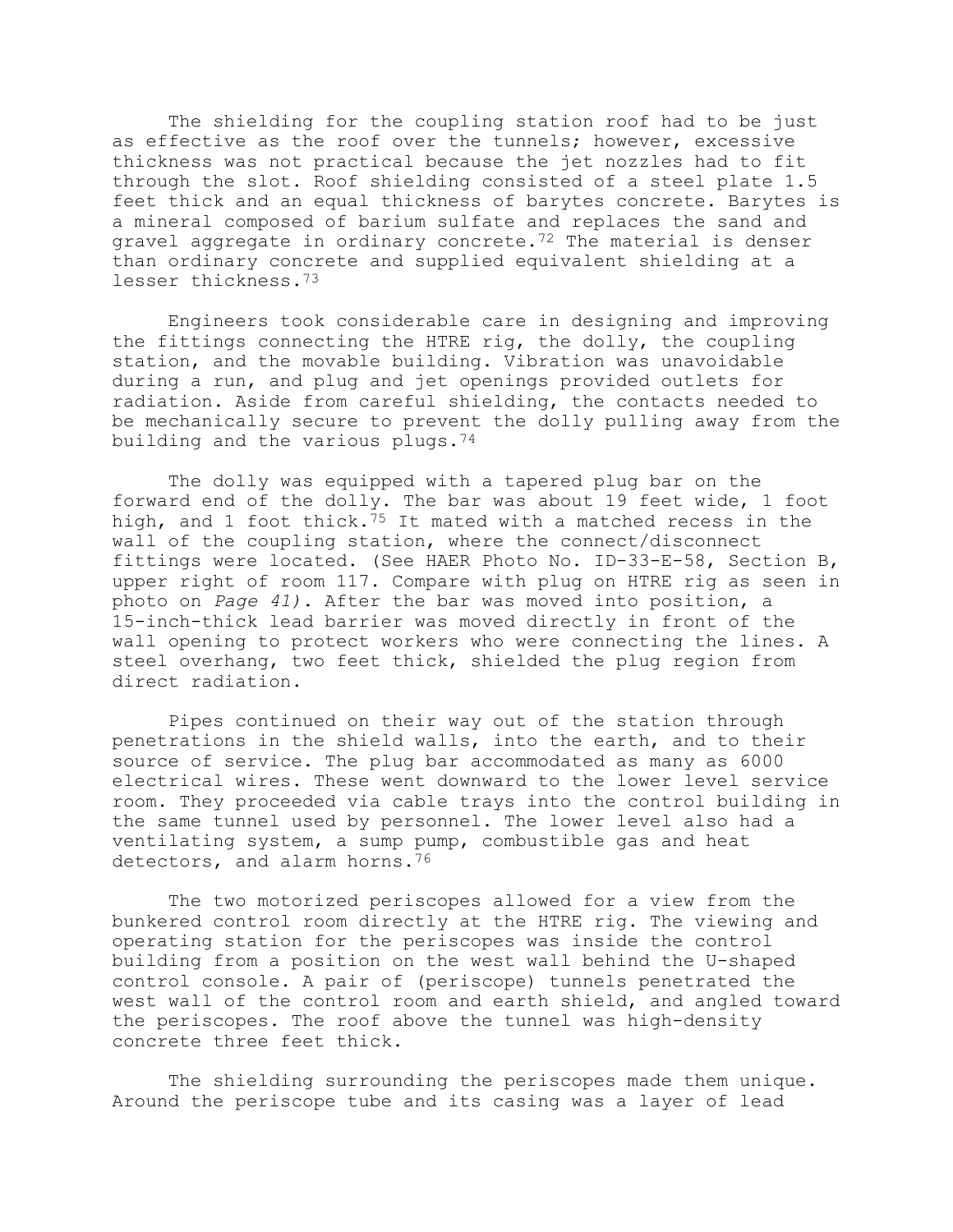several inches thick. This was surrounded in turn by high-density concrete, boron-treated concrete, ordinary concrete, and an additional layer of boron-treated concrete as the outermost layer of shielding. The scanning head was covered by a removable concrete cap lined with steel and fitted with a lifting ring. It was shielded with lead and concrete to match the shielding thicknesses along the shaft. See HAER Photo No. ID-33-E-59.

Each periscope shaft extended above the test cell floor about 14 feet, counting the height of the cap. The scanning head had a track length of 90 degrees and a vertical movement of 60 degrees.77 The periscopes were equipped with mirror boxes at the angle joint connecting the horizontal and vertical portions of the shaft. A service pit for each periscope was located beneath the shaft below the floor level of the service room. See HAER Photo Nos. ID-33-E-35, ID-33-E-38, ID-33-E-47, ID-33-E-58 (section A), ID-33-E-59.

Accessories and fixtures within the coupling station included recessed lighting, junction boxes, cable trays, breakers, transformer, explosion-proof receptacles, starters for the periscope motors, telephone outlet, an ion chamber outlet (radiation detector), sump pump motor, exhaust fan, intercom, and space designated as room to expand for "future relay panel" and "future aircraft energizers." See HAER Photo No. ID-33-E-60.

## *The Duct and Stack*

During an experiment, the jet exhaust went through a 214-foot-long duct to the stack. The engine's tailcone was connected to the duct by a spring-loaded flange, to which was attached a half-round silicone gasket. When operation commenced, the silicone heated and expanded, exerting a pressure of 340 pounds and securing the connection.78

The duct ran above ground, supported by reinforced concrete braces on substantial footings. The centerline of the duct was about 13 feet above ground level. Each jet connected to a separate duct, each of which gradually widened to an internal diameter of about 30 inches. The two ducts joined together at a distance of 56.5 feet from the jets. Now with an internal diameter of 76 inches, the duct continued another 84.5 feet, where it turned at a slight angle to the west. Nearing the stack another 62 feet, the duct angled once more, this time 109 degrees toward the east, then entered the stack. Inside the stack, the duct angled upward, directing exhaust to the top of the stack.

The duct was made of stainless steel. At seams, the expansion joints anticipated temperatures ranging between -40 degrees F and 1400 degrees F; thus, welds and their ring braces supported this range. The ring braces were made of structural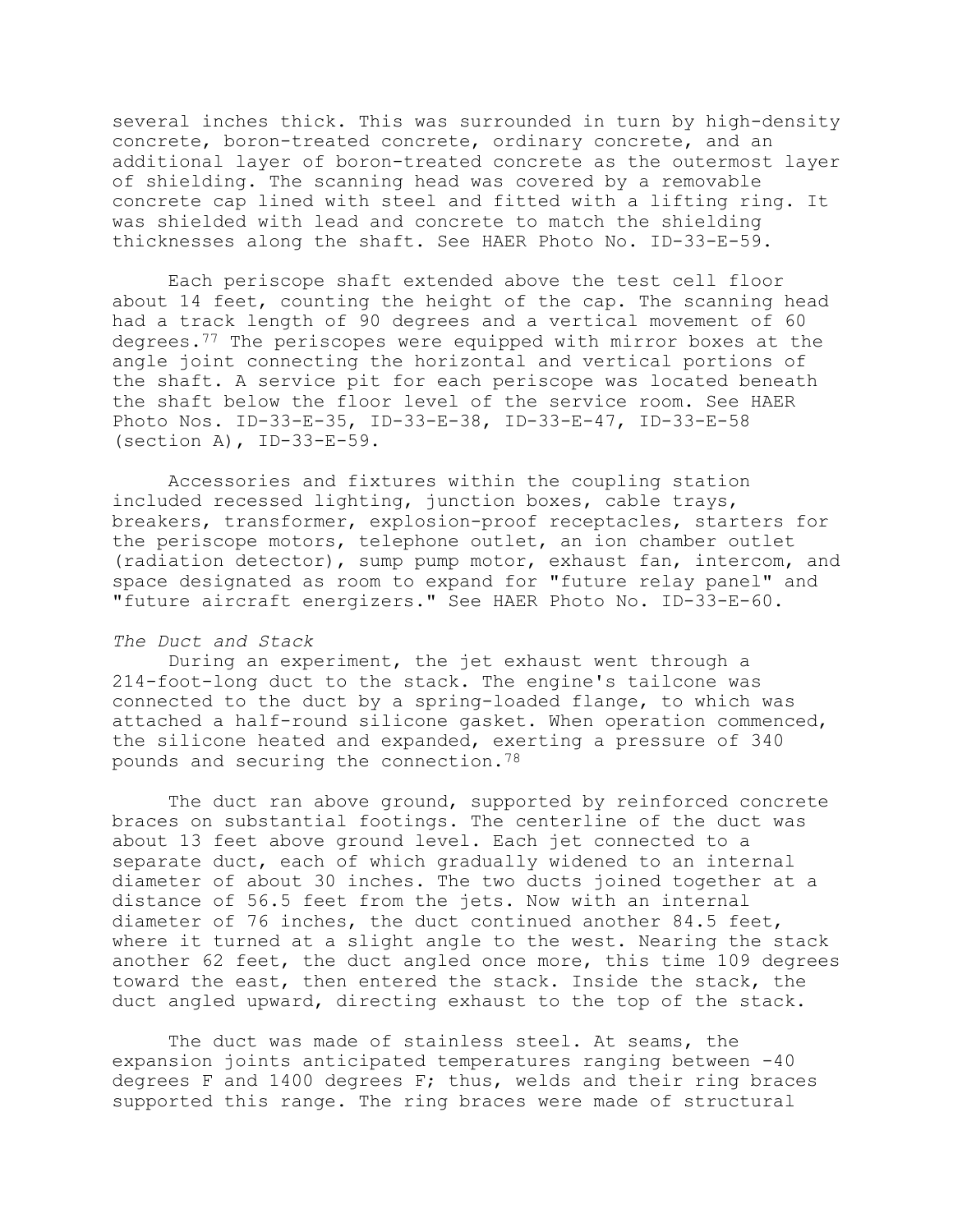steel. An explosion relief port was located just beyond the junction of the two jet ducts. The exhaust could be sampled. Sample lines led to a small shack just north of the stack. See HAER Photo No. ID-33-E-61.

The purpose of the stack was to elevate hot, radioactive gases exiting the jets during a test. Breezes at 150 feet above ground would, it was expected, carry the exhaust away from the IET and any other NRTS facilities, mixing and diluting it to concentration levels below the allowable maximums before the material crossed the boundary of the NRTS.

Between 1952 and 1954, when drawings were at last produced, GE scientists discussed the stack a great deal. One issue was how high to build it. They assumed the exhaust would be hot enough to continue rising once it left the stack. However, to make conservative estimates, they calculated the consequences should the gases not rise any further, but begin mixing and diluting at that level. In the end, they built the stack 150 feet high, but allowed that better data in the future might dictate additional height. Thus, the stack had a rather stout, even stubby, profile when seen from a distance. The top opening had an exterior diameter of 20 feet.79 See HAER Photo No. ID-33-E-31.

Another issue was whether or not to filter the exhaust. Gamertsfelder had argued that if care was taken to operate only under the best weather conditions, this might not be necessary. The decision, however, was made to filter the exhaust. The filter bank was at the jet-nozzle end of the duct. The system could dispose of 250 pounds of air per second, with expansion possibility for 600 pounds.80

The stack was made of ordinary concrete, poured and reinforced according to standards issued by the American Concrete Institute. Leaving an air space of about six inches next to the stack wall, a layer of firebrick supported by horizontal and vertical carbon steel bars lined the inner face of the stack.

The height of the stack from just below the finished grade to the top was 155 feet. Its interior diameter at "nozzle level," where the duct entered, was 20 feet. The stack gradually tapered to an interior diameter at the top of 15 1/2 feet. Below grade, the (exterior) diameter at the bottom of the foundation was 33 feet.

Sixteen concrete piles supported the foundation, each extending through the soil and a further distance of at least three feet into the sand and gravel bed beneath. The foundation was shaped like an octagon, each face measuring 13 feet 7 7/8 inches. The octagonal shape continued above ground about 13 feet,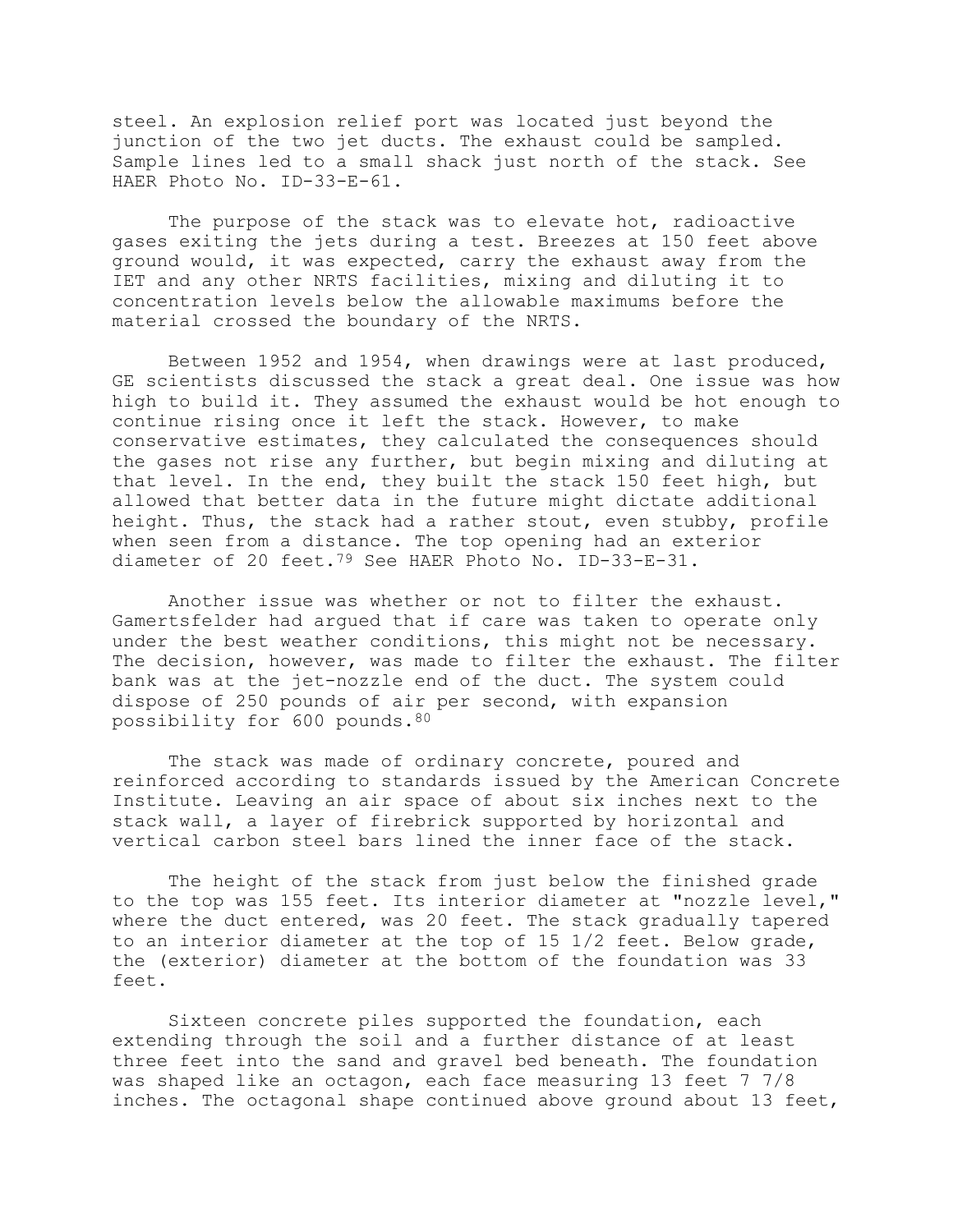above the duct opening, whereupon it was round.

A ladder equipped with rails and safety hoops extended up the north side of the stack. About halfway to the top was a sampling port, at which point a working platform was available for the worker. Brackets were mounted near the top of the stack for hanging aircraft warning lights. See HAER Photo Nos. ID-33-E-61, ID-33-E-62, ID-33-E-42, ID-33-E-43.

The stack was finished in the summer of 1955 and taken over by GE, as was the 200-foot high weather tower.  $81$  GE began preparing for test operations. Workers hauled the engine to the IET (*sans* reactor) and checked out the turbojets, dolly systems, power and control wiring, and fittings.82

## *The IET Control and Equipment Building (TAN-620)*

During a nuclear run, the staff was bunkered inside the Control and Equipment building. It contained not only the control room, but the support systems necessary for self-sufficient operations in both normal and emergency conditions. Here were the termini of the personnel tunnel from the locomotive hatch, the periscope tunnels from the scanning heads in the coupling station, and all of the service leads from the HTRE.

The most obvious feature of the building was its invisibility. It was below grade, its roof and walls covered and banked with 14 feet of compacted earth. In the beginning, the contours of the earthwork were crisp and sharp. Ensuing years brought an annual cycle of wind, snow, and blown-in seeds, all of which helped erode the edges and "naturalize" the appearance of the structure. Eventually, the earth shield resembled a somewhat shapeless mound. See HAER Photo Nos. ID-33-E-64, ID-33-E-6.

The control building was 200 feet long on its east-west axis and 50 feet wide. From these dimensions, various projections added to the footprint. The paved road from the A&M area ramped down (10 degrees) into a shielded driveway on the east end. The driveway was about 400 feet long and ended at an underground turnaround. The building was one story, but included sump pits. The floor, walls, and roof were poured concrete, variously normal, high-density, and boron-treated, depending on the shielding requirement. The floor was 15 feet below grade, and the ceiling height was 13 feet. The exterior walls were two feet thick, treated like all the outer surfaces to prevent the penetration of moisture. The ceiling was three feet thick. The foundation rested on piers.

Within the building, the reactor control functions were on the west end, closest to the coupling station. A double thickness of shielding concrete -- about five feet -- separated this area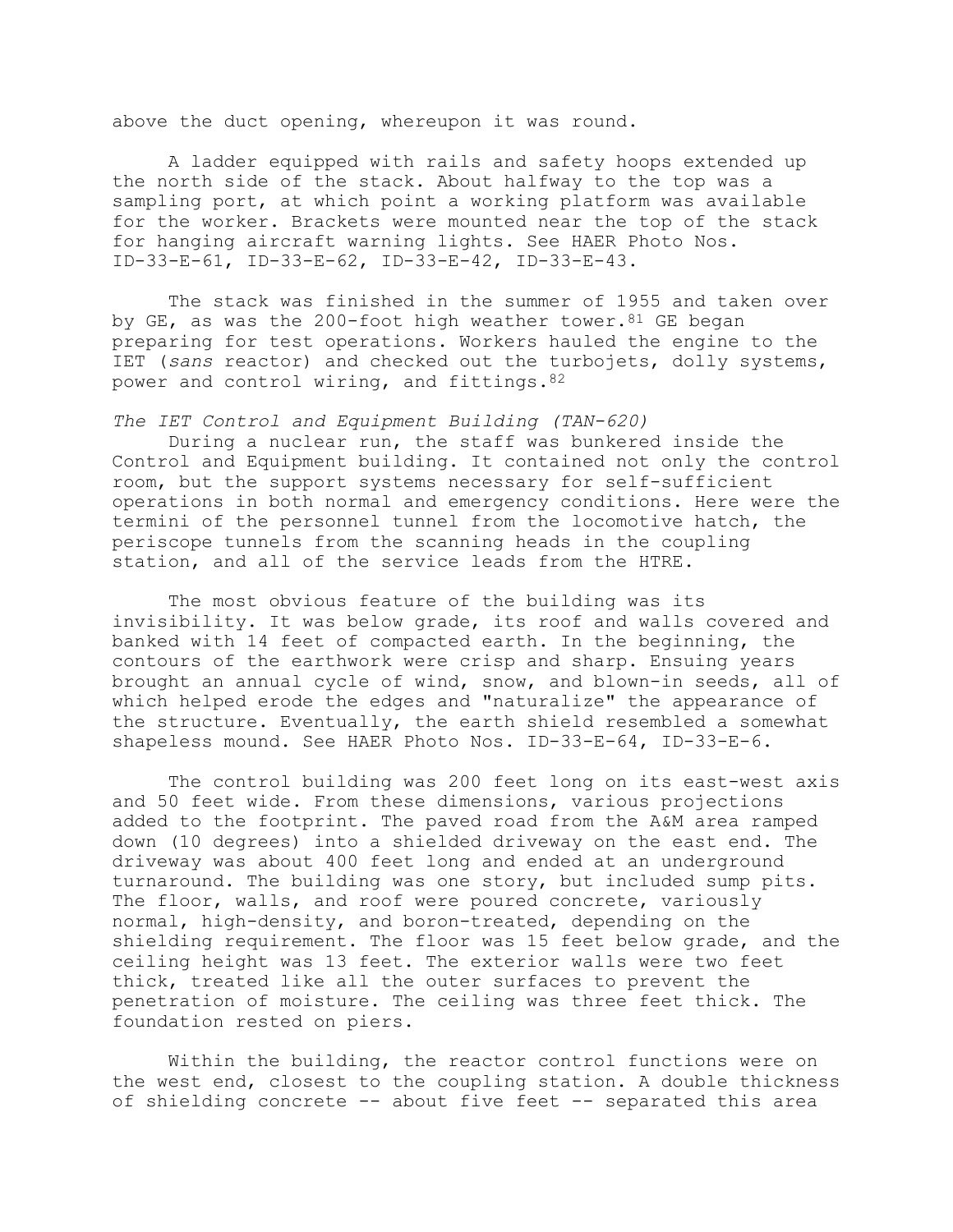from the service area in the center and east end. The control area was roughly 50 feet square, but chambers projecting to the north included a conference room (capacity: 12 people), counting room, a photographic dark room, a mechanical equipment room, a pump room, and the tunnel leading to the coupling station. Penetrations in the west wall provided viewing access to the periscopes. From the south wall, a tunnel took off for the railroad hatch. Internal walls were made of ordinary pumice block or plywood panels.

A person entering the building from the end of the road at the east end and heading for the control room would enter through an eight-foot-wide shielding door, then walk down a well-lit corridor passing various utility rooms, roughly 20 feet wide each. (Thrust beams in the ceiling rested on piers about 20 feet apart.) The first room on the south side was a diesel room (room 101) containing a diesel generator, fuel leads, and related switch equipment. Sufficient fuel and capacity was available for 15 to 20 days of operation in case the normal electrical system was unavailable to cool reactor water. 83 Next was an electrical equipment room, and then a boiler room. On the north side were pads for additional equipment, sump pits, tanks, and an acid neutralizing pit. Just to the east of the control room were the men's and women's bathrooms. See HAER Photo Nos ID-33-E-63, ID-33-E-64, ID-33-E-39, ID-33-E-12 (turnaround area), ID-33-E-24 and ID-33-E-25 (control room).

Equipment within the building produced bone-conducting noise and vibration. Cork joints surrounding the control room helped to reduce this impact. The building was heated or cooled as needed. Other auxiliary systems included compressed air (200 psi for operating the dolly plug; 90 psi for shop air); electricity (a 2000 kva substation transformed power from the A&M area); heating (boiler); water, both domestic and industrial; air-conditioning at all times for the control room area; auxiliary cooling for compressors, diesels, air conditioning equipment. The wet tower for the cooling system was outside the control room next to the equipment room.

Inside the control room itself, the centerpiece was the control console, a set of cabinets arranged in a semicircular array. From the north and west side of this area ran the personnel tunnel to the coupling station and the periscope tunnels respectively. The personnel tunnel to the railroad hatch left from the south side. This room was the center of remote control operations, including two-way radios and controls that opened the perimeter gate to allow the HTRE rig and locomotive to approach the coupling station. Remote controls could couple and uncouple the HTRE leads and engine tailpipes, open and close the doors of the aluminum building, move the lead shield barrier in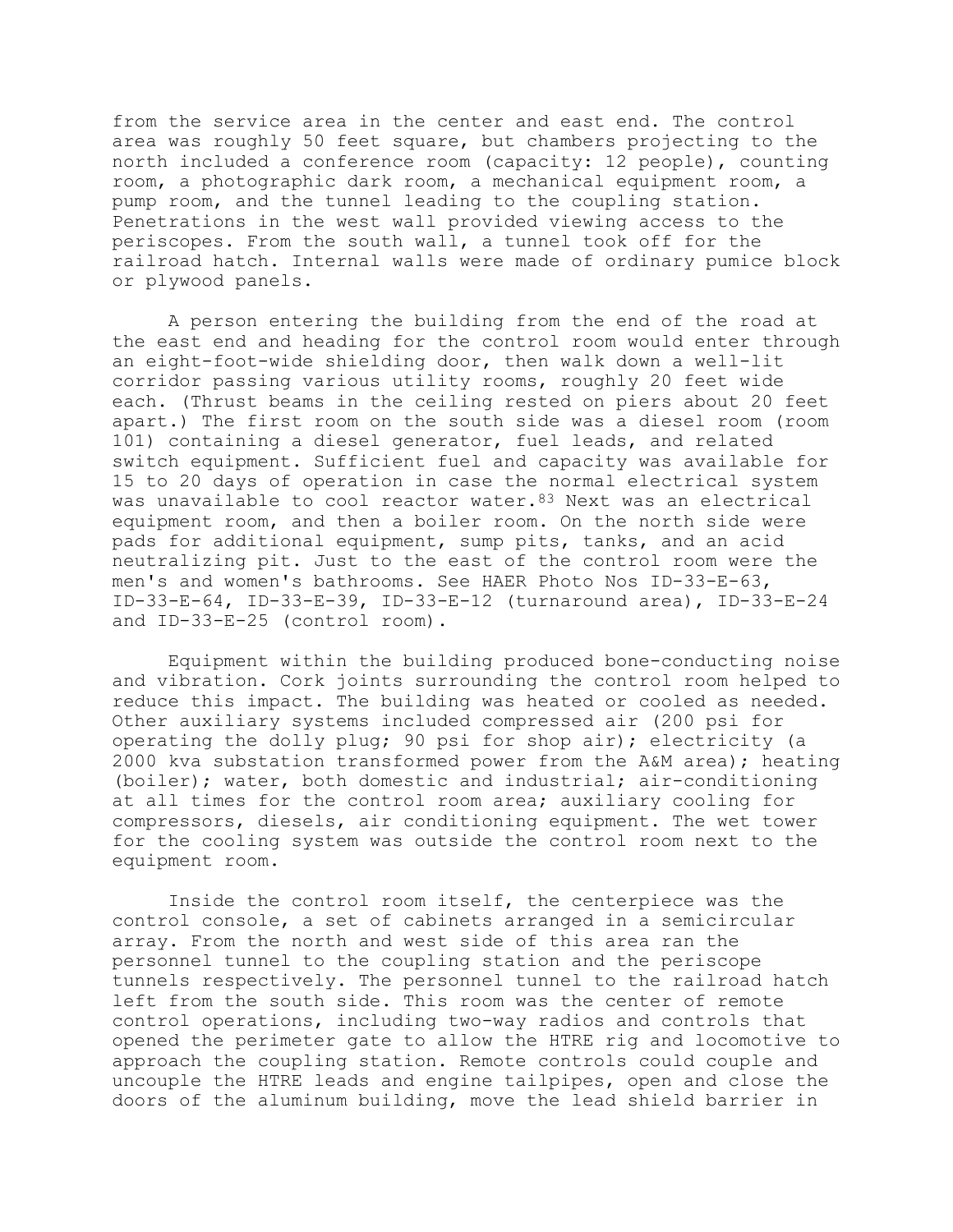front of the dolly plug, and operate fire-fighting equipment.  $84$ 

The cabinets composing the control console were identical in size and wired as a single unit. Leads to these could be disconnected easily for replacement with a different cabinet needed, perhaps, for a new test. Mindful of the end goal, an airplane under control by a single pilot, a place was reserved at the semicircle for a future cabinet in which all the controls would be operable by one operator.85

## *The Exclusion Guard House, TAN-621*

The guard house was located at the perimeter fence east of the control building, its function to exclude anyone with no business inside the IET area.

The small flat-roofed building was 26 feet long and 15 feet wide. The spare functional style (sometimes referred to by architectural historians as "industrial vernacular") of the single-story structure was typical of many other non-shielded and non-reinforced buildings elsewhere at TAN. It was made of pumice block walls to a height of ten feet from grade to the top of a coping strip. The foundation and floor were poured with ordinary concrete. At a wall height of 7.5 feet, a 4-foot-wide canopy surrounded the building on north, south, and east sides and shaded a concrete deck beneath. Corner poles supported the canopy, which was made of fiberglass.

Each of these facades also had a hollow-metal door with a wireglass window in the top half. Wireglass windows were installed in all four walls: those on the west elevation were arranged in two triple banks. An aluminum antenna mast for radio communications extended 16.5 feet above the northeast corner. The roof consisted of pre-cast pumice slabs with built-up insulation.

Inside, the major feature of the single room was a U-shaped counter fitted against the west wall and made of plywood with metal trim on the top. A two-way turnstile divided the north and south halves of the room. The plans show no provision for a toilet, any other plumbing, heating, or cooling. 86 McGarry noted that the guard house was occupied chiefly when non-nuclear activities were taking place at the IET. The operating rules would not have allowed occupancy of this unshielded building during a reactor run.  $87$  Near the west wall was a radio transmitter cabinet. The radio console was part of the counter equipment. See HAER Photo Nos. ID-33-E-66 and ID-33-E-44.

# *Tank Building, TAN-627*

The Tank Building sheltered two large tanks and contained space for smaller tanks and pump equipment. It was 46 feet long and 27 feet wide. Like the guard house, it was flat-roofed, made of pumice block walls bordered on top with a coping strip, and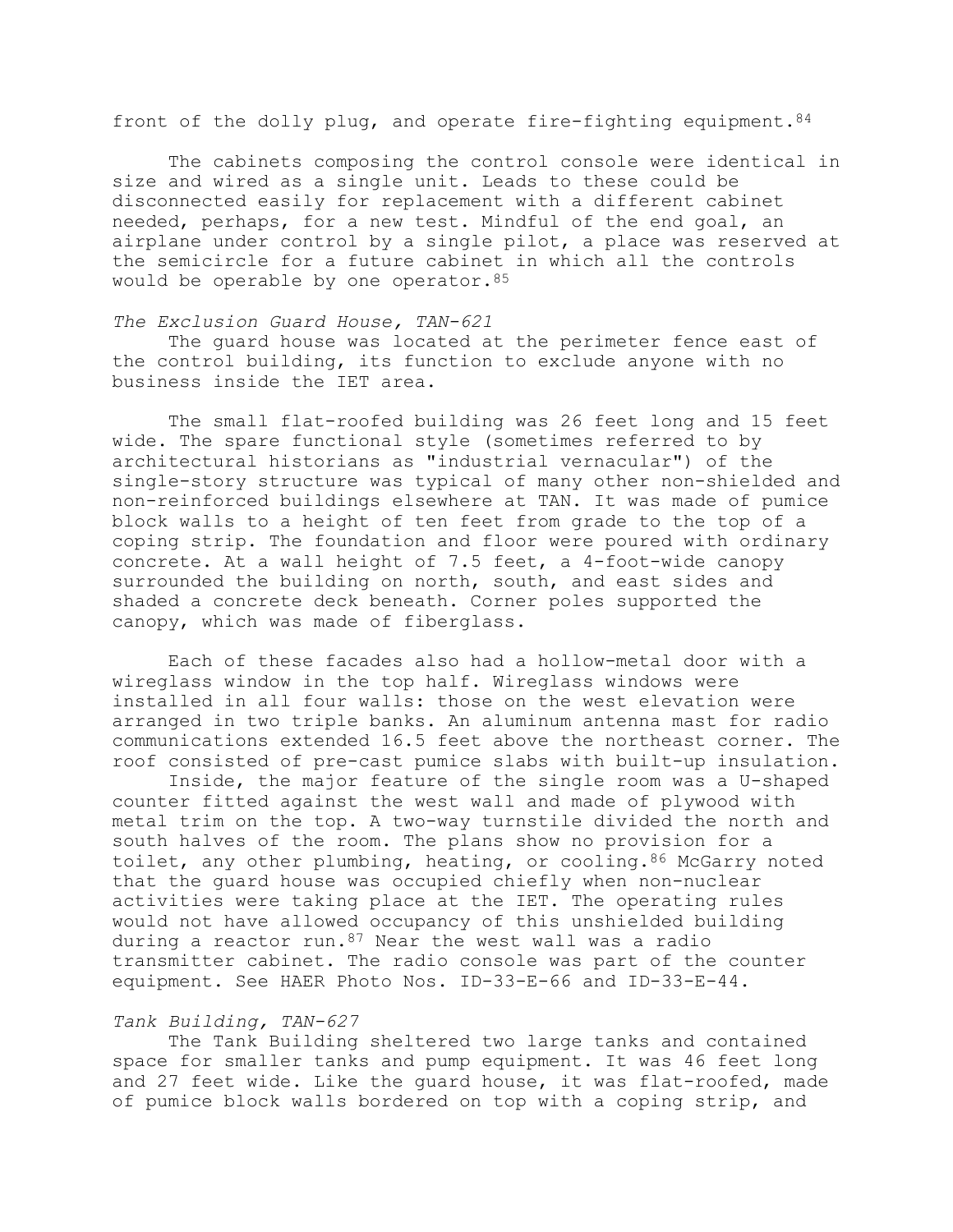had a concrete foundation. The building had no windows. The one door was on the north side. It had wireglass glazing. The roof was made of exposed metal. Notes on the architectural drawing indicated that the building could be extended on either end for future expansion. Inside, the tank vessels each rested on their sides on a pair of concrete braces and anchored into the floor. See HAER Photo No. ID-33-E-68.

# *Other IET Features*

Other features completed the service requirements for the IET. The electrical substation brought power from the A&M area. The switch and transformer equipment was erected on a concrete pad, fenced, and not sheltered. Two very large tanks were buried underground. These stored engine and diesel fuel. A drain line carried contaminated liquids from the IET to the A&M area, which had holding tanks and concentration facilities. See discussion below for TAN-616. Water came from the Admin area. A small chlorination building (TAN-626) stood near the sewage treatment area.The sewage line extended from the south wall of the building to a filter bed. For plot plan and utility layout, see HAER Photo No. ID-33-E-56.

Small monitoring stations surrounded the IET at various distances from the coupling station and stack. These enclosures contained dosimetry and radiation detection equipment, where data was collected after each hot run of a HTRE experiment. 88 Aerial photographs taken during the years of testing at the IET show the marks of trails leading into the desert like spokes in a wheel, the hub of which was the coupling station stack. These paths led to monitoring stations positioned beyond the immediate environs of the IET as far away as the NRTS boundary.

The IET was given its first detailed shakedown in the fall and winter of 1955. Workers ran the HTRE-1 assembly -- without the reactor core, which was still under testing at Evendale along with 40 fuel elements -- on chemical fuel. The workers practiced IET procedures as they simulated actual runs with a dummy core and dummy fuel elements: checking instrumentation, filling and draining the core, manipulating control and fuel rods, loading fuel elements into the core. These efforts uncovered defects in electric circuits, missing components, improper connections, and the like. They checked the dolly apparatus: diesel generators, fans, pumps, heat exchangers. They took data on airflow characteristics from the top of the stack.89

On November 4, 1955, the scientists loaded HTRE-1 with 36 fuel elements and brought the reactor -- without the jet engine -- to criticality for the first time, a major milestone for any reactor. During the next month, it was brought to criticality 50 times for short runs, typically at low powers of 12 watts or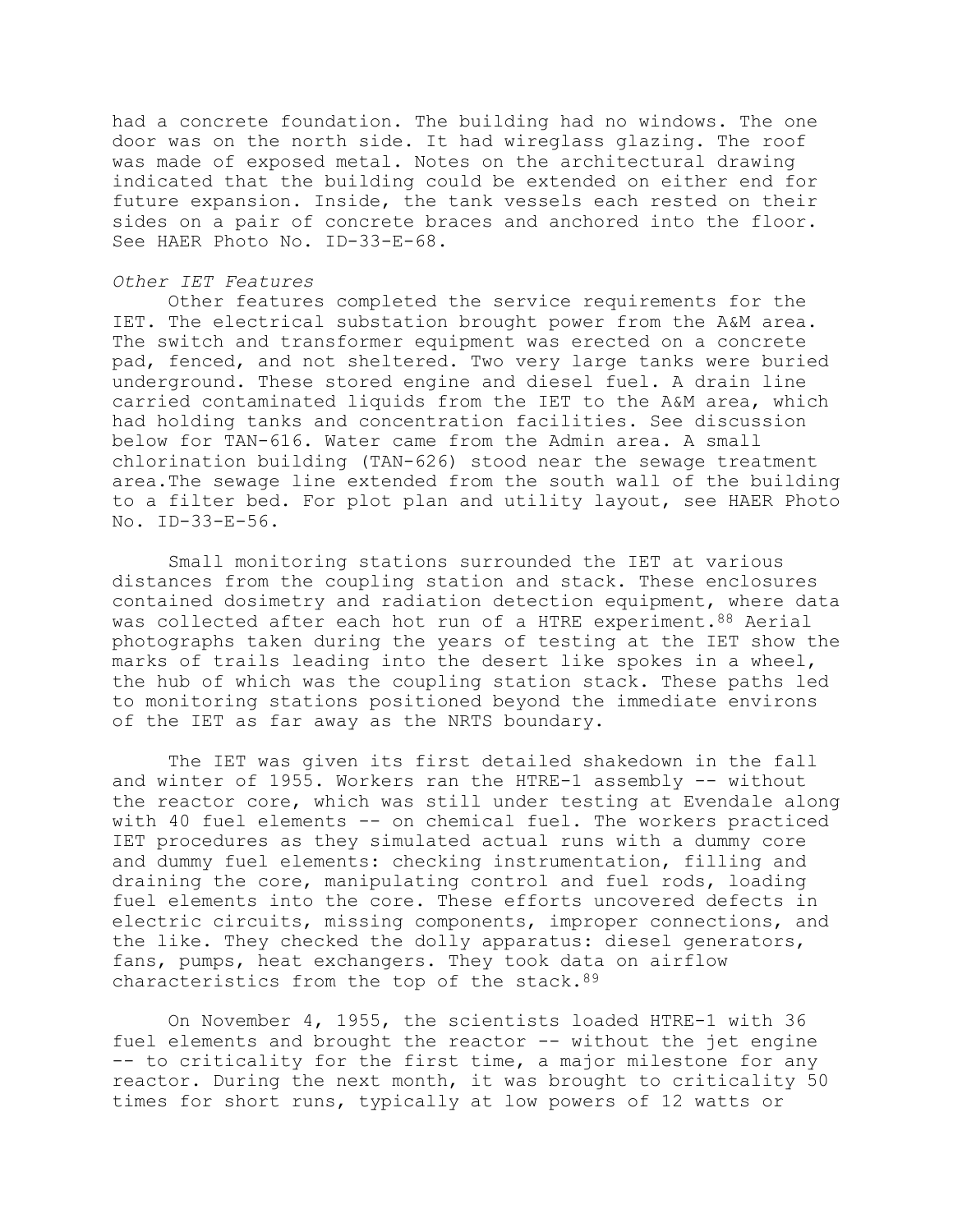less, for further checkouts of fuel and control rod performance and tests of instrumentation. 90

The elaborately prepared and long-awaited experiment proving the principle of nuclear flight occurred on December 30, 1955. The wind was blowing in the right direction and at the right speed. The behemoth HTRE-1 rig, anchored to its dolly on the four-rail track, was positioned on its test pad, plugged into the coupling station, and under the control of the team inside the bunkered control room. The operators started the engine on chemical fuel, gradually switched to nuclear operation, and ran the reactor up to 60 watts. The jets expelled the hot exhaust through the ducts and up the stack. This was the first known operation in world history of a high-temperature, gas-turbine engine running on nuclear power. Cheers went up in the control room. After shutting down the reactor and leaving it to cool, the team repaired to a tavern in Mud Lake to celebrate.<sup>91</sup> In the next weeks, the crews took the reactor up to full power operation. 92

When a run was over, the shielded locomotive hauled the HTRE-1 dolly back to the A&M complex, where A&M specialists were ready to examine, refuel, maintain, and repair the reactor and engine. During the trip, scattered radiation (secondary effects continuing after the reactor had shut down) continued to be a hazard. People working at A&M and the nearby Administration area remained indoors until notified it was safe.

## *The SNAP Program*

The space program aroused the IET for a new mission in the mid-1960s. By that time, the idea of nuclear power had been brought together with another product of World War II: rockets.

Not long after the war, Cold War tensions inspired the U.S. government to consider how it might improve surveillance of the enemy. The U.S. Air Force and the AEC asked the Rand Corporation of Santa Monica, California, to study the possibilities. One issue was how such satellites might obtain operating power in orbit. Industry studies came up with two ideas worth exploring. One was the use of radioisotopes; the other, nuclear fission.  $93$ 

The U.S. space program began officially in 1955 with the Vanguard satellite program. The first satellites weighed only a few pounds and were powered by solar cells. More power would be needed for heavier satellites. The same year, the AEC began the Systems for Nuclear Auxiliary Power (SNAP) program. Odd numbers were given to power plants using radioisotopic fuel, and even numbers to those powered by nuclear fission.

The experiments that arrived at the NRTS were concerned with SNAP-10A, a "fission battery." The heat of fission generated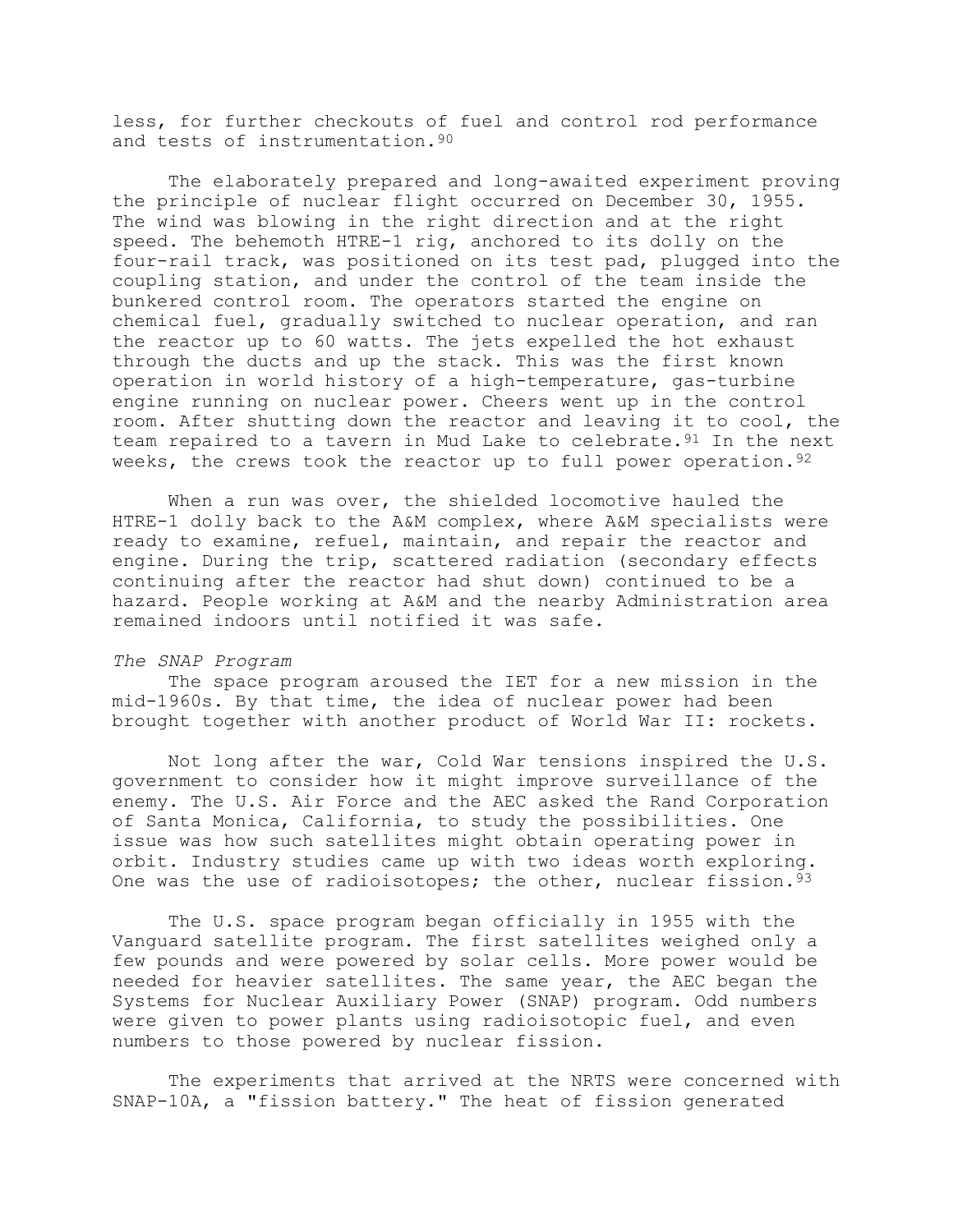electricity without moving parts. The power output was 500 kilowatts. Before this system was launched into space in 1965, it had to undergo an analysis of the accidents that might occur and how they could be prevented.

What if a satellite in orbit failed and began to reenter the earth's atmosphere? If it fell back to earth or into the ocean, how much radiation would be released? The National Aeronautics and Space Administration (NASA) asked that NRTS conduct some special experiments and to consider what safety features might be built into the space reactors. The early stages of the program at the NRTS began in 1961.94

One goal of the program (among others to determine dynamic and kinetic characteristics of the SNAP 10A reactor) was to demonstrate the consequences of a "maximum credible accident." This called for destroying the reactor in simulated accidents and recording the effects. The issues were explored in three tests that took place at the IET, an ideal facility for them. It was isolated and had a test pad, coupling station, and shielded control room. The shielded locomotive was still running. It could haul dolly-mounted experiments back and forth between the IET and the A&M labs and shops.95

The investigation of the SNAP 10A involved three reactors. One of them, SNAPTRAN-1, involved research that was accomplished just short of destroying the reactor. After the usual studies and preliminaries, two others met their (intended) ends at the IET.

SNAPTRAN-3 was the first. The accident was to simulate a reactor crashing into the ocean after a fall from space. The test could run only under highly restricted weather conditions, which occurred after several postponements on April 1, 1964. As described by Richard Meservey, an instrumentation engineer, the procedure reused IET facilities -- and ad hoc shielding -- as follows:

They took an old ANP double-wide rail car, put a huge tank on it and filled it with water. The tank had a plexiglass sleeve in the center to exclude water. The reactor was placed in the center of that plexiglass sleeve. When they were ready to run the test, they used explosives to drive the plexiglass sleeve away so water could rush in on the reactor. That simulated crashing into the ocean.

My job was to measure the temperature of the fireball if one should occur. I had a little hoghouse, a triangular structure set up at the ANP coupling station near the test. We had to worry about neutrons coming out and destroying the instruments, so we set up paraffin and cadmium shielding to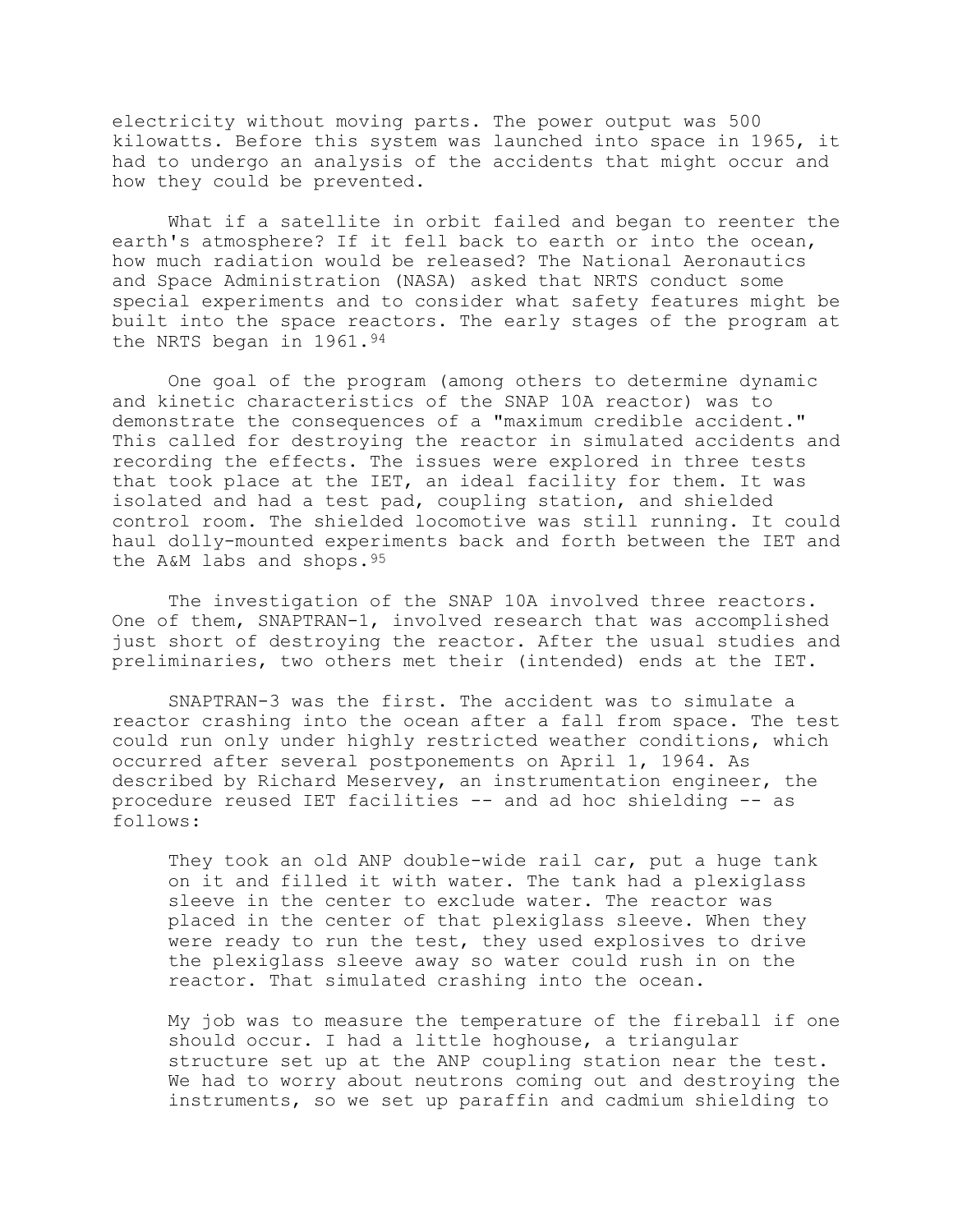thermalize the neutrons, and lead to stop the gamma radiation.96

A fireball did develop, but the use of mirrors and shielding around the temperature instruments preserved a record of the heat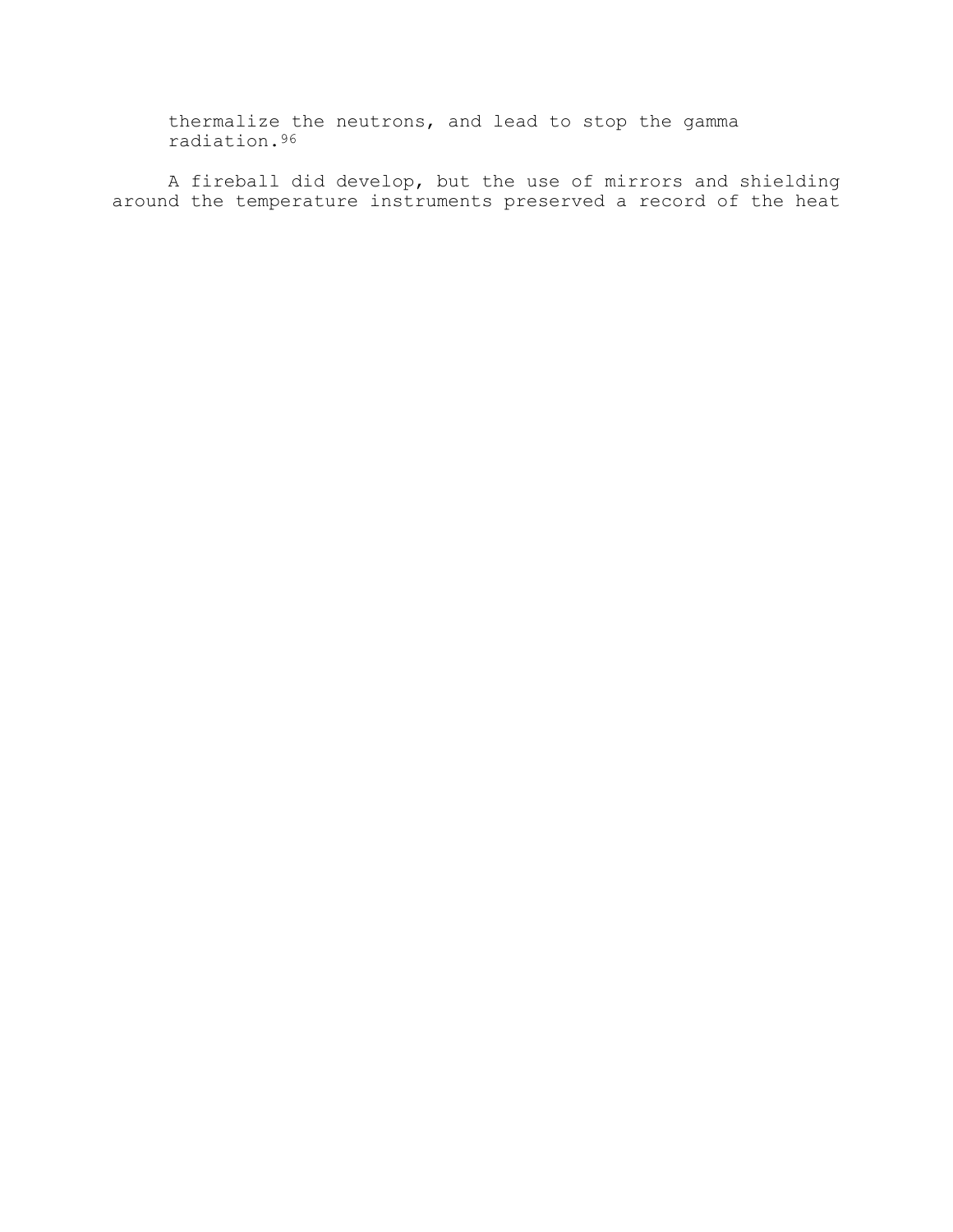**Figure 7.** SNAPTRAN 2/10A-1 step impulse drum and drive assembly. Note rotating control drum. *Source*: INEEL drawing 032-0624-40-706-200077.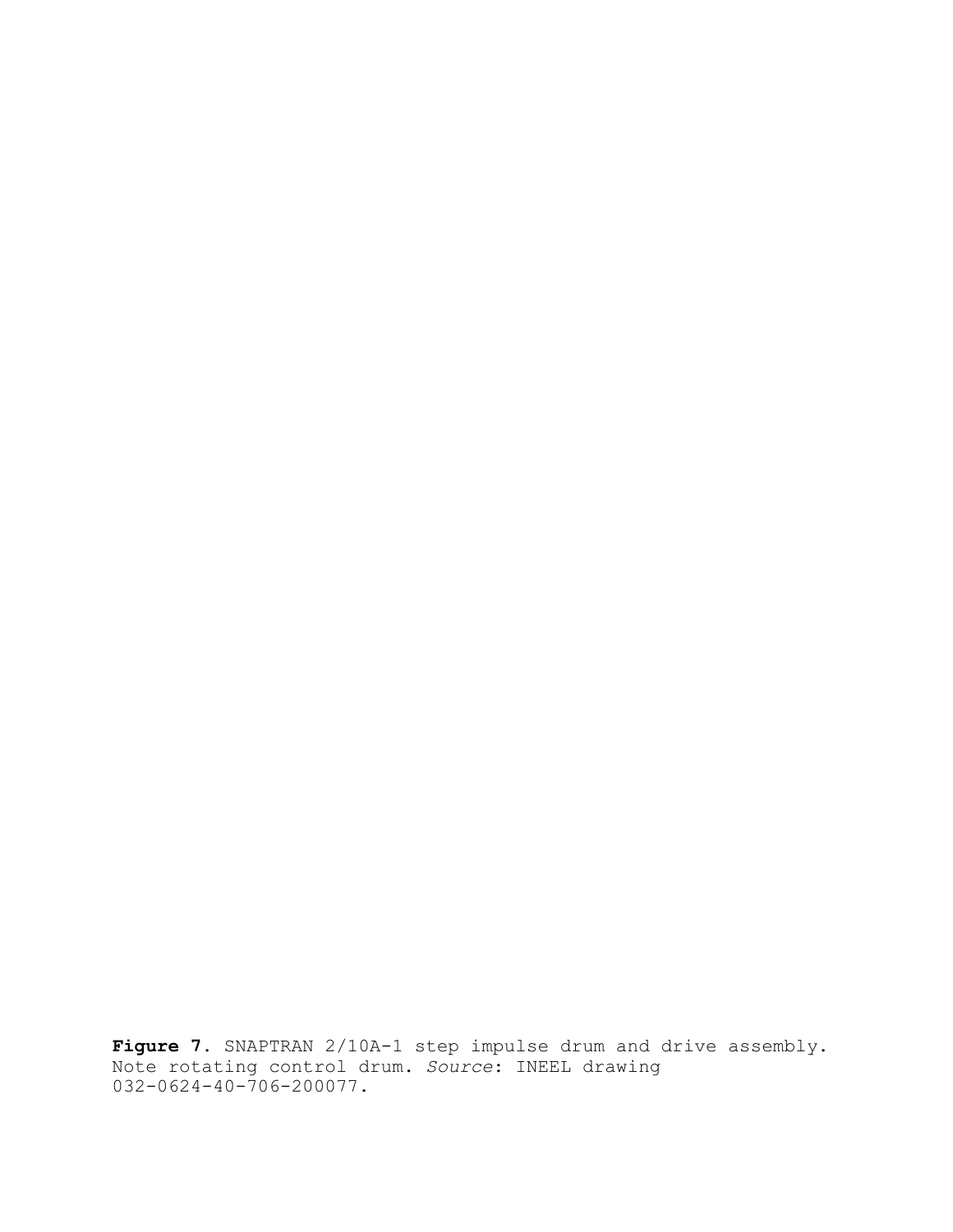measurements. The test demonstrated that the impact of a crash would cause the reactor to destroy itself, not continue to operate and build up a high inventory of fission products if it fell into the water. See HAER Photo No. ID-33-E-48.

A second reactor was destroyed at the IET on January 11, 1966. The simulation related to impact on land if a rocket launch had to abort before the satellite had reached orbit. In normal operation, control drums rotated to obtain criticality only after the satellite was safely in orbit. Could impact on earth, even though the reactor had not gone critical, cause the drums to rotate in such a way that the fuel could go critical and begin building up an inventory of fission products? The issue would be of serious concern to anyone recovering the reactor after the crash. Data collected at the IET was aimed to learn how the reactor disassembled itself upon impact.97

An Atlas rocket launched the first SNAP-10A into space on April 3, 1965 from Vandenberg Air Force Base, California. Electricity powered an on-board ion-propulsion unit, telemetry, and a number of small experiments. Waste heat was radiated into space. The reactor functioned successfully for 43 days and was then silent, probably because of a false scram. 98

The revival of the IET for SNAP reactors ended its useful mission at the NRTS. The facility was abandoned until it was demolished around 1999. The stack was brought down by explosives and buried where it fell.

#### PART SEVEN

## THE ASSEMBLY AND MAINTENANCE AREA

The gateway to the Assembly and Maintenance Area (built by the Utah Construction Company), from the IET was the railroad turntable. Here the locomotive operators, using a system of lights, mirrors, and radio contact with video observers in the A&M building, turned the HTRE rig toward the east and pushed it down the four-track rail to the gaping doorway of the Hot Shop.

## *Siting*

If the Parsons site surveyors of 1951 had stood on the future location of the turntable and faced east, which they very likely did, they saw in the geological formation before them a useful opportunity. The low shelf of the ancient shoreline trended north/south. The ridge was elevated about 22 feet from the flat "lakebed." This natural earthwork would make a superb shield between hot operations and an administrative area above and farther east. To improve its effectiveness, Parsons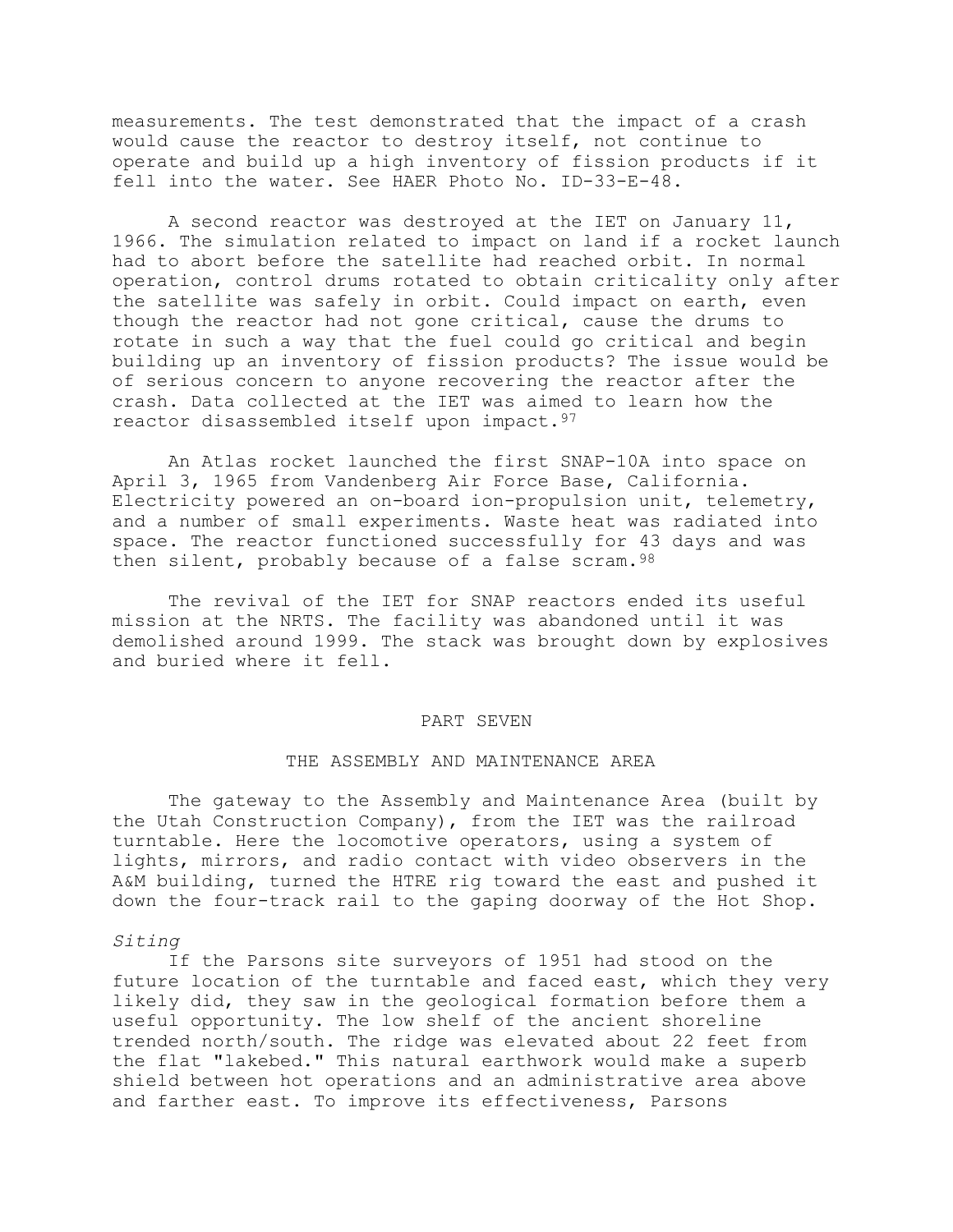heightened the ridge another fourteen feet by building a berm on top of it. See HAER Photo Nos. ID-33-E-157, ID-33-E-111, and ID-33-E-156.

Thus, the ridge/berm became the very visible dividing line between the laboratories and craft shops that were the industrial heart of TAN and the more prosaic administrative and personnel service center to its east. The huge Assembly and Maintenance Building, TAN-607, spread out below, its back to the berm and its receiving doors facing the turntable.

## *Layout*

The turntable provides a good viewing position from which to consider the long west facade of building TAN-607 and a few of its auxiliary buildings. The most noticeable feature of TAN-607 is its variable roof line. Each roofed section represented a functional area segregated from its neighbor and defined as "hot," "warm," or "cold." See HAER Photo No. ID-33-E-112 for A&M building as it looked after its first phase of construction.

The highest section, at the north end, was the Hot Shop. A hot shop, also referred to as a hot cell, hot cave, or hot laboratory, is a shielded chamber in which workers outside the chamber are able to examine and manipulate the highly radioactive materials within. Walls and viewing windows protect them from gamma and neutron radiation. The size of the hot shop depends on the nature of the material to be handled or studied. Likewise the remotely controlled manipulating tools are sized and designed for the expected work.

This high-bay section accommodated the substantial height of a HTRE rig. The door opening was 33 feet high. Inside, the ceiling was nearly twice that high. The shop was deep and wide enough to accommodate two HTRE rigs on their dollies at the same time.99 The extra ceiling height was for the 100-ton crane to lift and move the components of the HTRE assembly. Of the TAN Hot Shop, it was believed -- and often said -- that it was the largest and "most unique hot cell constructed this side of the Iron Curtain," perhaps the world.100 One of the delicate operations performed in this chamber was the removal of spent or "used" fuel elements from the reactor and safe transfer into a "swimming pool" for storage.

The swimming pool projected north of the Hot Shop. Its flat low-profile roof indicated no second level. The pool itself was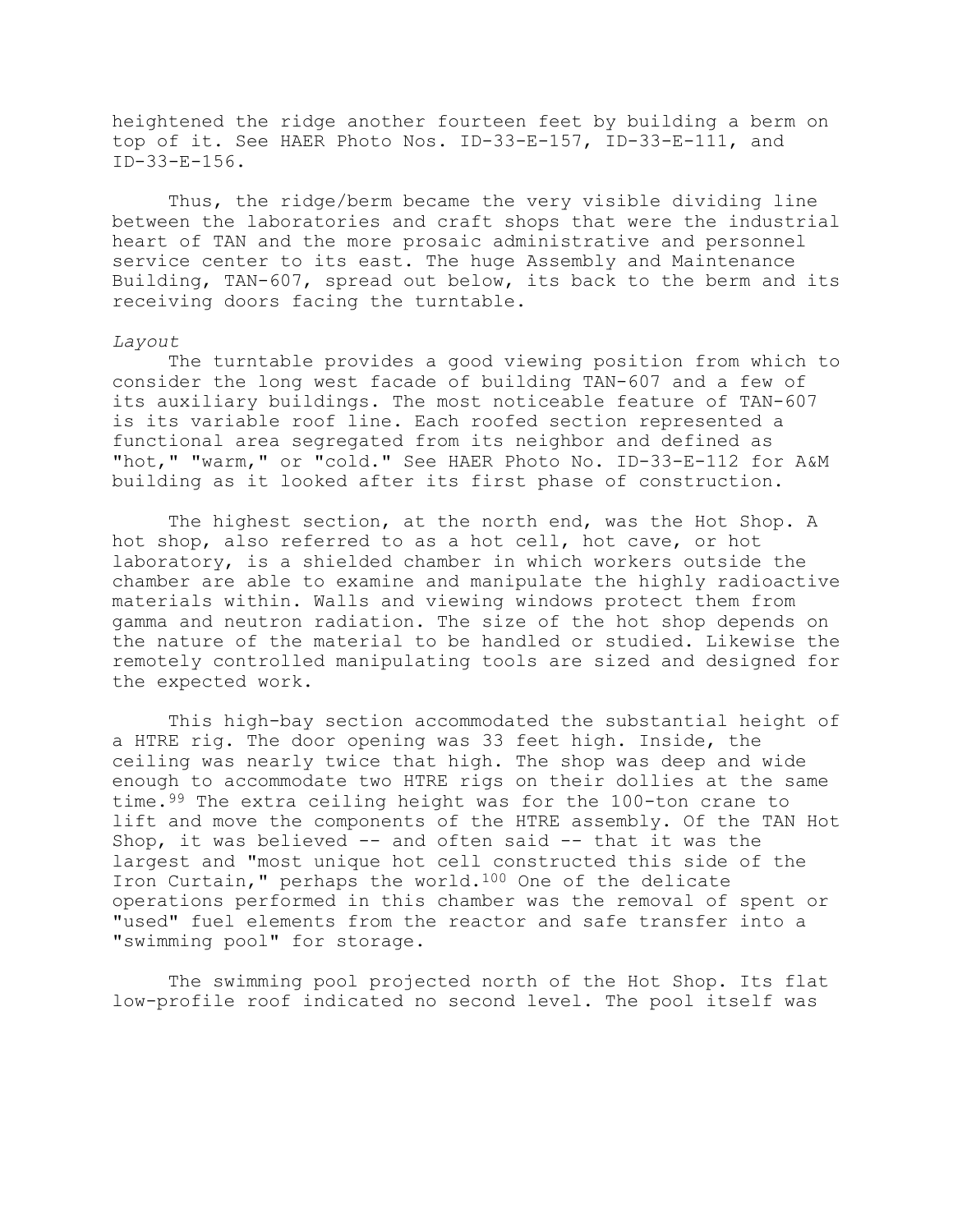**Figure 8.** General Electric sketch of the A&M and Admin areas. *Top* : First phase of A&M Building's first four sections (three levels): storage pool, Hot Shop, Assembly shop, and craft shops. *Bottom*: Relationship among A&M, Admin, and IET areas. *Source*: APEX-131, p. 6, 16.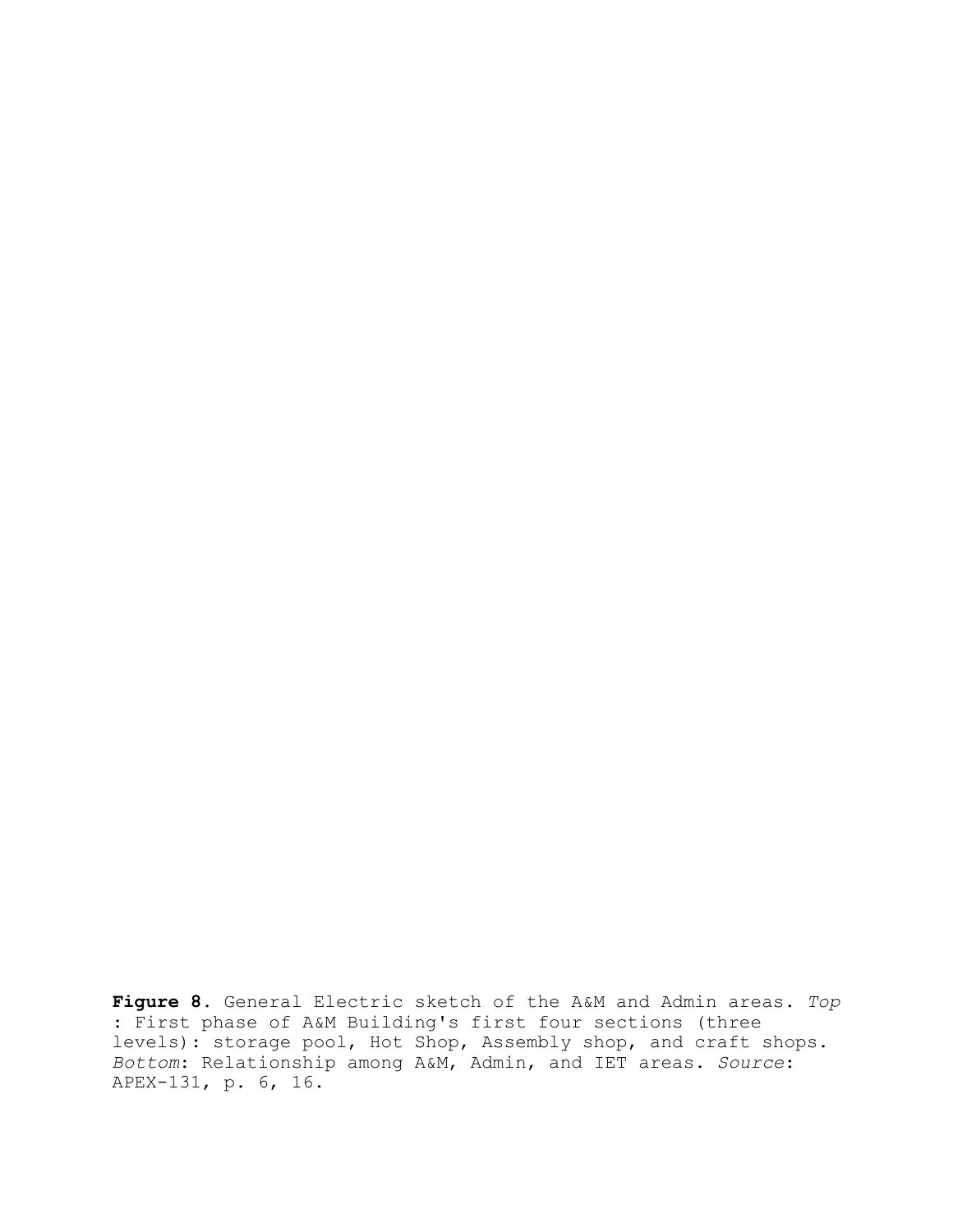below grade and 35 feet deep. Here, fuel elements were left to cool (decay radioactively) for awhile before they were packaged into transport casks and sent away from TAN altogether. The water shielded workers above the surface and allowed them to use grapplers and other tools to move the elements to their storage spaces.

Looking to the right (south) of the Hot Shop's high bay, the next section of the A&M building had a lower roof line. Its large door opened to another set of railroad tracks. This was a "warm" assembly area, where radiation hazard was present, but at comparatively lower levels than in the Hot Shop. It was equipped for remote operations if needed. At times, this area served as a decontamination shop.101

The next shift in roof profile indicates the beginning of "cold" regions, where craft workers were free to touch their tools and the materials with which they worked. The section with the lowest roof profile housed small machines and carpentry shops. Towards the south end, (which, as noted previously, were built in a second phase "expansion") the high-ceiling section enclose a large machine shop equipped with jigs, bores, and two overhead cranes, one of which was rated at 125 tons, and a large assembly and laydown area. Finally, the south-most section of the facade was the ANP's major decontamination center, equipped with acid vats and high-pressure steam units, a place designed for the wide range of decontamination problems, nuclear and non-nuclear, that might arise during operations.102

Other A&M buildings supported the main events at TAN-607. To the north were water-management facilities to demineralize the storage pool water. Contaminated liquids were sent to an evaporator, where water was boiled off (TAN-616). Pumps and piping delivered water from the large supply well located in the Admin area on the other side of the shielding berm

The Actuator Building, TAN-615, was also situated at the northern fringe of the complex. An actuator in a reactor system is the motorized apparatus responsible for moving a control rod into (and out of) the fuel region to regulate the chain reaction. Control rods were crucial components during both normal and emergency operations. Should a fuel element rupture or some other urgent departure from the expected occur, an extremely rapid shutdown would involve thrusting the control rods instantaneously into place  $--$  a "scram" of the reactor.  $103$ 

One final building completed the original A&M layout. South and west of the A&M building and near the edge of the A&M perimeter fence stood an Engine Test Pad, TAN-609. Sherman McGarry described its purpose: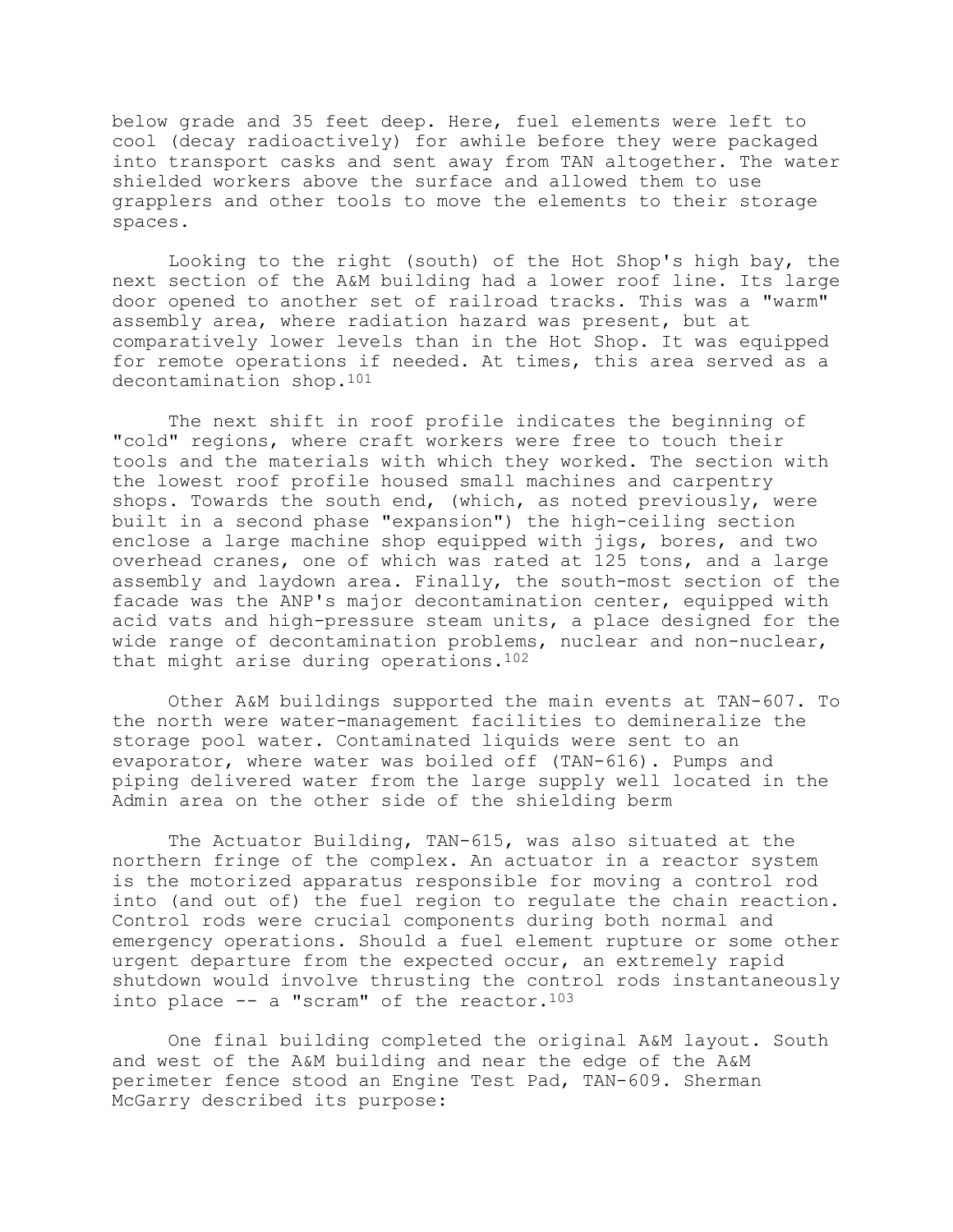...to test the X39 engines with fossil fuel, testing out the engines' modifications before being considered for HTRE operation on the rigs. This building was not unusual except [for] protecting the testing control room for blast effect should an engine fly apart. (Only one engine tested ever did so, in 1957.)104

As the HTRE tests proceeded, the landscape grew to include various other small buildings and outdoor spaces. Not too long after operations began, for example, it became evident that fuel transport casks, bulky radioactive equipment, and parts needed to be stored somewhere. A shelter was needed for dollies not in use. GE created a fenced outdoor yard for such storage northwest of TAN-607 and called it the Radioactive Parts Security Storage Area (RPSSA). Two buildings (TAN-647 and TAN-648) were part of this complex.

*The Assembly and Maintenance Building, TAN 607* 

The philosophy guiding the design and construction of the A&M complex was precisely opposite to that employed at the IET. Here, the shielding budget was spent to surround the radioactive sources, not the workers. The guiding principles for the architecture and engineering of this building were dominated by safety and shielding considerations.

The A&M building was a long row of rooms, their industrial doorways all on the west side, but their interior dividing walls of varying construction materials and thickness. Excavation depths, wall thickness, siding, the number of stories, and ceiling heights all were dictated by the special function of the work space -- and by the expected presence or absence of radioactivity. Inside, this made for interesting doors and passages from one section to another in order to keep cold areas from becoming contaminated with radioactivity.

Parsons produced the first drawings for the north half of the building in 1953 -- the Storage Pool, Hot Shop, Warm Shop, Locomotive Pit, Special Services Cubicle, Special Equipment Service room, Mechanical Shop, and Carpentry Shop. Drawings for the "expansion" were ready in August 1956 and added more shop specialty areas. From the north wall of the storage pool to the south wall of the Decontamination shop, the building was about 500 feet long. See HAER Photo No. ID-33-E-167.

Hot Shop. The Hot Shop was 160 feet long (east/west axis), 52 feet wide, and 60 feet high. The side walls were made of reinforced concrete 6 feet, 10 inches thick at the base. The top 18' 8" of the side walls tapered to two feet thick at the roof. The front wall was 5 feet thick and also tapered to a width of 2 feet at the top. The rear wall of the Hot Shop was 5 feet thick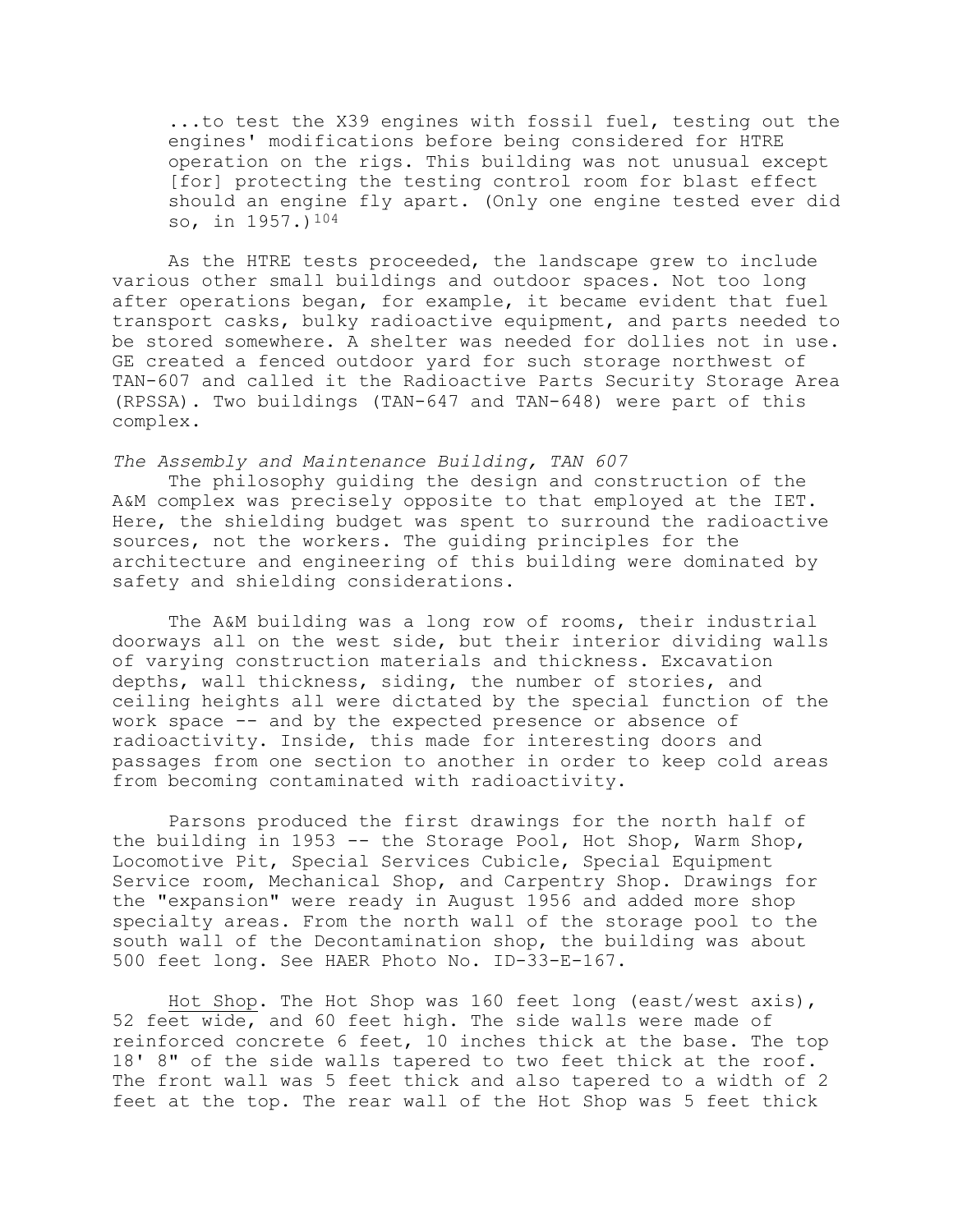up to the level of the bi-parting doors opening the Special Services room and then 4 feet beyond. Tapering the walls saved expense, for no workers could potentially be exposed at certain upper levels. The roof itself was made of ordinary concrete and 60 feet above grade level. It was two feet thick and supported by reinforced concrete beams across the width of the Hot Shop. See HAER Photo No. ID-33-E-165, section C. The foundation was thickest under the bi-parting doors, less thick under the west side of the Hot Shop floor, and then the least thick from there to the east wall. Structural piers ranged in diameter between 16 and 60 inches.105 The four-rail track from the turntable entered the Hot Shop set into the reinforced concrete floor. HAER Photo Nos. ID-33-E-158, ID-33-E-159 See HAER Photo No. 169 for shield wall details.

On both sides of the Hot Shop were three operating levels. The Hot Shop chamber itself was a clear space all the way to the ceiling. It allowed the 100-ton crane 49 feet of clearance under its hook. A tunnel level below grade provided access to the two turntables set into the Hot Shop floor.

The imposing doors of the west entrance admitted the HTRE rigs after a run at the IET. The motorized "bi-parting" doors were heavily shielded and made of high-density concrete. In their open position, each half slid into a pocket in front of the building wall sided with corrugated metal. Installing these doors had been a major milestone during the construction of the building, as they had been fabricated at the site. The clear opening was 28 feet wide by 33 feet high.106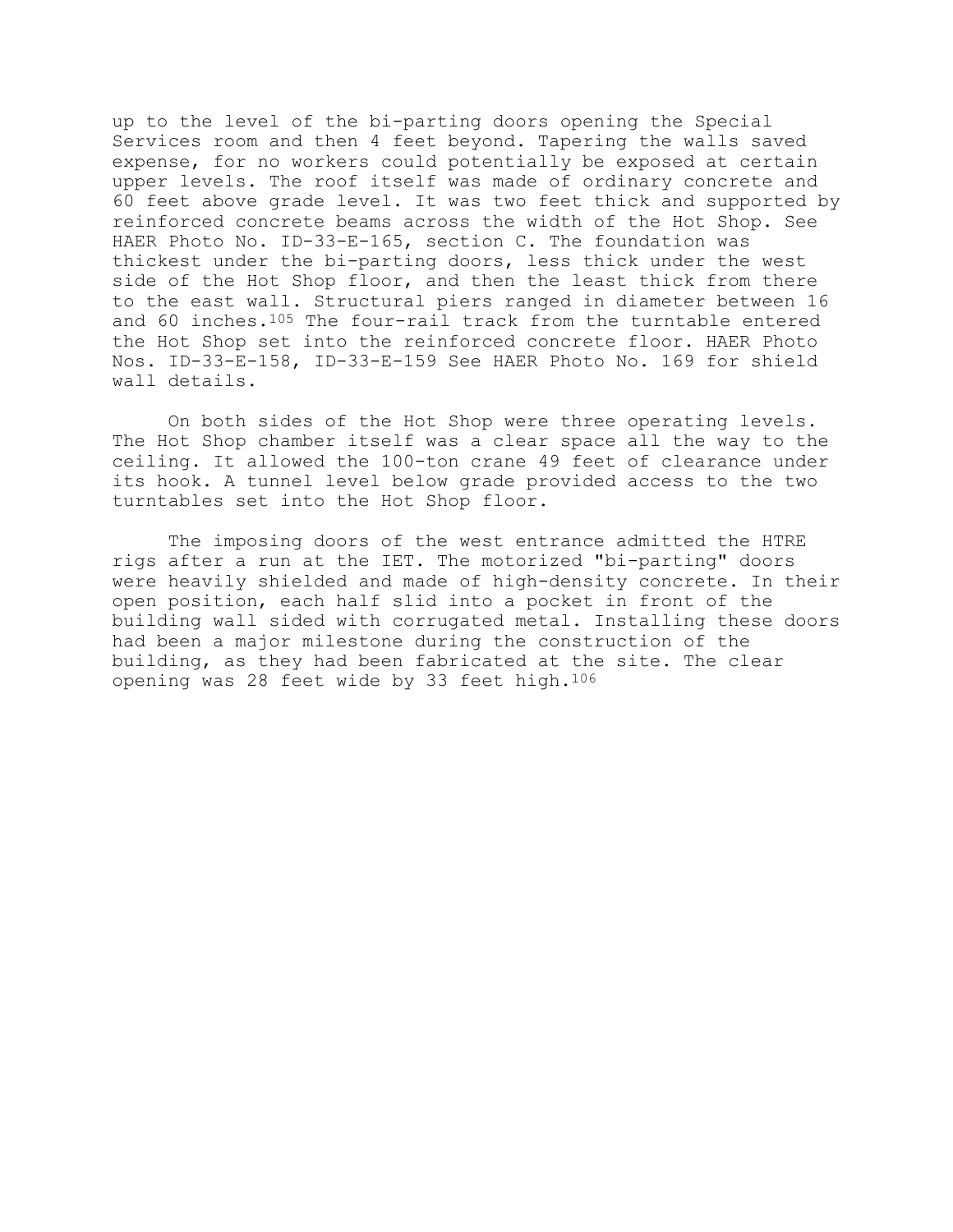**Figure 9.** Inside the Hot Shop, facing the bi-parting doors (in closed position). Dolly and turntable at right hold apparatus under investigation. Note pool vestibule at lower right. *Source*: INEEL Photo 63-1968.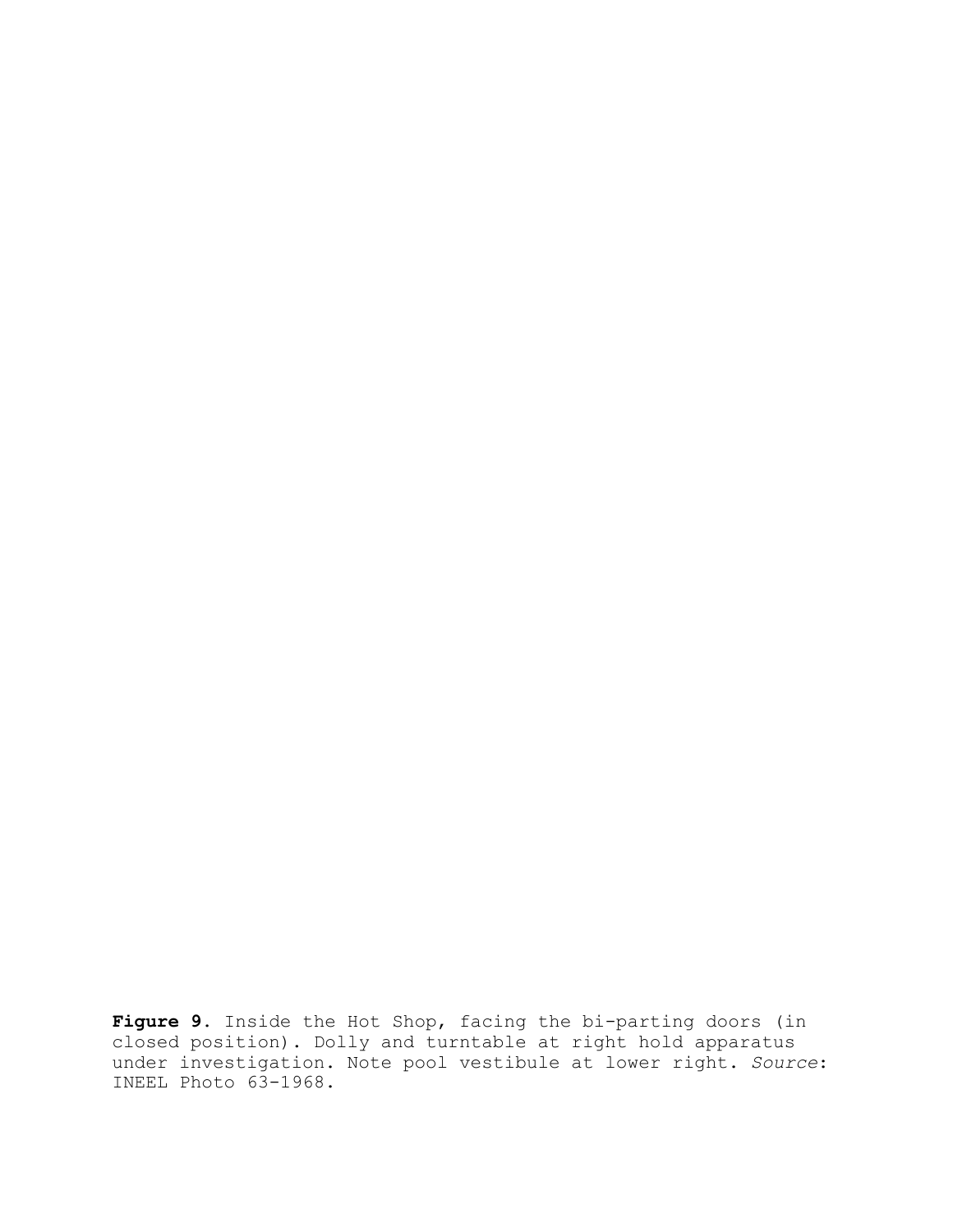Once inside the Hot Shop, the component parts of the HTRE could be disassembled, inspected, repaired, and reassembled. Either of two cranes, the 100-ton or the 30-ton, lifted the object to one of the turntables, each remotely operated and able to bear a weight of 50 tons. One was north of the tracks; the other, south. Each was 16 feet in diameter. Together with a device called an "upending jig," they made it possible for workers to see an object from any position. The base for this jig was located a few feet from the end of the four-rail track.

Another device from above helped workers manipulate whatever had been lifted into place. Just under the cranes, recalled Sherman McGarry:

... was an Overhead Manipulator ("O-man"), on its own rails (each side of shop) that could traverse the length of the shop. The O-man was designed and constructed by GE.It was one large manipulator arm that could be controlled to grasp a raw egg without breaking it or to clasp [items] up to 1 1/2 tons without losing them, ie, very versatile....The O-man had a 360-degree-head horizontal maneuver with the elbow and arm going from 0 degrees to 145 degrees vertical. 107

In its weakest position the O-man could exert a force of 400 pounds in any direction, or a 400-pound torque. It had a repertoire of ten different motions in response to operator commands.108 Along the walls, two other manipulators, also made by GE, were affixed on rails that ran the entire length of the wall at a height of 37 feet above the floor. These provided a reach from the top of the shop down to floor level and could maneuver 180 degrees from side to side.<sup>109</sup> Operators could use one or all of the manipulators singly or in groups to perform exacting operations.110

Utilities and tools such as pneumatic wrenches, drivers, hammers, electric power, air, water, gas were available inside the Hot Shop. The plugs and pipes for these installations penetrated the shield wall. Therefore, the pipes were Z-shaped, making two bends through the six feet of concrete. The plugs were stepped, with the narrowest step on the Hot Shop side.<sup>111</sup> Operators adjusted flow rates and connected or disconnected these services by remote control. All service lines had spares. Extra conduit was in place for future expansion.

In the event that a crane or the O-man needed to be serviced while a radioactive source was in the Hot Shop, a Special Equipment Service Room (SES) was located on the second floor east of the thick shielding wall. This room was 51 feet wide and 30 feet deep. Its ceiling extended through the third level. A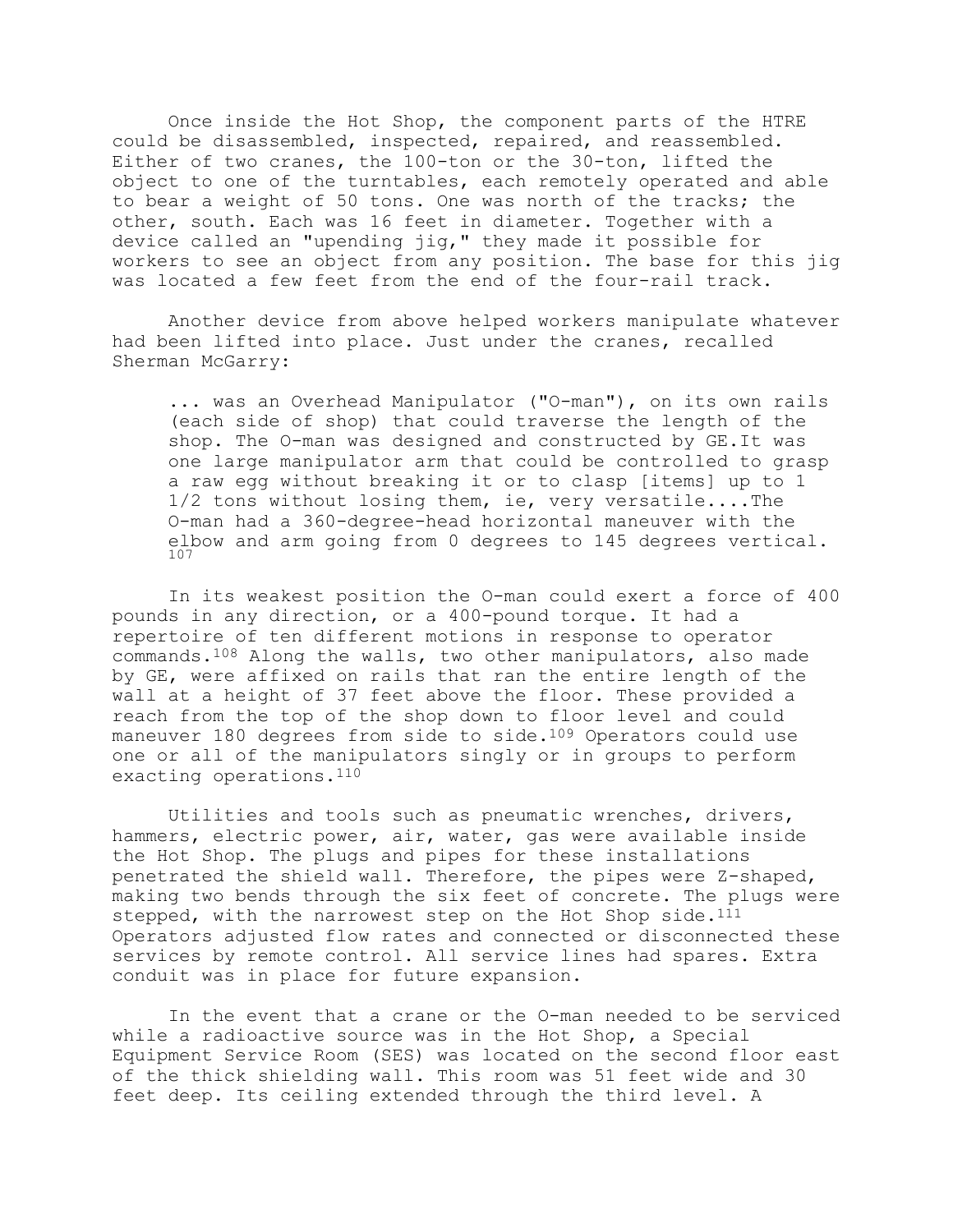bi-parting shielding door opened to allow the crane and the O-man to enter the room from the Hot Shop. The O-man rails were moved out of the way when the doors opened.<sup>112</sup>

At times, it was useful to remove a component from the rig in the Hot Shop, isolate it, and take a closer look than was feasible in the vast space of the Hot Shop. Therefore, a smaller hot cell provided for this. It was on the first floor level and projected from the Hot Shop's south wall at its east end. Known as the Inspection Cubicle (also Special Services Cubicle), the room was 35 feet long (north to south) and 10 feet wide. The ceiling was 17 feet high, and the shield walls consisted of high-density concrete four feet thick. The interior of the cell was lined with 16-gauge stainless steel sheet metal, a surface easily cleaned and decontaminated.<sup>113</sup>

Along its walls were six shielded viewing windows, six feet thick. Objects were transferred from the Hot Shop into this cell by means of a special plug-type door connecting the two chambers. The thick door rolled along the floor and could slide back to make an opening 4 feet wide and 13 feet high. The plug was stepped, exhibiting another design aimed at preventing gamma and neutron radiation from streaming through such penetrations in shield walls. See HAER Photo No. ID-33-E-159, below and slightly to the right of the storage pool vestibule.

The Inspection Cubicle was equipped with its own set of manipulators: two bridge-mounted overhead and a pair of Argonne Master Slave fixtures. Appropriate to the more delicate work done here, tools included sectioning devices, scales, and a periscope equipped with a camera. Like the larger Hot Shop, this cell had its own service lines for power, water, deionized water, air, and vacuum. All fixtures worked by remote control -- as did the decontamination lines. Drains (appropriately shielded) carried waste to appropriate holding tanks. Pipes and plugs were z-shaped and stepped, respectively.<sup>114</sup>

A control gallery was an accessory of any hot cell, regardless of its size. The "master" controls to the "slaves" within were in the hands of operators standing before one of the shielded viewing windows set into the wall. These were located on the second floor along the south and north sides of the Hot Shop (and along the east and west sides of the Inspection Cubicle.) Below each window was an operating console for controlling any of the manipulators. The operator also could adjust the light levels provided by four sets of fluorescent lights that ran the length of the ceiling.115 Microphones in the cells transmitted sounds to the operator; operators at different windows could communicate with one another.116 See HAER Photo Nos. ID-33-E-115, ID-33-E-119, ID-33-E-120, ID-33-E-123, ID-33-E-124.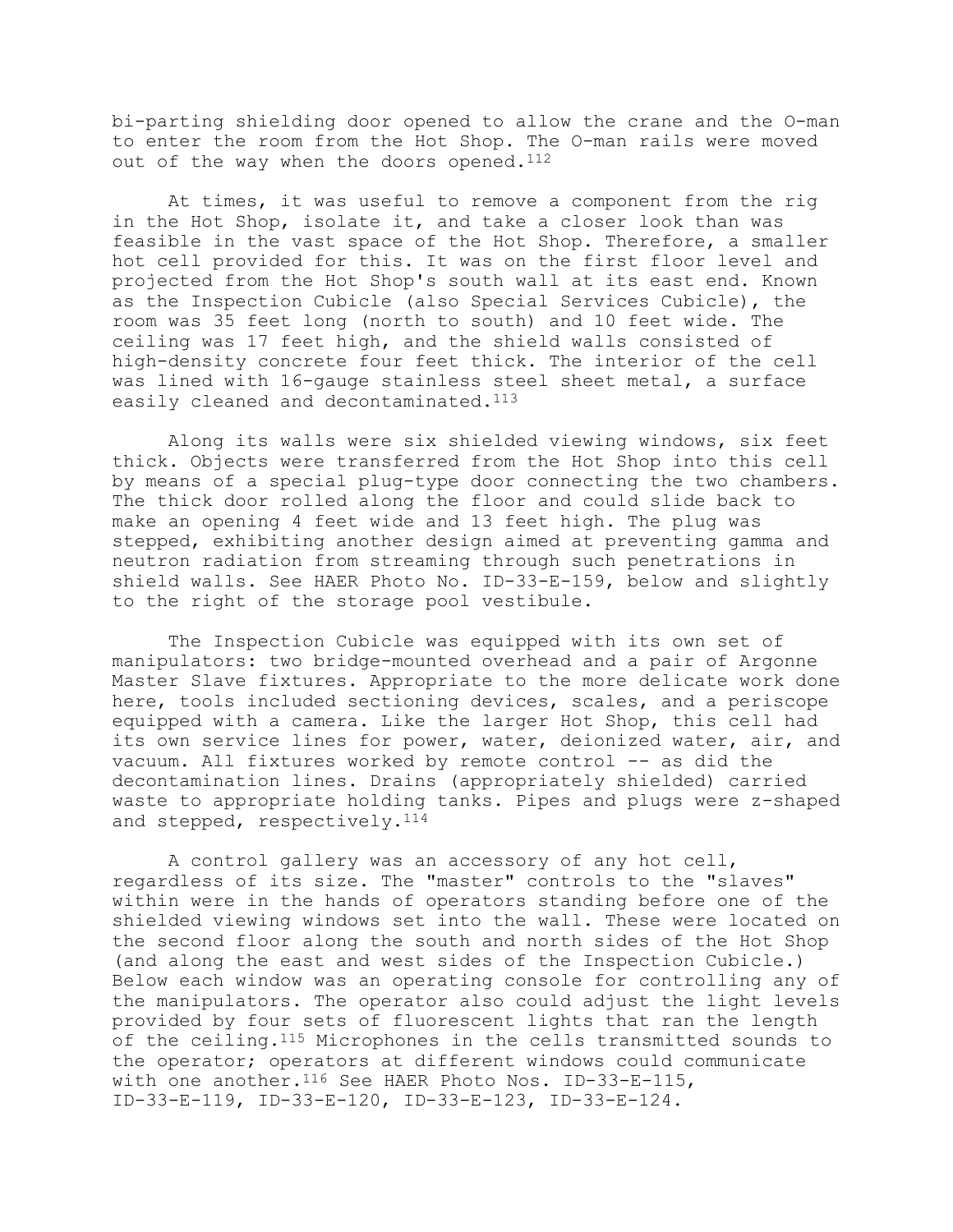McGarry described the Hot Shop windows as being...

... unique in construction. [The combination of leaded glass and zinc-bromide to fill the void between the glass] afforded seven feet of shield protection...[For safety, no two control panels] could be operated simultaneously -- only one could control; the rest were automatically locked out of operation by an interlock system. This feature was designed so no two movements could be made to bring... fissionable materials together inadvertently. The [viewer] could see the length of the shop from 15 degrees vertical and to the floor or the ceiling. Each balcony floor was 35 feet above the hot shop floor, making an operator's head approx 41 feet from floor level.117

Zinc bromide had the same index of refraction as the leaded glass. Despite its thickness, a window gave a clear view without distortion. The Hot Shop was so large that a pair of binoculars was a typical accessory near the control panel. Seven windows were built, with spaces provided should others to be added later.

It was possible for workers to enter the Hot Shop (when the bi-parting doors were closed) either during an emergency or when radioactivity levels permitted. The door was on the south side on the west end. To prevent radiation from streaming into the area, the architects designed a maze, or labyrinth. The maze consisted of five 90-degree corners. The walls were 8.7 feet thick and made of ordinary concrete. Exiting the maze, a person was monitored for radioactive contamination. From here, he could either enter the equipment gallery (below the operating gallery) on his way to the stairs or go to the change room and don special shoes or other special clothing stored in a personal locker. See HAER Photo No. ID-33-E-158, first floor plan, room 114.

Two other essential accessories to a hot cell include an instrument room and a counting room. The Hot Shop's were adjacent to the south operating gallery. The counting room was the special province of health physicists (HPs), whose business was to protect workers from radiation. The HPs sampled surfaces of floors, desks, doorknobs, and walls for contamination. They analyzed dosimeter badges and radiation monitor samples, among other duties. Their counting room was required to be as free of background radiation as possible. Thus, it was surrounded by three feet of ordinary concrete shielding and vented for positive air pressure.

The instrument room was next to the counting room. This was, in fact, a small laboratory, in which instrumentation engineers designed and fabricated the thermocouples and other instruments that were fitted onto the HTRE rig and dollies to detect and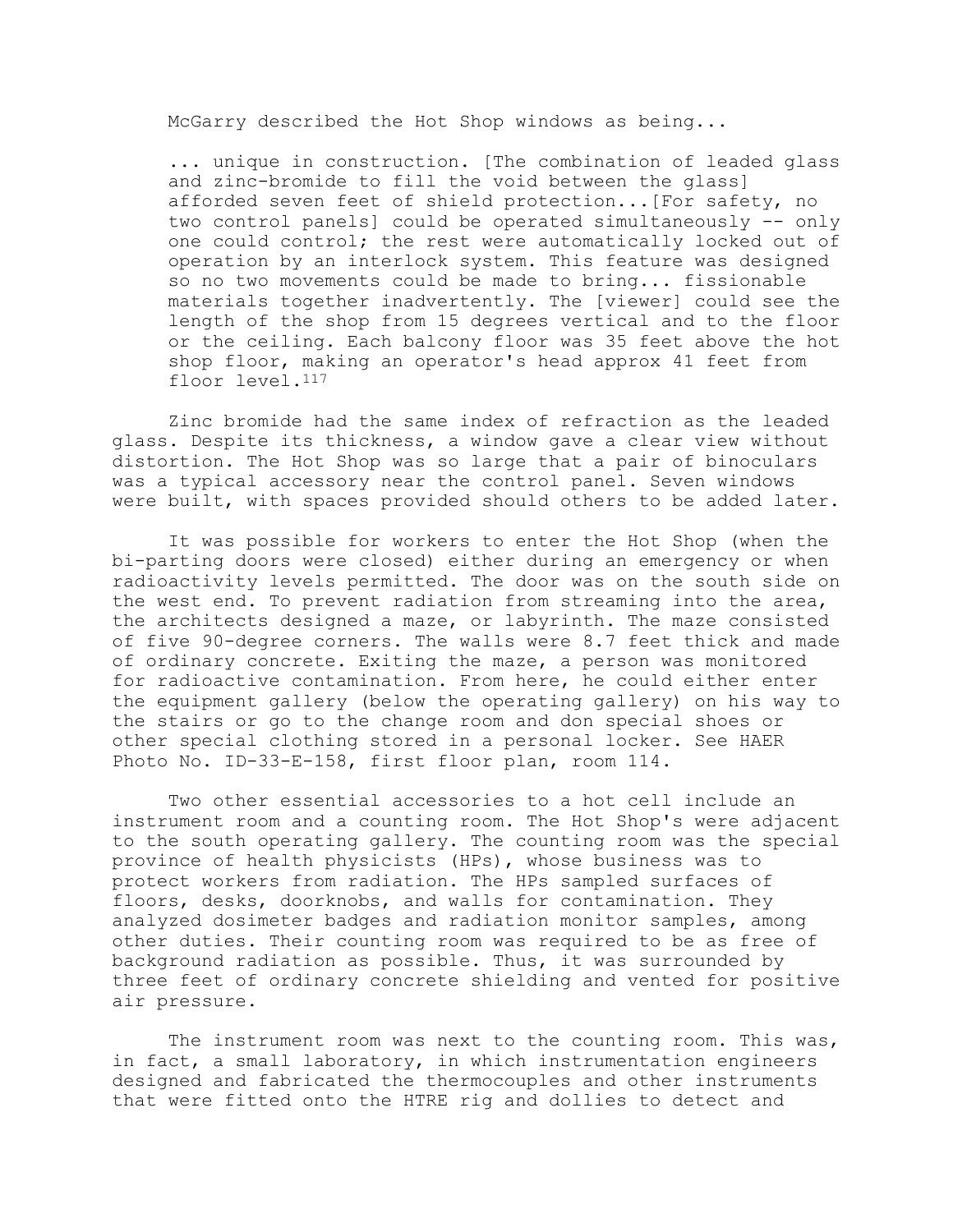record temperature, pressure, conductivity, and other parameters. The third level of the Hot Shop provided access to platforms and two control rooms for the cranes, one each on the north and south side. Each was provided a shielded viewing window into the Hot Shop. HAER Photo No. ID-33-E-158 floor plans illustrate the three levels of the Hot Shop.

Bulk Shielding Storage Pool. The main part of the pool was a rectangle 70 feet long (east/west axis) and 48 feet wide. A smaller part called the "vestibule" projected under the Hot Shop shielding wall and into the Hot Shop to form another rectangle. This portion was 35 feet long and 24 feet wide. The pool was filled with water 24 feet deep. The shielding wall between the pool and vestibule extended below the pool's water level five feet, leaving an opening of 19 feet through which the (underwater) dolly and its load could travel along a two-rail track laid into the floor.<sup>118</sup> See HAER Photo No. ID-33-E-174.

The Hot Shop's 100-ton crane lifted fuel elements or other components onto the underwater dolly while it was positioned in the vestibule. The loaded dolly was pulled under the shield wall by a 15-ton crane that was bridge-mounted above the pool and equipped with a telescoping boom. Once into the main part of pool, the dolly was parked for unloading. The east and west walls (the long sides) of the pool had shelves for storing light-weight objects. Underwater lighting in the pool walls assisted operators do their precision work.119 See HAER Photo No. ID-33-E-125 for a view of the storage pool and bridge crane.

At the far north end of the pool, a doorway led to a transfer area, where items could be (remotely) lifted from the pool and deposited into shipping casks. Spent fuel went to the Chemical Processing Plant about 20 miles south on Lincoln Boulevard, where it was dissolved and reprocessed to recover the unfissioned uranium still present in the fuel. Other items might be delivered to the RPSSA or to the NRTS Burial Ground at the southwest corner of the NRTS site.

The depth of the pool water shielded workers above the pool from gamma and neutron radiation, the hydrogen in the water absorbing its energy. The water was stripped of its natural salts and mineral content to avoid creating radioactive ions of these elements. Depending on the (radio)activity of the items in the pool at any given time, the water collected heat and required circulation and cooling. The exterior walls and roof of the pool were made of ordinary concrete. Personnel access to the Hot Shop next door was via a ramp to a second-floor corridor along the east shielding wall end of the Hot Shop.

Warm Service Area. South of the monitoring room, a wall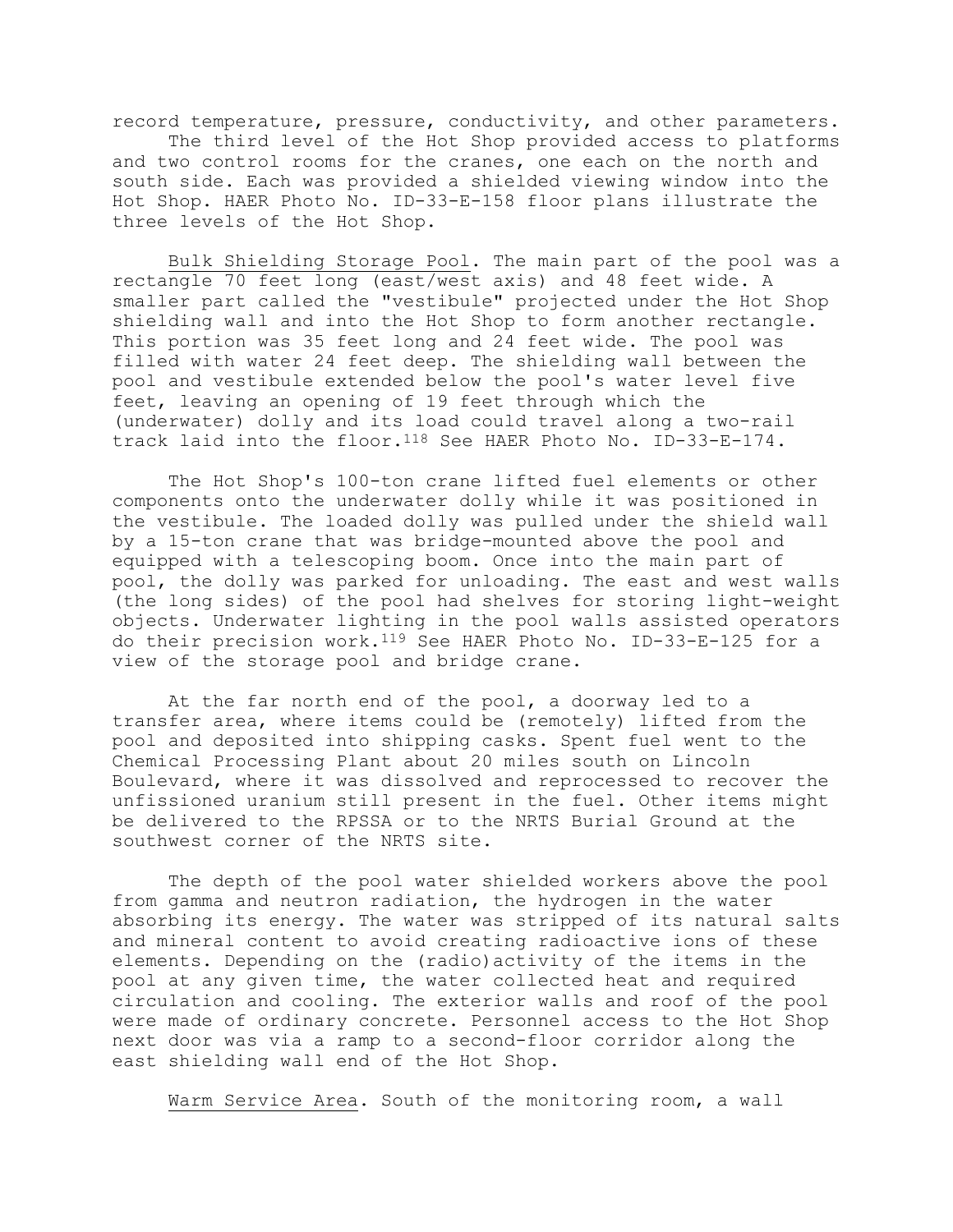divided the Hot Shop section of the building from the Warm Service Area. A set of four rails entered the (non-shielded) doorway. This area, while it had a high ceiling, was not as long as the Hot Shop, being only 81 feet long and about 45 feet wide. Beyond the wall at the east end of the shop were various labs and offices.

The floor contained a pit for servicing and maintaining the shielded locomotive pit. The locomotive weighed 210 tons. It had two 350-horsepower diesel-electric motors, enough to push the HTRE rig and dolly up the 1 percent grade to the  $IET.120$ 

The architectural features of the Warm (and Cold) Service Area were less interesting than the Hot Shop from a shielding point of view. Spaces were provided for offices, stairways, corridors, locker rooms, bathrooms, conference areas, equipment and fan rooms, janitor closets, and the like. A "special source" vault was in this area, the receiving area for radioactive materials used to calibrate instruments.

Cold Assembly. The A&M facility was equipped with a variety of specialized laboratories. The Chemical Lab (second floor) was equipped to analyze samples, certify materials, and study such problems as turbidity which occasionally appeared in viewing glass fluid. It had a balance room and an emergency shower. The Metallurgical Lab (next to the Chem Lab, second floor) had a mobile X-ray unit for inspecting welds (first floor), a plating room, a darkroom for developing X-ray film, a tensile testing machine, and radiograph-making equipment for producing weld reports. The Photographic Lab (first floor) handled standard black/white film and motion pictures. A Radiographic Materials Lab included an Elox block cutter with a remotely operated balance, a periscope/camera outfit for making remote images, sample cutters and mounting equipment. This lab was ventilated for negative air pressure, air filtered with disposable filters. 121 For first floor plan, see HAER Photo No. ID-33-E-160; for second floor plan, HAER Photo No. ID-33-E-161.

Shops. The Engine Maintenance and Large Machine Shops, rooms 140 and 149 respectively, were 45 feet high to allow for an I-beam trolley bridge, the bottom of which was 28' 4" from the floor. The welding shop was slightly higher than its northern neighbor, at 46 feet high. It contained a storage balcony for jigs and fixtures. On the main floor, a two-ton crane rolled from north to south.

High Bay Assembly Shop. This section (room 158) was 64' 10" high, providing ceiling space for a 25-ton bridge crane and its auxiliary 5-ton hook. Its sliding door (no. 142) rolled across the facade, projecting 14 inches from it, and was covered with an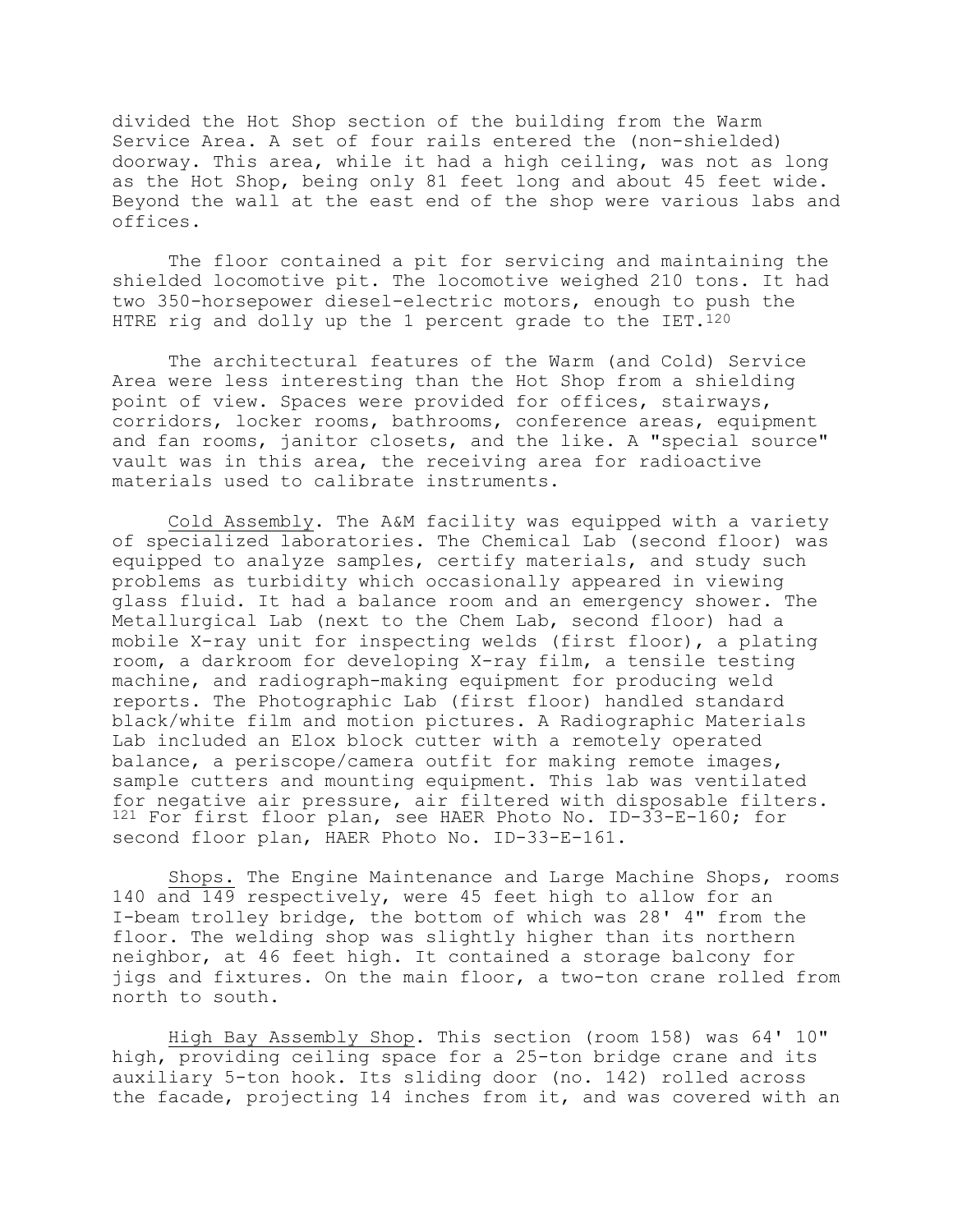aluminum weather hood.

Chemical Cleaning (Decontamination) Room. At the south end of TAN-607 was the final section of the building. Its walls were made of poured, reinforced (ordinary) concrete about 1.5 feet thick. The room was 39' 3" high and about 32 feet wide and equipped with a 10-ton bridge crane. Acid and neutralizer pits contained fluids used in cleaning operations. Radioactively contaminated liquid wastes entered an underground drain leading across the front of TAN-607 to TAN-616, the Hot Liquid Waste building. See HAER Photo Nos. ID-33-E-127, ID-33-E-128, ID-33-E-129, ID-33-E-130.

## *The Jet Engine Test Building, TAN-609*

GE engineers needed a place to check out the test engines before they were ever subject to test with a reactor. These were not engines with established performance records, but modified experimental models.

The building was in two parts. The test engine was hauled into the prefabricated metal part of the building, which had roll-up doors at the east and west ends. The operator sat in the pumice block control building on the north side. He operated a control console and could look in on the jet pad through a viewing window. Just outside the building was an above-ground tank, probably containing a supply of fire-suppression water. See HAER Photo No ID-33-E-133.

## *The Actuator Building, TAN-615*

The Actuator Building, located north of the A&M building near the old lake shoreline, was the place devoted to testing prototype actuator mechanisms, the motors, instruments, electromagnets and other devices that moved control rods in and out of the HTRE reactors. The operational goal was 100 percent reliability. Nothing less would assure the safety of the crew in an airplane. Actuator tests were called "cycles," representing a sequence of insert and withdraw. Scientists conducted around 5000 such cycles in their quest for fail-safe hardware.<sup>122</sup>

General Electric designed the Actuator Building in November 1956 and built it soon after. It was a standard prefabricated steel frame building sided with corrugated metal and covered with a gable roof, also of metal. The floor was a concrete slab fourinches thick. Most of the building was 20 feet high from grade to the roof eave, although a low-bay section on the north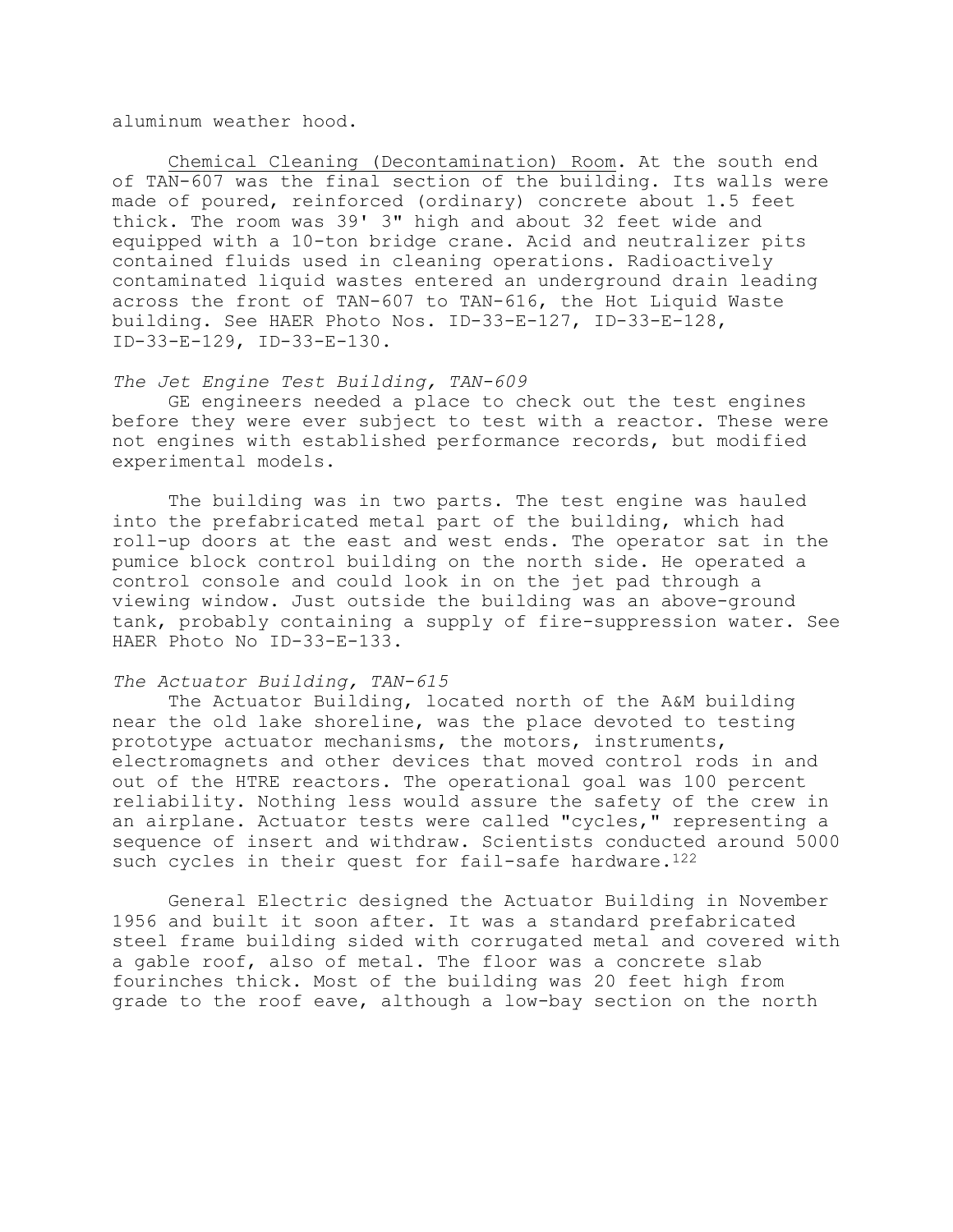**Figure 10**. Test Area in Actuator Building, TAN-615. Lockers against wall stored actuator mechanisms, long assemblies that drove control rods into the reactor region containing fuel. *Source*: INEEL Photo PN02-062-01, frame 6.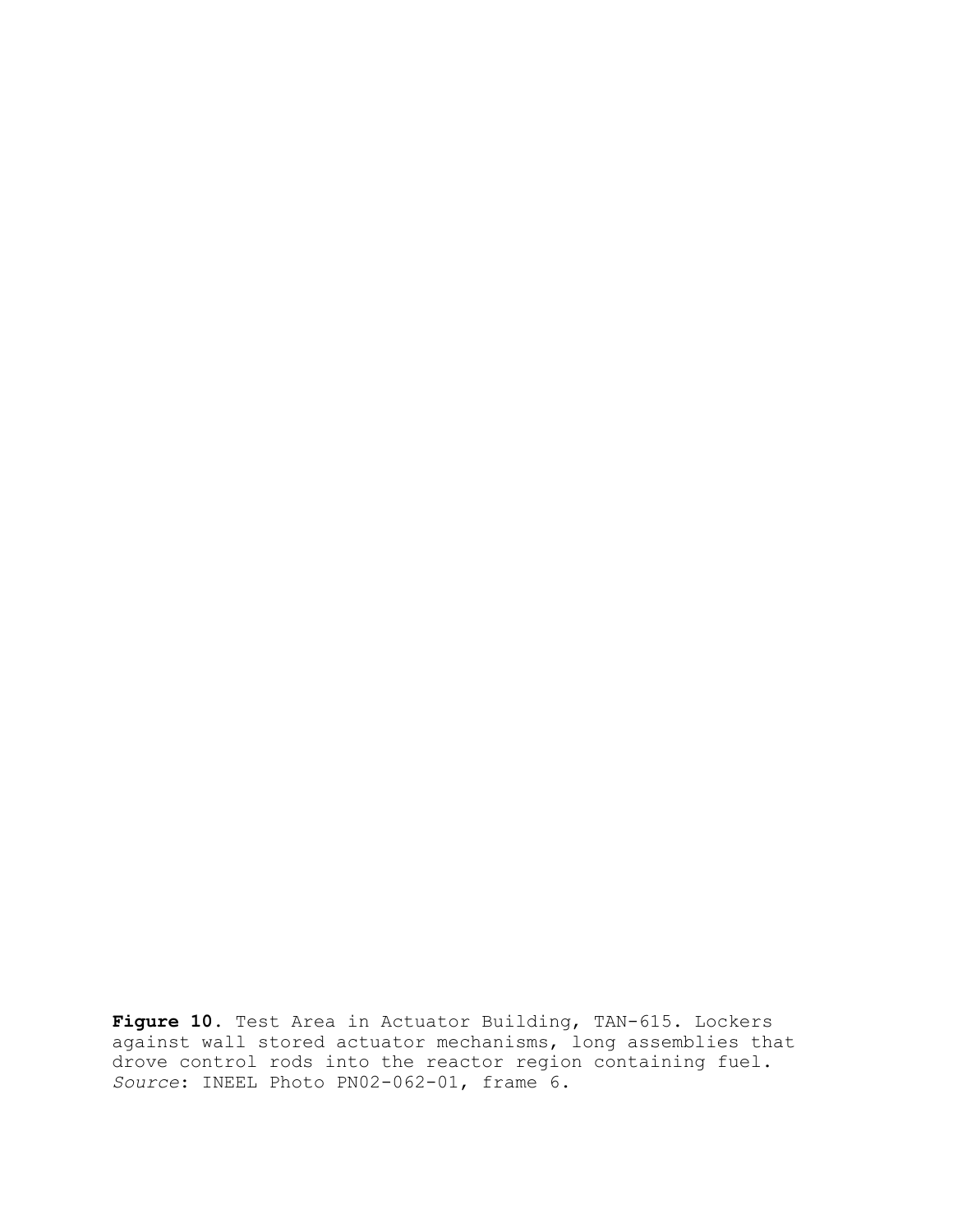side was 10 feet high. Personnel doors gave access to each section from the east and west sides. The entire building was 40 feet wide and about 67' 4" long. The low-bay section was 24 feet long. See HAER Photo No. ID-33-E-184.

The low-bay section contained a toilet, decontamination (decon) change room, clean change room, and a clean room. A gypsum-board wall separated the low-bay from the high-bay area. The high-bay area was divided in half by a full-height metal partition down the center under the roof ridge. The west side was called the "decontamination area," while the east side was called the "test area." Each side had a floor pit and sump. The pits, each 14 feet long (north/south axis) by 8 feet wide and 8 feet deep, were at the south end of the high-bay section near the centerline. The reinforced concrete partition between the pits was 8 inches thick. A metal grate covered each pit.

Access to the test area from the low-bay clean-room area was via an open arch. The room was equipped with work tables, two control consoles, two test stands, an electronic table, and a row of tall, narrow upright lockers. The lockers stored actuator assemblies up to 20 feet long. The decon area contained three decon tanks, a sink, pump, fume hood, and exhaust stack.123

In the 1970s, the Loss of Fluid Test program appropriated the building and renamed it the TAN Fuel Handling Facility. The old "decontamination area" was dismantled by removing the metal partition in the center. An I-beam trolley crane was installed beneath the roof ridge. In 1973, the building was enlarged at the north end with an addition of 1468 square feet, also prefabricated metal, but with an eave height of 35 feet. The addition contained another pit and new aluminum fuel module storage lockers.124

In 1976 the (southwest) pit in the former "decontamination area" was filled with gravel and capped with a concrete slab. The mission continued to involve the testing of actuator mechanisms, this time for the Loss of Fluid Test reactor. Other modifications involved supplying the building with steam, condensate, demineralized water, and air via piping from TAN-616 next door. Penetrations entered TAN-615 in its south wall. An assortment of pipes connected the two buildings. A drain and pump sent waste water to the V-3 tank next to TAN-616.

After the Loss of Fluid Test program ended, TAN-615 became a general maintenance shop and was renamed Maintenance Building. It was abandoned in 2001 and has been demolished.125

*Hot Liquid Waste Treatment Plant, TAN-616* The strategy for dealing with radionuclide-contaminated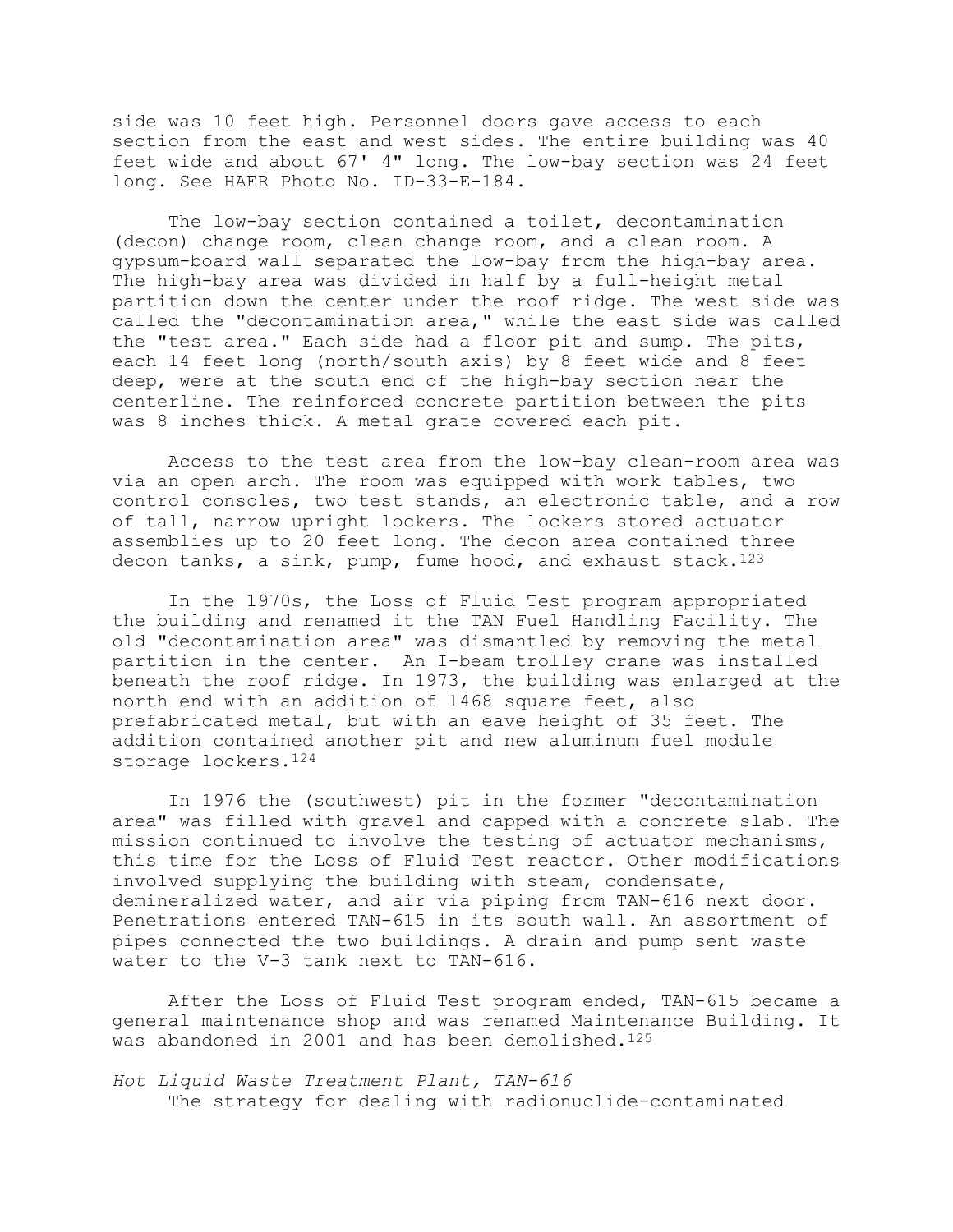liquids that accumulated due to HTRE operations, decontamination activities, accidents, and other processes was to isolate, treat, and concentrate them in a storage tank. To this end, a complex system of waste drains, pumps, holding tanks, and piping connected the A&M labs, hot shops and cells, and decontamination shop to the TAN-616 plant. Waste drains came from the IET, the Actuator Building (TAN-615), and the Water Filtration Building (TAN-649).

The system involved various treatments for the waste (acid and caustic) and an evaporator to drive off water. Initially the system had three holding tanks  $(V-1, V-2,$  and  $V-3)$ , but another (V-9) was added later. The first three tanks were buried underground on the west side of the plant building. These held wastes being delivered for treatment and concentration.

The building itself, most of which was one story above grade, was built of concrete, the thickness of any given section depending on its particular function and shielding need. When looking at the floor plan, the footprint of the building shows three sections of unequal length, giving the west side a stepped appearance. Were the building a complete rectangle, it would be 46 feet long (east/west axis) and 36 feet wide. See HAER Photo Nos. ID-33-E-185, ID-33-E-149, and ID-33-E-150.

The most heavily shielded section was the room containing the evaporator pit, with walls 3 feet to 2 feet thick. The floor of this room was in the basement. The ceiling was the building roof 15 feet above grade. Other sections, walled with lesser widths of concrete, functioned as an operating pump room, pump room, caustic pump room, control room, and entry vestibule. The control room, vestibule, and caustic pump room had no basement. The flat roof over these areas was 12 feet above grade. A "penthouse" above the caustic pump room contained heating and ventilation equipment. This area was easily identified by its gable roof.126

The large evaporator vessel was the central feature of the concentration process. Beginning in 1958, sludge from the bottom of the vessel was periodically removed to tanks located southwest of TAN-607 in a field on the south side of Snake Avenue, an access road.127 The guard house controlling entry to this area can be seen in HAER Photo Nos ID-33-E-88 through ID-33-E-96.

After years of operation, the vessel cracked from stress corrosion. The contents leaked onto the floor of the pit. The vessel was removed and repaired, but eventually cracked once more. Again, leaks ended up on the floor of the pit. The facility was shut down in 1970, but waste in the process system at the time remained where it was. A new system, called the PM-2A, was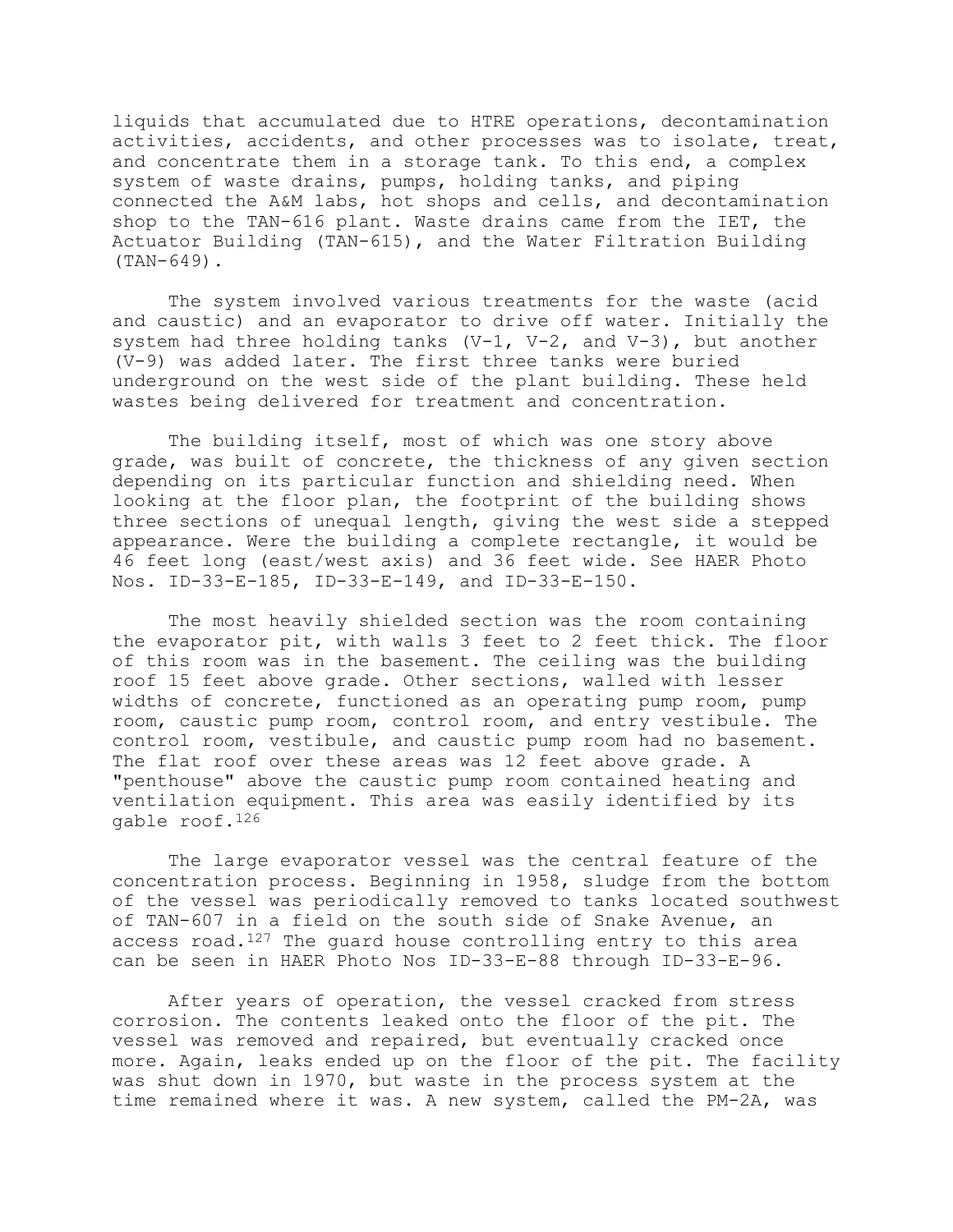installed, but operating difficulties shut it down in 1975. Again, untreated waste remained in process lines. Sometime after 1983, the roof and access hatches began to leak. Standing water inside may have found pathways for contamination to migrate outside the building. A new roof was placed over the building in 1993.128

TAN-616 was one of the DOE's cleanup targets as this report was being written.129 Radioactive contamination inside its chambers prohibited the HAER photographer access inside the building. A large area outside was cordoned off for clean-up of the soils and drains around the building and near the buried tanks. This area was also off limits to the photographer. The list of metals, radionuclides, and solvents in the tanks and as contaminants elsewhere, is a remarkable postscript to the intensely industrial character of the ANP project: barium, cadmium, chromium, lead, mercury, silver, acetone, trichloroethylene, carbon tetrachloride, Cesium-137, Cobalt-60, Strontium-90, and assorted isotopes of uranium and plutonium, among many others.130

## *Hot Cell Addition, TAN-633*

This addition to the hot cell capabilities near TAN-607 was uniquely situated to examine fuel elements or other items that had cooled in the storage pool. They could be diverted to this building and examined before being sent away for reprocessing at the NRTS Chemical Processing Plant. Among its special tools was an electron microscope.

The building was tucked between the Actuator Building, TAN-615, and the Water Filter Building, TAN-608, all under the shadow of the ridge formation and shield berm on the east. It was 50 feet wide by 91' 4" long (north/south axis), and 16' 8.5" high. The Hot Cell Addition was connected to the pool building by a neck (referred to as a "vestibule" on the architectural drawings) about 15 feet long and 26 feet wide. Inside, the eastern portion of the neck was taken up with a corridor 7' 8" wide and about 40 feet long. This corridor connected the pool building to the cell region of the new addition. Both the main building and its neck were flat-roofed and made of pumice block walls. The roof had metal decking and built-up roofing with double-gravel surface. See HAER Photo Nos. ID-33-E-176, ID-33-E-177 through ID-33-E-179.

Construction required the re-routing of buried water and sewer lines to new locations, re-locating of fire hydrants, and relocating of steam and air lines. The road and a street-washing apparatus that had provided truck access to the storage was relocated north. See HAER Photo No. ID-33-E-177.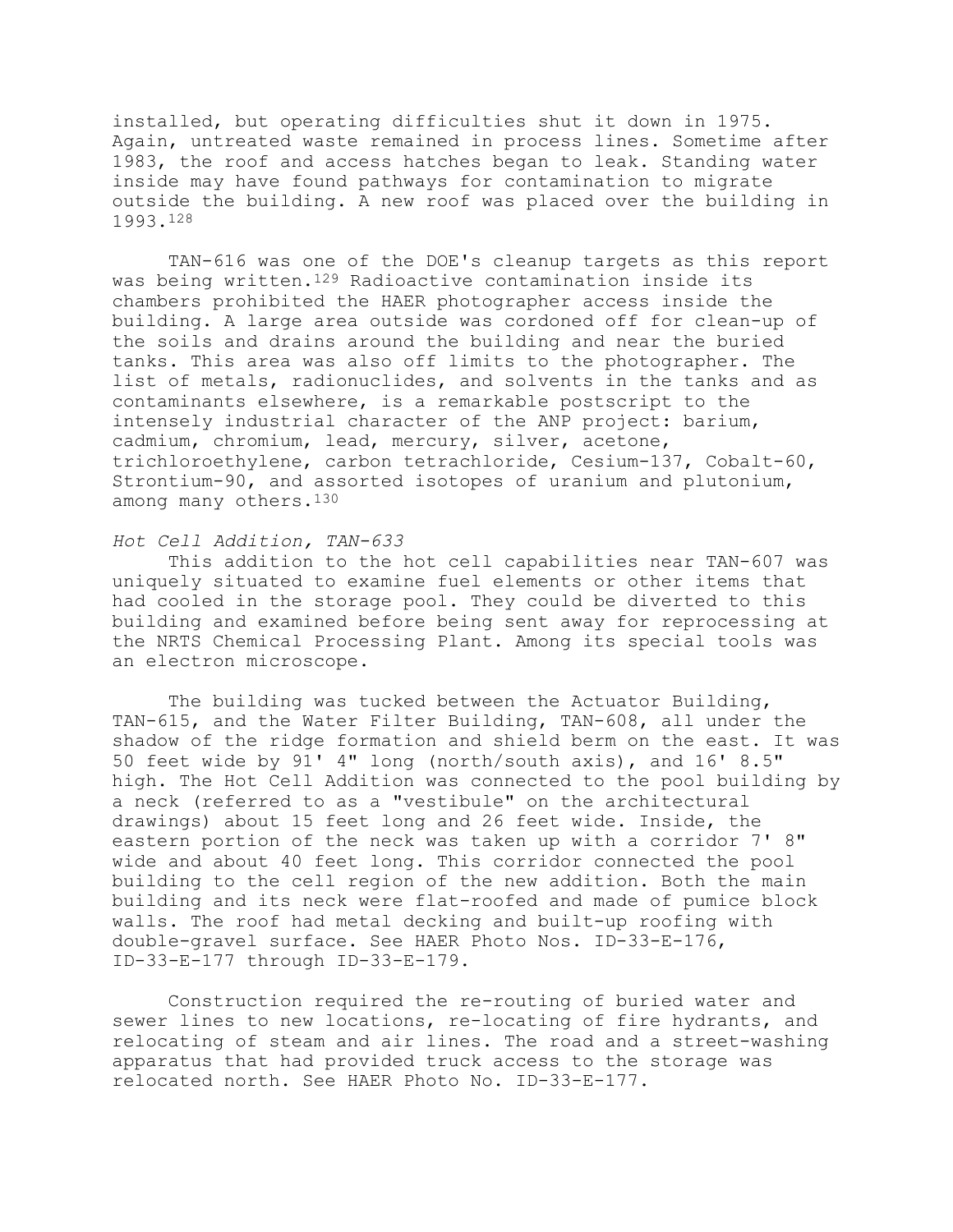Within the building, the block of four hot cells was 12 feet wide and 40 feet long and surrounded on all sides by high-density concrete. The roof and floor were made of ordinary concrete. On the east side, the plans show, step-shaped doors swung open to receive the fuel container. These were not built. However, an opening did allow for the insertion of study materials into the cell.131 Shielded viewing windows were on the west wall. Workers stood in the operating corridor just west of the windows and manipulated the contents of the cell by remote control. Each cell was 6 feet wide, 8 feet long, and 14 feet high.

Each hot cell was equipped with a unique selection of work tables, manipulators, and other equipment. Penetrations through the concrete for control lines and service exhibited Z-shapes. All had air exhausts, floor drains, and a small "lost tool opening" on the east side. See HAER Photo No. ID-33-E-179.

Fuel caskets moved by remote control in a straight line from the pool building, down the corridor, and into the Addition. They traveled on a 5-ton monorail as far as the designated cell. After the hot cell analysis had been completed, the item was returned to its transport cask and sent back into the monorail corridor. Here the cask could return toward the pool for restorage or out a west-side exit to a waiting transport truck. Alternatively, the cask could move northward and out the north door of the building. Here a concrete pad, sheltered by a gabled canopy with a corrugated tin roof, allowed for a transport truck to pick up the cask at this location.

Work spaces within the building included a change room, a set-up area, and tool decontamination area. After the ANP program had been canceled, the room in the northwest corner was converted to a photographic darkroom. The mechanical equipment room was in the southwest corner. An enlargement was planned for the east side another 28 feet, but this was not built.

## *Demineralization Plant, TAN-656*

Built along the north wall of the Hot Shop, this building made use of space between the water filtration building, TAN-608, and the north wall of the storage pool. Its north and south walls touched these buildings respectively. The space so created was 11 feet wide and 20 feet long (east/west axis). Water draining from the plant went via buried pipe to a manhole west of the Hot Cell Addition.

The plant demineralized the water in the storage pool. It was divided into two rooms. The "pool water purification room" was to the east and surrounded by walls of ordinary concrete 1.5 feet thick. The west side, enclosed by a wall 1 foot thick, was the personnel passageway between the pool building and TAN-608.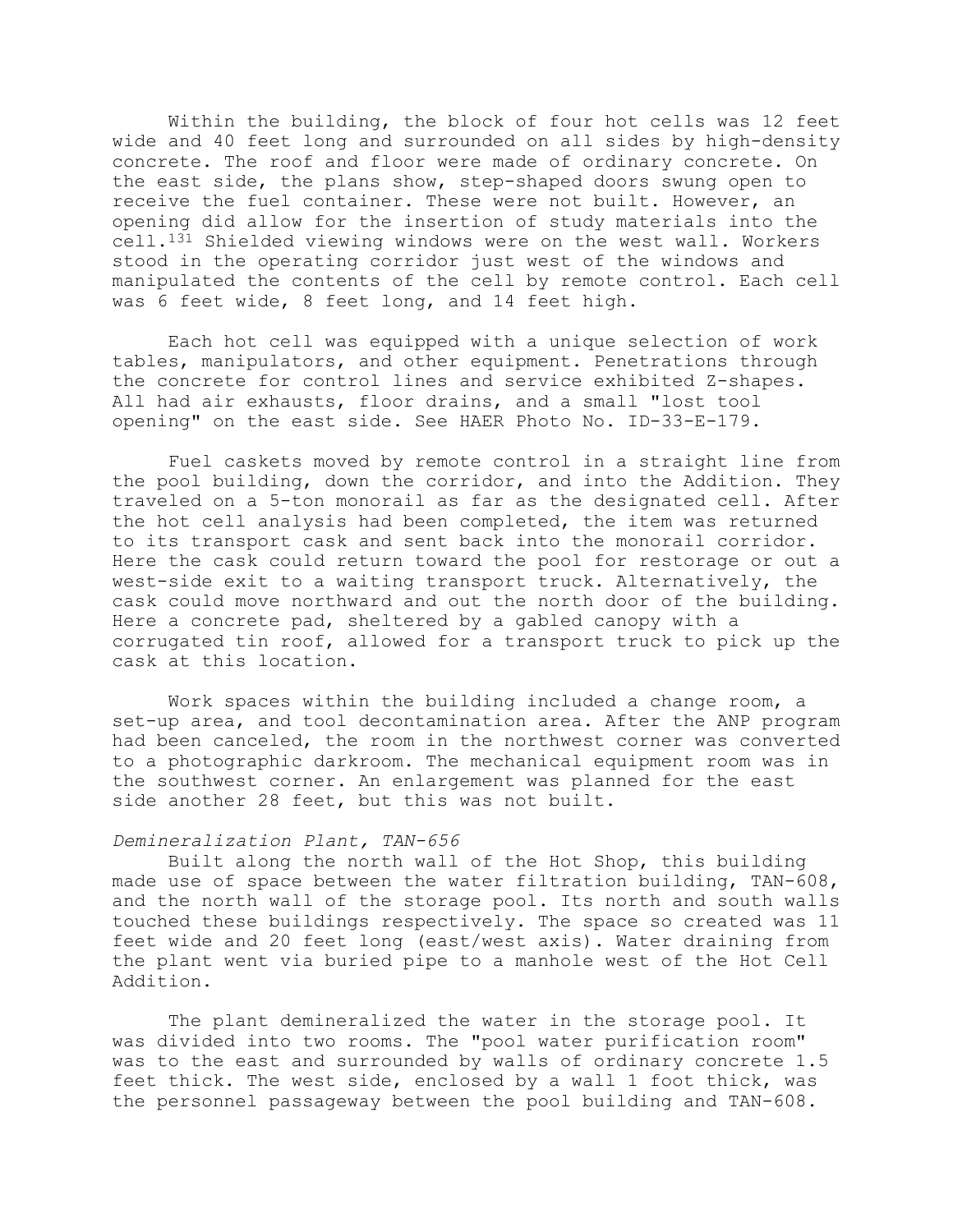The building had a flat roof with built-up roofing. It had no exterior doors. See HAER Photo No. ID-33-E-180.132

*Radioactive Parts Security Storage Area, TAN-647, and TAN-648* By the end of 1958, the pace of ANP activity demanded an expansion of utilitarian space for storage of large and bulky items such as dollies and transport casks while not in use. Having been exposed to operations or materials that made them radioactive, they needed to be secured and out of the way. GE found space for the Radioactive Parts Security Storage Area adjacent to and on the west side of the IET tracks. The southern edge bordered an acid pond. See HAER Photo No. ID-33-E-182.

Access was available either by road or by rail, depending on the item being stored. Dollies went via rail on a new set of tracks leading from the turntable directly into TAN-647, named the Dolly Storage Building. Access by road was from an existing road leading to the north end of the A&M Building. Items could be stored inside Storage Building, TAN-648, or set outdoors. An area southwest of TAN-647 was designated for transport cask liners. This area lay between the new set of tracks and the tracks leading to the TAN-609 area.

Fencing around the storage area consisted of a 7-foot-high close-grid zinc wire fence topped with three strands of galvanized barbed wire, for a total height of 8 feet. Warning signs informed potential visitors of the radioactive hazard.

The Dolly Storage Building, TAN-647, had framing of prefabricated structural steel with siding and gable roof of ribbed galvanized steel (vertical ribbing). The sides of the buildings had ribbed plastic light panels installed all along the length. The building had a concrete floor reinforced sufficiently to hold the weight of a loaded dolly. Four-rail track was laid into the floor. The building was 36 feet wide and 145' 10" long (north/south axis). Each of the gable ends had large metal rollup door opening a space 28 feet wide by 34 feet high. See HAER Photo No. ID-33-E-139.

The Parts Storage Building, TAN-648, was of the same design as TAN-647, but with different dimensions and only one rollup door on the north end. It had the same type of framing, roof, plastic light panels, and siding as TAN-647. The rectangular floor was 70 feet wide by 97'10" long (north/south axis).133

Cask liners were cylindrical steel containers used to transport highly radioactive spent reactor fuel or other material (such as debris from Three Mile Island). For storage at RPSSA, the liners were placed within concrete shrouds three feet thick. The outer foot was made of high-density concrete. Cooling ducts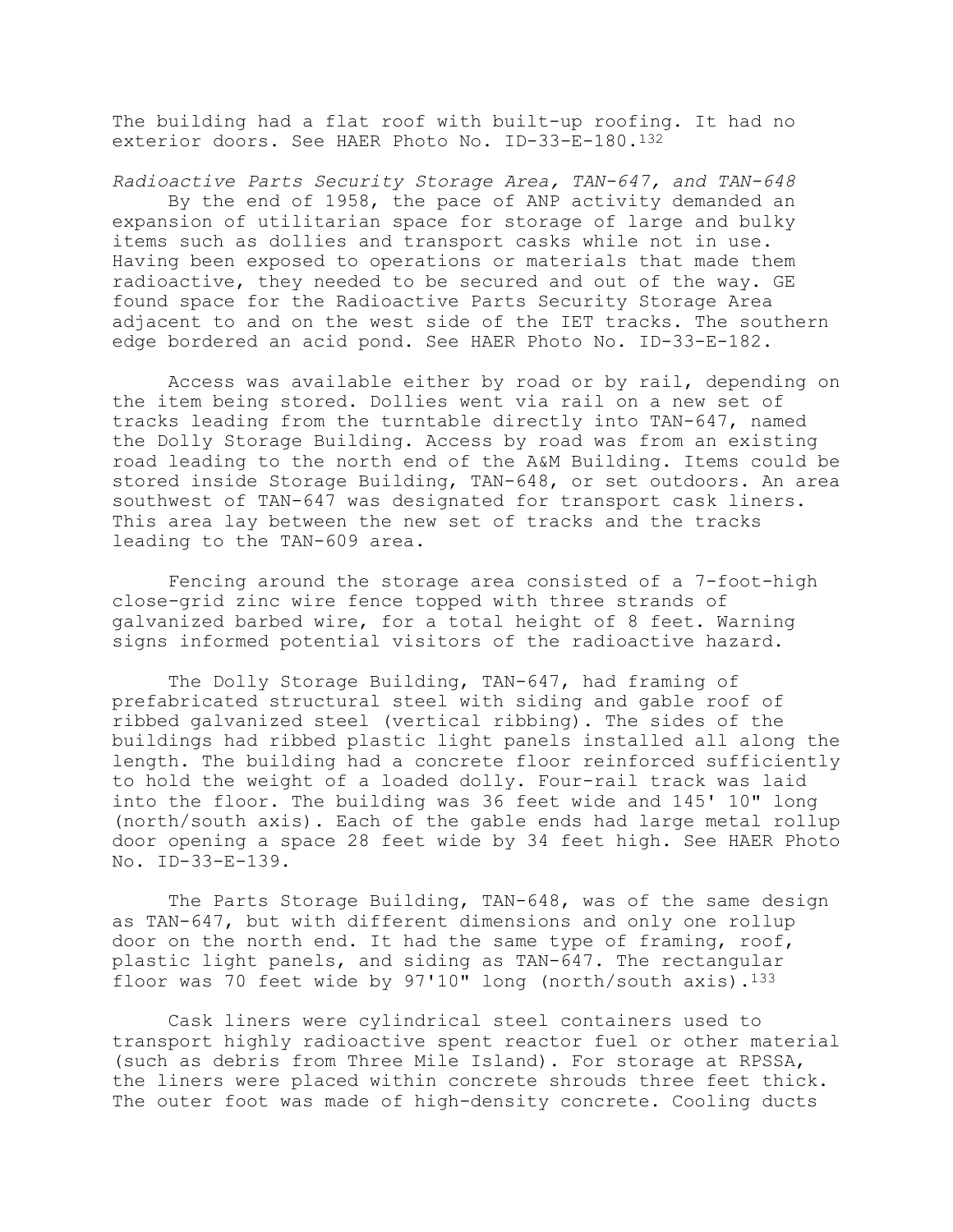ran through the concrete. These were equipped for the monitoring and removal of heat resulting from radioactive decay. Each structure was a total of 12' 4" in diameter and 16' 2" high. Cranes lifted the liners into and out of the concrete casks. Steel covers fit over the top. See HAER No. ID-33-E-183; and HAER Nos. ID-33-E-139 through ID-33-E-141.

#### *The Outdoor Turntable*

Once GE engineers knew the dimensions of the dimensions of the HTRE-hauling dolly and the locomotive, they could design the turntable. It had to accommodate their combined length. The fit was achieved with a turntable diameter of 84 feet. Including the perimeter foundation, the structure was 90 feet in diameter. Stubbed rail projections from the perimeter allowed for maneuvers in which the locomotive shifted from a "pull" position to a "push" position. From the turntable, destinations included the IET, the Hot Shop, the Warm Shop, the Engine Test Pad, and later, the Hangar building. See HAER Photo No. ID-33-E-111, an aerial view.

Of all the complex structures at TAN, the turntable and its radiating tracks are among the simplest for a visitor to understand and appreciate. Parsons engineers, however, who recall the days when construction was underway remember the job as exceedingly complex and exacting. Maintaining the proper ballast and distances between each of the four rails was a challenge. Derailment, especially if it occurred with a load returning from a nuclear run at the IET, would have been a very serious emergency.134

Construction photos show the steps taken to build the turntable: excavation, formation of piers, laying of the radial and perimeter foundation rails, filling the space between beams with gravel, and laying of the wooded deck with its many rails. The electric motor was operated by remote control. HAER photographs show a few steps in its deconstruction and demolition. See HAER Photo Nos. ID-33-E-142 through ID-33-E-146 for construction views, and ID-33-E-77 through ID-33-E-87 for demolition views.

## *Modifications to A&M Facilities after 1961*

A number of new buildings, typically metal prefabricated rectangular structures of various sizes, appeared on the A&M side of the of the earth embankment from time to time after 1961. These functioned typically as warehouses, shops, or shelters for monitoring stations. A wooden shack sheltered certain turntable controls, for example. See HAER Photo nos. ID-33-E-78 and ID-33-E-79. Additionally, new programs and projects called for the interior modification of existing ANP structures.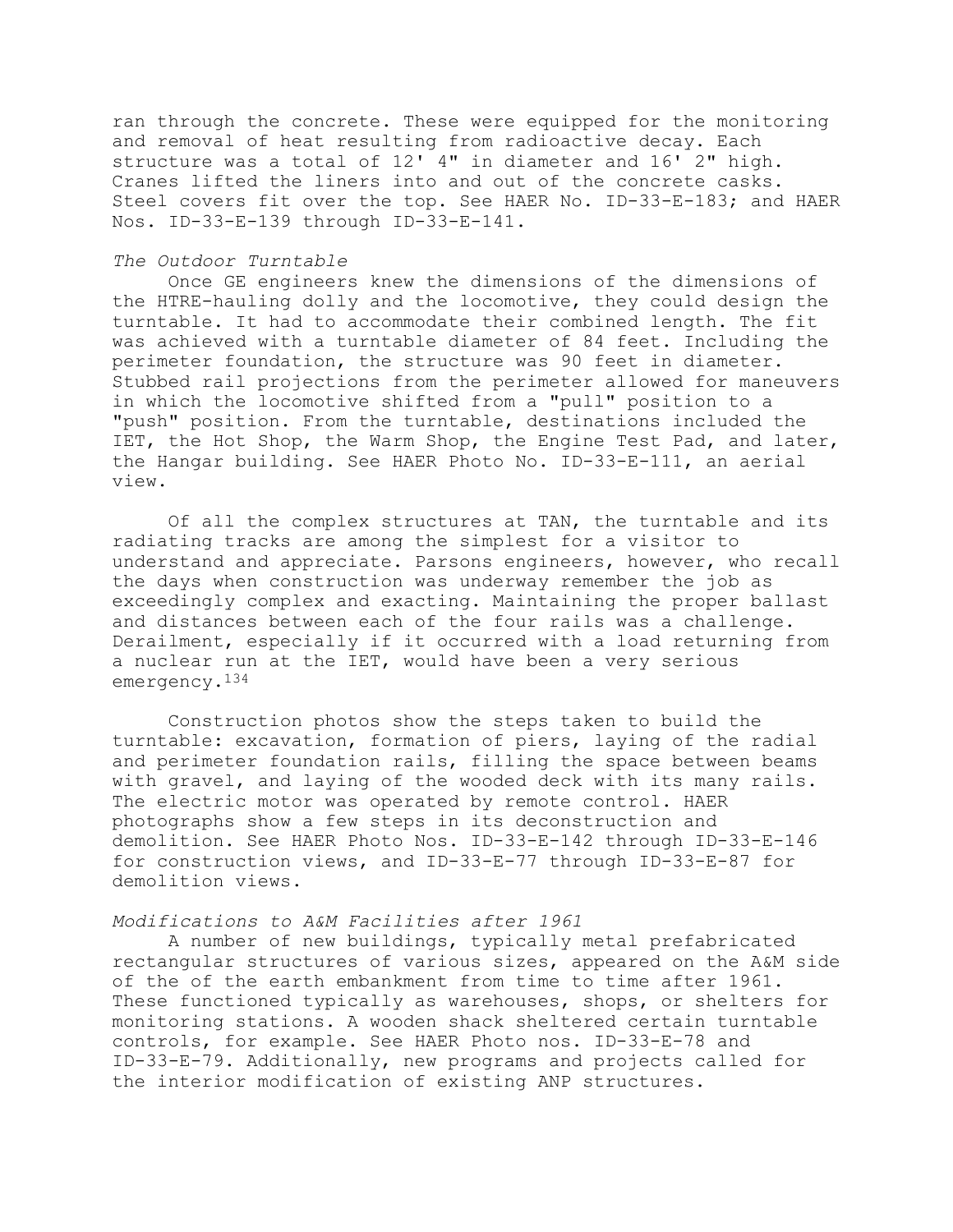PREPP. The Ralph M. Parsons Company returned for a major redesign of part of TAN-607 in 1983-84. At this time, DOE was considering how best to retrieve from the old NRTS Burial Ground solid transuranic (largely plutonium) waste that had originated at Rocky Flats in Colorado. (The Burial Ground had in the meantime been re-named the Radioactive Waste Management Complex, or RWMC.) DOE's objective was to retrieve this waste and repack it for shipment and permanent disposal at the Waste Isolation Pilot Plant (WIPP) in New Mexico. A number of steps were involved in executing this plan: safely retrieving storage barrels, identifying their contents, and processing them for efficient shipment to New Mexico. The WIPP facility had certain criteria that any shipment into its facility had to meet before it would be accepted. As retrieved from the RWMC, the waste drums did not meet the acceptance criteria. Further processing would be necessary.

To demonstrate possible approaches to these problems, DOE established a Process Experimental Pilot Plant (PREPP). The PREPP plant took over the then-vacant room within TAN-607 known as the North Machine Bay. (The shop just south of it was the high-bay machine shop. These shops were roughly in the middle of the row of TAN-607 shops.135) The space was cleared out and replaced with a virtual multi-level building within TAN-607. Its internal steel walls, concrete floors, and air locks separated the various chambers enclosing equipment such as shredders, a rotary kiln incinerator, and compactors. Off-gases from incineration were further subjected to treatment, and there was a place for large banks of air filters. The PREPP plant capacity was to be ten tons of waste a day.136 See HAER Photo No. ID-33-E-175, the only PREPP drawing included in this report, as an example of the re-use of TAN-607. The exterior of TAN-607 was not affected by the remodel.

The PREPP facility went under construction in 1983 and was completed in 1986. The operators launched a check-out and evaluation phase to identify characteristics, faults, and safety deficiencies, if any, in the process designs. They used non-plutonium wastes for these shakedown tests. Indeed, the preliminaries did reveal that the facility needed modification. Meanwhile, national criteria and standards for the management of transuranic materials were changing, leaving the PREPP facility out-of-compliance. In the face of several uncertainties about the future status of WIPP, the criteria, and the ability of PREPP to qualify under new requirements for plutonium-handling facilities, DOE deactivated PREPP beginning in 1990.137

Other Modifications. A&M facilities were adapted for other programs that came after the ANP project. The Loss of Fluid Test program was one of the more important of these (and is discussed below). The floor of TAN-607's Decontamination room was raised a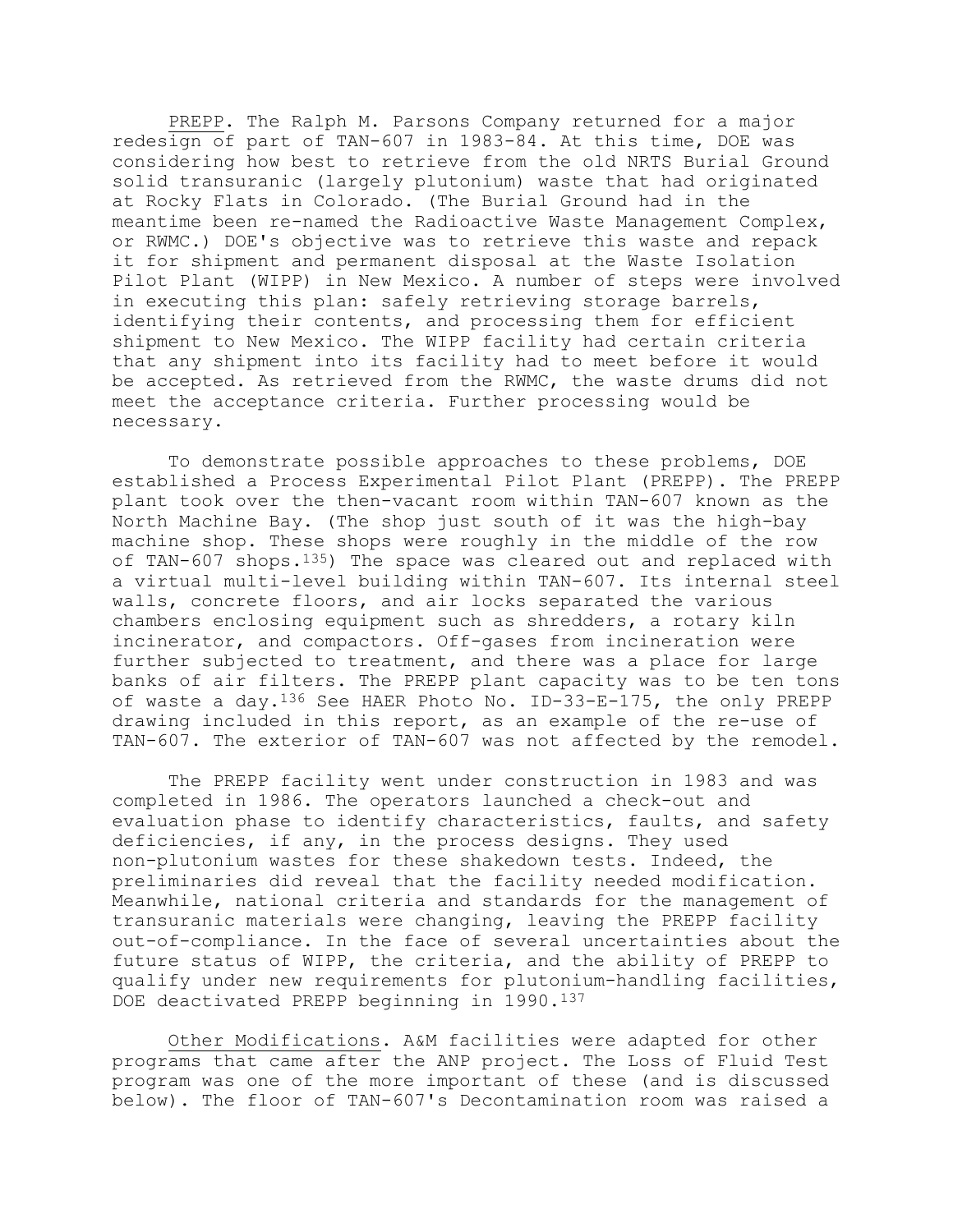few inches with a new layer of rebar and concrete. In 1987, during the period when TAN-607's Hot Shop was receiving Three Mile Island shipments, workers tired of having to clean the trucks before they entered the Hot Shop during wet, icy, windy weather. A metal structure was attached to the front of the building, hiding the Hot Shop's big bi-parting front doors. But the "truck breezeway" greatly simplified the necessary truck cleaning operations.

As the 1990s passed into the new century, the number of new missions for the A&M buildings declined. Other areas at the INEEL took over functions that had occupied TAN-607. INTEC took possession of the Three Mile Island fuel, for example. The shops equipped for heavy industry had little new industry to serve. DOE decided to clean up the area and demolish many A&M buildings.

## PART EIGHT

#### THE ADMINISTRATIVE AREA

The Administrative Area consisted of offices, non-nuclear laboratories, warehouses, water supply wells and storage tanks, warehouses, and personnel services such as a cafeteria, change house, and dispensary. As "cold" activities, they required appropriate separation from the A&M.

#### *Siting*

Because the "shoreline" ridge and berm afforded protection from radiation, the Administrative Area was located on its east side, but within walking distance to the A&M complex. However, nuclear analysts warned that, because of the possibility of scattered radiation, personnel should remain indoors whenever the hot HTRE rig was being transported from IET to the Hot Shop.

## *Layout*

The Admin Area was the destination of road access from Lincoln Boulevard and points south at NRTS. Workers, visitors, and bus drivers parked their vehicles in a parking lot on the east side of the security fence. They entered the area by passing through a guard house.

The guard house was attached to the Administration Building, TAN-602, directly to the north. The long low-profile Admin building received morning sun on its long east side and the afternoon sun on the west. Continuing west, another tier of facilities included two large water tanks and their pumping equipment, a warehouse, and a maintenance building providing automotive and other shop services. As the ANP program grew, other buildings were added: TAN-649, water filtration building;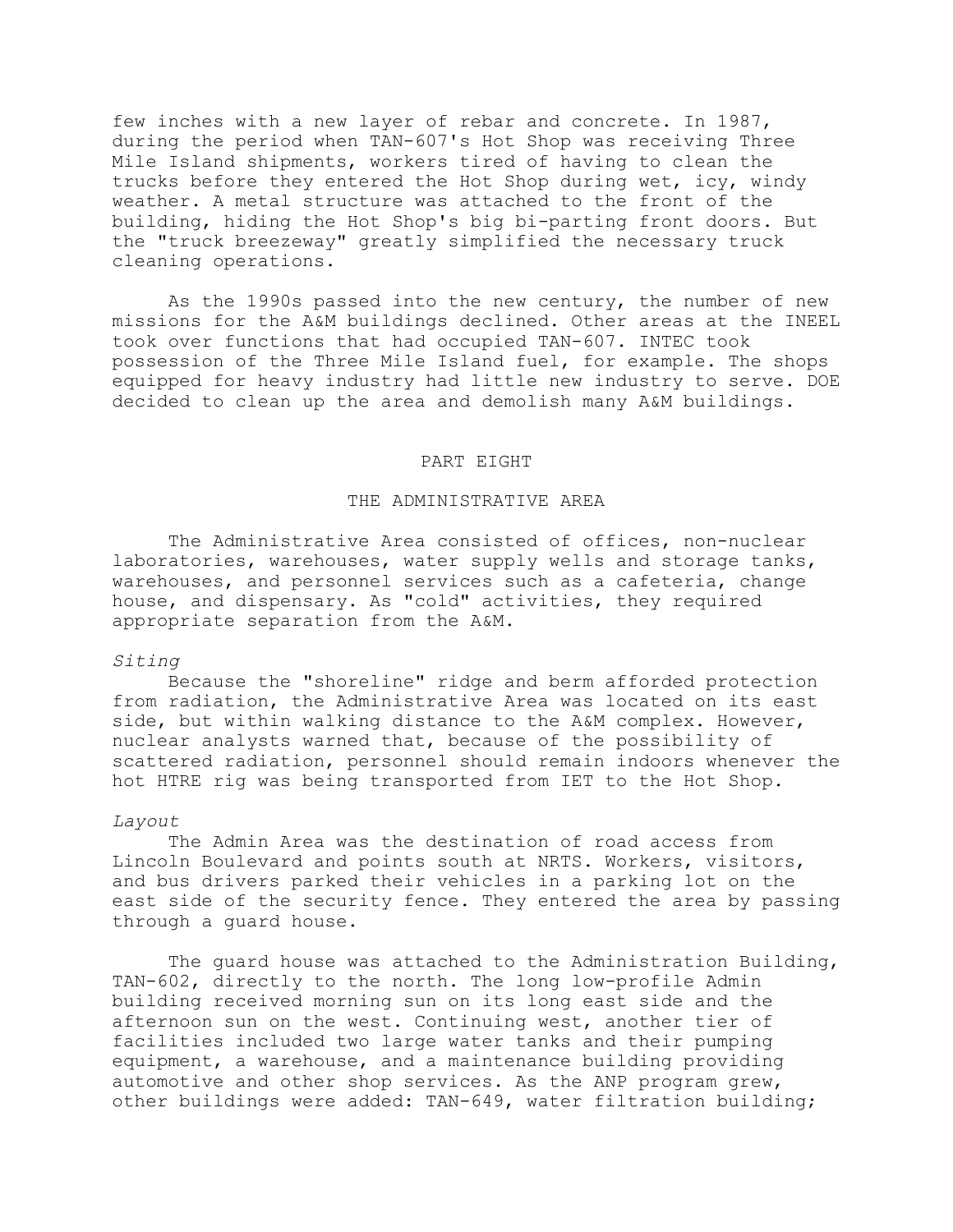and TAN-628, a second warehouse.

The boundary of the Admin Area was delineated by a security fence, which also divided it from the A&M complex. Pedestrian access to A&M was available at only one point, the Change House. This building functioned like the narrow middle of an hourglass. In the early days of the ANP program, all traffic, including vehicular, between the A&M complex and the Admin area flowed through this narrow passage. (Later, roadway access to the A&M went around the berm on both the north and south ends.) Radiation detectors scanned bodies and feet for contamination; guards checked badges for appropriate authority to enter. Showers and lockers were provided. Vehicles could drive through a cut in the ridge to arrive at the east end of the A&M complex. The pedestrians path offered a more direct route. See HAER Photo No. ID-33-E-225.

The aquifer upon which the entire ANP site rested flowed from a direction generally north to south. The water supply wells therefore were upstream of all the operations, which in turn dictated that the sewage treatment facility be downstream. The plant served both Admin and A&M, so it was located southwest of the A&M building. The electrical substation was south of the guard house and away from other activity.

## *Administration Building, TAN-602*

This building set the design motif for all of the non-nuclear buildings at ANP. Its building material was cheap, easy to get, easy to erect, and required minimal exterior maintenance: pumice block. With few exceptions, buildings were rectangular, their dimensions governed strictly by the immediate needs of the space, albeit with expansion possibilities often noted on plans. All floor foundations were concrete. Most roofs were flat. Personnel doors were of standard sizes, typically hollow metal unless a guard station door needed glazing. The Administration building contained offices, so it had windows, but windows were relatively rare elsewhere at the ANP. Aesthetic considerations made no appearance, unless one grants this function to the coping or bonding strip parallel to the roof line of most buildings, which was sometimes painted a dark color contrasting with the pumice block.

The Administration building was one of the first ANP drawings to come out of the Parsons workrooms, appearing in December 1952. Not long thereafter, it was also one of the first to be "expanded." Its interior spaces were modified frequently. One of the first remodels supplied a Quality Control Laboratory, for example.

The building was oriented with its very long axis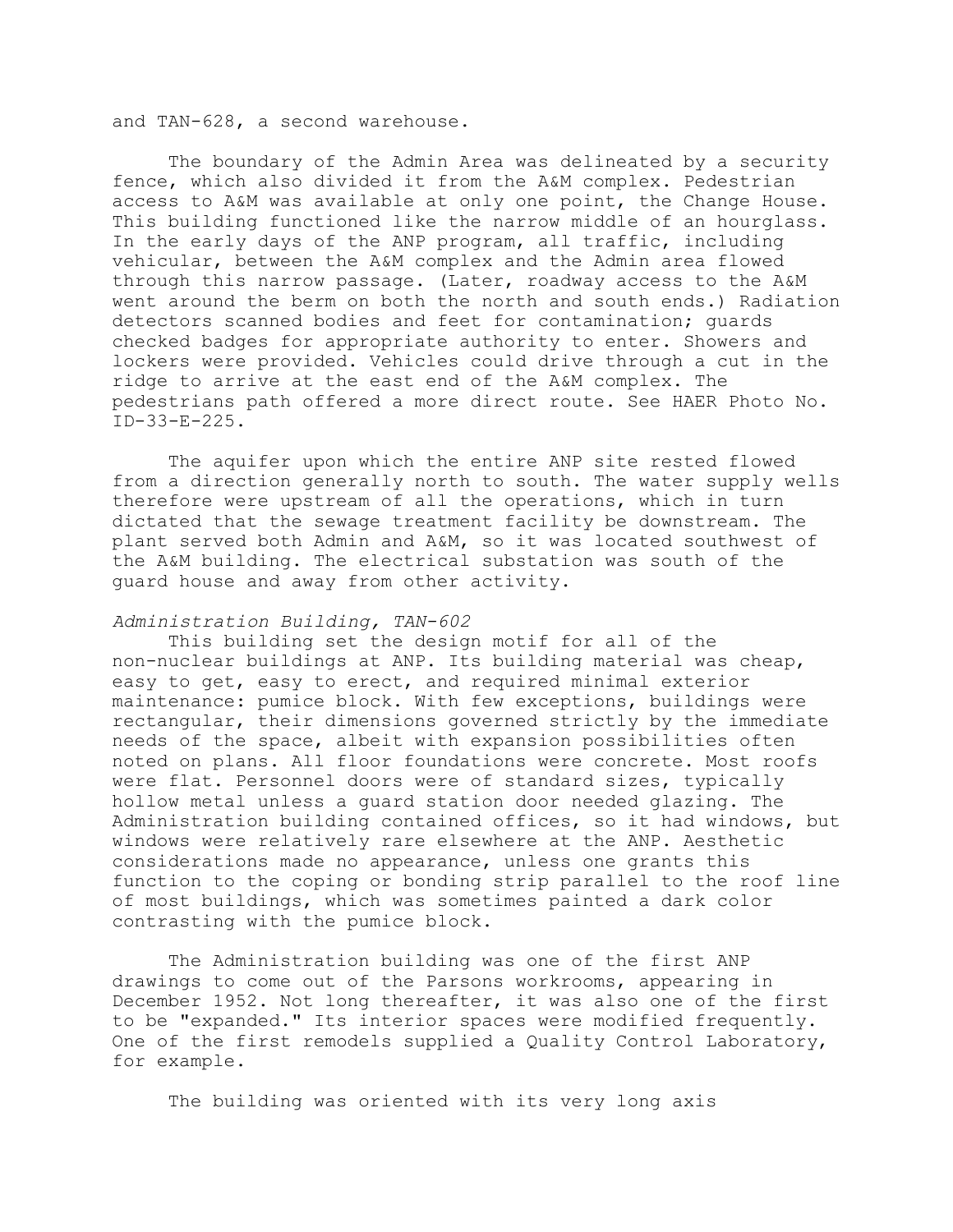north/south. Inside, a row of similarly sized offices lay on the east side of the building, each with a window. Spaces on the west side of the corridor included other offices and specialty areas such as a vault, mechanical equipment room, and storage areas. Soon after construction, parts of the west side were converted for laboratory use. The first drawings of the building show it as 50 feet wide by 224 feet long. See HAER Photo Nos. ID-33-E-220 and ID-33-E-221. It grew in length and also developed a parallel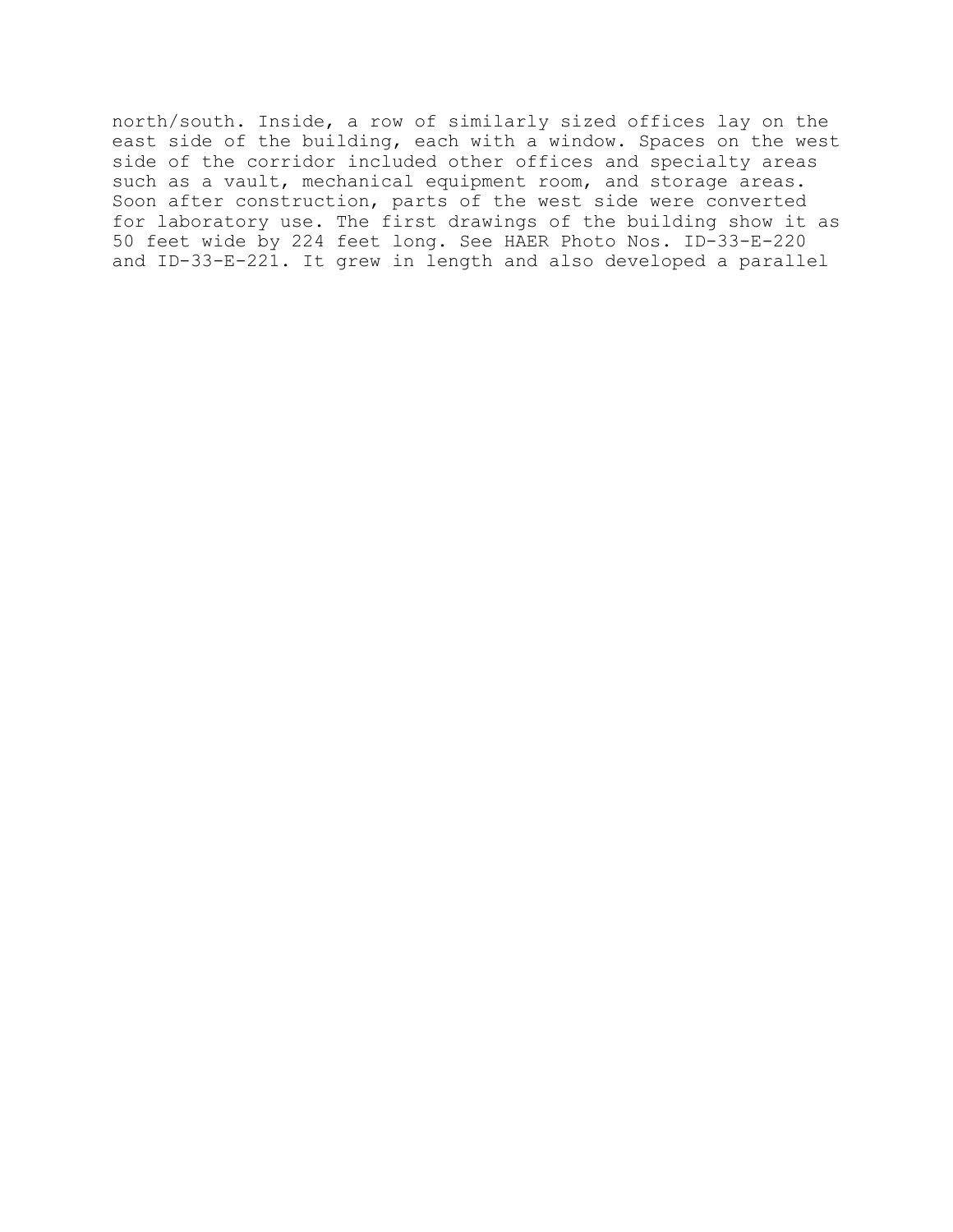**Figure 11.** Admin Building and Guard House, 2003. *Top*: Approach to Guard House from Parking area; east facade of Admin Building. *Bottom*: South end of Admin Building and detail of windows. *Source* : INEEL Photos HD-34-1 and HD-34-2.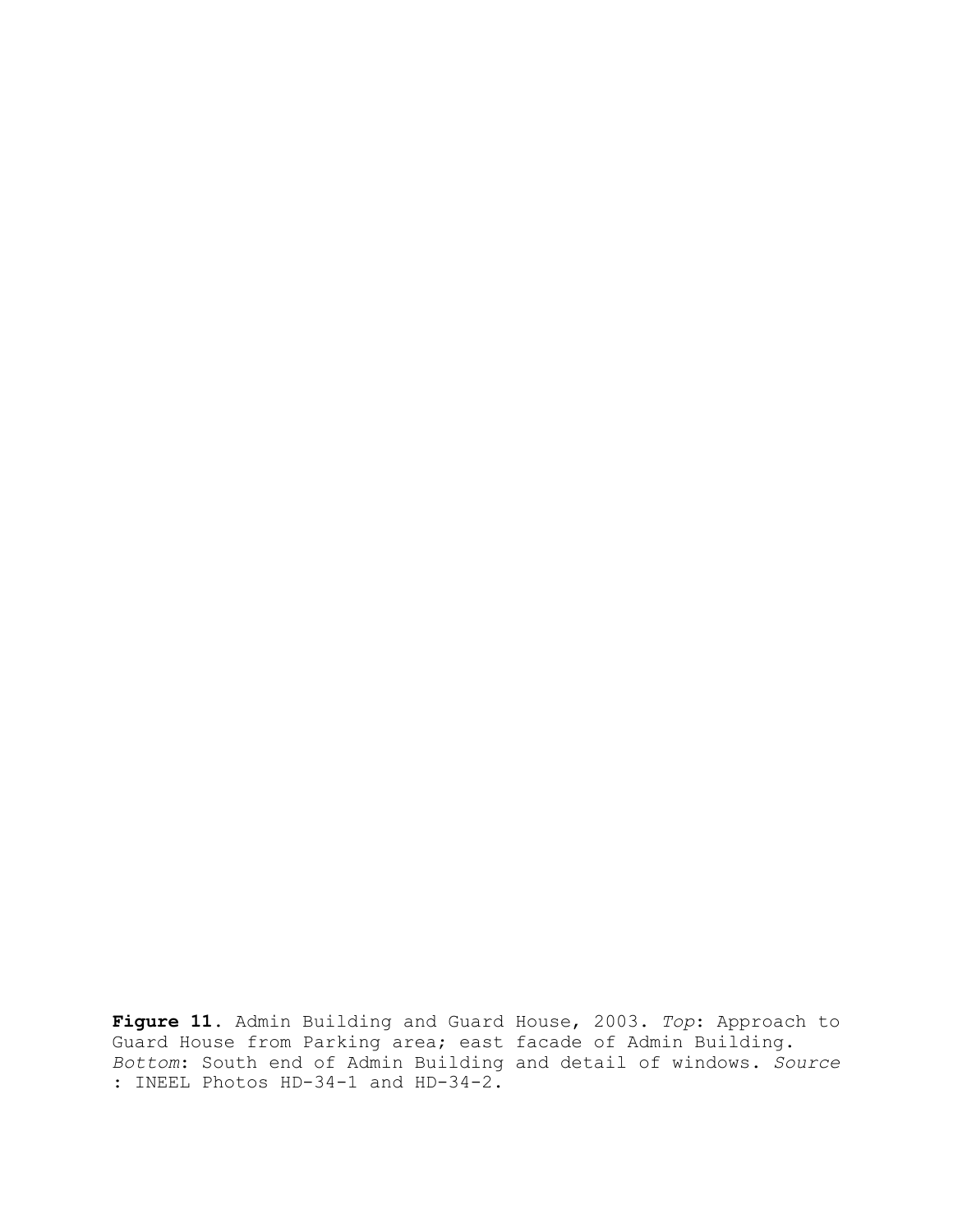**Figure 12**. Admin Building and Guard House, 2003. *Top*: Interior courtyard. *Bottom*: Guard office within Admin building; sleeping area. *Source*: INEEL Photos HD-34-1 and HD-34-2.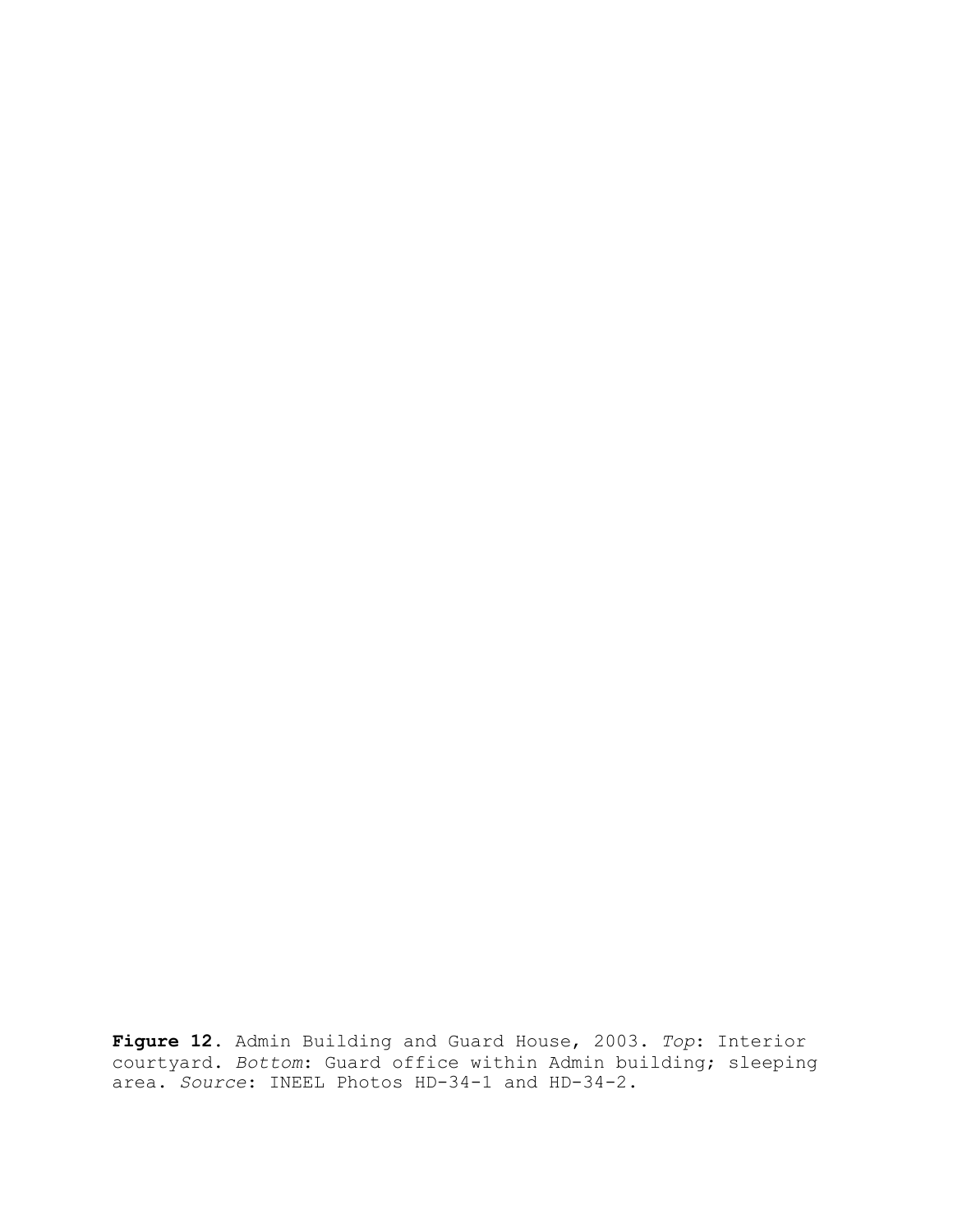wing across an inner courtyard, eventually containing 47,803 square feet.<sup>138</sup>

*Service Building (Steam Plant), TAN-603*

The Service Building followed the same design already seen in non-shielded buildings at the IET and A&M. The long axis of the building was east/west. Its plan was rectangular with basic dimensions of 192 feet long and 35 feet wide. A rectangular projection on the southeast end extended 18 feet. The building was flat-roofed and single-story, although the spaces equipped to service trucks and other vehicles had a higher roof profile. Walls were of pumice block bordered on the top with a coping strip. Trucks and other vehicles gained entry through overhead roll-up metal doors. The roof was studded with vents and boiler stacks. The foundation was at grade and made of poured concrete. Personnel doorways had canopies over concrete entry pads.

Vestibule-type projecting entries were provided on the east end into the dispensary and on the north side near the company store. Concrete ramps at grade level gave entry to the boiler room/steam plant and repair shop on the north side and the apparatus room on the east.

From west to east, the building enclosed a steam plant (an expansion of the original boiler room), locker room, bathroom, repair shop with auto lift and floor drain, tool and ladder storage, a company store, kitchen incinerator, garage with an auto lift, a kitchen, small offices, and an apparatus room. The apparatus room had a mezzanine. The rectangular projection enclosed the dispensary, consisting of an exam room, women's bathroom, lab room, exam room, and ward unit with one hospital bed. See HAER Photo Nos. ID-33-E-212 and ID-33-E-213. This building was part of the general ANP second phase "expansion" and enlarged in 1958 to make space for an additional boiler.<sup>139</sup>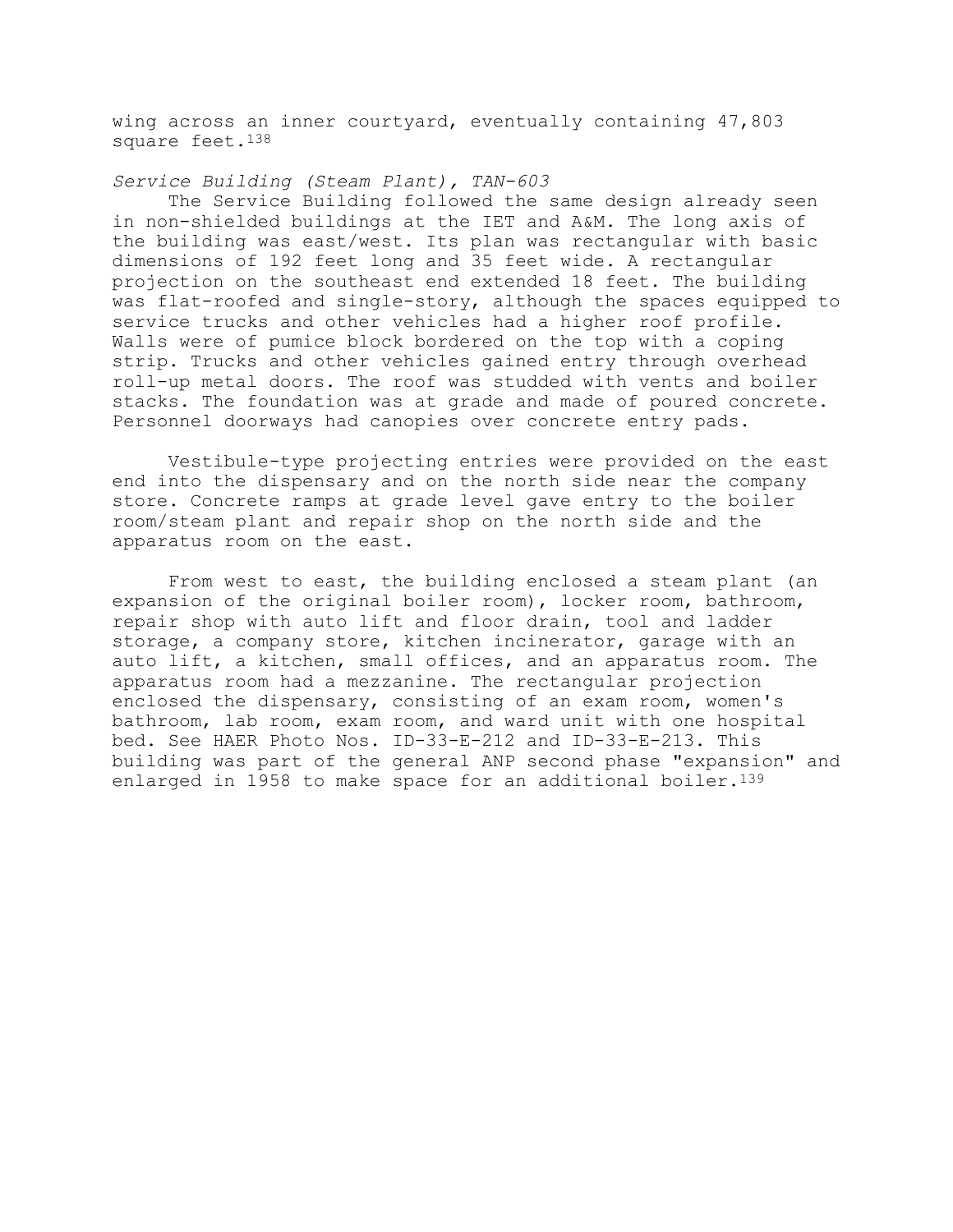**Figure 13.** Service Building, TAN-603. Views of the dispensary in 2003. *Top*: nurse's office and examining room. *Bottom*: Hearing testing booth. *Source*: INEEL Photo HD-39-1.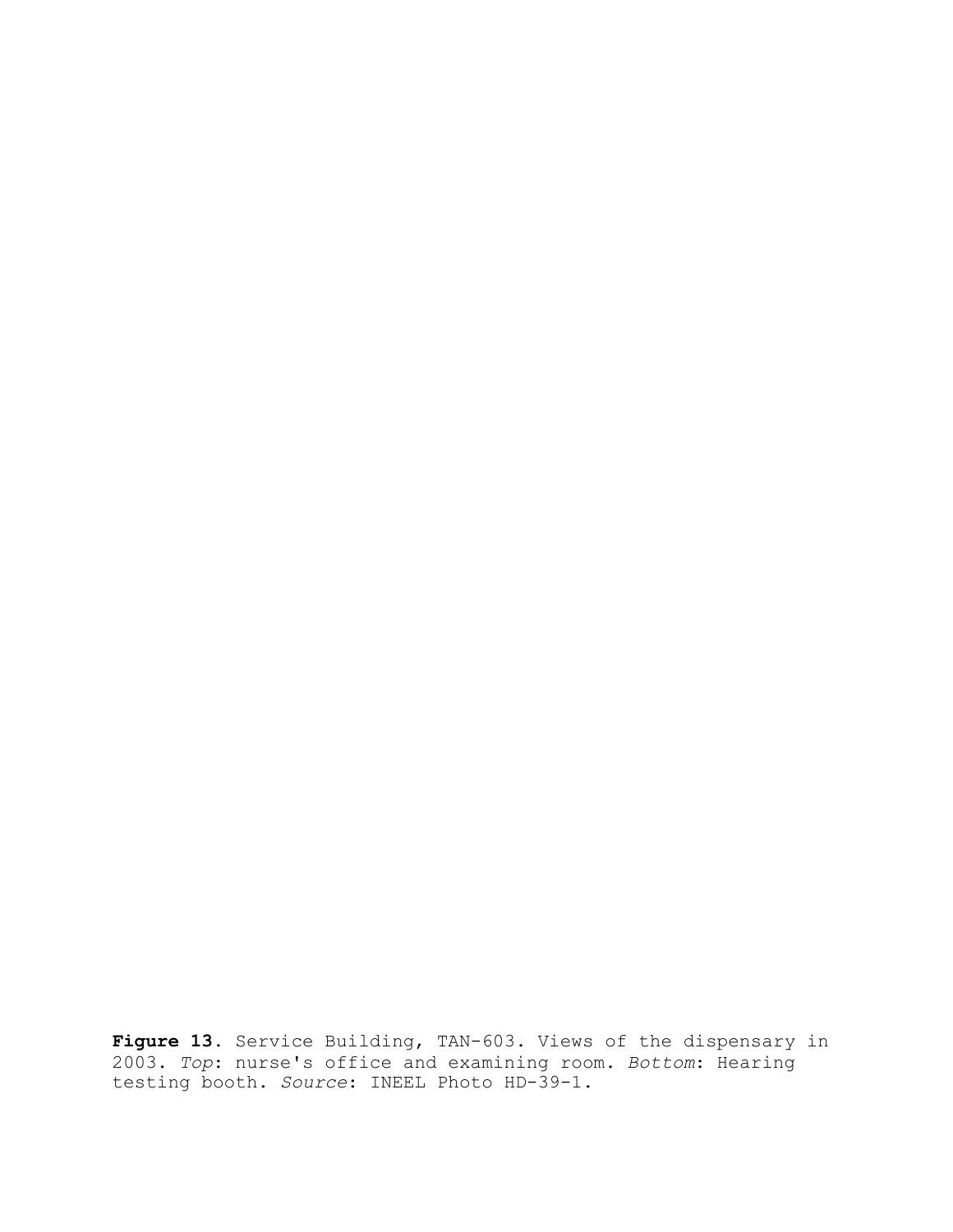## *Warehouse, TAN-604*

Like the Service Building, the Warehouse was also oriented with its long axis east/west. It was made of pumice block topped with a concrete bond beam, flat-roofed, and on a concrete foundation. Doors were either metal overhead roll-ups or hollow metal for personnel. Concrete ramps or stoops gave access on the north and south sides. Small shed extensions accommodated paint storage and a tool shelter.

Most of the warehouse space was open for storage, but the east end contained a special room for the storage of chemicals, men's and women's bathrooms, service counter, and an office. The building was about 20 feet high, 162 feet long, and 68 feet wide. Over the years it was modified to meet changing needs. See HAER Photo Nos. ID-33-E-214 and ID-33-E-215.

### *Change House, TAN-606*

Continuing the architectural themes of pumice block, coping strip, flat roof, and rectangular shape, the Change House was located along the Administrative Area security fence just east of the shoreline ridge/shielding berm. The building was 86 feet long (including the guard station on the south end) and 45' 4" wide (including the projection on the north end). Automobiles drove alongside the south facade of the building, where they passed under a canopied porch.

The interior included a locker room, a counting room equipped with hand and foot radiation detectors, a sample prep room, offices, and bathrooms with showers. Hampers were available for soiled clothes. See HAER Photo Nos. ID-33-E-216, ID-33-E-207, ID-33-E-208.

## *Water System Pump House, TAN-610*

This pump house served one of two major wells at TAN. Located on the north edge of the Admin Area, the building functioned to shelter the pump, chlorine room, and a tank. It was 44 feet long and 30 feet wide and about 14 feet high. Access was via (one) metal roll-up door or either of two personnel doors. A monorail along the ceiling anchored a 2-ton lift. See HAER Photo No. ID-33-E-217.

### *Fuel Pump House, TAN-611*

Again built according to the master style, the fuel pump house was 30 feet long, 14 feet wide, and 10.5 feet high. Its floor supported five concrete platform pads to carry the weight of tanks containing diesel or other fuels. The walls had a 1.5 foot thick layer of insulation. See HAER Photo No. ID-33-E-218.

*Water Well Pump Houses, TAN-612 and TAN-613.* Located near their respective water tanks, these small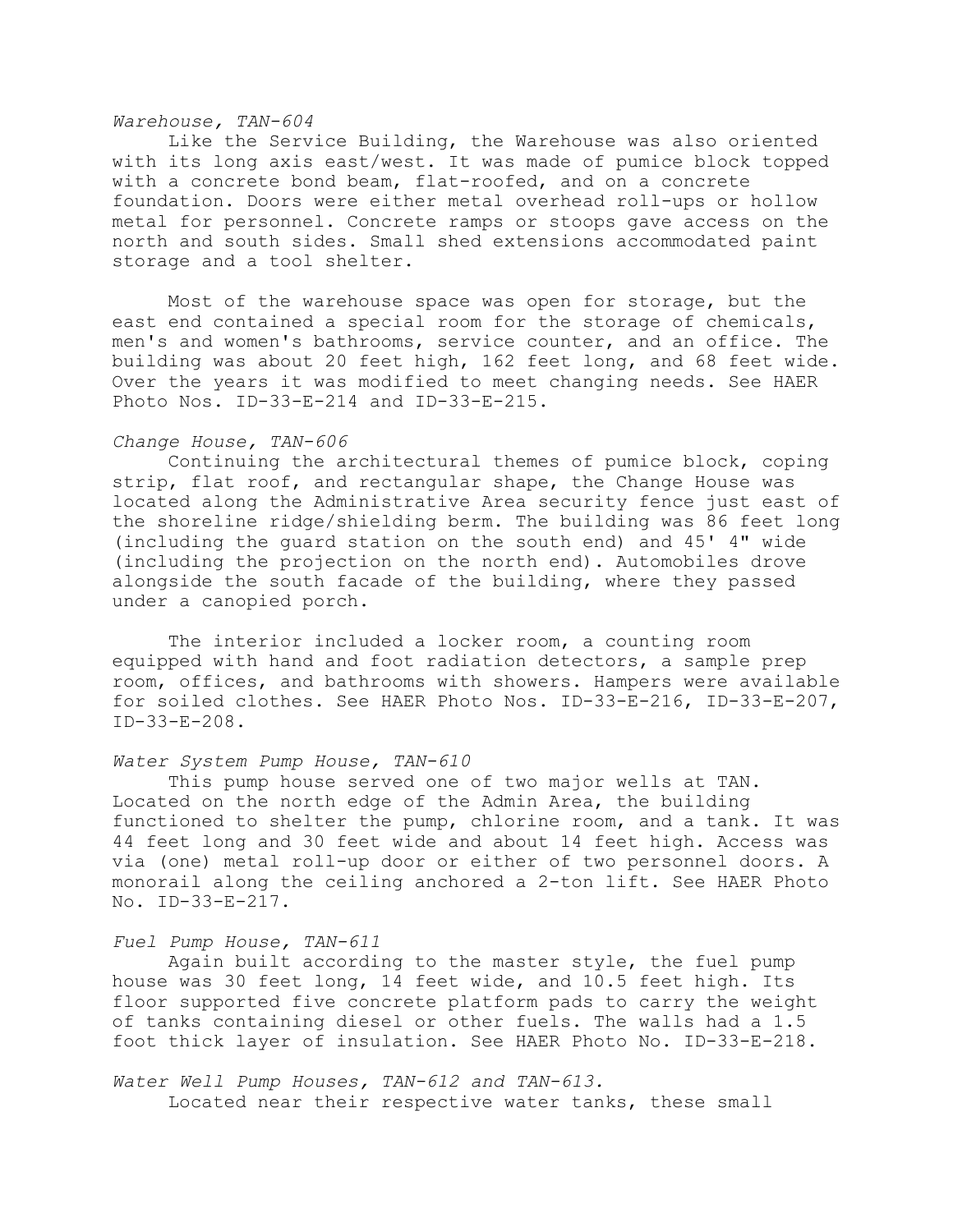buildings departed for functional reasons from the standard flat roof observed at most ANP service buildings. These had gable roofs of moderate pitch, designed for easy removal should the pumps need maintenance or replacement. The siding in the gable ends was shiplap wood siding. The walls below gables and eave line were of pumice block. Each building was 17' 4" long and 12 feet wide. Their function was to shelter the pumps, valves, and switches pumping water from the aquifer to the storage tanks.

A note on the plans says that the roof was built according to standards required by the Idaho Operations Office. These have 3 inches of mineral wool (a type of fiberglass) blanket insulation. See HAER Photo No. ID-33-E-219.

### *Other Admin Buildings*

Rounding out the service buildings in the Admin area were the substation control house (TAN-605), a water pumphouse for fire suppression (TAN-610), and the guard house (TAN-601). These were similar to buildings already described. Buildings with TAN numbers higher than 650 appeared after 1961.

### PART NINE

### THE LOW POWER TEST FACILITY

The Low Power Test (LPT) facility had been anticipated in the Air Force Master Plan. Although GE had been planning for it in the early 1950s, the design of HOTCE, its first reactor, was still underway late in 1955. Parsons was designing the control console for it. HOTCE (pronounced "Hotsie") was the acronym for Hot Critical Experiment reactor. GE engineers were working out parameters of heat transfer within the reactor core and figuring out how much power they would need to heat it to desired temperatures. The "hot" part of this reactor's name referred to its research mission to obtain information on the temperature coefficients of solid-moderated reactors, that is, the HTRE-3 reactor.140

HTRE-1 had been under test throughout 1956 and produced air temperatures lower than GE's target. A major focus of GE research and experimentation, therefore, continued to be components and fuel elements that could survive and function amidst ever higher temperatures and nuclear flux. Each time a new material was proposed for a component of HTRE fuel, it had to be tested for its reaction to stresses and for its nuclear and kinetic characteristics.141 Successful materials had to be further evaluated for their "critical" qualities, the loading configurations necessary to initiate and sustain a chain reaction.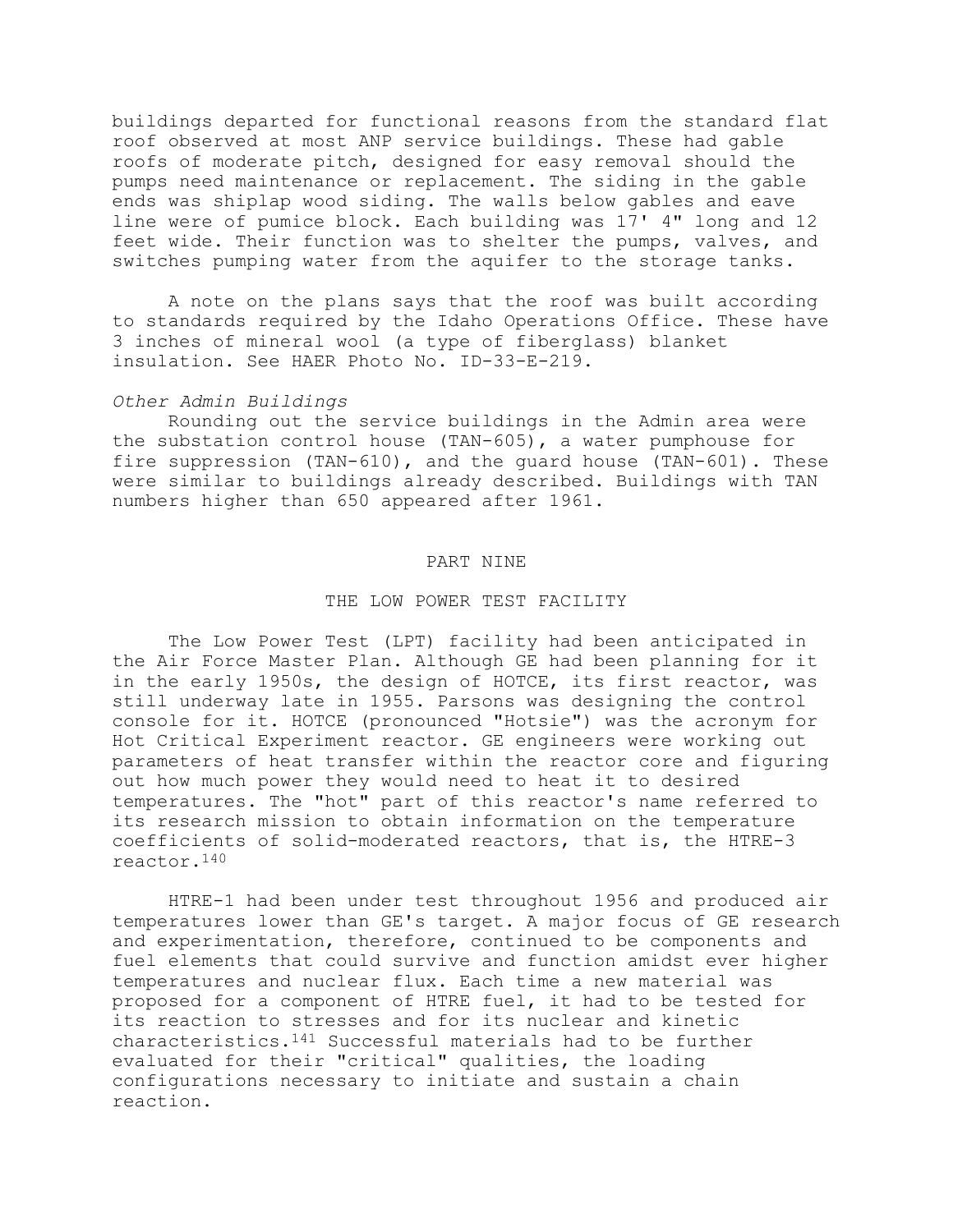The Low Power Test building contained spaces, or bays, for two low power reactors to operate simultaneously. Sherman McGarry recalled:

...GE used each bay individually for different core configurations and experimented with various moderating materials and cladding material to try and reach an optimum core, moderator, and cladding that would be tested at the IET and hopefully be the reactor system that would go into Weapon System 125 A.142

GE completed the *Design Criteria* for the LPT in April 1956. Parsons' architectural drawings followed in November 1956, and construction progressed through 1957. Arrington Construction Company was the builder.143 Following familiar procedure, the *Design Criteria* supplied the architect/engineer with assumptions about the reactors it would contain and allowable doses of radiation permissible in various locations around the building. It described the work spaces that would be required, and specified the performance characteristics of water, heating, ventilating, and other systems.

The two reactor cells were not the same size. The smaller of the two was the north cell (room 101) and called the CE Cell. This became the home of HOTCE. The other cell, room 102, was called the IC cell for "initial criticality." Staffing the reactors and the building would require a force of 24 people for each reactor, a total of 48 if both cells were busy.<sup>144</sup>

The architect was to assume that the maximum operating power of a reactor operating in either cell would be no greater than 5 MW (a high figure, and thus conservative) and that both might be operating at the same time. For shield design, the reactor core was to be assumed ten feet above the floor and otherwise centered in the cell. People outside the building or on the other side of the shielding wall in the control rooms were allowed 1.0 mrem/hr doses. In the counting rooms, the dose had to be one-tenth of that.145

# *Siting*

The Air Force Master Plan had specified an "isolated site" for the LPT. This was the only ANP work area situated east of Lincoln Boulevard. It was flat and about 1 1/4 mile southeast of the Administration area (longer by road), a prescribed safety distance.146 Once again, the northeast prevailing wind was a major siting consideration. Should an accident at the LPT area release radioactivity into the air, the odds favored the wind carrying it harmlessly away from populated areas.

*Layout*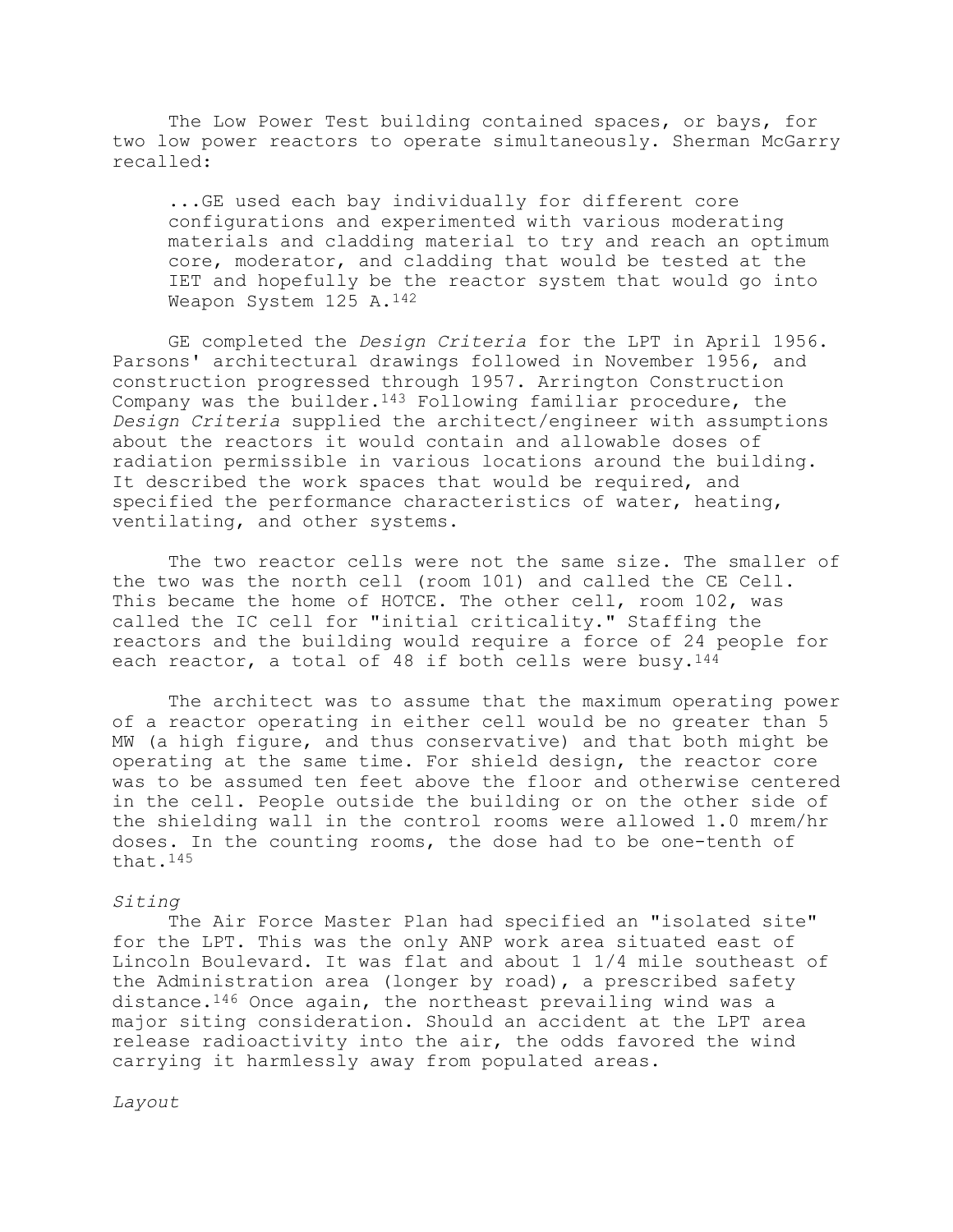Because the LPT reactors were to operate at low power levels, they would not be generating a great deal of heat. Consequently, the LPT was exempt from heavy engineering resources typically required to dispose of heat when power levels were much higher. This fact translated into a fairly simple building layout and a modest support requirement.

The design philosophy at LPT was similar to that at A&M: isolate the source of radiation and surround it with shielding. The two reactor cells were side by side, so they shared a shield wall between them and were otherwise surrounded by shield walls. The rest of the work spaces  $--$  control rooms, counting labs, instrument rooms, offices -- were all located in the same building on the "cold" side of the shield wall. See HAER Photo No. ID-33-E-292.

Other buildings in the complex dealt with the water supply, electricity, and security. Thus, the site included well, pump, water tank, chlorination, and firefighting facilities, a substation, and a guard house. A security fence and sewage system completed the utilities. A communication tower was part of the main building. The *Design Criteria* called for a rail connection between LPT and the A&M, but this was never installed.<sup>147</sup>

Like other ANP facilities, the LPT was fenced with security fencing and night lighting. The access road from Lincoln Boulevard, named McKinley Avenue (continuing the NRTS theme of presidents' names for NRTS connecting roads) branched (anticipating later construction) to Tyler Avenue and led to the LPT guard house. Outdoor electrical transformers were located near the well house for instrument power, heating panels in the reactor test cells, and for general lighting and power.

## *The Low Power Test Building, TAN-640 and TAN-641*

When the NRTS assigned building numbers to LPT buildings, it regarded the two parts of the main building as sufficiently distinct in character that it assigned them two numbers. The "Assembly and Test" portion of the building contained the two reactor cells and was numbered TAN-640. The continuous shield wall on the west side of the cells divided them from the "Control and Equipment" side, or TAN-641, where work spaces included the control rooms, offices, a counting laboratory, change rooms, instrument room, data room, and rooms for electrical and mechanical equipment. Except for a tunnel below the control rooms, the building had no basement level.

The architectural distinctions between the two parts were striking. The reactor cells were made of concrete. Because of the overhead cranes built into its ceiling, the cells were high-bay structures, with a high roof elevation. The rest of the building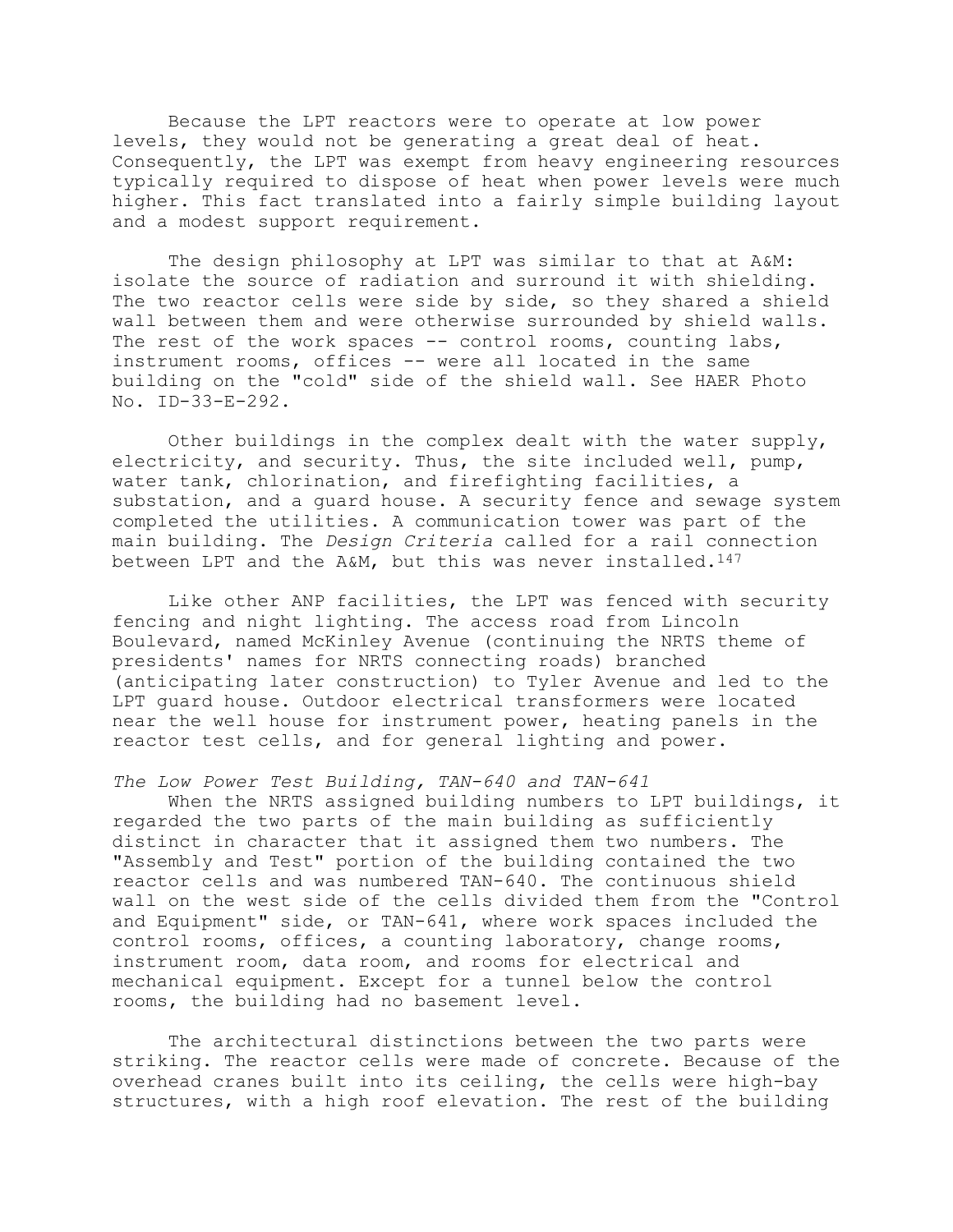used ordinary pumice block and had a lower profile.

Reactor cells. The two cells were constructed of poured (ordinary) concrete of varying thickness. The wall between them was four feet thick and extended four feet below floor level. The wall separating the cells from the control area was five feet thick up to the thirty-foot level. Then the thickness reduced to eighteen inches (from the outside in). See HAER Photo No. ID-33-E-260, noting side wall at left of view; and ID-33-E-291. The outside wall of the smaller cell was three feet thick; of the larger cell, two feet thick. The interior dimensions of the CE cell was about 30 feet by 34 feet. The IC cell was about 30 feet by 45 feet. In each cell, a bridge crane moved east/west across the full span of the cell. The larger cell projected farther toward the east than the other, breaking up the east facade.

The ceilings of the cells were reinforced concrete one foot thick with built-up roofing on top. Accommodating the crane gave a ceiling height of 43.5 feet. The exterior height of the building was 45' 9" above grade. As in the A&M Hot Shop, whenever a pipe or conduit penetrated a shield wall, it was dog-legged twice (ie, Z-shaped) to prevent radiation from streaming through the conduit.

On the south side of the IC cell was a pumice block wall built six feet from the shield wall. Anyone entering the cell via the personnel door on its south side had to enter this passageway first. The passageway also offered a weather-protected route between the control room area and the IC reactor cell. On the north side of the CE cell was an equipment room that housed an air-conditioning unit for the CE cell. The exterior wall was likewise of pumice block. Anyone entering the personnel door to the cell had to cross the floor of the equipment room first. See HAER Photo No. ID-33-E-291.

The main access for the reactor and test components was on the east facade. Each cell had its own metal rollup door with openings 22 feet wide and 30 feet high, anticipating the possible future presence of HTRE components. The vicinity east of the rollup doors was, by administrative order and by exclusionary fencing, expected to be unoccupied during reactor operation. Fencing and locked gates prevented people from crossing in front of the rollup doors during operations. The east perimeter fence was 177 feet from the concrete facade of the IC cell. Beyond that a radiation fence prohibited anyone from coming within 1000 feet of the path of radiation. The maximum separation between the test cell doors and the fence was 1500 feet. Instead of a material shield, air distance attenuated radiation.<sup>148</sup>

Apparatus inside each cell included an overhead bridge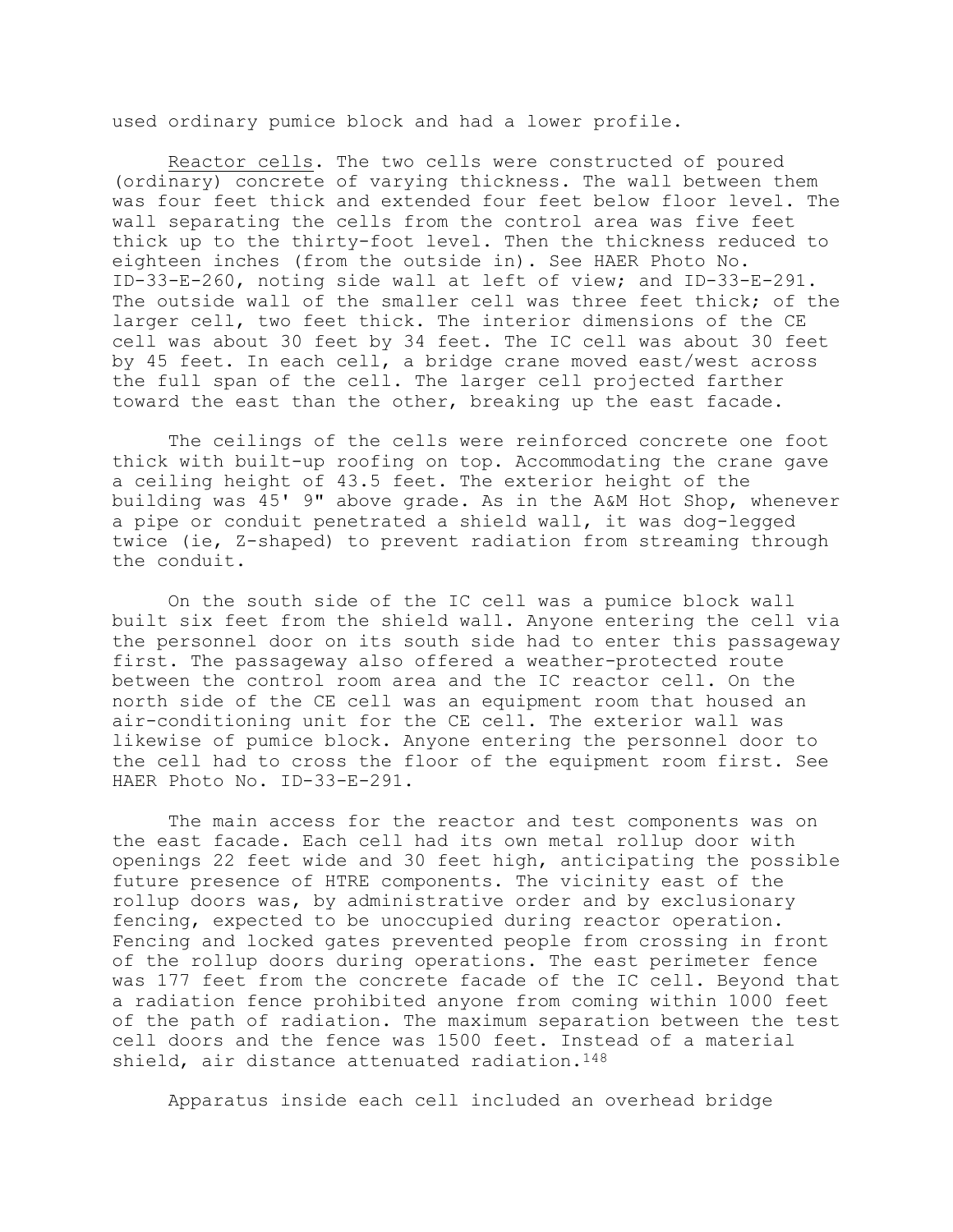crane. The capacity of the crane in the small cell was 10 tons; in the large cell, 5 tons. See HAER Photo No. ID-33-E-292. The "quick-connect" systems used elsewhere at ANP also had an application here. A box located on a pad in a corner of each cell held connectors located on the face of the box. From here, control lines went below the shield wall to a tunnel below the main floor, then up to a cable trench in the floor below the control room, and from there to the control panel in the control room.149 See cable tunnel location in HAER Photo No. ID-33-E-293, section A; and HAER Photo No. ID-33-E-261.

Heating panels lined the inside wall of each cell. These distributed power to the heating elements inside the reactor whenever a particular test required it.<sup>150</sup>

Because the test activities within the cell would relate to temperature changes, the cells were each equipped with heating equipment to maintain ambient air temperature within desired ranges during any season of the year. The IC cell had steam heating with a ceiling exhaust fan. The CE cell had a refrigerated air conditioning system, steam heat, and an exhaust duct in the ceiling for air flushing. For firefighting, the cells also had a carbon-dioxide system for flooding the cells in case of fire too large for hand-held extinguishers.151

Control and Equipment Area (TAN-641). This part of the building was one-story, rectangular, and flat-roofed. Its dimensions were 92 feet by 111 feet (north/south axis). Except for the southwest corner and a length of wall on the west side, the exterior walls were of pumice block.

The room at the southeast corner was the counting laboratory (room 110), where background radiation was to be as low as possible -- at least 0.1 mr per hour. The walls surrounding this room were poured of ordinary concrete sixteen inches thick. Likewise the ceiling was concrete. Entry to the room included a short hallway, both sides of which were made of concrete. The counting room was 19' 2" wide along the south wall, and 26' 7" long along the west wall. This room, like the perimeter rooms elsewhere in the building, had no exterior windows. See HAER Photo No. ID-33-E-291.152

A 13.5-foot length of the west facade wall also was made of concrete about one foot thick. The room inside was the "special source" vault, which stored radioactive source materials used for calibrating instruments and similar controlled materials, all of which were kept under account. The walls of the entire room, 12 feet by 20' 7", were made of concrete. The door into the vault was made of steel, the only such door in a building full of wood or hollow metal doors. One had to know a four-number combination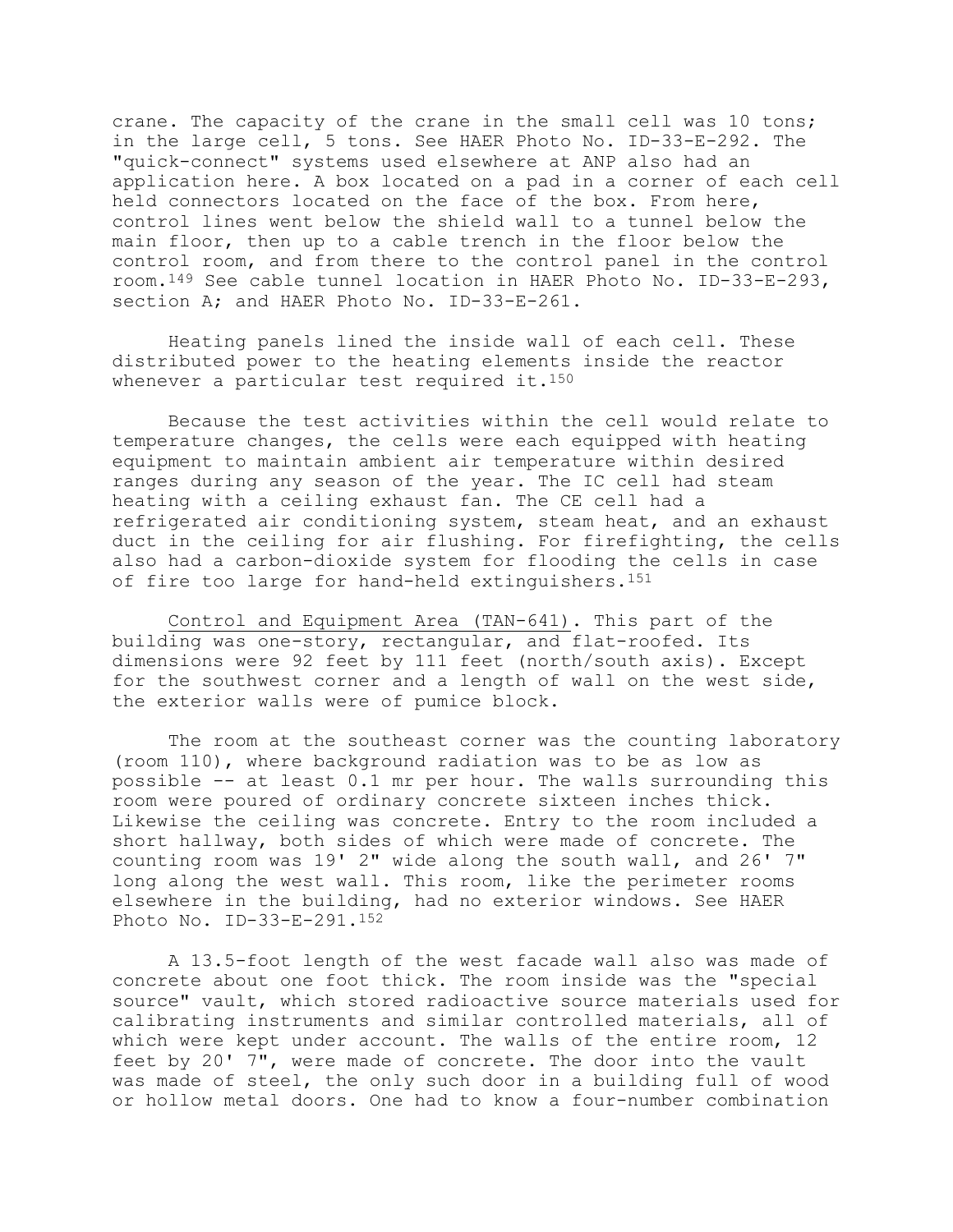to enter this room. The ventilation system penetrating the ceiling was entrance-proof. Should anyone try to tamper with the door, an alarm registered in the main guard house at A&M. No James Bond entries or escapes here. See HAER Photo No. ID-33-E-292.153

The two control rooms (103 and 105) were of identical dimensions at 30' by 27' 3". Each was equipped similarly: a broad U-shaped control panel facing the reactor cells, instrument panels, and acoustical-tile sound proofing. A data room was situated between the two control rooms. The control and the data room each had a ceiling scuttle (hatch).

A main corridor lay just west of the control rooms, and farther west were offices, bathrooms, change rooms, and an instrument storage room. Larger spaces on the north and west sides of the building included a shop called the assembly room. This was where instrumentation engineers attached foils to the fuel elements to be tested and otherwise prepared fuel elements for their tests. This room had "battleship linoleum" flooring for easy decontamination and a stainless steel sink for the decontamination of small components. The floor and sink drains carried liquid wastes to an underground tank buried underground outside the building. Tank trucks periodically pumped this tank and took it to A&M for disposal and further treatment.154

 A large room provided for the building's mechanical equipment, boiler, electrical switchgear, and diesel generator. The diesel generator was for emergencies in case of a power failure. It provided enough power to separate the tables of a split-table reactor, keep lights on the security fencing, heat and light the guard house, and keep the boiler and water system operating. Heating and ventilating systems kept the assembly side of the building under positive air pressure to prevent the entrance of contaminated air from the cells. The control rooms themselves were kept at a greater positive pressure than the rest of the building.155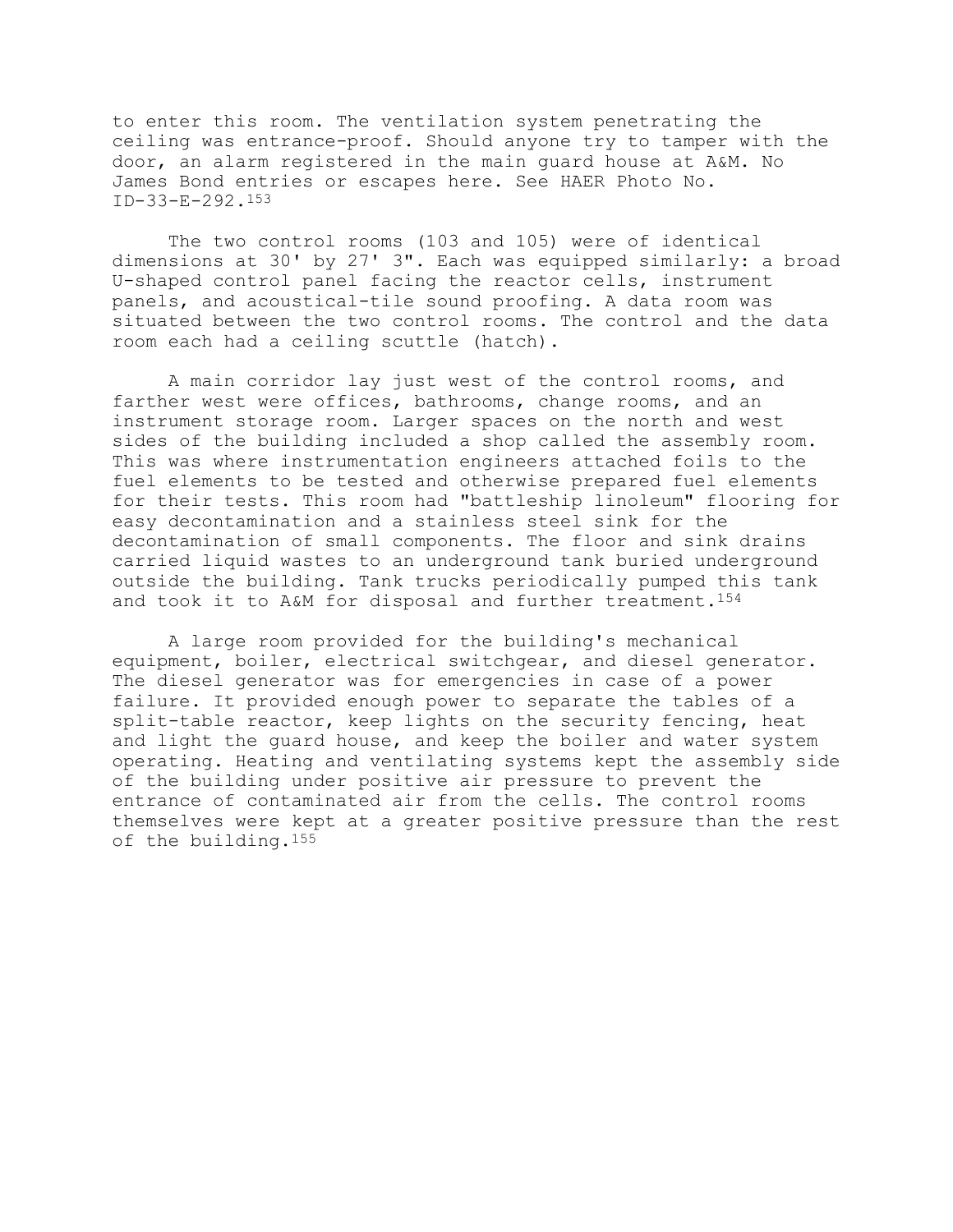Figure 14. Low Power Test Guard House in 2004, shortly before demolition. *Top*: Visitor's view of Guard House upon entering LPT premises. *Bottom*: Entry to bathroom was via plastic curtain. *Source*: INEEL Photos HD-40-10, frames 17 and 18.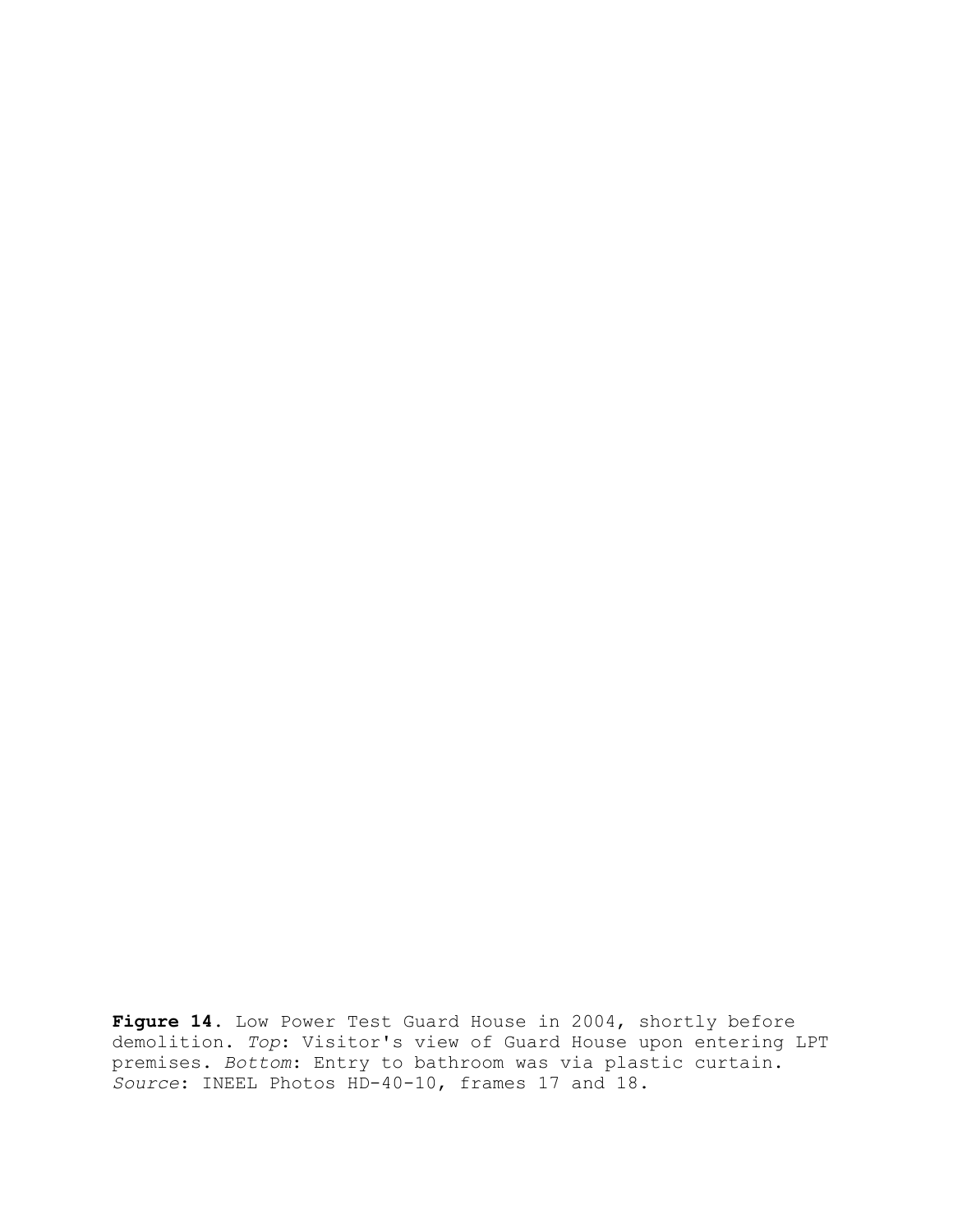# *Guard House, TAN-642*

A security fence surrounded the LPT site. This was an "exclusion" area where anyone entering had to have Q clearance and special permission.156 All passed through the fence at the Guard House, located northwest of the LPT building. This building, made of pumice block, was rectangular, one-story, flat-roofed, with windows on all four sides. It was 12 feet by 10' 8" in size. From grade to the top of the roof, it was 9' 10" high. Wall foundations extended at least five feet below grade.

The building contained a built-in counter, a bathroom, an electric space heater, and a two-way turnstile. The toilet occupied such a small part of one corner; it was covered by a curtain rather than a wall. The building was arranged to include a small waiting area. Hollow-metal doors with wire windows opened to all but the west side. See HAER Photo No. ID-33-E-294. After the ANP program, the guard house was enlarged slightly.

## *Chlorination Building (TAN-643) and Pump House (TAN-644)*

The Chlorination Building was a small shed-roofed structure eight feet square. It was south of the LPT building and served to chlorinate (sanitary) liquids discharged to a settling tank and then injected underground via a well.157 The west facade contained the hollow metal door, and this wall was 8 feet from grade to roof eave. The walls and roof were made of "Armco 16 steelox" panels, arranged vertically. The north and south walls contained louvered vents. See HAER Photo No. ID-33-E-295.

The Water Well Pump House was 500 feet east of the LPT building. Part of it followed the design similar to those at the Admin area (TAN-612 and TAN-613) in that it had a gable roof over the part of the building housing the well and the pump. An adjacent east section had a flat roof. This section contained a chlorination room and wall-mounted space heater set to keep the building at least 40 degrees F. during the colder months.

The walls of both sections were of pumice block. Entry doors were on the north side. The gable ends had shiplap wood siding. A large roof ventilator (24-inch throat) sat atop the roof ridge. The building was 18' 8" long and 16' 8" wide. From grade to the top of the pumice block, the walls were 9' 10" high. Ventilated doors gave access to the gabled section. The south, east, and west sides had louvered vents in the walls and no windows. See HAER Photo No. ID-33-E-295.

The capacity of the electric-driven pump was 400 gallons per minute. In emergencies, a 40-horsepower gasoline pump was available. The water storage tank had a capacity of 75,000 gallons and was located north of the LPT building.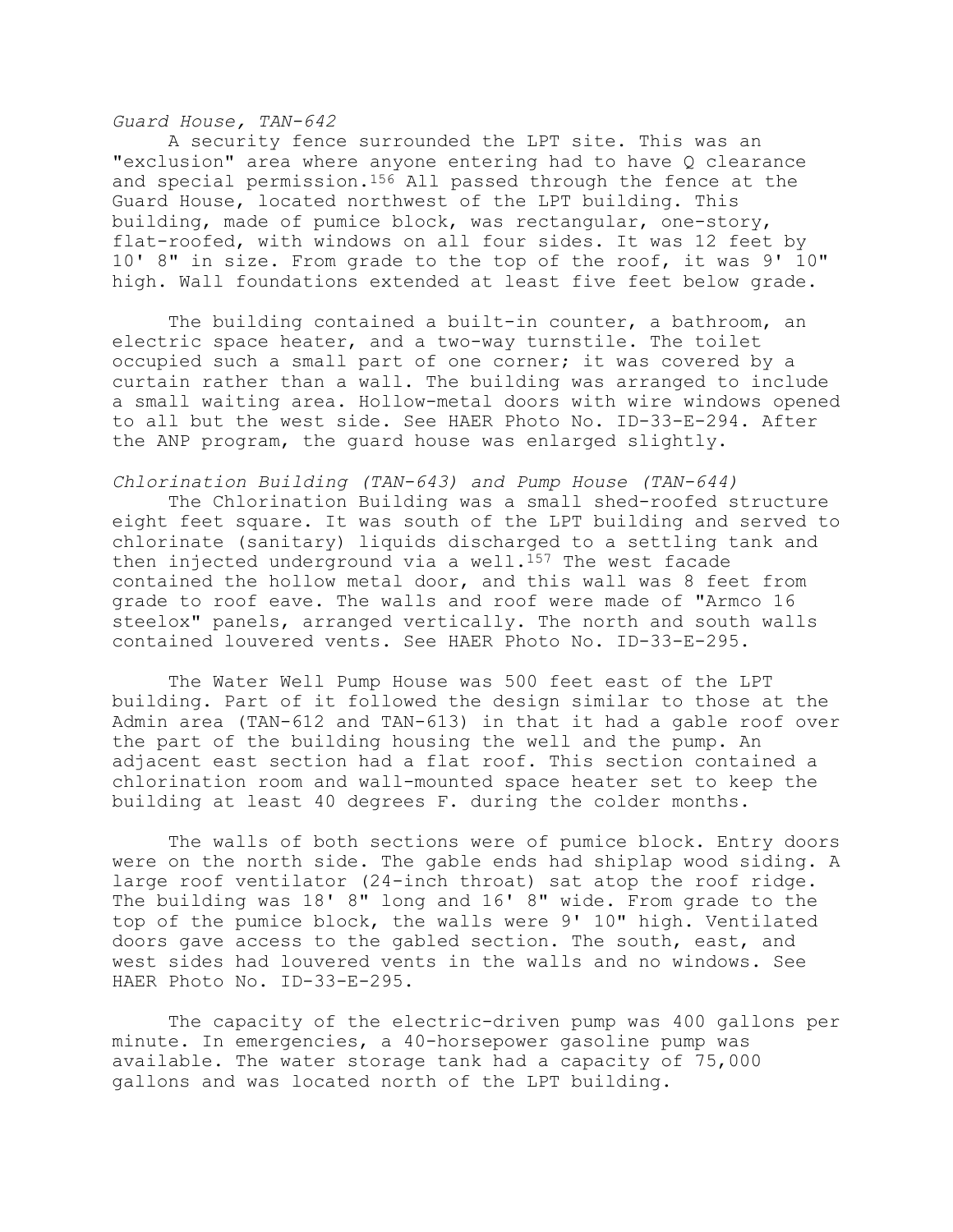*The HOTCE Reactor*

HOTCE was a "split table" type of reactor. Although not all low-power reactors that would operate in the LPT were of this type, they all had particular safety requirements and similar means of communicating between the reactor and the control room. This one illustrates the general function (despite unique fuels and core designs) of a low power reactor. See Appendix *E* for a list of all the low-power reactors that operated at TAN.

Fuel elements were loaded horizontally into two matching sections kept apart from one another (split) until criticality was desired. One side, mounted on wheels, could then be moved toward the stationary side to bring about a critical mass. A variable-speed motor moved the table, but, for safety, at pre-set speeds. As the sides came within six inches of closing, the speed reduced to a maximum of three inches per minute.158

The reactor had a hydrided zirconium moderator and a beryllium reflector. The 151 fuel elements were arranged in a hexagonal matrix. Extra space was available for expanding the fuel cells to a total of 169. To raise the operating temperature, strips of electrical resistance wires were attached to fuel-heating elements or against the outer surface of the beryllium reflector. The whole reactor apparatus rested on a special platform inside the CE cell.159

HOTCE's uranium-235 fuel, 93.2 percent enriched, was packed inside a stainless steel wire 1/8 inch in diameter and wound around the outside of a ceramic tube. The elements were 30 inches long. The moderator was in the form of a hexagonal zirconium bar, treated to contain a substantial quantity of hydrogen atoms. Each fuel element fit inside the hollow center of the bar. The hydrogen slowed down the neutrons leaving the fuel element to a speed that promoted fission when the neutrons hit uranium atoms in neighboring fuel elements. Some of the corners in the hexagonal bar were rounded so that control rods containing boron carbide (in a possible 122 positions) could be inserted into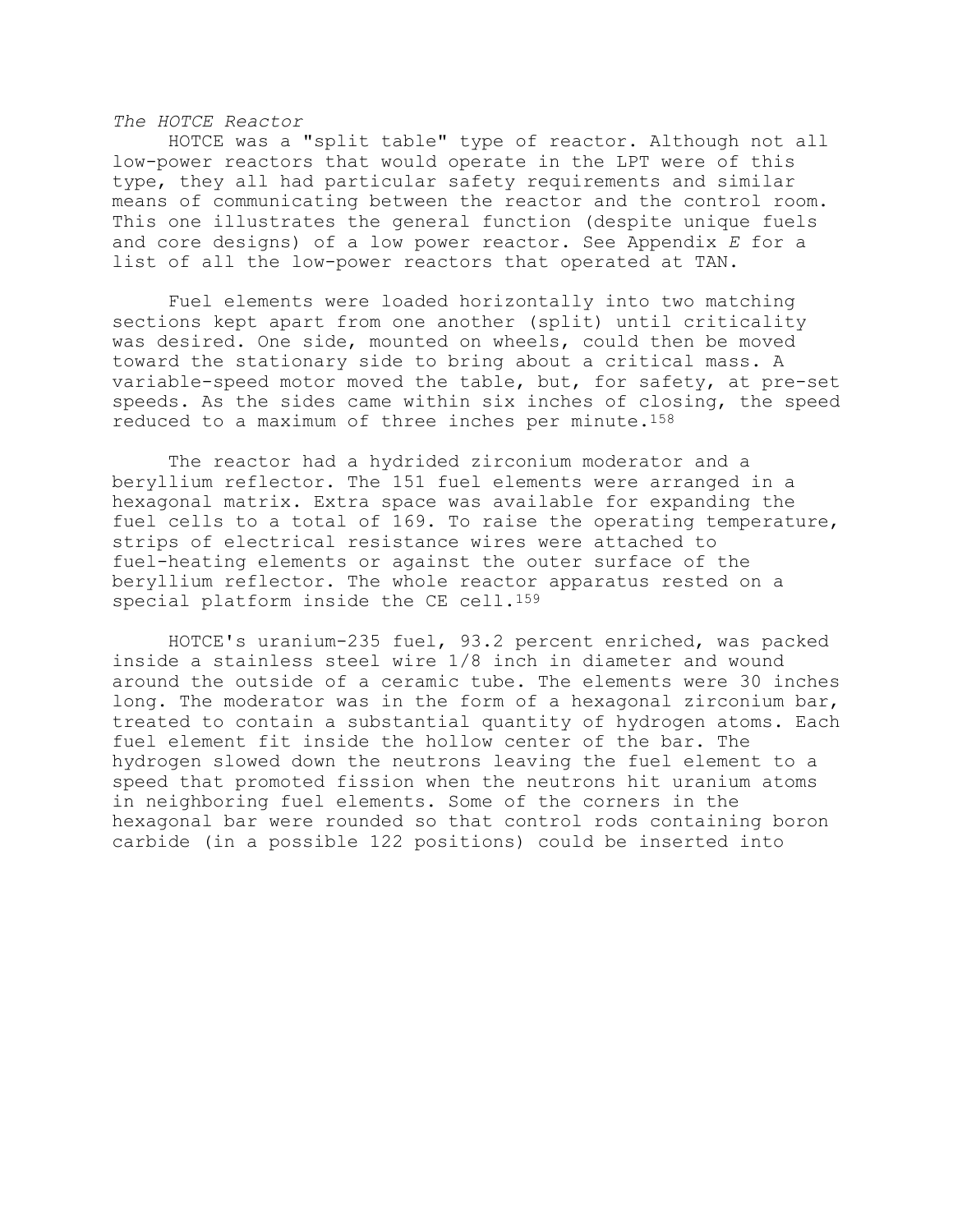**Figure 15.** The HOTCE reactor. *Top*: Fuel element shows heating wire wrapped around fuel. *Center*: HOTCE reactor, sketched with movable half separated from stationary half. *Bottom*: HOTCE control console. *Source*: J.A. Hoefer, APEX-345.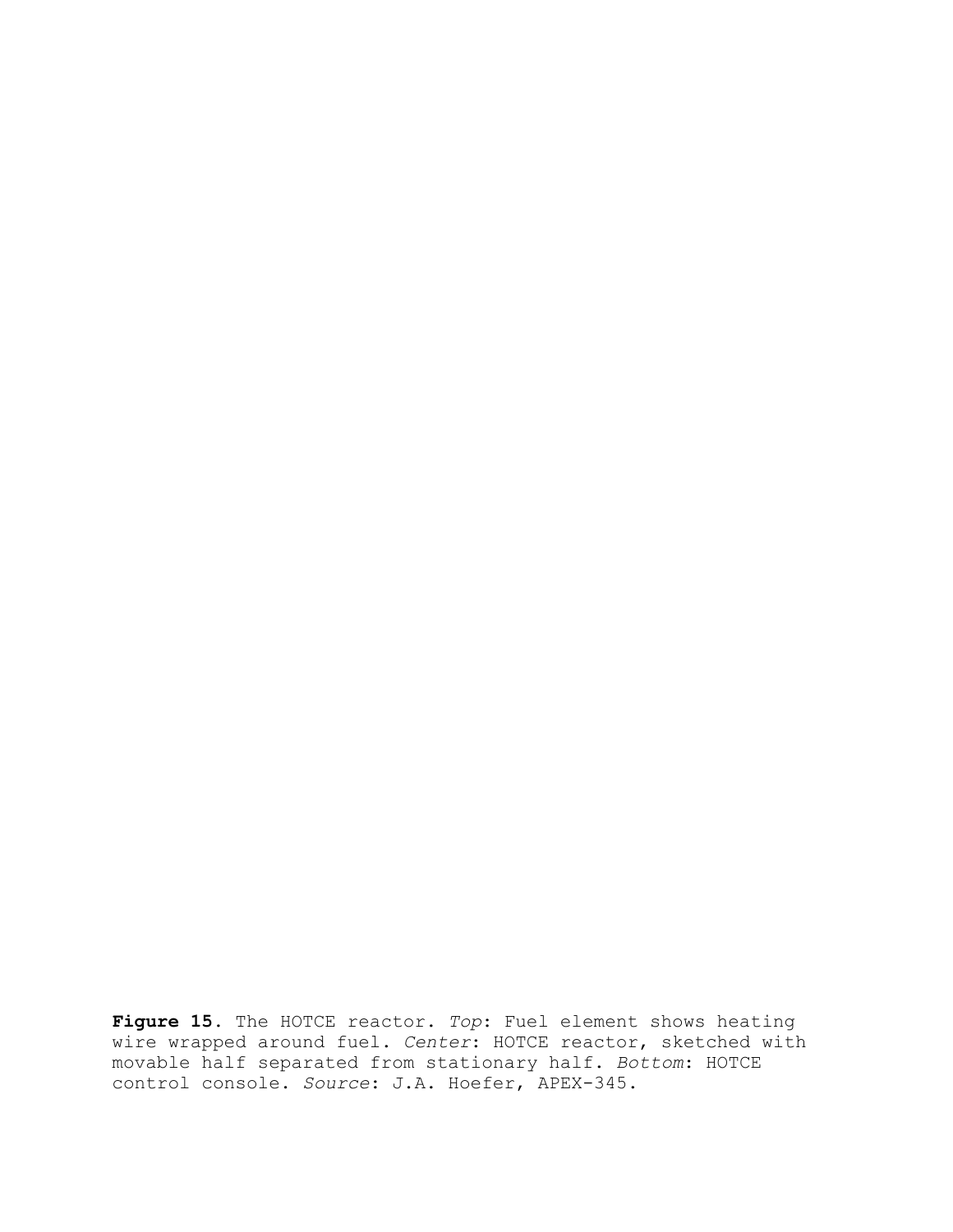the midst of the fuel. Surrounding the core, a beryllium reflector four inches thick bounced neutrons back to the core region.

The stainless steel fuel wire also acted as a heating element during tests. One end of the wire was grounded. The other end was connected to electricity. Resistance heating raised the temperature of the wire, and the rest of the core was heated by heat radiation and convection from the wire. With this set-up, the fuel could reach a maximum temperature of 1600 degrees F, and the moderator and reflector could reach 1300 degrees F. The object of research was to mock up various temperatures likely to be encountered in the actual airplane reactor and study the results.160

Various rules of procedure governed operations before, during, and after criticality. Management of the reactor centered in the control room, where panel indicators, switches, selectors, amplifiers, scalers, chart recorders, scanners, and signal readers all informed the two (required) operators. Typical practice was to operate at a one-watt power level for one to three hours. Before startup, the engineer-in-charge was personally responsible for inspecting the test cell to make sure it was empty of people and then lock the cell doors.

HOTCE ceased operating when the ANP program ended in 1961. However, the LPT cells and control rooms were homes to five more low power reactors.

#### PART TEN

## THE SHIELD TEST FACILITY

Shielding a crew in a nuclear airplane required innovation and a departure from standard "unit" shielding surrounding only the reactor, which would be too heavy. The *Comprehensive Technical Report* written after the ANP program ended described the "divided shield" idea:

It was soon recognized, however, that a lower total shield weight could be achieved by dividing the shield between the crew compartment and the reactor. The combined shield thickness directly in line between the reactor and crew was about the same in either arrangement. However, shielding on the side of the crew compartment was more effective than an equivalent thickness on the side of the reactor because the scattering process reduced the energy of the radiation reaching the crew compartment. Hence, a thinner shield could be used, resulting in less weight.161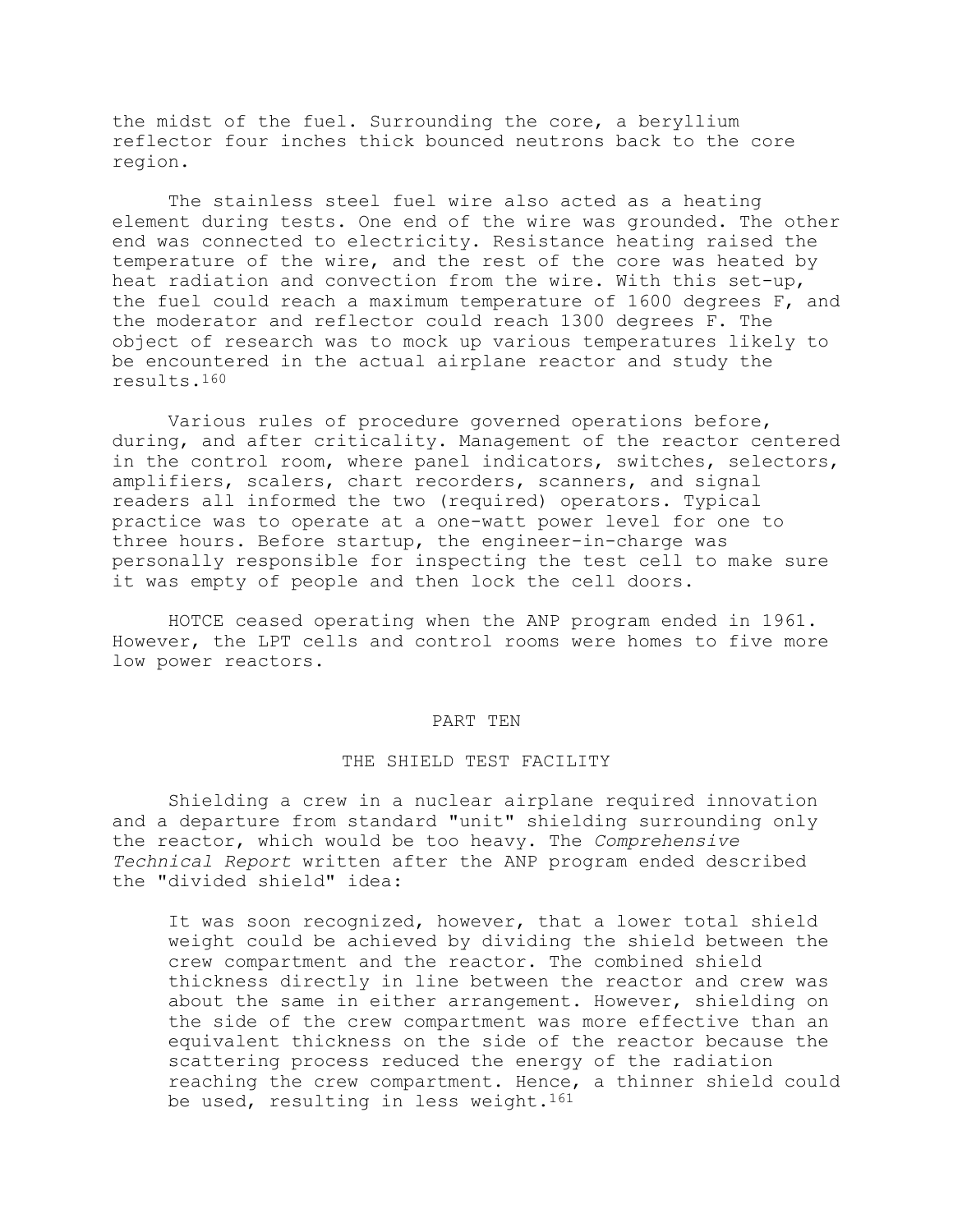At least, that was the hope. The scattering behavior of neutrons in air was a sufficiently difficult problem that some observers wondered if a crew who completed one mission would simply have to retire, having acquired a lifetime radiation dose.

GE originally proposed to test prototypes or mockups of the aircraft engines and shield configurations and test them in Idaho at a building called the Shield Test Facility (STF). It was to be completed in the spring of 1959.162 Early drawings show a control building with an apparatus for suspending a reactor outdoors to the west of the building. Test packets were to be situated on a turntable and exposed.<sup>163</sup> However, the Air Force and the AEC financed such a facility at Oak Ridge. Known as the Tower Reactor, this reactor began operating in the early 1950s. GE and Oak Ridge scientists carried out major shield studies there with generous funding by the Air Force. This facility obviated the need for another one in Idaho.164 GE decided that if they need to do air scattering tests in Idaho, they could use the IET. The outdoor platform idea and its earth-covered control room were abandoned.165

Instead, the Idaho facility was designed to do scattering tests in water. A low power reactor would operate within a pool of water. As GE wrote, this set-up had virtues such as "inherent safety features, its adaptability to extensive nuclear research, its simplicity and minimum cost."166 In a typical test, physicists suspended a "slab" of material about four inches from the reactor core. Measurements were made of gamma-ray and neutron doses, nuclear heat rates, spectral and thermal neutron flux, power calibration, temperature coefficient of reactivity, and others.

The biological shield for workers at the Shield Test Facility relied on the same principle as at other "swimming pool reactors," by this time not uncommon at universities and industrial laboratories elsewhere in the country. A sufficient depth of water acted not only as a shield, but also as the coolant and moderator for the reactor, which operated within the pool. The weather-enclosure building required no super-dense concrete, no complicated gamma ray calculations, and no investment in mazes, Z-shaped conduits, and stepped plugs. On the other hand, maintaining the pool's water quality called for a certain quantum of specialized plumbing.

### *Siting and Layout*

The swimming pool reactor was a low-power reactor. The building site was just west of the LPT building. Its east wall was about 90 feet from the LPT's west wall, and its rectangular construction was oriented to the same points of the compass as the LPT. The relationship between the pools and the control and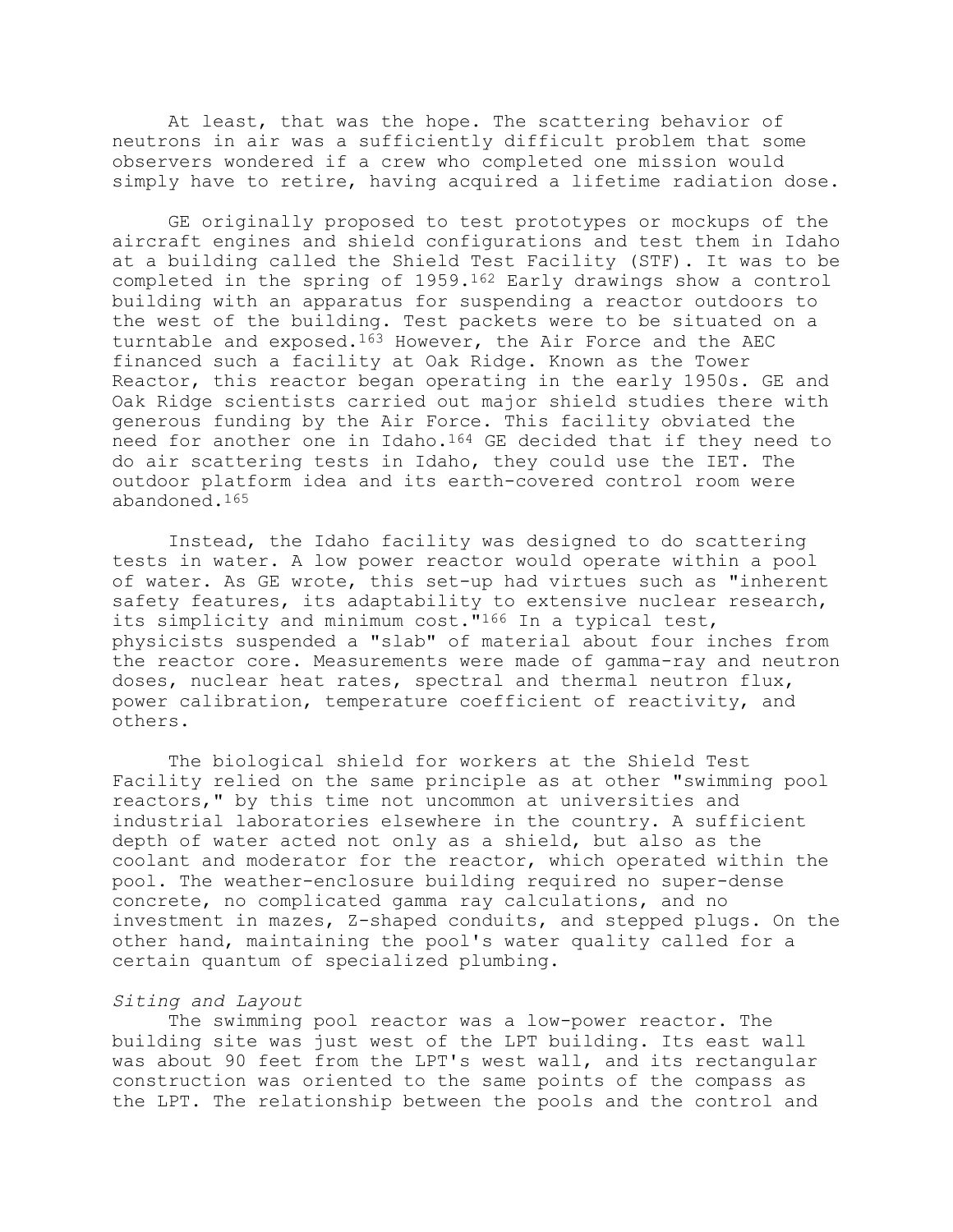equipment portion of the STF building was similar to that at the LPT, except that the reactor pools were on the west side of the building, not the east. This arrangement put additional distance between the reactors and pointed the impact of any potential blast accidents away from worker-occupied areas. The STF shared the LPT's security fence, guard house, sewage plant, utility lines, and roadway. During the ANP program, the only people entering the STF were Q-cleared personnel with a need to know.<sup>167</sup>

By design or good luck, lava bedrock at the STF site was about 30 feet below grade, a factor helpful in reducing blasting requirements for the foundation of the two pools, which lay about 30 feet below grade.

Following a similar numbering logic as for the LPT, the NRTS regarded the STF as two buildings. The pool side was considered the "Pool Facility Building," TAN-646. The "Control and Equipment Building" shared a common wall with the pools, but was numbered as TAN-645.168

# *Shield Test Facility, TAN-645 and TAN-646*

The building had two heights. To accommodate a bridge crane over the two pools, the high-bay section was 46.5 feet high between grade and the roof line. The rest of the building was one story at 15' 2" high. Roofs were flat. The high-bay section was primarily a weather shelter over the pools. Framing consisted of structural steel columns, tapered girders, steel purlins and metal roof decking. The siding was insulated corrugated asbestos-cement siding. The one-story control building was framed with structural steel and sided mostly with pumice block. An exception, along part of the north facade, was for the special source storage room. Along this room's 31-foot length, concrete interrupted the pumice block siding. The roof consisted of a vapor barrier, insulation, built-up roofing surfaced with double gravel over the metal decking. Roof ventilators exhausted air from the pool building at a rate of three air changes per hour. 169

The control building (TAN-645) was a rectangle 70 feet wide by 92 feet (north/south axis). The high-bay pool building was rectangular, 142 feet long (north/south axis) and 46 feet wide. Most of the high-bay's excess length projected to the north side of the building, with about ten feet projecting to the south. On the west side, another projection 52 feet by 18 feet contained equipment pads and an access stairway to the basement levels. See HAER Photo No. ID-33-E-296.

Below the pools were basement and sub-basement levels, providing access to utility coupling connections for reactor experiments, a storage room, and a cable equipment room. A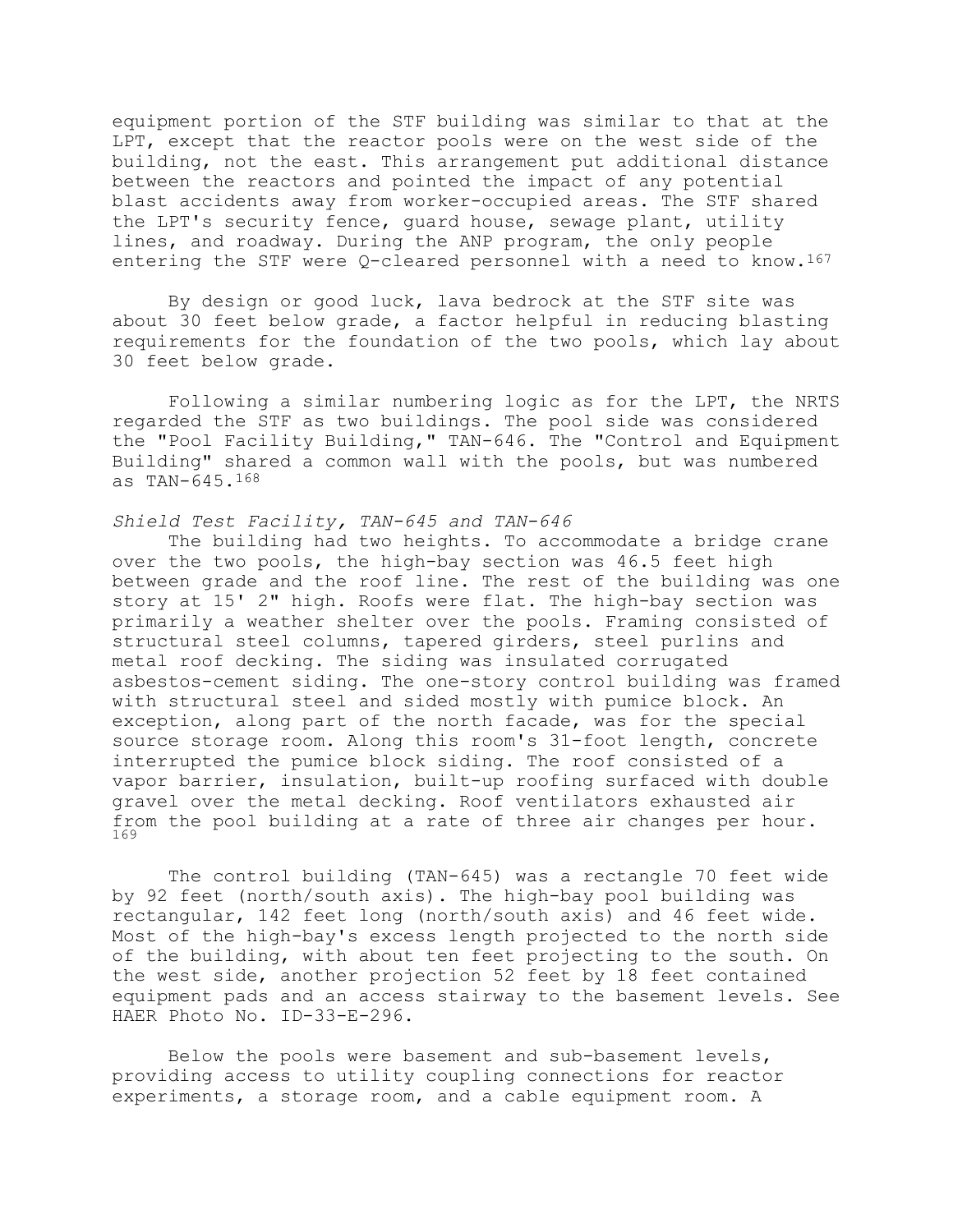corridor ran between the two pools and continued beneath the control side of the building for a distance of about 53 feet. The subbasement gave access to a pump room and sumps. Most of the one-story part of the building had no basement. See HAER Photo No. ID-33-E-298.

The Pools. The purpose in having two pools was to allow testing to proceed in one while mockup work could be done in the other -- a substantial saving of time.170 The pools were built below grade. Pool No. 1 was on the north side; Pool No. 2 on the south. Each was the same size at 40 feet long (north/south axis) and 25 feet wide. They were each 30 feet deep, with the pool floor sloping slightly. The entire pool room was open, with no other partitions or walls.

The (ordinary) reinforced concrete walls and floor of the pool were 1' 7" thick. The concrete and the earth beyond provided biological shielding on all sides, while the depth of water above the reactor absorbed any radiation emanating from the reactor top. Counterforted walls meant that each pool could withstand the pressure when water filled the pool or when it was empty. The pool bottom could support a concentrated load of 25 tons on one square foot and a maximum of four such loads spaced ten feet apart. A protective coating called "Phenolene 300" was painted onto the walls and floor of each pool.<sup>171</sup>

The open floor area north of Pool No. 1 was 38.5 feet long. It accommodated a 50-ton bridge crane and its cables, which could be moved here out of the way during an experiment. The crane, with a 5-ton auxiliary hook, traveled the entire length of the pool room. This area also provided the main entry into the pool room. The door was insulated, about 20.5 feet wide, and located on the east side. It hung on a channel frame. In its open position, the clear opening was 27' 3/4" high. The door was in an open position when slid to the north end of the channel.

A 3-foot high concrete parapet surrounded each pool, strengthened by vertical struts at 3-foot intervals. A rail was set into the top of the parapet on the north and south sides of each pool as part of the reactor support. A personnel ladder allowed entry into each pool. SCUBA diving suits were routine equipment around the STF.

A distance of six feet separated the two pools. Below deck, this space was occupied by the main basement tunnel, which ran east-west and extended into the control side of the building. It gave access to the coupling station and cable connections. A pump room on this level provided great flexibility for managing the pool water. Water could be pumped from one pool to the other or drained to the sanitary waste system. If the water became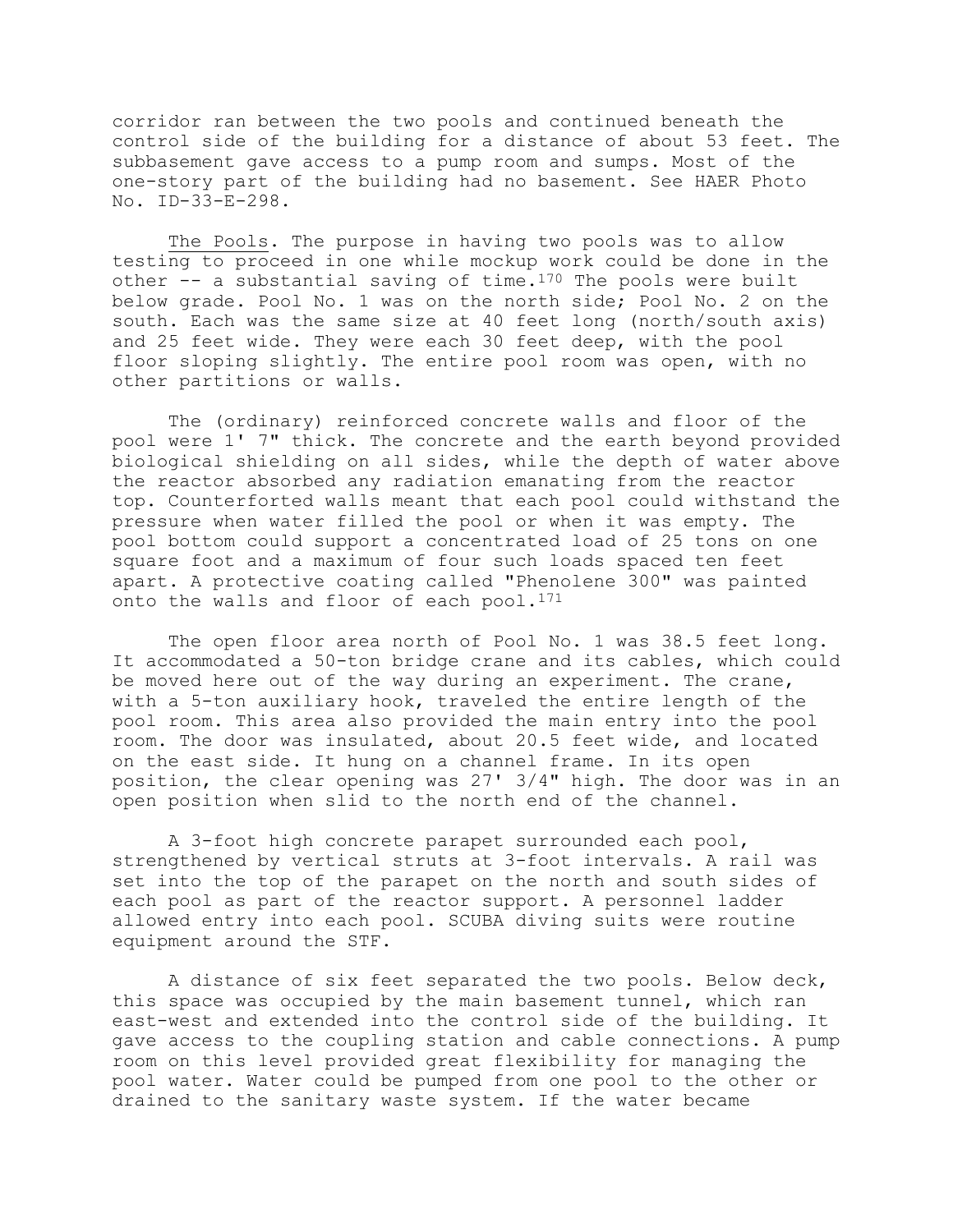contaminated, it could be pumped to a tank truck and sent to the A&M for disposal.172

The building projection west of the pools was known as the water-treatment building. It contained pumps and related water-treatment supplies. Water in the pools was demineralized. Concrete pads provided places for water softeners, deionizers, disposable resin ionizers, pool filters, an acid neutralizing pit, caustic, pH controller, rate-of-flow controls, oil filter, and additive mixing tank. A frost-proof emergency shower along the west wall was equipped with a quick-opening valve and a pull chain. The eye wash station was on the east side nearer the caustic and acid storage tanks. Just outside the building on the north side was a below-grade salt storage pit. See HAER Photo Nos. ID-33-E-301 and ID-33-E-302.

The Control and Equipment side contained the familiar suite of work spaces necessary to prepare and operate a reactor experiment: instrumentation and calibration labs, counting room, control rooms, data rooms, change room (capacity for 20 men), offices. The building services had their equipment rooms: boiler, water treatment, diesel generator, and mechanical equipment. It was a conventional building framed with structural steel.

Special sources resided in Room 102, the Calibration Lab. It was 26 feet long by 16 feet wide (interior dimensions). The walls were 2.5 feet thick and made of ordinary poured concrete. Plans show that six wells were to have been built flush into the floor as storage units for radioactive calibration sources, but these apparently were not installed.173 A monorail and electric chain hoist hung from the ceiling to facilitate moving heavy casks. The "shield door" was made of reinforced concrete and quadruple-hinged. A U-shaped handle on each side provided a stout grip for anyone pulling on the door. It was 7 feet high, 4' 7 1/16" wide, and 2.5 feet thick. See HAER Photo No. ID-33-E-300.

The counting room was south of the vault and shared part of a common concrete wall. Technicians here counted radioactive samples used in the tests. This room was 20 feet by 11 feet and enclosed with one-foot-thick concrete walls on all sides. The concrete walls and positive-pressure ventilation helped keep background radiation as low as possible. The door was hinged, made of steel one inch thick, and weighed 300 pounds.174

The control and data room (room 109) was 42.5 feet (east/west axis) by 20 feet and walled with pumice block and acoustical tile. Its west side was adjacent to the pools and contained a (non-shielded) viewing window into the pool room.

*The Susie Reactor*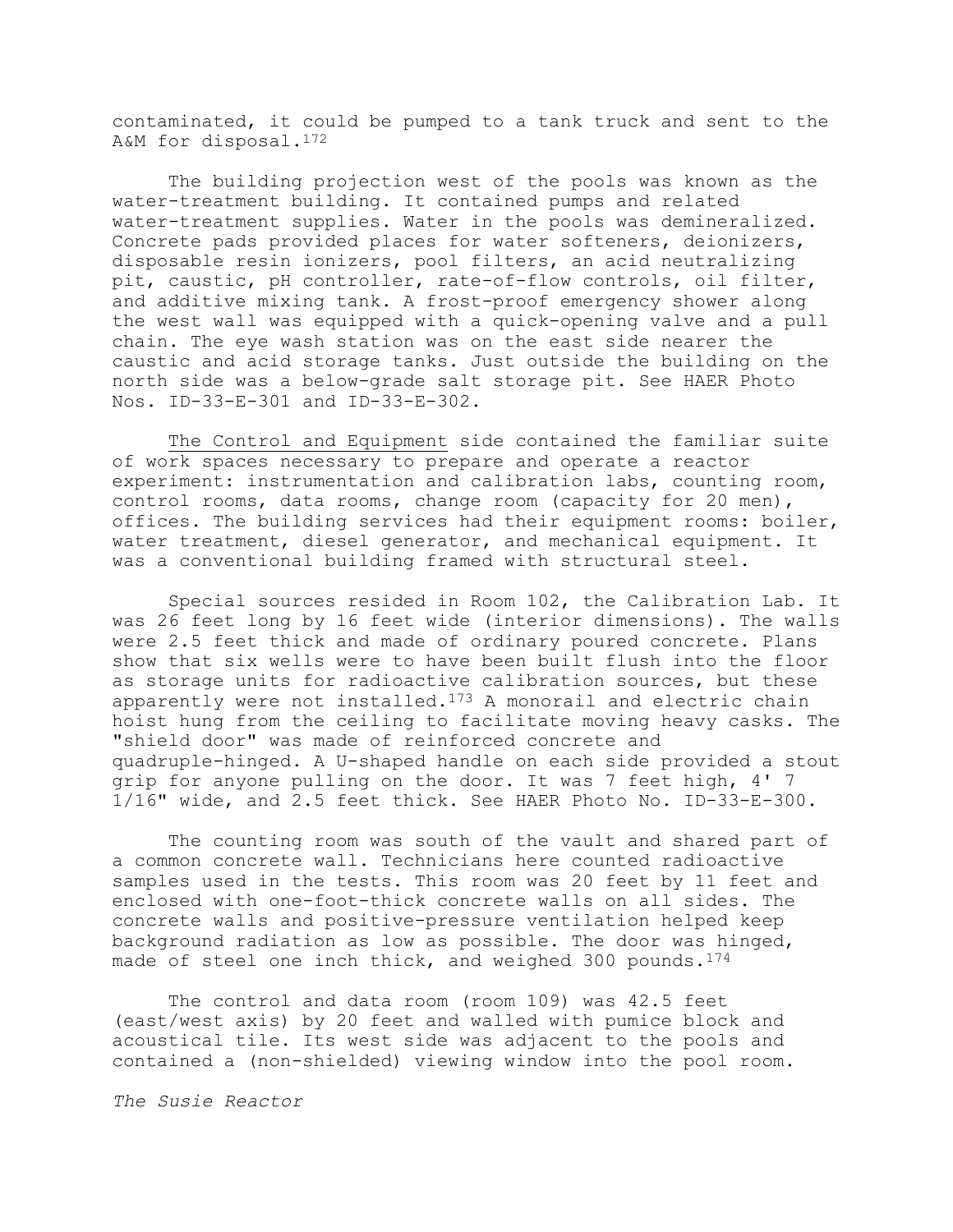A typical test might begin with a truck from A&M delivering a test set-up to the pool building. The overhead bridge crane would position the assembly for connections to its (flexible) electrical, implementation, and other leads and hoses. The crane would then place the entire lot inside the indicated pool. When the experiment was ready, operators would move the reactor next to it and bring the reactor to criticality. Typically, the reactor operated at a power level between 10 kw to 100 kw.175

The reactor core was supported by an aluminum structure that hung from its own movable bridge. The bridge, made of welded steel, traveled up and down the rail along the pool length, so that the reactor could be placed anywhere along the centerline of the pool. The frame could be detached from the bridge, allowing the overhead crane to move it to the other pool. (Procedure manuals permitted this only when the fuel had been removed from the core.) For critical operations, the top of the fuel was at least 17 feet below the water surface.

Fuel was positioned at the bottom of the support frame. The grid plate had spaces for as many as 54 fuel elements in a 6 x 9 array. The aluminum-clad fuel elements were similar to those used by the Materials Test Reactor elsewhere at the NRTS, shaped as curved plates about three square inches. They contained uranium enriched to greater than 90 percent.

Fuel rods, control rods, ion chambers and other sensing devices and leads were all enclosed in watertight tubes that extended above the water level. The actuators (mechanisms to move the control rods) were mounted a few inches above the bridge floor. A comprehensive system of lockouts were built into the moving parts of the apparatus to prevent such actions as moving a loaded reactor. Scram buttons were available on the reactor bridge and in the control room. The key to the reactor console was kept in a locked safe.

# *Post-1961 Activity*

GE continued to run the Susie reactor after the ANP program shut down, although no longer in service to the ANP. After the shutdown, the AEC assigned GE to examine the debris from the SL-1 accident of January 1, 1961.176 Susie proved to be a popular and versatile instrument for scientists located elsewhere at the NRTS.177

It could be rigged and shielded, for example, so that exposing a sample to its different "faces" allowed different radiation exposures. During a test series when organic coolants were under study, for example, the east face was "gamma rich," while the north face was "neutron rich."<sup>178</sup>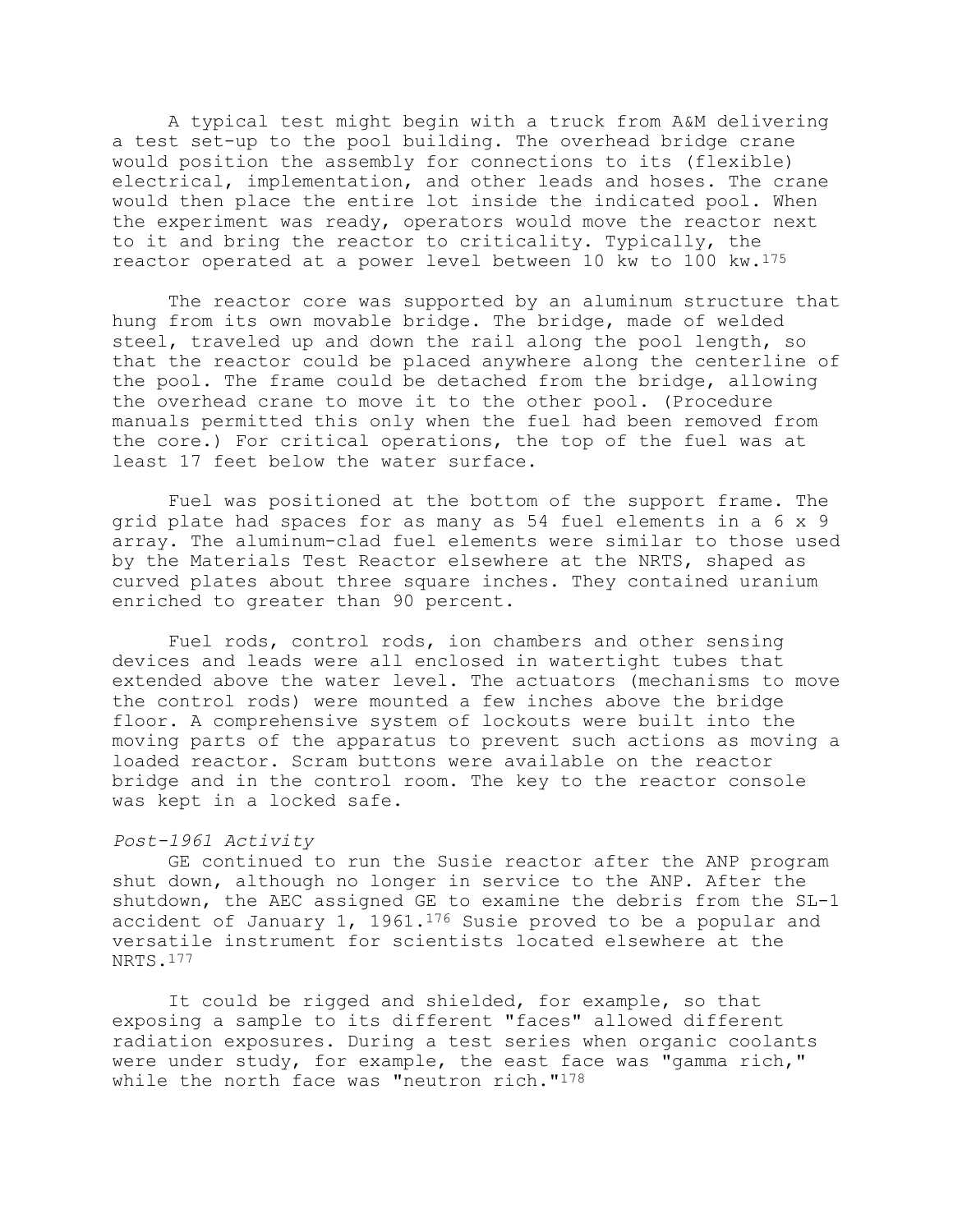By the end of 1962, however, Susie was no longer in use. But the Shield Test Facility lived on, its pools drained and adapted for a new reactor concept called EBOR, discussed in Part Twelve below.

# PART ELEVEN

## MARITIME REACTOR PROGRAM AT TAN

The AEC and the U.S. Maritime Administration jointly wanted to develop a reactor suitable for propelling commercial maritime vessels, hoping ultimately to reduce the general cost of shipping. They inaugurated the Maritime Gas-Cooled Reactor program in 1956. Nuclear fuel for long-haul cargo ships promised compact fuel, larger cargo space, and multiple trips without refueling. Tankers and ore carriers, in particular, could profit from economies of scale, fast speeds, and less time in ports.<sup>179</sup>

Around 1961, after President Kennedy canceled the ANP project, the two agencies contracted General Electric to develop the "630A Maritime Nuclear Steam Generator." The project was under the management cognizance of the AEC office in Oak Ridge, not the Idaho Operations Office. GE did most of its development work at its laboratory at Evendale, Ohio. The objective was to develop an air-cooled, water-moderated reactor to produce steam for propulsion. The contemplated ship was a 30-knot cargo vessel capable of making thirteen 28-day round trips of 14,000 miles each. Under this scenario, the reactor could be refueled every 2.6 years.180

While working on designs for blowers and drive turbines, loadings imposed on equipment due to the motion of a ship, remote handling techniques, the proper thickness of the ship's reactor vessel, and how to maintain the integrity of the reactor vessel should the ship sink, GE required the aide of a critical experiment reactor. Space was available in one of the cells in the Low Power Test Facility, so GE, already quite familiar with this facility, set it up there.

The small low-power 630A reactor went critical for the first time in 1962. (Available reports do not indicate which of the two LPT test cells it occupied.) The hexagonal fuel grid had positions for 85 fuel cartridges and 132 control rods when fully loaded. It allowed for the testing of various fuel and control rod configurations. Before the program shut down, detailed nuclear measurements had been taken for at least two different core configurations.181

Other than designing the test apparatus, reactor stand, and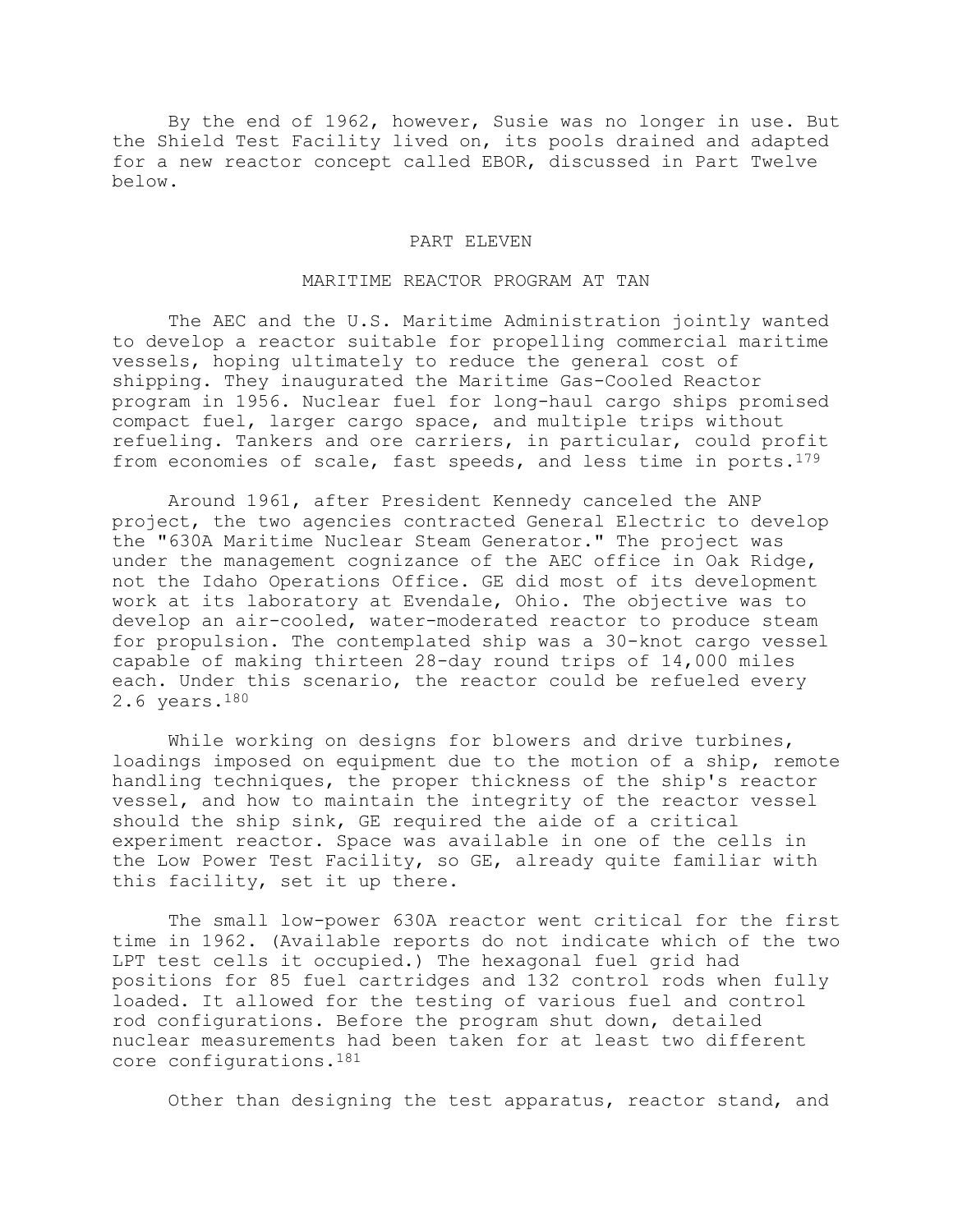scaffolding surrounding the reactor for any given series of tests, the operators of the 630A critical experiment reactor appear to have made no demands on the basic architecture of the Low Power Test facility.

By spring 1964, GE was evaluating the feasibility of adapting the IET for ground testing a 630A prototype reactor. It contemplated using the west side of the trackage near the coupling station for installing a below-grade boiler, a heat dump, a crane, and a new personnel change room and access tunnel. 182

However, the AEC suspended the 630A project on December 31, 1964, and ultimately canceled it. This act was attributed to an economic comparison between the air-cooled reactor concept and the already proven pressurized-water concept. While the 630A system would cost relatively less to install than a pressurized-water system, the long-range fuel-cycle cost of the 630A would more than offset it.183

#### PART TWELVE

### THE EXPERIMENTAL BERYLLIUM OXIDE REACTOR (EBOR)

As part of its program to explore a variety of reactor concepts, the AEC approved the development and testing of a high-temperature, beryllium oxide moderated reactor to be cooled by helium gas. The AEC hoped the concept would produce low-cost electricity, propulsion (of surface ships), and process heat. Construction began in Idaho in June 1963.184

General Atomics (GA), a division of General Dynamics Corporation with laboratories in San Diego, California, had designed the reactor and made the proposal to the AEC to operate and test it. As usual, a new concept had to be explored for its performance in a wide range of normal, transient, and emergency operating conditions. GA had begun its studies in San Diego with a series of critical experiments on candidate fuels.185 The attractive possibility of a high-temperature reactor was that it might burn a higher percentage of its fuel than was typical in other reactors. The combination of uranium oxide and its beryllium oxide moderator was considered likely to survive in a high-temperature environment. The program anticipated testing fuels such as thorium-uranium and plutonium as well.186

Beryllium is a light metal. Its salient characteristic was that it does not absorb neutrons easily, but bounces them back and slows them down. In a reactor core, therefore, it would slow the fissioning neutrons and promote a chain reaction.187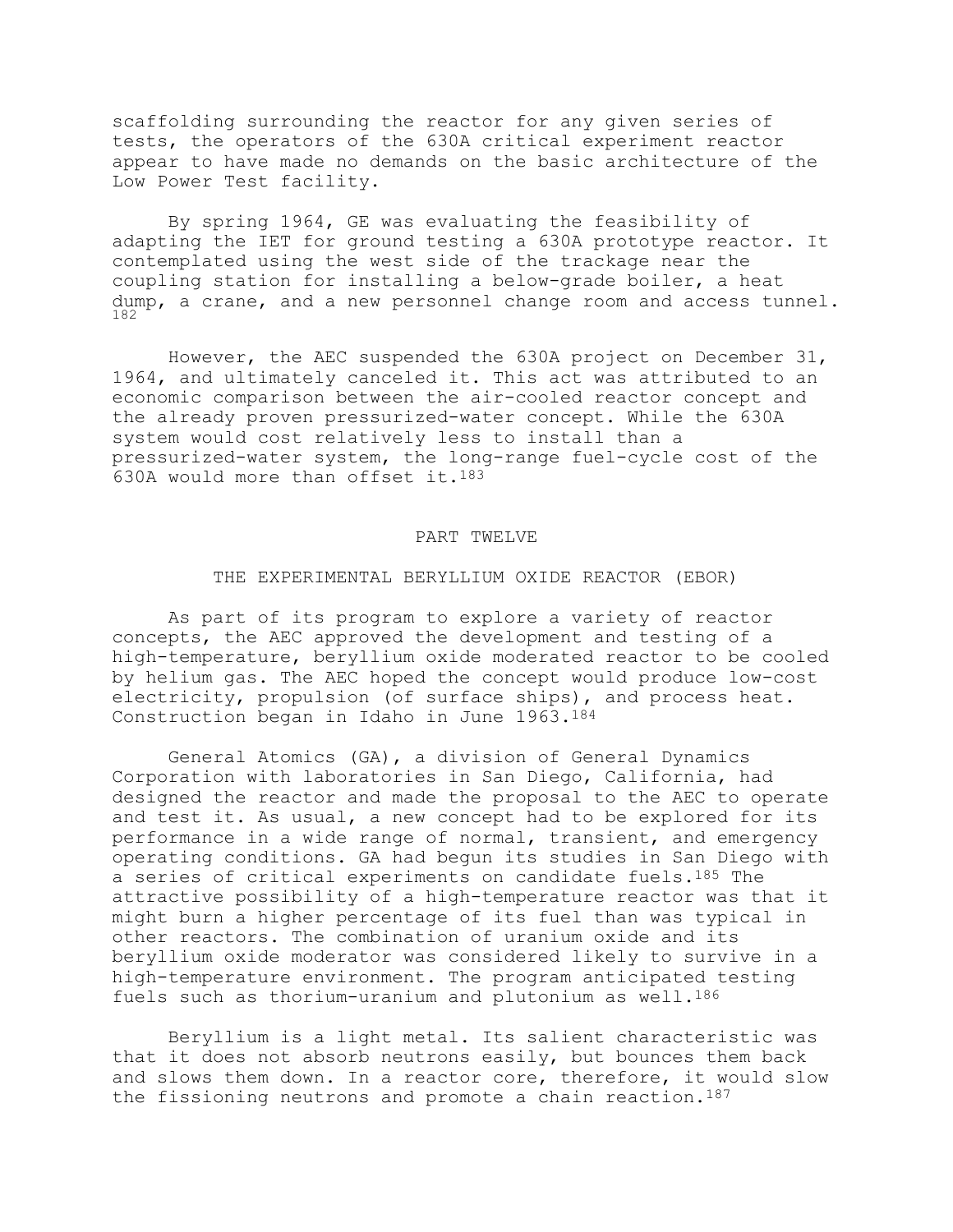The AEC decided that the project could adapt the Shield Test Facility. One of its pools, drained of water, would supply a ready-made shield for the reactor. Because the experiment focused on the reactor, no provision was made to generate electricity. Reactor heat would be collected by helium gas and dissipated to the atmosphere. The helium would recycle through the reactor.<sup>188</sup>

Managing helium gas as the coolant required a significant outlay in new engineering at the Shield Test Facility. The building had been equipped originally to manage water, but the water works would not manage helium. GA hired Kaiser Engineers, a division of Henry J. Kaiser Company of Oakland, California, to design the remodel for the new reactor and a helium wing.

Kaiser completed the engineering drawings in May 1963. The M.W. Kellogg Company, a division of Pullman, Inc. of Idaho Falls, was hired to build. Construction began shortly thereafter, and the facility was handed to GA in January 1966.189

Fabrication of the 200-ton steel reactor pressure vessel was contracted to Pacific Coast Engineering Corporation of Alameda, California.190 The vessel was shipped to Idaho on a flatcar in November 1964. Press coverage at the time referred to it as a "big nuclear kettle."191

Things did not go well in the early installation phase of GA's operations. On February 22, 1963, during a test of components, about fifty gallons of oil were accidentally injected into the helium piping, the primary coolant loop into the reactor vessel.192 Cleaning this up proved to be a tedious and distracting chore that delayed other installation activities. Even small traces of oil in the system would constitute a contaminant in the reactor. Months later, oil was still showing up in piping side seams.193

Parallel with construction and component testing, the safety characteristics of the reactor underwent detailed scrutiny. The AEC's Advisory Committee on Reactor Safety (ACRS) evaluated GA's 1962 draft *Safety Analysis Report*, which identified operating procedures, possible accidents, potential releases of radioactivity into the environment, and the response of the reactor and personnel to such events. Among many concerns, the ACRS questioned whether there were enough safeguards to keep the reactor fuel from melting if the helium coolant failed. It also noted that GA expected an operator to remain in the control room for up to an hour or more after an accident; it wondered if the control room had adequate shielding to keep such a person from receiving an excessive dose of radioactivity if contaminated helium were released into the reactor room. GA thus investigated the possibility of using the Shield Test Facility's counting room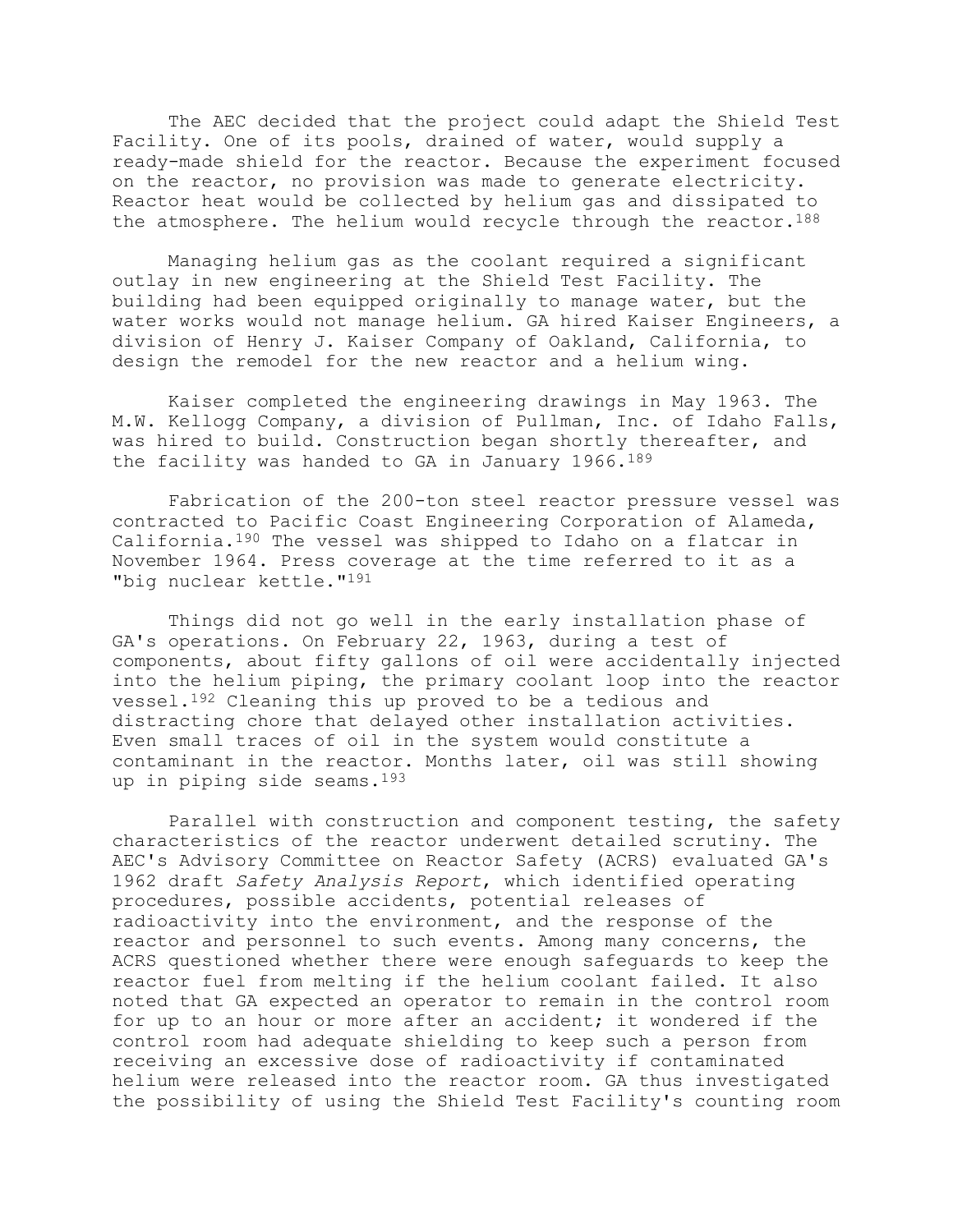as an emergency control room.194

Safety discussions continued into 1965 and 1966. Other mishaps occurred. In March 1965, the EBOR crew started the main helium blower. The sudden draw caused a complete power outage next door at the Low Power Test facility, where GE was involved with a low power reactor program. The EBOR manager had not informed GE of the possibility of this type of interruption.195

Concerns about EBOR's safety and managerial deficiencies finally arrived at the desk of Milton Shaw, the director of the AEC's Division of Reactor Development and Technology. He asked the IDO manager to "surveil" GA's progress and to keep him informed of various management difficulties sprouting up due to the fact that EBOR was under the technical control of the AEC's San Francisco office.196

Milton Shaw had been a protege of Admiral Hyman Rickover, the "father" of the Nuclear Navy and noted for being committed to total safety and quality in nuclear operations. He had been critical of start-up problems at the NRTS's Advanced Test Reactor in 1965. EBOR difficulties undoubtedly contributed to his growing view that profound reform in reactor research at AEC labs was in order.197

Shaw did indeed initiate many reforms. The one that most affected EBOR was a decision to narrow the focus of the AEC's reactor development program. Instead of spending resources on a variety of reactor concepts, Shaw decided that the AEC should focus on breeder reactors, a concept with potential to burn up most or all of its uranium fuel. Investments in non-breeder concepts like EBOR were precipitously cut.198

The press release announcing the end of EBOR came in December 1966. Officially, EBOR was making a "diminishing contribution" to the AEC's reactor program. Closing it was "consistent with continuing efforts of the AEC to assign available resources, including funds and personnel, on a priority basis to those reactor concepts with the best promise of economic power production and more efficient use of nuclear materials." The release went on to suggest that beryllium oxide as a moderator was an alienate for graphite as a moderator, and that graphite had already advanced to commercial application in the Peach Bottom (Pennsylvania) and Fort St. Vrain (Colorado) reactors. EBOR was dead; its reactor vessel had never been loaded with nuclear fuel.199

# *Siting and Layout*

Once the decision had been made to adapt the STF, no further siting considerations were necessary. The control side of the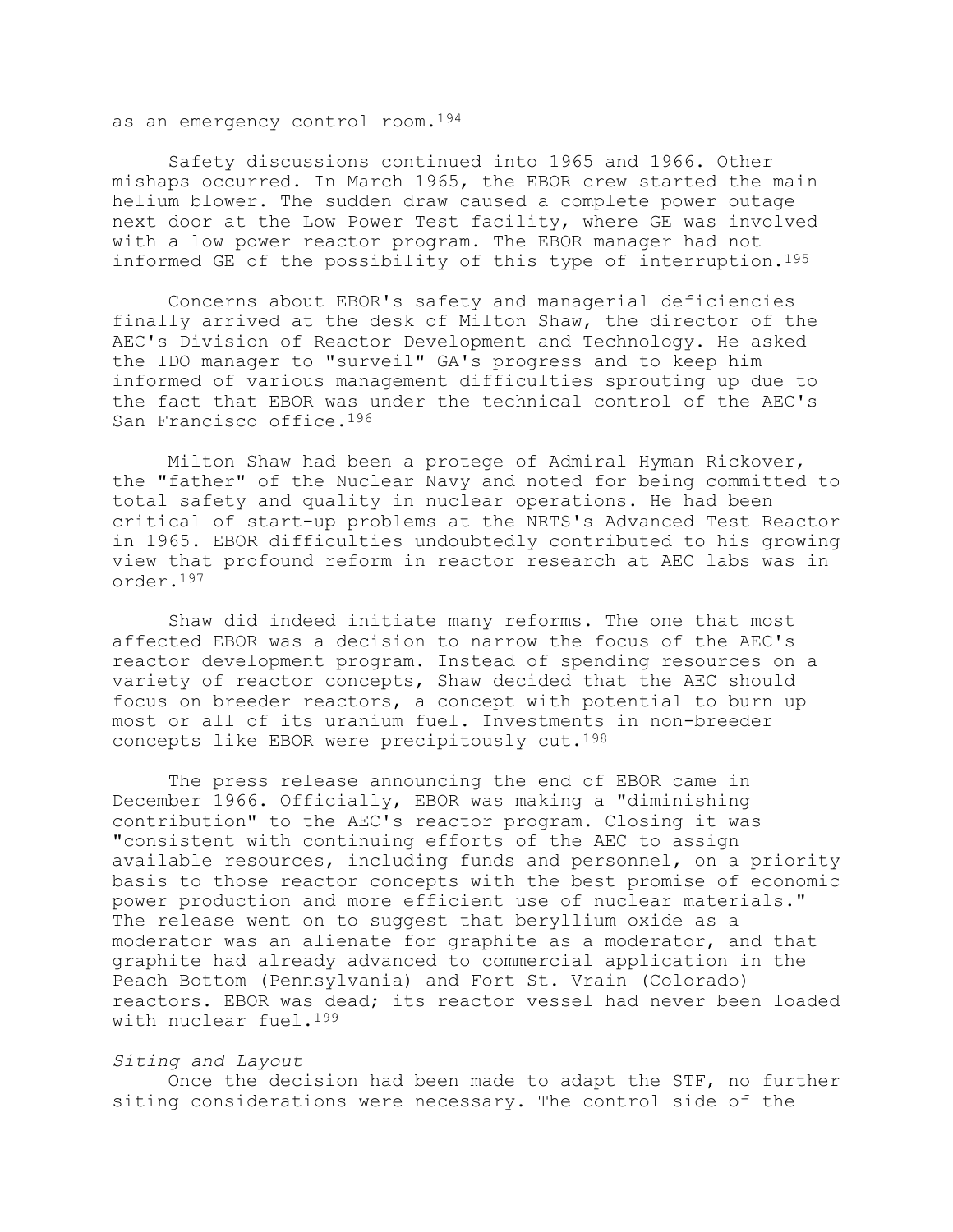building required relatively little alteration to continue in service to the new experiment. The pool room was the focus of alterations. Managing helium required a new wing on the west side.

The plan was to remove the water from both pools and then take advantage of their ready-made below-ground shielding qualities. EBOR and its massive steel cap was placed in Pool No. 2, the south pool, near its bottom. Henceforth, the pool was thought of as a "vault." The north pool was equipped with racks for storing fuel elements and control rods.

West of the pools, the projection that contained water management equipment remained in place, parts of it somewhat obsolete. The new wing continued to the south. At its southwest corner was an exhaust stack which was enclosed by the building and penetrated the roof.

Other buildings around the site continued in service: the sanitary sewer, water pumps, water tank, guard house. However, a new pump house with specialized fire protection functions was built (in 1965) a short distance north of the pool building and just west side of the water storage tank.

### *The Experimental Beryllium Reactor*

EBOR was to be contained in a cylindrical steel vessel about twelve feet in diameter and rounded on the bottom. Fuel was to be loaded from the top by removing its equally thick and rounded "head." The coolant duct penetrated the pool wall. After the duct and other hoses and pipes projecting from the reactor had been installed, part of the void between the reactor vessel and the pool walls was filled with concrete. Ordinary concrete composed the lower 17 feet, but special high-density concrete was used above that level. A high-density concrete cover fit the top of the reactor vault for shielding during reactor operation. The cover was of a stepped design similar to shielded plugs used elsewhere at TAN. Pipe and conduit that penetrated the shield around the reactor were Z-shaped. See HAER Photo No. ID-33-E-305, sections A, C, and D. One of the many management reports on EBOR problems observed that the reactor vessel's head weighed 57 tons, while the overhead crane was rated at 50 tons. No one from GA had analyzed this mismatch to assure themselves that it would not create future problems.200

Although EBOR never went critical, a series of photographs taken of the pressure vessel, its outlet port for the helium duct, pressure vessel head, control rod nozzles, reflector support tank, and other finely machined one-of-a-kind structures are illustrative of the type of work taken to prepare any test reactor. See HAER Photo Nos. ID-33-E-282 through ID-33-E-289.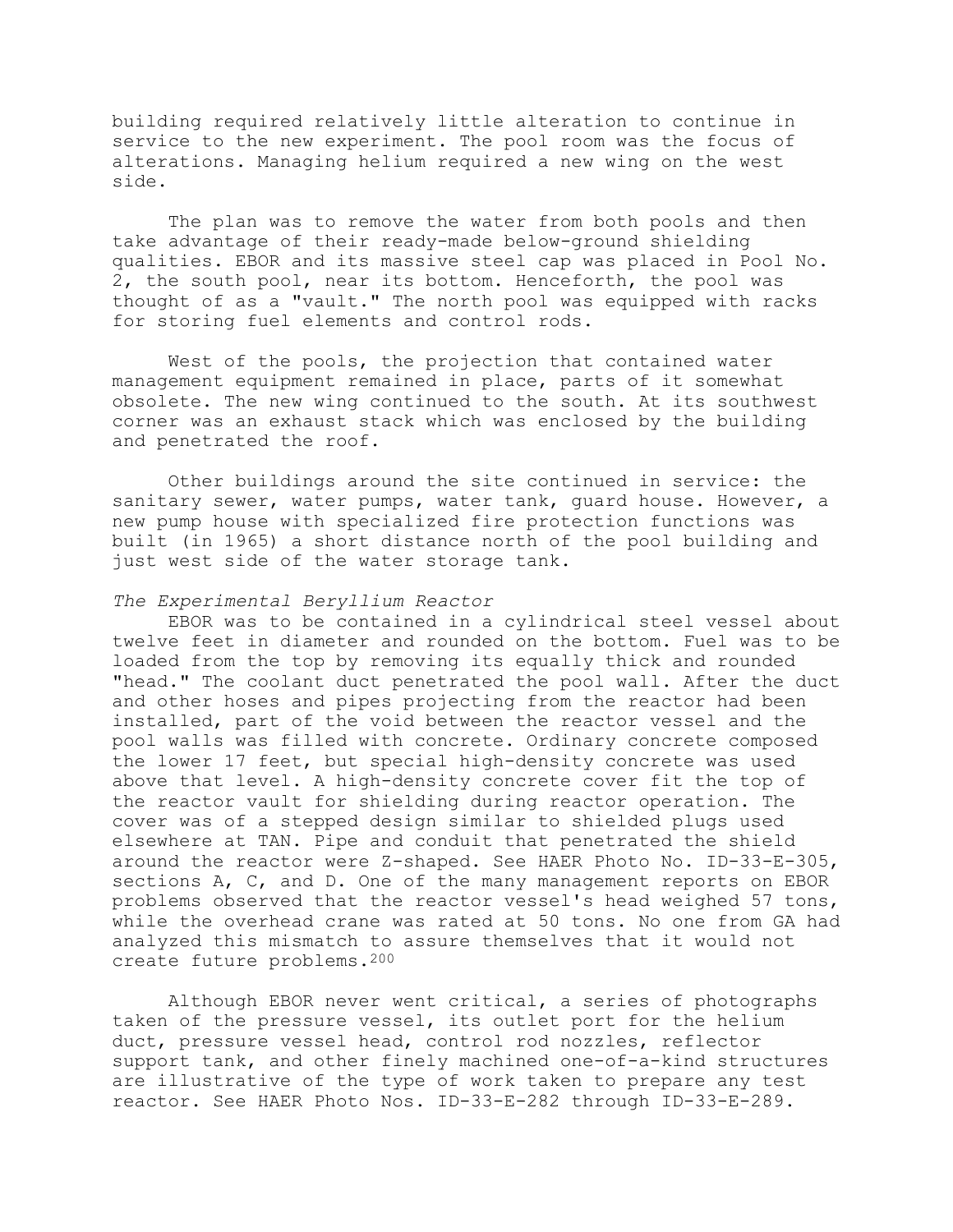### *The New Wing for EBOR, TAN-646*

Most features of the new wing related to helium. The wing lay along the existing west wall of the STF building. It was roughly 21 feet wide and 124 feet long (north/south axis). A small projection (rooms 126 and 127, battery storage, diesel generator set) along the west side of the new wing was about 40 feet long and 15 feet wide. Another projection on the west side of the wing at its south end (room 125) was an enclosure for the helium-to-air cooler and the stack above it.

Other features of the wing were liquid nitrogen (a coolant) storage tanks, helium purification equipment, a compressor, dust removal equipment, decay-heat removal blowers, emergency cooling compressor, filters, and iodine removing equipment. The helium-related rooms were built with concrete walls two feet thick. A portion of the wing had a second story level, and the siding for this section was insulated corrugated asbestos cement. See HAER Photo No. ID-33-E-306.

Below grade, significant additions were made in the corner created by the existing wall south of the pool and the east facade of the new wing. Piping was to circulate the helium between the reactor and the cooling facilities. The pipes entered a new basement room (Room 124), which was equipped with vacuum pumps, valves, a stack monitor, and control panel. A monorail with a door opening on the south end of the wing facilitated deliveries into and out of the wing. Hatches through the floor to Room 123 below provided openings to the ground floor. See HAER Photo No. ID-33-E-304.

*EBOR Changes to Existing Structures of TAN-645 and -646*

The wall between the pool chamber and the control side of the building sustained little impact in the EBOR remodel. A new door opening was made in the wall between the pool room and the men's change room (Room 107). Although this room is just south of the shielded counting room, it appears that GA did not proceed with any plans convert it to an emergency control room.

The boiler room was expanded for a new boiler. This appeared at the southeast corner of the existing building, a small addition of 10 feet wide by 28' 8" long. See HAER Photo No. EBOR-ID-33-E-304.

#### *Pump House, TAN-652*

The exterior design of this small utility building continued the design theme of rectangular buildings with pumice block siding and a flat roof. The building was 30' 8" long (east/west axis) by 20' 8" wide. It was divided into two rooms, each with a hollow metal door on the south side and a roof ventilator on the steel deck roof. Equipment pads were built into the concrete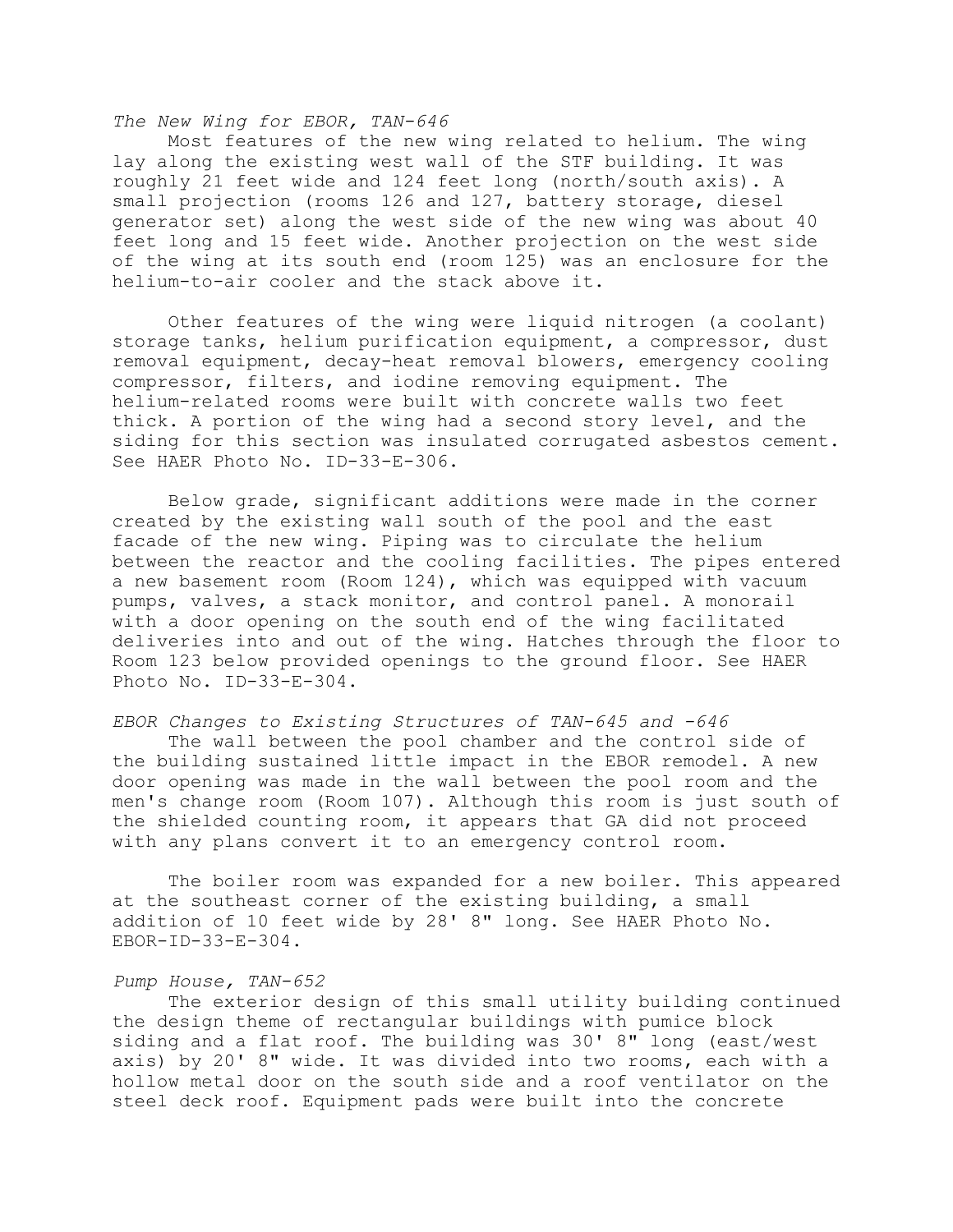floor. A hose manifold sleeve projected from the front wall. See HAER Photo No. ID-33-E-303.

*Later Uses and New Names for the Shield Test/EBOR Facility* With EBOR canceled, the Shield Test/EBOR building was available for other uses. The NRTS became the site of major studies and experiments in the safety of large commercial reactors that were being built in the United States in the 1960s and 1970s. Some of the studies took place in the Shield Test facility, which was renamed the Semiscale Test Facility. The Low Power Test building next door was renamed LOFT Test Support Facility. The general area was called the Water Reactor Research Test Facility (WRRTF, pronounced "wertif"). In this incarnation, WRRTF supported non-nuclear tests related to loss of fluid and other safety studies of commercial power reactors.

 After LOFT programs ended in 1986, the old STF was the scene of acoustic tests for detecting flaws in the pipes and piping of reactor vessels. This work was carried out by the Southwest Research Institute under contract to Edison Electric and the Tennessee Valley Authority. Another program tested systems used to detect explosives.201 Both the LPT and STF buildings have at last run out of missions. They are being demolished. PART THIRTEEN

### FLIGHT ENGINE TEST FACILITY

The fifth operating complex for the ANP program was the Flight Engine Test (FET) facility. This huge airplane hangar is a worthy symbol for the optimism shared by U.S. Air Force and General Electric that they would produce a nuclear powered airplane. Its architectural details, siting, and layout have been described in HAER Report ID-33-A. The hangar -- with its shielded control room -- was for ground testing the future airplane.

Merely proving the principle of nuclear propulsion had required the major ANP industrial facilities thus far described. Handling an airframe would be equally complicated, requiring great forethought and planning. Engineers would have to perfect methods for removing the power plant from a radioactive and possibly damaged airplane, service and replace its major components, reactor included. Ground crews would have to be trained in all manner of safety routines and remote-control procedures -- in all weather conditions.202

The Photo Index to HAER ID-33-A contained photographs and drawings only of the hangar, TAN-629. In 1995, when that report was published, demolishing its control building (or any other FET structures) was not contemplated, so the report included photographs and drawings only of the hangar. Demolition of the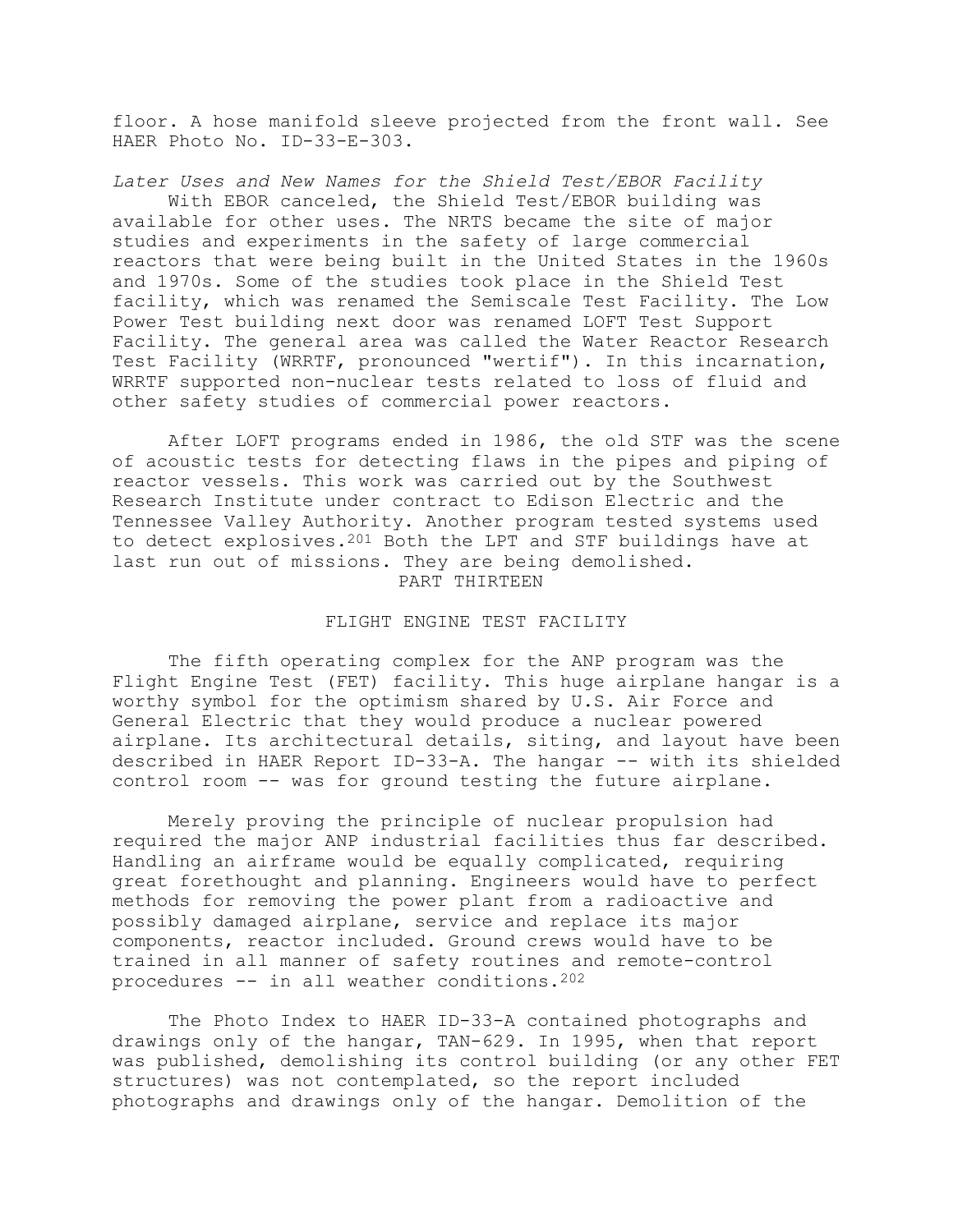control building is now planned. (The Hangar continues in use as a shelter for the Specific Manufacturing Capability project, which manufactures tank armor made of spent uranium.) It is appropriate, therefore, for the present report to record the rest of the FET.

The IET shield philosophy was repeated at the FET. Since the radioactive source -- the airplane -- would be mobile, the stationary control room was shielded. As at IET, it was bunkered under a thick blanket of earth. It was the center of remote-controlled operations, connected by wire and conduit to a Coupling Station inside the hangar. The shielded locomotive on the four-rail track would push the airplane into position for quick plug-ins to leads and hoses. A platform elevator on the hangar floor (planned, but not built) would convey a dismantled reactor/power plant from the airplane to the basement.

### *Siting*

As a source of radiation, the hangar complex had to be isolated and distant from other work areas. It required a logical relationship with the planned runway. The separation distance from the A&M was 8,000 feet in a west/northwest direction. Had the runway been built, it would have been west/northwest of the hangar and connected by a 1200-foot-long taxiway.

The early vision of the ANP designers had been far-reaching. They had assumed that Pratt & Whitney's closed-cycle airplane might also require its own hangar in the Idaho desert someday. Sherman McGarry wrote:

West of the runway were preliminary drawings for other airport type support facilities including a control tower, a decontamination facility for the aircraft, and a large parking ramp. Beyond these facilities...another complex was going to be built by Pratt & Whitney for their engine and craft support they were also working on. These never got beyond the location [stage] with an unspecified on/off ramp that would also use the runway. Not much was ever known about the Pratt & Whitney interface beyond locating them west of the runway control and maintenance facilities.203

The ANP designers had anticipated nothing but a forward trajectory into the successful long-range achievement of their goals. In these early years of the Cold War, they were nothing but optimistic.

#### *Layout*

As it was built, the FET area consisted of the hangar building (TAN-629), the bunkered control and equipment building to its immediate east (TAN-630), buried fuel tanks south of the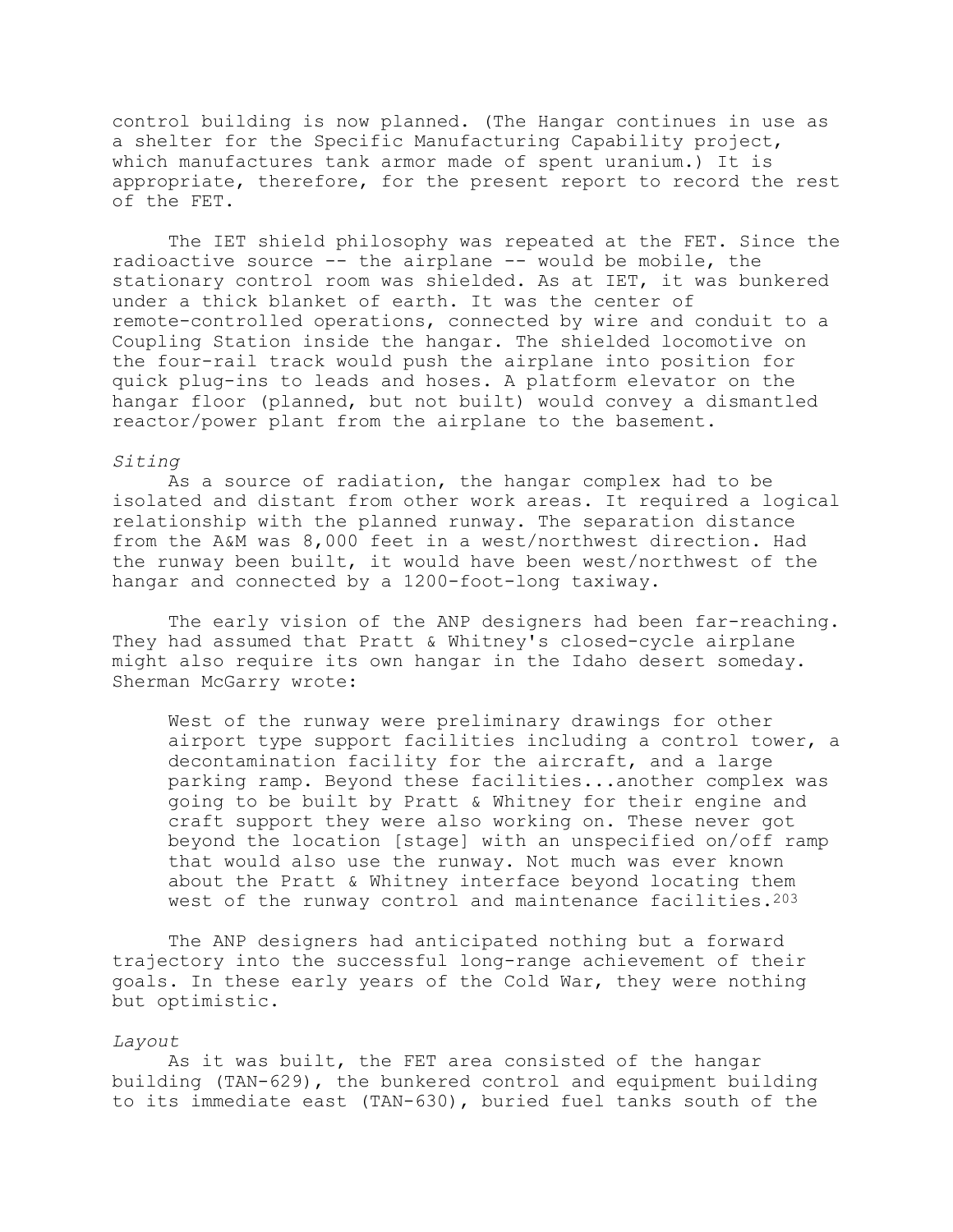bunker, and a tank building further south (TAN-631). The plan included a decontamination building, a nuclear service building, and a transfer station, none of which were built.<sup>204</sup> GE designed a "mobile shielded cab vehicle" (known as "the Beetle") to aid remote operations inside the hangar, but it never saw service in Idaho. GE used it at another of its projects.<sup>205</sup>

From the railroad turntable at the A&M, another set of tracks went westward toward the hangar, whose massive front doors opened to the south. The rails entered the hangar for delivery of an airplane to the Coupling Station near the north wall.

The basement below the hangar contained tunnels connecting to the control room next door. One was for the Beetle driver who might have to escape in an emergency. Another was for the airplane crew, who would disembark down a heavily shielded hatch in the Coupling Station. The tunnels led to a decontamination area containing a shower and change lockers. The crew would go through this area for checkups and debriefing on their way to the stairways of the control room's first floor. Other tunnels and conduit provided access for electrical, fuel, and other service leads.

On the east side of the control building were two shielded entrance tunnels. One entrance was a pedestrian access into the first floor. The other was a shielded roadway, farther north on the east side, sloped downward to the basement level, where there was a vehicle turnaround area. See HAER Photo Nos. ID-33-E-308 and ID-33-E-310.

As usual at all ANP complexes, security/safety fencing and emergency security lighting with standby power girded the project area. Also as usual, GE directed that "New facilities shall be similar in construction and appearance to existing facilities..." In this case, it also said, "Particular consideration must be given to the unique and unusual requirements of this facility...higher degrees of reliability than in normal industrial practice. Margins of safety are to be large..."206

## *The Control and Equipment Building, TAN-630*

The Control building was built of reinforced concrete all around. It had two levels. The building was rectangular and flat roofed, 94' 2" wide and 105' 2" long on the north/south axis. The walls were three feet thick and poured of ordinary concrete. Atop the concrete roof, the earth shield was a minimum of 6.5 feet thick. See HAER Photo No. ID-33-E-310. Small projections provided for air intake and exhaust equipment.

The first floor housed the control room and consoles, data rooms, health physics laboratory, conference areas, change rooms,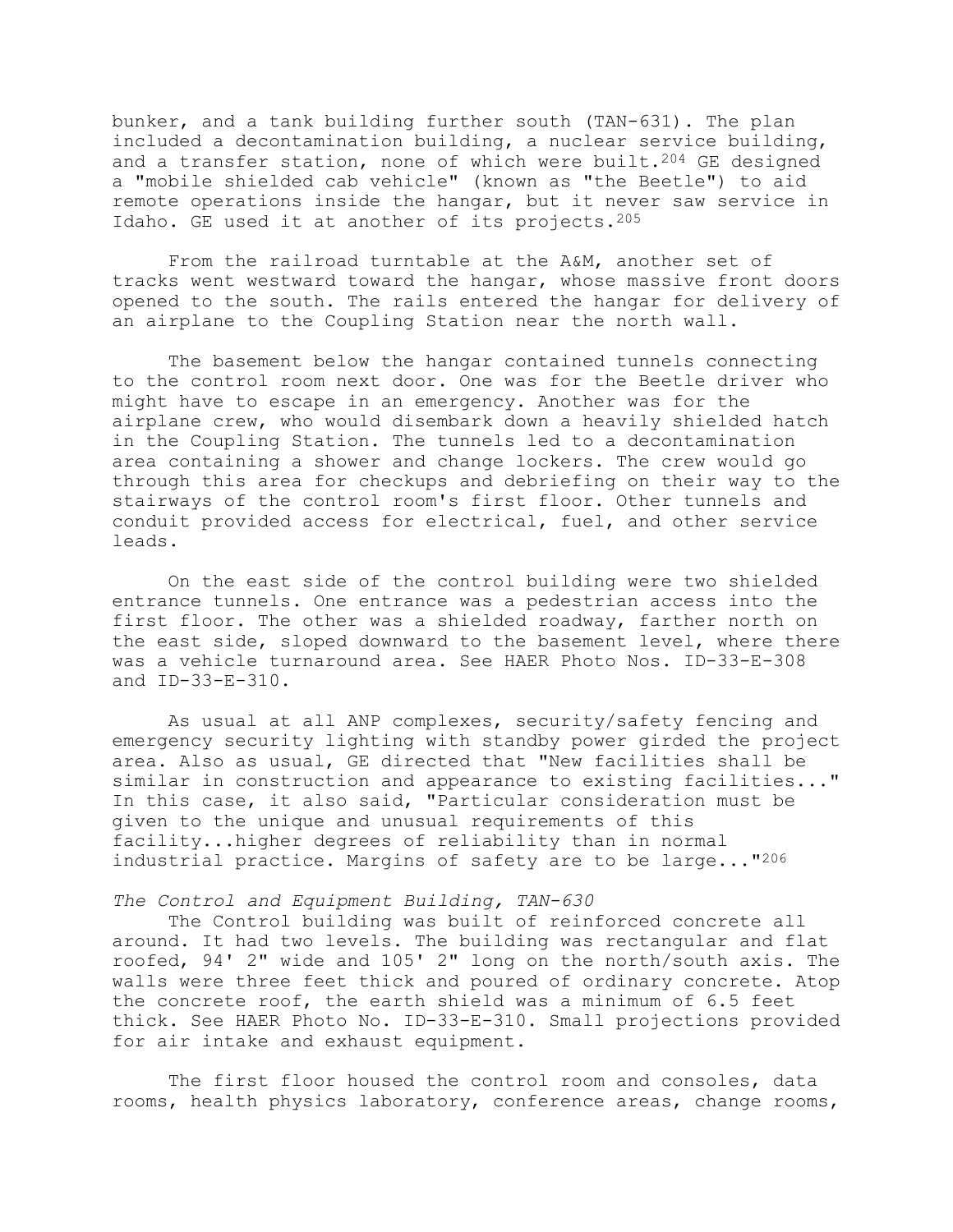auditory alarms, and communications center. One of its unique features was a corridor (room 123 A) leading from the control room (room 123) to the east wall of the hangar. Here observers could see into the hangar through a shielded window. Another corridor (room 104) led to a door into the hangar. On the hangar side of the door was a "shadow shield." Constructed of heavily reinforced concrete, this erect, massive slab would help block the force of explosions and fissionable materials from entering the Control building.207

The change room and bathrooms could handle up to sixty men during any one shift. Facilities included hand and foot counters, lockers, clothes hampers, showers, and toilets. Elsewhere a women's lavatory acknowledged that there might be as many as "six women per shift" somewhere in the control building.208

The shielding around the counting room attenuated background radiation to 0.10 mr per hour during tests, the same standards in other ANP counting rooms. This room, 10 feet by 17' 4" in dimension, was near the center of the building and enclosed in concrete walls one foot thick. The door (door 31) was equally thick, triple-hinged, and had a latch/bolt lock.

The basement floor housed the majority of the equipment servicing the various support systems: boilers, diesel generators and fuel pumps, dry chemical storage, acid and caustic storage and pits, electrical panels and cable, alarm terminal cabinets, heating and air conditioning equipment, instrument repair area, jet fuel transfer room. Personnel tunnels connected to the hangar from the Change Room, carefully routed to fit between the structural ribs of the barrel-vaulted hangar. One went to the Coupling Station, another to an access hatch under the four-rail track. Another tunnel went to a viewing station. A completely equipped "emergency kitchen" was to be stocked to feed thirty people for 72 consecutive hours on an emergency basis.209 See HAER Photo No. ID-33-E-309.

The exhaust and filtering systems were expected to be similar to the one at the IET, costly features consisting of ducting, filters, couplings, support foundations, valves, manifolds, and monitoring systems. They were to be arranged in a straight line north from the Coupling Station, ducted through the hangar's north side through a bank of filters, to the stack. Filters would remove radioactive dust particles from exhaust air before it went up the stack.<sup>210</sup> The system was not installed.

A fuel pump room was on the south side of the building, where it connected to buried tanks just beyond. They were intended for fuel oil, diesel fuel, lubricating oil, jet engine fuel, process water, fire protection water, and fire-suppression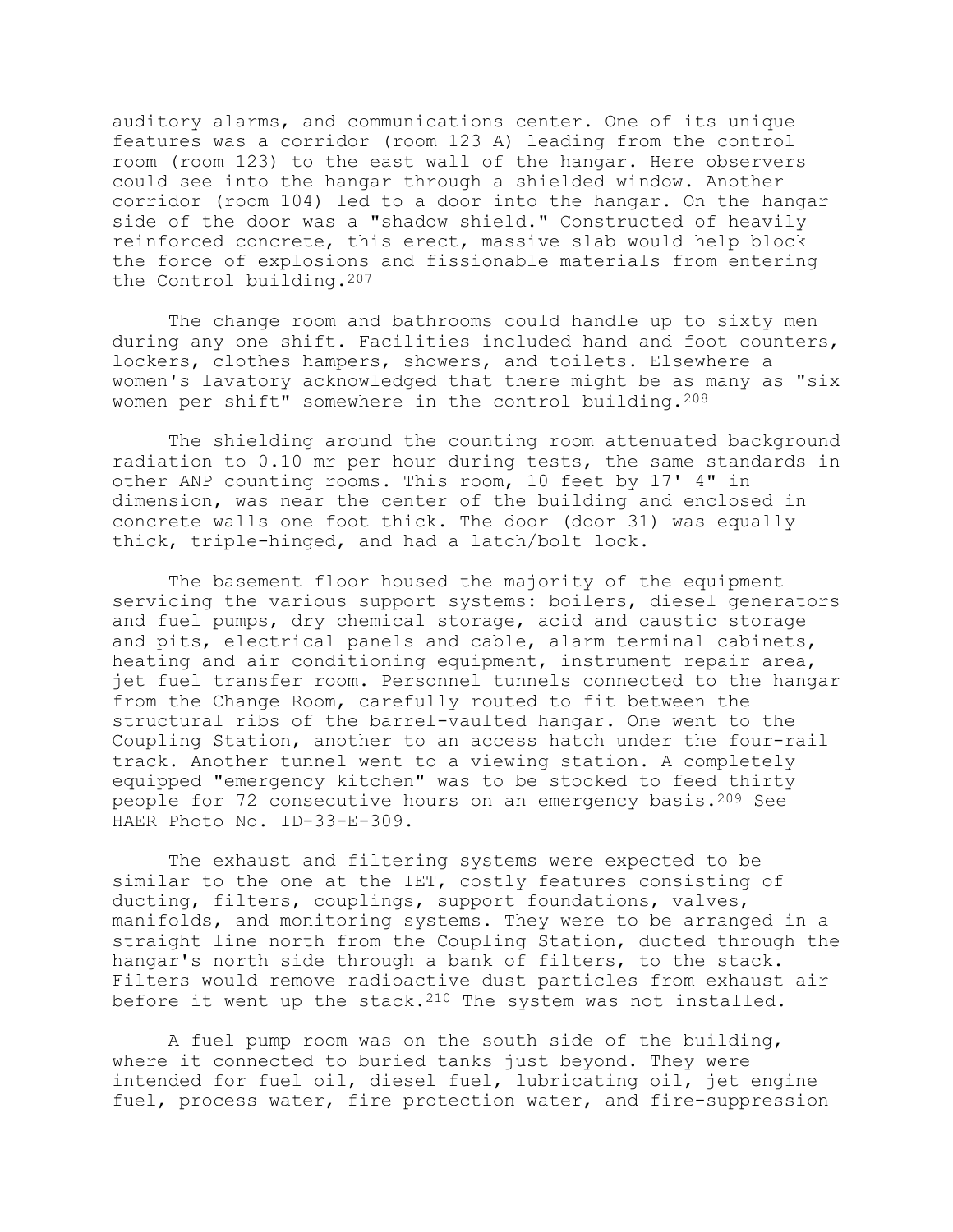foam solutions. Also outside the building, a weather monitoring system with leads to the control center inside would constantly surveil wind speed and direction and other factors at all times during operations.211

### *Tank Building, TAN-631*

This building sheltered several tanks in a space 29' 4" wide, 55' 4" long (north/south axis), and 15' 10" high. It was flat-roofed with metal decking and built-up roofing. Walls were made of pumice block. Unlike earlier ANP buildings, this one did not have a coping strip just below the roof line. Part of the wall on the north facade included a knock-out panel, a precaution against explosions.

Inside, the concrete floor of the building had built-in concrete pads and tank saddles to fit the future tanks, which would lie on their sides. Two hollow metal doors (not glazed) gave access to the east side, a double door to the south end, a single-wide door to the north. A dip stick rack was mounted on the west wall near the south end of the room. A trench and sump were built into the floor on the north end. Also on the north end, identified as the equipment room, was an exhaust vent and hatch to the roof. See HAER Photo No. ID-33-E-313.

## *Chlorination Building, TAN-637*

The FET area included a sewage treatment facility east and slightly south of the Control Building. Part of it was this small shed, identical in design to the Chlorination shed at Low Power Test, TAN-643, but slightly larger. It was 9' 4" square and 8 feet high. The walls were vertical metal panels. The roof sloped back moderately from the west wall, which contained the one hollow metal door.

The insulated building contained an electric wall-mounted space heater in one corner, a thermostat, and a concrete pad for mounting the hypochlorinator stand. Louvered vents were in the top of the door and in the east wall. See HAER Photo No. ID-33-E-314.212

## *Water Pump Buildings, TAN-632 and TAN-639*

The water supply for the FET came from two wells located northeast of the complex. The pump for each was enclosed in an identical building. These were of the same general design as the others at ANP, differing slightly in dimensions and the size of the flat-roofed projection from the main building.

Each building had a pitched roof, with the gable ends sided with horizontal wood shiplap. Gable facades were east and west. The walls below the gables were pumice block. A 24-inch-throat gravity roof ventilator with chain-operated damper sat atop the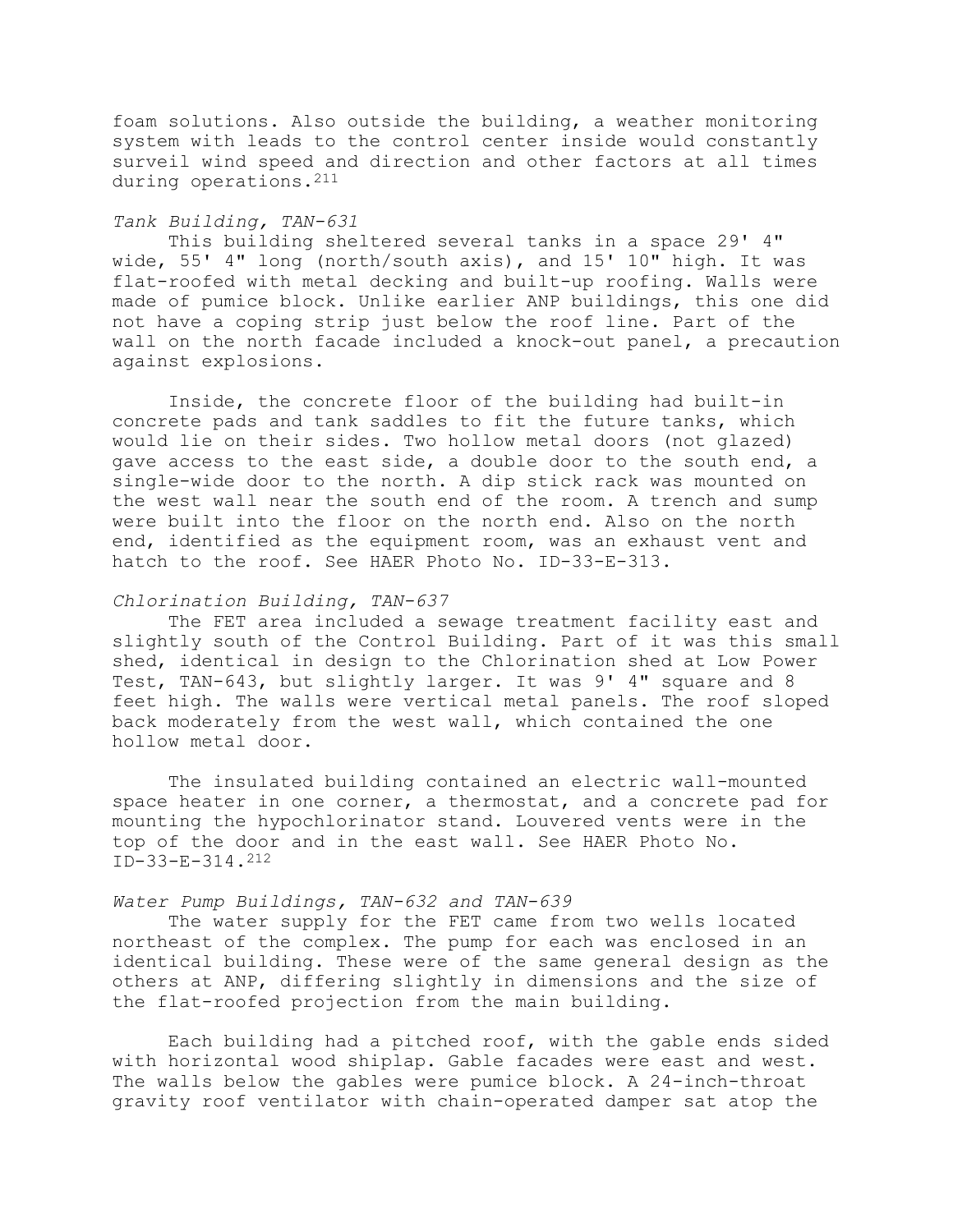roof ridge. TAN-632, which served Water Well No. 1, was 12' 8" by 25' 4" long (east/west axis). Its flat-roofed annex was 6 feet wide and contained the hollow metal entry door on the south side. This section contained chlorination equipment and storage for chlorine tanks. The larger room under the gable roof contained a space heater mounted on the wall and the pump, which was to be installed "by government." A double door gave access on the east facade. Concrete pads were poured outside each door.

TAN-639 served Water Well No. 2. This building was smaller, at 10 feet wide by 19' 4" long (north/south axis). The gable ends were on the north and south sides. It had no annex or evident storage space for chlorination equipment. One entry, via double door, was on the east side. In other respects, the design was identical to TAN-632, with pumice block walls, a roof ventilator, and louvered ventilators in at least one wall.<sup>213</sup>

### *Exhaust Stack*

While an aircraft was inside the Hanger, the plan was to attach the jet nozzle to a steel duct at the Coupling Station, filter the exhaust, and send it up a stack located to the rear of the Hangar. The duct, supported by braces on the Hangar floor, would expand from a diameter of 9' 8" to more than 20 feet as it curved upward and entered the stack, a distance of about 130 feet. The ANP program was canceled before the duct, the stack, and several other advanced features of the FET were installed.

#### PART FOURTEEN

# THE LOSS-OF-FLUID TEST PROGRAM

Of all the nuclear reactor research conducted anywhere in the United States, studies featuring the total and deliberate destruction of nuclear reactors were unique to the NRTS. NRTS scientists began blowing up reactors in the 1950s when they started investigating the types of accidents and malfunctions that might interfere with the safe operation of a reactor.

One possible malfunction was an "excursion," a sudden and unplanned rapid rise in the rate of fission and a concomitant rise in the temperature of the fuel. A series of reactor experiments named "BORAX" (Boiling Water Reactor Experiment) took place at the NRTS in the 1950s to dissect in minute detail the process of such events. The only way to discover the operating limits of a reactor was to...push the reactor to its limits. At the time, this was the best way to gather empirical data about excursions and how to prevent them.

The first BORAX test took place in a hole in the ground. The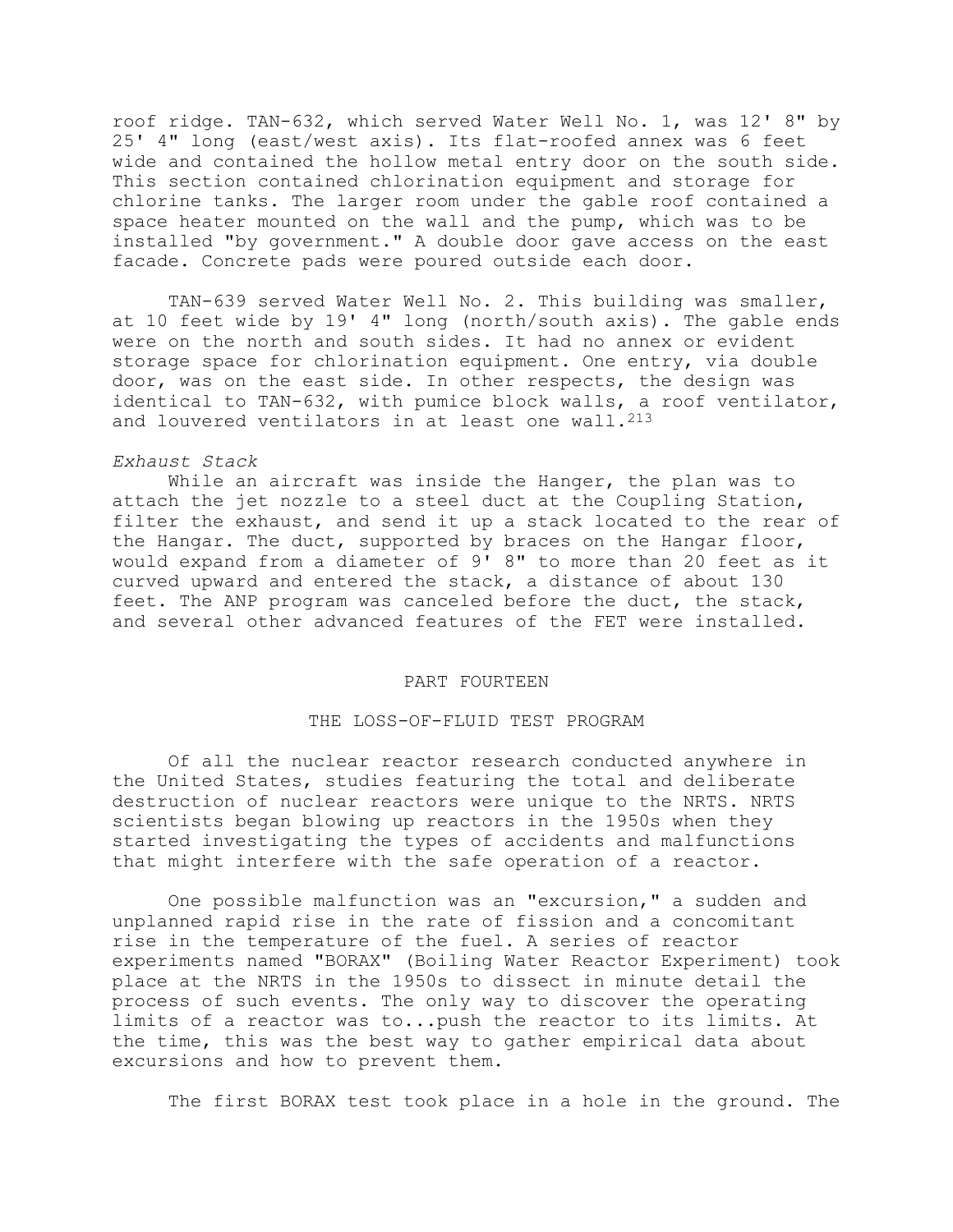reactor was placed in a tank filled with water and open to the sky. Earth shielding surrounded part of the tank. Operators placed a control trailer some distance from the reactor. Before the ultimate destruction of the reactor, they conducted hundreds of data-gathering experiments first.

This simple model was repeated over and over again at the NRTS for another thirty years. As the commercial power industry grew larger and larger, safety questions became more sophisticated. Test facilities became more elaborate and more permanent, but the sequestering of a reactor some safe distance away from a control room became an established pattern for the buildings and facilities erected to conduct destructive tests.

Because of its BORAX experiment, the NRTS was ready with an idea to help the AEC develop standards for the placement of small "swimming pool" reactors in university settings. The AEC knew that if a commercial nuclear power industry were to succeed, it would require well-trained nuclear physicists, engineers, and chemists. The AEC wished to promote nuclear education. But, placing reactors in the hands of graduate students presented risks of its own. The Phillips Petroleum Company, the AEC's operating contractor at the NRTS, proposed to conduct another series of destructive tests. Named SPERT (Special Power Excursion Reactor Test), these answered the necessary questions about university reactors and many others. Eventually, the AEC would be issuing commercial licenses for nuclear power plants. SPERT tests helped define the safety requirements for these reactors.

Beginning in 1963, the AEC achieved its goal of fostering a nuclear power industry, a time sometimes referred to as the "great scale-up." Companies, particularly Westinghouse and General Electric, began to apply for licenses to build power reactors operating at 1,000 megawatts and more. These reactors each used tons of fuel. The size of the plants far exceeded most of the experimental reactors at the NRTS and elsewhere. Most significantly, they were to be located in or near large cities, heavily populated load centers. How could these be engineered to be safe? What conditions and requirements should the AEC place on their operating licenses?

The BORAX and SPERT programs had explored the inner life of reactor fuel as it heated up in an excursion. They had helped discover how to design fuel elements so that the chain reaction shut down naturally if they became too hot. However, the fission products inside the fuel elements continued to generate the heat of radioactive decay. This heat was only five percent to seven percent of the heat from a fissioning reactor. But when the pile of fuel was of commercial scale, this was a substantial amount of heat -- and hazard.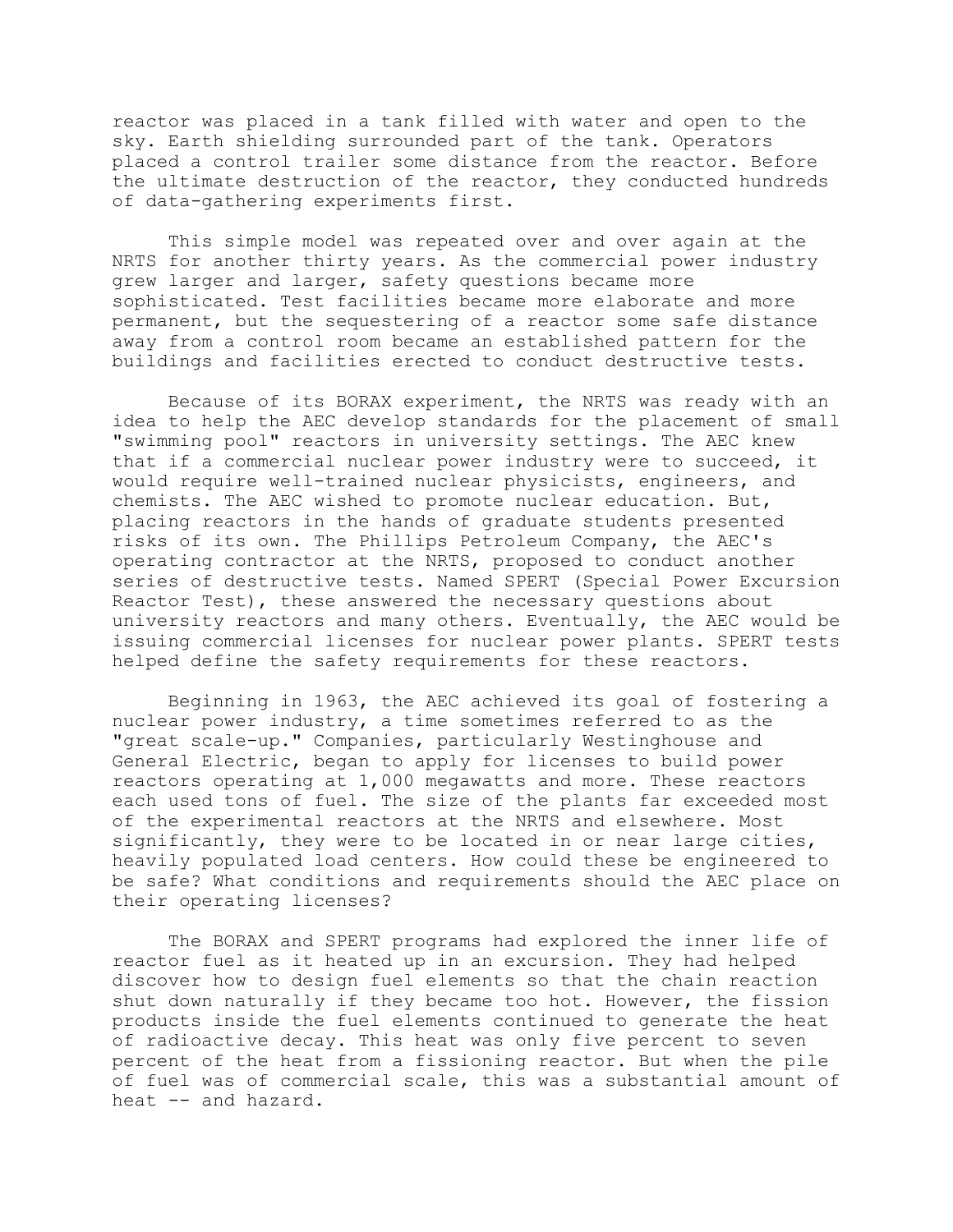The new reactors, therefore, had to be engineered not only with coolant to remove the heat of fission and decay heat, but also with backup systems that worked without fail in case the system broke down for some reason. Most commercial reactors were kept cool with pumped water that flowed past the fuel to collect heat. If a pump failed or a pipe broke, what then?

#### *The First LOFT Reactor Concept*

An event involving the sudden failure of the coolant to reach the reactor was called a "loss of fluid" or "loss of coolant accident," LOCA, for short. Although power plant designers were proposing a variety of backup systems, the AEC regulators were not convinced that they would work. The systems had not been tested. The many variables interacting in such large reactors might behave quite differently than they did in small-scale reactors.

In 1962, the AEC initiated the Safety Test Engineering Program (STEP) to explore and answer its questions. In 1963, Phillips Petroleum proposed to build a special reactor at the NRTS to explore LOCAs. The AEC agreed. Construction began in 1964. The idea was to place a 50-megawatt reactor -- scaled down proportionately from a commercial-sized plant -- inside a containment building, rig it with instrumentation, operate the reactor, and then test the performance of commercial cooling systems. Phillips called it the Loss of Fluid Test (LOFT) Reactor. In a departure from the usual practice at the NRTS, where reactor components were typically given individual attention, the cooling system components were to come from commercial vendors, the same who supplied General Electric and Westinghouse. Phillips could run each set of components - emergency sprays, pressure suppression devices, and the like - through its paces. In the end, they could simulate a LOCA to "see what happens."214

Commercial reactor vessels and containment buildings also were subjects of doubt. How much heat and pressure could they survive in a LOCA? The Phillips tests would find out how much pressure each could endure as heat and steam built up during a LOCA experiment. After the preliminary tests, the scientists would "break" the coolant pipe, delay inserting the control rods, cut off the cooling water, and disconnect the emergency backup systems. Instrumented in every detail, the reactor would reveal the precise history and nature of the "accident." They would extrapolate the results to larger-scale reactors. The AEC regulators would have empirical data guiding their license requirements. Phillips estimated that the last test would take place in the winter of 1968.215 At least, this was the plan as Phillips engaged Kaiser Engineers to build the containment building. Nuclear engineers began to design the reactor.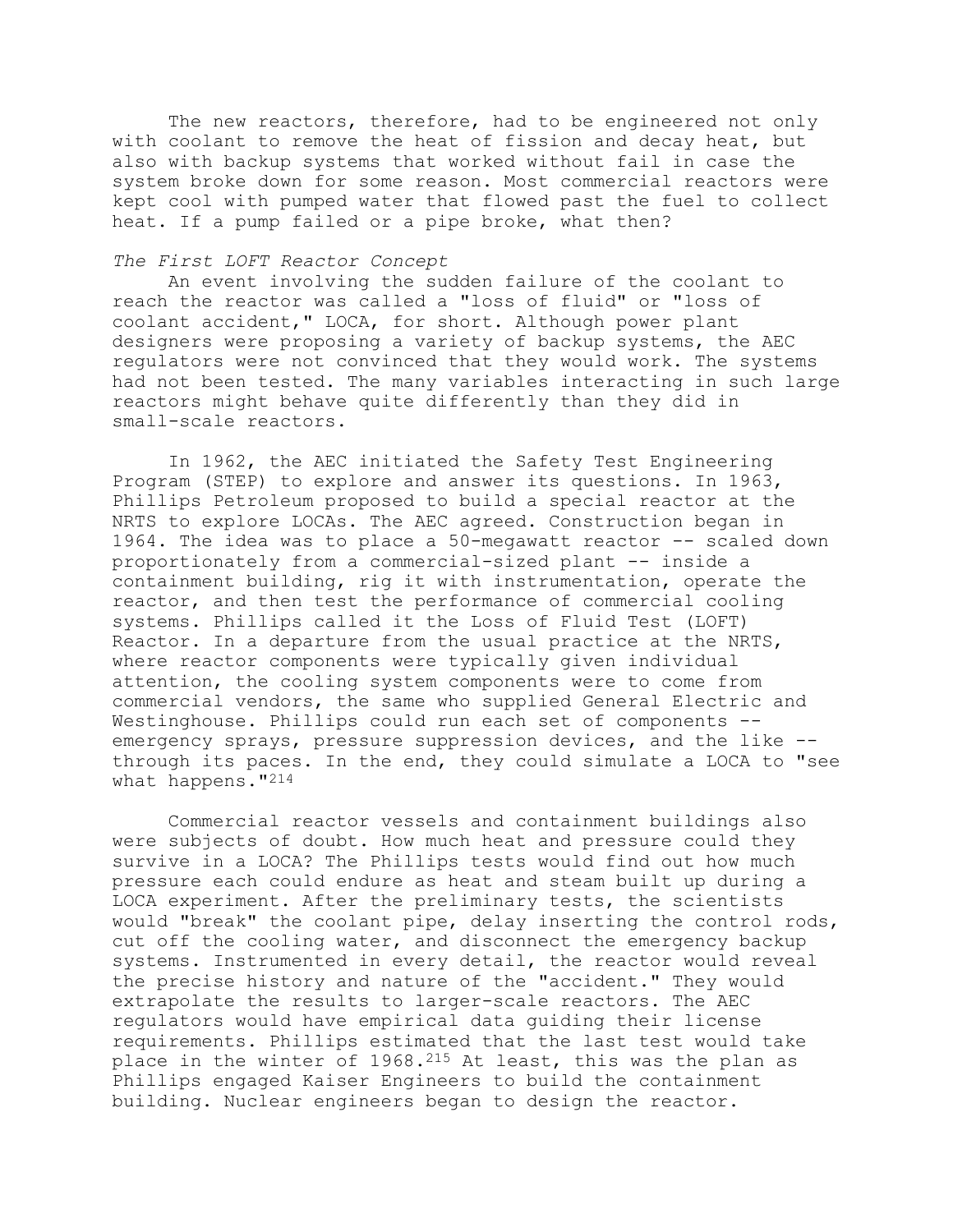# *Siting and Layout of the Loss of Fluid Reactor*

The LOFT program might be considered the champion of all science programs in adapting and re-using facilities originally designed for previous experiments. Phillips decided to reuse several vacant ANP facilities at Test Area North. The control building (TAN-630) next to the FET hangar was easily adapted for the control building. It supplied that essential accessory for destructive tests, namely a shielded control room at a safe distance from the test.

The LOFT containment building went east of the control room. The hangar was recruited to shelter the power and emergency power system: a diesel generator, banks of wet cell batteries, two motor generator sets, and the requisite switchgear. The tunnels connecting the hangar to the control building could provide LOFT personnel an escape route if ever needed.

Other familiar ANP assets were also reused: the four-rail tracks, the heavy-duty dollies, the shielded locomotive, the turntable, and the movable aluminum building (TAN-624). These transport facilities connected the LOFT site with the analytical capabilities of the A&M building, TAN-607: the Hot Shop, Cold Shop, Radioactive Materials Laboratory, mechanical shops, and storage pool. LOFT took over the actuator building, TAN-615, as its "clean" area for assembling and storing reactor fuel elements. It used the cells of TAN-633, the Hot Cell Annex for analytical work with hot items.216

The designers envisioned placing the reactor and/or test components on a dolly and moving it back and forth between its containment building and the Hot Shop as needed. The movable building would, as it had for the HTRE reactors, shelter against the weather. Since the Hot Shop door was 33 feet high, the dolly and reactor assembly could be no higher than 33 feet.<sup>217</sup> Likewise the opening in the containment had to clear 33 feet. See HAER Photo No. ID-33-E-380.

The craft skills accumulated during the ANP days were called upon again. The LOFT program would require remote handling, heavy lifting, decontamination, and instrumentation of every conceivable parameter to record water and reactor behavior during the "accident."

As the program evolved, the STEP program engaged other TAN facilities as well. Scientists required some method of examining the entire range of behavior of the coolant. Under pressure in a reactor (to keep from boiling), a break in a coolant pipe would suddenly release pressure, water would flash to steam, and...what exactly? The dynamics of water as it transitioned between its liquid and gas phases needed closer study. Phillips designed a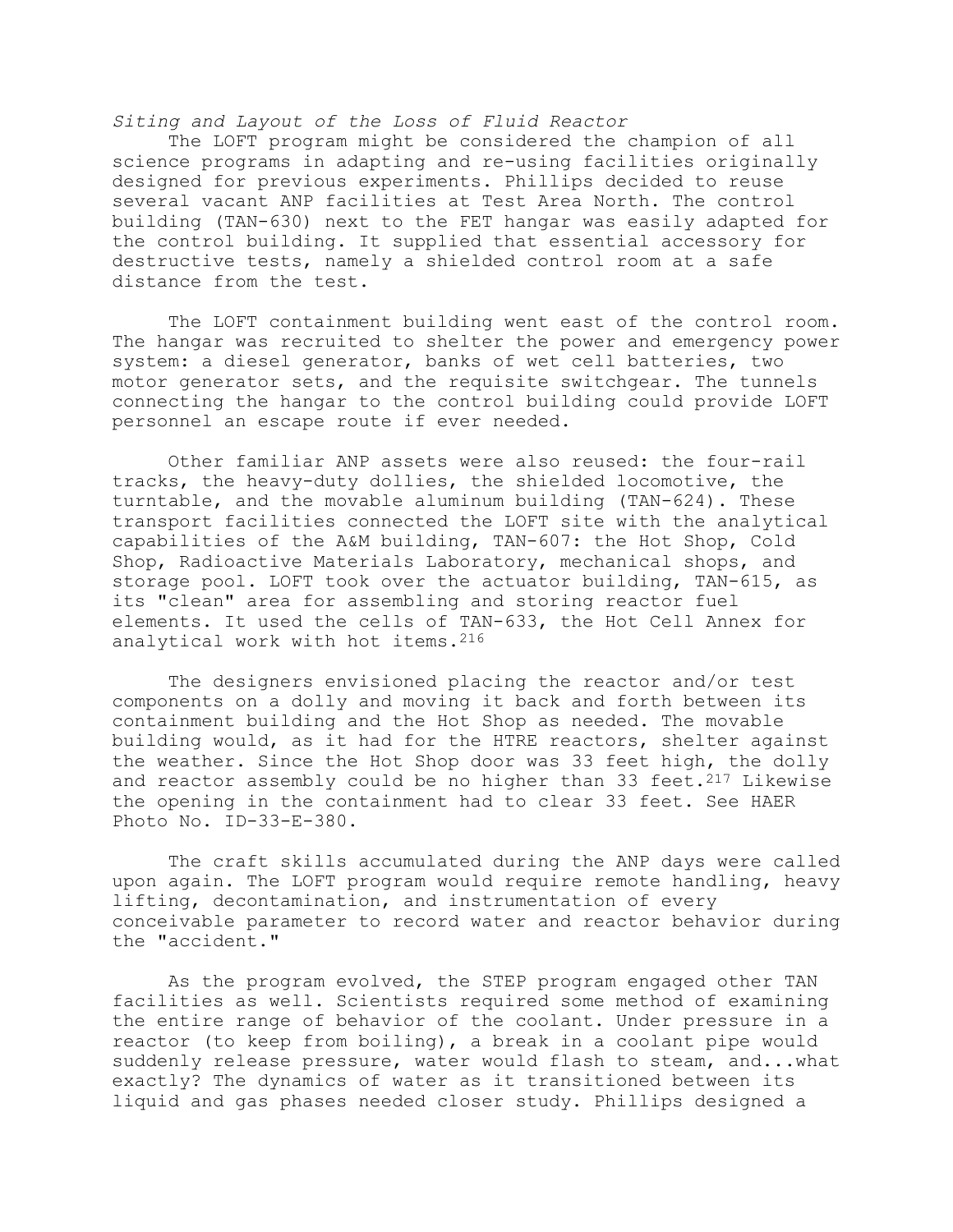"non-nuclear" reactor called Semiscale. Reactor-like heat could be supplied conventionally; the object of study was the water. Simulated breaks in coolant pipes were called "blowdowns." The old Jet Engine Test pad (TAN-609) once more housed noisy experiments. The cells at the Low Power Test (TAN-640) building likewise saw new duty. Workers began using the new name, WRRTF (Water Reactor Research Test Facility) instead of "Susie" or "Low Power Test Area," and the old ANP names went out of use.

NRTS facilities beyond Test Area North also contributed to this highly interrelated set of programs. Fuel pins went for irradiation to the NRTS Test Reactor Area, where they were subjected to normal and transient conditions. A computerized Fuel Rod Analysis Program was developed with the help of the Power Burst Facility, the most advanced reactor in the SPERT group. All of these complex NRTS resources aimed simply to find out, "Will this emergency cooling system actually cool the fuel elements in a pressurized water reactor?" and "Can computer models predict results?"218

#### *The LOFT Containment Building (TAN-650)*

The Containment Building surrounded the LOFT reactor chamber and the vessel in which it operated. "Containment" was a safety concept aimed at preventing the fission products that had accumulated in reactor fuel from getting into the environment accidentally. The cladding around the fuel element was the first line of defence. The next was the reactor vessel; the dome-topped building was the third. It was to withstand a variety of explosive, pressure-building, and flooding accidents in the event that the first two containers failed. As a reactor headed for destruction, the LOFT system had to imitate accidents, but not their hazardous consequences.

LOFT went under construction in 1964. The reactor was a pressurized water reactor, its engineering providing for five major systems: primary coolant, reactor, blowdown suppression, emergency core cooling, and secondary coolant.

Commercial reactors were built so that each quadrant of fuel within the reactor was cooled independently -- a "four-loop" system. LOFT consisted of one "intact" loop to simulate three unbroken loops in a commercial reactor and another loop to be "broken" for the accident. This loop contained pumps and valves to imitate the sudden blowdown of a pipe break. The "emergency" coolant could be injected at any of several locations, depending on where the "break" had occurred.<sup>219</sup>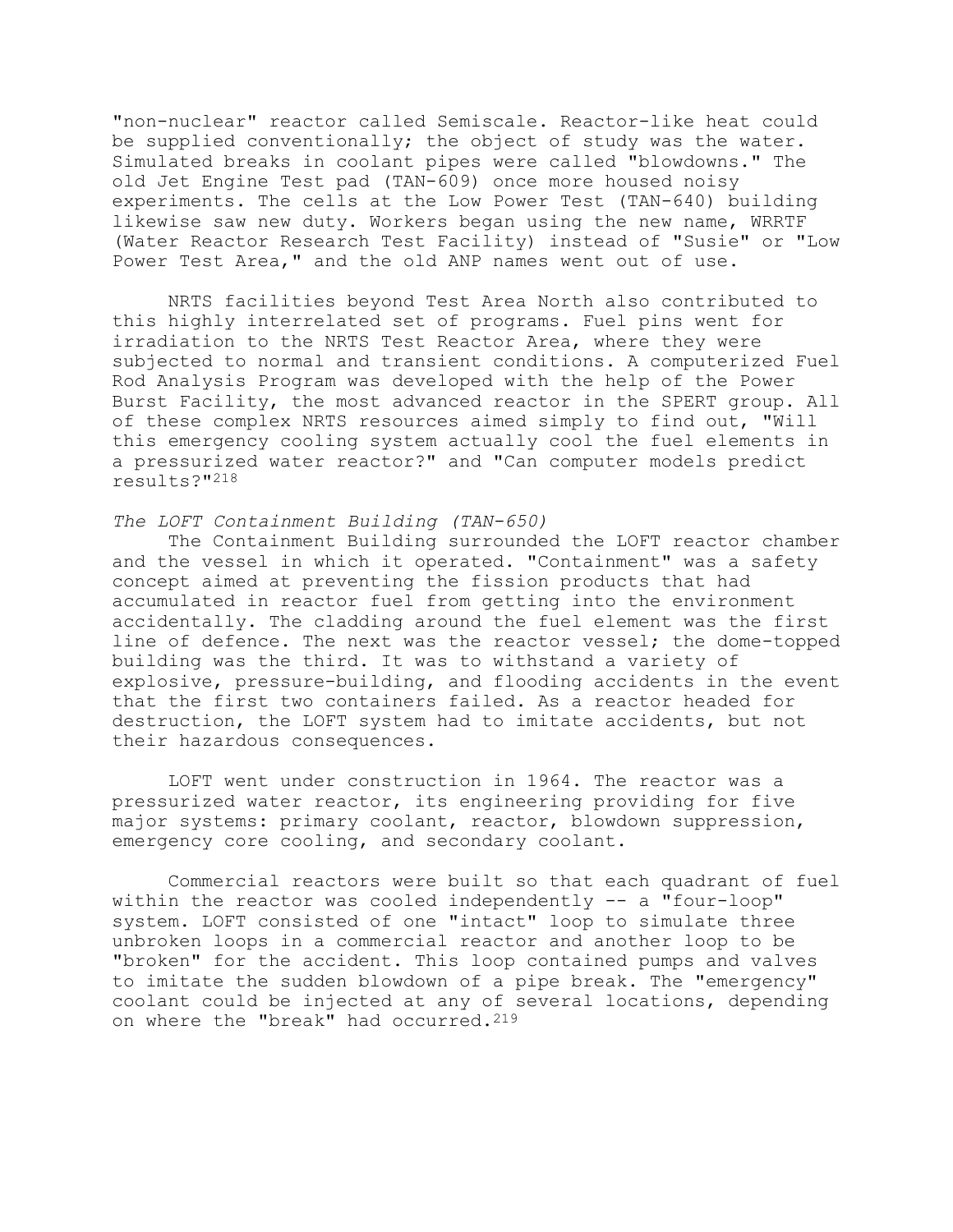Figure 16. Configuration of the LOFT reactor for one of its tests. One system represented intact loop, while special valves, and piping were rigged to simulate a "break." Steam and water escaped to a "suppression vessel" to avoid contaminating the floor of the LOFT building. *Source*: *The OECD LOFT Project*, p. 54.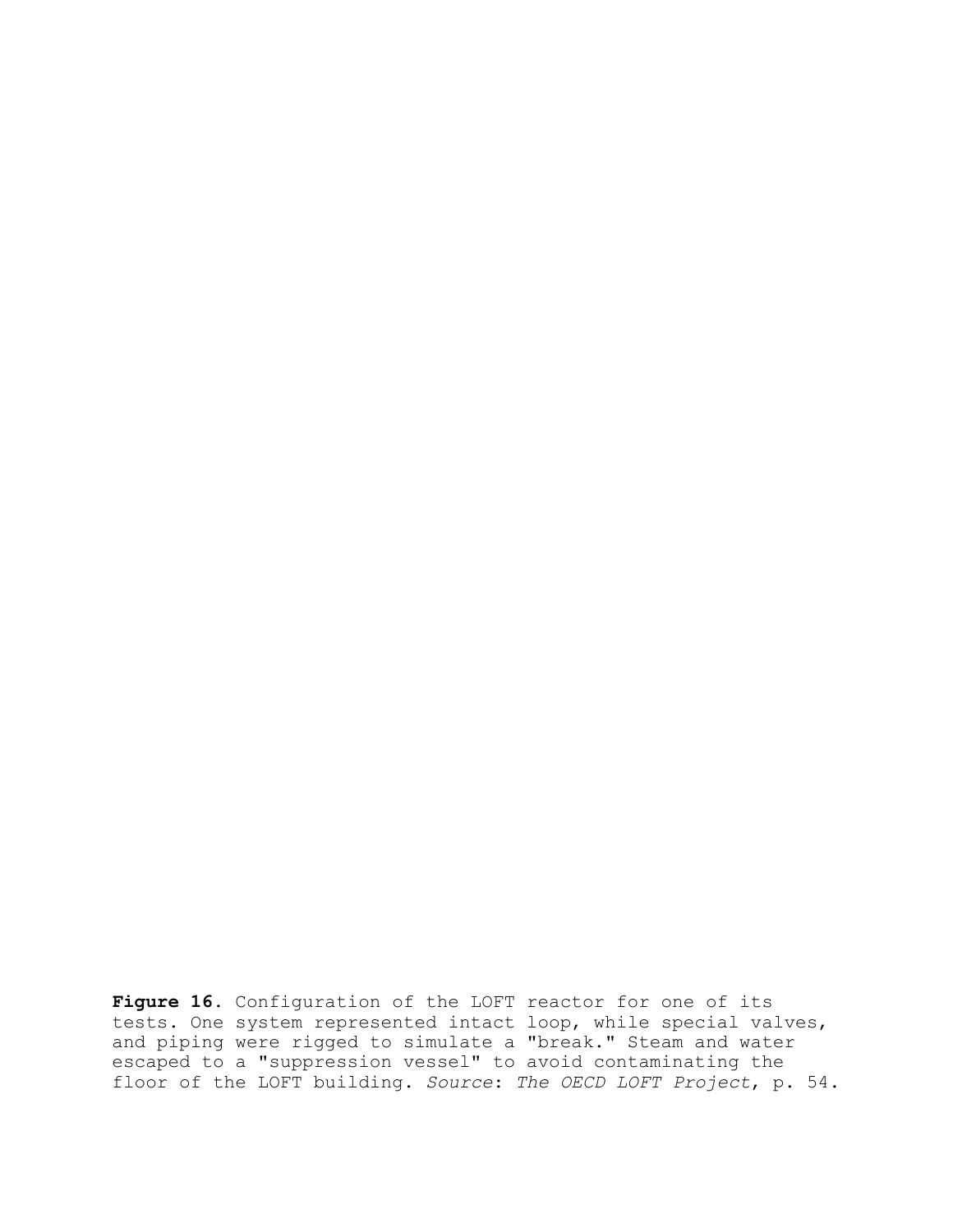One possible consequence of a loss of coolant was a complete fuel meltdown. The cladding and structural support of the fuel assemblies could collapse at the bottom of the reactor vessel. Absent heat removal, the reactor vessel could likewise melt, and the fission products escape that second container. Continuing, the heat buildup could melt the concrete floor in the basement of the containment building. In that case, the fission products could be dispersed into the environment when the heat reached ground water and turned it explosively to steam.220

The LOFT containment building had two operating levels, the main floor and a basement. The reactor was situated in the middle of a circular, domed building 70 feet in diameter. The basement contained various pumps and equipment rooms. The space directly beneath the reactor was a circular "catch basin" designed to resist a further breach should a fuel melt reach that far. This feature is observed in early construction photos. See HAER Photo No. ID-33-E-355.

In visualizing the architecture of the LOFT building, it is helpful to think of the central dome with a major feature projecting from each of the four cardinal directions. The "front door" with rail access was to the south. To the north was a long narrow wing with five levels above grade (and a broader basement area below). This wing could be thought of as the reactor's coupling station. Penetrations through the dome connected to instrumentation, sampling, electricity, piping, and other equipment here. Early plans referred to it as the "pre-amp" tower. Projecting east was another service wing for receiving highly radioactive liquids. Approximately opposite, the west side featured the airlock door and a corridor to the earth-covered control building next door.<sup>221</sup>

The reactor entered the chamber through the "railroad door," which weighed 200 tons and was a significant part of the building's total cost. This one-of-a-kind item was engineered to be air tight, necessary to do its part in dome pressure tests and in retaining fission products inside the building. This was achieved with a complex air-inflatable rubber seal.<sup>222</sup> The motorized door, curved to match the curve of the building, rolled on rails to open and close. Outside, a metal shroud protected it from the weather. See HAER Photo No. ID-33-E-357.

Inside, two air-lock doors provided a similar air-tight function. One was on the main floor, the other in the basement. The system involved a pair of doors enclosing an air-control chamber between them. The chambers were well-lit and supplied with telephones, ventilation, and pressure equalization.

The containment building was 70 feet in diameter. It had a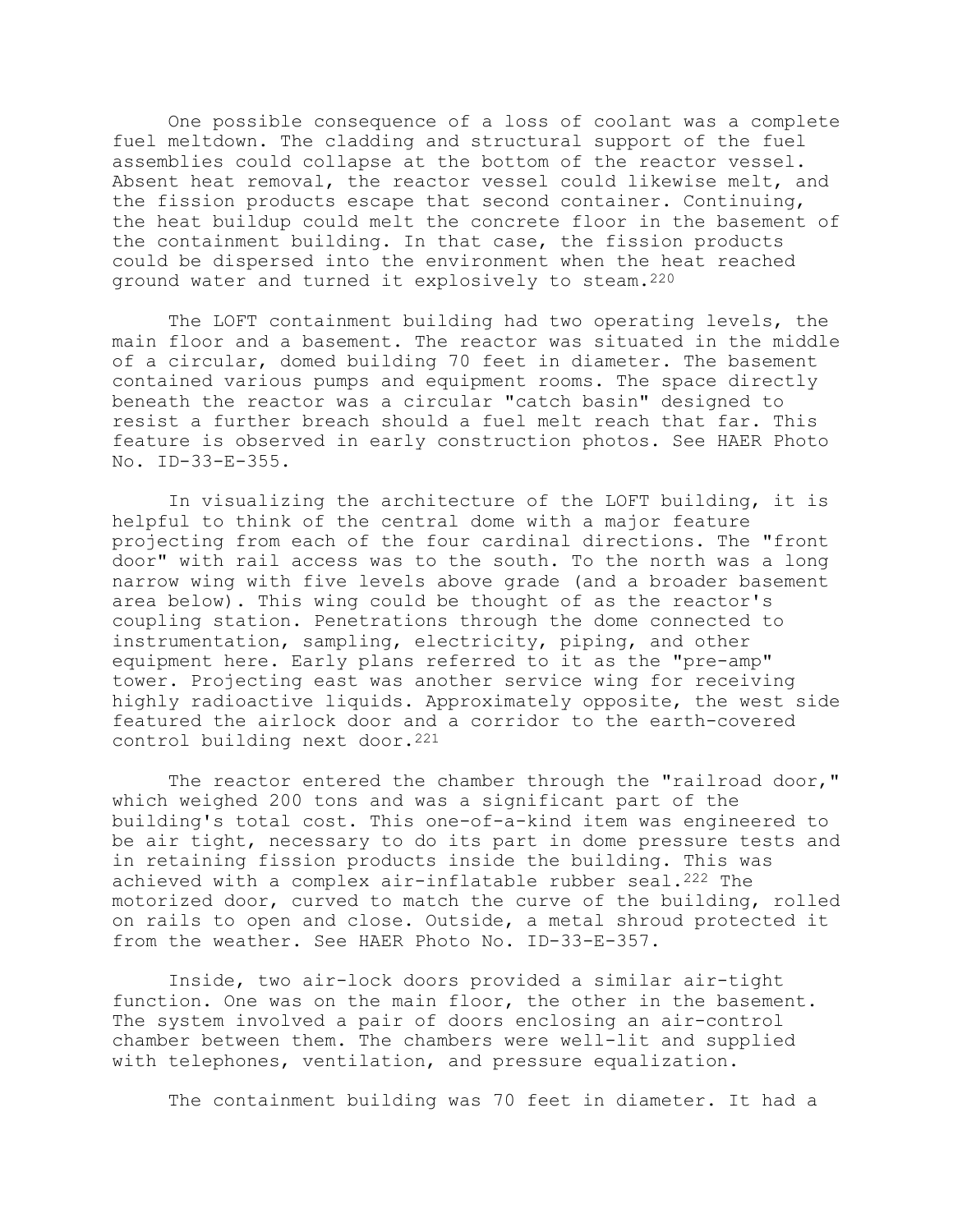double wall, each made of concrete, poured in place. In the basement, the inside wall was about four feet thick. The air space between it and the outer shell wall was 2.5 feet thick. The outer wall was 2 feet thick. Portions of the wall, such as where it separated equipment service rooms from the reactor, were 7 feet thick.

The LOFT engineers made use of the old ANP shielded roadway. The tunnel extended 700 feet east of the containment dome. This and all entries to the premises, shielded or not, were under administrative control during LOFT operations.223

In adapting the TAN-630 Control Building for LOFT, the engineers found that the ANP earth shielding calculations and other planning would work for LOFT. The upper level contained the control room, visitor center, data rooms, offices, and other support rooms. The ANP's old "emergency kitchen" became a lunchroom for everyday use. The basement, or lower level, housed fire protection equipment, boilers, a diesel electric generator set, electrical and other equipment. Fuel oil pumps for the boilers and generators were separated from the rest of the building by a fire barrier wall. Other fire-rated walls enhanced the safety of operations in the control and visitor rooms.<sup>224</sup>

The connecting structure between the containment and control buildings was irregular in shape. To the north, the basement level projected 45 feet beyond the north edge of the shielded roadway, or about 79 feet from the outer containment shell. Depending on their particular function, the interior walls of the basement were built of concrete ranging between two feet to four feet thick. This level covered a larger footprint than did the ground floor and other levels above it. At grade level, earth shielding covered part of the basement.

To the east, the waste-related wing projected about 75 feet from the outer shell. It contained four heavily shielded filter chambers, vaults intended to receive air containing fission products and other radioactive particles. See HAER Photo No. ID-33-E-376, where these vaults were numbered B-223, -223A,  $-223B$ ,  $-223C$ , and  $-223D$ .

On the west side, the distance between the outer shell and the control building was about 46 feet. Equipment functions, such as electricity, heating, and some ventilating, that did not involve radioactive liquids or other wastes were located in this area. See HAER Photo No. ID-33-E-373.

In the reactor chamber, four rails from the A&M turntable crossed the threshold to a set of bumpers arranged for parking the reactor at the center of the chamber. The most visually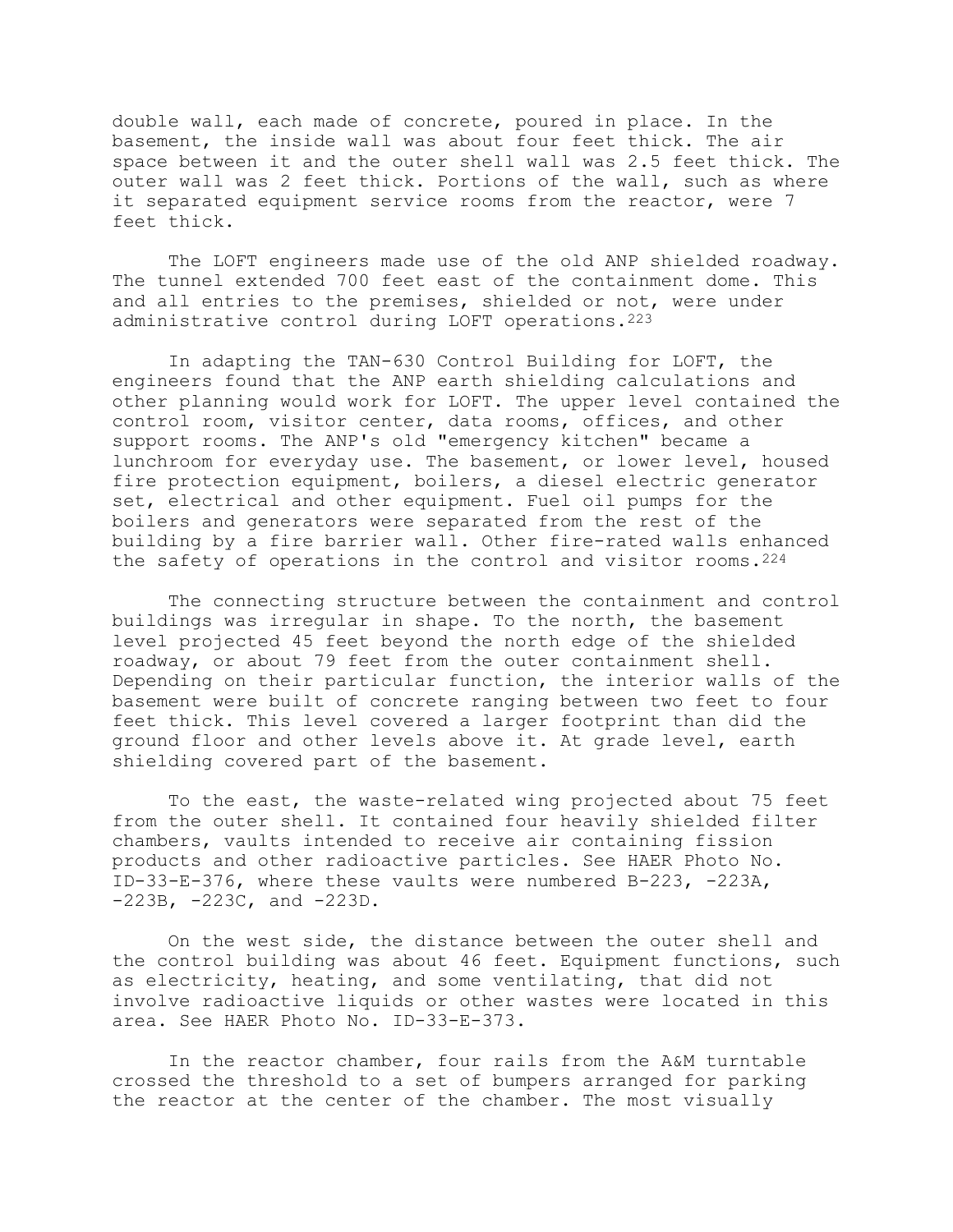arresting scene inside the chamber (absent the reactor itself) was the north wall, where a bank of large holes provided pathways for cables to enter the "pre-amp" wing and its rooms 211 and 213.

Around the floor near the inner wall was a grated trench for collecting water should any spill during an experiment. The floor also contained two hatches. One was a personnel escape hatch, and the other was in the center to receive certain equipment projecting downward from the reactor dolly. Four hold-downs installed in the floor secured the reactor during experiments. The airlock door for personnel was on the west. People entering the chamber walked through a maze, the major shield wall for which was seven feet thick. The space between the inner and outer shells was filled with removable concrete shielding blocks. Around the top of the chamber, about 62 feet from the floor, a rail accommodated a circular bridge crane.

The pre-amp wing projecting to the north (beyond the holes)was 41 feet wide and about 80 feet long (north/south axis). The concrete walls were 2.5 feet thick. Shielded windows provided a view into rooms 211, the "piping labyrinth," and 213, a "conduit tunnel." The walls surrounding these rooms were concrete four feet thick. See HAER Photo No. ID-33-E-374. This floor contained heat exchange equipment for the reactor's secondary coolant system.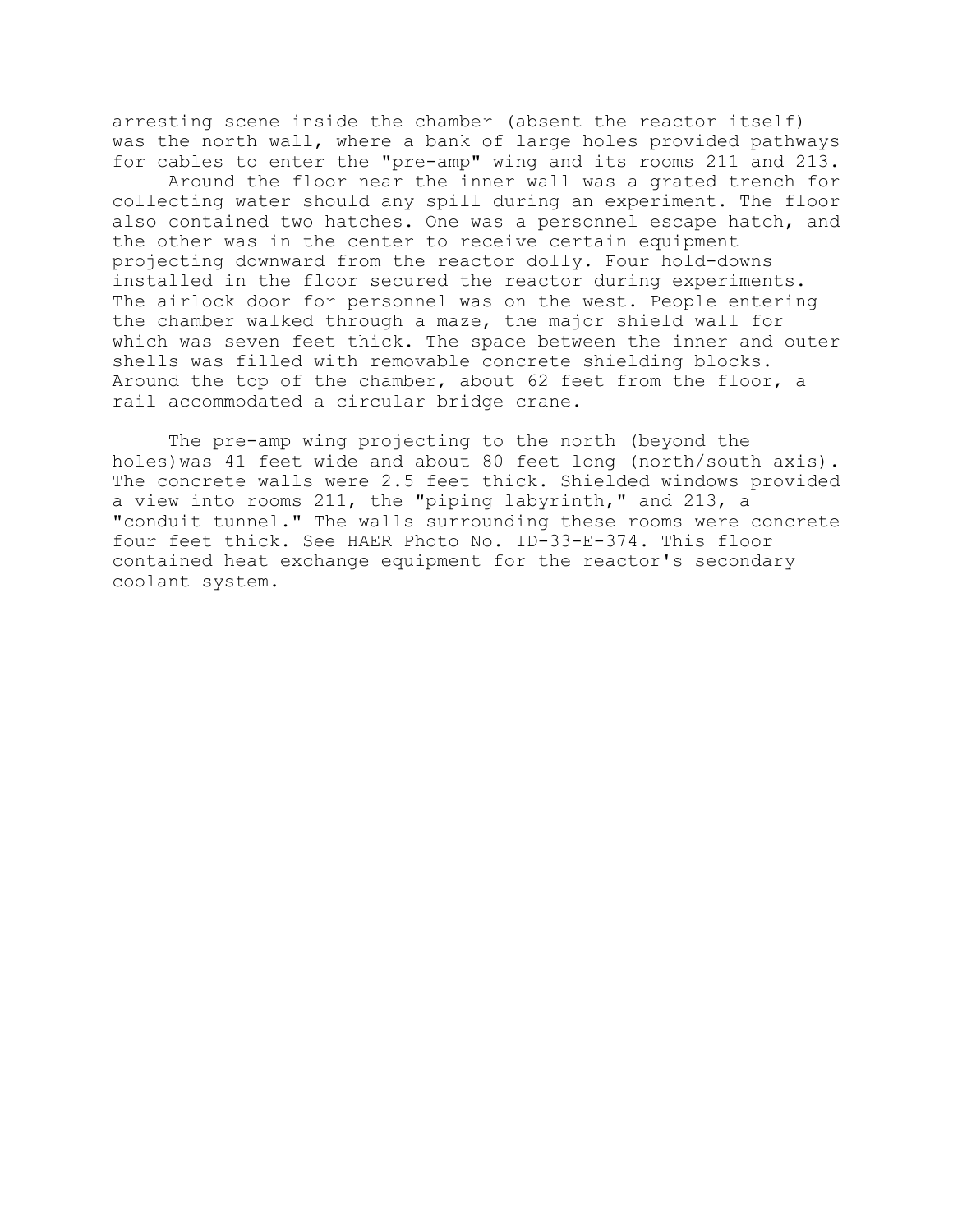**Figure 17.** Views inside pre-amp wing. Spaces were too cramped for HAER photographer to use large-format film. *Top*: Access door to Room 217, partly closed and open. Sign says, "Notice: No eating, drinking, or smoking in this area." *Bottom:* Camera within Room 217 faces penetrations in containment dome's north side. Sampling tubes project from opening at left. See HAER Photo No. ID-33-E-375. *Source*: INEEL Photo HD-39-12, frames 15, 19, 22.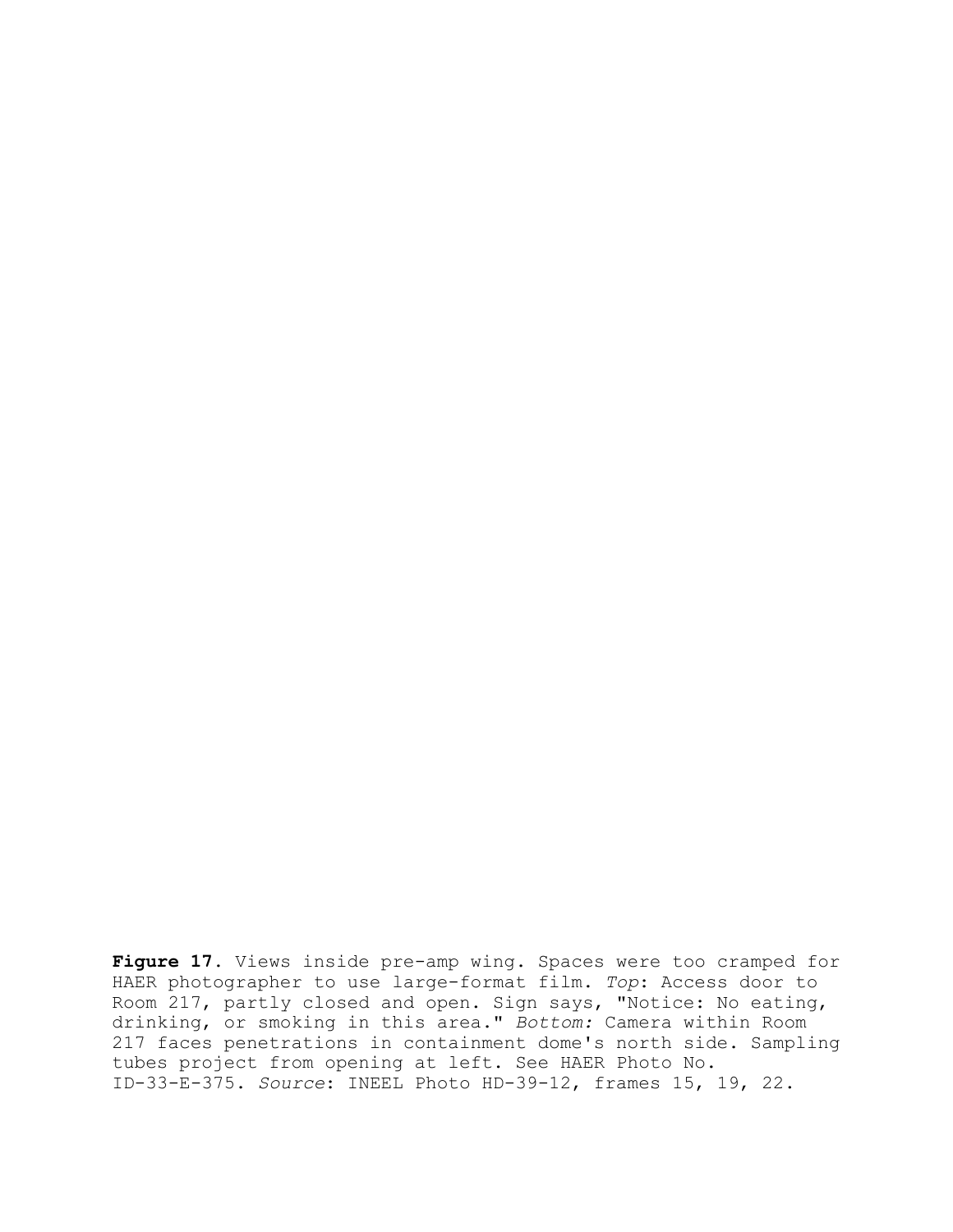**Figure 18**. Borated water tank, on top floor of pre-amp building. Bottom view shows concrete foundation for tank. See construction views in HAER Photo Nos. ID-33-E-359, -360, and -364. *Source*: INEEL Photo No. HD-39-12.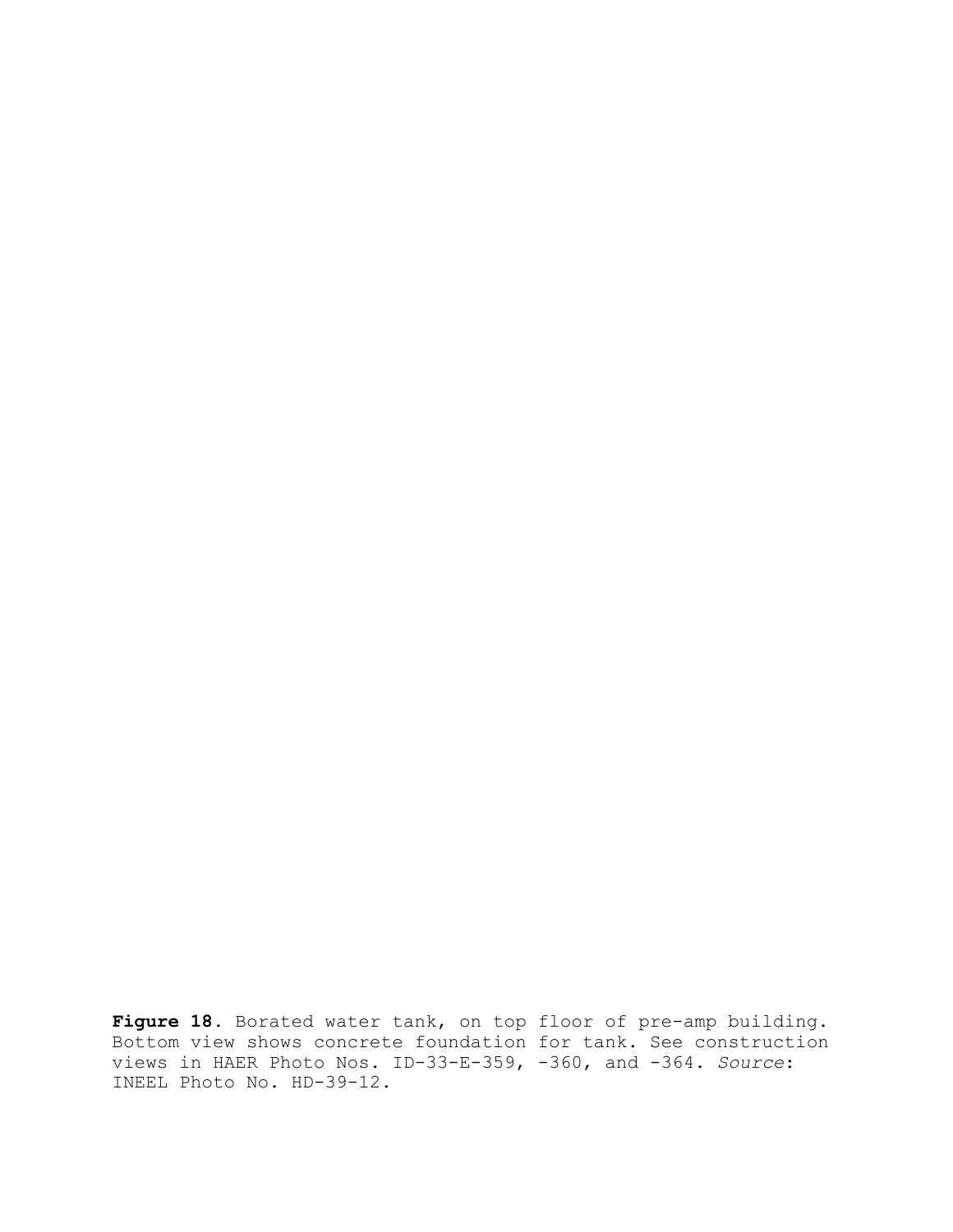**Figure 19.** Compressor building, TAN-637, and LOFT stack. Hot liquid waste was piped to A&M area for treatment. *Top*: Along road to LOFT, camera facing west. *Bottom*: Two views of LOFT's metal stack, before demolition. *Source*: INEEL Photo HD-39-7.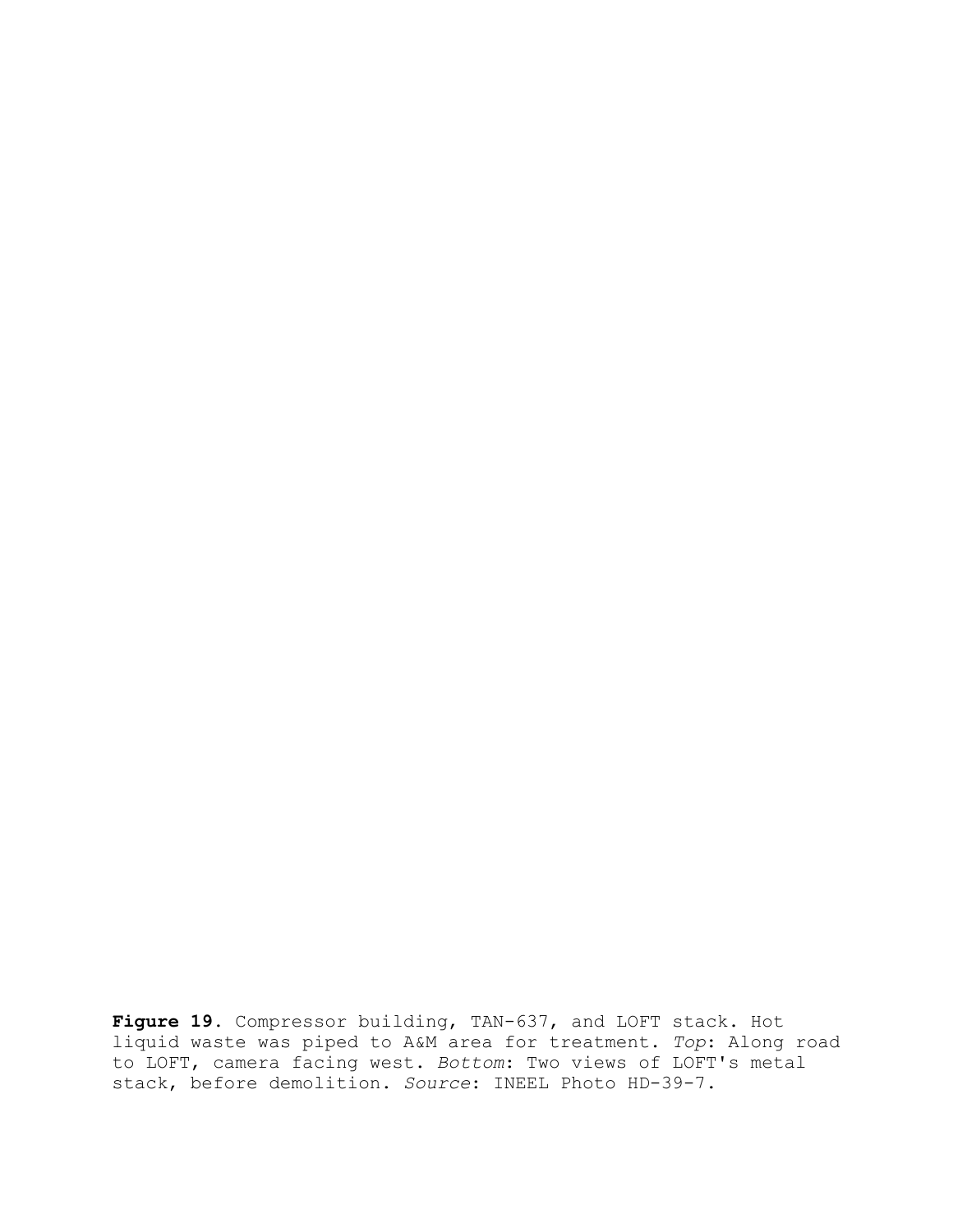The pre-amp wing had three additional levels. The first two held cable tray labyrinths for the cables entering from the containment building and shielded accordingly. Work platforms and monorail installations were available for setting up cable bundles and their courses. A tank containing borated water sat on the top floor. When LOFT was first built, this tank was exposed to the sky. Later, a weather enclosure and roof covered it. The tank was a key part of the emergency core cooling system, employed to help quench any reactivity continuing in the core. See HAER Photo Nos. ID-33-E-375 and ID-33-E-377.

The air filter vaults in the eastern projection were covered with hatch covers best seen in aerial photographs. The retaining wall around them was about four feet high. The air to be filtered came from a duct that exited the reactor chamber and ran down the outer wall of the building. The duct was sheltered from the weather by a corrugated metal shroud not unlike the one protecting the door in front. Should someone have to examine or repair the duct, access was via ladders and platforms inside the metal shroud. See HAER Photo No. ID-33-E-376.

The foundation of the LOFT reactor chamber consisted of heavily reinforced concrete. In some areas, such as directly below the reactor, it was as much as 48 feet thick.

The domed roof of the containment building was made of steel. Its tangent with the walls was just above the bridge crane rails. The dome center rose another 35 feet to its apex. See HAER Photo No. ID-33-E-376. Outside of the dome, a platform on the apex could be reached by a ladder and "bosun's chair." An alarm siren was located here. See HAER Photo No. ID-33-E-377.

### *LOFT Adapts other FET Support Buildings*

Other ANP structures were revitalized for LOFT. The water storage system used the water tank (TAN-733) located several hundred feet east of the shielded roadway entrance. The tank building TAN-632 housed the well and pump for Well No. 1. Well No. 2 pumps were in TAN-639. Closer and just south of the LOFT control room, tank building TAN-631 stored two demineralized water tanks and instrument air.

New buildings were required to handle liquid and gaseous wastes. Tank building TAN-626 contained a holding tank to store radioactive liquids produced during operations and blowdown tests. After an experiment, the wastes were pumped from the tank and sent elsewhere at NRTS for processing. A disposal pond was used for low-level wastes. An exhaust stack and a small monitoring shack took ventilated air likely to contain radioactivity. The stack was 150 feet east of the reactor building, and at 150 feet high, tall enough to help disperse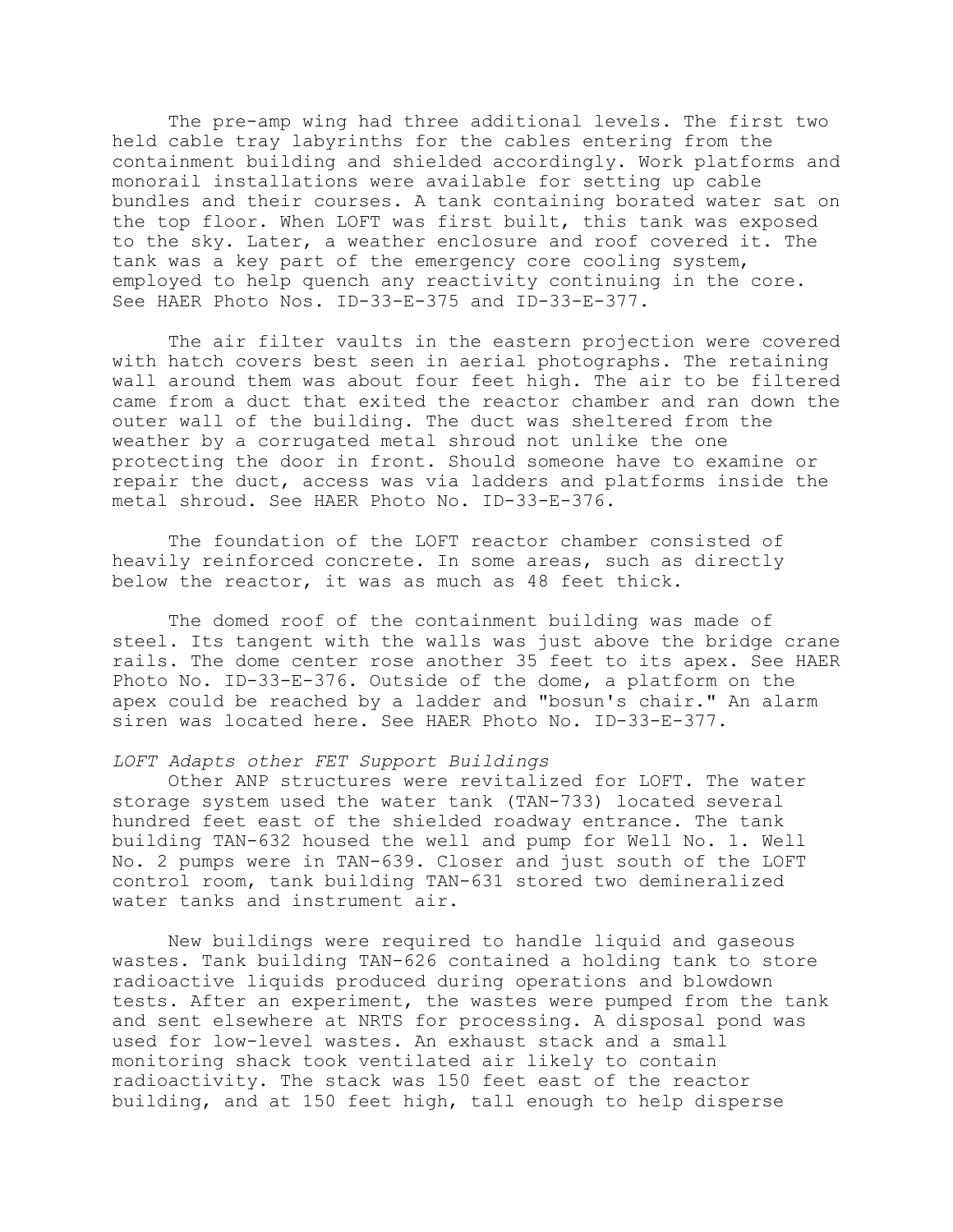contaminants. An injection well disposed of "cold" wastes.225 See HAER Photo No. ID-33-E-367 for an overall aerial view.

#### *Semiscale*

Kaiser Engineers completed the LOFT containment building after 1970. But a LOFT reactor was nowhere in sight. Events far beyond Idaho had overwhelmed Phillips' early goals for conducting LOFT experiments by 1968. Ideas had changed about the reactor, and ideas about the proposed experiments had changed, too.

The new commercial reactors began to use fuel clad in a material known as zircaloy instead of stainless steel. In 1965, Phillips had to acknowledge this change in order to keep the LOFT reactor consistent with commercial products. It was no small thing, as reactor designers had to re-evaluate the safe operating parameters of the LOFT reactor and adjust accordingly. Producing new safety reports and procedures delayed the effective start date for the project.

As the inventory of large commercial reactors grew throughout the 1960s, the regulatory staff at the AEC began to doubt that Phillips' LOFT program would produce useful information about large-scale engineered systems. They were not sure that the small LOFT reactor test results could meaningfully be applied to large commercial systems. The matter was debatable, and the debate wore on for quite some time without coming to a definite conclusion.226

Milton Shaw, AEC director of Reactor Development and Technology, who had been instrumental in canceling the EBOR project, also had doubts about the LOFT reactor. He feared that quality and performance standards for reactor components, if weak, could result in test results that could neither be replicated nor relied upon. In 1967, he ordered that design work on the reactor be suspended in order to "regroup and do the job right."227 Further, he was not convinced that a detailed investigation into reactor meltdowns (the so-called "China Syndrome") was a useful effort. Resources, he felt, should go into the engineering of foolproof preventatives. Funds for LOFT shriveled up. LOFT employees were laid off. The containment building sat empty.

Meanwhile, using what resources they could pull together, managers at the NRTS developed computer models (called codes) predicting the behavior of coolant during a LOCA. These required some sort of empirical validation. Repeated iterations comparing Semiscale blowdown test results with prior predictions produced constantly more accurate codes. Semiscale tests conducted at the Low Power Test area between 1970 and 1971 demonstrated that after certain types of accidents, steam pressure in the coolant pipes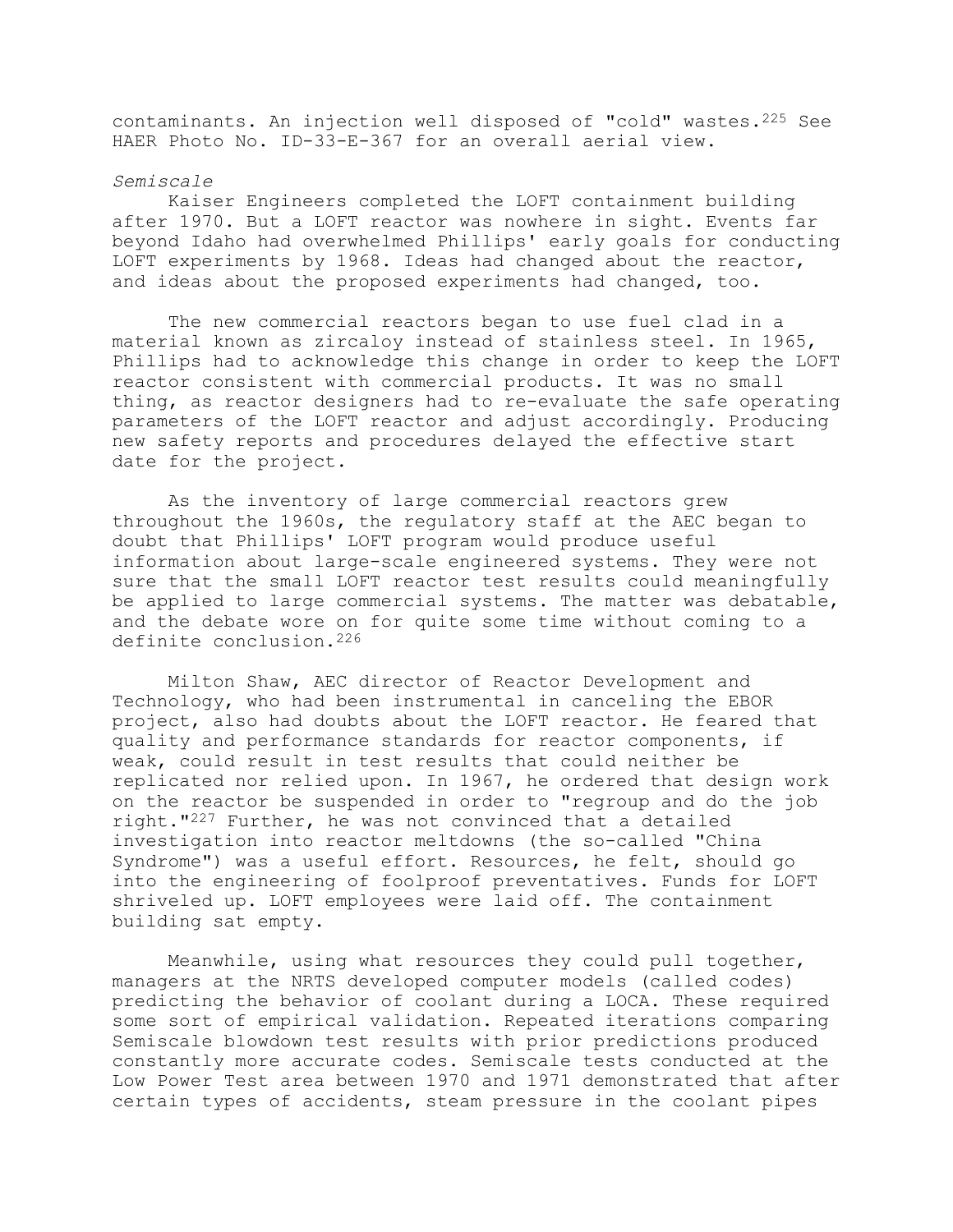prevented emergency water from entering the core to cool it.

The test findings challenged the then-current belief that certain emergency systems were adequate. Margins of safety that had been assumed would now need to be revised. The issue was highly controversial because it meant that commercial licenses would be more costly to obtain. Nevertheless, after the AEC held hearings on the matter, it adopted a more stringent set of "interim criteria" for emergency systems. 228

Thus, the non-nuclear Semiscale tests had a significant impact on reactor safety long before the LOFT building had found a new mission.

### *A New Mission for LOFT*

New management arrived at the AEC in 1974. Dixie Lee Ray, the new chair of the AEC, removed safety research from the control of Milton Shaw. Money for LOFT began to flow. It had become clear that merely testing off-the-shelf reactor components and then destroying the reactor was too limited a mission for LOFT. The program was re-directed so that the reactor would be a research tool capable of simulating many LOCAs, not just one.

To this end, LOFT engineers refined the reactor's water management system substantially. To avoid flooding and contaminating the reactor chamber repeatedly, they designed a special holding tank for blowdown water. When the coolant loop "broke," water would flow into this tank without damaging the reactor. Some of the valves and pumps were scrounged from the *N.S. Savannah*, the Maritime Administration's demonstration merchant ship, at that time being scrapped.229 The blowdown tank and its elaborate piping was in the reactor chamber.

The introduction of the blowdown tank and the complexity of the piping and other systems around the reactor, which had to be well anchored, changed earlier plans to move the reactor back and forth to the A&M. The reactor was larger than the one initially planned, and the piping and other systems did not lend themselves to easy disconnects. Once it began operating, the reactor never moved outside the containment building. The mobile aluminum building, which had been parked in front of the door, acted as a kind of sheltered vestibule, and remained in place until it was schedule for demolition in the general "accelerated cleanup."230

The first nuclear test took place on December 10, 1978. It simulated a "double-ended guillotine break." Coolant flooded from both ends of a suddenly "broken" pipe. A major purpose of the test was to compare actual results with the predictions of the computer codes. The codes had predicted, among other things, that the core would heat up to a temperature of 1,350 degrees F., and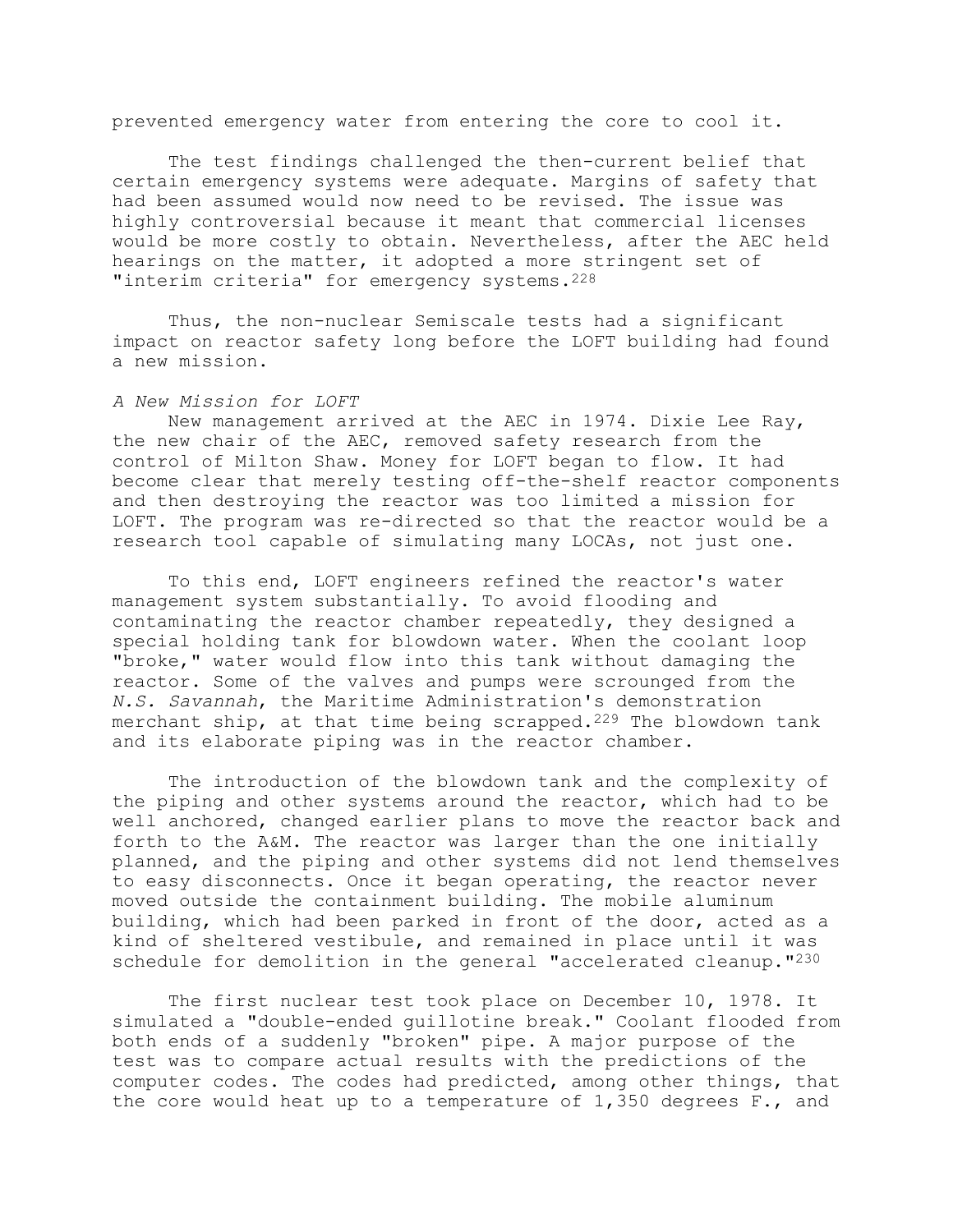that the emergency cooling system would become effective within 90 seconds of the break. The system performed better than the predictions: coolant arrived within 44 seconds, and the temperature of the core rose no higher than  $1,000$  degrees  $F.231$ 

Plans continued for more tests. Then on March 28, 1979, a loss of coolant accident occurred at the Three Mile Island (TMI) nuclear power plant (Unit No. 2) in Pennsylvania. INEL scientists became involved when it was feared that chemical reactions inside the reactor were creating hydrogen gas with the potential to explode and blow open the containment building. Semiscale was quickly modified to replicate the known situation at TMI-2. A test was run, and INEL scientists concluded that a hydrogen explosion was unlikely, a finding that relieved TMI operators (and the country) of considerable anxiety.232

In the lexicon of reactor coolant accidents, the TMI-2 event was regarded as a "small" leak because the initial cause had been a stuck pressure-relief valve. The LOFT and Semiscale facilities immediately turned to the problem of analyzing such "small" events in a variety of accident scenarios. The objective was the same as before, to develop and verify computer codes with accurate predictive power. By the end of 1980, LOFT managers prepared to conduct a series of tests to simulate the TMI-2 accident. These tests were initially sponsored and financed by the Nuclear Regulatory Commission, which since 1974 had been an agency independent from the AEC, since named the Department of Energy. Twenty-six nuclear tests were run.233

The test results were of great interest to nuclear power utility companies all over the world. In 1983, sponsorship of LOFT experiments shifted to a group of ten countries organized as the Organization of Economic Cooperation and Development. They planned a series of eight final LOFT tests, which concluded in 1985. The first six focused on thermal-hydraulic issues. None of these produced core temperatures hot enough to rupture the cladding around the fuel. The last two tests modeled this possibility, exploring the path of release for the fission products that would leach into the coolant fluid. The last test was deliberately severe, completely melting the fuel bundle inside the LOFT reactor. The post-test analysis traced the movement of the fission products that had escaped in the melt. Scientists concluded that the worst scenarios that had been imagined for the China Syndrome were unlikely.<sup>234</sup>

### *The Significance of LOFT*

The Department of Energy (DOE) decommissioned the LOFT facility in 1986, a procedure that had risen in cost because the final test needed substantial cleanup. The OECD extended its own program through 1989 to study the melted LOFT fuel and test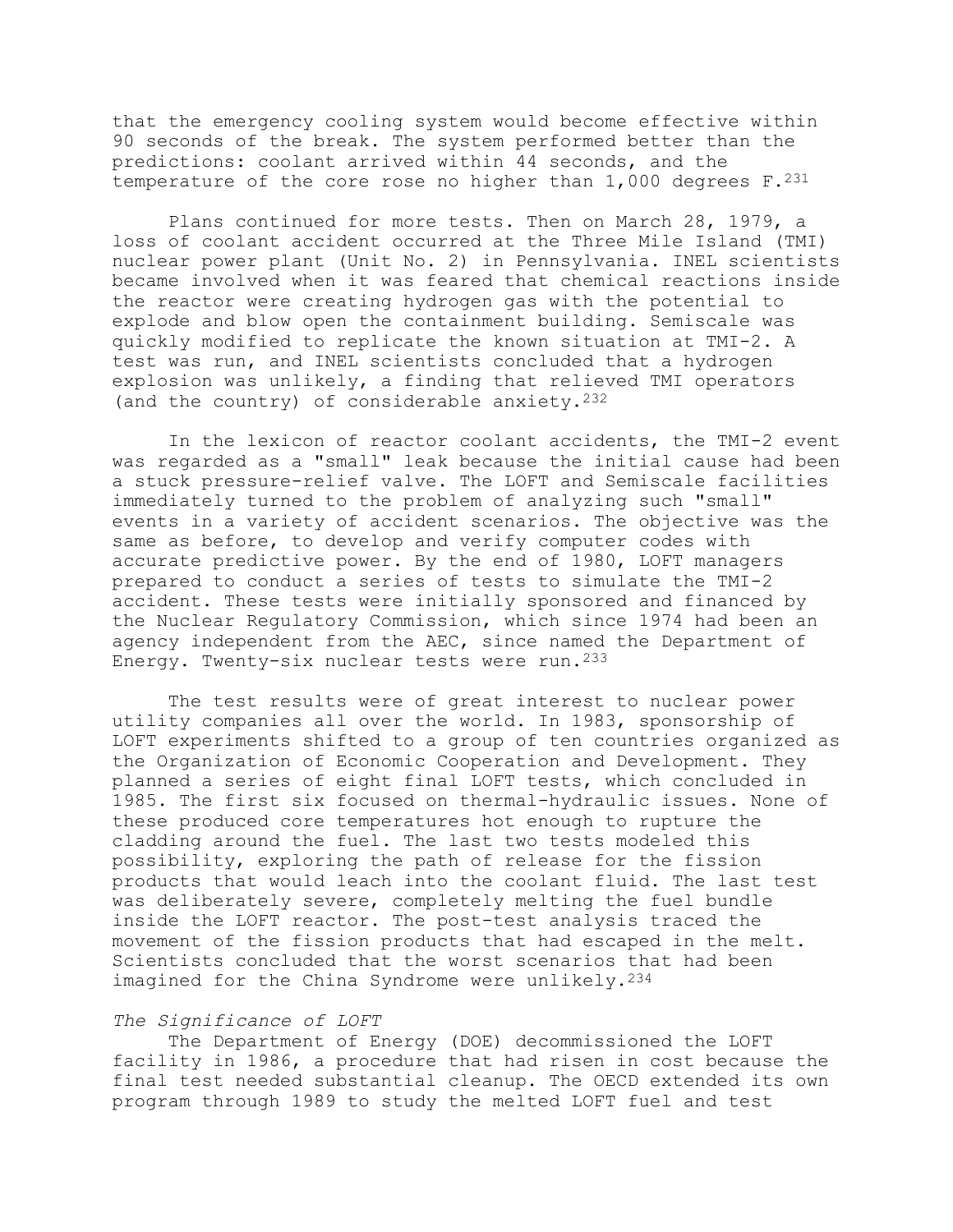assembly in minute detail, aiming for as complete an understanding as possible of the fuel-melt event. The study helped interpret the TMI-2 accident as well.<sup>235</sup>

LOFT tests improved the conformity between computer codes and empirical evidence. Its accident scenarios, many inspired by the TMI-2 accident, revealed where the codes needed more refinement. The simulations also helped determine how to recover a reactor to a safe condition immediately after an accident.

The STEP/LOFT program informed the licensing requirements for commercial reactors, not only in the United States, but in many other countries (not including the Soviet Union). It relieved certain overly conservative assumptions that had been established in the early years of the nuclear power industry. The other side of that coin was the technical improvements it had inspired in safety engineering.

One of the participants in the OECD/LOFT program wrote:

The fact that it was possible to conduct the experiments, particularly the last and most severe, in a controlled manner is a measure of the understanding of accident behavior which now exists.236

With LOFT, the NRTS/INEL ended its honorable history in the destruction of nuclear reactors. The sequence from BORAX through SPERT (including the Power Burst Reactor) and LOFT had created a body of knowledge about the most intimate processes of change within a reactor due to temperature transients and loss of coolant. It had conducted these tests without any loss of life or undue hazards to downwind populations. The nuclear reactor industry in the United States has an operational safety record unmatched by any other electric utility.

#### PART FIFTEEN

## CONCLUSION: TEST AREA NORTH AFTER LOFT

The LOFT reactor was the last reactor built at the INEEL. It symbolizes the end of the historically significant "reactor testing era" in the United States. The Idaho site had birthed the commercial power industry in 1951 with the electric lighting of four bulbs at Experimental Breeder Reactor-1. It seems fitting that the "last" reactor was one that passed a baton from empirical testing to computer safety modeling. Because of the former, the latter was made feasible. Because of the latter, the former is no longer deemed necessary.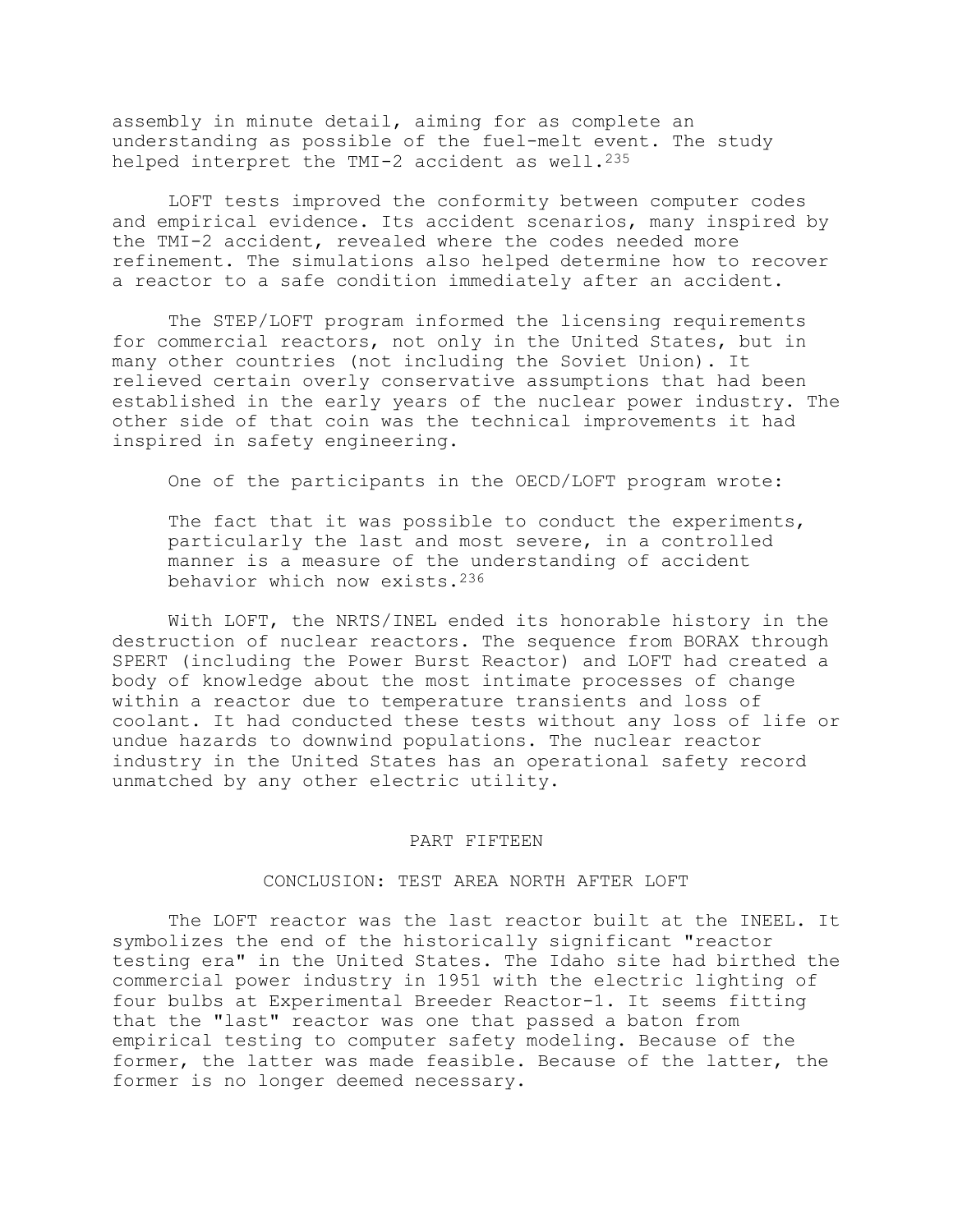Three Mile Island contributed one final legacy to Test Area North. After INEL scientists predicted the condition of the melted fuel in the TMI-2 reactor vessel (using the Power Burst Facility, elsewhere at the INEEL), DOE decided to send the fuel debris to the A&M, TAN-607, for analysis and storage.

This undertaking spawned a number of INEEL activities, including accessing the debris from the TMI-2 reactor vessel (with a "core bore" drill devised at INEL), performing cask-handling tests, transporting the debris to Idaho, examining it, and storing it in the A&M fuel storage pool. The project took ten years. It was done safely. The last shipment arrived at TAN in 1990. After negotiation with the State of Idaho, the fuel has recently been moved to a dry storage facility at INTEC, a move that contributed to the diminished mission for Test Area North.

The TMI-2 activities made use of the many and varied laboratories and buildings built originally for manhandling a nuclear airplane. They had been designed for the heavy work of developing the propulsion plant. Those heavy-enough requirements had been made heavier still by the shielding safeguards brought to the enterprise by mobile nuclear reactors and their offspring: spent fuel, fission products, and wastes of all kinds.

The ANP shield designs and remote-control innovations were sound enough to be relied on well beyond 1961 as other programs adapted them to new projects. The cells of the Low Power Test facility were home to a series of critical experiment reactors. (See Appendix E for a list of reactors that operated at TAN.) The Shield Test Facility pools were drained for the sake of EBOR. The IET revived for the Space Program. LOFT made use of the earth-covered control room next to the Hanger -- and the Hangar itself.

A variety of non-nuclear programs came and went in the other facilities, but the heart of TAN has always been the A&M building, TAN-607. The Hot Shop was apparently the largest hot cell in the United States. Despite occasional slow times, TAN-607 has always enjoyed "beneficial use." Despite slow times, it has never closed, stood vacant, or been without a mission. Some activity has always required one of its shops, shielded for high, moderate, or no radioactivity.

The significance of the ANP program was discussed more fully in HAER Report ID-33-A. The airplane was never built, but later generations with environmental and anti-nuclear sensibilities now wonder about the nuclear bomber promoters and ask "What were they thinking?" In the 1950's Cold War era, "they" were thinking about the possible consequences if the enemy obtained the weapon first. Or was it that simple? After a world war during which the United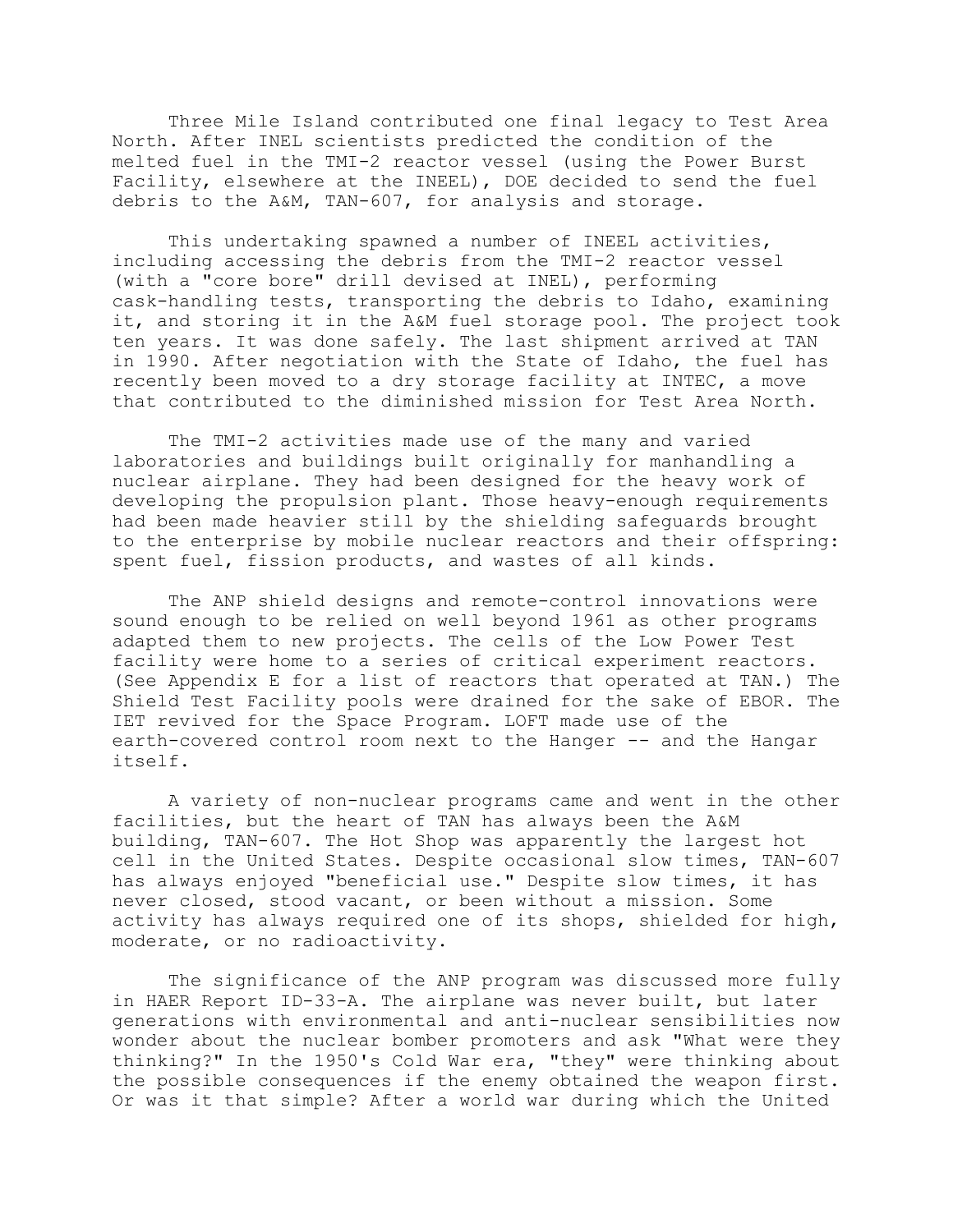States government financed private industry to produce the atomic bomb, private industry continued to have a stake in the arms race. Historians will be arguing the true nature of the arms race for a long time to come: Was it patriotic self-defence? or the self-interested manipulation by large well-connected corporate interests to obtain lucrative government contracts?

As an architectural remnant of the period, Test Area North is a tribute to the ingenuity and innovation of its creators. Shielding was their theme and urgent necessity. In confronting for the first time the problem of mobile reactors of enormous size and scope -- under test -- they produced a tour-de-force in shield techniques: high-density concretes, viewing windows, "swimming pools," labyrinthine mazes, shadow shields, blast doors, Z-shaped conduit pathways, remote manipulators of all kinds, blankets of earth, glove boxes, exclusion fences, shielded locomotive, shielded escape hatches, shielded tunnels, shielded driveways, "quick connect" coupling stations, shielded periscopes and cameras, transport casks, positive/negative air pressure; not to mention the exploitation of open space and distance in the desert for radioactive attenuation, and layered combinations of lead, steel, aluminum, air, water, concrete, and earth.

Their architectural creations were, perforce, the first of their kind, unique: the IET, the Hot Shop, the Hangar. If their earth-covered control rooms lacked an aesthetic principle, they made up for it in functional elegance.

Had an airplane flown and spawned a successful industry based on nuclear flight, these structures would have become honored vessels of a proud technological history. At the INEEL thus far, only the EBR-1 reactor has enjoyed this kind of recognition: no less a personage than the president of the United States declared EBR-1 a national historical monument. But then, commercial nuclear power became a "winner" in history; the nuclear airplane did not.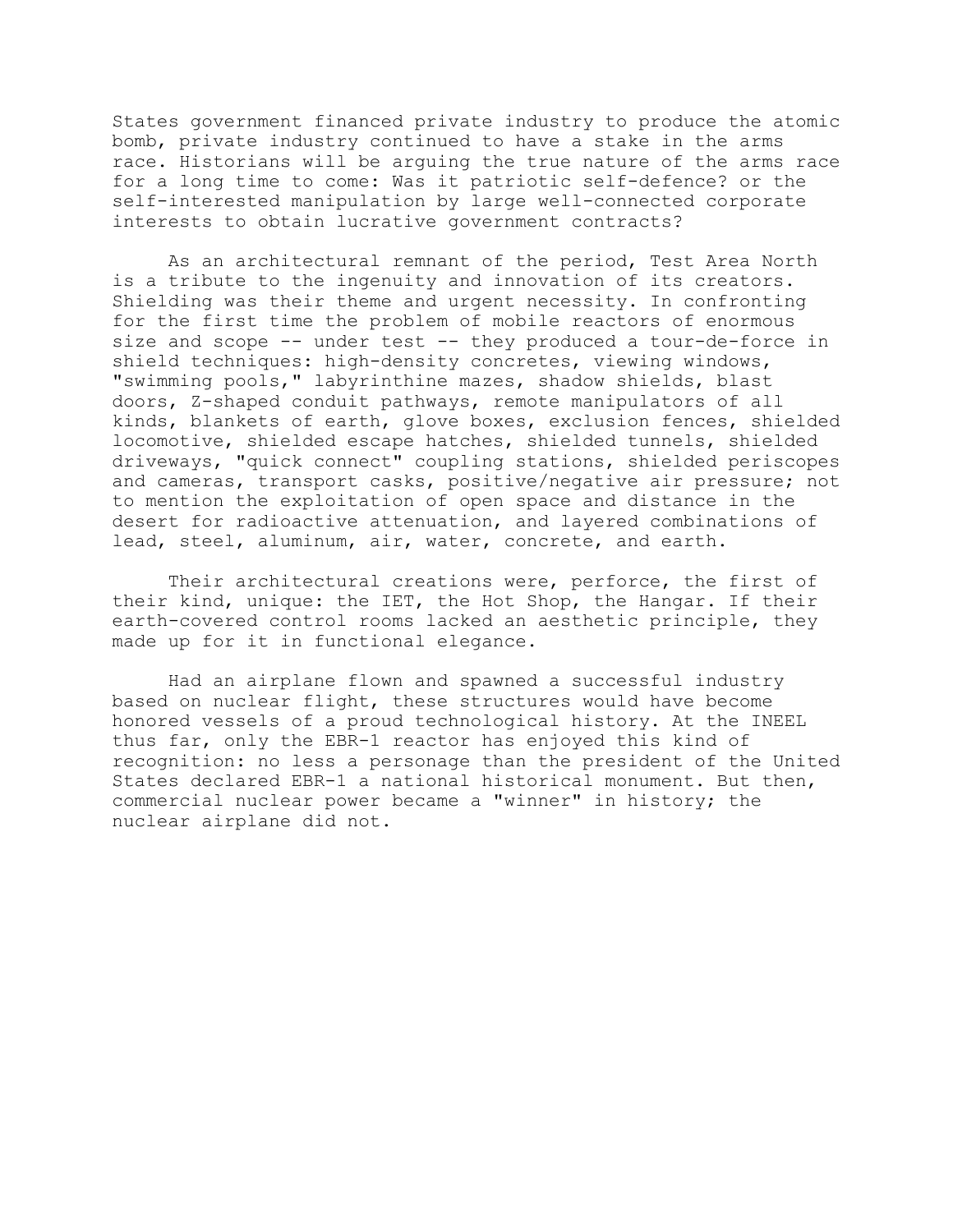**Figure 20**. The shielded driveway leading to the Flight Engine Test/LOFT control building. *Source*: INEEL Photo HD-39-12.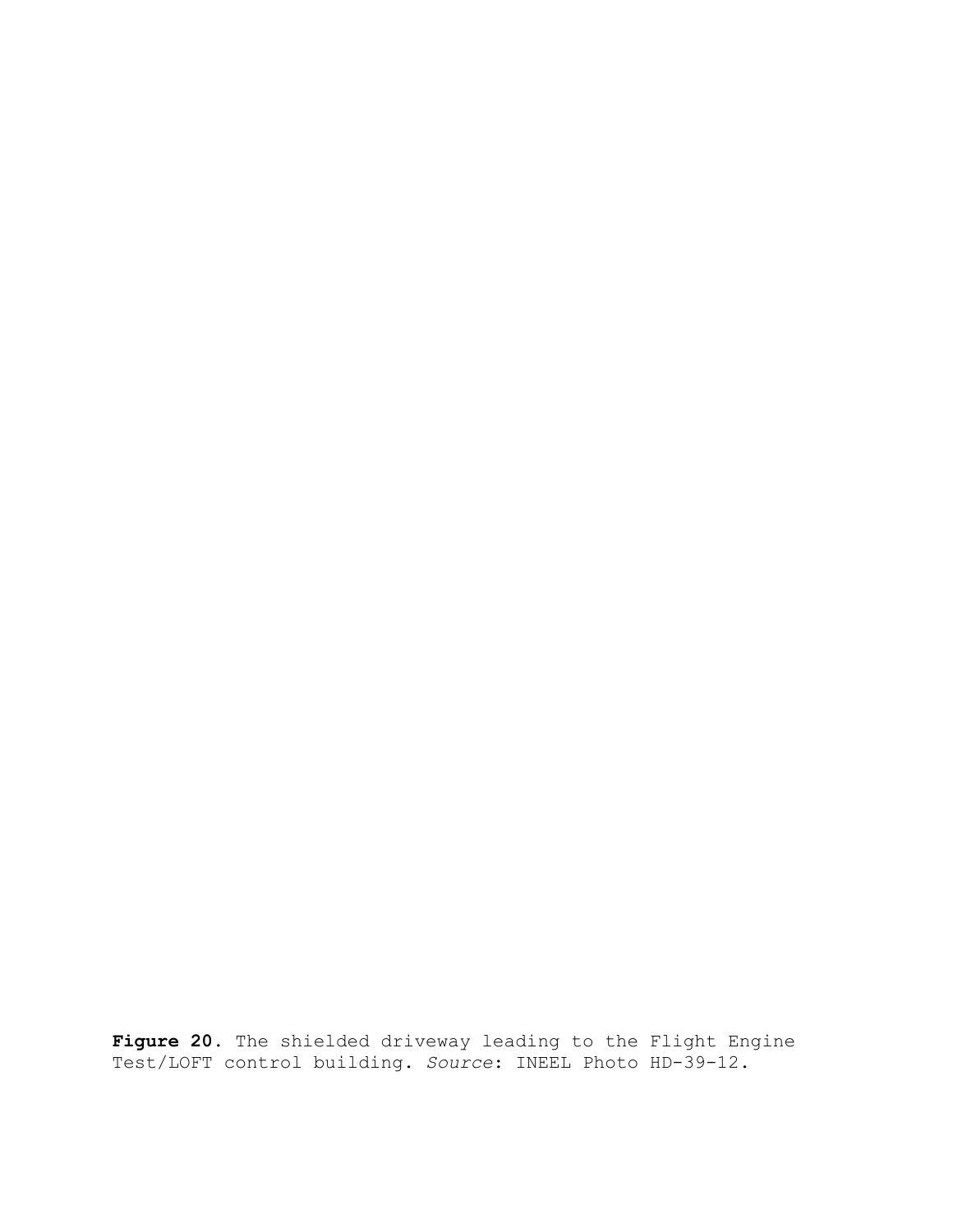# APPENDIX A

VICINITY MAP: TEST AREA NORTH AT NRTS/INEL/INEEL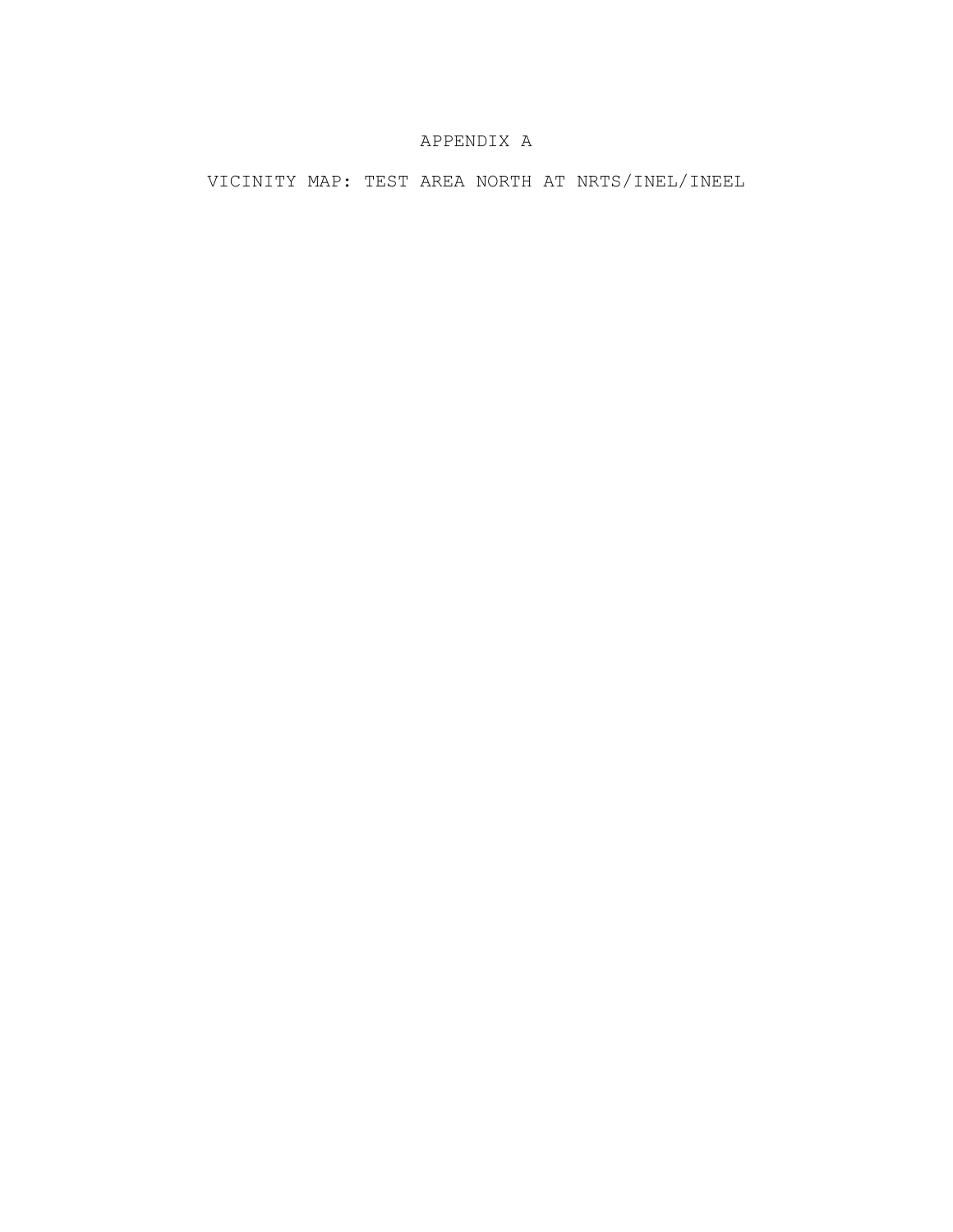GENERAL PLOT PLAN OF TEST AREA NORTH (Including post-ANP area names)

**WRRTF**: Water Reactor Research Test Facility = Low Power Test Area

**TSF**: Technical Support Facility = Assembly and Maintenance and Administrative Areas

**SMC/CTF**: Specific Manufacturing Capability (tank armor) and Contained Test Facility = Flight Engine Test/LOFT facility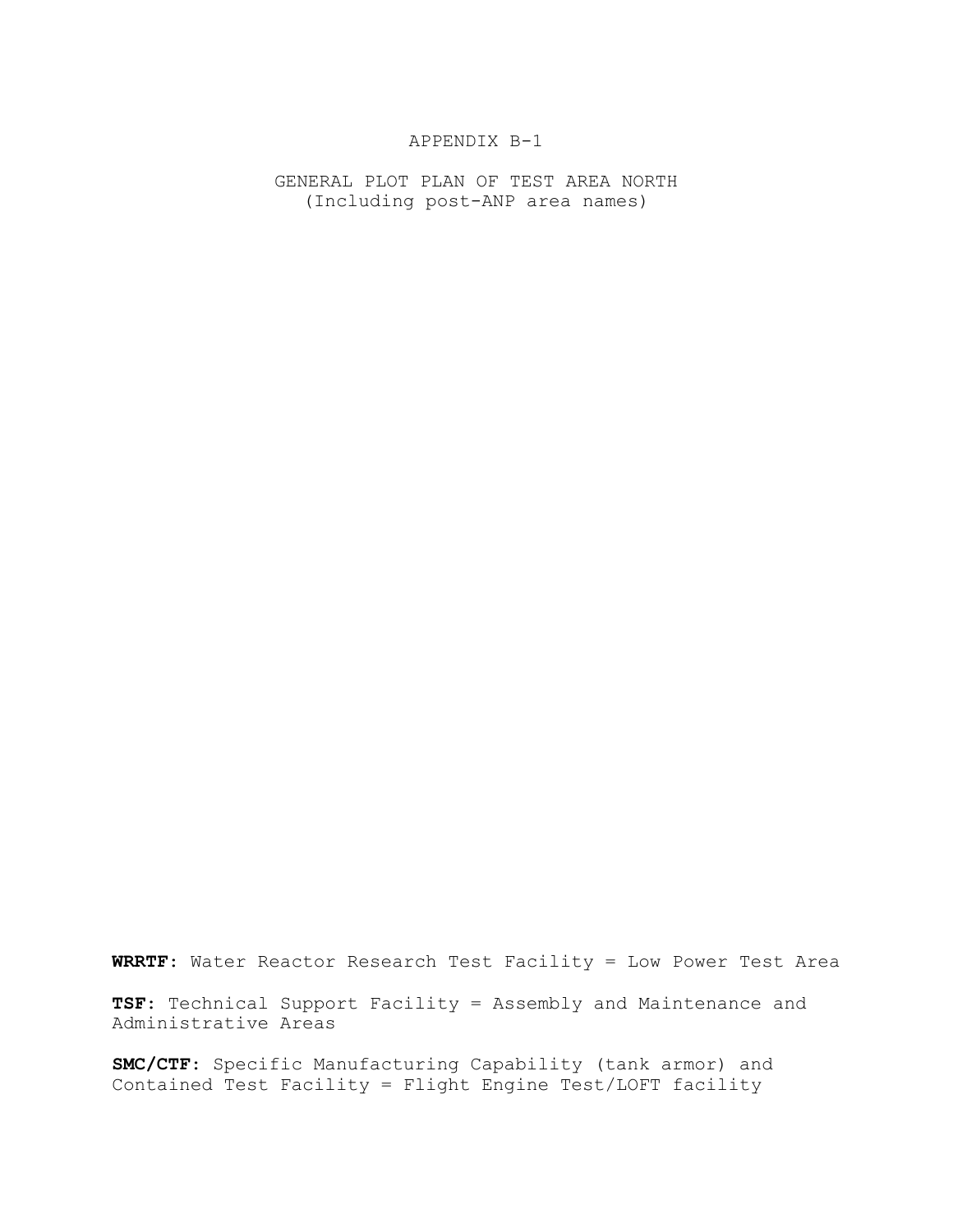PLOT PLAN FOR IET, 1995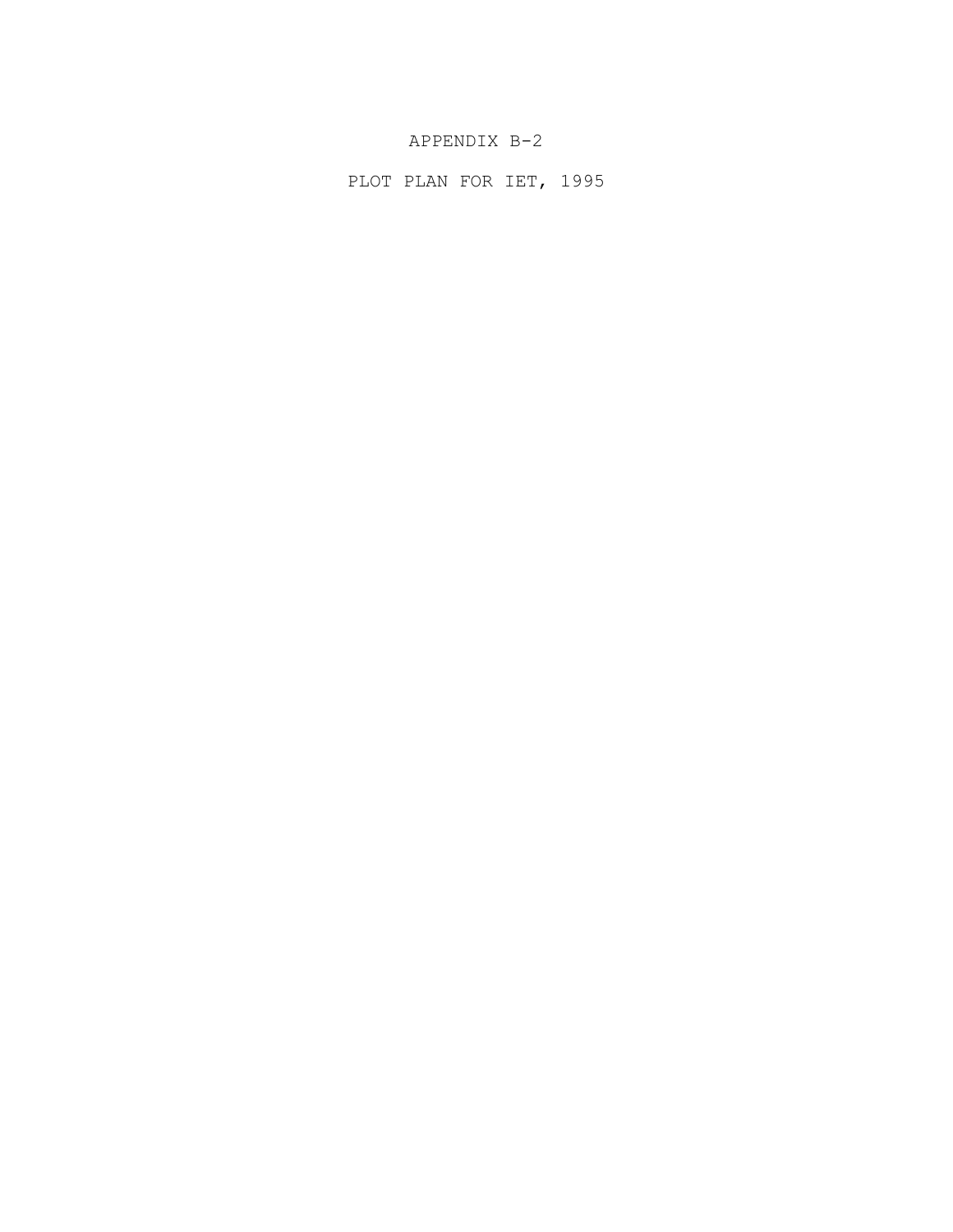PLOT PLAN FOR A&M AND ADMIN AREAS, 1995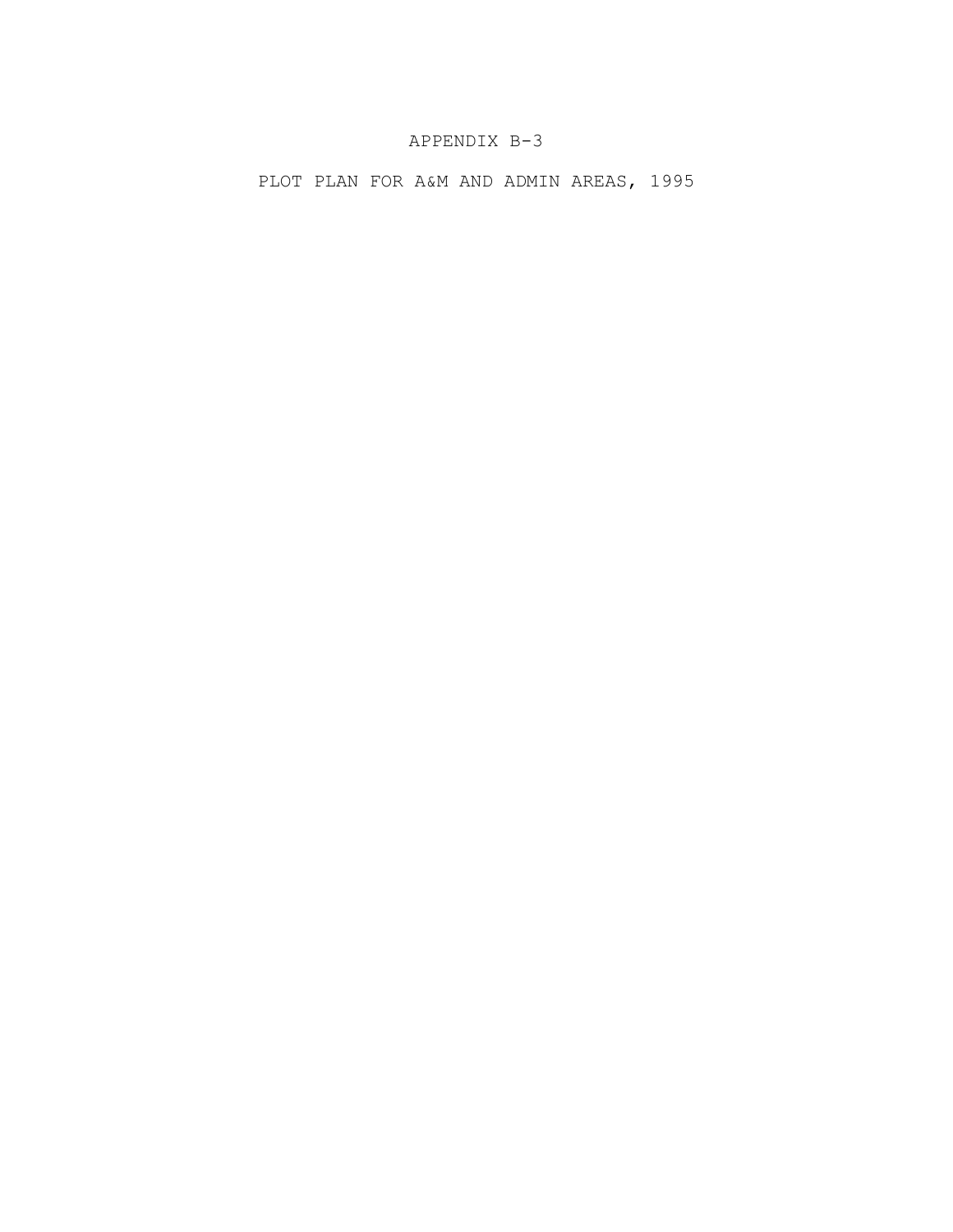PLOT PLAN FOR LOW POWER TEST AREA, 1995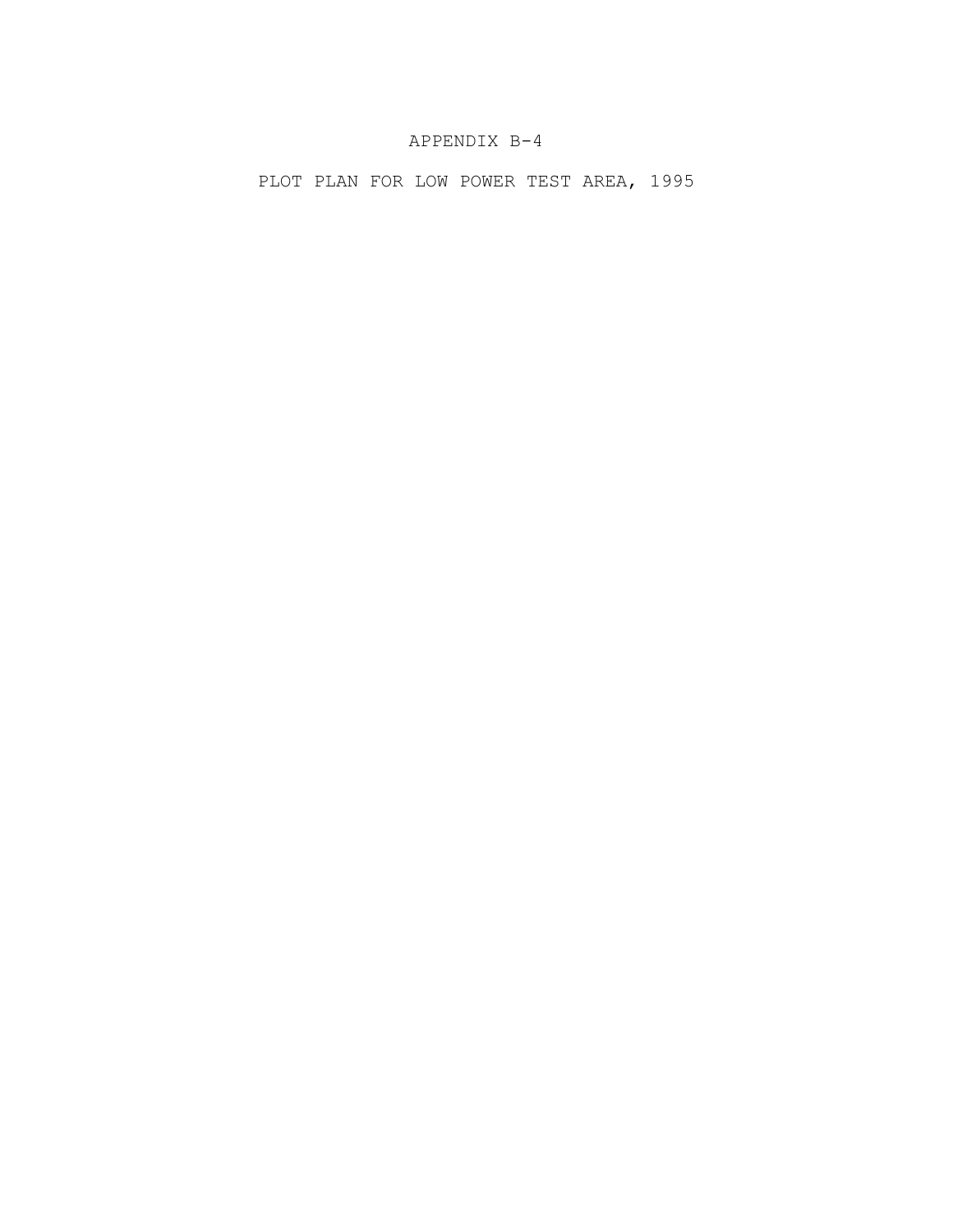PLOT PLAN FOR FET/LOFT AREA, 1995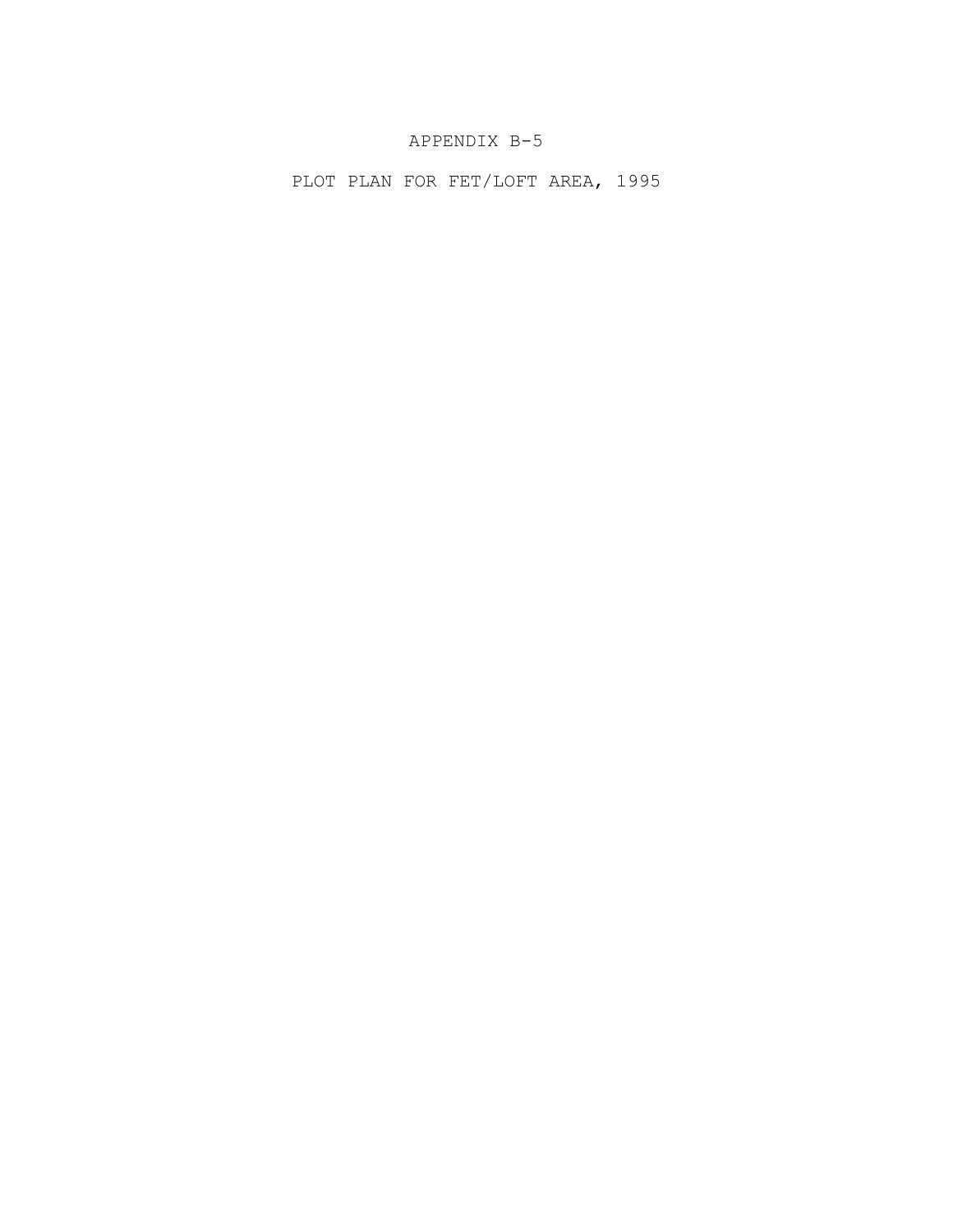### APPENDIX C

#### HTRE AND RELATED ANP REACTOR TESTS

HTRE Runs Test Location was the IET. Bracketed dates should not be inferred to mean continuous non-stop run during that period.

2-11-1956 to 2-24-1956 5-1-1956 to 5-23-1956 5-24-1956 to 6-29-1956 6-29-1956 12-18-1956 7-31-1957 to 8-28-1957 12-20-1957 to 2-25-58 3-20-1958 to 4-14-1958 5-2-1958 (BOOT test) 11-18-1958 (HTRE-3, unintentional excursion) 4-24-1959 to 5-15-1959 6-3-1959 to 6-15-1959 6-16-1959 to 6-24-1959  $10 - 9 - 59$ 11-2-1959 to 11-30-1959 12-1-1959 to 12-12-1959 1-6-1960 to 2-7-1960 3-1-1960 to 4-30-1960 5-14-1960 to 6-10-1960 6-29-1960 to 8-6-1960 8-25-1960 9-7-1960 to 10-14-1960 10-26-1960 11-22-1960 to 11-30-1960 12-1-1960 to 12-15-1960 12-23-1960 to 2-28-1961 3-1-1961 to 3-30-1961\*

Fuel Element Burn Tests Test location was "Grid III" at the NRTS (not at the IET). These were tests of fuel elements deliberately subjected to fire or other simulated airplane crash disasters.

 $3 - 20 - 57$ 7-25-1958 8-4-1958 8-6-1958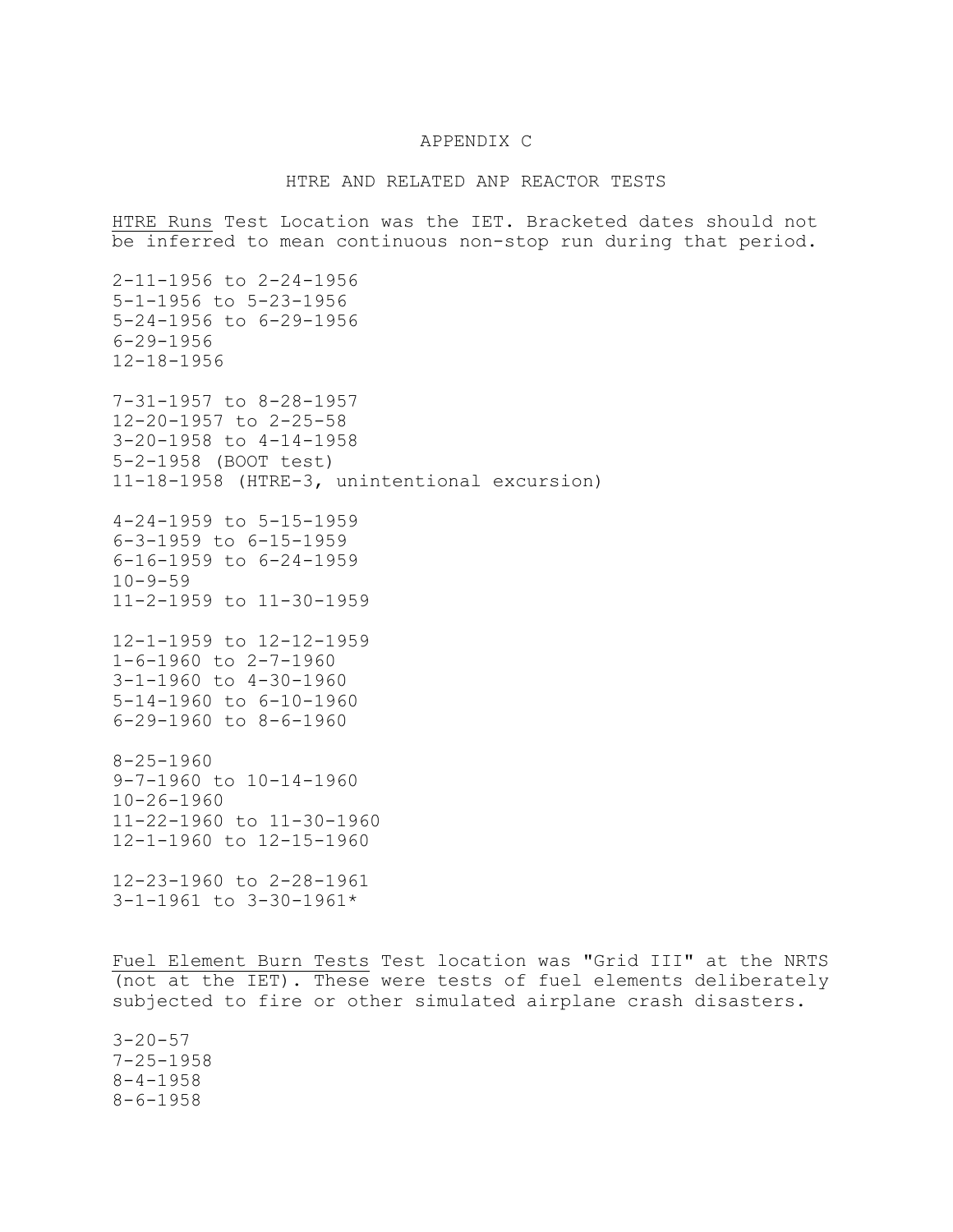8-14-1958

8-27-1958 9-4-1958 9-17-1958 9-18-1958 9-26-1958

\* President John F. Kennedy canceled the ANP program on March 28, 1961. The bracketed date of March 30, 1961, may or may not be accurate.

Sources:

*INEL Historical Dose Evaluation, Volume 1*, DOE/ID-12119 (Idaho Falls: INEL, 1991), Table A-19, pages A-52 to A-55.

Susan M. Stacy, *Proving the Principle, A History of the Idaho National Engineering and Environmental Laboratory* (Idaho Falls: Department of Energy, 2000), Chapter 15, "The Triumph of Political Gravity Over Nuclear Flight" for an account of Fuel Element Burn Tests, also known as "Operation Wiener Roast."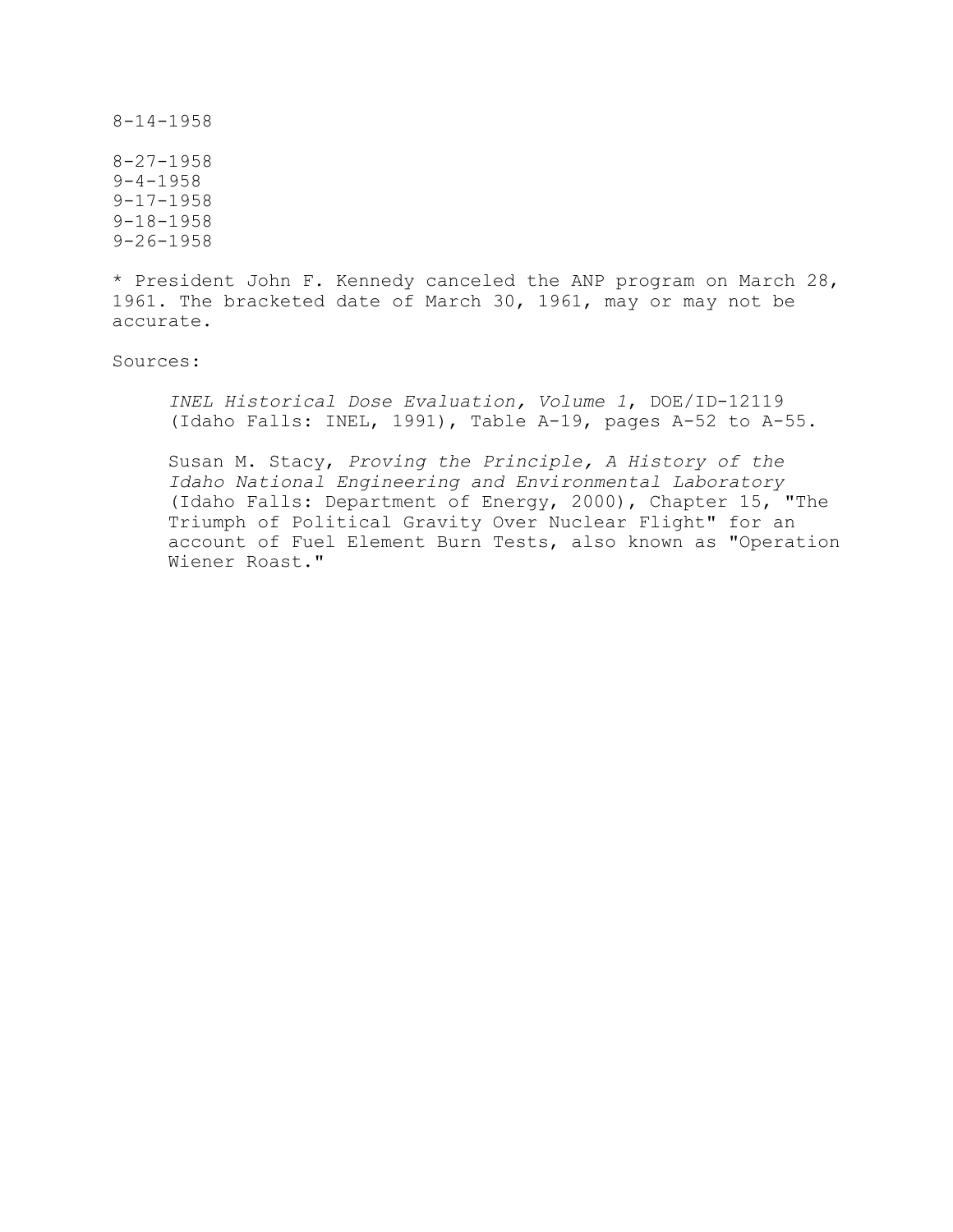# APPENDIX D

LOFT EXPERIMENT PROGRAM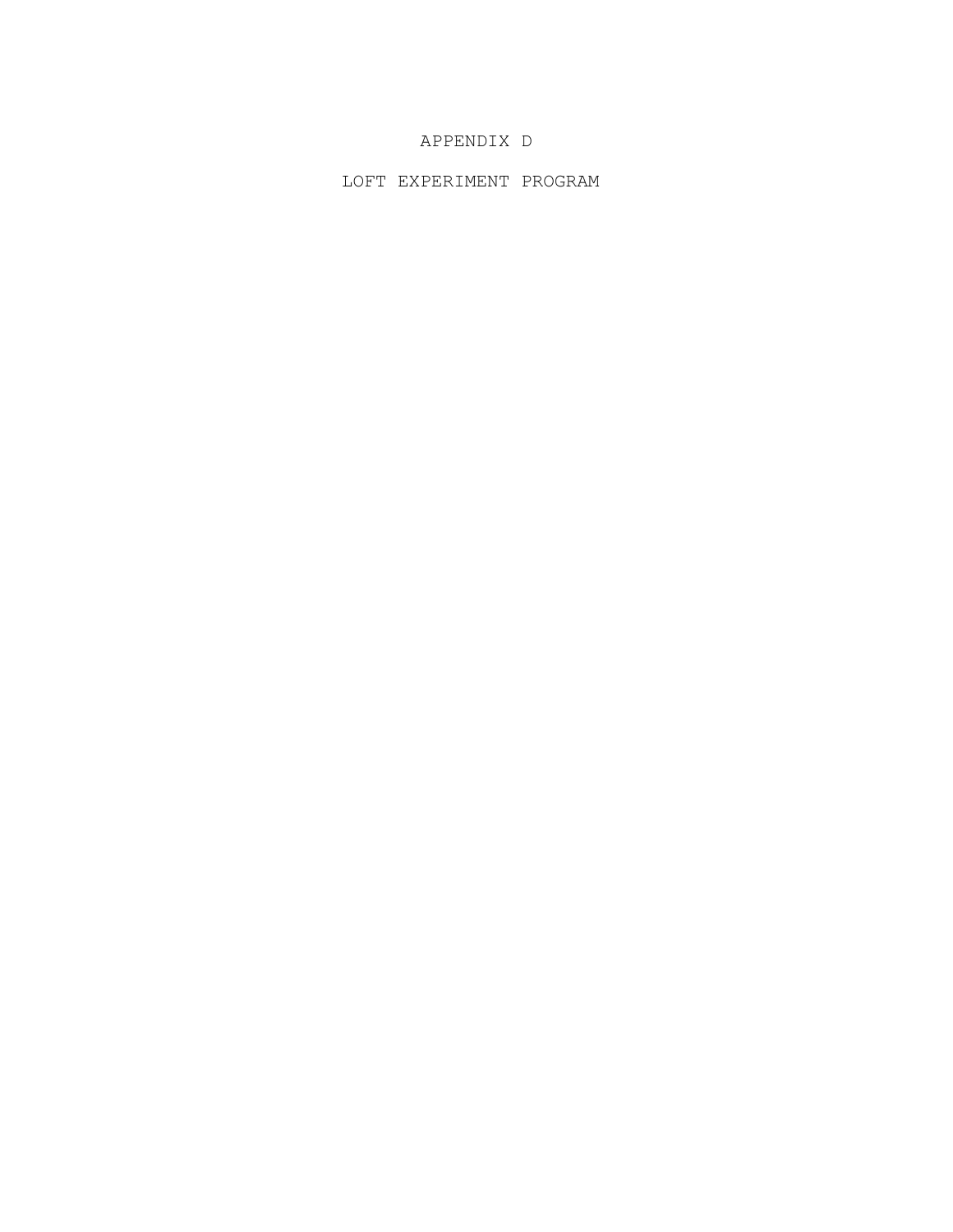# APPENDIX E

# REACTORS AT TEST AREA NORTH

| Name                                                                                                                                                                                                  | Acronym        | Location |
|-------------------------------------------------------------------------------------------------------------------------------------------------------------------------------------------------------|----------------|----------|
| Cavity Reactor Critical Experiment                                                                                                                                                                    | CRCE           | LPT      |
| Critical Experiment Tank                                                                                                                                                                              | CET            | LPT      |
| Experimental Beryllium Oxide Reactor<br>(never loaded with fuel)                                                                                                                                      | EBOR           | STF      |
| 630 A (Critical experiment reactor)                                                                                                                                                                   | 630 A          | LPT      |
| Heat Transfer Reactor Experiment No. 1                                                                                                                                                                | $HTRE-1$       | IET      |
| Heat Transfer Reactor Experiment No. 2                                                                                                                                                                | $HTRE-2$       | IET      |
| Heat Transfer Reactor Experiment No. 3                                                                                                                                                                | $HTRE-3$       | IET      |
| Hot Critical Experiment                                                                                                                                                                               | HOTCE          | LPT      |
| Loss of Fluid Test Reactor                                                                                                                                                                            | LOFT           | FET      |
| Shield Test Pool Facility                                                                                                                                                                             | Susie          | STF      |
| Spherical Cavity Reactor Critical Experiment SCRCE                                                                                                                                                    |                | LPT      |
| Systems for Nuclear Auxiliary Power 10 A/2<br>Transient No. 1                                                                                                                                         | SNAPTRAN-1 IET |          |
| Systems for Nuclear Auxiliary Power 10 A/2 SNAPTRAN-2 IET<br>Transient No. 2                                                                                                                          |                |          |
| Systems for Nuclear Auxiliary Power 10 A/2 SNAPTRAN-3 IET<br>Transient No. 3                                                                                                                          |                |          |
| Thermal Reactor Idaho Test Station                                                                                                                                                                    | THRITS         | LPT      |
| Note: Semiscale was a non-nuclear apparatus that simulated the<br>heat of a nuclear reactor to study thermal-hydraulic phenomena<br>during postulated loss of fluid accidents. It was located at LPT. |                |          |
| Initial Engine Test Area<br>IET<br>Low Power Test Facility<br>LPT                                                                                                                                     |                |          |

STF Shield Test Facility

Source: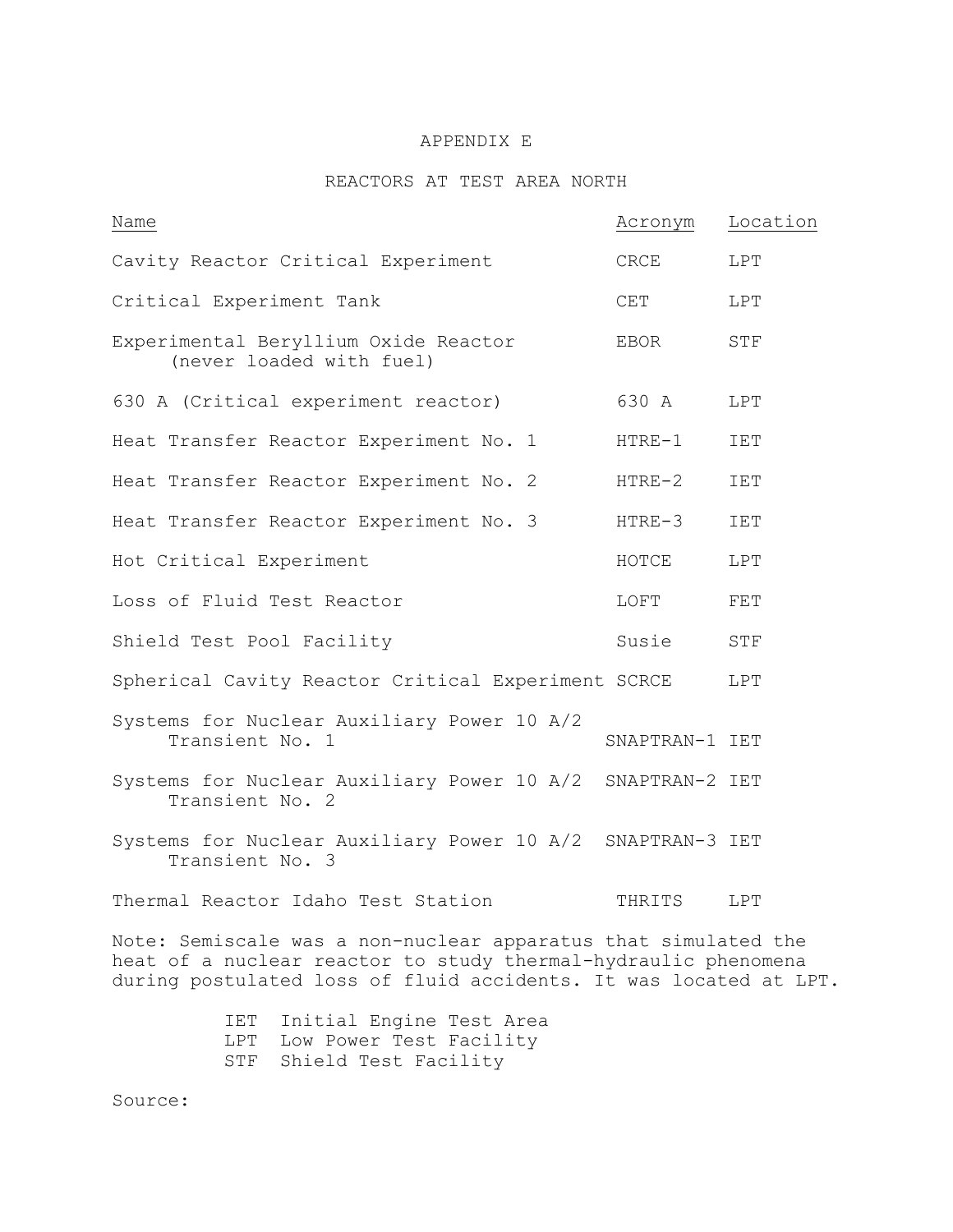Susan M. Stacy, *Proving the Principle, A History of the Idaho National Engineering and Environmental Laboratory* (Idaho Falls: Department of Energy, 2000), p.259-268.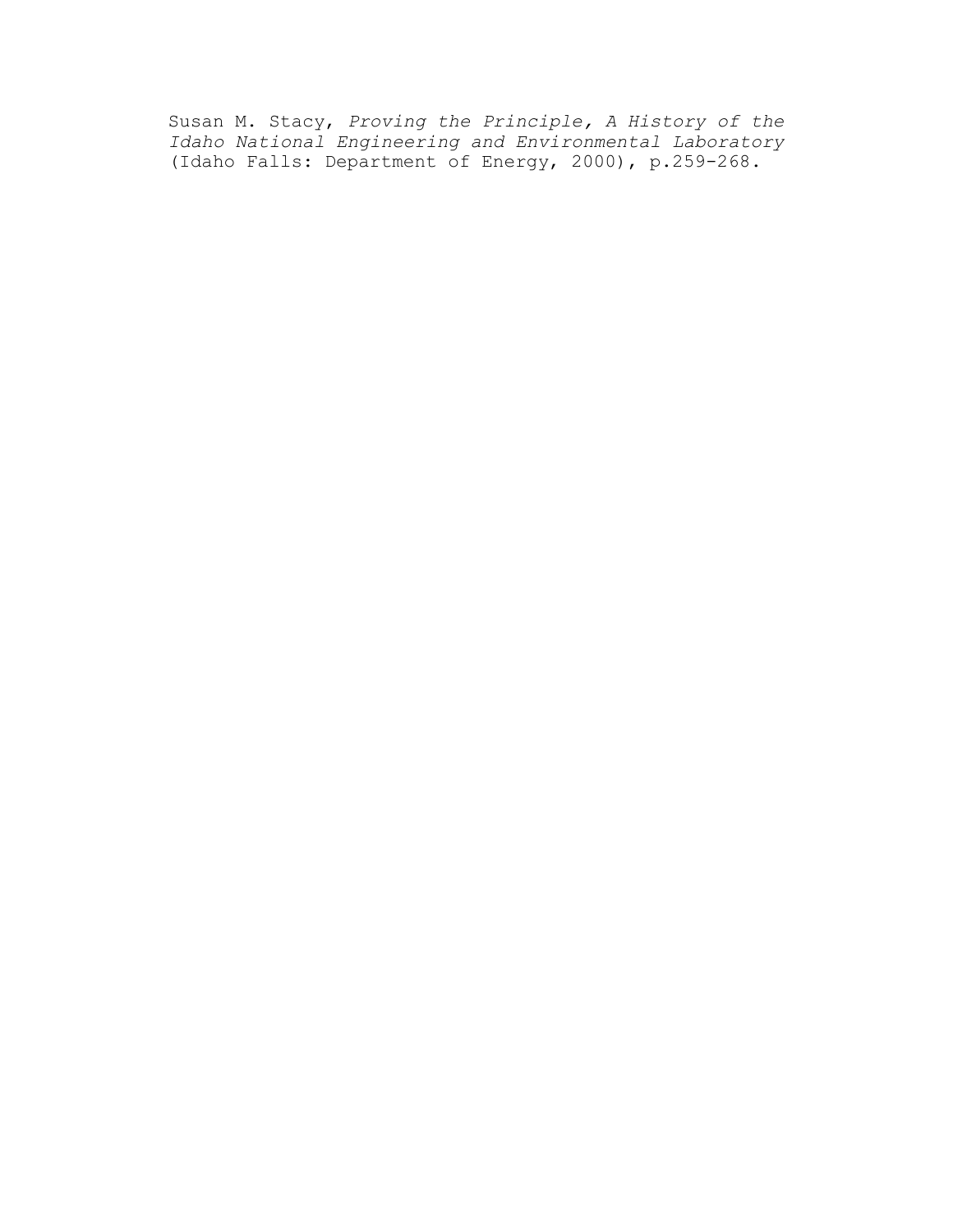#### APPENDIX F

#### SHIELDING MATERIALS

Until the early 1950s, the accumulated technical knowledge of shielding materials and techniques that had been built up during the previous decade resided mainly in the realm of secret documents.

As the AEC considered its goal that the nation develop a nuclear power industry, it took steps to assure that the industry would have trained nuclear engineers. The AEC collaborated with the American Society for Engineering Education to produce unclassified sourcebooks and textbooks.

One of the products of this collaboration was Samuel Glasstone's, *Principles of Nuclear Reactor Engineering*. Much of the information in this book came from lecturers at the Oak Ridge School of Reactor Technology. This book codified for public use the engineering basics as they were understood and employed in the early 1950s.

The following is a brief summary of characteristics of common shielding materials.

#### Lead

*Use*: As a gamma shield, it has a high density and high atomic number. Lighter weight than steel or concrete of equal gamma-ray attenuation. Useful for wrapping around a source.

*Considerations*: If it is close to heat, it might need to be cooled. Should be pure, not scrap. Won't readily activate. When used in bricks, the cracks between the bricks have to be shielded. Should scan for hot spots.

*Disadvantages*: Expensive, low melting point, soft, low strength, tends to creep. Needs bonding to or reinforcement by steel.

### Iron and Steel

*Use*: Strong. As neutron shield, can be exposed to high temperatures. Resists radiation damage and activation. Often used in combination with water and/or concrete. Iron ores such as magnetite and iron punchings or shot are mixed with Portland cement to make heavy concretes, which improve gamma attenuation over ordinary concrete.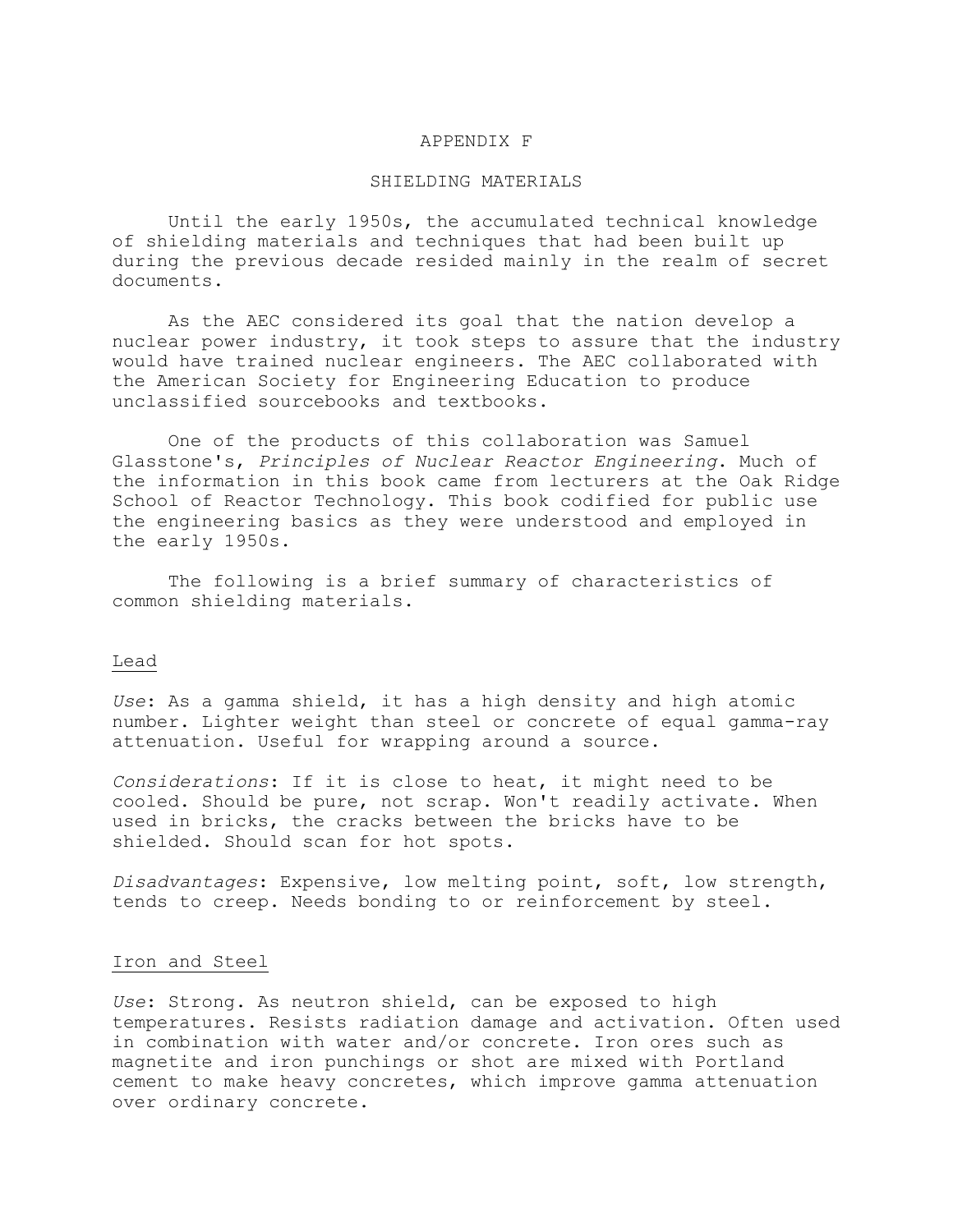*Considerations*: May be clad in stainless steel, plated, or painted to protect from rusting. Self-supporting, may support other components. Castings and seams of welded plates need inspection for hot spots and flaws.

*Disadvantages*: A significant source of capture gamma rays and inelastic scattering gamma rays. It needs additional gamma shielding or a thicker shield overall to attenuate gamma rays.

### Concrete

*Use*: Neutron shield. Concrete contains water, the hydrogen atoms in which slow down neutrons. Is not damaged by radiation.

*Considerations*: Thinner shields can be made with dense aggregates such as magnetite, limonite iron ore, barytes (barium ore), and iron punchings. As concrete cures and ages, it gradually loses water. Making the shield thicker can compensate for this. Boron can be added to the mix to suppress production of capture gamma rays.

*Disadvantages*: Low density and low atomic number are drawbacks for gamma shielding. Heavy concrete is expensive to make and to install. High heat can cause cracking.

*Note*: Ordinary concrete is made from a mixture of Portland cement, coarse aggregate (crushed rock or gravel), sand, and water: 1 part cement, 2 parts sand, 4 parts aggregate, and about 6 gallons of water per 94 pounds of cement.

It is best to cast concrete in one continuous pour, with reinforcing bars and penetrations already in place. If parts must be poured and allowed to set, the join should be rebated to prevent neutron streaming.

| Rebated joint: |  |  |
|----------------|--|--|

### Water

*Use*: An excellent neutron shield because of its high concentration of hydrogen atoms, which absorb neutrons. In sufficient thickness, will attenuate gamma rays. Pure water will not become radioactive.

*Considerations*: Has relatively low density and low atomic number, which is why water shields must be thick to attenuate gamma rays. Water is transparent and fluid, good for cooling. Impurities in water may activate under radiation and often must be removed.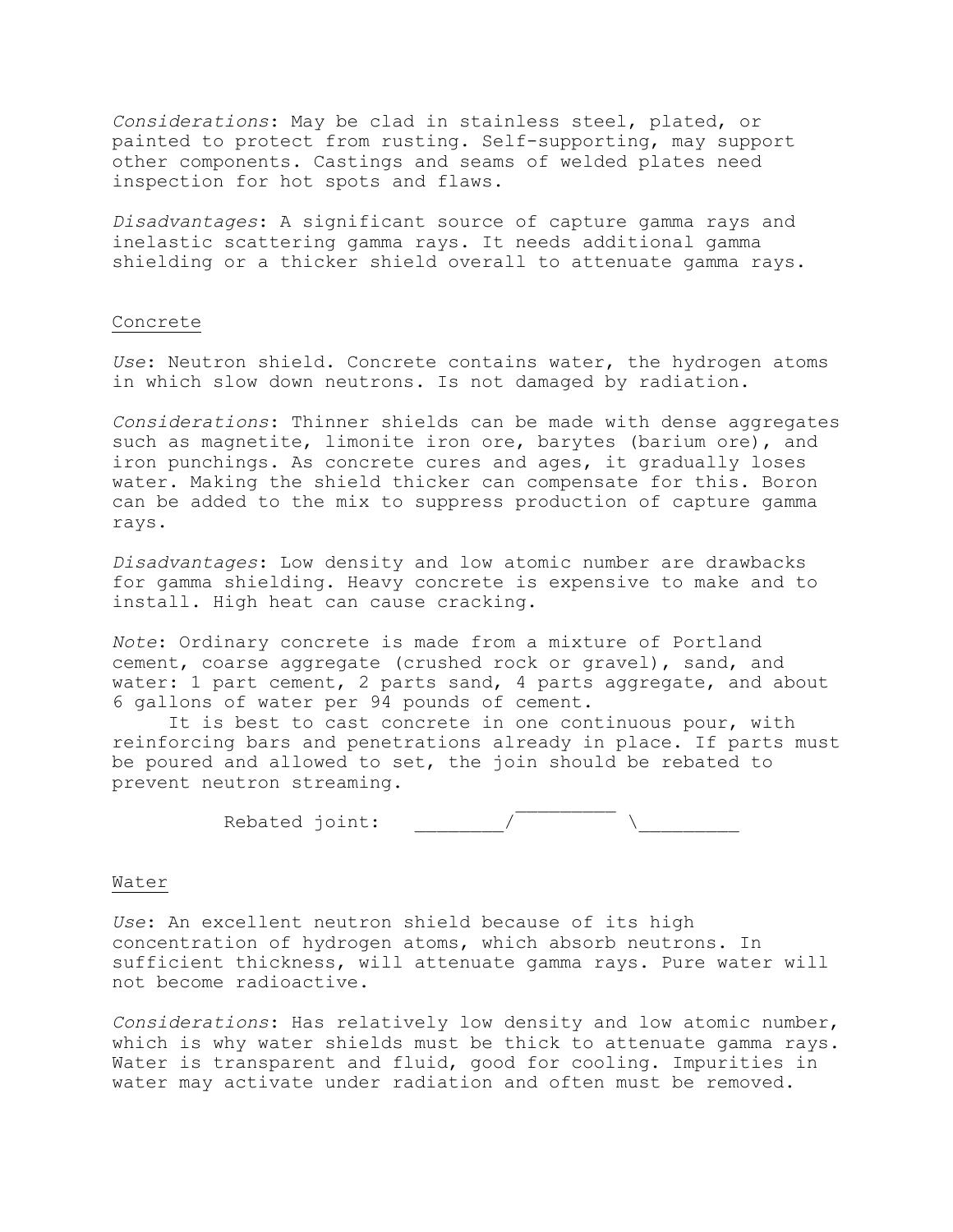*Disadvantages*: Water containers with excellent leak-proof qualities may be costly. Water is mildly corrosive, adding to cost of containers. Low boiling point precludes use at high temperatures (unless it is pressurized). Impurities in water may need to be removed.

### Air and Soil

*Use*: Air is not a material, but contributes to attenuation due to gradual loss of energy generated by the source. It is a low density mixture of gases, including nitrogen, oxygen, and argon, with traces of water and carbon dioxide.

Soil can shield against radionuclides that are deposited on the surface. As its composition is variable, depth of soil for shield may vary.

### Paraffin (organic polyethylene)

*Use*: Neutron shield. Has higher concentration of hydrogen than water.

*Considerations*: Can be shaped as sheets, slabs, bars, and pellets. Easy to extrude or mold. Boron can be added to suppress capture-gamma ray production.

*Disadvantages*: Has very little resistance to heat and radiation. At relatively low temperature, will creep; needs structural support. Combustible.

### Penetrating a Shield

Shields may be penetrated by: conduit for electric cables, piping, mechanical devices, holes with removable plugs, tunnels for personnel, collimators, and beam ports. Shield effectiveness is diminished if the material filling a duct is a poorer attenuator (or generates secondary gamma rays) than the bulk of the shield. Air is a poor attenuator. Holes easily destroy the effectiveness of a shield near the penetration.

A straight duct permits line-of-sight exposure: radiation that penetrated the shield can enter the duct; neutrons or primary gamma rays may scatter from the duct wall or generate secondary gamma rays from neutrons incident on the wall.

One way to manage penetrations is to introduce steps or bends to avoid direct streaming of radiation down the duct, and by reinforcing the shield with thicker or more effective material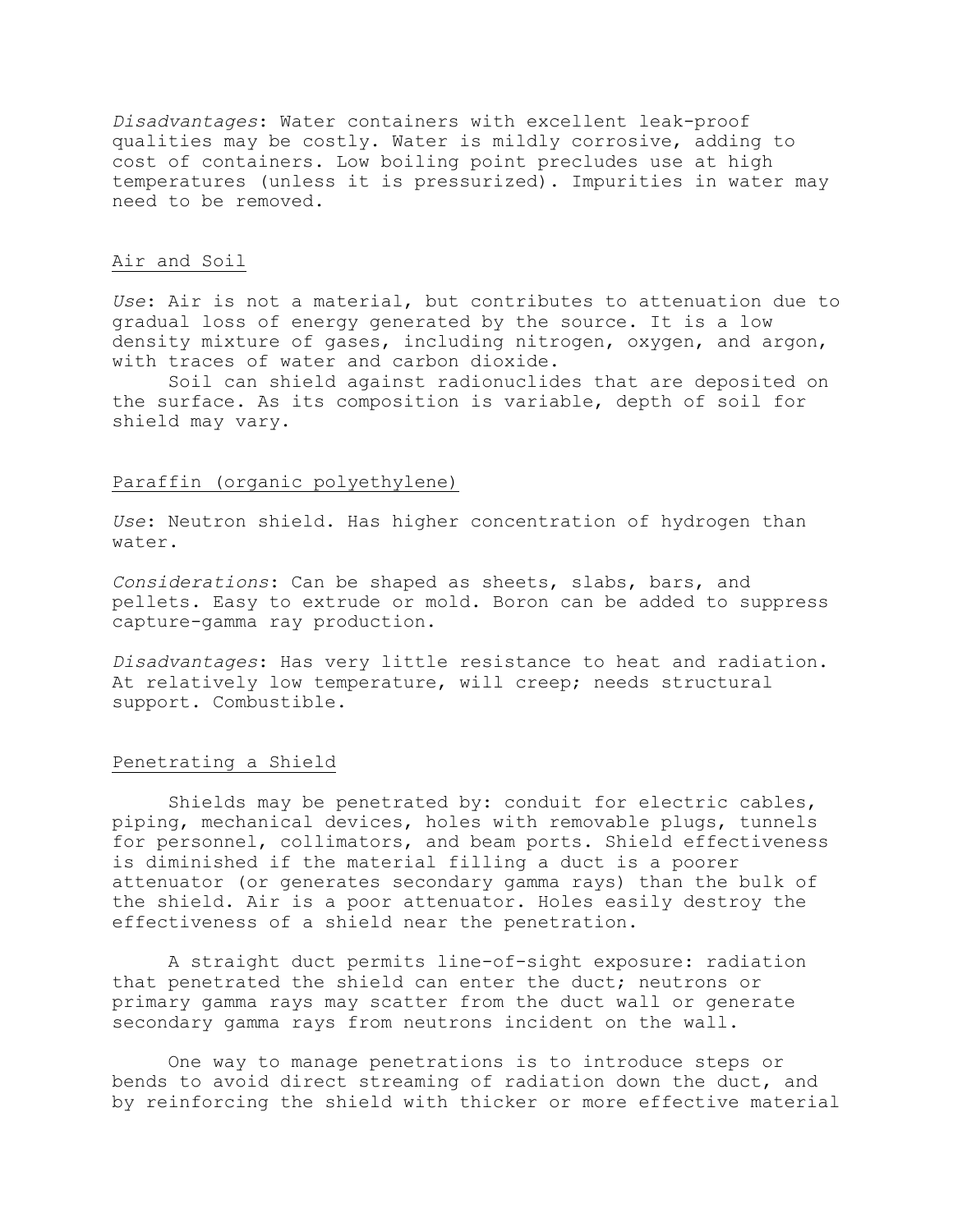around the penetration.

Holes and ports may be closed with plugs or doors. There is usually a gap between the plug and hole due to allowance for thermal expansion, clearance for movement, or manufacturing tolerances. Thus, plug and hole should have at least one step to block line of sight component and reduce radiation streaming down the gap.

| Source $\rightarrow$ |  |
|----------------------|--|
| Source-->            |  |
| Source $\rightarrow$ |  |

Stepped cylindrical plug (one step)

Some radiation can still stream down the gap, although not in a line-of-sight path. Radiation that bounces along the walls can proceed around the step. Thermal neutrons can produce secondary gamma rays deep within the shield.

When a hole cannot be plugged, such as in a gas-filled cooling pipe or personnel tunnel, the duct should be constructed with one (L-shaped duct) or more bends in bent ducts, labyrinths, or mazes. Three-legged ducts (U-shaped mazes or Z shaped ducts) can do even better.

Electrical cables and small diameter cooling pipes are often twisted into a helix. Diameter of the helix should be a few times the diameter of the conduit or pipe. Pitch should be fairly large to facilitate pulling the cable or reducing pressure drop in the pipe, and to minimize volume of shield material replaced.

*Sources*:

A. Edward Profio. *Radiation Shielding and Dosimetry*. New York: John Wiley and Sons, 1979. See pages 409-421; 467-468.

Samuel Glasstone. *Principles of Nuclear Reactor Engineering*. Princeton: D. Van Nostrand Co., 1955. See Chapter X, "Shielding of Nuclear Reactor Systems."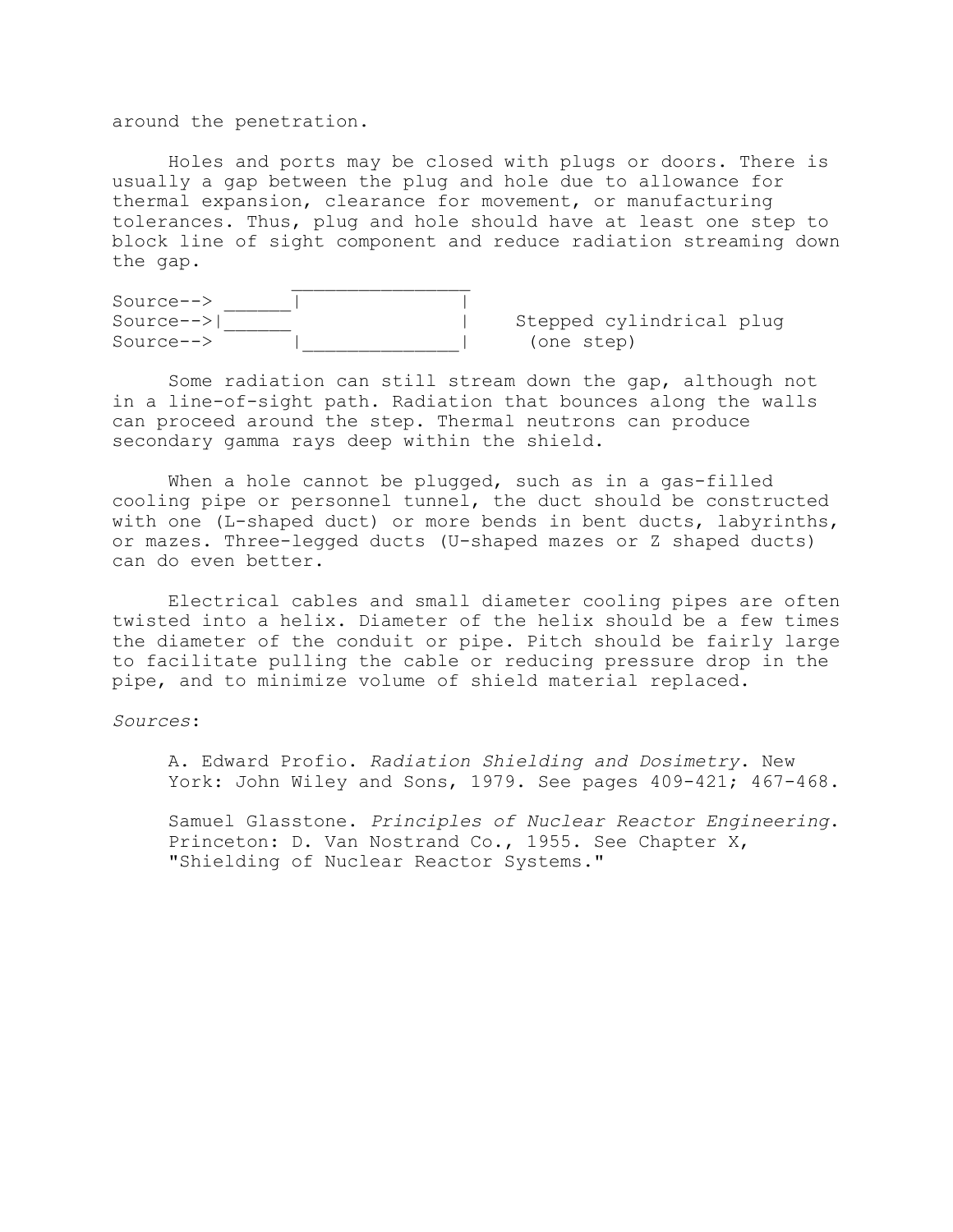#### BIBLIOGRAPHY

### APEX and Unauthored Reports

- *630A Maritime Nuclear Steam Generator Progress Report No. 7*, GEMP-274. Cincinnati: GE Nuclear Materials and Propulsion Operation, March 1964.
- *A Historical Brief of the LOFT Reactor Project at the Idaho National Engineering Laboratory*. Idaho Falls: Aerojet Nuclear Company, 1975.
- Aircraft Gas Turbine Department, General Electric Company. *Engineering Progress Report No. 2, October 1, 1951 - December 31, 1951*, DC-51-12-25. Lockland, Ohio: General Electric, 1952.
- Aircraft Gas Turbine Department, General Electric Company. *Engineering Progress Report No. 5, September 1952*, APEX-5. Lockland, Ohio: General Electric, 1952.
- Aircraft Gas Turbine Department, General Electric Company. *Engineering Progress Report No. 7, January 1, 1953 - March 31, 1953*, APEX-7. Cincinnati: General Electric, 1953.
- Aircraft Gas Turbine Department, General Electric Company. *Engineering Progress Report No. 11, January 1, 1954 - March 31, 1954*, APEX-11. Cincinnati: General Electric, 1954.
- Atomic Products Division, General Electric Company. *Engineering Progress Report No. 13, July 1, 1954 - September 30, 1954*, APEX-13. Cincinnati: General Electric, 1954.
- Atomic Products Division, General Electric Company. *Engineering Progress Report No. 14, October 1, 1954 - December 31, 1954*, APEX-14. Cincinnati: General Electric, 1954.
- Atomic Products Division, General Electric Company. *Engineering Progress Report No. 15, January 1, 1955 - March 31, 1955*, APEX-15. Cincinnati: General Electric, 1955.
- Atomic Products Division, General Electric Company. *Engineering Progress Report No. 16, April 1 - June 30, 1955*, APEX-16. Cincinnati: General Electric, 1955.
- Atomic Products Division, General Electric Company. *Engineering Progress Report No. 17, July 1, 1955 - September 30, 1955,* APEX-17. Cincinnati: General Electric, 1955.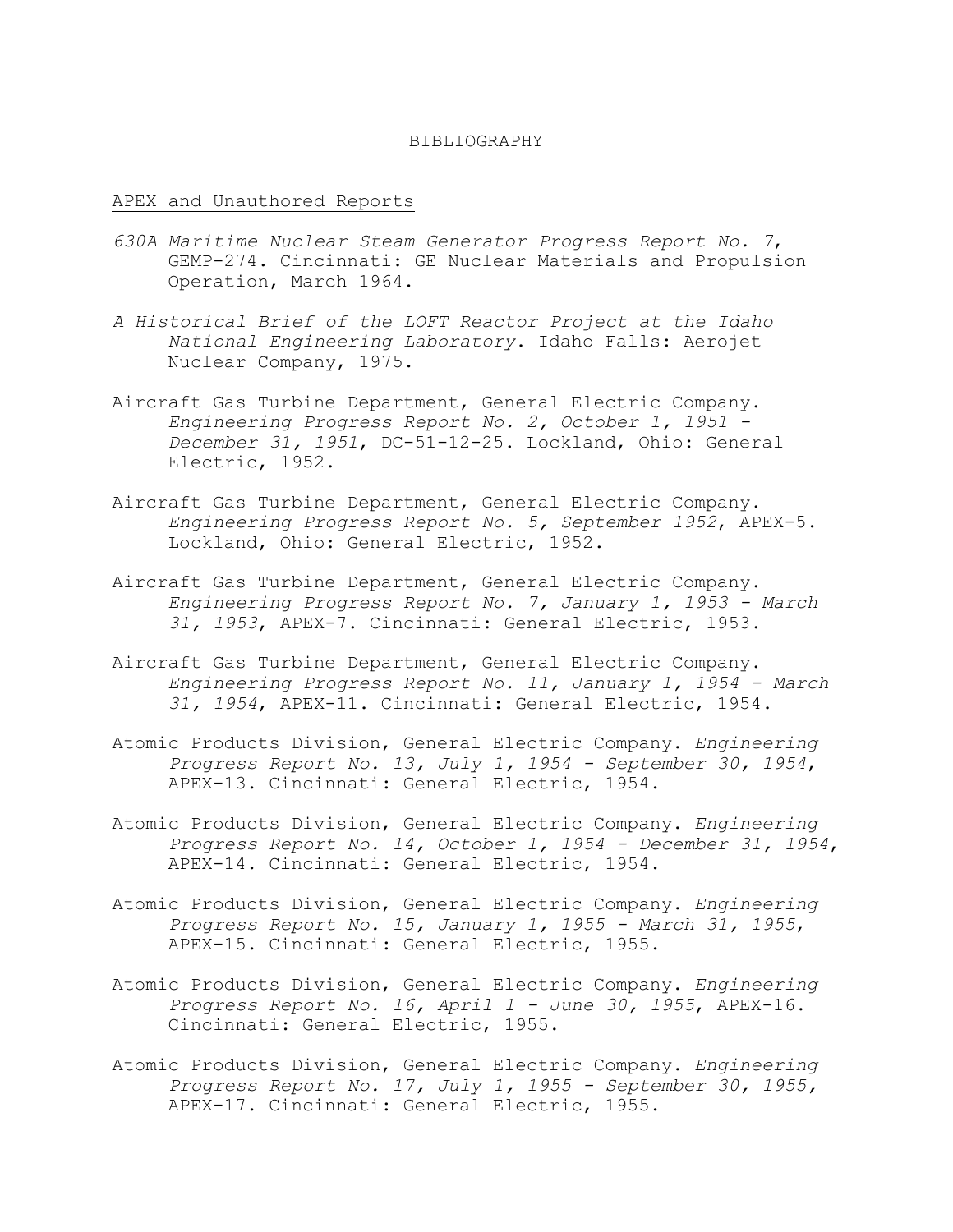- Atomic Products Division, General Electric Company. *Engineering Progress Report No. 18, December 1955,* APEX-18. Cincinnati: General Electric, 1955.
- Atomic Products Division, General Electric Company. *Engineering Progress Report No. 19, March 1956*, APEX-19. Cincinnati: General Electric, 1956.
- Atomic Products Division, General Electric Company. *Engineering Progress Report No. 20, April 1, 1956 - June 30, 1956*, APEX-20. Cincinnati: General Electric, 1956.
- Atomic Products Division, General Electric Company. *Engineering Progress Report No. 22, December 1956*, APEX-22. Cincinnati: General Electric, 1956.
- Aircraft Gas Turbine Department, General Electric Company. *Nuclear Power Plant Testing in the IET*, APEX-131. Evendale, Ohio: ANPP, 1953.
- *Brief History of the SNAPTRAN Program*. No. pub. information, but found at INEEL Records Storage Warehouse, Box 157081, file "SNAP."
- *The OECD/LOFT Project, Achievements and Significant Results*. Proceedings of an Open Forum sponsored by the OECD Nuclear Energy Agency, May 9-11, Madrid, Spain.
- U.S. Department of Commerce, National Bureau of Standards. *Permissible Dose from External Sources of Ionizing Radiation, Recommendations of the U.S. National Committee on Radiation Protection, Handbook 59*. Washington, D.C.: Superintendent of Documents, 1954.
- U.S. Department of Energy Idaho Operations Office. *Environmental Management Performance Management Plan for Accelerating Cleanup of the Idaho National Engineering and Environmental Laboratory*, DOE/ID-11006. Idaho Falls: DOE/ID, July 2002.
- U.S. Department of Energy Idaho Operations Office. *Comprehensive Facility and Land Use Plan*, DOE/ID-10514. Idaho Falls: DOE/ID, 1996.
- *Decontamination and Dismantlement of the TAN-615 Assembly and Maintenance Building*, HAD-164. Idaho Falls: INEEL, 2001.

### Books, Articles, and Authored Reports

Adams, J.P., D.L. Batt, V.T. Berta. "Influence of LOFT PWR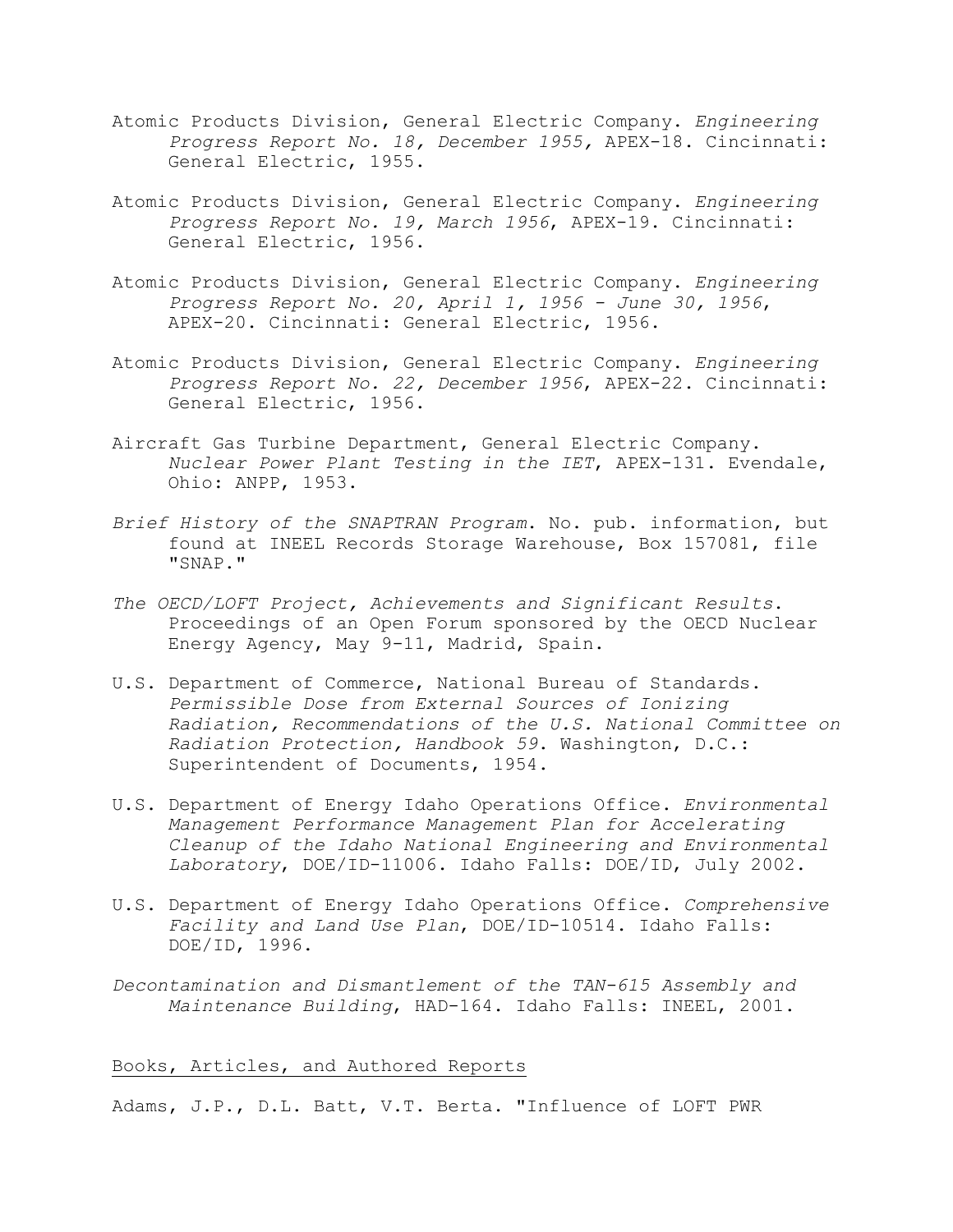Transient Simulations on Thermal-Hydraulic Aspects of Commercial PWR Safety." *Nuclear Safety* 27 (April-June 1986), p. 179-192.

- Arrowrock Group, Inc. *The Idaho National Engineering and Environmental Laboratory, A Historical Context and Assessment, Narrative and History*, INEEL/EXT-97-01021. Idaho Falls: DOE/ID, November 2003.
- Blevins, D.J, et al. *Flight Engine Test Facility Design Criteria*, APEX-225. Idaho Falls: General Electric, 1955.
- Braun, Julie. *INEEL Historic Architectural Properties Management Plan for U.S. Department of Energy, Idaho Operations Office*, INEEL/EXT-02-1338. Idaho Falls: Bechtel BWXT Idaho, LLC, October 2003.
- Burdge, L.F. *LOFT Integral Test System, Final Safety Analysis Report*, Revision 1, volume 2 of 3, LOFT-FSAR-V2-R 1. Idaho Falls: EG&G Idaho, Inc., August 1977.
- Corbin, Jr., Austin. *Nuclear Aspects of the Remote Site Facilities*, APEX-105. ANPP, 1920.
- Corliss, William R. *SNAP Nuclear Reactors*. Washington, D.C.: US AEC, 1966.
- Crease, Robert P. *Making Physics, A Biography of Brookhaven National Laboratory, 1946-1972*. Chicago: University of Chicago Press, 1999.
- Deutsch, Morris, R.L. Nace, and P.T. Voegeli. *Geology, Ground Water, and Waste-Disposal at the Aircraft Nuclear Propulsion Project Site, National Reactor Testing Station, Idaho*, IDO-22023-USGS. Boise: U.S. Department of the Interior, Geological Survey, 1952.
- Devens, Fred. *Data Report D102 A2 Power Plant Testing, IET 13*, DC-59-4-710. Idaho Test Station: Test Engineering, 1959.
- Donnelly, Warren H. *Nuclear Power and Merchant Shipping*. Washington, D.C.: US AEC, 1965.
- Fell, J., and S.M. Modro. *An Account of the OECD LOFT Project*, OECD LOFT-T-3907. Idaho Falls: OECD LOFT, May 1990.
- Gale, L.G. *PREPP Deactivation Plan*, WM-PD-90-015. Idaho Falls: EG&G, 1990.
- Gamertsfelder, C.C. *The Remote Site Particle Problem*, APEX-124.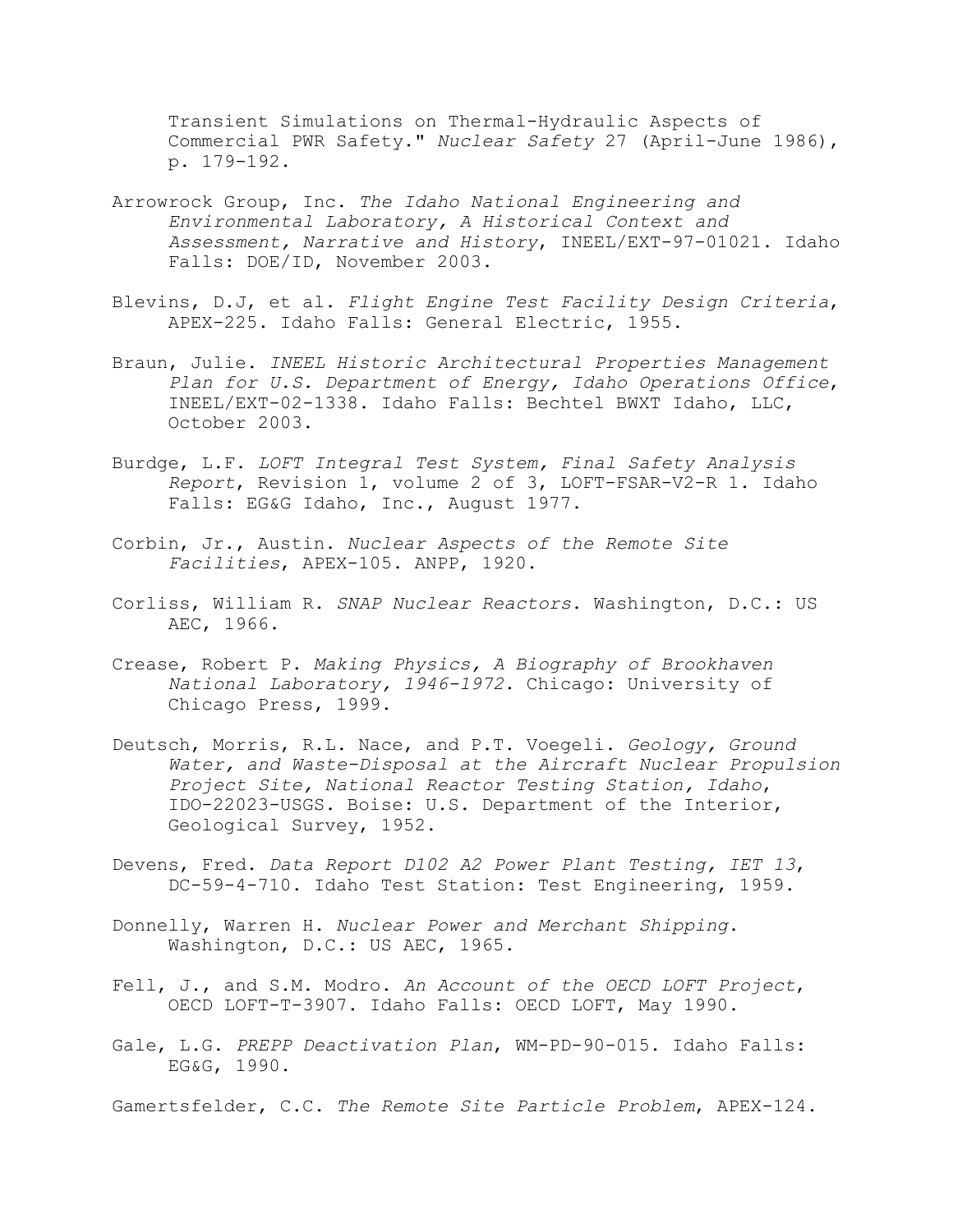ANPP. No date, but circa 1953.

- Gilliland, D.L., J.F. Kunze. *Addendum to Hazard's [sic] Summary Report for Susie Reactor*, Report No. XDCL 61-5-718 and APEX-459-1. Idaho Falls: GE, 1961.
- Glasstone, Samuel. *Principles of Nuclear Reactor Engineering*. Princeton, N.J.: D. Van Norstrand, 1955.
- Glasstone, Samuel. *Sourcebook on Atomic Energy.* Princeton, N.J.: D. Van Norstrand, 1967), p. 752.
- Haley, D.J., and T.G. Hedahl. *Safety Analysis for the Process Experimental Pilot Plant*, PG-WM-84-019. Idaho Falls: EG&G, 1984.
- Hansjergen, J.F, and R.E. Layman. *Shield Test Pool Facility, Susie Reactor Operation Progress Report, June 15, 1961 through August 6, 1961*, XDCL-61-9-700. Idaho Falls: GE, August 1961. Subsequent reports with similar titles include the XDCL series 61-10-700, 61-11-706, 61-11-708, 61-12-708, and 62-2-708.
- Hecht, Selig. *Explaining the Atom*. New York: Viking Press, 1947.
- Heidkamp, H.A. *Decontamination and Dismantlement Plan for the TAN-615 Assembly and Maintenance Building*, INEEL/EXT-2001-01467, Revision 1. Idaho Falls: Bechtel BWXT Idaho, LLC, May 2002.
- Hewlett, Richard G., and Francis Duncan. *Atomic Shield, 1947/1952, Volume II of a History of the United States Atomic Energy Commission*. University Park: Pennsylvania State University Press, 1969.
- Hicks, D., and K. Sato. "Contributions of the OECD/LOFT Project to Nuclear Safety," in *Proceedings of an Open Forum sponsored by the OECD Nuclear Energy Agency with the support of the OECD/LOFT Spanish Consortium*, May 9-11, 190. Madrid, Spain: OECD Nuclear Energy Agency, 1990.
- Hoefer, J.A. Hoefer. *Summary Hazards Report For Critical Experiments with the HOTCE Reactor*, APEX-345. Evendale: GE Atomic Products Division, no date.
- Hogerton, John F. *The Atomic Energy Deskbook*. New York: Reinhold Publishing Corporation, 1963.
- Holl, Jack M., Roger M. Anders, and Alice L. Buck. *United States Civilian Nuclear Power Policy, 1954-1984: A Summary History*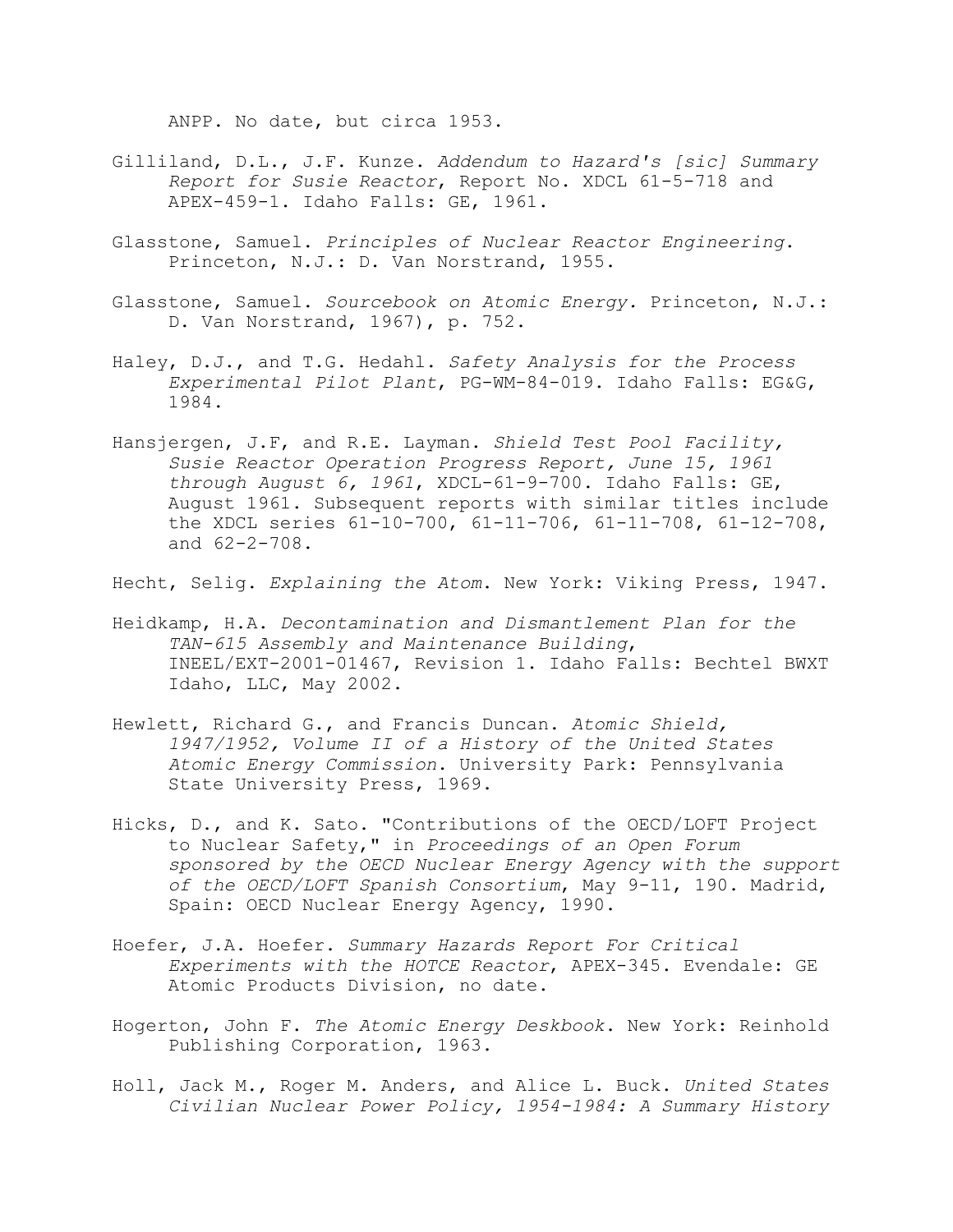DOE/MA-0152. Washington, D.C.: U.S. Department of Energy History Division, 1986.

- Jones, L. *Design Criteria, Shield Test Facility*, Report No. APEX-217. Idaho Falls: GE, 1956.
- Kaminsky, J.F. *Remedial Investigation Final Report with Addenda*, EGG-ER-10643. Idaho Falls: EGG, 1994.
- Langford, J.E. *Design Review Plan for the Process Experimental Pilot Plant (PREPP)*, EGG-TF-6057. Idaho Falls: EG&G, 1982.
- Lopez, Steve L. *Final Report for the Decontamination and Decommissioning of the Test Area North-615*, INEEL/EXT-02-01118. Idaho Falls: Bechtel BWXT Idaho, LLC, 2003.
- Luke, C.W., D.L. Gilliland, R.E. Baker. *Hazards Summary Report for Susie Reactor*, Report No. APEX-459.Cincinnati: GE Atomic Products Division, 1959.
- McCartney, Layton. *Friends in High Places, The Bechtel Story, The Most Secret Corporation and How it Engineering the World*. New York: Simon and Schuster, 1988.
- McCracken, Samuel. *The War Against the Atom*. New York: Basic Books, 1982.
- McCullough, C. Rogers, in *Safety Aspects of Nuclear Reactors*. Princeton: D. Van Norstrand, 1957.
- Marceau, Thomas E., et al. *Hanford Site Historic District, History of the Plutonium Production Facilities, 1943-1990*, DOE/RL-97-1047. Richland, Washington: Battelle Press, Hanford Cultural and Historic Resources Program, US Department of Energy, 2003.
- Nace, R.L. *Memorandum: Water Supply and Waste Disposal at Proposed ANPR Site, National Reactor Testing Station, Idaho*, IDO-22021-USGS. Boise: U.S. Department of the Interior, Geological Survey, 1952.
- Nace, R.L., et al. *Physical Environment of the National Reactor Testing Station, Idaho -- A Summary*, US Geological Survey Professional Paper 725-A. Washington, D.C.: US AEC and USGS, 1972.
- Ralph M. Parsons Company. *Airport Facilities: Qualifications, Experience*. Los Angeles: Ralph M. Parsons Company, no date.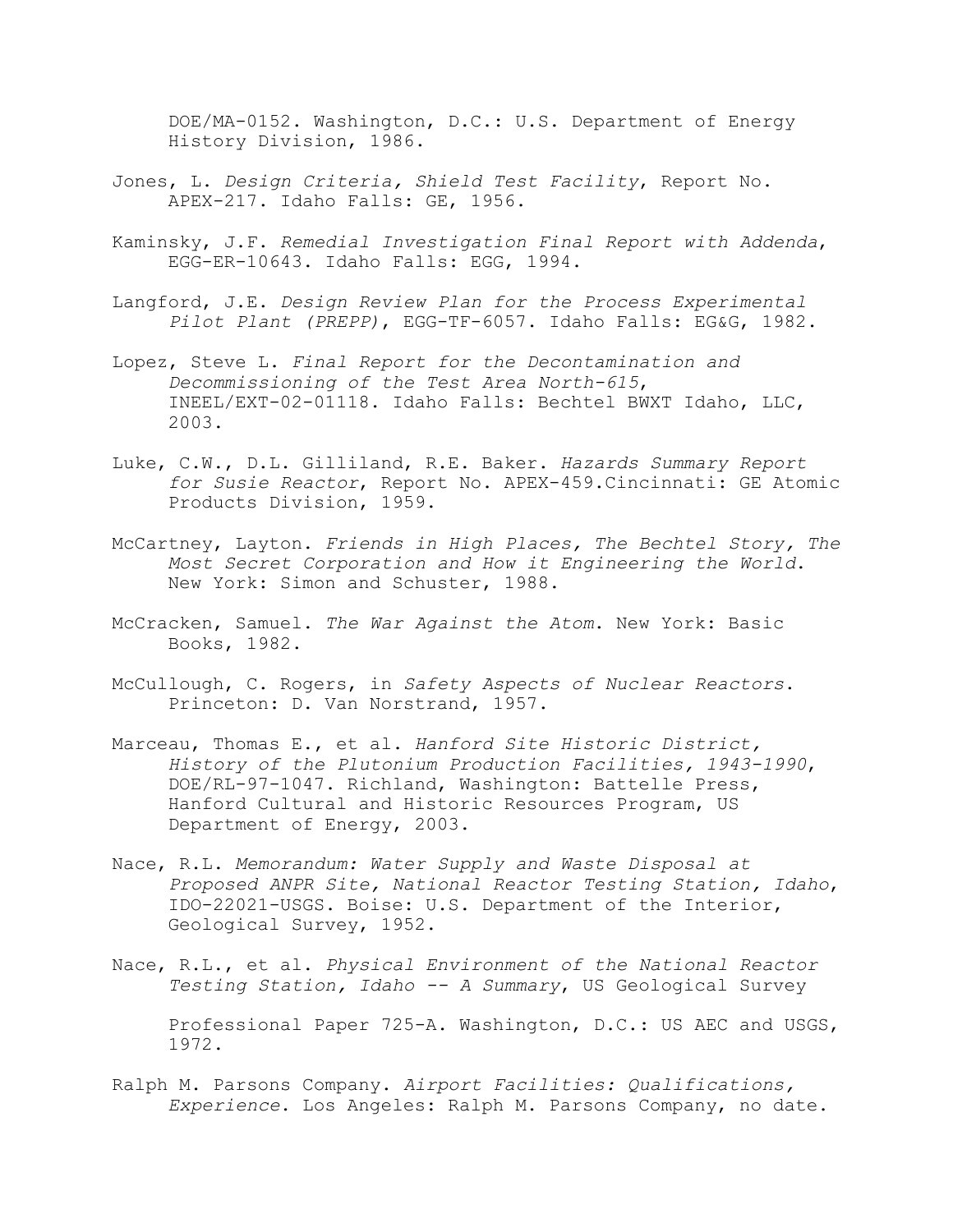- Ralph M. Parsons Company. *ANP Facilities*. Los Angeles: Ralph M. Parsons Company, no date, but circa 1958.
- Ramos, Amadeo. *A Proposed Hazard Classification for the PM-2A Tank Remedial Action at the INEEL*, ICP/CON-04-00162. Idaho Falls: DOE/ID, 2004.
- Profio, A. Edward. Radiation Shielding and Dosimetry. New York: John Wiley and Sons, 1979.
- Scheider, Walter. *A Serious but not Ponderous book About Nuclear Energy*. Ann Arbor, Michigan: Cavendish Press, 2001.
- Schmid, Loren C. *Critical Assemblies and Reactor Research*. New York: John Wiley and Sons, 1971.
- Spofford, N.P. *Discussion of Criteria for IET Exhaust Gas System*, XDC-53-12-74. Cincinnati: GE ANPP, 1953.
- Stacy, Susan M. *Idaho National Engineering Laboratory, Army Reactor Experimental Area, Historic American Engineering Record ID-33-D.* Idaho Falls: Lockheed Martin Idaho Corporation, 1998.
- Stacy, Susan M. *Idaho National Engineering Laboratory, Advanced Reentry Vehicle Fuzing System, Historic American Engineering Record ID-33-B.* Idaho Falls: Lockheed Martin Idaho Corporation, 1997.
- Stacy, Susan M. *Idaho National Engineering Laboratory, Old Waste Calcining Facility, Historic American Engineering Record ID-33-C.* Idaho Falls: Lockheed Martin Idaho Corporation, 1997.
- Stacy, Susan M. *Idaho National Engineering Laboratory, Test Area North, Hangar 629, Historical American Engineering Record ID-33-A.* Idaho Falls: Lockheed Martin Idaho Corporation, 1995. (Originally numbered ID-32-A.)
- Stacy, Susan M. *Proving the Principle, A History of the Idaho National Engineering and Environmental Laboratory*. Idaho Falls: DOE, 2001.
- Stepp, Ann. *The Story of Radioactivity*. Irvington-on- Hudson, New York: Harvey House, Inc., 1971.
- Thornton, G., and A.J. Rothstein. *Comprehensive Technical Report, GE Direct-Air-Cycle ANP Program, Program Summary and References*, APEX-901. Cincinnati: GE, 1962.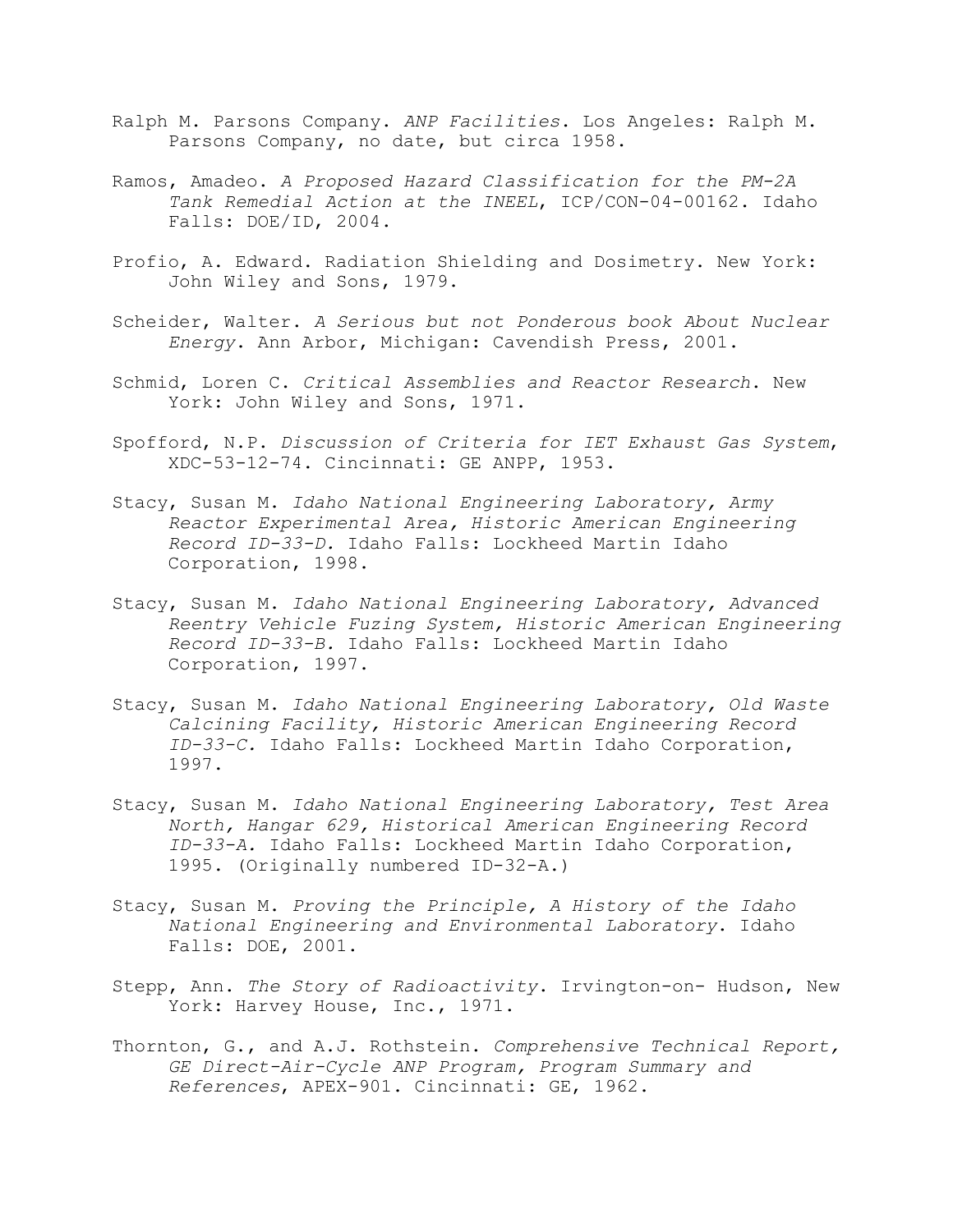- Tierney, John. "Take the A-Plane: The Nuclear Bird that Never Flew." *Science 82* 3 (Jan-Feb, No. 1).
- Waage, J.M. *Preliminary Safety Analysis Report, LOFT Facility*, IDO-16981. Idaho Falls: Phillips Petroleum Co., April 1964.
- Walker, J. Samuel. *Permissible Dose, A History of Radiation Protection in the Twentieth Century*. Berkeley: University of California Press, 2000.
- Walsh, W.P. *Test Program and Procedures for STF Program A, Initial Organic Reactor Material Irradiation on Susie Reactor North Face*, Report No. DC-61-7-706. Idaho Falls: GE Nuclear Materials and Propulsion Operation, 1961.
- Williams, G.R. *Design Criteria for the Low Power Test Facility*, APEX-227. ANPP Idaho Test Station: GE, 1956.

# Other Sources

Sherman McGarry. Manuscript notes with photos, located at Cultural Resource Office, INEEL, Idaho Falls.

*Thumbnail Sketch*, several editions as noted.

Interviews and personal communications: Leo Barbour, Parsons John Commander, INEEL John DeClue, Parsons Elden Fisher, Parsons (The late) John Horan, INEEL Jay Kunze, GE/INEEL Richard Meservey, INEEL Kevin Streeper, INEEL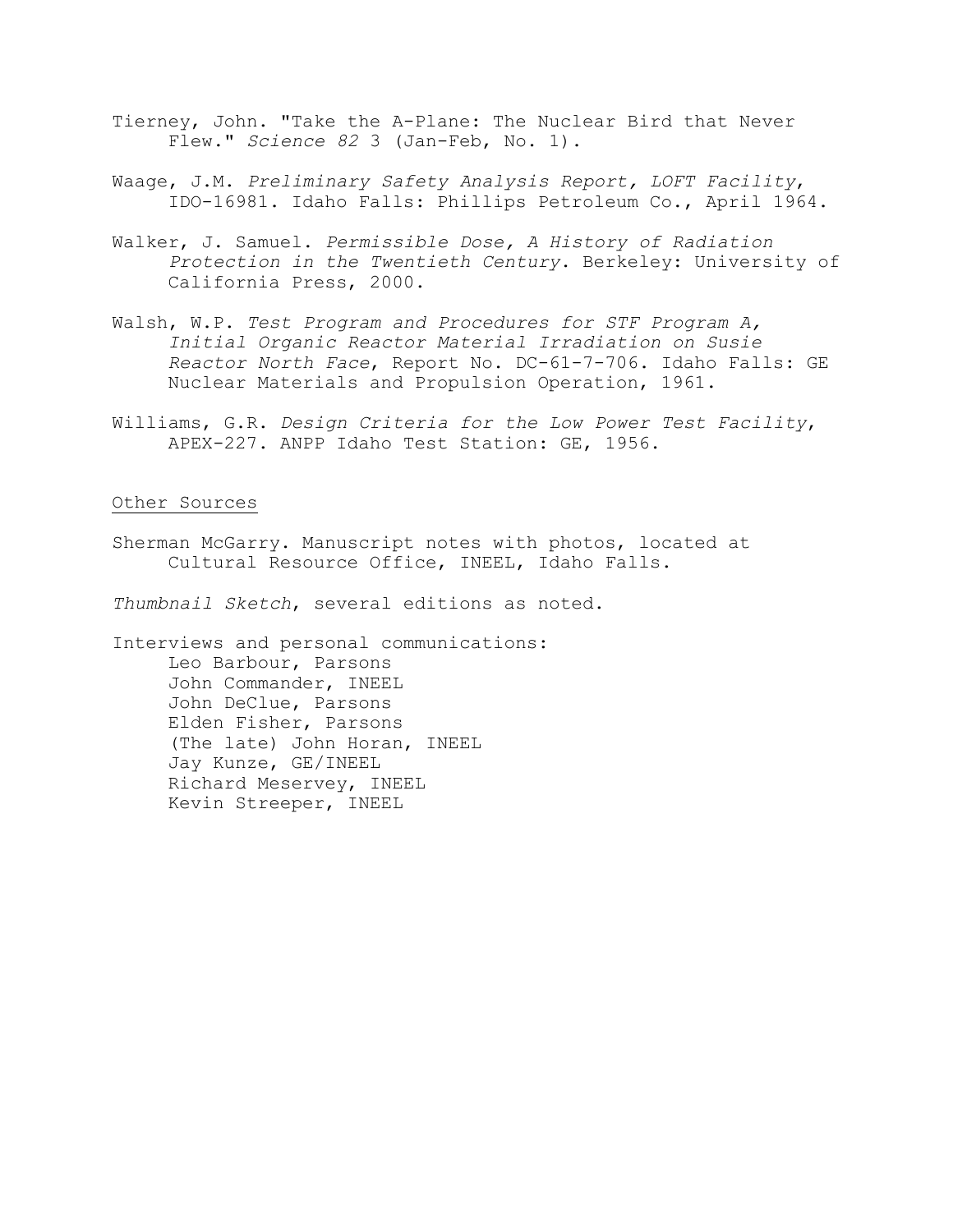1 For a fuller account of the Naval Proving Ground and the creation of the NRTS, see Susan M. Stacy, *Proving the Principle, A History of the Idaho National Engineering and Environmental Laboratory, 1949-1999* (Idaho Falls: DOE Idaho Operations Office, 2000), chapters two through five. Hereafter cited as *Proving the Principle*.

 2 The name is scheduled to change to "Idaho National Laboratory" in February 2005.

 $3$  For an account of the AEC's perspective on the creation of the NRTS, see Richard G. Hewlett and Francis Duncan, *Atomic Shield, 1947/1952, Volume II of a History of the United States Atomic Energy Commission* (University Park: Pennsylvania State University Press, 1969), p. 199-206, 210-11, 216-19. Hereafter cited as *Atomic Shield*.

 4 The name "Test Area North" came into use in 1961, after President John F. Kennedy canceled the ANP program. For reader convenience, this report will use this name or "ANP area" throughout. See Sherman C. McGarry manuscript archived at INEEL Cultural Resource Department (Braun Collection), Idaho Falls, notes to "Picture 5." Hereafter cited as "McGarry notes."

5 Hewlett and Duncan, *Atomic Shield,* p. 496.

 6 J.F. Kaminsky, *Remedial Investigation Final Report with Addenda*, EGG-ER-10643 (Idaho Falls: EGG, 1994), p. 2-3.

 7 John Horan, telephone interview by Susan M. Stacy, July 29, 1997.

 8 Morris Deutsch, R.L. Nace, and P.T. Voegeli, *Geology, Ground-Water, and Waste-Disposal at the Aircraft Nuclear Propulsion Project Site, National Reactor Testing Station, Idaho*, ID)-22023-USGS (Boise: U.S. Department of the Interior, Geological Survey, 1952), p. 7; see also Idaho National Engineering Laboratory, *Comprehensive Facility and Land Use Plan*, DOE/ID-10514 (Idaho Falls: DOE/ID, 1996), p. 45.

 9 Leo H. Barbour, telephone interview with Susan Stacy on March 24, 2004. Barbour worked for Ralph M. Parsons Company and designed exterior features at the Flight Engine Test area.

10 Deutsch et al, *Geology*, p. 7-8.

 11 Raymond L. Nace, *Physical Environment of the National Reactor Testing Station, Idaho -- A Summary* (Washington, D.C.: US AEC, 1972), p. A-14.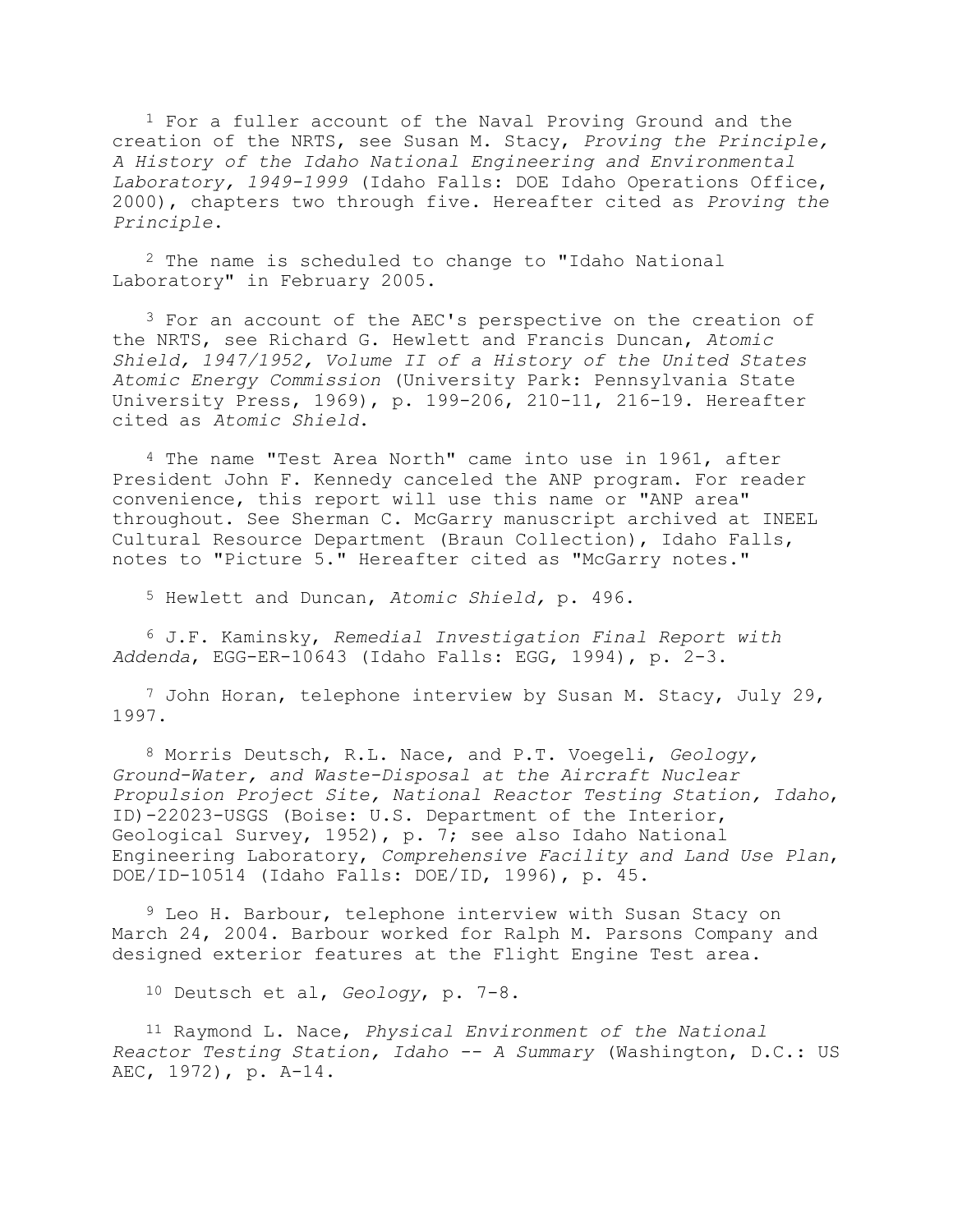12 General Electric progress reports occasionally refer to an "Air Force Master Plan" in describing ANP facility clusters. To date, a copy of this document has not been located.

 13 U.S. Department of Energy Idaho Operations Office, *Environmental Management Performance Management Plan for Accelerating Cleanup of the Idaho National Engineering and Environmental Laboratory*, DOE/ID-11006 (Idaho Falls: DOE/ID, July 2002), p. i, 21-23.

 14 The Arrowrock Group, Inc., *The Idaho National Engineering and Environmental Laboratory, A Historical Context and Assessment, Narrative and History*, INEEL/EXT-97-01021 (Revision 1) (Idaho Falls: DOE/ID, November 17, 2003).

 15 Julie B. Braun, *INEEL Historic Architectural Properties Management Plan for U.S. Department of Energy, Idaho Operations Office*, INEEL/EXT-02-1338 (Idaho Falls: Bechtel BWXT Idaho, LLC, October 2003), p.7-8, 16-17; Letter no. CCN 47704: "Interim Programmatic Agreement and Memoranda of Agreement for DD&D at the INEEL," January 30, 2004, enclosure No. 4, "TAN Memorandum of Agreement between US DOE/ID and Idaho SHPO."

 16 Susan M. Stacy, *Idaho National Engineering Laboratory, Test Area North, Hangar 629, Historical American Engineering Record ID-33-A* (Idaho Falls: Lockheed Martin Idaho Corporation, 1995.) Originally numbered ID-32-A. Three other HAERs have been prepared for INEEL facilities: the Old Waste Calcining Facility, the Advanced Reentry Vehicle Fuzing System bunker, and the Army Reactors Area. See bibliography.

 17 Quoted by Kevin Richert in "Original AEC Site Spawned Eastern Idaho's `Gold Rush,'" (Idaho Falls) *Post Register*, May 15, 1994, p. H-20.

 18 Ann Stepp, *The Story of Radioactivity* (Irvington-on-Hudson, New York: Harvey House, Inc., 1971), p. 17-21.

 19 Energy does not result from the splitting of the bonds within a uranium nucleus, but from the formation of the bonds bringing together the daughter nuclei. "Unused" mass takes on the properties of energy. See Walter Scheider, *A Serious but not Ponderous book About Nuclear Energy* (Ann Arbor, Michigan: Cavendish Press, 2001), p. 3-13.

 20 For an excellent description of the threats of radiation to the human body, see J. Samuel Walker, *Permissible Dose, A History of Radiation Protection in the Twentieth Century* (Berkeley: University of California Press, 2000), p. 5.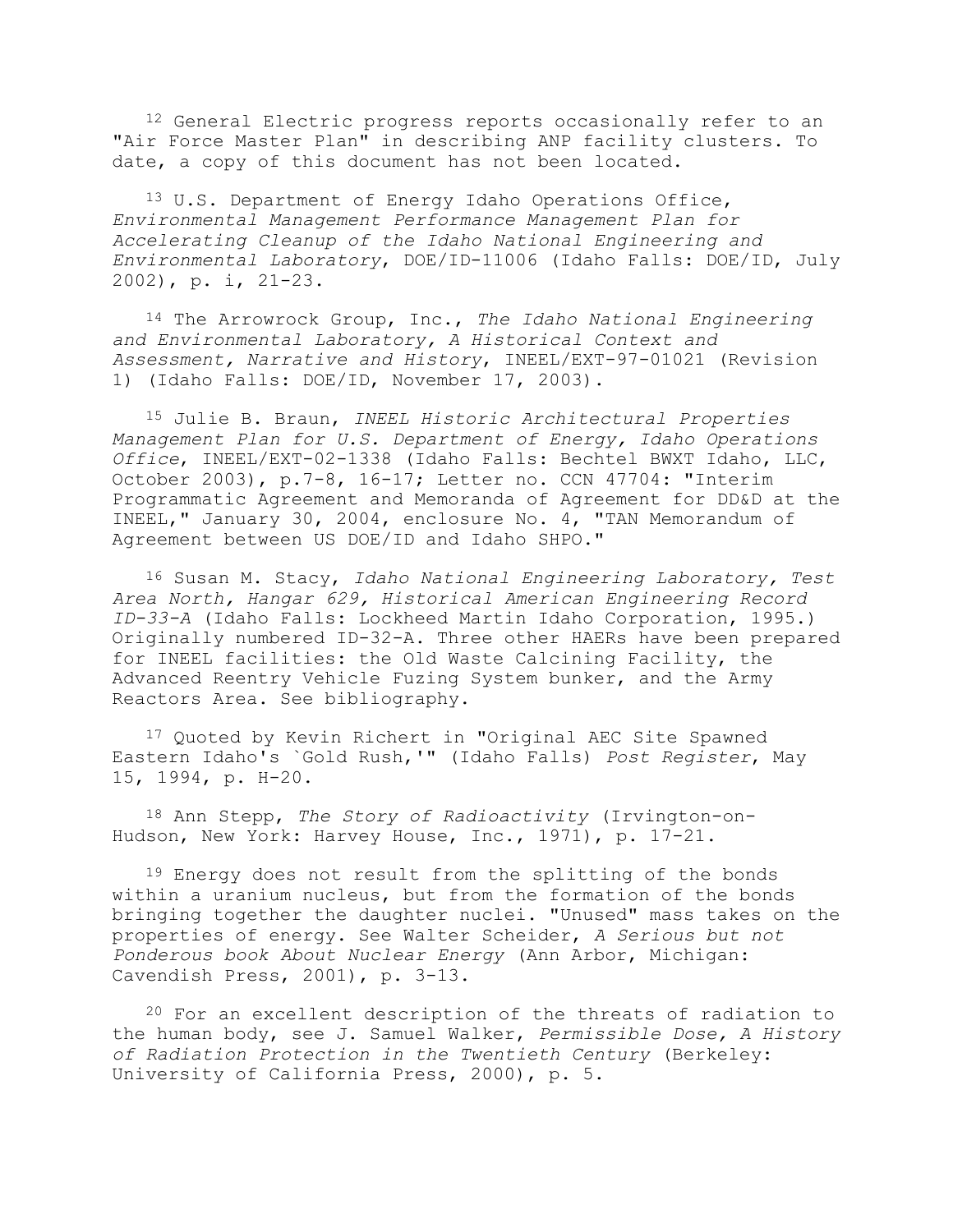21 The intensity of radiation received from a point source such as a reactor is inversely proportional to the square of the distance between the source and the receiver. Increasing the distance by a factor of two, for example, decreases the radiation received to one fourth. A three-fold increase in distance decreases radiation intensity to one ninth. See Samuel Glasstone, *Sourcebook on Atomic Energy* (Princeton, N.J.: D. Van Norstrand, 1967), p. 752.

22 Stepp, *The Story of Radioactivity*, p. 24.

 23 "Architect/engineers" design engineered systems for industrial processes. Enclosed spaces typically follow the dictates of "function," the result of engineered parameters, with negligible regard, if any, for aesthetic or other classic design considerations.

24 Walker, *Permissible Dose*, p. 6-12.

25 Walker, *Permissible Dose*, p. 11-12.

26 Walker, *Permissible Dose*, p. 11.

 27 Glasstone, *Principles of Nuclear Reactor Engineering*, p. 547-549. See also, U.S. Department of Commerce, National Bureau of Standards, *Permissible Dose from External Sources of Ionizing Radiation, Recommendations of the U.S. National Committee on Radiation Protection, Handbook 59* (Washington, D.C.: Superintendent of Documents, 1954), p. 30-32.

 28 These were the International Commission on Radiological Protection and United States Advisory Committee on X-Ray and Radium Protection. See Walker, p. 5-11.

 29 *Handbook 59*, p. 61. The complex guidelines identified permissible doses to specific organs and extremities; they varied by the age of the adult as well.

 30 Memorandum from C.E. Larson to A.H. Holland, Jr., June 16, 1950, re "Brief History of the ANP Project at ORNL," p. 2-6. Copy found at www.ufx.org/nepa/nepahist1.htm; ORNL central files no. 50-6-74; Human Studies Project no. A-00507.

 31 General Electric, *Idaho Test Station, Idaho Falls, Idaho*, pamphlet, 1959, copy at Idaho State Historical Library, Dworshak Papers, Box 112, File: AEC Idaho Plant.

 32 Pratt and Whitney Aircraft Division of United Aircraft Corporation undertook the indirect cycle. It was never built, in part because of unsolved corrosion problems.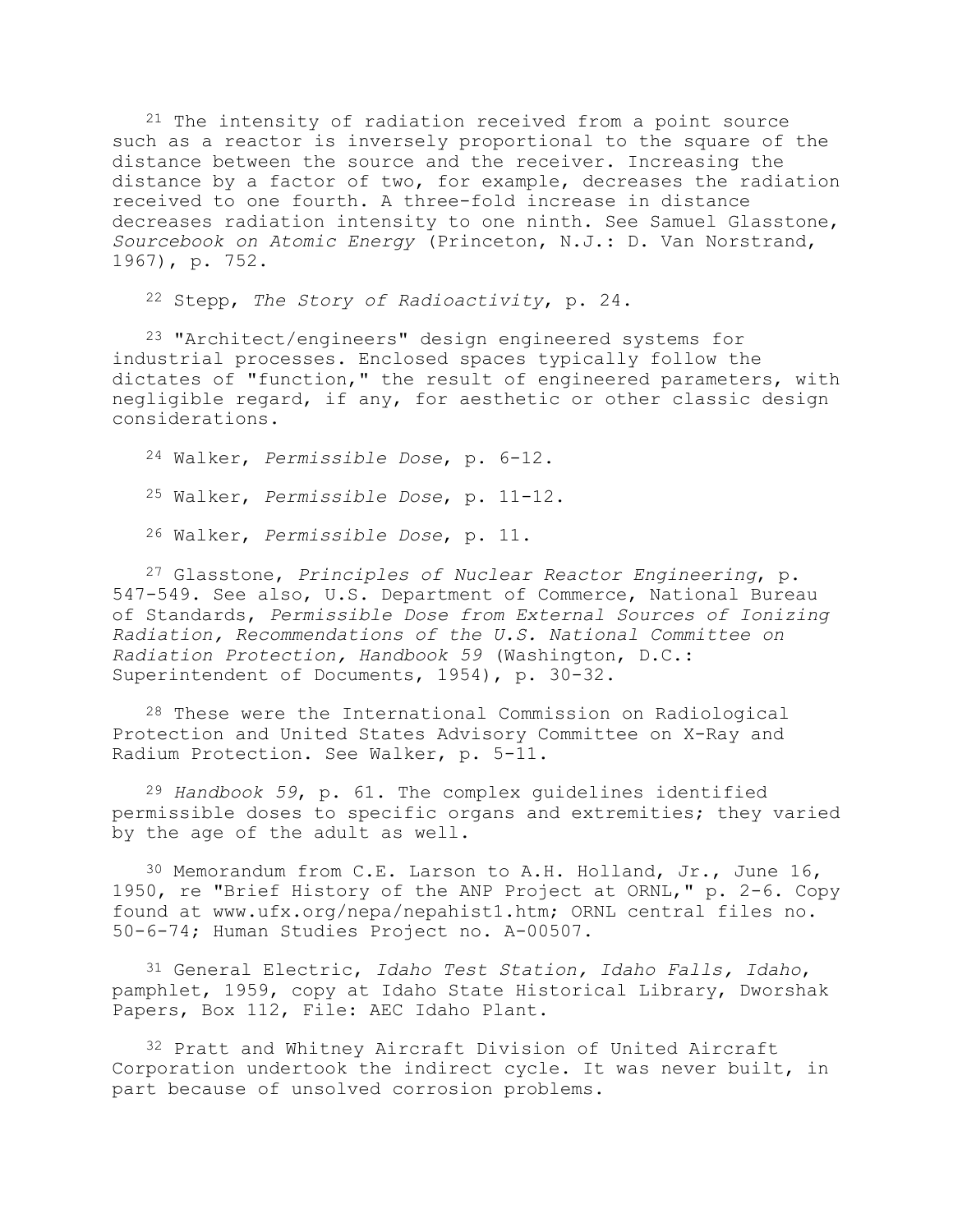33 Marceau, Thomas E., et al. *Hanford Site Historic District, History of the Plutonium Production Facilities, 1943-1990*, DOE/RL-97-1047 (Richland, Washington: Battelle Press, Hanford Cultural and Historic Resources Program, US Department of Energy, 2003), p. 2-1.24.

 34 Loren C. Schmid, *Critical Assemblies and Reactor Research* (New York: John Wiley and Sons, 1971), p. xiii. GE discussed the Low Power Test facility in APEX-5, p. 65.

 35 While the TAN Hangar was under construction, the AEC determined that no nuclear airplanes would be flight-tested over the continental United States. However, ground testing and ground training of maintenance crews would still be necessary, so the hanger was intended to serve as a training facility. See Stacy, *HAER-ID-33-A*, p. 29.

 36 Contemporary names for these areas are: Technical Support Facility (A&M and Admin), Contained Test Facility/Specific Manufacturing Facility (FET), Water Reactor Research Test Facility (LPT). The IET continued as IET.

<sup>37</sup> The Evendale laboratory was the property of the U.S. Air Force, contracted to GE for propulsion/reactor research. See John F. Hogerton, *The Atomic Energy Desk Book* (New York: Reinhold Publishing Corporation, 1963), p. 15.

 38 *Aircraft Nuclear Propulsion Project Engineering Progress Report No. 2, October 1, 1951 - December 31, 1951*, DC-51-12-25 (Loveland: Aircraft Gas Turbine Department, GE Company, 1951), p. 68.

 39 *ANP Engineering Progress Report No. 2,* DC-51-12-25, p. 16, 136-137. Parsons also did a site survey for Muroc Air Force Base (now Edwards A.F.B. in California), also considered for the ANP project.

 40 Ralph M. Parsons Company, *ANP Facilities* (Los Angeles: Ralph M. Parsons Company, no date, but circa 1958), p. 5.

 41 Layton McCartney, *Friends in High Places, The Bechtel Story, The Most Secret Corporation and How it Engineered the World* (New York: Simon and Schuster, 1988), p. 53-54.

 $42$  Web sites found on March 4, 2004, at www.rmpf.org/ rparsons.html and www.parsons.com. Also, Ralph M. Parsons Company, *Airport Facilities: Qualifications, Experience* (Los Angeles: Ralph M. Parsons Company, no date), "History of Company," no page. McCartney, *Friends in High Places*, says Parsons "was effectively dumped" from Bechtel-McCone-Parsons due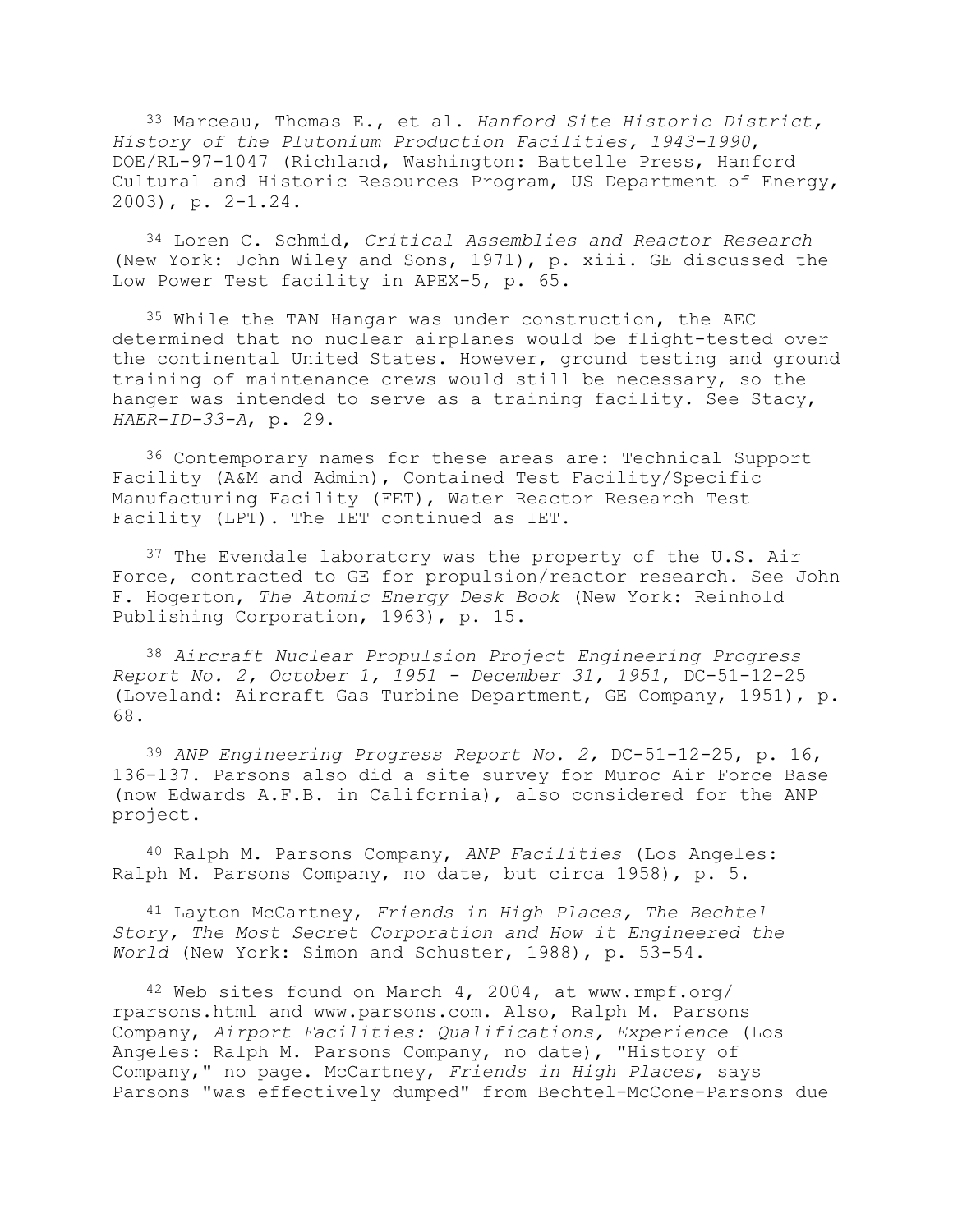to personality clashes with John McCone.

 43 The Ralph M. Parsons Company, *Airport Facilities: Qualifications, Experience* (Los Angeles: Ralph M. Parsons Company, no date), p. 175.

 44 Biographical sketches in Ralph M. Parsons Company, *ANP Facilities* (Los Angeles: Ralph M. Parsons Company, no date, but circa 1958), p. 61-69.

 45 Thornton, G., and A.J. Rothstein. *Comprehensive Technical Report, GE Direct-Air-Cycle ANP Program, Program Summary and References*, APEX-901 (Cincinnati: General Electric, 1962), p. 162-163, chart "GE-ANPD Expenditures and Personnel."

 46 Atomic Products Division, General Electric Company. *Engineering Progress Reports No. 18 and 19, December 1955 and March 1956*, APEX-18 and -19 respectively (Cincinnati: General Electric, 1955 and 1956), p. 54 in APEX-18 and p. 7 in APEX-19.

 47 Austin Corbin, Jr., *Nuclear Aspects of the Remote Site Facilities*, APEX-105 (GE ANPP, 1952), p. 6.

48 Corbin, *Nuclear Aspects of the Remote Site*, p. 6.

 49 Richard Meservey, interview with author, October 12, 1998. Also quoted in Stacy, *Proving the Principle*, p. 123. Droplets of leaked mercury were found for years afterward along the track between A&M and the IET.

50 Corbin, *Nuclear Aspects of the Remote Site*, p. 6.

 51 Thornton and Rothstein, *Program Summary and References,*  APEX-901, p. 41-44.

 52 Thornton and Rothstein, *Program Summary and References*, APEX-901, p. 50.

 53 ANPP, *Nuclear Power Plant Testing in the IET*, APEX-131 (Evendale, Ohio: ANPP, May 1953), p. 5, 7.

 54 C.C. Gamertsfelder, *The Remote Site Particle Problem*, APEX-124 (Evendale, Ohio: ANPP, no date, but circa 1953), p. 3.

55 Gamertsfelder, *The Remote Site Particle Problem*, p. 13.

 56 J.F. Kaminsky, *Remedial Investigation Final Report with Addenda*, EGG-ER-10643 (Idaho Falls: EGG, 1994), p. 2-3; McGarry notes, Picture 2, Photo U-2169-2; Corbin, *Nuclear Aspects of the Remote Site,* p. 15.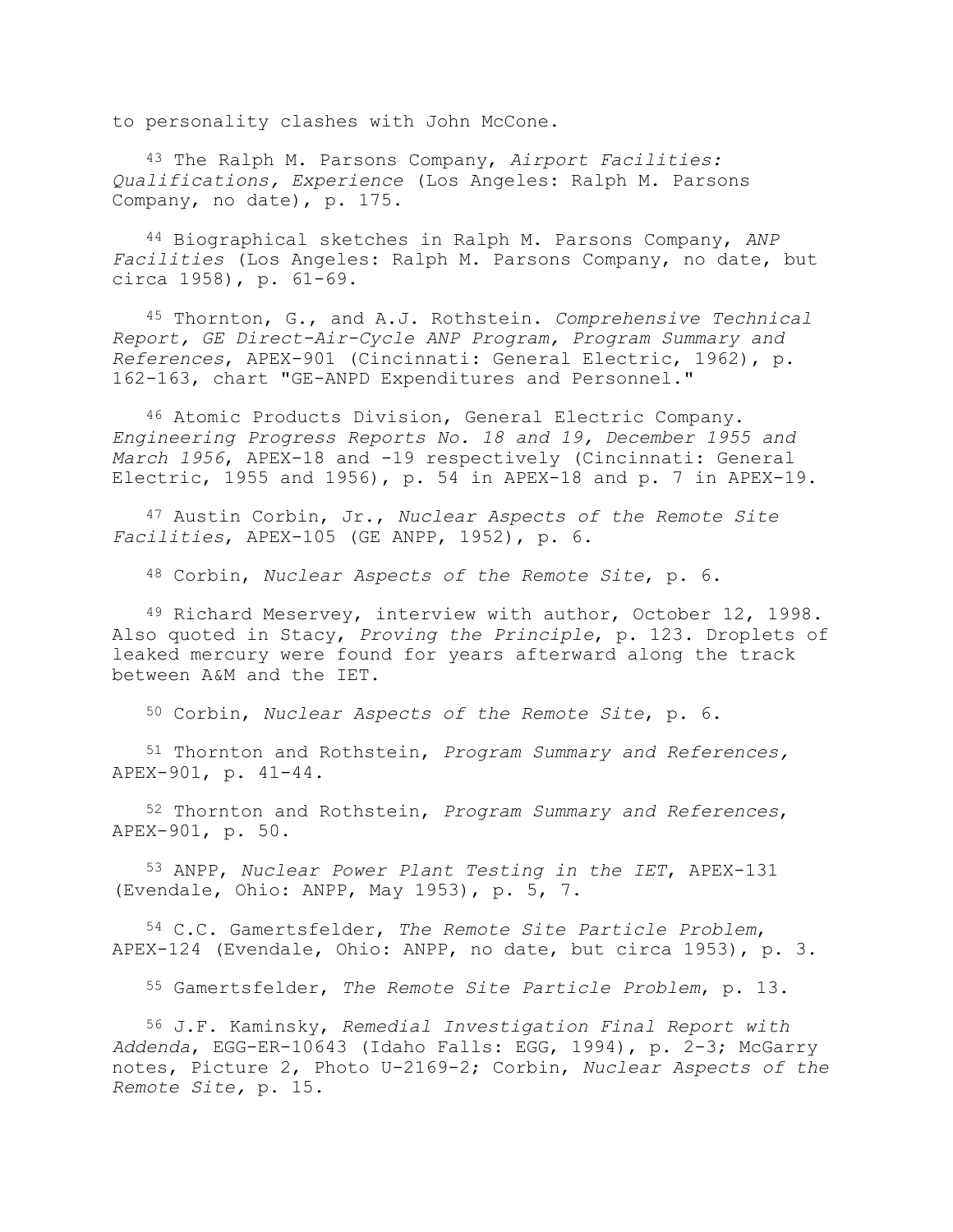57 McGarry notes, Photo U-2169-2.

58 Corbin, *Nuclear Aspects of the Remote Site*, p. 60.

 59 N.P. Spofford, *Discussion of Criteria for IET Exhaust Gas System*, XDC-53-12-74 (Cincinnati: GE ANPP, 1953), p. 4.

 60 McGarry notes, Photo 11, U-2700-8. Unburdened by the reactor assembly, the locomotive had a speed capacity of 4.5 mph. McGarry's report conflicts with GE's (pre-operational) estimate that its unburdened speed was 15 mph. See APEX-131, p. 11.

61 APEX-16, p. 149.

62 APEX-15, p. 177. See HAER Photo 55-2414.

63 McGarry notes, Photo No. 4.

64 Corbin, *Nuclear Aspects of the Remote Site*, p. 34.

 65 Corbin, *Nuclear Aspects of the Remote Site,* p. 32. The radioisotope of aluminum is Al-28, with a half-life of 2.5 minutes. The radioisotopes of iron, a component of steel, Fe-55 and Fe-59, have half-lives of 2.9 years and 46 days, respectively.

 66 Dosimeters were supported on wires suspended from the steel frame above the HTRE rig. During one test, pairs were hung above the rig at two-foot intervals, some oriented horizontally, others vertically. See Fred Devens, *Data Report D102 A2 Power Plant Testing, IET 13*, DC-59-4-710 (Idaho Test Station: Test Engineering, 1959), p. 35.

 67 McGarry notes. See HAER Photo No. ID-33-E-38 for photo of periscope station inside control building.

68 McGarry notes, Photo 4.

 69 Any neutrons coming directly down the tunnel from a line of sight to the reactor would be stopped by such a maze, while neutrons that bounced along the walls of the tunnel would be prevented from streaming into the control room.

70 Corbin, *Nuclear Aspects of the Remote Site*, p. 21-23.

<sup>71</sup> The steel and barytes concrete ceiling was estimated to transmit 3 mR per hour in gamma radiation ten minutes after a reactor running 100 hours at 200,000 kw had shut down. See APEX-7, p. 96.

72 Glasstone, *Principles of Nuclear Reactor Engineering*, p.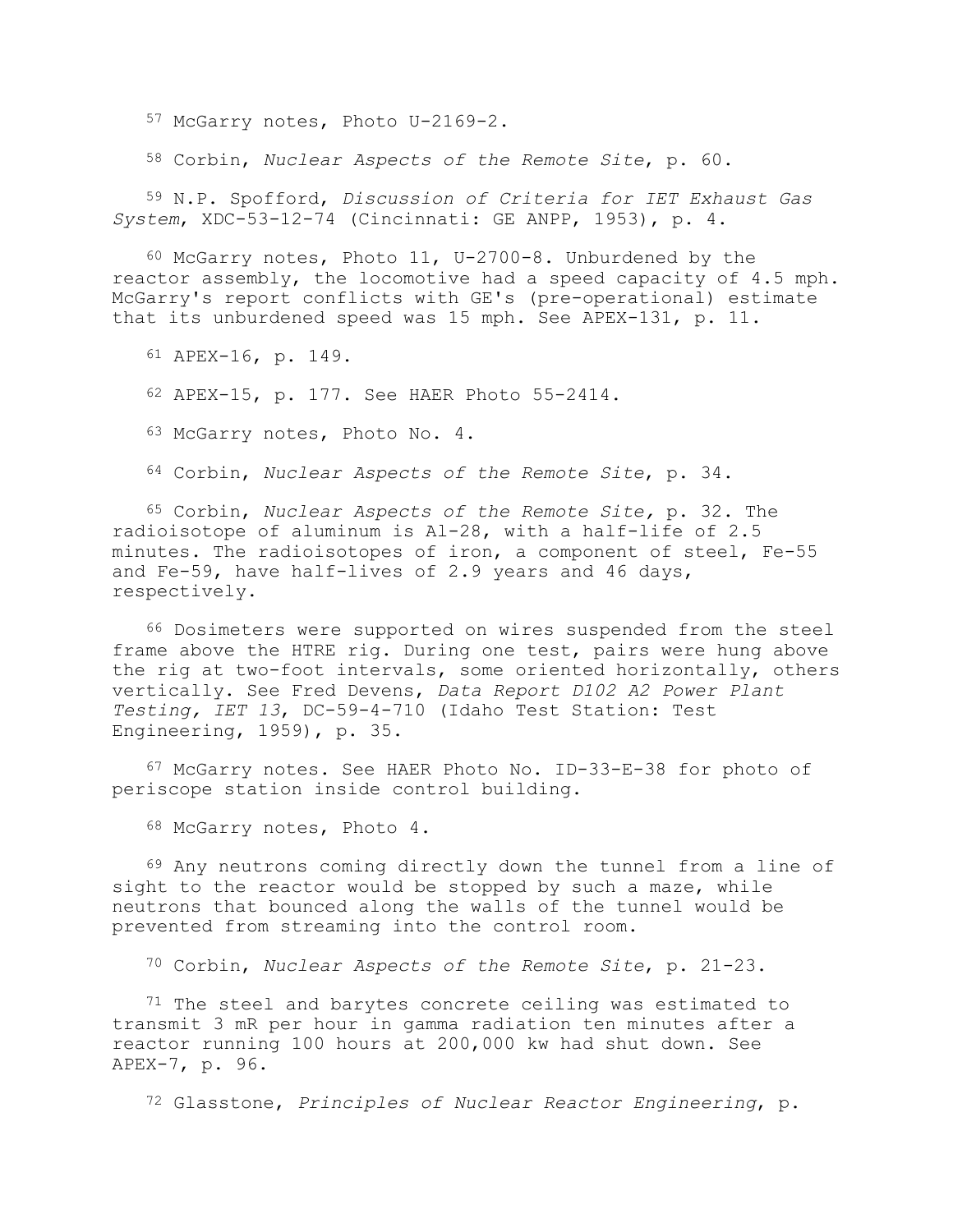587.

<sup>73</sup> See Appendix F for a summary of shielding characteristics of ordinary and heavy concrete.

74 APEX-5, p. 54-56.

75 APEX-7, p. 95.

76 APEX-131, p. 13.

77 APEX-131, p. 9.

78 APEX-13, p. 66.

 $79$  The stack never was raised any higher. See Spofford, *Criteria for IET Exhaust Gas System*.

 80 APEX-131, p. 10-11; Gamertsfelder, *The Remote Site Particle Problem*, p. 15; Spofford, *Criteria for IET Exhaust Gas System*, p.  $7 - 8$ .

81 Re Weather Tower, see APEX-17, p. 149.

82 APEX-18, p. 44.

83 Apex-131, p. 10.

84 APEX-131, p. 9.

85 APEX-131, p. 9.

 86 The *Design Criteria for the Low Power Test (LPT) Facility* suggested that the LPT guard house be "essentially the same" as the IET guard house in that it have "toilet, lighting, heating facilities and Health Physics radiation equipment storage." See APEX-227, p. 35. Thus, these utilities had later become features of the IET guard house.

87 McGarry notes, IET. 88 McGarry notes, Picture 4.

89 APEX-17, p. 150.

90 APEX-18, p. 54.

 91 John Tierney, "Take the A-Plane: The Nuclear Bird that Never Flew," *Science 82* 3 (Jan-Feb, No. 1), p. 50.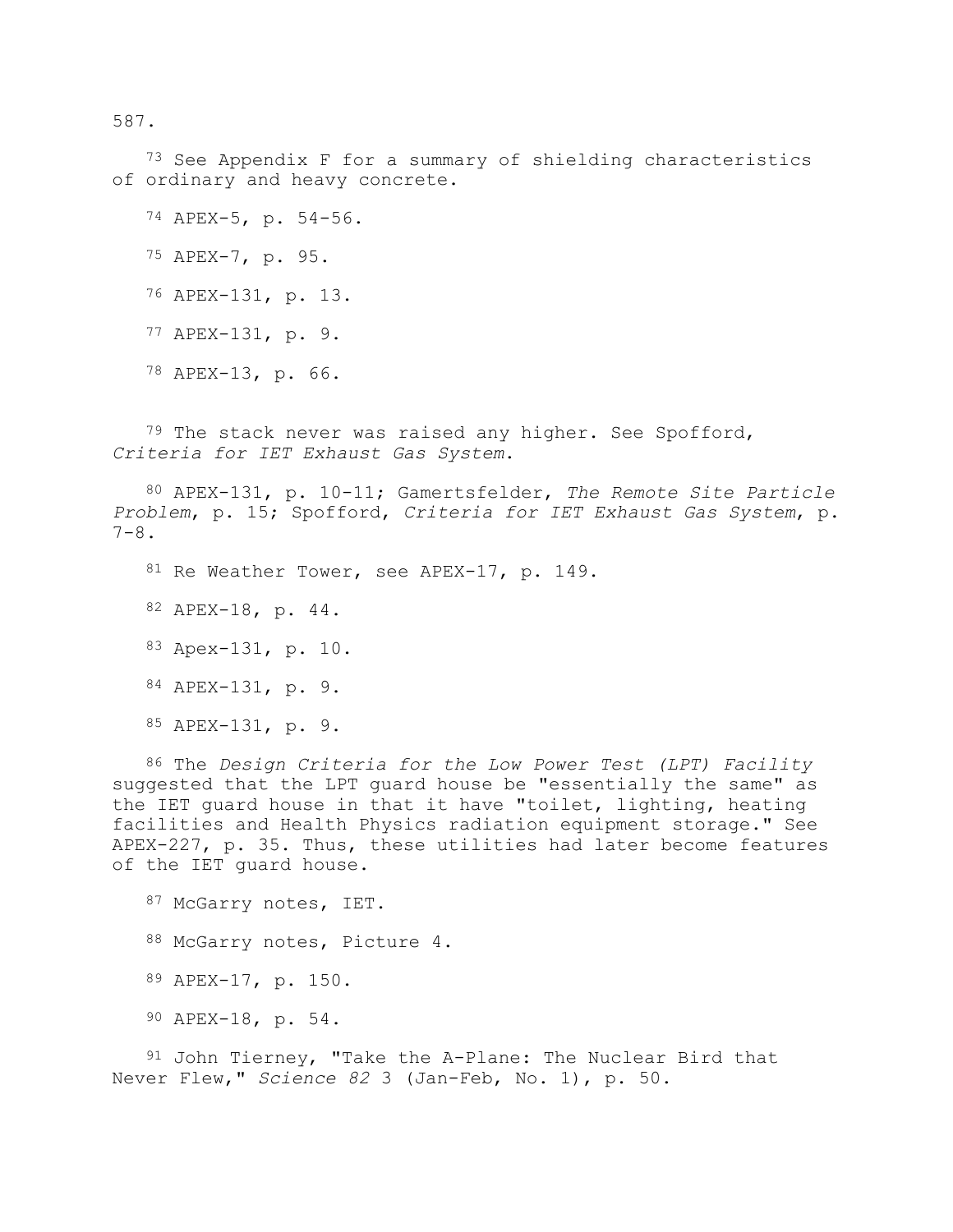92 APEX-19, p. 7.

 93 William R. Corliss, *SNAP Nuclear Reactors* (Washington, D.C.: US AEC, 1966), p. 3-5.

94 "Brief History of the SNAPTRAN Program," no date or publication information. Found at INEEL Records Storage Warehouse, Box 157081, file "SNAP."

<sup>95</sup> The experiments may also have used one of the cells at the Low Power Test facility, elsewhere at TAN.

 96 Richard Meservey, interview with Susan Stacy, October 12, 1998. A fuller story is in Stacy, *Proving the Principle*, p. 164.

 97 Corliss, *SNAP Nuclear Reactors*, p. 35-38; Stacy, *Proving the Principle*, p. 268.

98 Corliss, *SNAP Nuclear Reactors*, p. 7.

99 APEX-131, p. 15

100 McGarry notes, photos 8 and 9.

101 McGarry notes, photos 8 and 9.

102 McGarry notes, photos 8 and 9.

103 McGarry notes, Photos 8 and 9.

104 McGarry notes, photos 8 and 9.

105 Source: Parsons Structural drawing INEEL INDEX No. 106771.

106 APEX-131, p. 15.

107 McGarry notes, photos 8 and 9.

108 APEX-131, p. 15.

109 McGarry notes, photos 8 and 9.

110 APEX-131, p. 17.

 111 Source: Parsons architectural drawing A 108, INEEL INDEX Code No. 106760.

112 APEX-131, p. 17.

113 Drawing, INEEL INDEX No. 106767, shows details of Special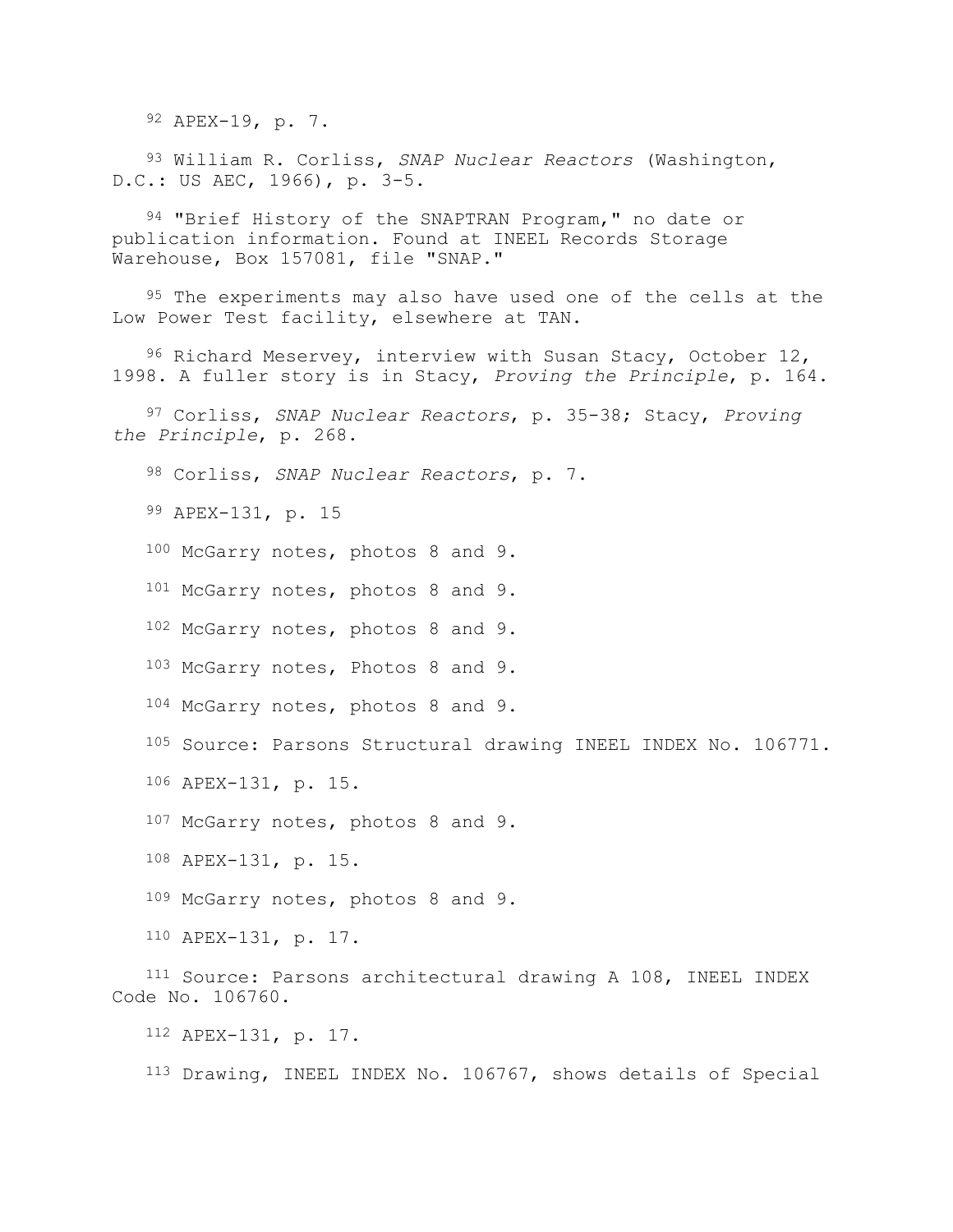Service Cubicle, circa 1994.

114 APEX-131, p. 17.

115 McGarry notes, photos 8 and 9.

116 APEX-131, p. 17.

117 McGarry notes, photos 8 and 9.

118 Source: INEEL drawing, INDEX No. 106781.

119 APEX-131, p. 15.

120 APEX-131, p. 11.

121 APEX-131.

 122 McGarry notes, section B, Photo 63-3999 (insert/ withdraw); and APEX-13, p. 54. Another source, *Decontamination and Dismantlement of the TAN-615 Assembly and Maintenance Building*, HAD-164. Idaho Falls: INEEL, 2001, section 1.1), reports that GE initially intended to assemble fuel rods in the building.

 123 *Decontamination and Dismantlement of the TAN-615 Assembly and Maintenance Building*, HAD-164 (Idaho Falls: INEEL, 2001), section 1.1.

 124 H.A. Heidkamp, *Decontamination and Dismantlement Plan for the TAN-615 Assembly and Maintenance Building*, INEEL/EXT-2001-01467, Revision 1 (Idaho Falls: Bechtel BWXT Idaho, LLC, May 2002), p. 3-1.

 125 *Decontamination and Dismantlement of the TAN-615 Assembly and Maintenance Building*, HAD-164 (Idaho Falls: INEEL, 2001), section 1.1. Characterization prior to demolition found few hazardous materials exceeding their regulatory limit. Some radionuclides were found, but metals, volatile organic chemicals (and asbestos) constituted the chief concerns. See Heidkamp, p.  $3 - 2$ .

126 The construction drawings of 1952 do not show a gable roof over the penthouse. This was a later modification.

 127 Amadeo Ramos, *A Proposed Hazard Classification for the PM2A Tank Remedial Action at the Idaho National Engineering and Environmental Laboratories*, ICP/CON-04-00162 (Idaho Falls, 2004), p. 2.

128 "Decision Documentation Package Cover Sheet," September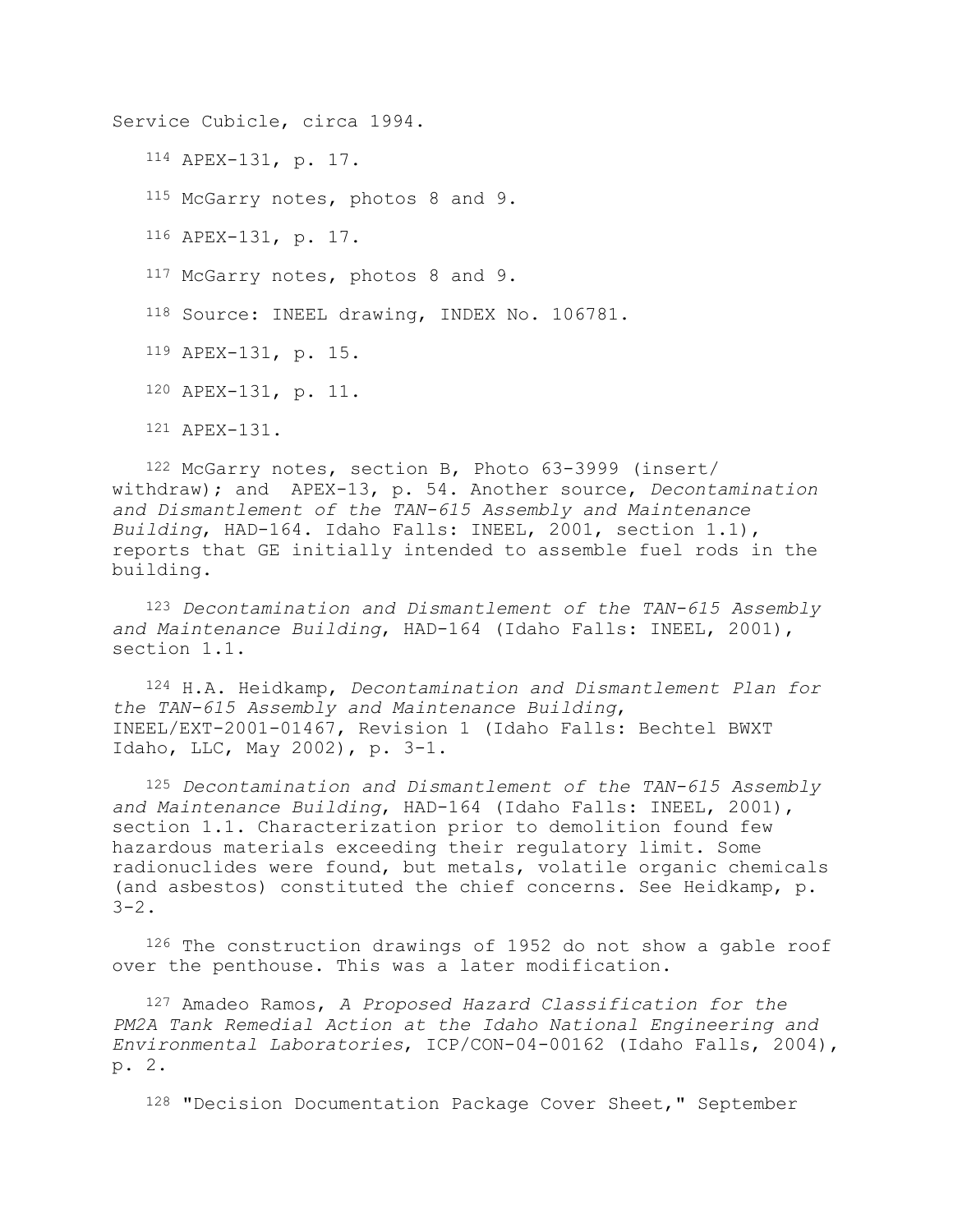27, 2000, for Waste Area Group 1, TAN-616. The name PM-2A came from the source of one of the new 1970s evaporator system vessels. evaporator system in the 1970s. It was acquired from a U.S. Army reactor of that designation which had been decommissioned in Camp Century, Greenland. See Ramos, *A Proposed Hazard Classification*, p. 2.

 129 TAN is Waste Area Group No. 1 (WAG-1) as identified in *Federal Facility Agreement and Consent Order in the Matter of the U.S. Department of Energy Idaho National Engineering Laboratory ("INEL")*, signed in 1991 by DOE Idaho Operations Office, the State of Idaho, and the U.S. Environmental Protection Agency, Administrative Docket No. 1088-06-29-120.

 130 "Decision Documentation Package Cover Sheet," September 27, 2000, for Waste Area Group 1, TAN-616.

 131 Kevin Streeper, personal communication with author, May 10, 2004.

 132 See also Ralph M. Parsons drawing 1480-4-ANP/GE-3-201, INEEL INDEX No. 034-9999-65-693-107438.

 133 Source: Ralph M. Parsons 1480-7-ANP/GE 3- 648-A-H&V-1, date November 1958, INEEL Index Code No. 034-0648-00-693-107454.

 $134$  Leo Barbour, personal communication with author, March 24, 2004.

 135 D.J. Haley and T.G. Hedahl, *Safety Analysis for the Process Experimental Pilot Plant*, PG-WM-84-019 (Idaho Falls: EG&G, 1984), p. 5, 16.

 136 J.E. Langford, *Design Review Plan for the Process Experimental Pilot Plant (PREPP)*, EGG-TF-6057 (Idaho Falls: EG&G, 1982), p. 1.

 137 L.G. Gale, *PREPP Deactivation Plan*, WM-PD-90-015 (Idaho Falls: EG&G, 1990), p. 1-3, 62.

 138 Idaho Operations Office, *Comprehensive Facility and Land Use Plan*, DOE/ID-10514 (Idaho Falls: DOE, 1996), p. A-26.

 139 Source: Ralph M. Parsons 1229-24-ANP/GE-3-603-A-1, INEEL Index Code No. 033-0609-00-693-107394.

 140 APEX-18, p. 198; *Technical Basis Document*, found at www.cdc.gov/niosh/ocas/pdfs/tbd/ineel2.pdf on April 20, 2004, Procedure No. ORAUT-TKBS-0007-2, effective date 11/07/2003, Rev. 00, page 22. "Temperature coefficient" is a measure of a reactor's behavior when the fuel heats up. It is positive if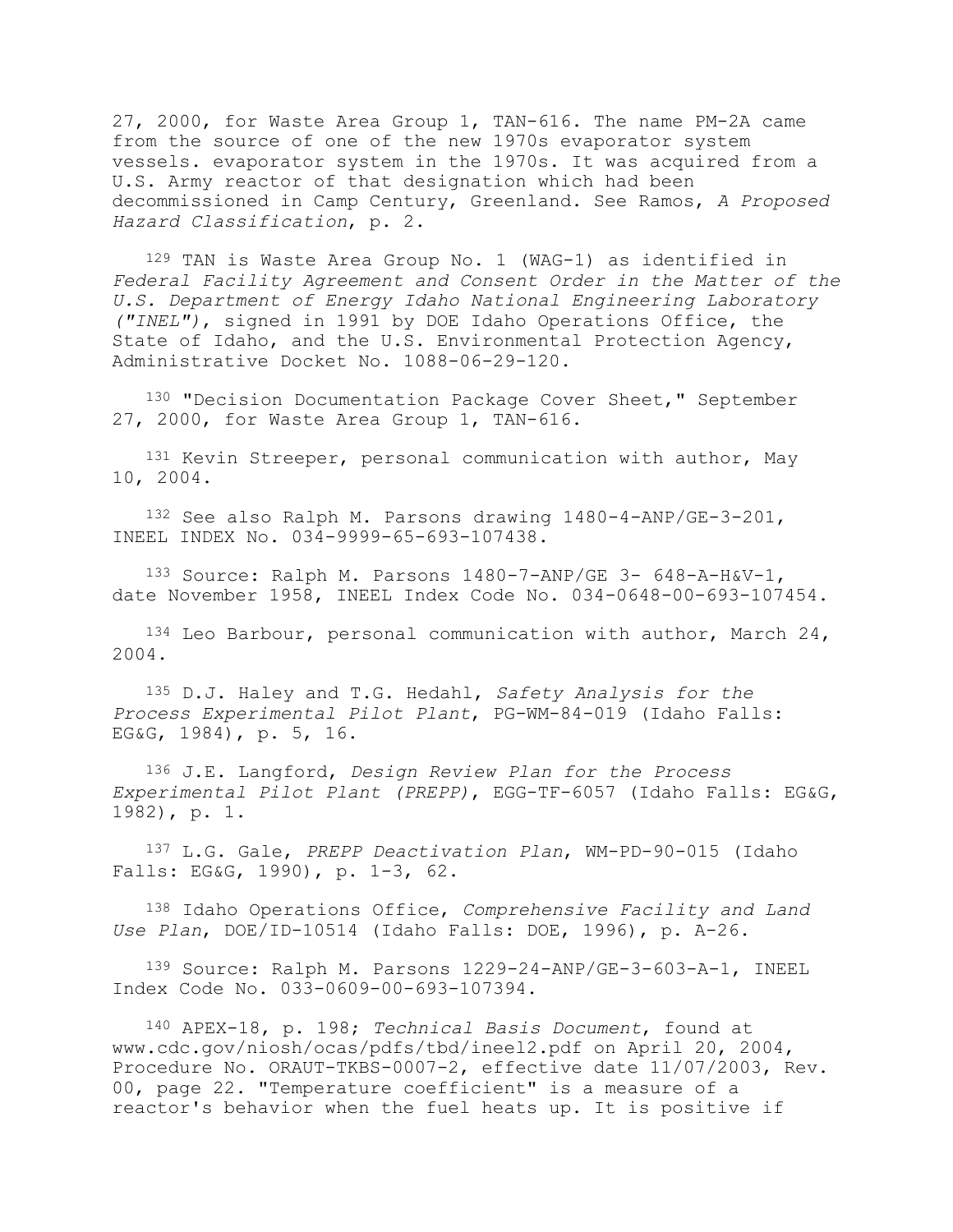increasing temperatures promote continuing fission; negative, if it reduces the fission rate.

141 APEX-227, p. 8.

142 McGarry notes, photos 15 and 16.

 143 See G.R. Williams, *Design Criteria for the Low Power Test Facility*, APEX-227 (ANPP Idaho: GE, April 1956). Re Arrington, see *Thumbnail Sketch*, 1957, p. 11.

144 APEX-227, p. 4.

145 APEX-227, p. 5, 17.

 146 J.A. Hoefer, *Summary Hazards Report For Critical Experiments with the HOTCE Reactor*, APEX-345 (Evendale: GE Atomic Products Division, no date), p. 9.

 147 See *Design Criteria*, APEX-227, p. 11. The as-built drawings for the LPT indicate several other departures from the original design criteria.

 148 APEX-345, p. 13. The accident analysis estimated that the maximum dosage likely to be received by someone outside the test cell during a maximum accident was 3 rem. See p. 41.

 149 APEX-345, p. 11. 150 APEX-345. p. 14. 151 APEX-345, p. 13-14. 152 APEX-345, p. 13. 153 APEX-345, p. 13. 154 APEX-345, p. 13. 155 APEX-345, p. 13; APEX-227, p. 23.

156 APEX-345, p. 29.

157 APEX-345, p. 14.

 158 APEX-345, p. 19. Other low-power reactors were made critical by rotating drums bringing the fuel closer or merely by the manipulation of control rods.

159 APEX-345, p. 14-16.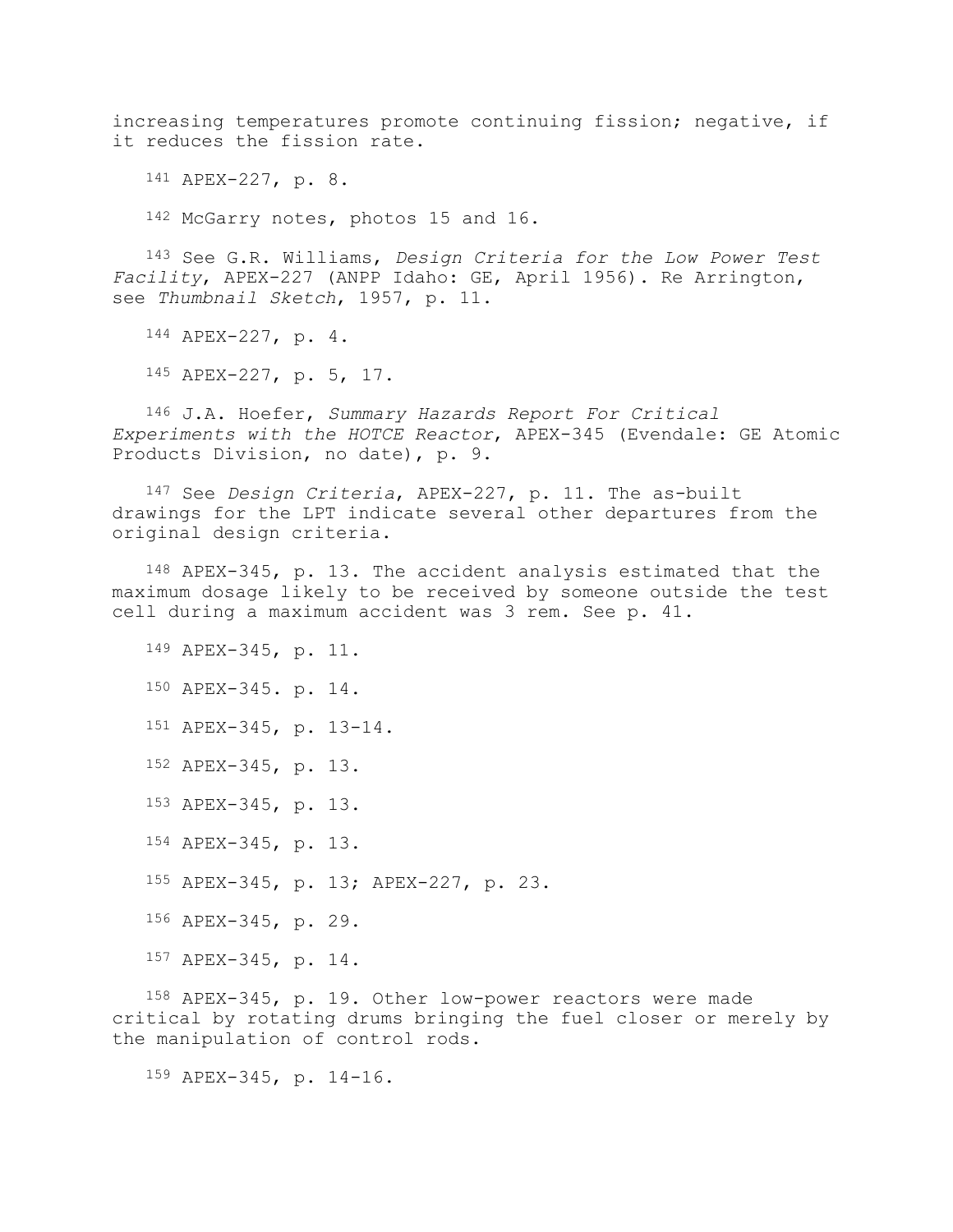160 APEX-345, p. 14-18.

161 APEX-901, p. 25.

162 *Thumbnail Sketch*, 1958, p. 12.

 163 L. Jones, *Design Criteria Shield Test Facility*, APEX-217 (Idaho Falls: GE/ANPP, 1956), p. 5, 9-10. See also APEX-20, p. 132-133.

 164 History of Oak Ridge Laboratory. Found in May 2004 at www.ornl.gov.

165 APEX-217, p. 11.

 166 C.W. Luke and D.L. Gilliland, *Hazards Summary Report for Susie Reactor*, APEX-459 (Cincinnati: GE/ANP, February 3, 1959), p. 5.

167 APEX-459, p. 35.

 168 A note on INEEL Drawing No. 037-0645/0646-61-693-107382 (Ralph M. Parsons 1229-17 ANP/GE-6-645-S-7) indicates that there was to be a one-inch separation between the two buildings.

169 APEX-459, p. 9.

170 APEX-459, p. 9.

171 APEX-459, p. 9-10.

172 APEX-459, p. 11.

173 Cobalt-60 was a typical gamma source.

 174 See INEEL Drawing 037-0645-40-693-107370, also numbered as Ralph M. Parsons, 1229-17-ANP?GE-6-645-MS-2.

175 APEX-459, p. 12.

 176 For an account of the SL-1 accident, see Stacy, *Proving the Principle*, chapters 15 and 16.

 177 Jay Kunze, personal communication with author, February 5, 1999.

 178 W.P. Walsh, *Test Program and Procedures for STF Program A, Initial Organic Reactor Material Irradiation on Susie Reactor North Face*, DC-61-7-706 (Idaho Falls: GE Nuclear Materials and Propulsion Operation, 1961), p. 9.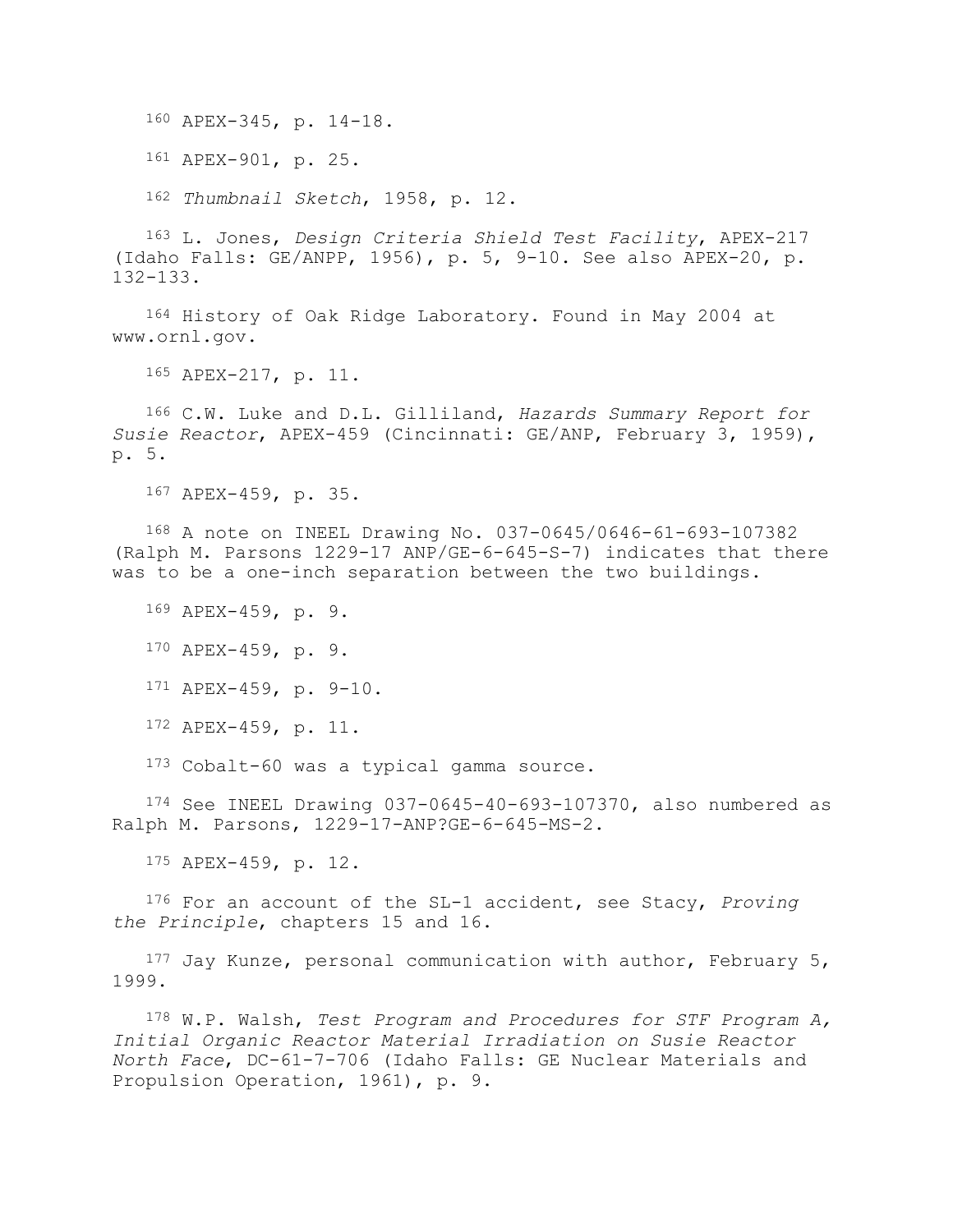179 Hogerton, *Desk Book*, p. 295, 298. Another component of the Maritime Program was the *N.S. Savannah*, a government-owned demonstration ship that begin its sea trials in 1962. *Savannah* was powered by a conventional pressurized water reactor.

 180 *630A Maritime Nuclear Steam Generator Progress Report No. 7*, GEMP-274 (Cincinnati: GE Nuclear Materials and Propulsion Operation, March 1964), p. 17.

181 GEMP-274, p. 77-78.

 182 GEMP-274, p.99-100. GE also studied the feasibility of using Army Reactors Area facilities elsewhere at the NRTS.

 183 *Thumbnail Sketch*, January 1965, p. 32. Pressurized-water reactors were the propulsive power in the U.S. Navy's surface ships.

 184 U.S. AEC, Idaho Operations Office press release, "EBOR facility construction authorized to start at AEC's National Reactor Testing Station in Idaho," June 14, 1963, INEEL Records Storage Warehouse, Idaho Falls, Box 148473, file "EBOR." Hereafter cited as INEEL Records Warehouse.

185 *Thumbnail Sketch*, January 1965, p. 32.

 186 "Let's Visit EBOR," page 2, unauthored paper found in INEEL Records Warehouse, Box 148473, file "EBOR."

 187 Selig Hecht, *Explaining the Atom* (New York: Viking Press, 1947), p. 147.

188 Idaho Operations Office press release, "EBOR facility construction authorized..," June 14, 1963.

189 *Thumbnail Sketch*, July 1971, p. 36-37.

 190 Idaho Operations Office press release, "EBOR facility construction authorized...," June 14, 1963.

 191 "Nuclear Kettle Shipped to Idaho," *Oakland Tribune*, November 5, 1964, clipping with no page no. in INEEL Records Warehouse, Box 148473, file "EBOR."

 192 Memorandum "from Dale Cook," March 11, 1966, INEEL Records Warehouse, Box 148473, file "EBOR."

193 "EBOR report for July 14, 1966," INEEL Records Storage Warehouse, Box 157081, file "EBOR."

194 To EBOR file from V.A. Walker, October 9, 1962, ACRS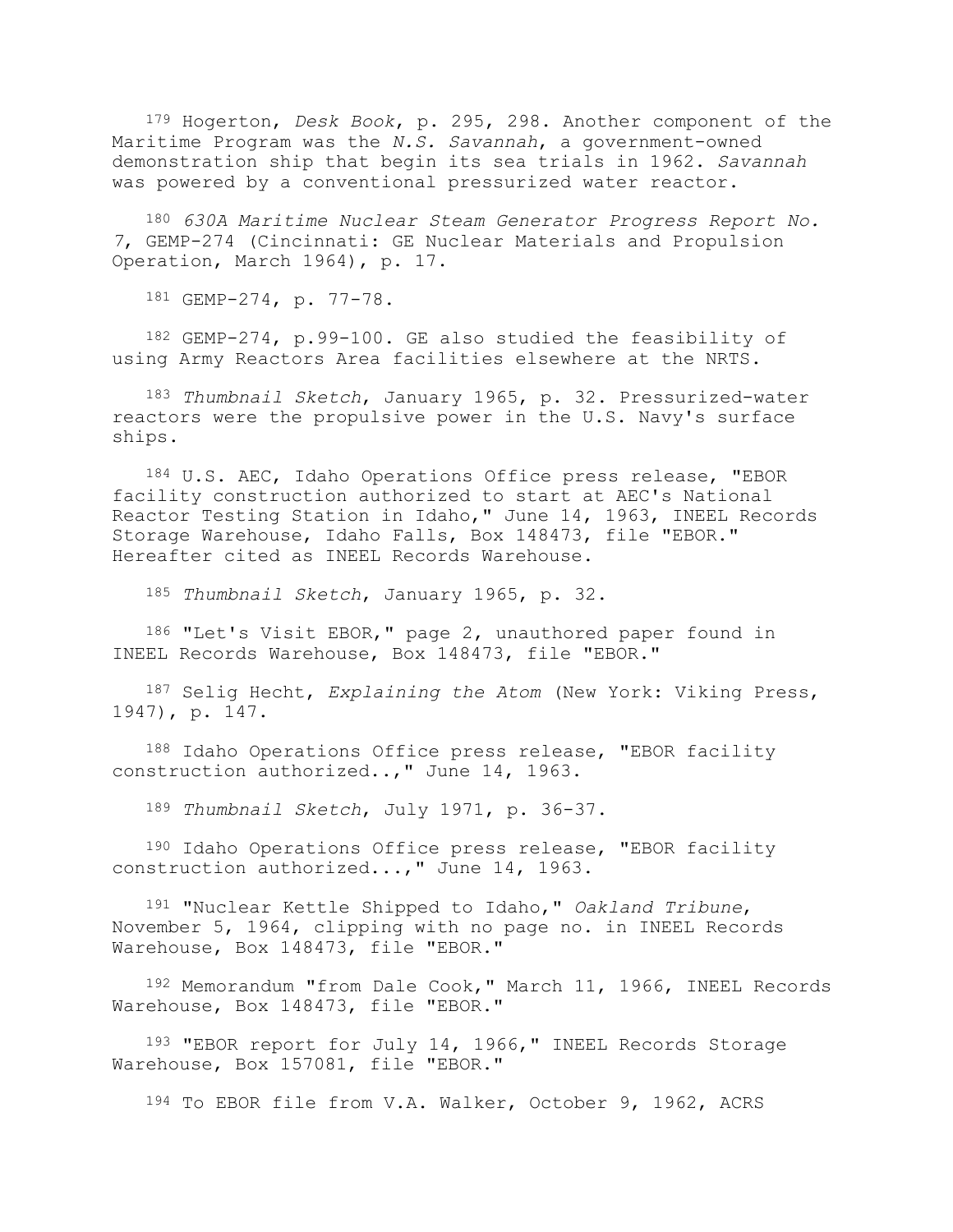meeting on EBOR; to E.K. Loop from W.J. Tupper, November 1, 1965; INEEL Records Warehouse, Box 157081, file "EBOR."

 195 To F.E. Smith from V.V. Hendrix, March 31, 1965, INEEL Records Warehouse, Box 157081, file "EBOR."

 196 To W.L. Ginkel from E.K. Loop, May 31, 1966; to Milton Shaw from W.L. Ginkel, June 28, 1966; INEEL Records Warehouse, Box 157081, file "EBOR."

197 Stacy, *Proving the Principle*, p. 176-177.

 198 Jack M. Holl, Roger M. Anders, Alice L. Buck, *United States Civilian Nuclear Power Policy, 1954-1984: A Summary History* DOE/MA-0152 (Washington, D.C.: U.S. Department of Energy History Division, 1986), p. 13-14.

 199 U.S. AEC Idaho Operations Office press release, "AEC terminating Experimental Beryllium Oxide Reactor Project at NRTS in Idaho," December 20, 1966, INEEL Records Warehouse, Box 148473, file "EBOR."

 200 To W.L. Ginkel from E.K. Loop, May 31, 1966, INEEL Records Warehouse, Box 157081, file "EBOR."

 201 *Thumbnail Sketch*, 1971, p, 37; *Comprehensive Facility and Land Use Plan*, March 1996, DOE/ID-10514, p. 211-212.

202 Stacy, *TAN Hangar-629, HAER ID-33-A*, p. 31-43.

203 McGarry notes, photo no. 7.

 204 D.J. Blevins et al, *Flight Engine Test Facility Design Criteria*, APEX-225 (Idaho Falls: General Electric, 1955), p. 11.

205 APEX-911, p. 49-50.

206 APEX-225, p. 5.

 207 See Stacy, HAER Report ID-33-A on Hangar Building TAN-629 for details and descriptions of the shadow shield.

208 APEX-225, p. 15-21.

209 APEX-225, p. 15-21.

210 APEX-37, p. 147.

 211 APEX-225, p. 26-27. Foam suppressant was described in *Preliminary Scoping Track 2 Summary Report for Operable Unit 1-08* , INEL-94.0170 (Idaho Falls: INEL, 1995), p. 4-1. The "urban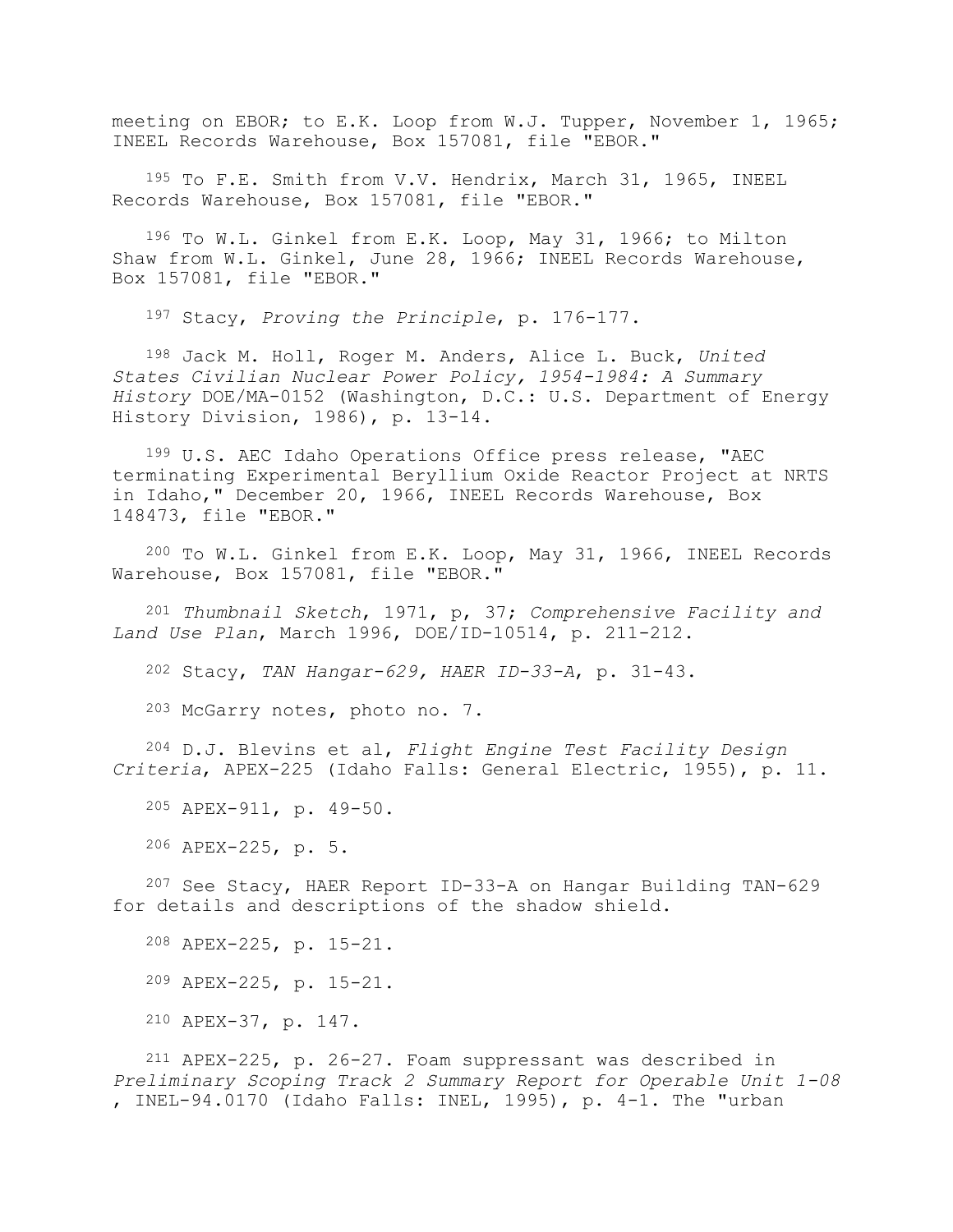legend" is that this material was made partly of oxblood.

 212 This building was similar to the Chlorinator building at the LPT area.

<sup>213</sup> Source: Ralph M. Parsons  $1229-2$  ANP/GE 5-639-A, S, H&V-1, INEEL Index No. 036-0632/0639-00-693-107149. For similar building drawing, see HAER Photo No. ID-33-E-218.

214 Stacy, *Proving the Principle*, p. 178.

 215 See Stacy, *Proving the Principle*, chapters 14, 18, and 19 from which this introduction of LOFT has been taken.

 216 L.F. Burdge, *LOFT Integral Test System, Final Safety Analysis Report*, Revision 1, volume 2 of 3, LOFT-FSAR-V2-R 1 (Idaho Falls: EG&G Idaho, Inc., August 1977), p. 8-29 to 8-32.

 217 J.M. Waage, *Preliminary Safety Analysis Report, LOFT Facility*, IDO-16981 (Idaho Falls: Phillips Petroleum Co., April 1964), p. IV-2.

 218 Stacy, *Proving the Principle*, p. 230, identifies related STEP test programs.

 219 J. Fell and S.M. Modro, *An Account of the OECD LOFT Project*, OECD LOFT-T-3907 (Idaho Falls: OECD LOFT, May 1990), p.  $A-4$  to  $A-6$ .

 220 *Theoretical Consequences of Major Accidents in Large Nuclear Power Plants*, WASH-740, March 1957. For an account of this report, see Robert P. Crease, *Making Physics, A Biography of Brookhaven National Laboratory, 1946-1972* (Chicago: University of Chicago Press, 1999), p. 275-277.

 221 This description simplifies the actual geography of the LOFT building. It was not situated squarely on the cardinal points of the compass. A line drawn between the center of the railroad door and the "north wing" would lie east of a true north axis.

222 John Commander, interview by Susan Stacy, July 14, 1998.

223 Burdge, *LOFT SAR*, p. 8-4 to 8-5.

224 Burdge, *LOFT SAR*, p. 8-11 to 8-13.

225 Burdge, *LOFT SAR*, p. 8-18 to 8-20.

226 Stacy, *Proving the Principle*, p. 179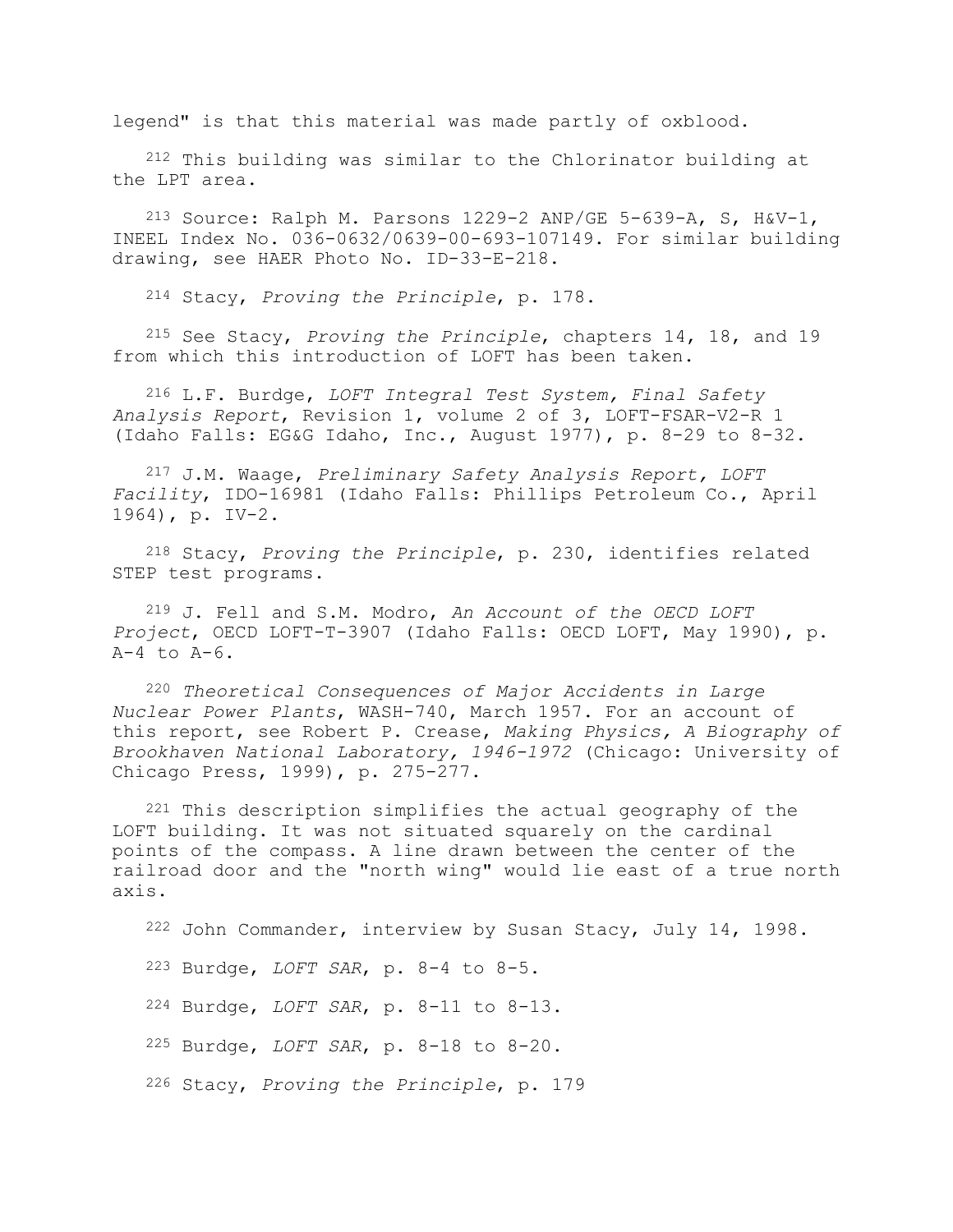227 Joint Committee on Atomic Energy, *Hearings on AEC Authorizing Legislation, Fiscal Year 1968* (Washington: Government Printing Office, 1967), p. 761.

228 Stacy, *Proving the Principle*, p. 182.

 229 Re *N.S. Savannah*: Jason Bohne, "He does what's needed to get the job done" (Lockheed Martin Idaho Technologies Company) *STAR* (August 18, 1998), p. 3.

 230 John Commander, July 14, 1998. See also Stacy, *Proving the Principle*, p. 223-224.

 231 Samuel McCracken, *The War Against the Atom* (New York: Basic Books, 1982), p. 21.

 232 Stacy, *Proving the Principle*, p. 224. In the aftermath of the accident, a number of INEL facilities were employed to help deal with the TMI-2 reactor. Tests at the Power Burst Facility predicted how much fuel had melted and collapsed into the bottom of the TMI-2 reactor vessel. The crafts engineers designed a "core bore" machine at TAN-607 to allow the first camera access into the damaged core.

 233 D. Hicks and K. Sato, "Contributions of the OECD/LOFT Project to Nuclear Safety," *Proceedings of an Open Forum sponsored by the OECD Nuclear Energy Agency with the support of the OECD/LOFT Spanish Consortium, May 9-11, 1990* (Madrid, Spain: OECD Nuclear Energy Agency, 1990), p. 44-45.

 234 Hicks and Sato, p. 49. 235 Hicks and Sato, p. 46. 236 Hicks and Sato, p. 53.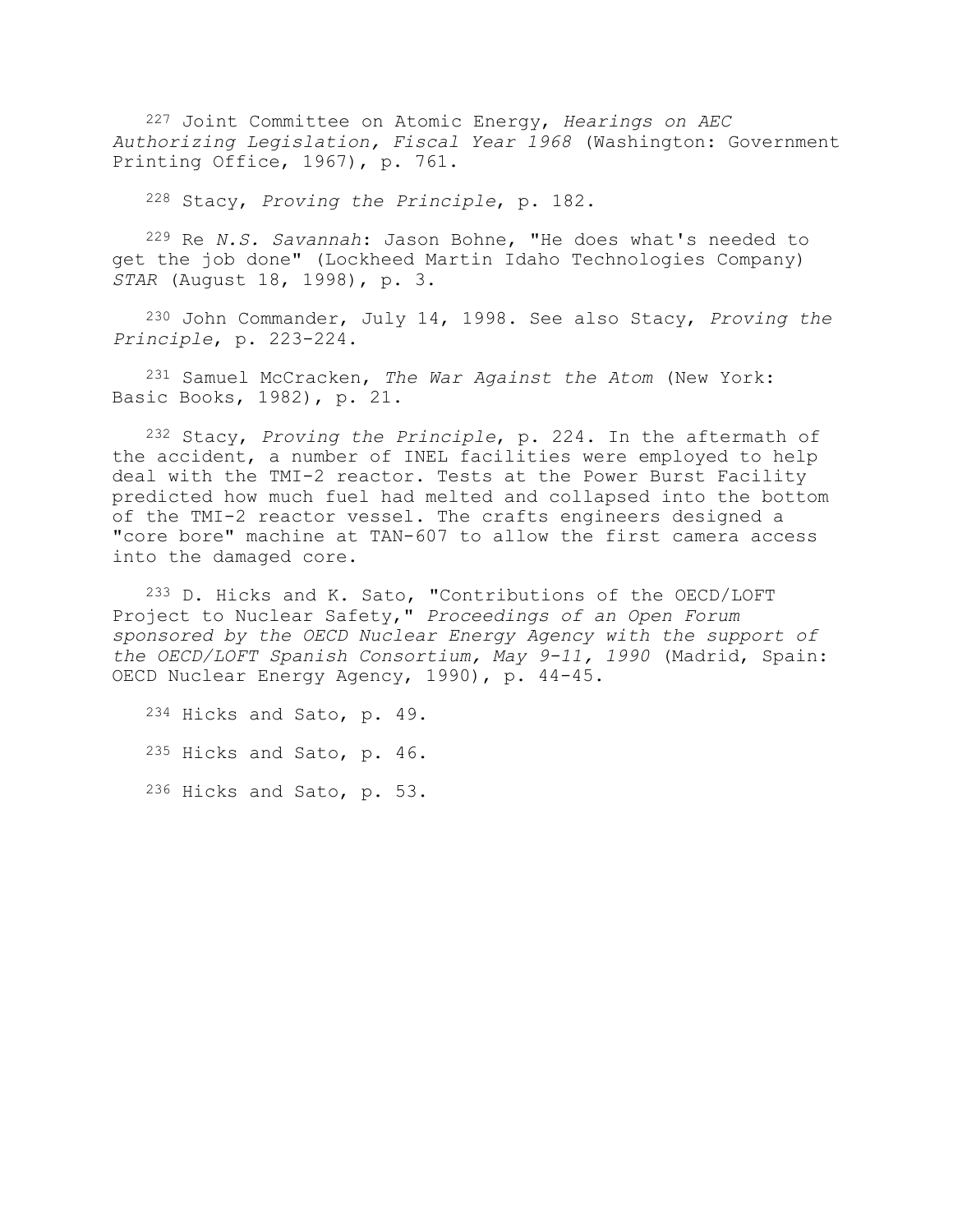IDAHO NATIONAL ENGINEERING AND ENVIRONMENTAL HAER NO. ID-33-E LABORATORY, TEST AREA NORTH INEEL/EXT-04-02536 SCOVILLE VICINITY BUTTE COUNTY IDAHO

## PHOTOGRAPHS

WRITTEN HISTORICAL AND DESCRIPTIVE DATA

TEST AREA NORTH

Historical American Engineering Record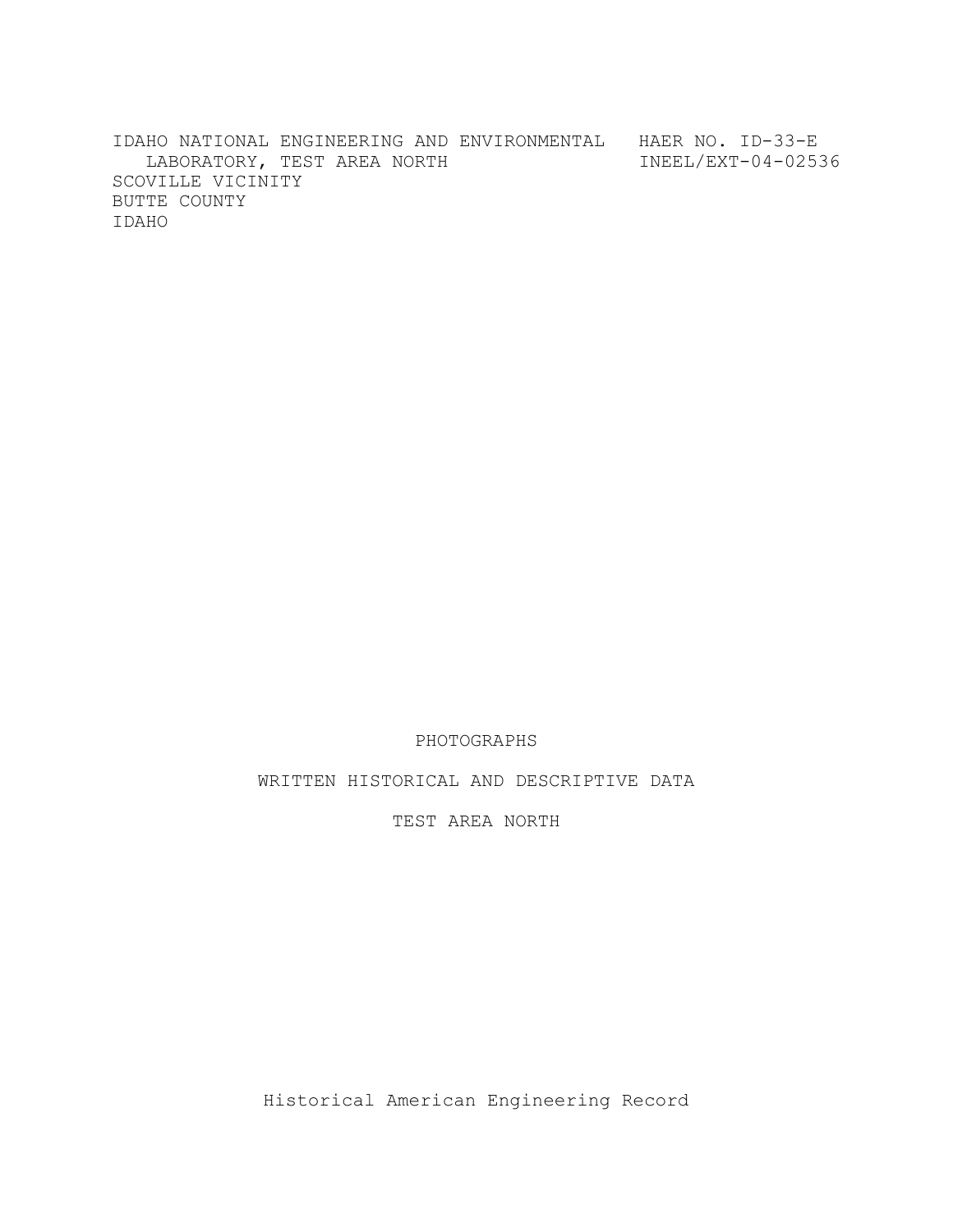National Park Service Western Region Department of the Interior Seattle, Washington 98104

HISTORIC AMERICAN ENGINEERING RECORD

#### INDEX TO PHOTOGRAPHS

IDAHO NATIONAL ENGINEERING AND ENVIRONMENTAL HAER No. ID-33-E LABORATORY, TEST AREA NORTH Scoville Vicinity Butte County Idaho

Many drawings documented below display the stamp, "Official Use Only." INEEL's Classification Office requested, in light of the fact that Internet views of the drawings are shown together with their captions, that each such caption indicate that the drawing was approved for public release. Other stamps, such as "classified" or "secret" were removed from original Aircraft Nuclear Propulsion (ANP) drawings many years ago (date not known). These removals appear as blackout or burn marks on the drawing images.

The following large-format photos, historical photos, and photos of architectural drawings are arranged in five groups, each group representing one of five complexes at Test Area North (TAN). The first set of large-format photos, historic photos, and drawings are of the Initial Engine Test Area (IET). In order, the next groups are the Assembly and Test Area (A&M), the Administration Area (ADM), the Low Power Test Area (LPT), and the Flight Engine Test (FET)/Loss of Fluid Test (LOFT) Area.

For additional narrative and photographic documentation for the Aircraft Nuclear Propulsion Project, the Flight Engine Test Area, and its Hangar (Building TAN-629), please refer to HAER Report ID-33-A. See also the narrative for this report on Test Area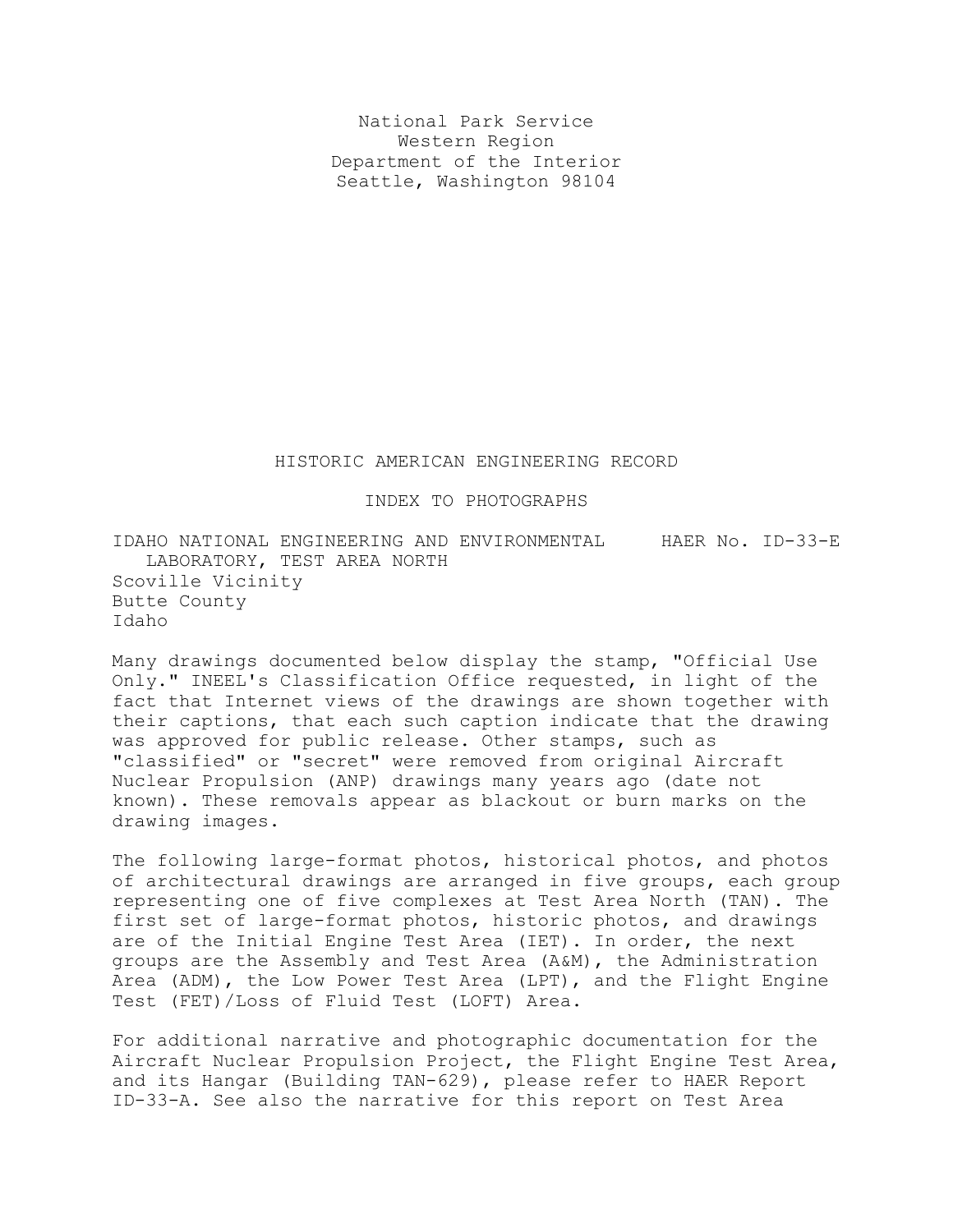North, HAER Report ID-33-E.

All of the drawings photographed for this index were made from aperture cards (a microfilm medium) because INEEL destroyed the original drawings several years ago. Thus, the "negative" images are black-on-white. The prints are white-on-black. A reader may find it more convenient to examine drawings by looking at the negatives instead of the prints.

### INITIAL ENGINE TEST COMPLEX

HAER photographs ID-33-E-1 through ID-33-E-30 were taken of the IET facility prior to or during demolition. Interior views were taken January 22, 1998, by Mike Crane; exterior, on April 13, 1998 by Ron Paarmann.

Note: Large-format photographs of TAN-624, which served as the Mobile Test Building in the ANP program and as the Containment Entry in the LOFT program, will be found with LOFT photographs.

- ID-33-E-1 IET DISTANT CONTEXTUAL VIEW OF COUPLING STATION, RETAINING WALL, AND SHIELDED CONTROL BUILDING (TAN-620). CAMERA FACING NORTHEASTERLY. INEEL NEGATIVE NO. HD-21-7-4.
- ID-33-E-2 IET DISTANT CONTEXTUAL VIEW OF SHIELDED CONTROL BUILDING (TAN-620). CAMERA FACING SOUTHWESTERLY. INEEL NEGATIVE NO. HD-21-8-3.
- ID-33-E-3 IET DISTANT CONTEXTUAL VIEW OF EARTH COVERING OVER SHIELDED ROADWAY. CAMERAL FACING SOUTH. INEEL NEGATIVE NO. HD-21-9-1.
- ID-33-E-4 IET CONTEXTUAL VIEW OF COUPLING STATION, TRACKS, AND RETAINING WALL. EXPERIMENT SHACK ON LEFT SIDE OF COUPLING STATION REMAINS FROM SNAPTRAN TESTS. CAMERA FACING NORTHERLY. INEEL NEGATIVE NO. HD-21-7-3.
- ID-33-E-5 IET CONTEXTUAL VIEW OF ENTRANCE TO SHIELDED ROADWAY. CAMERAL FACING WEST. STACK AND OTHER BUILDINGS HAVE BEEN REMOVED. INEEL NEGATIVE NO. HD-21-7-2.
- ID-33-E-6 IET CONTEXTUAL VIEW OF TAN-620, SHIELDED CONTROL BUILDING. CAMERA FACING NORTHWESTERLY. NON-IET-RELATED MONITORING DEVICE IN FOREGROUND. INEEL NEGATIVE NO.  $HD-21-8-2.$
- ID-33-E-7 IET CONTROL BUILDING (TAN-620). AIR INTAKE STRUCTURE. CAMERA FACING NORTH. PART OF WING WALL HAS BEEN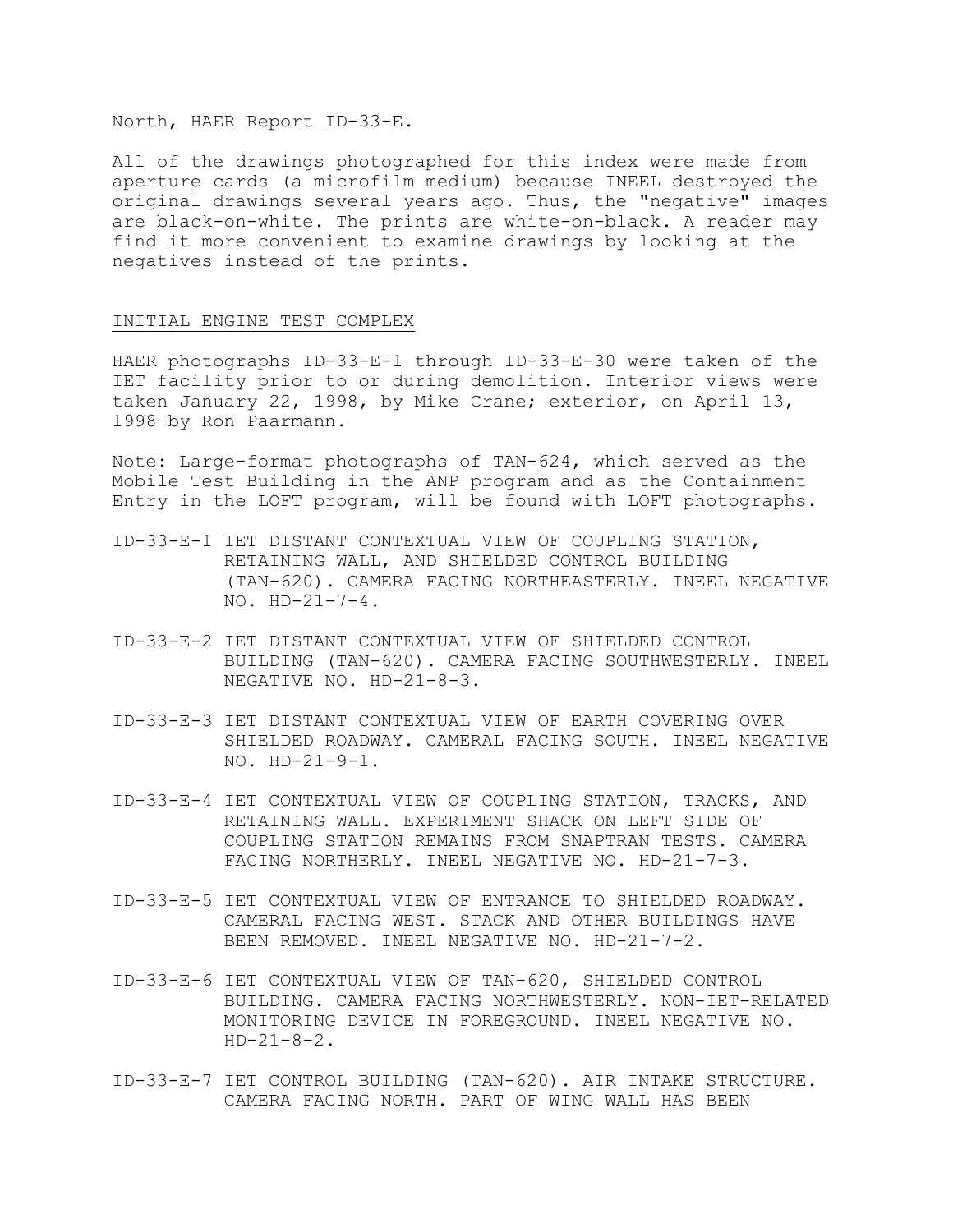DAMAGED. INEEL NEGATIVE NO. HD-21-7-1.

- ID-33-E-8 IET FUEL TRANSFER PUMP BUILDING (TAN-625). CAMERA FACING SOUTH. INEEL NEGATIVE NO. HD-21-8-1.
- ID-33-E-9 IET CONTEXTUAL VIEW. CAMERA FACING SOUTHERLY. REAR OF COUPLING STATION AT RIGHT OF VIEW. CONTROL BUILDING (TAN-620) TO ITS LEFT. EXHAUST STACK AND DUCT HAVE BEEN REMOVED. INEEL NEGATIVE NO. HD-21-9-2.
- ID-33-E-10 IET PERSONNEL TUNNEL. ELECTRICAL AND OTHER CONDUIT RUNS ALONG CEILING. INEEL NEGATIVE NO. HD-21-3-3.
- ID-33-E-11 IET ENTRANCE TO CONTROL BUILDING (TAN-620) FROM SHIELDED ROADWAY. CAMERA FACING WEST. NOTE CORRUGATED STEEL WALL, CURBS ALONG ROADWAY, DRAINAGE GRATE. ROOM BEYOND IS TURNAROUND AREA. INEEL NEGATIVE NO. HD-21-6-1.
- ID-33-E-12 IET CONTROL BUILDING (TAN-620) TURNAROUND AREA. CAMERA PROBABLY FACING NORTHERLY. VENTILATION DUCTS NEAR CEILING. SIGN SAYS, "PARKING POSITION NO. 3, USE THIS SPACE LAST." POURED CONCRETE WALLS. INEEL NEGATIVE NO. HD-21-5-4.
- ID-33-E-13 IET CONTROL BUILDING (TAN-620). INTERIOR SERVICE ROOM. PIPING. INEEL NEGATIVE NO. HD-21-1-3.
- ID-33-E-14 IET CONTROL BUILDING (TAN-620). INTERIOR SERVICE ROOM, DETAIL OF PIPING. INEEL NEGATIVE NO.  $HD-21-2-1.$
- ID-33-E-15 IET CONTROL BUILDING (TAN-620). INTERIOR PERSONNEL SERVICE ROOM. SIGN NEXT TO SHOWER STALL SAYS, "FIGHT ATHLETE'S [FOOT] WITH SANI-MIST." INEEL NEGATIVE NO. HD-21-1-1.
- ID-33-E-16 IET CONTROL BUILDING (TAN-620). INTERIOR ROOM. CONCRETE WALLS, FLOOR, CEILING. INEEL NEGATIVE NO.  $HD-21-1-4.$
- ID-33-E-17 IET CONTROL BUILDING (TAN-620). INTERIOR ROOM. SIGN SAYS, "EMERGENCY EQUIPMENT FOR METAL FIRES." INEEL NEGATIVE NO. HD-21-1-2.
- ID-33-E-18 IET CONTROL BUILDING (TAN-620). INTERIOR SERVICE ROOM. GENERAL ELECTRIC CONTROL PANEL AND RELATED PIPING. INEEL NEGATIVE NO. HD-21-2-3.
- ID-33-E-19 IET CONTROL BUILDING (TAN-620). INTERIOR SERVICE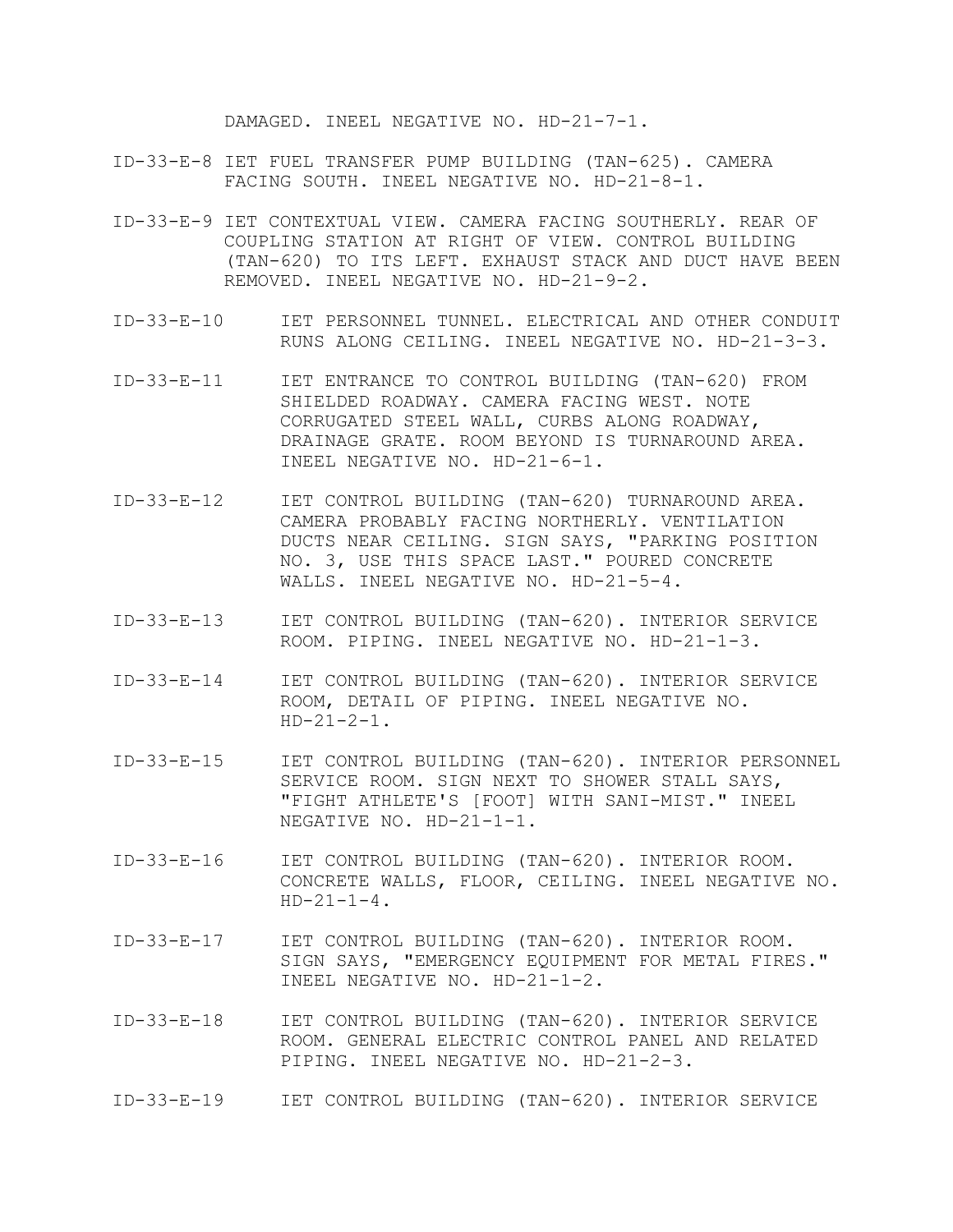AREA. AIR DUCT. INEEL NEGATIVE NO. HD-21-2-4.

- ID-33-E-20 IET CONTROL BUILDING (TAN-620). REMAINS OF PERISCOPE CONNECTIONS AND CONTROL CONSOLE AT FAR WEST WALL OF CONTROL ROOM. CAMERA FACING WESTERLY. INEEL NEGATIVE NO. HD-21-2-2.
- ID-33-E-21 IET CONTROL BUILDING (TAN-620). INTERIOR SERVICE AREA. EQUIPMENT ON CONCRETE PADS. LIQUID PUMP AND VALVES ON RIGHT. CONTROL PANEL AT CENTER OF VIEW, BLOWER AT LEFT. PIPING FOR VENT AND SANITARY SEWER. INEEL NEGATIVE NO. HD-21-3-1.
- ID-33-E-22 IET CONTROL BUILDING (TAN-620). INTERIOR SHOP AREA. REMAINS OF ELECTRIC-DRIVEN HOIST. INEEL NEGATIVE NO. HD-21-3-2.
- ID-33-E-23 IET CONTROL BUILDING (TAN-620). CONTROL ROOM. CAMERA FACING EASTERLY. WINDOWS ON EAST END OF CONTROL ROOM WITH DATA ROOM BEYOND. INEEL NEGATIVE  $NO. HD-21-3-4.$
- ID-33-E-24 IET CONTROL BUILDING (TAN-620). CONTROL ROOM. CAMERA FACING NORTHERLY. CONTROL CONSOLES HAVE BEEN REMOVED. OPENINGS IN FLOOR WERE COMMUNICATION AND CONTROL CONDUITS. PERISCOPE CONTROLS AT CENTER LEFT. (SEE ALSO HAER NO. ID-3-E-20.) INEEL NEGATIVE NO. HD-21-3-1.
- ID-33-E-25 IET CONTROL BUILDING (TAN-620). CONTROL ROOM. CAMERA FACING EASTERLY. INSTRUMENT RACKS ALONG NORTH WALL. GLAZING ON EAST WALL. LAYOUT OF CONTROL CONSOLES EVIDENT BY OPENINGS IN FLOOR. INEEL NEGATIVE NO. HD-21-4-2.
- ID-33-E-26 IET CONTROL BUILDING (TAN-620). SPECIALIZED ELECTRIC EQUIPMENT IN BUILDING SERVICE ROOM. NAMEPLATE: WORTHINGTON. INEEL NEGATIVE NO.  $HD-21-4-4.$
- ID-33-E-27 IET CONTROL BUILDING (TAN-620). EQUIPMENT REMOVED. LUBE OIL AND WASTE PIPING AT UPPER RIGHT. FIRE DOOR AT RIGHT. REBAR EXPOSED IN CONCRETE OF CEILING. INEEL NEGATIVE NO. HD-21-5-3.
- ID-33-E-28 IET CONTROL BUILDING (TAN-620). CAMERA SHOOTING ALONG EAST/WEST AXIS, EQUIPMENT ROOM. INEEL NEGATIVE NO. HD-21-5-2.
- ID-33-E-29 IET CONTROL BUILDING (TAN-620). CAMERA PROBABLY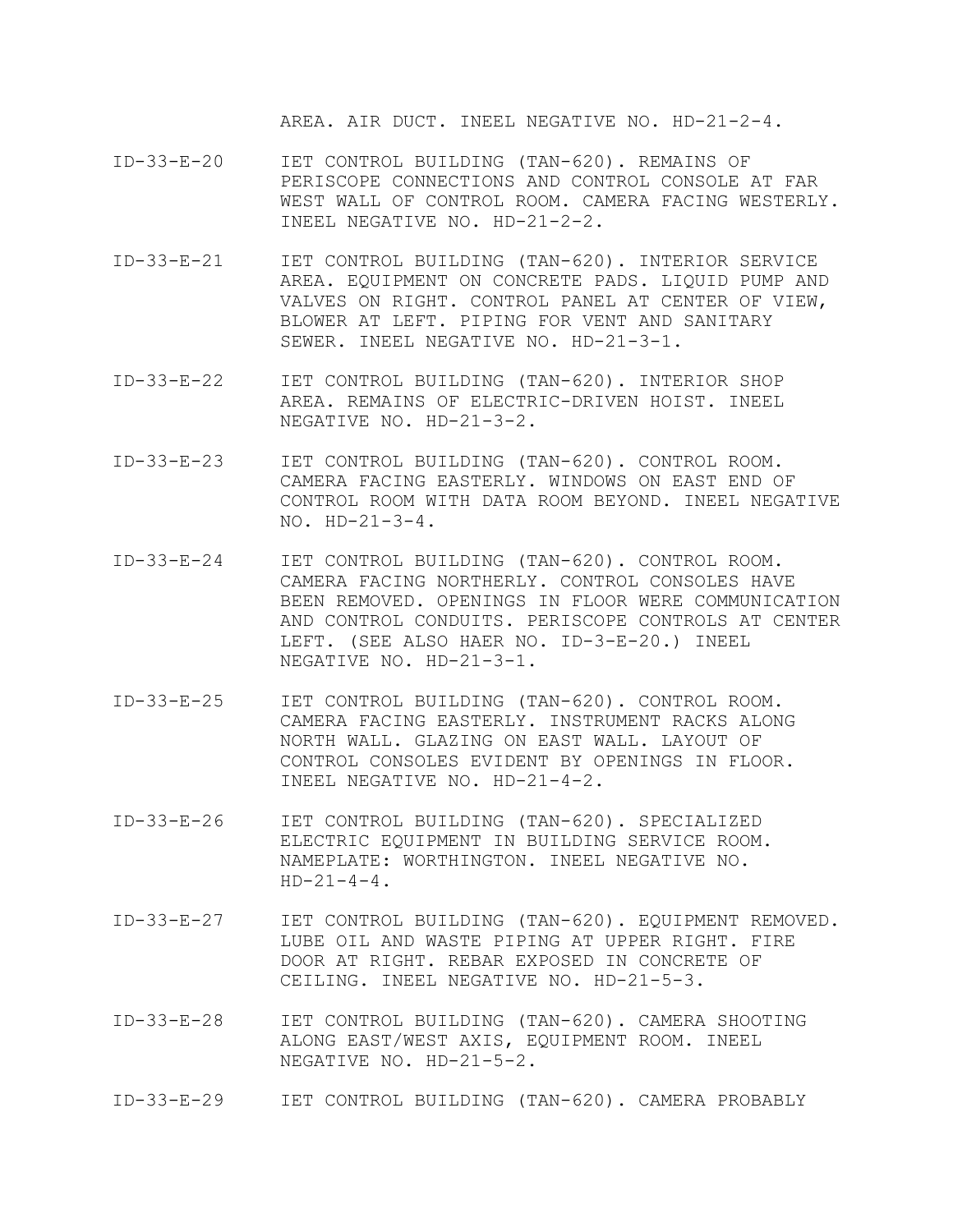FACING WEST IN EQUIPMENT ROOM. NAME BRAND: P&H HEAVI-LIFT. NOTE DOORWAY AND CORRIDOR AT LEFT OF VIEW. INEEL NEGATIVE NO. HD-21-5-3.

ID-33-E-30 IET CONTROL BUILDING (TAN-620). SWITCH PANELS. INEEL NEGATIVE NO. HD-21-5-1.

Photos ID-33-E-31 through ID-33-E-56 are historical photographs of the IET from the INEEL photo collection. When known, date, photographer, and camera position are noted.

- ID-33-E-31 IET. AERIAL VIEW OF PROJECT, 95 PERCENT COMPLETE. CAMERA FACES EAST. LEFT TO RIGHT: STACK, DUCT, MOBILE TEST CELL BUILDING (TAN-624), FOUR-RAIL TRACK, DOLLY. RETAINING WALL BETWEEN MOBILE TEST BUILDING AND SHIELDED CONTROL BUILDING (TAN-620) JUST BEYOND. NORTH OF CONTROL BUILDING ARE TANK BUILDING (TAN-627) AND FUEL-TRANSFER PUMP BUILDING (TAN-625). GUARD HOUSE AT UPPER RIGHT ALONG EXCLUSION FENCE. CONSTRUCTION VEHICLES AND TEMPORARY WAREHOUSE IN VIEW NEAR GUARD HOUSE. DATE: JUNE 6, 1955. INEEL NEGATIVE NO. 55-1462.
- ID-33-E-32 IET. COUPLING STATION AND TRACK FOUNDATIONS UNDER CONSTRUCTION. CAMERA FACING NORTHERLY. FOUR-RAIL TRACK FOUNDATIONS LEAD TO COUPLING STATION. SERVICE LEADS FROM HTRE WILL GO THROUGH OPENING FOR "QUICK CONNECTS" BELOW. RETAINING WALL UNDER CONSTRUCTION WILL SEPARATE EARTHEN SHIELDING OF CONTROL BUILDING (OUT OF VIEW TO RIGHT) FROM COUPLING STATION AND TRACK. DATE: OCTOBER 20, 1954. INEEL NEGATIVE NO. 12550.
- ID-33-E-33 IET. FOUR-RAIL TRACK AND RAILROAD CREW. CAMERA FACING NORTHERLY. COUPLING STATION AT END OF TRACK. SHIELDING ABOVE CONTROL BUILDING (TAN-620) AT RIGHT OF VIEW. AIR INTAKE STRUCTURE PROJECTS FROM CONTROL BUILDING. DATE: NOVEMBER 19, 1954. INEEL NEGATIVE NO. 12997.
- ID-33-E-34 IET. PERSONNEL ACCESS CORRIDOR UNDER CONSTRUCTION. DATE: JULY 19, 1954. INEEL NEGATIVE NO. 11334.
- ID-33-E-35 IET. CONSTRUCTION VIEW OF CONTROL BUILDING (TAN-620). CAMERA FACES EAST, TOWARDS WEST WALL OF CONTROL BUILDING. STRUCTURE AT LEFT SHOWS PROGRESS FORMING THE PERSONNEL TUNNEL THAT WILL CONNECT CONTROL BUILDING TO COUPLING STATION. NOTE TWO ROUND OPENINGS FOR PERISCOPES NEAR LADDER AT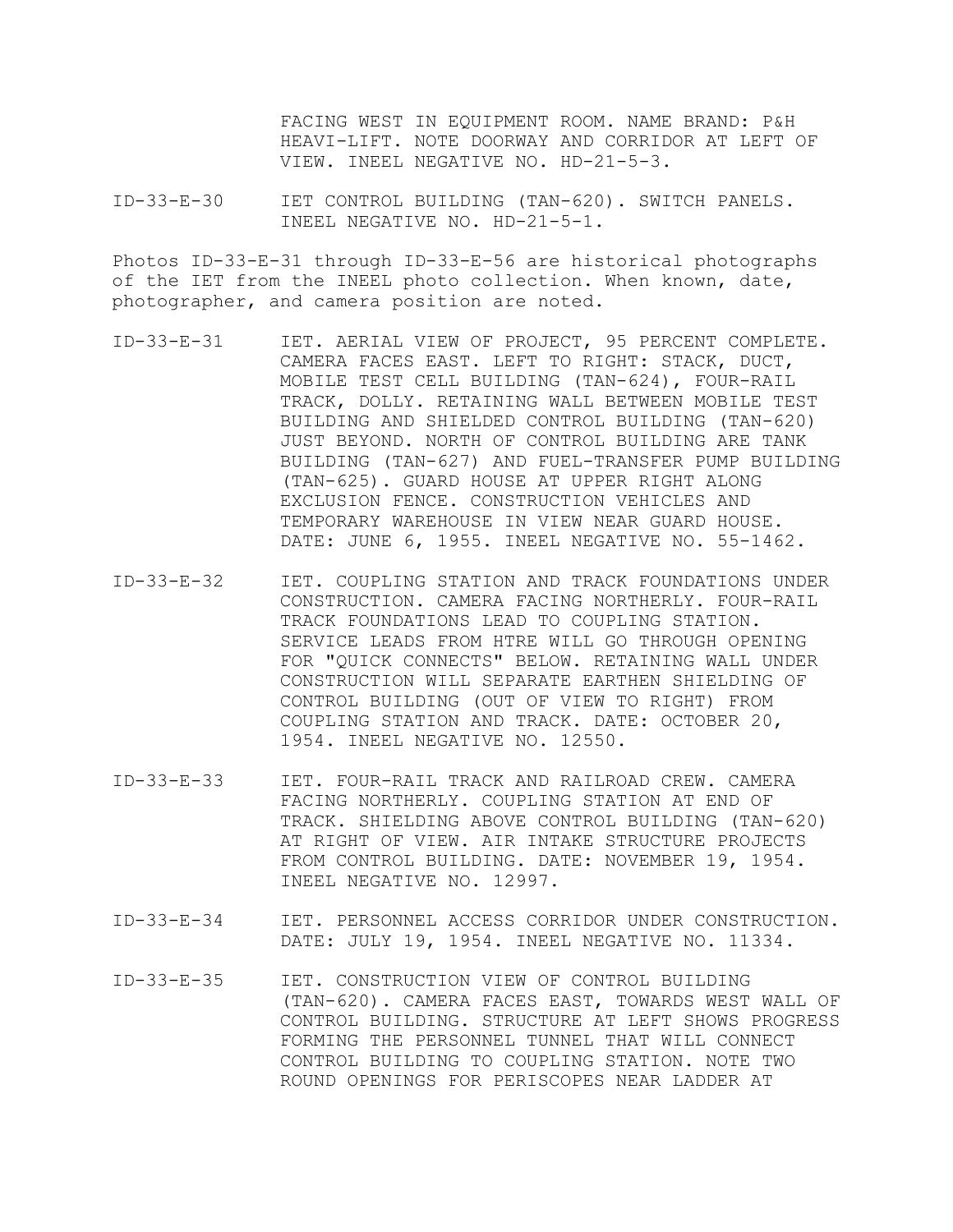RIGHT. DATE: AUGUST 20, 1954. INEEL NEGATIVE NO. 11709.

- ID-33-E-36 IET. DIESEL ENGINE FOR EMERGENCY GENERATOR IS HEADED FOR INSTALLATION IN SHIELDED CONTROL BUILDING (TAN-620). DATE: SEPTEMBER 21, 1954. INEEL NEGATIVE NO. 12145.
- ID-33-E-37 IET. COUPLING STATION. MAN HOLDS FLEXIBLE COUPLERS TO REACTOR DOLLY AND HTRE RIG. DATE: APRIL 22, 1955. INEEL NEGATIVE NO. 55-1010.
- ID-33-E-38 IET. PERISCOPES. MEN ARE IN CONTROL ROOM OF CONTROL BUILDING (TAN-620). CAMERA FACING WEST. NOTE CONDUIT HOLES IN FLOOR AT LOWER LEFT. DATE: MAY 20, 1955. INEEL NEGATIVE NO. 55-1299.
- ID-33-E-39 IET. CONTROL ROOM IN CONTROL BUILDING (TAN-620). TERMINAL PANELS FOR INSTRUMENTATION WIRING. NOTE ALARM HORN AND EMERGENCY LIGHT AT RIGHT EDGE OF VIEW. CABLE REEL COMES FROM COLLIER, PAWTUCKET, R.I. DATE: FEBRUARY 1955. INEEL NEGATIVE NO. 55-362.
- ID-33-E-40 IET. JET FUEL TANK BEING LOWERED INTO POSITION BELOW GRADE. TWO TANKS ALREADY IN PLACE. DATE: OCTOBER 18, 1954. INEEL NEGATIVE NO. 12535.
- ID-33-E-41 IET. AERIAL VIEW DURING CONSTRUCTION, CAMERA FACING SOUTHWEST. CONTROL BUILDING (TAN-620) IN CENTER. RETAINING WALL IN PLACE ON WEST SIDE. TANK BUILDING (TAN-627) AND FUEL-TRANSFER PUMP BUILDING (TAN-625) NORTH OF CONTROL BUILDING. SHIELDED ROADWAY NOT YET BUILT. FOUNDATION OF STACK AT RIGHT EDGE OF VIEW. DATE: NOVEMBER 24, 1954. INEEL NEGATIVE NO. 13198.
- ID-33-E-42 IET. EXHAUST STACK FOUNDATION UNDER CONSTRUCTION. REINFORCED CONCRETE FOOTINGS FOR DUCT AT RIGHT OF STACK. FOUNDATION IS IN OCTAGONAL SHAPE. DATE: OCTOBER 29, 1954. INEEL NEGATIVE NO. 12711.
- ID-33-E-43 IET. STACK INTERIOR. MASONS LAY FIRE BRICK LINER, LEAVING AIR LAYER BETWEEN BRICKS AND CONCRETE WALL. DATE: MAY 20, 1955. INEEL NEGATIVE NO. 55-1306.
- ID-33-E-44 IET. EXCLUSION GUARD HOUSE, 71.8 PERCENT COMPLETE. CAMERA FACES NORTHERLY. PUMICE BLOCK WALLS, CANOPY OVER CONCRETE SLABS. DATE: OCTOBER 20, 1954. INEEL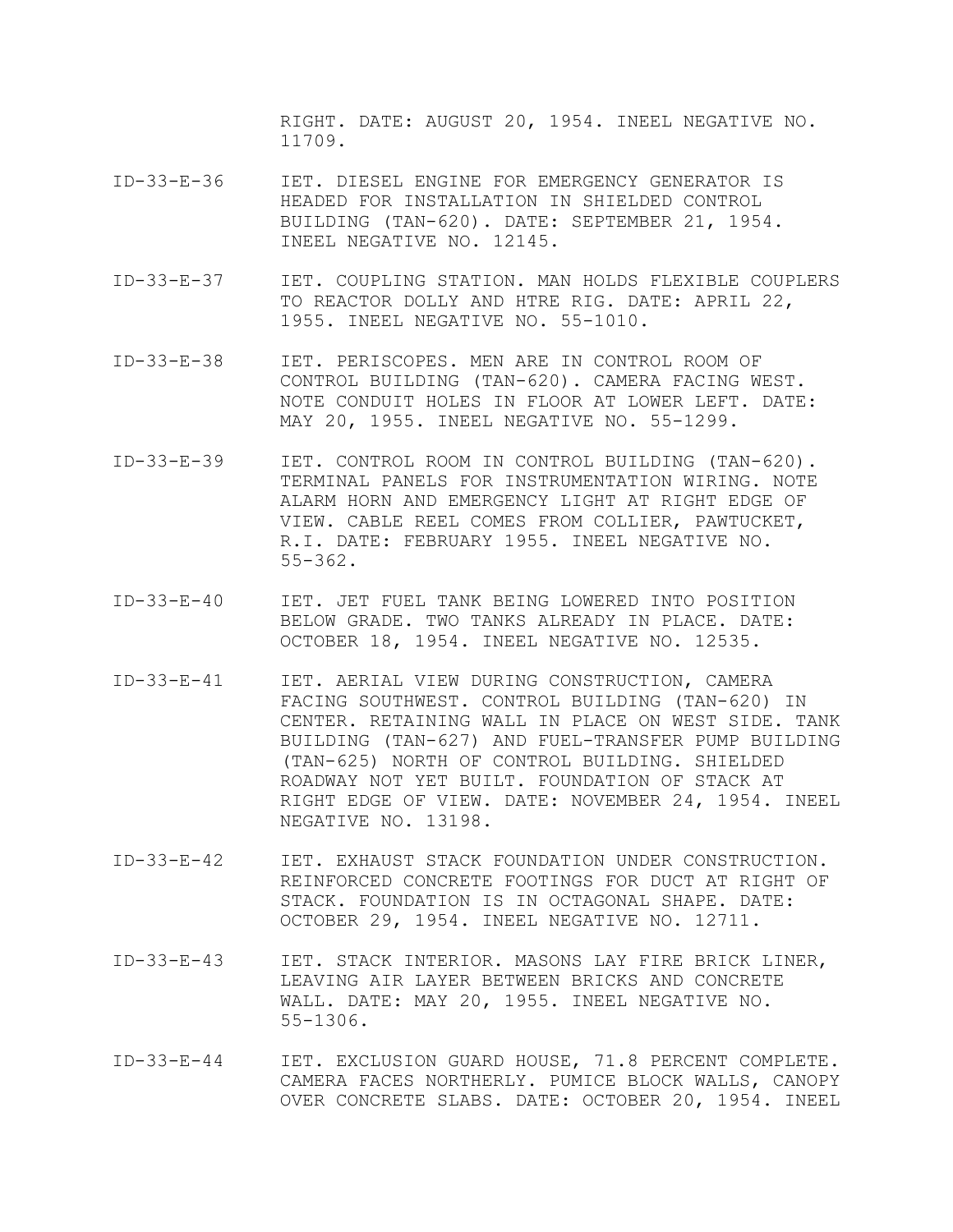NEGATIVE NO. 12541.

- ID-33-E-45 IET. WEATHER INSTRUMENTATION TOWER, LOCATED SOUTH OF CONTROL BUILDING. CAMERA FACES WEST. DATE: AUGUST 17, 1955. INEEL NEGATIVE NO. 55-2414.
- ID-33-E-46 IET. MOBILE TEST CELL BUILDING (TAN-624). CAMERA FACES SOUTHERLY. NOTE FOLDING DOOR PANELS, TRAVEL RAILS ON EACH SIDE. PART OF STRUCTURAL ALUMINUM FRAMEWORK IS VISIBLE INSIDE. DATE: APRIL 22, 1955. INEEL NEGATIVE NO. 55-1012.
- ID-33-E-47 IET. COUPLING STATION UNDER PREPARATION FOR FIRST TEST. CAMERA FACING NORTH. BANK OF LIGHTS AND PERISCOPE SHIELDS AT EACH SIDE OF COUPLING STATION. NOTE VIEW OF STACK AND TWIN (DIVIDED) DUCT CONNECTIONS THROUGH TRANSOM OPENING OF COUPLING STATION. DRAINS TRANSVERSE TO TRACKS. RETAINING WALL AT RIGHT OF VIEW. DATE: JUNE 22, 1955. INEEL NEGATIVE NO. 55-1698.
- ID-33-E-48 IET. AERIAL VIEW OF SNAPTRAN DESTRUCTIVE EXPERIMENT IN 1964. CAMERA FACING NORTHERLY. TEST CELL BUILDING (TAN-624) IS POSITIONED AWAY FROM COUPLING STATION. WEATHER TOWER IN RIGHT FOREGROUND. DIVIDED DUCT JUST BEYOND COUPLING STATION. AIR INTAKE STRUCTURE ON SOUTH SIDE OF SHIELDED CONTROL ROOM. EXPERIMENT IS ON DOLLY AT COUPLING STATION. DATE: 1964. INEEL NEGATIVE NO. 64-1736.
- ID-33-E-49 SNAPTRAN-2 EXPERIMENT MOUNTED ON DOLLY BEING HAULED BY SHIELDED LOCOMOTIVE FROM IET TOWARD A&M TURNTABLE. NOTE LEADS FROM EXPERIMENT GATHERED AT COUPLING BAR IN LOWER RIGHT OF VIEW. ANOTHER DOLLY IN VIEW AT LEFT. CAMERA FACING SOUTHEAST. PHOTOGRAPHER: PAGE COMISKEY. DATE: AUGUST 25, 1965. INEEL NEGATIVE NO. 65-4503.
- ID-33-E-50 IET. SNAPTRAN-2 EXPERIMENT. PROJECT PHOTOGRAPHER WORKING ON "STATION C" CAMERA. PHOTOGRAPHER: PAGE COMISKEY. DATE: SEPTEMBER 22, 1965. INEEL NEGATIVE NO. 65-4949.
- ID-33-E-51 IET. SNAPTRAN PHOTOGRAPHER ADJUSTING MIRRORS AT CAMERA STATION FOR RECORDING SNAPTRAN TEST. PHOTOGRAPHER: PAGE COMISKEY. DATE: SEPTEMBER 22, 1965.
- ID-33-E-52 IET. SNAPTRAN. FLYING A KITE IN THE SERVICE OF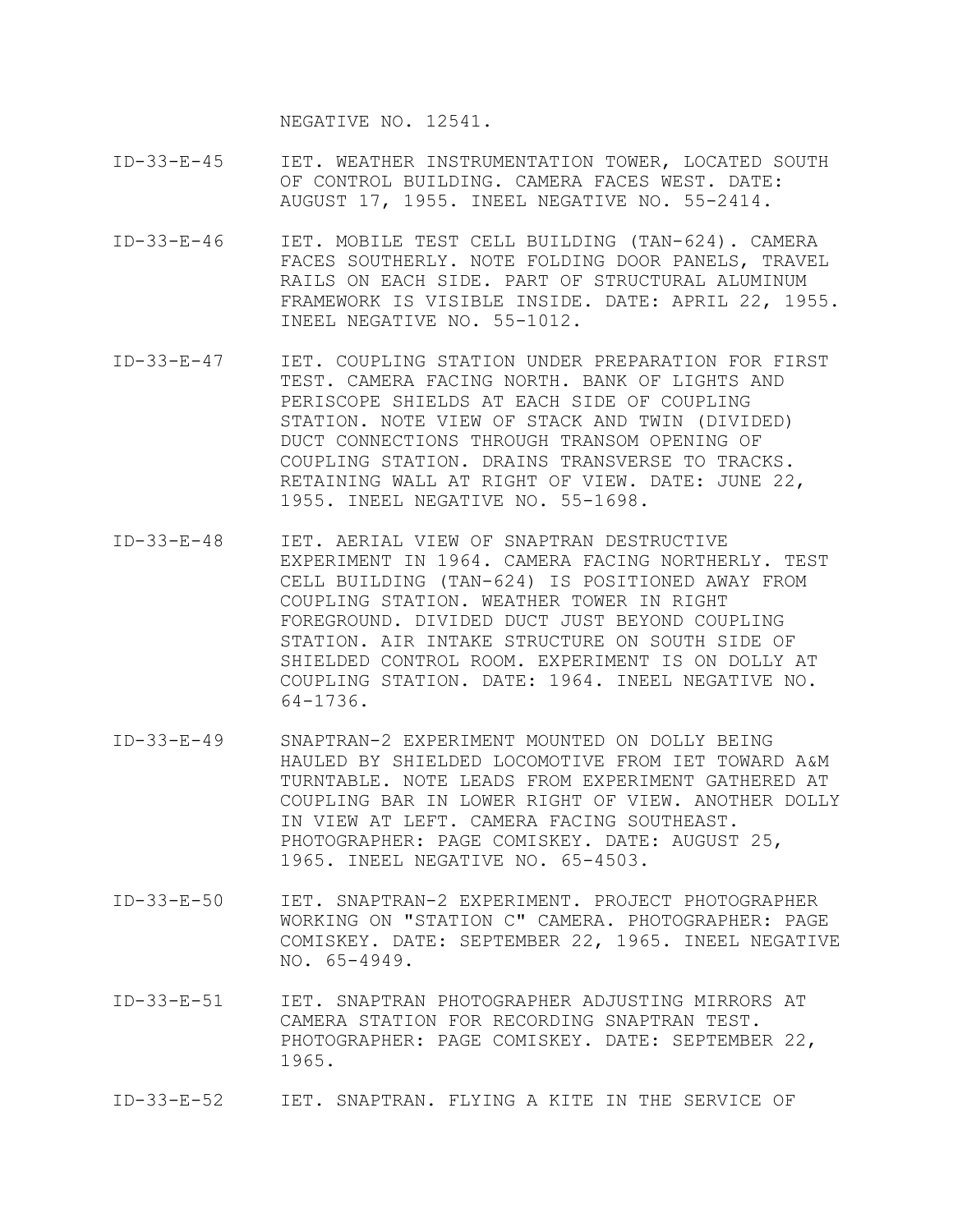SCIENCE. DOUG WENZEL AND JON HURD OBTAIN WEATHER DATA ON EAST SIDE OF IET AS PART OF SNAPTRAN EXPERIMENT. TANK BUILDING (TAN-627) AND MOVABLE BUILDING (TAN-624) AT LEFT. STACK AND ANP DUCT AT RIGHT. PHOTOGRAPHER: FARMER. DATE: SEPTEMBER 27, 1965. INEEL NEGATIVE NO.65-4986.

- ID-33-E-53 IET. SNAPTRAN REACTOR PACKAGE INSIDE MOVABLE BUILDING (TAN-624). CAMERA FACING SOUTHWEST. HOSES AT RIGHT OF VIEW LEAD TO COUPLING STATION PLUG. PHOTOGRAPHER: PAGE COMISKEY. DATE: AUGUST 11, 1965. INEEL NEGATIVE NO. 65-4027.
- ID-33-E-54 IET. INSIDE THE COUPLING STATION DURING SNAPTRAN TESTS. SNAPTRAN 2/10A-1 PLUG AND FLEXIBLE HOSES MAKE CONNECTIONS WITH EXPERIMENT ON OTHER SIDE. PHOTOGRAPHER: PAGE COMISKEY. DATE: AUGUST 11, 1965. INEEL NEGATIVE NO. 65-4060.
- ID-33-E-55 IET. TYPICAL DETAIL DURING SNAPTRAN REACTOR EXPERIMENTS. SHIELDING BRICKS PROTECT ION CHAMBER BENEATH REACTOR ON DOLLY. PHOTOGRAPHER: PAGE COMISKEY. DATE: AUGUST 11, 1965. INEEL NEGATIVE NO. 65-4039.

Photos ID-33-E-56 through ID-33-E-70 are of architectural drawings of IET buildings constructed at TAN during the Aircraft Nuclear Propulsion program.

- ID-33-E-56 IET AREA PLOT AND UTILITIES PLAN. INCLUDES DRAINAGE. RALPH M. PARSONS 902-4-ANP-U-310. DATE: FEBRUARY 1954. APPROVED BY INEEL CLASSIFICATION OFFICE FOR PUBLIC RELEASE. INEEL CODE NO. 035-0100-00-693-106898.
- ID-33-E-57 IET. MOVABLE TEST CELL BUILDING (TAN 624). PLANS, SECTIONS, AND ELEVATIONS SHOW TRAPEZOIDAL SHAPE OF FRONT/REAR ELEVATIONS, VERTICAL SLIDING DOOR PANELS, WHEELS, PERISCOPE AND CAMERA LOCATIONS, FIXED CONCRETE WALL, AND RELATIONSHIP TO COUPLING STATION (TAN-620) AND RAIL TRACK. RALPH M. PARSONS 902-4-ANP-624-A 329. DATE: FEBRUARY 1954. APPROVED BY INEEL CLASSIFICATION OFFICE FOR PUBLIC RELEASE. INEEL INDEX CODE NO. 035-0624-00-693-106911.
- ID-33-E-58 IET. COUPLING STATION (TAN-620), PLANS AND SECTIONS. CONCRETE SHIELDING WALLS AND BORON SURFACE TREATMENT. ELEVATION SHOWS TWO FLOOR LEVELS, POSITION OF PERISCOPES, AND STAIRWAYS. RALPH M. PARSONS 902-4-ANP-620-A 325. DATE: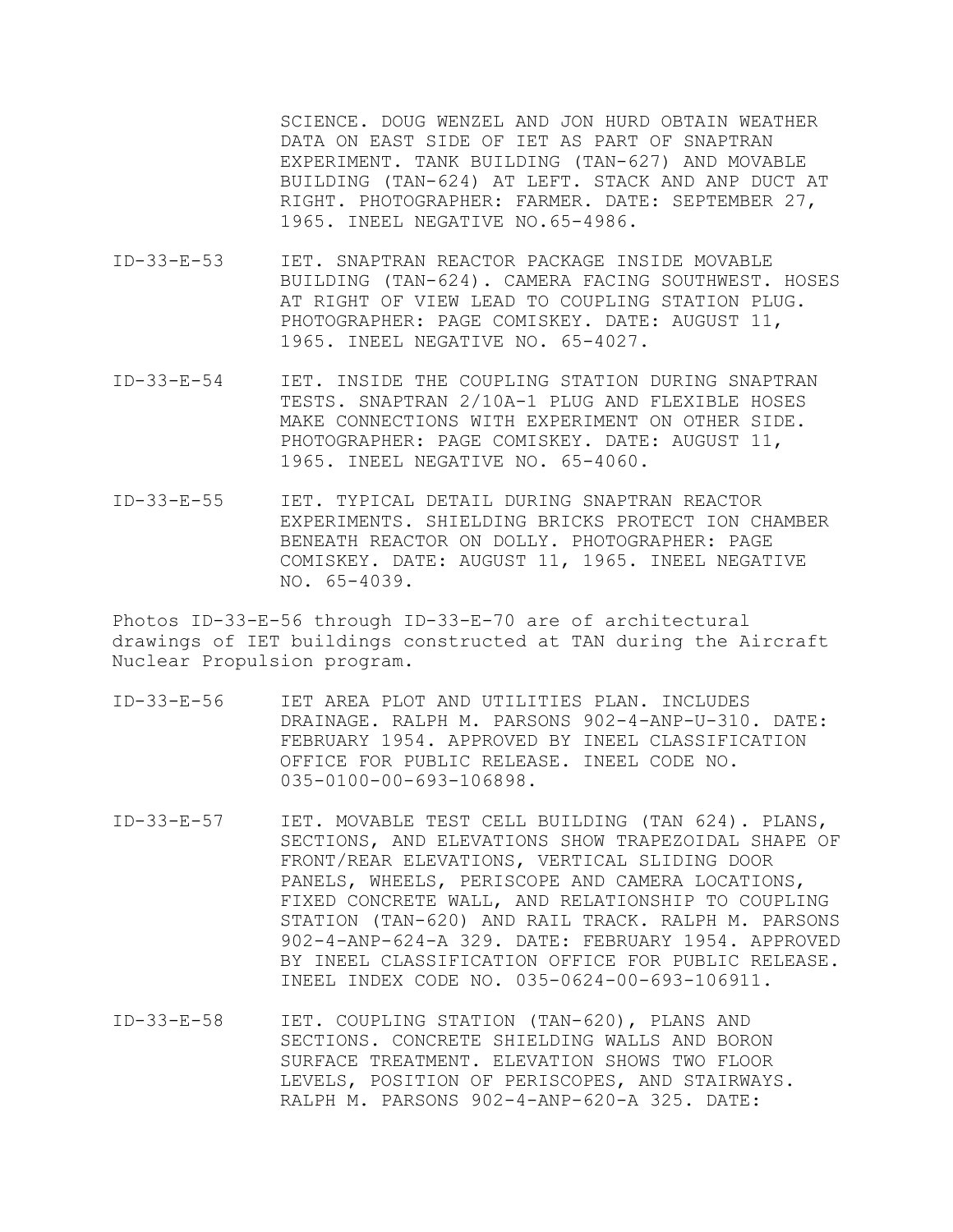FEBRUARY 1954. APPROVED BY INEEL CLASSIFICATION OFFICE FOR PUBLIC RELEASE. INEEL INDEX CODE NO. 035-0620-00-693-106910.

- ID-33-E-59 IET. PERISCOPE SHIELDING AND INSTALLATION DETAILS. SHOWS RANGE OF SCANNING HEAD, REMOVABLE CONCRETE CAP, CONCRETE SHIELDING. RALPH M. PARSONS 902-4-ANP-620-A 324. DATE: FEBRUARY 1954. APPROVED BY INEEL CLASSIFICATION OFFICE FOR PUBLIC RELEASE. INEEL INDEX CODE NO. 035-0620-00-693-106909.
- ID-33-E-60 IET. COUPLING STATION (TAN-620) AND SERVICE ROOM SECTIONS AND DETAILS. INTERIOR ELECTRICAL FEATURES INSIDE COUPLING STATION. CABLE TERMINAL ASSEMBLY FOR PATCH PANEL FOR PLUG. RALPH M. PARSONS 902-4-ANP-620-E 401. DATE: FEBRUARY 1954. APPROVED BY INEEL CLASSIFICATION OFFICE FOR PUBLIC RELEASE. INEEL INDEX CODE NO. 035-0620-10-693-106958.
- ID-33-E-61 IET EXHAUST GAS DUCT, SYSTEM LAYOUT, PLAN, AND SECTION. SHOWS MOUNTING BRACKETS, CONCRETE BRACES, DIVIDED PORTION OF DUCT, OTHER DETAILS. RALPH M. PARSONS 902-5-ANP-712-S 429. DATE: MAY 1954. APPROVED BY INEEL CLASSIFICATION OFFICE FOR PUBLIC RELEASE. INEEL INDEX CODE NO. 035-0712-60-693-106980.
- ID-33-E-62 IET EXHAUST GAS STACK. SECTION, WEST ELEVATION, FOUNDATION PLAN, ACCESS LADDER, AIRPLANE WARNING LIGHT. RALPH M. PARSONS 902-5-ANP-712-S 433. DATE: MAY 1954. APPROVED BY INEEL CLASSIFICATION OFFICE FOR PUBLIC RELEASE. INEEL INDEX CODE NO. 035-0712-60-693-106984.
- ID-33-E-63 IET. CONTROL AND EQUIPMENT BUILDING (TAN-620) FLOOR PLAN. SCHEDULE OF FURNITURE AND EQUIPMENT. RALPH M. PARSONS 902-4-ANP-A 320. DATE: FEBRUARY 1954. APPROVED BY INEEL CLASSIFICATION OFFICE FOR PUBLIC RELEASE. INEEL INDEX CODE NO. 035-0620-00-693-106905.
- ID-33-E-64 IET. CONTROL AND EQUIPMENT BUILDING (TAN-620) SECTIONS. DEPTH AND PROFILE OF EARTHEN SHIELD, TUNNELS. RALPH M. PARSONS 902-4-ANP-620-A-321. DATE: FEBRUARY 1954. INEEL INDEX CODE NO. 035-0620-00-693-106906.
- ID-33-E-65 IET. CONTROL AND EQUIPMENT BUILDING (TAN-620). DETAILS AND ROOM FINISH SCHEDULE. RALPH M. PARSONS 902-4-ANP-620-A 322. APPROVED BY INEEL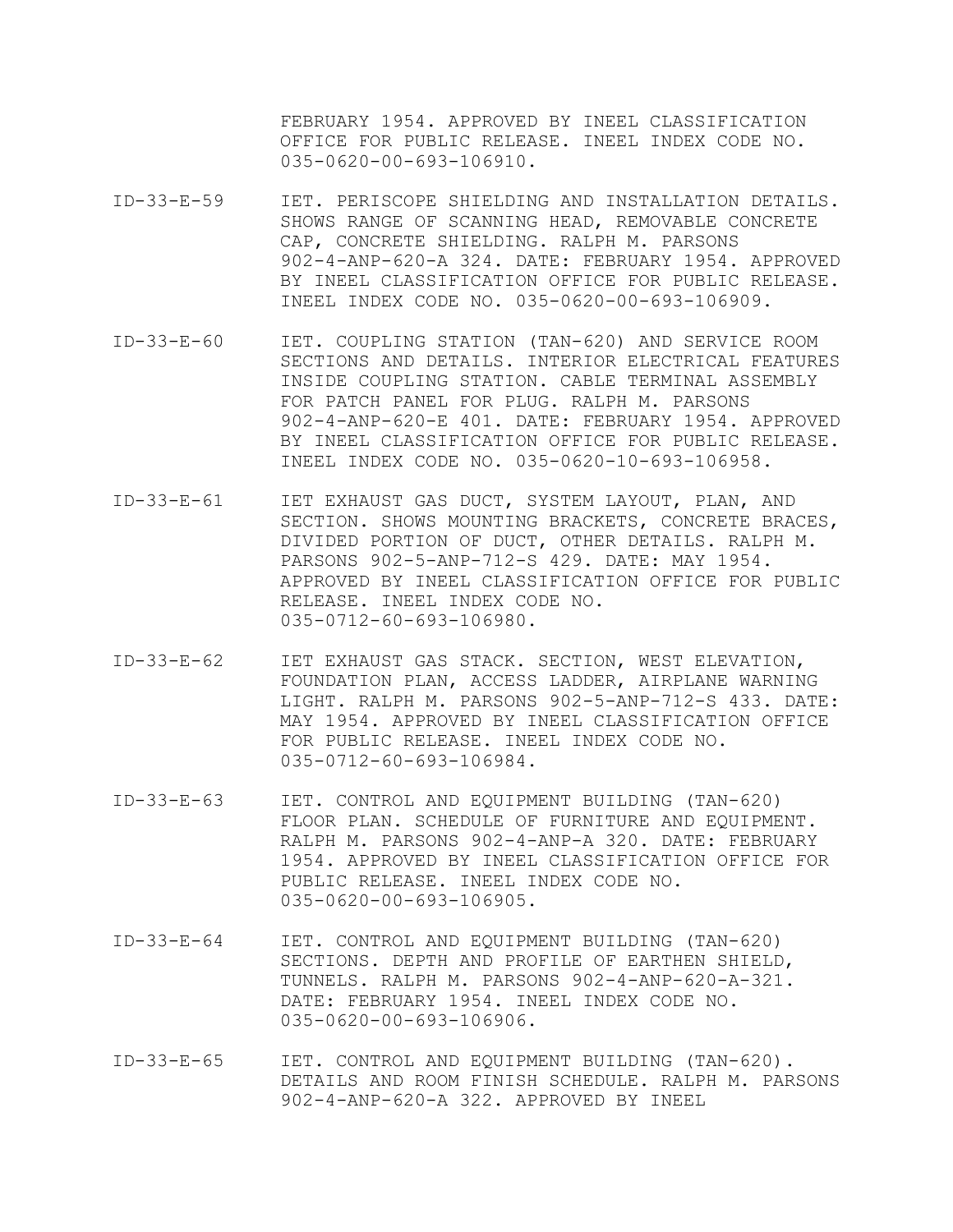CLASSIFICATION OFFICE FOR PUBLIC RELEASE. INEEL INDEX CODE NO. 035-0629-00-693-106907.

- ID-33-E-66 IET. EXCLUSION GUARD HOUSE (TAN-621) AND UNIT SUBSTATION (TAN-622). ELEVATIONS AND FLOOR PLAN. ALSO SHOWS CONCRETE PAD FOR SUBSTATION. RALPH M. PARSONS 902-4-ANP-621-622-A&S 411. DATE: FEBRUARY 1954. APPROVED BY INEEL CLASSIFICATION OFFICE FOR PUBLIC RELEASE. INEEL INDEX CODE NO. 035-0621-60-693-106968.
- ID-33-E-67 IET. CONTROL AND EQUIPMENT BUILDING (TAN-620). BLAST DOOR DETAILS. RALPH M. PARSONS 902-4-ANP-620-A-323. DATE: FEBRUARY 1954. APPROVED BY INEEL CLASSIFICATION OFFICE FOR PUBLIC RELEASE. INEEL INDEX CODE NO. 035-620-00-693-106908.
- ID-33-E-68 IET. TANK BUILDING (TAN-627). PLANS, ELEVATION, DETAILS. SHOWS POSITION OF TANKS WITHIN BUILDING AND CONCRETE SUPPORTS. RALPH M. PARSONS 902-4-ANP-627-A&S 420. DATE: FEBRUARY 1954. APPROVED BY INEEL CLASSIFICATION OFFICE FOR PUBLIC RELEASE. INEEL INDEX CODE NO. 035-0627-00-693-106975.
- ID-33-E-69 IET. FUEL TRANSFER PUMPING BUILDING (TAN-625). ELEVATIONS, FOUNDATION. DETAIL OF ACCESS STAIRWAY TO COUPLING STATION. RALPH M. PARSONS 902-4-ANY-620-625-A&S 414. DATE: FEBRUARY 1954. APPROVED BY INEEL CLASSIFICATION OFFICE FOR PUBLIC RELEASE. INEEL INDEX CODE NO. 035-0625-00-693-106971.

### ASSEMBLY AND MAINTENANCE COMPLEX

Photos ID-33-E-70 through ID-33-E-110 were taken of buildings at the ANP Assembly and Maintenance area prior to demolition. HAER-quality large-format photos have not been taken of the Assembly and Maintenance Building (TAN-607), the Hot Shop, as it has not been scheduled for demolition as of the date of this report. However, historic photographs and architectural drawings are documented in this report. Photographer is Mike Crane, unless otherwise indicated.

ID-33-E-70 A&M. HOT CELL ANNEX (TAN-633) CONTEXTUAL VIEW ALSO SHOWING EAST FACADE. CAMERA FACING WEST. NOTE CORRIDOR CONNECTING ANNEX TO POOL AREA OF TAN-607. PUMICE BLOCK WALLS. DATE: MARCH 2004. INEEL NEGATIVE NO. HD-39-2-2.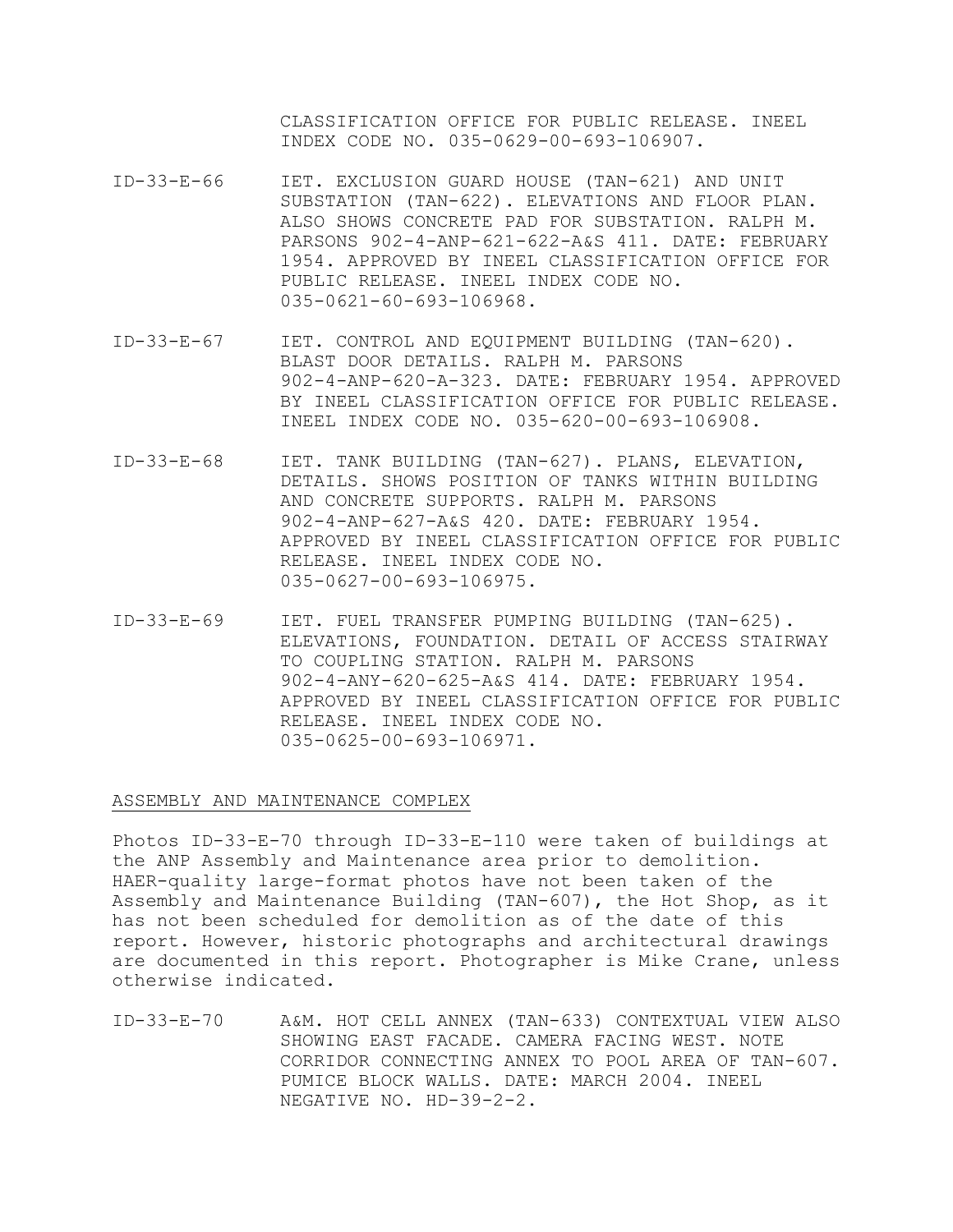- ID-33-E-71 A&M. HOT CELL ANNEX (TAN-633) NORTH FACADE. GABLED CANOPY SHELTERS NORTH END OF MONORAIL. HIGH BAY OF HOT SHOP BEYOND. DATE: MARCH 2004. INEEL NEGATIVE NO. HD-39-2-4.
- ID-33-E-72 A&M. HOT CELL ANNEX (TAN-633) WEST FACADE. CAMERA FACING EAST. DEMOLITION EQUIPMENT IN FOREGROUND. MONORAIL AT LEFT OF VIEW. DATE: MARCH 2004. INEEL NEGATIVE NO. HD-39-2-1.
- ID-33-E-73 A&M. HOT CELL ANNEX (TAN-633) INTERIOR OF OPERATING GALLERY. CAMERA PROBABLY FACING SOUTH. AT EACH SIDE OF VIEWING WINDOWS ARE "MASTER" MANIPULATORS WHICH CONTROL "SLAVES" WITHIN HOT CELL. DATE: MARCH 2004. INEEL NEGATIVE NO.  $HD-39-2-3.$
- ID-33-E-74 A&M. SHIELDED LOCOMOTIVE (TAN-807), PARKED AND INACTIVE ON TRACK WEST OF A&M BUILDING. CAMERA FACING NORTHEAST. DATE: MARCH 2004. INEEL NEGATIVE NO. HD-39-10-1.
- ID-33-E-75 A&M. SHIELDED LOCOMOTIVE (TAN-807). CAMERA FACING WEST. DATE: MARCH 2004. INEEL NEGATIVE NO.  $HD-39-10-2.$
- ID-33-E-76 A&M. SHIELDED LOCOMOTIVE (TAN-607). CAMERA FACING SOUTHWEST. DATE: MARCH 2004. INEEL NEGATIVE NO.  $HD-39-10-3.$
- ID-33-E-77 A&M. CONTEXTUAL VIEW OF TURNTABLE CONTROL SHACK (TAN-661, BUILT IN 1970) AND RADIOACTIVE PARTS SECURITY STORAGE AREA. CAMERA FACING NORTHWESTERLY AND SHOOTING ACROSS TURNTABLE. DOOR TO SHACK IS TO RIGHT. JANUARY 29, 2003. INEEL NEGATIVE NO.  $HD-33-2-1.$
- ID-33-E-78 A&M. TURNTABLE CONTROL SHACK (TAN-661). OBLIQUE VIEW, CAMERA FACING EASTERLY. DOOR. DATE: JANUARY 29, 2003. INEEL NEGATIVE NO. HD-33-2-4.
- ID-33-E-79 A&M. TURNTABLE CONTROL SHACK (TAN-661) INTERIOR DETAIL. TAKEN FROM DOOR INTO SWITCH PANEL. DATE: JANUARY 29, 2003. INEEL NEGATIVE NO. HD-33-3-2.
- ID-33-E-80 A&M. OUTDOOR TURNTABLE. CAMERA FACING EAST TOWARD HOT SHOP (TAN-607). VIEW TAKEN JUST BEFORE DEMOLITION BEGAN. CRANE IN VIEW. DATE: FEBRUARY 3, 2003. INEEL NEGATIVE NO. HD-37-5-1.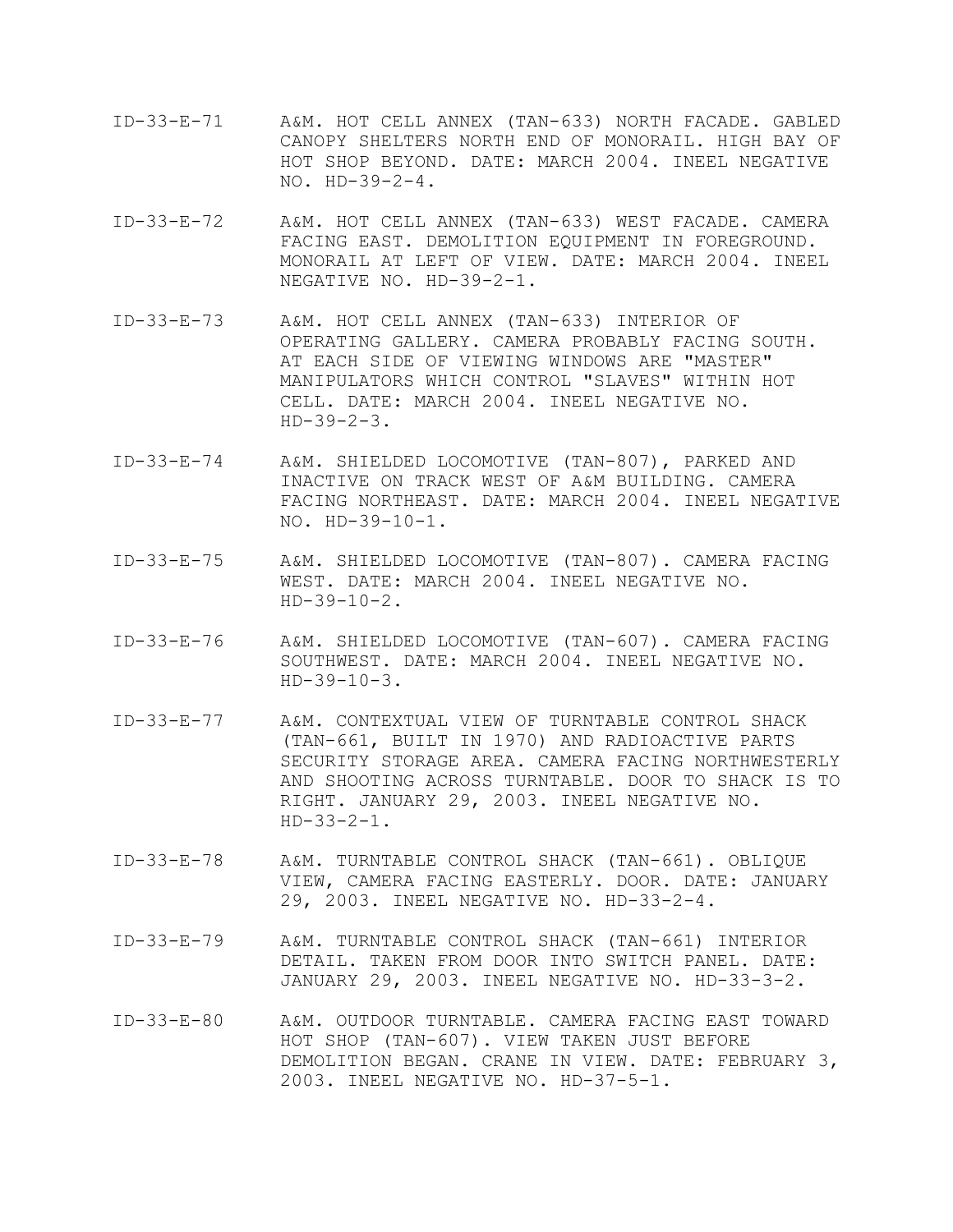- ID-33-E-81 A&M. OUTDOOR TURNTABLE. WORKINGS AND DESIGN EXPOSED DURING DEMOLITION. TURNTABLE PLATFORM TRAVELED ON CONCENTRIC CIRCULAR RAILS, THIS ONE THE INNER RAIL. RADIOACTIVE PARTS STORAGE AREA IN BACKGROUND. DATE: FEBRUARY 3, 2003. INEEL NEGATIVE NO. HD-37-2-2.
- ID-33-E-82 A&M. OUTDOOR TURNTABLE. WORKINGS AND DESIGN EXPOSED DURING DEMOLITION. DETAIL OF PLATFORM WHEELS AND STRUCTURAL STEEL BEAMS RESTING UPON WHEEL. WOOD DECK ABOVE STEEL BEAMS. DATE: FEBRUARY 3, 2003. INEEL NEGATIVE NO. HD-37-4-1.
- ID-33-E-83 A&M. OUTDOOR TURNTABLE. WORKINGS AND DESIGN EXPOSED DURING DEMOLITION. DETAIL OF RADIALLY PLACED STEEL BEAMS SUPPORTING ROTATING PLATFORM. PART OF SHIELDED LOCOMOTIVE AT UPPER RIGHT. DATE: FEBRUARY 3, 2003. INEEL NEGATIVE NO. HD-37-1-3.
- ID-33-E-84 A&M. OUTDOOR TURNTABLE. WORKINGS AND DESIGN EXPOSED DURING DEMOLITION. OUTER EDGE OF TURNTABLE SHAPED BY CONCRETE. OUTER WHEEL AND RAIL. DATE: FEBRUARY 3, 2003. INEEL NEGATIVE NO. HD-37-1-2.
- ID-33-E-85 A&M. OUTDOOR TURNTABLE. WORKINGS AND DESIGN EXPOSED DURING DEMOLITION. VIEW BETWEEN TWO OF THE FOUR RAILS OF THE TRACK. NOTE MOTOR AND ELECTRICAL CONDUIT. DATE: FEBRUARY 3, 2003. INEEL NEGATIVE NO. HD-37-1-1.
- ID-33-E-86 A&M. OUTDOOR TURNTABLE DURING DEMOLITION. CONCRETE FOUNDATION SUPPORTS INNER RAIL OF TURNTABLE. DATE: FEBRUARY 3, 2003. INEEL NEGATIVE NO. HD-37-1-4.
- ID-33-E-87 A&M. OUTDOOR TURNTABLE DURING DEMOLITION. CONCRETE STRUCTURAL SUPPORTS RADIATE FROM CENTER TOWARDS OUTER EDGE OF TURNTABLE. DETAIL OF WHEEL. DATE: FEBRUARY 3, 2003. INEEL NEGATIVE NO. HD-37-3-2.
- ID-33-E-88 A&M. GUARD HOUSE (TAN-638), CONTEXTUAL VIEW. BUILT IN 1968. CAMERA FACES SOUTH. GUARD HOUSE CONTROLLED ACCESS TO RADIOACTIVE WASTE STORAGE TANKS BEYOND AND TO LEFT OF VIEW. DATE: FEBRUARY 4, 2003. INEEL NEGATIVE NO. HD-33-4-1.
- ID-33-E-89 A&M. GUARD HOUSE (TAN-638), CONTEXTUAL VIEW WITH CAMERA FACING NORTHEASTERLY TOWARDS TAN-607. DATE: FEBRUARY 4, 2003. INEEL NEGATIVE NO. HD-33-4-2.
- ID-33-E-90 A&M. GUARD HOUSE (TAN-638). OBLIQUE VIEW OF NORTH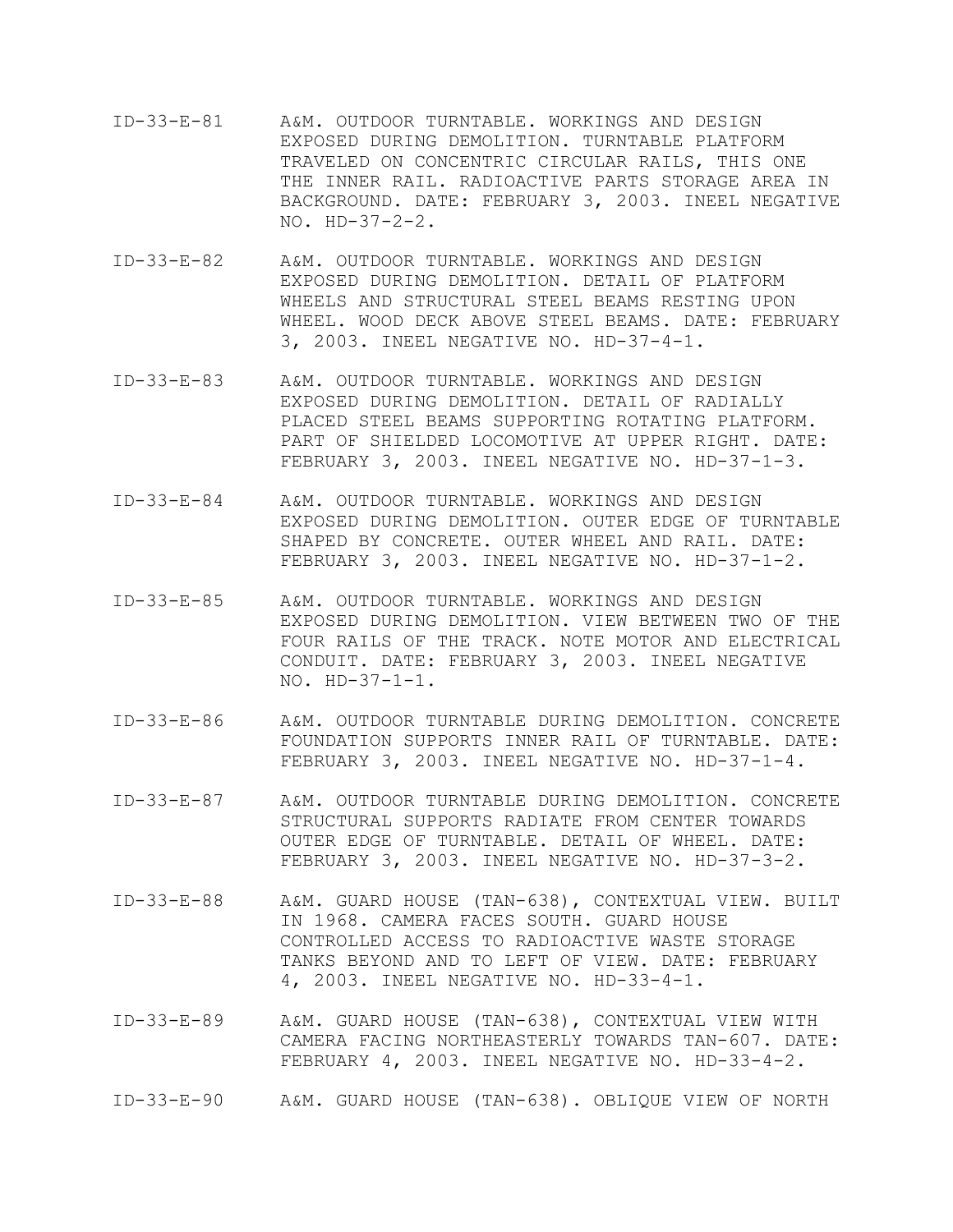AND WEST FACADES. (DOOR IN WEST FACADE). CAMERA FACING SOUTHERLY. DATE: FEBRUARY 4, 2003. INEEL NEGATIVE NO. HD-33-4-3.

- ID-33-E-91 A&M. GUARD HOUSE (TAN-638). OBLIQUE VIEW OF EAST AND SOUTH FACADES. CAMERA FACING NORTHERLY. DATE: FEBRUARY 4, 2003. INEEL NEGATIVE NO. HD-33-4-4.
- ID-33-E-92 A&M. GUARD HOUSE (TAN-638). DETAIL OF WEST FACADE AND FRONT DOOR. FLOOD LIGHT BENT BELOW EAVE. TRAFFIC CONTROL SIGNAL IN VIEW. CAMERA FACING EAST. DATE: FEBRUARY 4, 2003. INEEL NEGATIVE NO.  $HD-33-6-3.$
- ID-33-E-93 A&M. GUARD HOUSE (TAN-638). DETAIL OF WINDOW GRILL ON FRONT DOOR (WEST FACADE). DATE: FEBRUARY 4, 2003. INEEL NEGATIVE NO. HD-33-6-4.
- ID-33-E-94 A&M. GUARD HOUSE (TAN-638). INTERIOR. PARTITIONED AREA IN FRONT OF VIEW IS TOILET ENCLOSURE. DATE: FEBRUARY 4, 2003. INEEL NEGATIVE NO. HD-33-7-1.
- ID-33-E-95 A&M. GUARD HOUSE (TAN-638). INTERIOR DETAIL. TURNSTILE AND VIEW TO DOOR. DATE: FEBRUARY 4, 2003. INEEL NEGATIVE NO. HD-33-7-2.
- ID-33-E-96 A&M. GUARD HOUSE (TAN-638). INTERIOR DETAIL OF CORNER AND WINDOWS. DATE: FEBRUARY 4, 2003. INEEL NEGATIVE NO. HD-33-7-3.
- ID-33-E-97 A&M. HOT LIQUID WASTE TREATMENT BUILDING (TAN-616). CONTEXTUAL VIEW, CAMERA FACING SOUTHERLY. WALL OF HOT SHOP (TAN-607) WITH HIGH BAY AT LEFT OF VIEW. LOWER-ROOFED BUILDING AT LEFT EDGE OF VIEW IS TAN-633, HOT CELL ANNEX. COMPLEX AT CENTER OF VIEW IS TAN-616. TALL METAL BUILDING WITH GABLE ROOF IS TAN-615. PHOTOGRAPHER: RON PAARMANN. DATE: SEPTEMBER 22, 1997. INEEL NEGATIVE NO. HD-20-2-2.
- ID-33-E-98 A&M. HOT LIQUID WASTE TREATMENT BUILDING (TAN-616). CAMERA FACING SOUTHWEST. OBLIQUE VIEW OF EAST AND NORTH WALLS. NOTE THREE CORRUGATED PIPES AT LOWER LEFT INDICATING LOCATION OF UNDERGROUND HOT WASTE STORAGE TANKS. PHOTOGRAPHER: RON PAARMANN. DATE: SEPTEMBER 22, 1997. INEEL NEGATIVE NO. HD-20-1-4.
- ID-33-E-99 A&M. HOT LIQUID WASTE TREATMENT BUILDING (TAN-616), SOUTH SIDE. CAMERA FACING NORTH.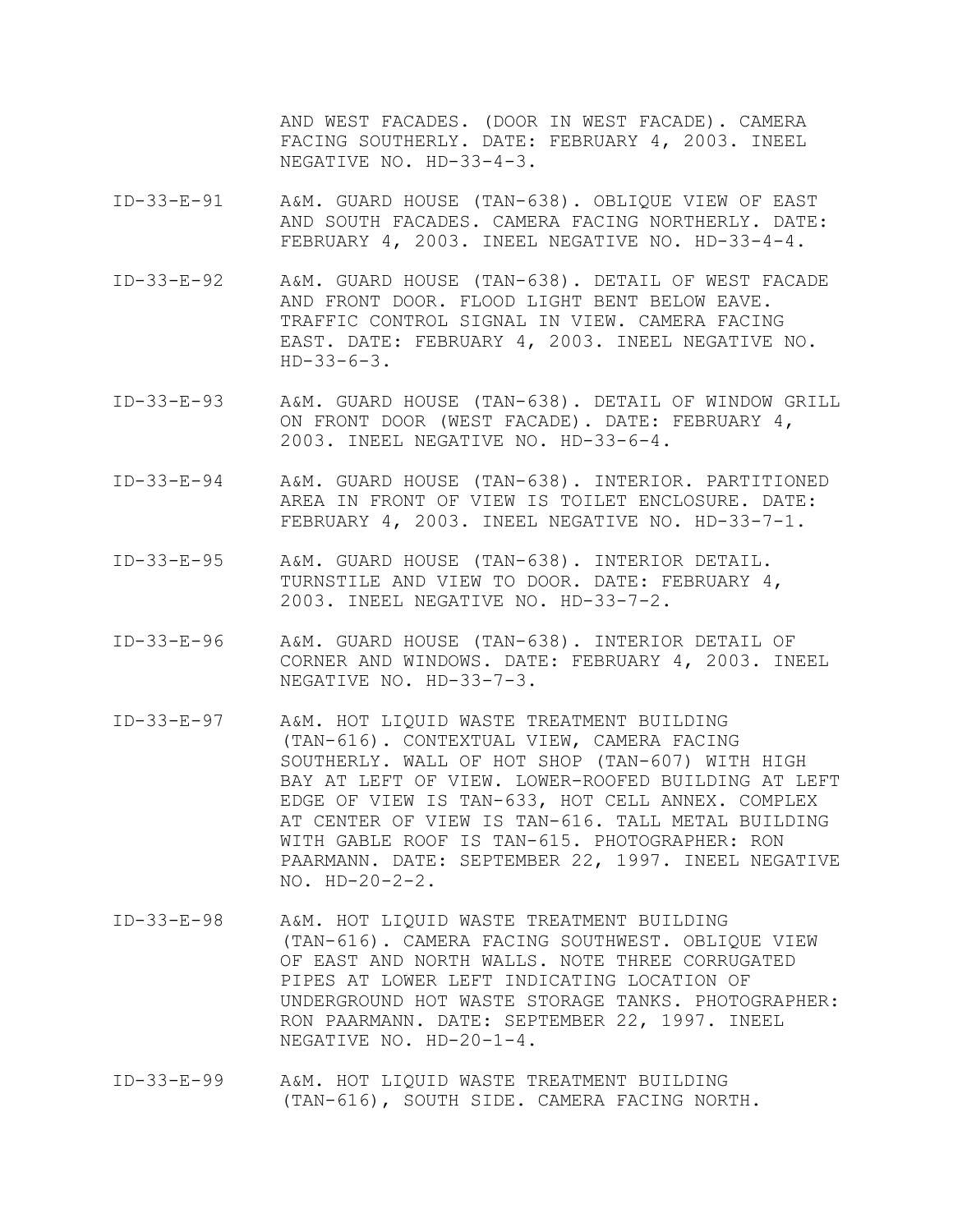PERSONNEL DOOR AT LEFT SIDE OF WALL. PARTIAL VIEW OF OUTDOOR STAIRWAY TO UPPER LEVEL PLATFORM. NOTE CONCRETE CONSTRUCTION. PHOTOGRAPHER: RON PAARMANN. DATE: SEPTEMBER 22, 1997. INEEL NEGATIVE NO.  $HD-20-1-3.$ 

- ID-33-E-100 A&M. HOT LIQUID WASTE TREATMENT BUILDING (TAN-616). CAMERA FACING NORTH. DETAIL OF PERSONNEL ENTRANCE DOOR, STOOP, AND STAIRWAY. PHOTOGRAPHER: RON PAARMANN. DATE: SEPTEMBER 22, 1997. INEEL NEGATIVE NO. HD-20-2-1.
- ID-33-E-101 A&M. HOT LIQUID WASTE TREATMENT BUILDING (TAN-616). CAMERA FACING NORTHEAST. SOUTH WALL WITH OBLIQUE VIEWS OF WEST SIDES OF STRUCTURE. PHOTOGRAPHER: RON PAARMANN. DATE: SEPTEMBER 22, 1997. INEEL NEGATIVE NO. HD-20-1-2.
- ID-33-E-102 A&M. HOT LIQUID WASTE TREATMENT BUILDING (TAN-616). CAMERA FACING EAST, SHOWING WEST FACADES OF STRUCTURE. PHOTOGRAPHER: RON PAARMANN. DATE: SEPTEMBER 22, 1997. INEEL NEGATIVE NO.  $HD-20-1-1.$
- ID-33-E-103 A&M. RADIOACTIVE PARTS SECURITY STORAGE WAREHOUSES: TAN-648 ON LEFT, AND DOLLY STORAGE BUILDING, TAN-647, ON RIGHT. CAMERA FACING SOUTH. THIS WAS THE FRONT ENTRY FOR THE WAREHOUSE AND THE REAR OF THE DOLLY STORAGE BUILDING. DATE: AUGUST 6, 2003. INEEL NEGATIVE NO. HD-36-2-2.
- ID-33-E-104 A&M. RADIOACTIVE PARTS SECURITY STORAGE WAREHOUSE (TAN 648) ON LEFT; TAN-647 AT RIGHT. CAMERA FACING SOUTHWEST. DETAIL OF PERSONNEL DOOR TO DOLLY STORAGE BUILDING. DATE: AUGUST 6, 2003. INEEL NEGATIVE NO. HD-36-2-4.
- ID-33-E-105 A&M. DOLLY STORAGE BUILDING (TAN-647), INTERIOR. CAMERA FACING SOUTH. NOTE FOUR-RAIL TRACK IN GRAVEL FLOOR. SOUTHERN 3/4THS OF FLOOR IS GRAVEL. NORTHERN 1/4TH IS CONCRETE. DATE: AUGUST 6, 2003. INEEL NEGATIVE NO. HD-36-2-3.
- ID-33-E-106 A&M. DOLLY STORAGE BUILDING (TAN-647), INTERIOR DETAIL. CAMERA FACING NORTHEAST. METAL FRAME, METAL WALLS, METAL DOOR. DATE: AUGUST 6, 2003. INEEL NEGATIVE NO. HD-36-2-1.
- ID-33-E-107 A&M. DOLLY STORAGE BUILDING (TAN-647). CAMERA FACING WEST. DATE: AUGUST 6, 2003. INEEL NEGATIVE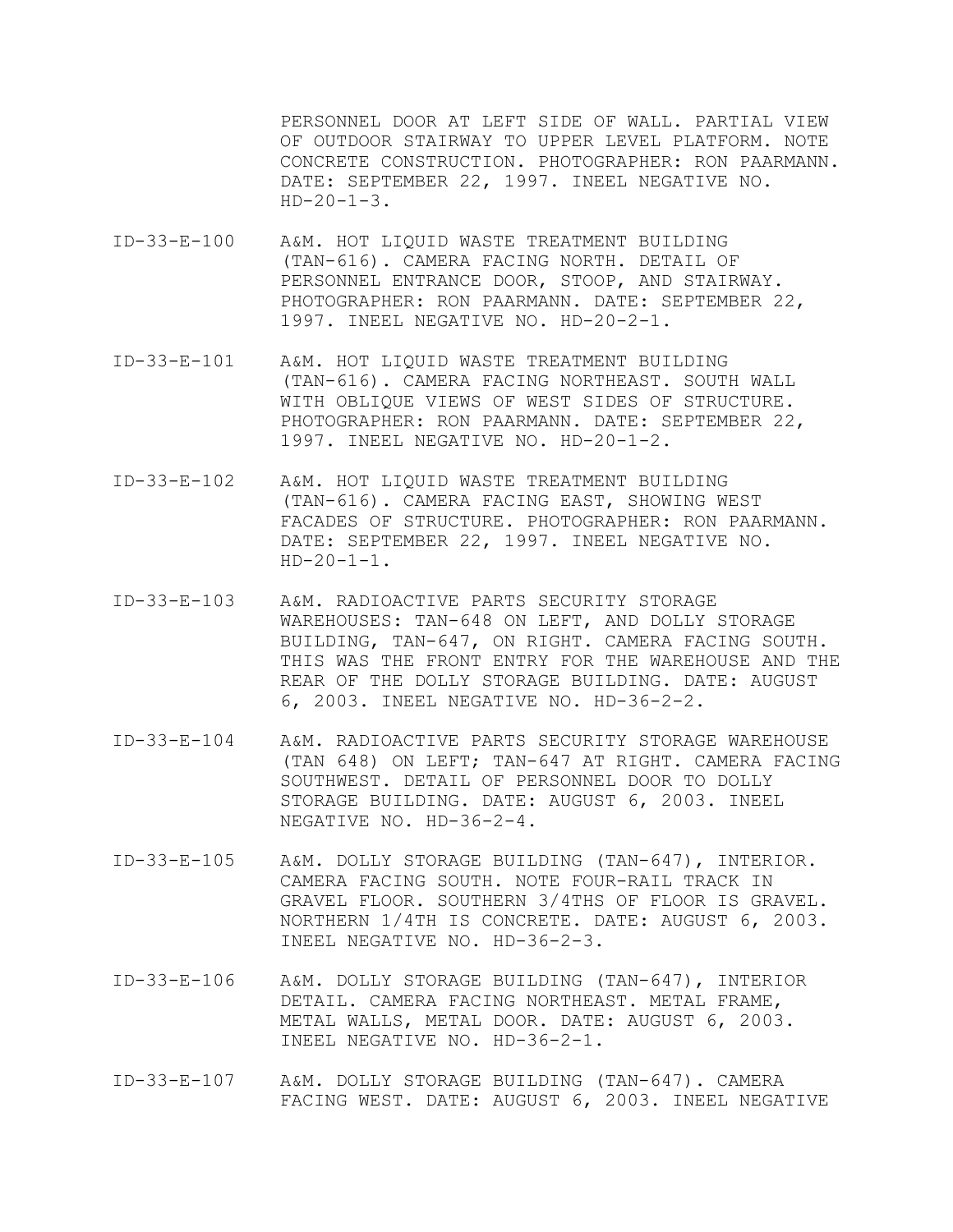NO. HD-36-1-1.

- ID-33-E-108 A&M. DOLLY STORAGE BUILDING (TAN-647). OBLIQUE VIEW, CAMERA FACING NORTHWEST. DATE: AUGUST 6, 2003. INEEL NEGATIVE NO. HD-36-1-2.
- ID-33-E-109 A&M. DOLLY STORAGE BUILDING (TAN-647). CAMERA FACING SOUTH. PHOTOGRAPHER: MIKE CRANE. DATE: AUGUST 6, 2003. INEEL NEGATIVE NO. HD-36-1-3.
- ID-33-E-110 A&M. DOLLY STORAGE BUILDING (TAN-647). CAMERA FACING NORTH. RAIL TRACKS CURVE INTO BUILDING. TAN-648 ON RIGHT. DATE: AUGUST 6, 2003. INEEL NEGATIVE NO. HD-36-1-4.

Photos ID-33-E-111 through ID-33-E-156 are historical photographs of buildings at the ANP Assembly and Maintenance area. Photographer names and dates are indicated when known.

- ID-33-E-111 A&M. AERIAL VIEW OF TURNTABLE AND A&M BUILDING (TAN-607). POOL, HOT SHOP, COLD SHOP, AND MACHINE SHOP ARE COMPLETED. TRACK LEADING TO LEFT EDGE OF VIEW GOES TO THE IET. ANCIENT LAKE SHORELINE AND BERM BEYOND A&M BUILDING. CAMERA FACING EAST. ADMINISTRATION BUILDINGS BEYOND BERM. DATE: NOVEMBER 24, 1954. INEEL NEGATIVE NO. 13205.
- ID-33-E-112 A&M. A&M BUILDING (TAN-607). CAMERA FACING EAST. FROM LEFT TO RIGHT, POOL SECTION, HOT SHOP, COLD SHOP, AND MACHINE SHOP. BIPARTING DOORS TO HOT SHOP ARE IN OPEN POSITION BEHIND SHROUD. FOUR-RAIL TRACKS LEAD TO HOT SHOP AND COLD SHOP. DATE: AUGUST 20, 1954. INEEL NEGATIVE NO. 11706.
- ID-33-E-113 A&M. SPECIAL SHIELDING MATERIALS. STOCKPILE OF MAGNETITE, USED FOR MAKING HIGH-DENSITY CONCRETE, AND LOADING CONVEYOR NEAR TAN-607 CONSTRUCTION SITE. DATE: SEPTEMBER 25, 1953. INEEL NEGATIVE NO. 8710.
- ID-33-E-114 A&M. TAN-607. DETAIL OF FUEL STORAGE POOL UNDER CONSTRUCTION. CAMERA IS ON BERM AND FACING NORTHWEST. NOTE DEPTH OF EXCAVATION. FORMWORK UNDERWAY FOR FLOOR AND CONCRETE WALLS OF POOL; WALL BETWEEN POOL AND VESTIBULE. AT CENTER LEFT OF VIEW, FOUNDATION FOR LIQUID WASTE TREATMENT PLANT IS POURED. DATE: AUGUST 25, 1953. INEEL NEGATIVE NO. 8541.

ID-33-E-115 A&M. TAN-607. CONSTRUCTION DETAIL SHOWING SOUTH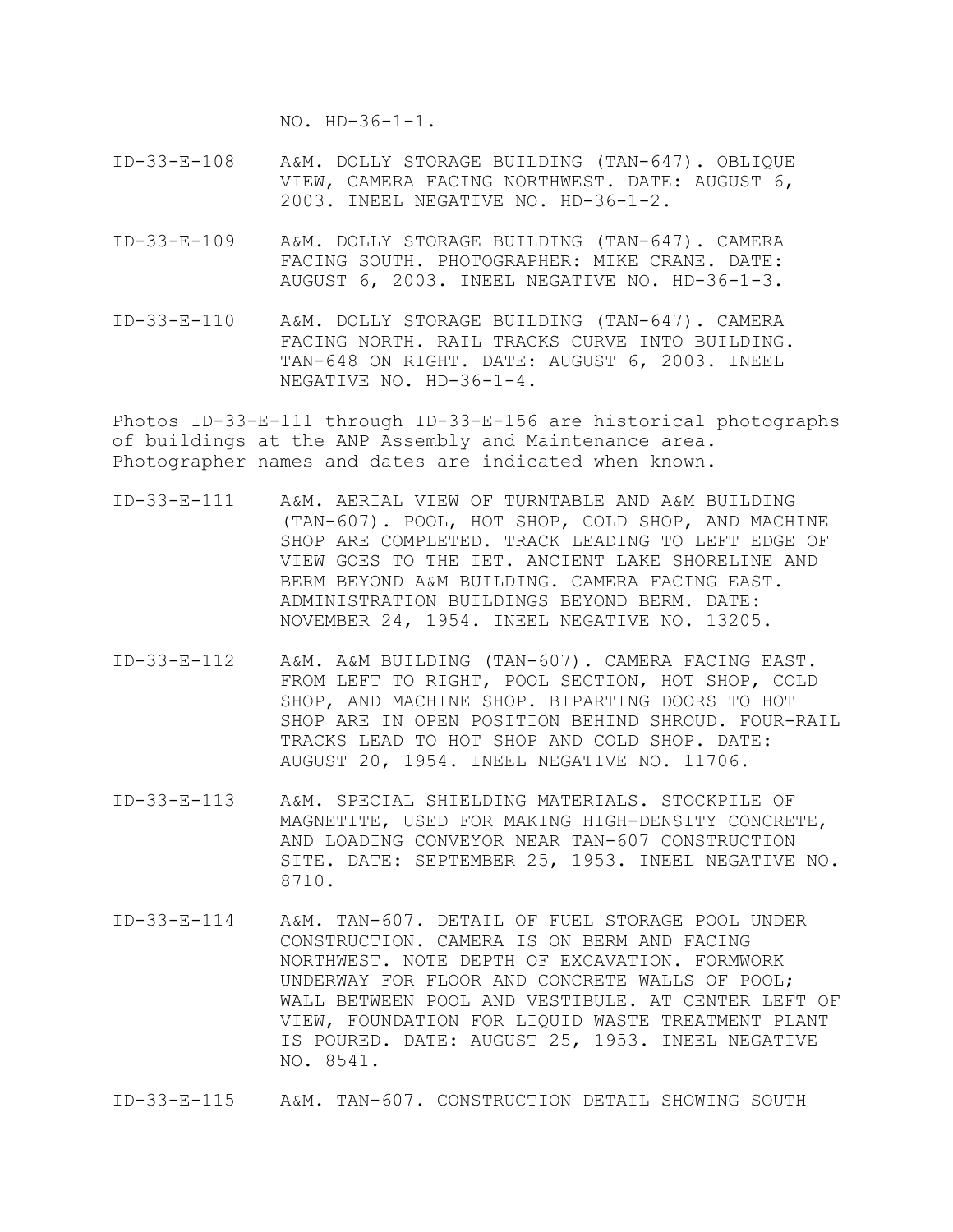SHIELDING WALL OF HOT SHOP. PORTS HAVE BEEN LEFT FOR VIEWING WINDOWS. SPACE ON EAST SIDE OF WALL WILL BE ENCLOSED TO PROVIDE OPERATING GALLERY NEXT TO VIEWING WINDOWS AND THEN THE COLD SHOP. DATE: NOVEMBER 25, 1953. INEEL NEGATIVE NO. 9233

- ID-33-E-116 A&M. TAN-607. CONSTRUCTION VIEW. CAMERA FACING SOUTHWEST. AT UPPER LEFT OF VIEW, NORTH-WALL EQUIPMENT AND OPERATING GALLERIES TAKE SHAPE ON HOT SHOP. PUMICE-BLOCK SIDE OF STORAGE POOL SECTION IN CENTER LEFT OF VIEW. WATER FILTER BUILDING (TAN-608) NEXT TO NORTH WALL OF POOL. HOT LIQUID WASTE BUILDING (TAN-616) AT RIGHT OF VIEW. NOTE CONCRETE CONSTRUCTION OF TAN-608 AND -616. DATE: JANUARY 18, 1954. INEEL NEGATIVE NO. 9604.
- ID-33-E-117 A&M. TAN-607. CONSTRUCTION DETAIL SHOWING STRUCTURAL STEEL FRAMEWORK WITH REINFORCING STEEL IN PLACE PRIOR TO POURING CONCRETE FOR BIPARTING DOORS BETWEEN HOT SHOP AND SPECIAL EQUIPMENT SERVICE (SES) ROOM. CAMERA FACING NORTH. HOT SHOP TO LEFT, SES ROOM TO RIGHT. SLOT FOR NORTH HALF OF DOOR SHOWS AT UPPER LEFT OF VIEW. DATE: MAY 21, 1954. INEEL NEGATIVE NO. 10548.
- ID-33-E-118 A&M. TAN-607. WORKERS PLACE CONCRETE ROOF SLABS OVER HOT SHOP SECTION. DATE: FEBRUARY 23, 1954. INEEL NEGATIVE NO. 9791.
- ID-33-E-119 A&M. TAN-607. DETAIL OF INSTALLED HOT SHOP VIEWING WINDOW ALMOST COMPLETE. CABLE CHANNEL IS STILL EXPOSED, LACKING COVER. NOTE BOTTLE IN UPPER LEFT CORNER CONTAINING SPARE ZINC BROMIDE IN EVENT OF LEAK FROM WINDOW. DATE: OCTOBER 20, 1954. INEEL NEGATIVE NO. 12560.
- ID-33-E-120 A&M. TAN-607. INTERIOR VIEW OF OPERATING GALLERY IN HOT SHOP. SHIELDED VIEWING WINDOWS ARE ALONG RIGHT SIDE OF CORRIDOR. CABINET ON WHEELS AT LEFT OF CORRIDOR IS OPERATING CONSOLE FOR HOT SHOP MANIPULATORS. WHEN IN USE, IT IS STATIONED AT WINDOW STATION AND CONNECTED TO APPROPRIATE CONTROL CABLES. NOTE RESERVE BOTTLES OF ZINC

 BROMIDE ABOVE EACH STATION. DATE: JANUARY 3, 1955. INEEL NEGATIVE NO. 55-0072.

ID-33-E-121 A&M. TAN-607. INTERIOR OF HOT SHOP FACING EAST WALL AND BIPARTING DOORS ABOVE IT, IN PLACE AND OPENED. NOTE WHITING AND EDERER CRANES,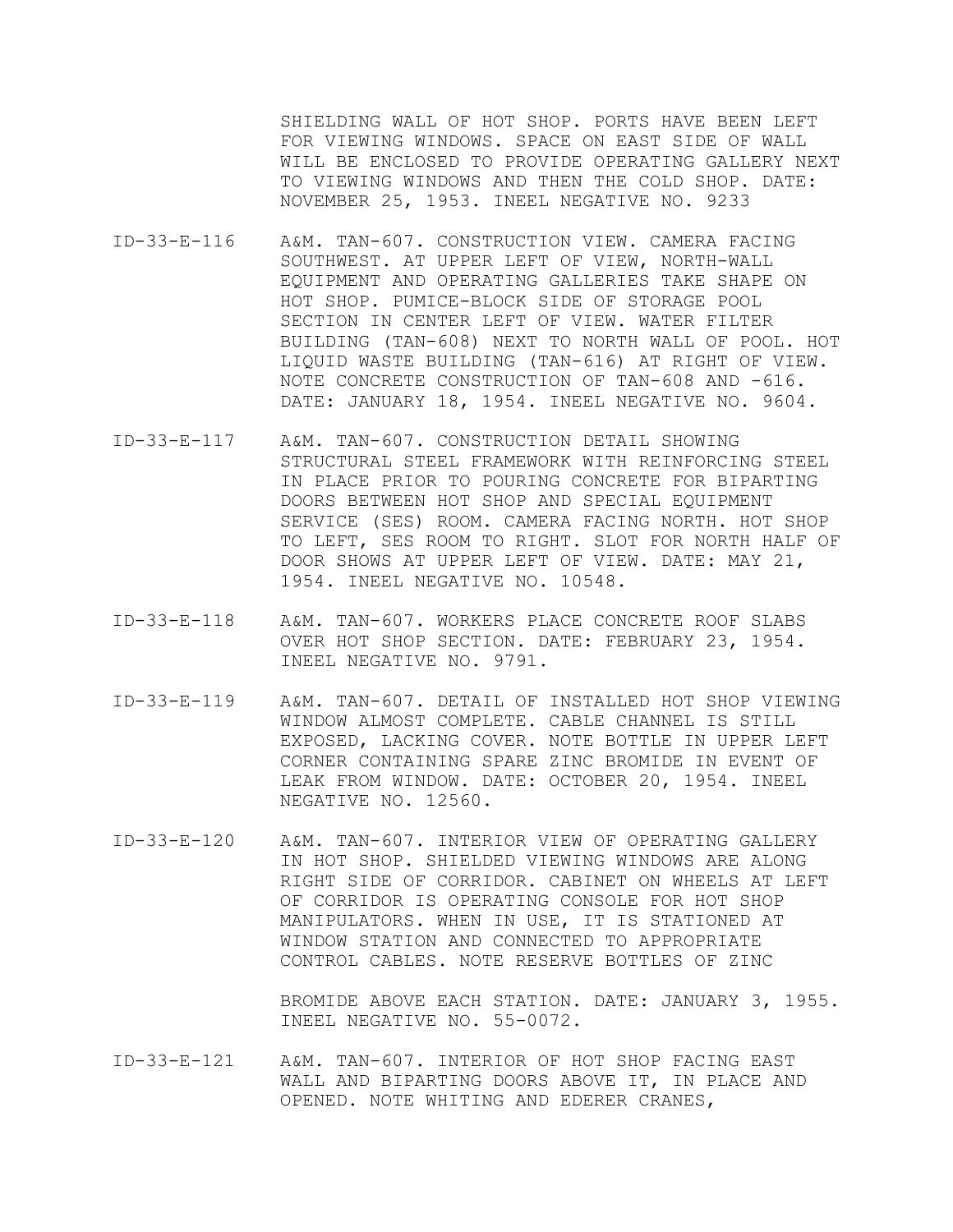MANIPULATOR INSTALLED ALONG NORTH WALL. DATE: OCTOBER 13, 1954. INEEL NEGATIVE NO. 12506.

- ID-33-E-122 A&M. TAN-607. INTERIOR VIEW TAKEN INSIDE HOT SHOP FACING DOOR ON WEST SIDE OF BUILDING. NOTE TWO TURNTABLES INSTALLED IN FLOOR. MANIPULATORS ON WALL AT LEFT OF VIEW. DATE: JANUARY 3, 1955. INEEL NEGATIVE NO. 55-0073.
- ID-33-E-123 A&M. TAN-607. SPECIAL EQUIPMENT SERVICES ROOM. WORKERS ARE FILLING VIEWING WINDOW WITH ZINC BROMIDE THROUGH TUBE PENETRATING CONCRETE SHIELD WALL. DATE: AUGUST 16, 1954. INEEL NEGATIVE NO. 11689.
- ID-33-E-124 A&M. TAN-607. DETAIL OF CONTROL GALLERY FOR SPECIAL SERVICES CUBICLE (HOT CELL) AT "100 PERCENT COMPLETE." COVER HAS BEEN REMOVED FROM CABLE CHANNEL AT MIDDLE WINDOW. DATE:JANUARY 24, 1955. INEEL NEGATIVE NO. 55-0140.
- ID-33-E-125 A&M. TAN-607. INTERIOR DETAIL OF COMPLETED STORAGE POOL. NOTE PARAPET AROUND POOL, 15-TON BRIDGE CRANE ON PARAPET RAIL, AND WATER IN POOL, EXPOSED STRUCTURAL ROOF BEAMS. DATE: JANUARY 24, 1955. INEEL NEGATIVE NO. 55-0141.
- ID-33-E-126 A&M. TAN-607. DETAIL OF INTERIOR OF MACHINE SHOP. CAMERA FACING SOUTHEAST. NOTE PUMICE BLOCK WALL, RAIL FOR BRIDGE CRANE. DATE: AUGUST 20, 1954. INEEL NEGATIVE NO. 11707.
- ID-33-E-127 A&M. TAN-607. SOUTHERN SECTIONS ADDED IN EXPANSION PROJECT OF 1957. CAMERA FACING NORTHWEST. CONCRETE DECONTAMINATION SECTION ON LEFT END. PHOTOGRAPHER: JACK L. ANDERSON. DATE: OCTOBER 23, 1957. INEEL NEGATIVE NO. 57-5337.
- ID-33-E-128 A&M. TAN-607. INTERIOR OF DECONTAMINATION ROOM. CAMERA FACING EAST FROM OUTSIDE DOOR. ACID AND NEUTRALIZER TANKS ON RIGHT WALL. PHOTOGRAPHER: LOWIN. DATE: APRIL 21, 1965. INEEL NEGATIVE NO. 65-2240.
- ID-33-E-129 A&M. TAN-607. INTERIOR OF DECONTAMINATION ROOM. SANDBLASTING IS PART OF DECONTAMINATION OPERATION IN SPECIAL ENCLOSURE. NOTE OPERATOR DRESSED IN PROTECTIVE GEAR. PHOTOGRAPHER: LOWIN. DATE: APRIL 21, 1965. INEEL NEGATIVE NO. 65-2238.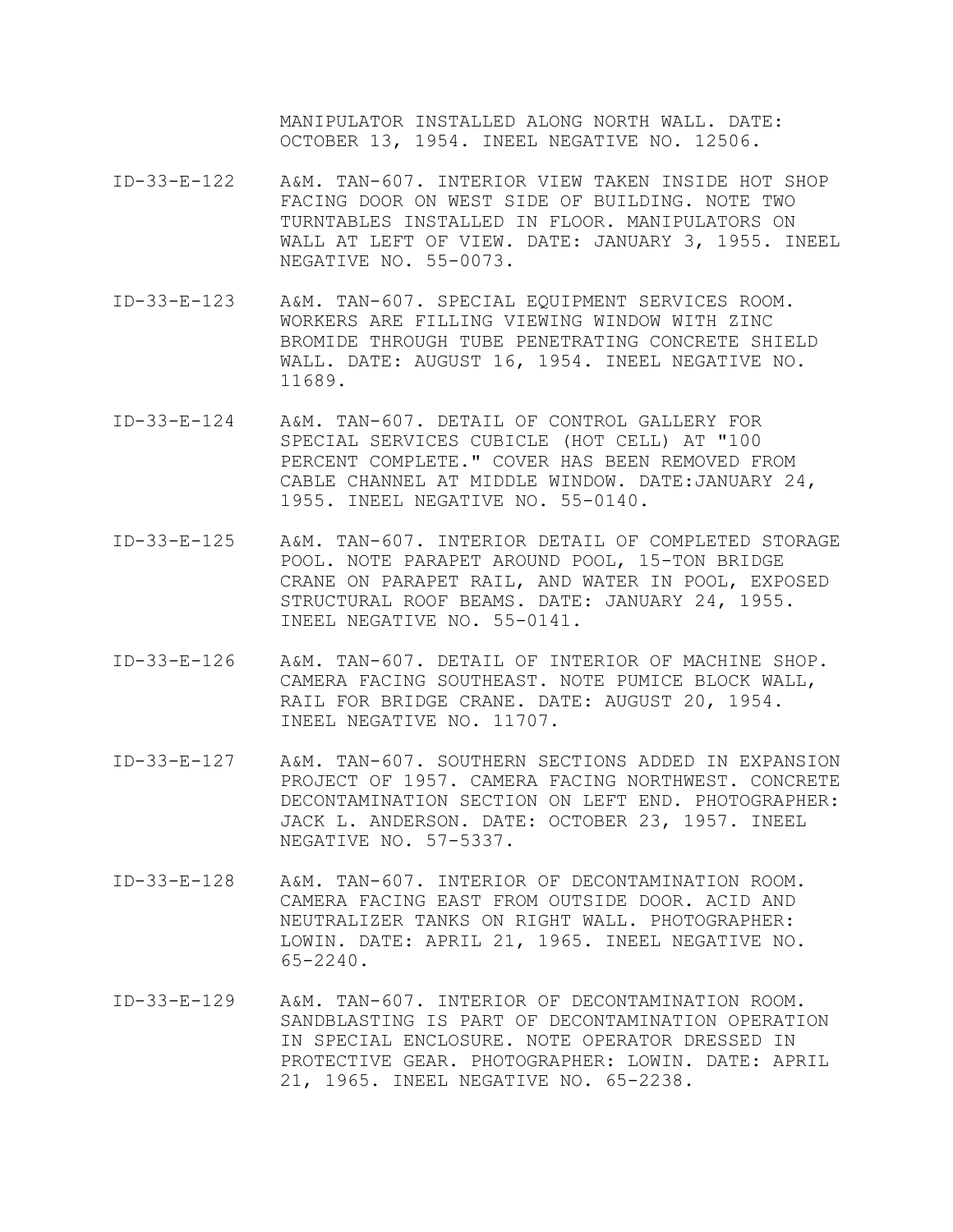- ID-33-E-130 A&M. TAN-607. INTERIOR OF DECONTAMINATION ROOM. OVERALL VIEW LOOKING DOWN FROM 30 FEET. CAMERA FACING WEST FROM PERSONNEL LADDER. OPERATION IN PROGRESS WITH HOOK ABOUT TO LIFT CABINET. PHOTOGRAPHER: LOWIN. DATE: APRIL 21, 1965. INEEL NEGATIVE NO. 65-2239,
- ID-33-E-131 A&M. TAN-607 EXPANSION OF 1957. CAMERA FACING SOUTHWEST. COMPONENTS TEST LAB. DOOR TO SPECIAL SOURCE VAULT IN REAR OF ROOM AT RIGHT OF VIEW. PHOTOGRAPHER: JACK L. ANDERSON. DATE: NOVEMBER 21, 1957. INEEL NEGATIVE NO. 57-5883.
- ID-33-E-132 A&M. HOT LIQUID WASTE HOLDING TANKS. CAMERA FACES SOUTHEAST. LOCATED IN VICINITY OF TAN-616, HOT LIQUID WASTE TREATMENT PLANT. DATE: NOVEMBER 13, 1953. INEEL NEGATIVE NO. 9159.
- ID-33-E-133 A&M. JET ENGINE TEST PAD AND CONTROL BUILDING (TAN-609). CAMERA FACING WESTERLY. ENGINE PAD AT LEFT, CONTROL SECTION (PUMICE BLOCK) ON RIGHT. DATE: SEPTEMBER 19, 1955. INEEL NEGATIVE NO. 55-2766.
- ID-33-E-134 A&M. TAN-609. JET ENGINE TEST PAD AND CONTROL BUILDING. CAMERA FACING SOUTHEAST. DATE: JULY 19, 1954. INEEL NEGATIVE NO. 11344.
- ID-33-E-135 A&M. INTERIOR OF JET ENGINE TEST PAD CONTROL ROOM (TAN-609). DATE: OCTOBER 29, 1954. INEEL NEGATIVE NO. 12701.
- ID-33-E-136 A&M. JET ENGINE TEST BUILDING (TAN-609). EXTERIOR. EQUIPMENT INSIDE ROLL-UP DOOR IS BLOWDOWN TEST FACILITY, PART OF LOFT/SEMISCALE PROGRAM. NOTE WIDTH OF CENTRAL SECTION SERVING AS BLAST PROTECTION FOR OPERATOR ON LEFT SIDE. PHOTOGRAPHER: CAHOON. DATE: JULY 22, 1965. INEEL NEGATIVE NO. 65-3703.
- ID-33-E-137 A&M. TAN-609. LOOP APPARATUS INSIDE TEST BUILDING BEING PREPARED FOR TEST. PHOTOGRAPHER: CAHOON. DATE: JULY 22, 1965. INEEL NEGATIVE NO. 65-3700.
- ID-33-E-138 A&M. JET ENGINE TEST PAD (TAN-609) WAS USED IN 1968 FOR SEMISCALE TEST APPARATUS. VIEW OF BLOWDOWN TEST WITH ROLLUP DOOR OPEN. WHEN BREAK IN PRESSURIZED COOLANT LOOP IS SIMULATED, STEAM IS RELEASED SUDDENLY. INEEL NEGATIVE NO. 68-3179.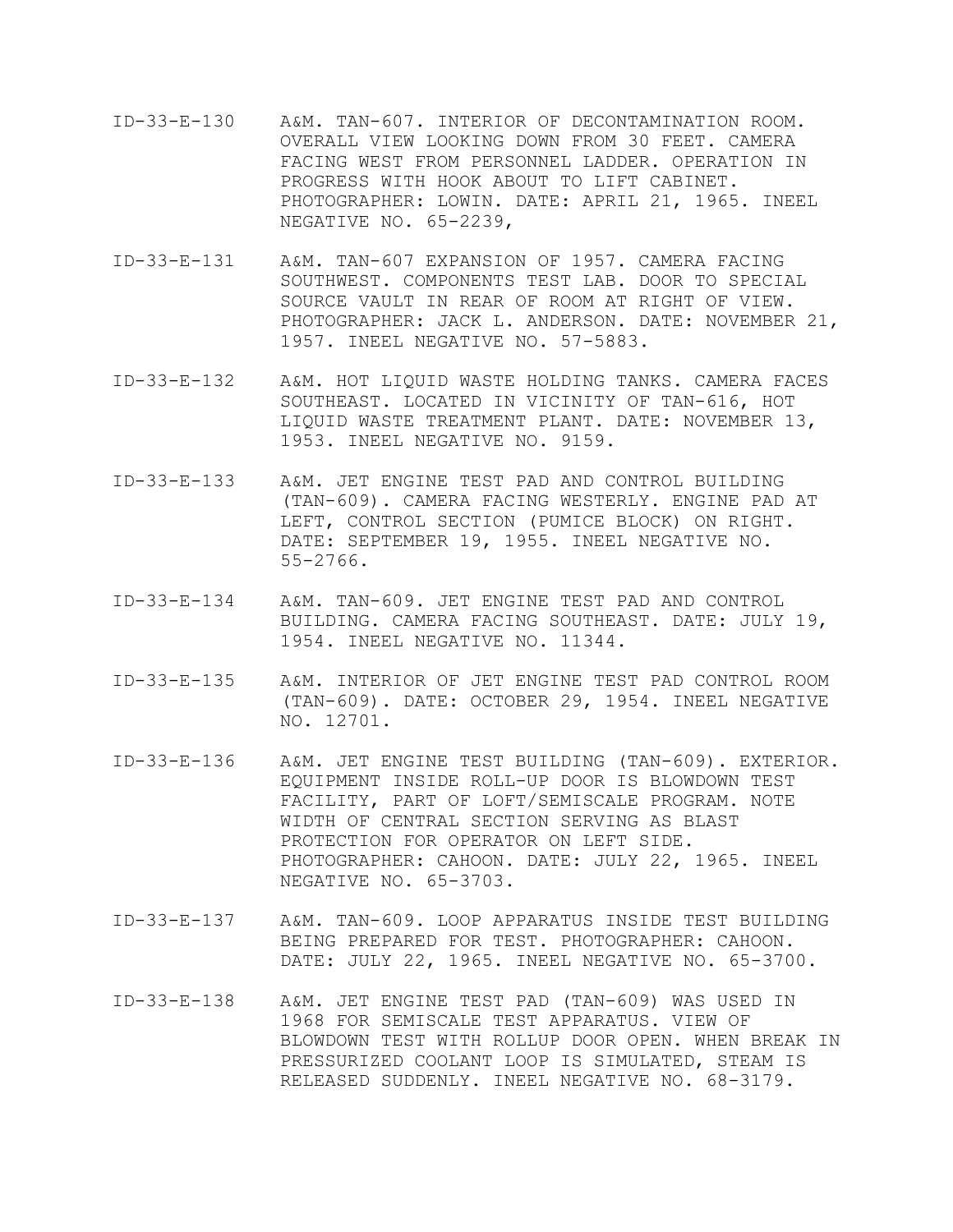- ID-33-E-139 A&M. RADIOACTIVE PARTS SECURITY STORAGE AREA UNDER CONSTRUCTION. CAMERA FACING SOUTHERLY. BUILDING ON LEFT IS TAN-648, WAREHOUSE FOR RADIOACTIVE PARTS. STEEL FRAMEWORK IS VISIBLE. BUILDING ON RIGHT IS TAN-647, DOLLY STORAGE WAREHOUSE. NOTE FIBERGLASS WINDOWS IN SIDE WALL. PHOTOGRAPHER: M. HOLMES. DATE: NOVEMBER 23, 1959. INEEL NEGATIVE NO. 59-6083.
- ID-33-E-140 A&M. RADIOACTIVE PARTS SECURITY STORAGE AREA. CAMERA FACING NORTH. FOUR-RAIL TRACK LEADS TO SOUTH END (FRONT DOOR) OF TAN-647. DOLLY IS LOADED WITH TRANSPORT CASK AND LINER. TO ITS RIGHT, VIEW SHOWS BACK END OF TAN-648, WHICH IS ACCESSED BY ROAD ON ITS NORTH SIDE. PHOTOGRAPHER: M. HOLMES. DATE: DECEMBER 21, 1959. INEEL NEGATIVE NO.59-6080.
- ID-33-E-141 A&M. RADIOACTIVE PARTS SECURITY STORAGE AREA. CAMERA FACING NORTHWEST. OUTDOOR STORAGE OF CONCRETE STORAGE CASKS. PHOTOGRAPHER: M. HOLMES. DATE: NOVEMBER 21, 1959. INEEL NEGATIVE NO. 59-6081.
- ID-33-E-142 A&M. OUTDOOR TURNTABLE UNDER CONSTRUCTION. WELL FOR OUTER RAIL IS BEING FORMED. MOTOR WORKS ON RIGHT. DATE: AUGUST 25, 1953. INEEL NEGATIVE NO. 8537.
- ID-33-E-143 A&M. OUTDOOR TURNTABLE. FOUNDATION SUPPORTS BEING FORMED. DATE: SEPTEMBER 25, 1953. INEEL NEGATIVE NO. 8694.
- ID-33-E-144 A&M. OUTDOOR TURNTABLE. FOUNDATIONS COMPLETE. CENTER PIVOT IN PLACE. DATE: NOVEMBER 20, 1953. INEEL NEGATIVE NO. 9184.
- ID-33-E-145 A&M.OUTDOOR TURNTABLE. STEEL RAIL SUPPORTS GO IN PLACE. DATE: JUNE 22, 1954. INEEL NEGATIVE NO. 11017.
- ID-33-E-146 A&M. OUTDOOR TURNTABLE. AERIAL VIEW OF TRACKAGE AS OF 1954. CAMERA FACES NORTHEAST ALONG LINE OF TRACK HEADING FOR THE IET. UPPER SET OF EAST/WEST TRACKS HEAD FOR THE HOT SHOP; THE OTHER, FOR THE COLD SHOP. DATE: NOVEMBER 24, 1954. INEEL NEGATIVE NO. 13203.
- ID-33-E-147 A&M. HOT CELL ANNEX (TAN-633). CAMERA FACING EAST. CONSTRUCTION VIEW OF NORTH AND WEST WALLS.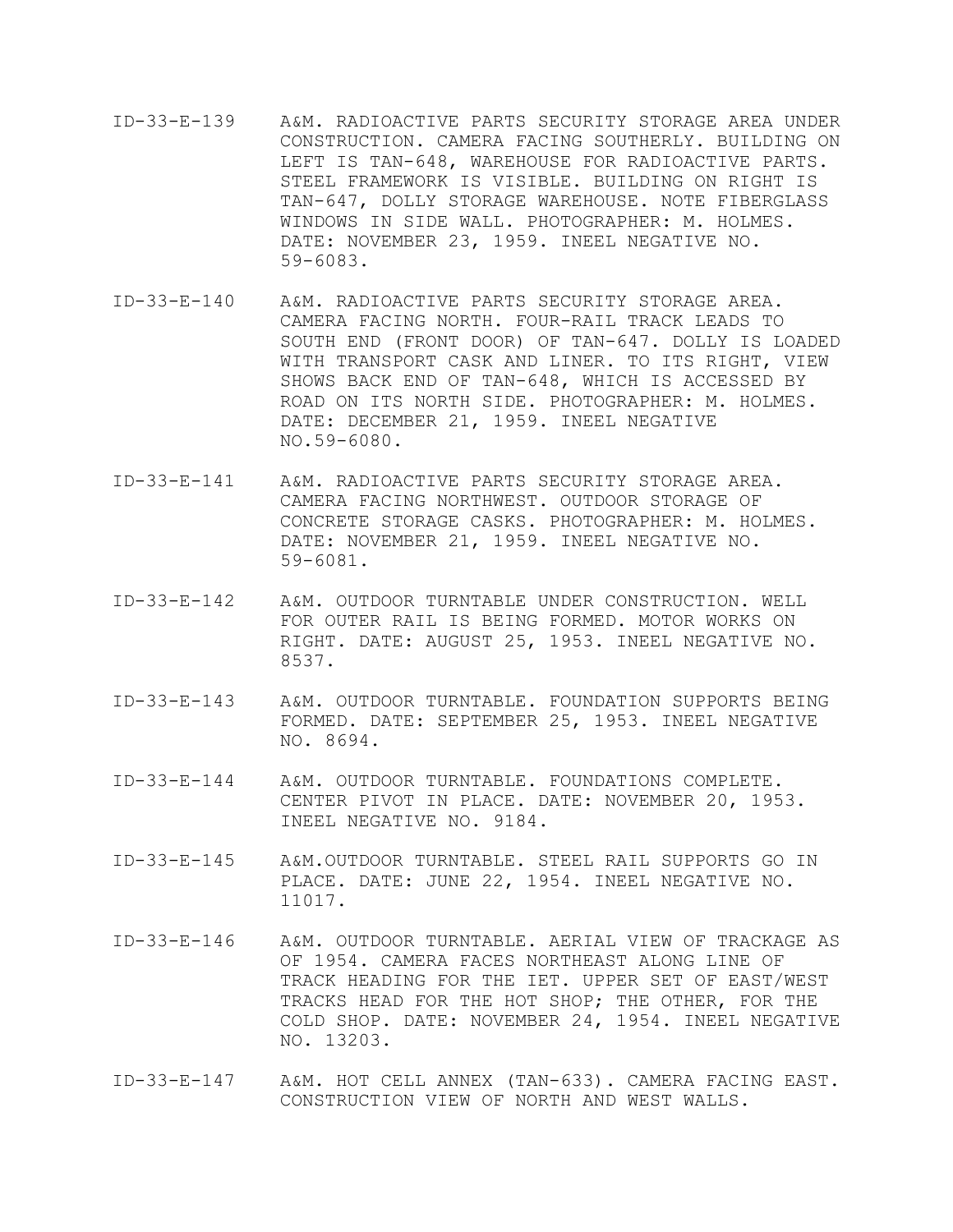PHOTOGRAPHER: JACK L. ANDERSON. DATE: OCTOBER 23, 1957. INEEL NEGATIVE NO. 57-5336.

- ID-33-E-148 A&M. HOT CELL ANNEX (TAN-633) INTERIOR UNDER CONSTRUCTION. HOT CELLS AND THEIR DOORS ARE ALONG CONCRETE WALL. NOTE SIDE WALL OF PUMICE BLOCK. PHOTOGRAPHER: JACK L. ANDERSON. DATE: OCTOBER 28, 1957. INEEL NEGATIVE NO. 57-5335.
- ID-33-E-149 A&M. HOT LIQUID WASTE BUILDING (TAN-616) UNDER CONSTRUCTION. CAMERA FACING NORTHEAST. DATE: NOVEMBER 25, 1953. INEEL NEGATIVE NO. 9232.
- ID-33-E-150 A&M. HOT LIQUID WASTE BUILDING (TAN-616). INTERIOR OF EVAPORATOR CONTROL ROOM. DATE: 1962. INEEL NEGATIVE NO. 62-6824.
- ID-33-E-151 A&M. TAN-607, INTERIOR OF HOT SHOP. PROJECT UNDERWAY IN HOT SHOP. NOTE FESTOON WIRING, MANIPULATORS, APPARATUS FOR SHIELDING. DATE: 1966. INEEL NEGATIVE NO. 66-6309.
- ID-33-E-152 A&M. CONTROL ROOM, ROOM 6 AT TAN-607. DATE: 1962. INEEL NEGATIVE NO. 62-6843.
- ID-33-E-153 A&M. MACHINE SHOP AT TAN-607. CAMERA LOOKS DOWN UPON FLOOR FROM ABOVE. DATE: 1962. INEEL NEGATIVE NO. 62-6836
- ID-33-E-154 A&M. RADIOACTIVE CHEMISTRY LAB AT TAN-607. DATE: 1962. INEEL NEGATIVE NO. 62-6847.
- ID-33-E-155 A&M. COMPONENT TEST AREA AT TAN-607. ROOM 127. DATE: 1962. INEEL NEGATIVE NO. 62-6826.
- ID-33-E-156 A&M. VIEW OF EAST SIDE (REAR) OF TAN-607 AND SHORELINE RIDGE/BERM. CAMERA FACING NORTH. ADMINISTRATIVE AREA IS OUT OF VIEW TOWARD RIGHT. DATE: 1962. INEEL NEGATIVE NO. 62-6829.

Photographs ID-33-E-157 through ID-33-E-186 are of architectural drawings of the ANP Assembly and Maintenance buildings.

ID-33-E-157 A&M. GRADING AND DRAINAGE PLAN. SHOWS NATURAL GROUND ELEVATION OF THE (PRESUMED) DRY LAKE-BED SHORE AND THE BERM SHIELDING THE ADMINISTRATIVE AREA FROM THE HOT SHOP AREA. RALPH M. PARSONS 902-2&3-ANP-U 4. DATE: DECEMBER 1953. APPROVED BY INEEL CLASSIFICATION OFFICE FOR PUBLIC RELEASE. INEEL CODE NO. 032-0000-OO-693-106691.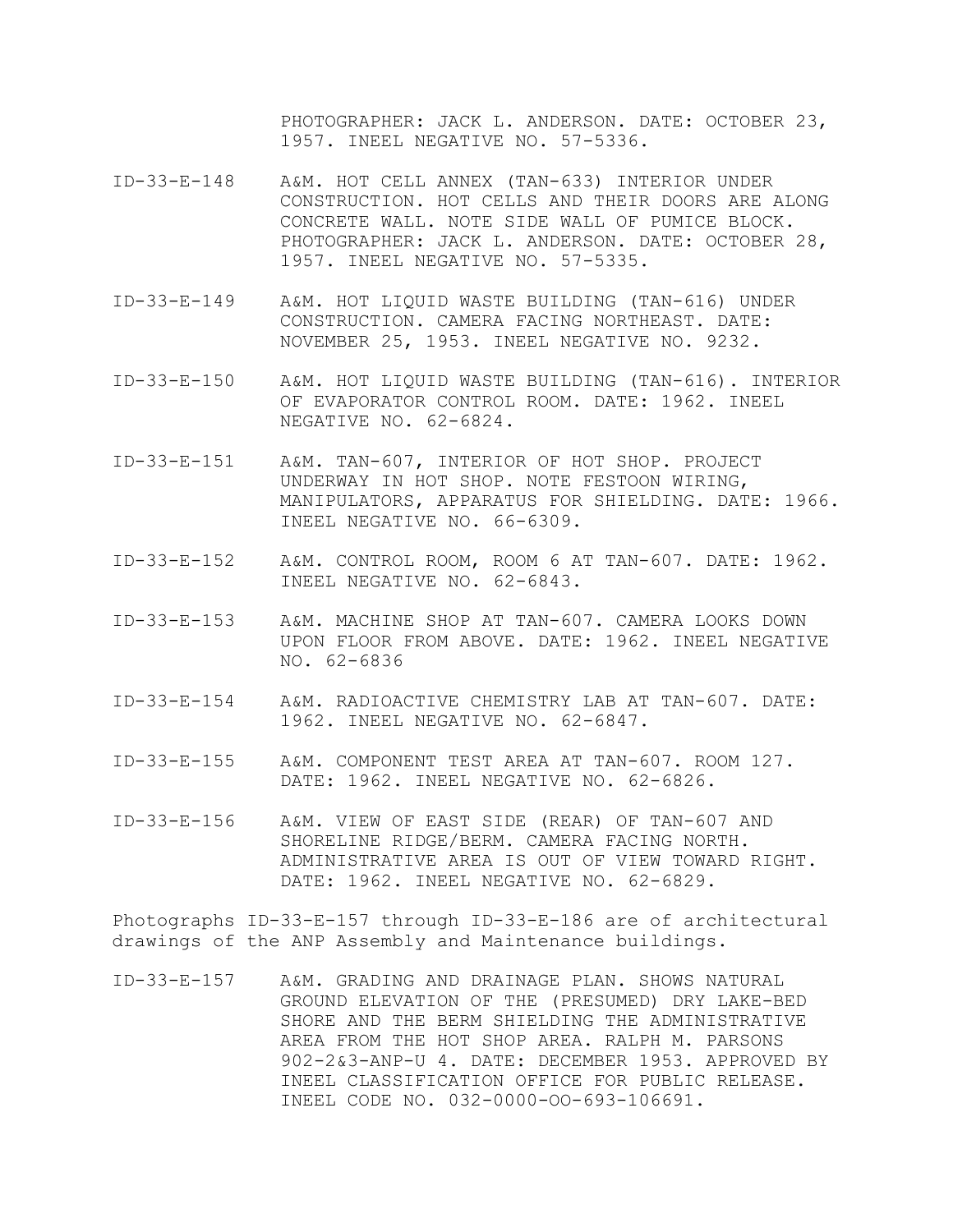- ID-33-E-158 A&M. TAN-607 FLOOR PLANS. SHOWS THREE FLOOR LEVELS OF POOL, HOT SHOP, AND WARM SHOP. INCLUDES VIEW OF POOL VESTIBULE, PERSONNEL LABYRINTH, LOCATION OF FLOOR RAILS, AND ROOM NUMBERS OF OFFICE AREAS, LABS, INSTRUMENT ROOMS, AND STAIRWAYS. THIS DRAWING WAS RE-DRAWN TO SHOW AS-BUILT FEATURES IN 1993. RALPH M. PARSONS 902-3-ANP-607-A 96. DATE OF ORIGINAL: DECEMBER 1952. APPROVED BY INEEL CLASSIFICATION OFFICE FOR PUBLIC RELEASE. INEEL INDEX CODE NO. 034-0607-00-693-106748.
- ID-33-E-159 A&M. TAN-607 FLOOR PLAN FOR FIRST FLOOR. SHOWS STEPPED DOOR PLUG DESIGN FROM HOT SHOP INTO SPECIAL SERVICES CUBICLE, CUBICLE WINDOWS, AND OTHER DETAILS. THIS DRAWING WAS RE-DRAWN TO SHOW AS-BUILT CONDITIONS IN 1985. RALPH M. PARSONS 902-3-ANP-607-A 99. DATE OF ORIGINAL: JANUARY 1955. APPROVED BY INEEL CLASSIFICATION OFFICE FOR PUBLIC RELEASE. INEEL INDEX CODE NO. 034-0607-00-693-106751.
- ID-33-E-160 A&M. TAN-607 FIRST FLOOR PLAN FOR COLD ASSEMBLY AREA. SHOWS SPECIAL SOURCE VAULTS, X-RAY ROOM, INSTRUMENT SHOPS, AND POSITIONS OF LARGE MACHINES IN COMPONENT TEST LABORATORY. THIS DRAWING WAS RE-DRAWN TO SHOW CONDITIONS IN 1994. RALPH M. PARSONS 902-3-ANP-607-A 100. DATE OF ORIGINAL: DECEMBER 1952. APPROVED BY INEEL CLASSIFICATION OFFICE FOR PUBLIC RELEASE. INEEL INDEX CODE NO. 034-060-00-693-106752
- ID-33-E-161 A&M. TAN-607 SECOND FLOOR PLAN FOR COLD ASSEMBLY AREA. METALLURGICAL LAB, CHEMISTRY LAB, NUCLEAR INSTRUMENT LAB, EQUIPMENT ROOMS. RALPH M. PARSONS 902-ANP-607-A 102. DATE: DECEMBER 1952. APPROVED BY INEEL CLASSIFICATION OFFICE FOR PUBLIC RELEASE. INEEL INDEX CODE NO. 034-0607-693-106754.
- ID-33-E-162 A&M. TAN-607 SECOND FLOOR PLAN FOR HOT SHOP. ROOF OF POOL. VIEWING WINDOW LOCATIONS. SPECIAL EQUIPMENT ROOM. THIS DRAWING WAS RE-DRAWN TO SHOW CONDITIONS IN 1994. RALPH M. PARSONS 902-3-ANP-607-A 101. DATE: DECEMBER 1952. APPROVED BY INEEL CLASSIFICATION OFFICE FOR PUBLIC RELEASE. INEEL INDEX CODE NO. O34-060-00-693-106753.
- ID-33-E-163 A&M. TAN-607. THIRD FLOOR PLAN FOR HOT SHOP. CRANE CONTROL ROOMS AND THEIR SHIELDING WINDOWS. PLENUM. WALL RACK FOR MANIPULATORS IN HOT SHOP. RALPH M. PARSONS 902-3-ANP-607-A 103. DATE: DECEMBER 1952.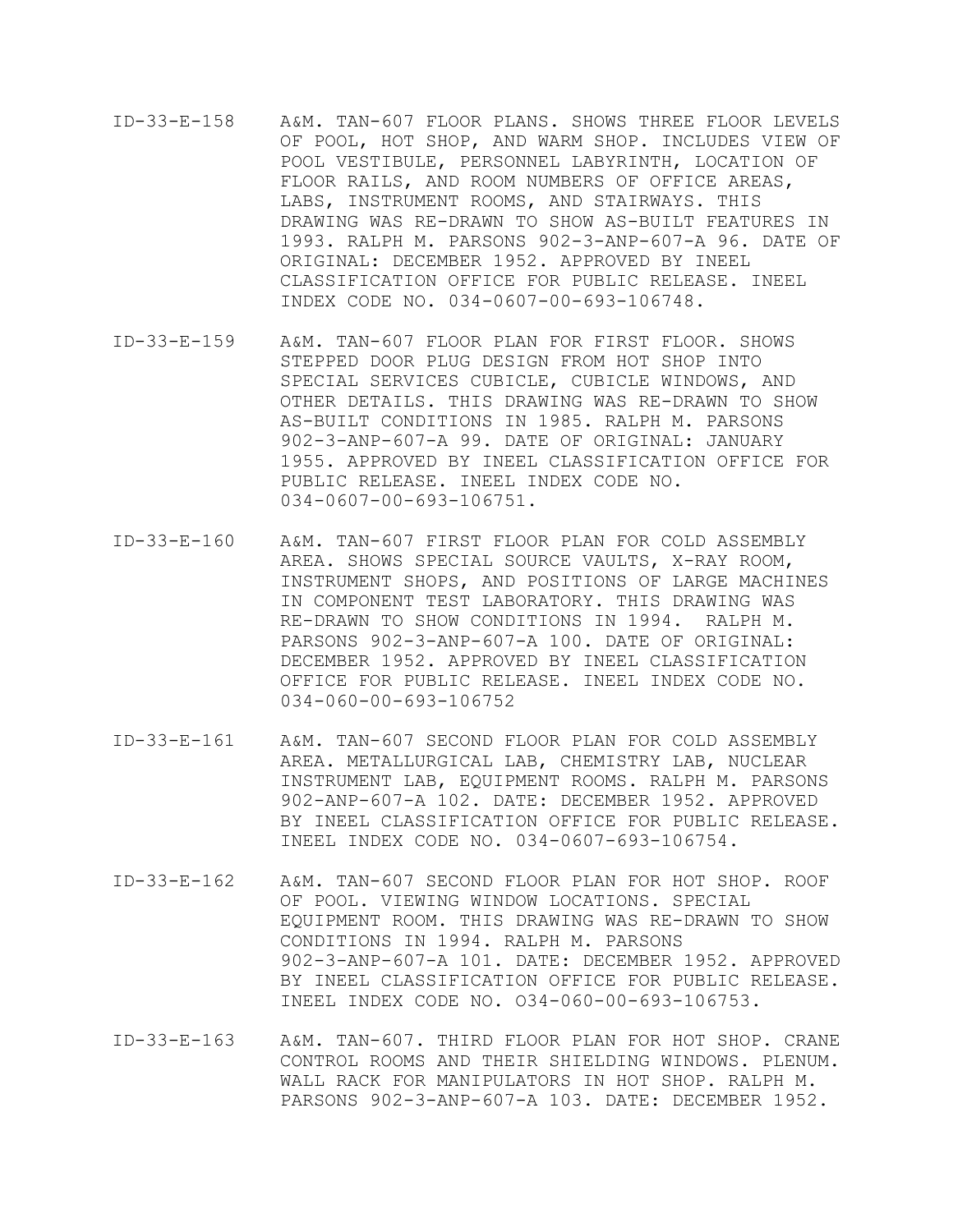APPROVED BY INEEL CLASSIFICATION OFFICE FOR PUBLIC RELEASE. INEEL INDEX NO. 034-0607-00-693-106755.

- ID-33-E-164 A&M. TAN-607 SECTIONS. SECTION A SHOWS VARIABLE ROOF LINES, VARIABLE THICKNESS OF HOT SHOP SHIELD WALLS, RELATIONSHIP OF SUBTERRANEAN POOL TO GRADE. SECTION B SHOWS RELATIVE HEIGHTS OF HOT SHOP FLOOR AND ITS CONTROL GALLERY, POSITION OF BRIDGE CRANES AND MANIPULATOR RAILS. LOCOMOTIVE SERVICE PIT. REFERENT DRAWING IS ID-33-E-158 ABOVE. RALPH M. PARSONS 902-3-ANP-607-A 105. DATE: DECEMBER 1952. APPROVED BY INEEL CLASSIFICATION OFFICE FOR PUBLIC RELEASE. INEEL INDEX CODE NO. 034-0607-00-693-106757.
- ID-33-E-165 A&M. TAN-607. SECTIONS. SECTION C CUTS HOT SHOP ON ITS 160-FOOT EAST/WEST LINE. SHOWS TAPERED SHIELD WALL ON EAST AND WEST FACADES OF BUILDING. RELATIONSHIP BETWEEN HOT SHOP AND SPECIAL EQUIPMENT SERVICE ROOM, CABLE TRACKS FOR OVERHEAD BRIDGE CRANE, LOCATION OF WELL. CONCRETE ROOF BEAMS. SECTION D SHOWS SIMILAR EAST/WEST OF COLD ASSEMBLY ROOM 115 AND ITS BRIDGE CRANE RAIL. SHOWS HEAVY SHIELDING AROUND SPECIAL SERVICES CUBICLE AND HEIGHT OF VIEWING WINDOWS ON EAST AND WEST SIDES. REAR OF BUILDING IS SHOWN IN RELATIONSHIP TO THE RIDGE EAST OF THE BUILDING. REFERENT DRAWING IS ID-33-E-158 ABOVE. RALPH M. PARSONS 902-3-ANP-607-A 106. DATE: DECEMBER 1952. APPROVED BY INEEL CLASSIFICATION OFFICE FOR PUBLIC RELEASE. INEEL INDEX NO. 034-0607-00-693-106758.
- ID-33-E-166 A&M. TAN-607. SECTION VIEWS OF HOT SHOP. SECTION E SHOWS EQUIPMENT AREAS ALONG REAR WALL. SECTION F SHOWS STORAGE POOL CUT ALONG EAST/WEST LINE. ROOF TRUSSES, SHELVES ALONG SIDES OF POOL, DRAIN, AND SUMP. SECTION G CUTS ALONG NORTH/SOUTH TO SHOW CENTERLINE OF TURNTABLES, MANIPULATOR ARMS, O-MAN BRIDGE, CRANE BRIDGE. REFERENT DRAWING IS ID-33-E-158 ABOVE. RALPH M. PARSONS 902-3-ANP-607-A 107. DATE: DECEMBER 1952, BUT AS-BUILT IN 1982. APPROVED BY INEEL CLASSIFICATION OFFICE FOR PUBLIC RELEASE. INEEL INDEX CODE NO. 034-0607-00-693-106759.
- ID-33-E-167 A&M. TAN-607. ELEVATIONS FOR SECOND-PHASE EXPANSION OF A&M BUILDING. WORK AREAS SOUTH OF THE CARPENTRY SHOP. HIGH-BAY SHOP, DECONTAMINATION ROOM AT SOUTH-MOST END. APPROVED BY INEEL CLASSIFICATION OFFICE FOR PUBLIC RELEASE. RALPH M.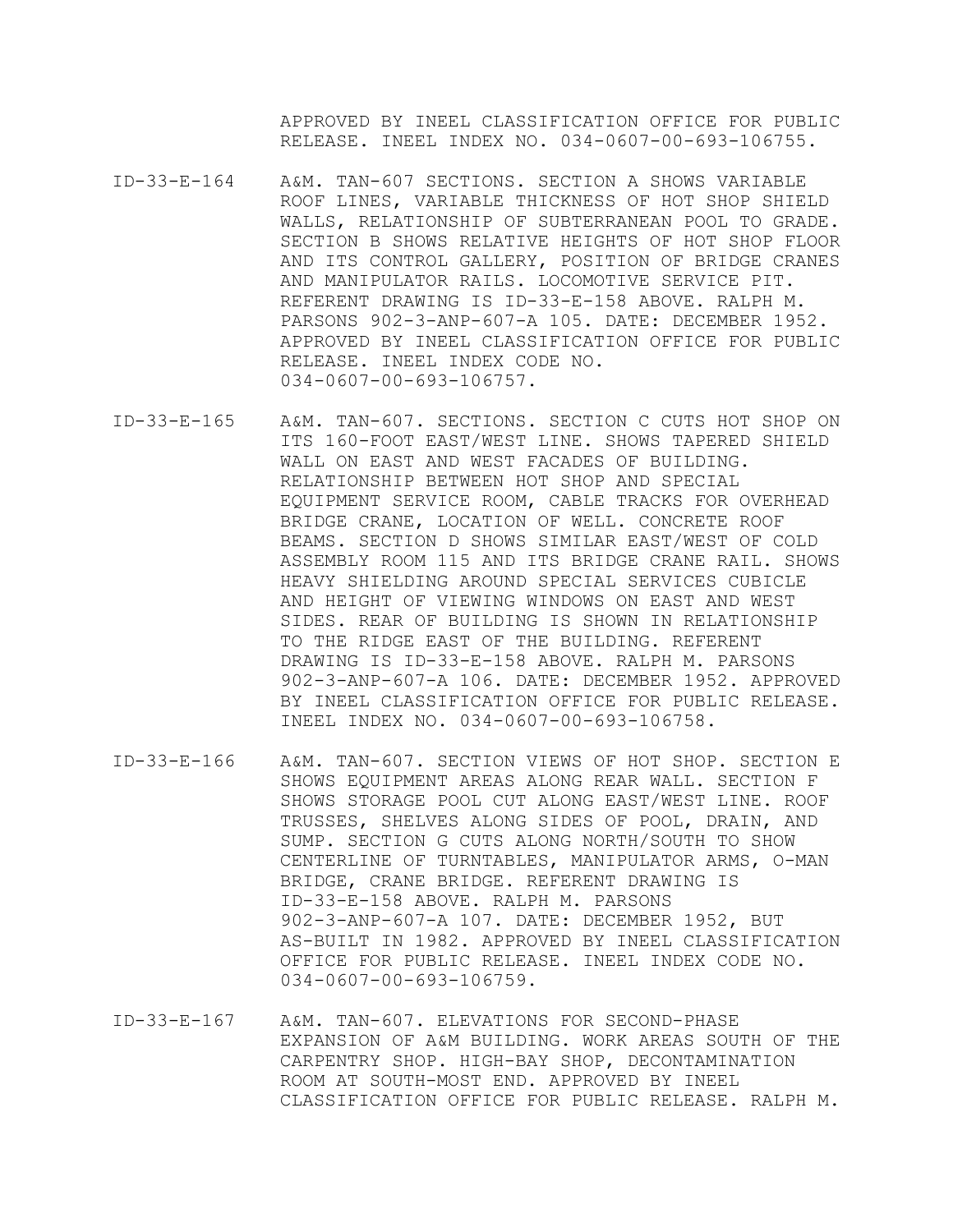PARSONS 1299-5-ANP/GE-3-607-A 106. DATE: AUGUST 1956. INEEL INDEX CODE NO. 034-0607-00-693-107166.

- ID-33-E-168 A&M. TAN-607. SECTIONS FOR SECOND PHASE EXPANSION: ENGINE MAINTENANCE, MACHINE, AND WELDING SHOPS; HIGH BAY ASSEMBLY SHOP, CHEMICAL CLEANING ROOM (DECONTAMINATION). DETAILS OF SLIDING DOOR HOODS. APPROVED BY INEEL CLASSIFICATION OFFICE FOR PUBLIC RELEASE. RALPH M. PARSONS 1299-5-ANP/GE-3-607-A 109. DATE: AUGUST 1956. INEEL INDEX CODE NO. 034-0607-00-693-107169.
- ID-33-E-169 A&M. TAN-607. SHIELD WALL SECTIONS AND DETAILS AROUND HOT SHOP AND SPECIAL EQUIPMENT ROOM, SHOWING TAPER, CRANE RAIL ELEVATIONS, AND ELEVATION FOR BIPARTING DOOR (DOOR NO. 301) IN WALL BETWEEN HOT SHOP AND SPECIAL EQUIPMENT ROOM. RALPH M. PARSONS 902-3-ANP-607-S 138. DATE: DECEMBER 1952. APPROVED BY INEEL CLASSIFICATION OFFICE FOR PUBLIC RELEASE. INEEL INDEX CODE NO. 034-0607-62-963-106782.
- ID-33-E-170 A&M. TAN-607. SPECIAL SERVICE CUBICLE (HOT CELL). DETAILS INCLUDE Z-PIPE AND STEPPED PLUG PENETRATIONS THROUGH SHIELDING WALL. RALPH M. PARSONS 902-3-ANP-607-A116. DATE: DECEMBER 1952. APPROVED BY INEEL CLASSIFICATION OFFICE FOR PUBLIC RELEASE. INEEL INDEX CODE NO. 034-0607-693-106767.
- ID-33-E-171 A&M. TAN-607. FOUNDATION PLAN FOR HOT SHOP FLOOR AND POOL. TUNNELS TO TURNTABLE. MOTOR PIT. RALPH M. PARSONS 902-3-ANP-607-S128. DATE: DECEMBER 1952. APPROVED BY INEEL CLASSIFICATION OFFICE FOR PUBLIC RELEASE. INEEL INDEX CODE NO. 034-0607-62-693-106772.
- ID-33-E-172 A&M. TAN-607. STRUCTURAL SUPPORTS FOR BIPARTING DOOR ON EAST WALL OF HOT SHOP. SPECIAL SERVICES CUBICLE SHIELDING. RALPH M. PARSONS 902-3-ANP-607-S141. DATE: DECEMBER 1952. APPROVED BY INEEL CLASSIFICATION OFFICE FOR PUBLIC RELEASE. INEEL INDEX CODE NO. 034-0607-60-693-106785.
- ID-33-E-173 A&M. TAN-607. BIPARTING DOOR ON EAST WALL OF HOT SHOP. STEEL FORM DETAILS. RALPH M. PARSONS 902-3-ANP-607-S148. DATE: DECEMBER 1952. INEEL INDEX CODE NO. 034-0607-61-693-106792.
- ID-33-E-174 A&M. TAN-607. STORAGE POOL VESTIBULE WALL. SECTIONS AND STRUCTURAL DETAILS. RALPH M. PARSONS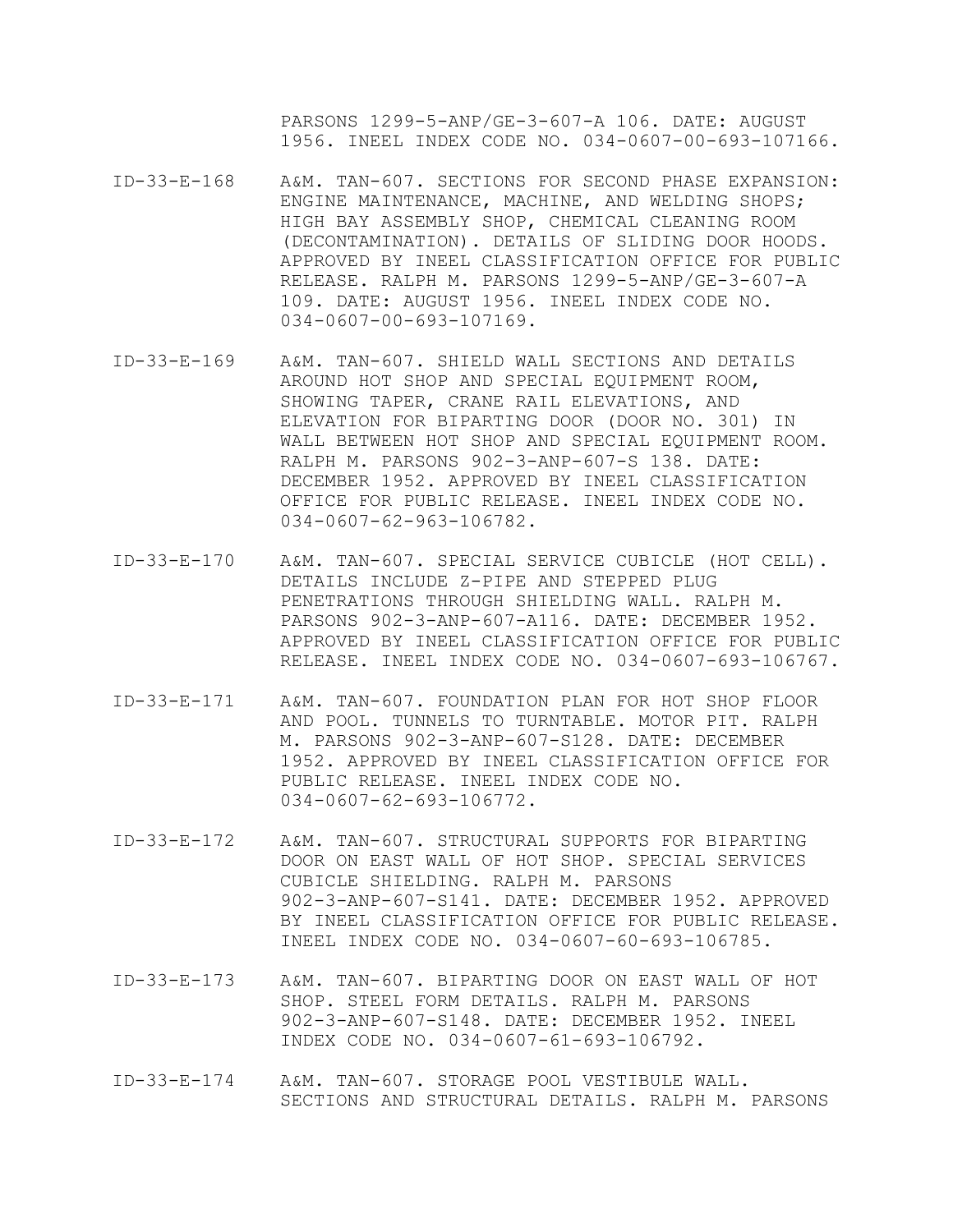902-3-ANP-607-S137. DATE: DECEMBER 1952. INEEL INDEX CODE NO. 034-0607-62-693-106781.

- ID-33-E-175 A&M. TAN-607. PROCESS EXPERIMENTAL PILOT PLANT (PREPP) IN NORTH MACHINE SHOP OF TAN-607. FIRST FLOOR PLAN SHOWS KILN AREA, INTERNAL ROOM DIVIDERS, AIR LOCKS, AND OTHER FEATURES INTEGRATED WITHIN TAN-607. RALPH M. PARSONS A-2. DATE: FEBRUARY 1984. INEEL INDEX NO. 034-0607-00-693-147021.
- ID-33-E-176 A&M. HOT CELL ADDITION (TAN-633). FLOOR PLAN, ELEVATIONS. ARRANGEMENT OF MONORAIL ALONG CORRIDOR, FOUR HOT CELLS, PLUG ACCESS OPENINGS, VIEWING WINDOWS, PHOTO DARKROOM. RALPH M. PARSONS 1229-13-ANP/GE-3-633-A-1. DATE: DEC 1956 AS REDRAWN IN AUGUST 1998. APPROVED BY INEEL CLASSIFICATION OFFICE FOR PUBLIC RELEASE. INEEL INDEX CODE NO. 034-0633-00-693-107315.
- ID-33-E-177 A&M. TAN-633. UTILITIES PLAN AND PROFILES. LAYOUT OF TAN-633 IN RELATION TO NEIGHBORING BUILDINGS: ACTUATOR BUILDING, POOL BUILDING, WATER FILTER BUILDING, LIQUID WASTE TREATMENT PLANT, AND BURIED STORAGE TANKS. RALPH M. PARSONS 1229-13-ANP/GE-3-301-U-1. DATE: DECEMBER 1956. INEEL INDEX CODE NO. 034-0301-00-693-107311.
- ID-33-E-178 A&M. TAN-633. SECTIONS SHOW VIEW OF HOT CELL CASK-ENTRY DOORS, MANIPULATORS IN EACH CELL, DRAINAGE TRENCHES, DOOR AND ROOM DETAILS. RALPH M. PARSONS 1229-13-ANP/GE-3-633-A-2. DATE: DECEMBER 1956. APPROVED BY INEEL CLASSIFICATION OFFICE FOR PUBLIC RELEASE. INEEL INDEX CODE NO. 034-0633-00-693-107316.
- ID-33-E-179 A&M. TAN-633. HOT CELL FLOOR PLANS, ELEVATIONS, SECTIONS. HOLE SCHEDULE (PENETRATIONS THROUGH CONCRETE.) SWING-DOOR DETAILS. RALPH M. PARSONS 1229-13-ANP/GE-3-633-A-3. DATE: DECEMBER 1956. APPROVED BY INEEL CLASSIFICATION OFFICE FOR PUBLIC RELEASE. INEEL INDEX CODE NO. 034-0633-00-693-107317.
- ID-33-E-180 A&M. DEMINERALIZATION PLANT, TAN-649. FLOOR PLAN, ELEVATION, DETAILS. RALPH M. PARSONS 1480-4-ANP/GE-3-649-A-1. DATE: OCTOBER 1958. APPROVED BY INEEL CLASSIFICATION OFFICE FOR PUBLIC RELEASE. INEEL INDEX CODE NO. 034-0649-00-693-107439.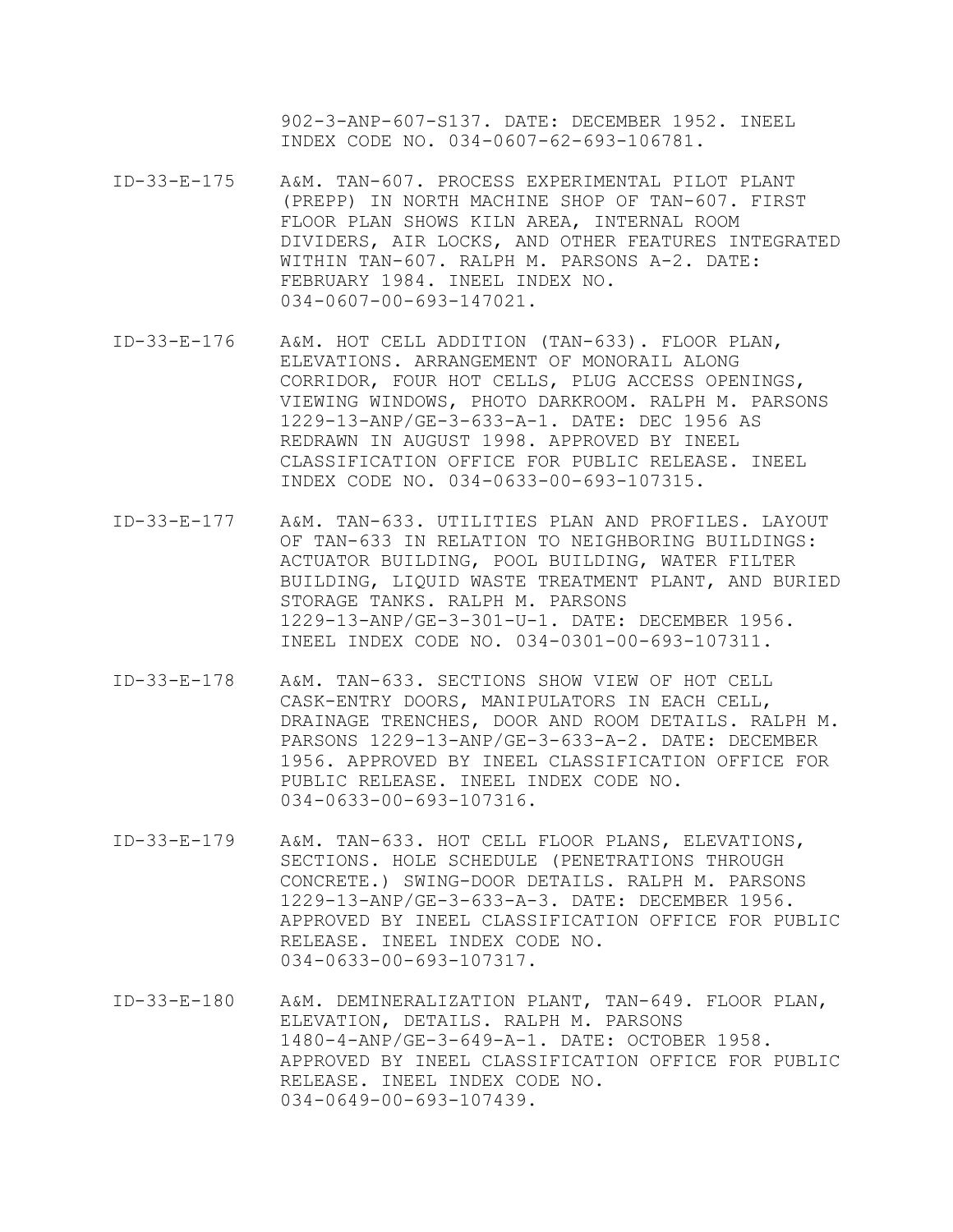- ID-33-E-181 A&M. DEMINERALIZATION PLANT (TAN-649). STEEL DOOR. RALPH M. PARSONS 1480-L/ANP/GE-3-649-MS-1. DATE: OCTOBER 1958. APPROVED BY INEEL CLASSIFICATION OFFICE FOR PUBLIC RELEASE. INEEL INDEX CODE NO. 034-0649-40-693-107443.
- *ID-33-E-182* A&M. RADIOACTIVE PARTS SECURITY STORAGE AREA, TAN-647 AND TAN-648. PLOT PLAN, FENCING DETAILS. RELATIONSHIP TO HOT SHOP AND RAILROAD TURNTABLE. RALPH M. PARSONS 1480-7-ANP/GE-3-102. DATE: NOVEMBER 1958. APPROVED BY INEEL CLASSIFICATION OFFICE FOR PUBLIC RELEASE. INEEL INDEX NO. 034-0100-00-693-107447.
- ID-33-E-183 A&M. RADIOACTIVE PARTS SECURITY STORAGE AREA, HEAT REMOVAL STORAGE CASKS. PLAN, SECTION, AND DETAILS. RALPH M. PARSONS 1480-7 ANP/GE-3-720-S-1. DATE: NOVEMBER 1958. APPROVED BY INEEL CLASSIFICATION OFFICE FOR PUBLIC RELEASE. INEEL INDEX NO. 034-0720-60-693-107459.
- ID-33-E-184 A&M. ACTUATOR BUILDING, TAN-615. FLOOR PLAN, ELEVATIONS, SECTIONS. TEST AND DECONTAMINATION AREAS. PITS. CHANGE ROOM. GENERAL ELECTRIC IDA-615-1070. DATE: DECEMBER 1956. INEEL INDEX NO. 034-0615-00-309-217511.
- ID-33-E-185 A&M. LIQUID WASTE TREATMENT PLANT, TAN-616. PLAN, ELEVATIONS, SECTIONS, AND DETAILS. EVAPORATOR PIT. PUMP ROOM. ROOM NAMES AND NUMBERS. RALPH M. PARSONS 902-3-ANP-616-A 297. DATE: DECEMBER 1952. APPROVED BY INEEL CLASSIFICATION OFFICE FOR PUBLIC RELEASE. INEEL INDEX NO. 034-0616-00-693-106889.
- ID-33-E-186 A&M. OUTSIDE TURNTABLE, TAN-705. STRUCTURAL PLAN AND DETAILS. RALPH M. PARSONS 902-3-ANP-705-S 149. DATE: JANUARY 1953. APPROVED BY INEEL CLASSIFICATION OFFICE FOR PUBLIC RELEASE. INEEL INDEX CODE NO. 034-0705-60-693-106793.

## ADMINISTRATIVE COMPLEX

Photos ID-33-E-187 through ID-33-E-194 were taken of ANP Administrative and Service (ADM) area building TAN-628 prior to demolition. Photographer Mike Crane took photos in March 2004.

ID-33-E-187 ADM. WAREHOUSE BUILDING (TAN-628). CAMERA FACING WEST. OBLIQUE VIEW OF WEST AND NORTH FACADES. INEEL NEGATIVE NO. HD-39-8-2.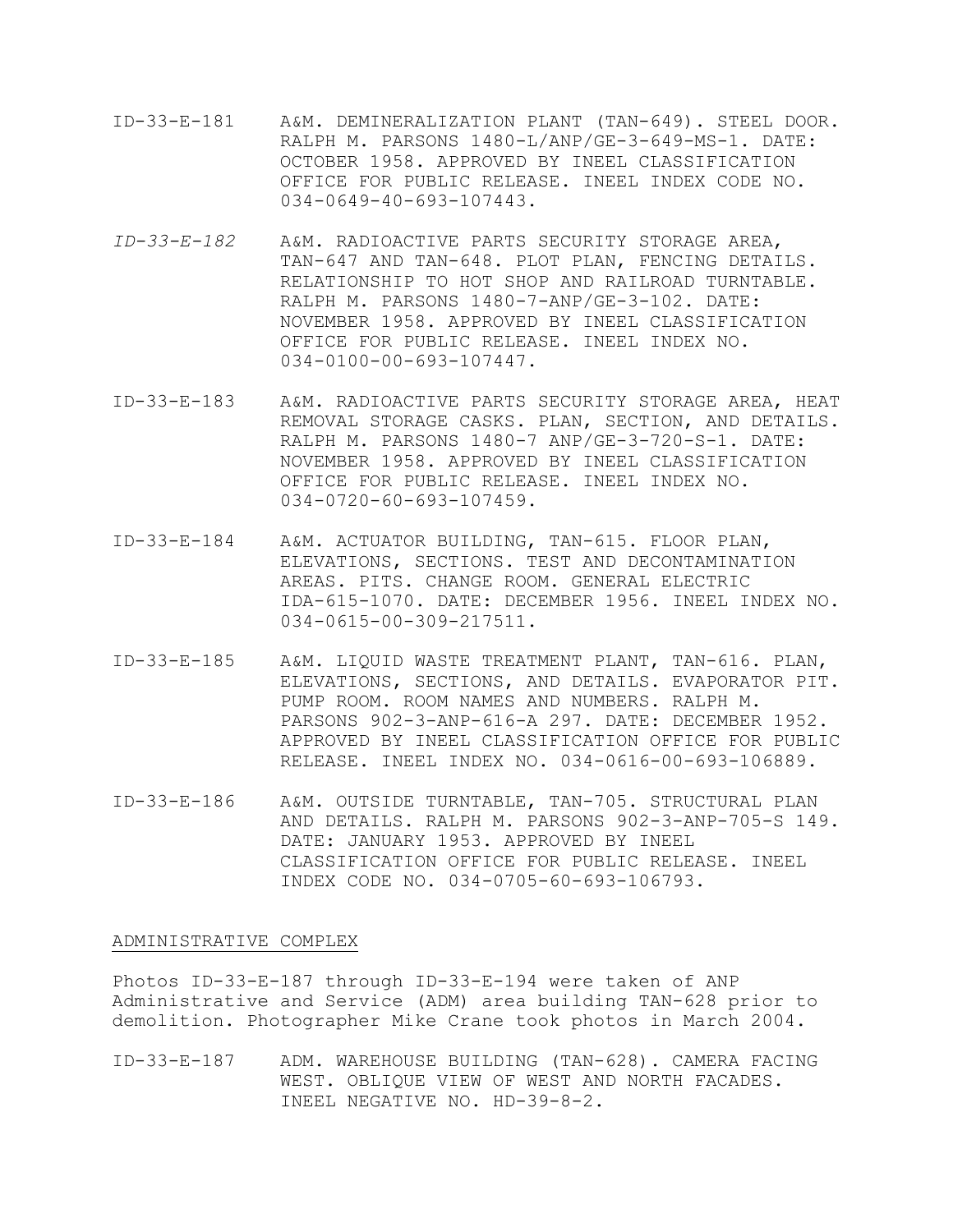- ID-33-E-188 ADM. WAREHOUSE BUILDING (TAN-628) WEST FACADE. CAMERA FACING EAST. INEEL NEGATIVE NO. HD-39-8-1.
- ID-33-E-189 ADM. WAREHOUSE BUILDING (TAN-628) SOUTH FACADE. CAMERA FACING WEST. CHANGE HOUSE (TAN-607) IN BACKGROUND. INEEL NEGATIVE NO. HD-39-8-3.
- ID-33-E-190 ADM. WAREHOUSE BUILDING (TAN-628) NORTH FACADE. CAMERA FACING SOUTH. INEEL NEGATIVE NO. HD-39-8-4.
- ID-33-E-191 ADM. WAREHOUSE BUILDING (TAN-628) EAST FACADE. CAMERA FACING WEST. INEEL NEGATIVE NO. HD-39-9-2.
- ID-33-E-192 ADM. WAREHOUSE BUILDING (TAN-628) DETAIL OF LOADING DOCK AT SOUTHEAST CORNER. CAMERA FACING WEST. INEEL NEGATIVE NO. HD-39-9-3.
- ID-33-193 ADM. WAREHOUSE BUILDING (TAN-628) INTERIOR OF RECEIVING OFFICE AND HOLDING AREA. INEEL NEGATIVE NO. HD-39-9-1.
- ID-33-E-194 ADM. WAREHOUSE BUILDING (TAN-628) INTERIOR DETAIL OF RECEIVING AREA. INEEL NEGATIVE NO. HD-39-9-4.

Photos ID-33-E-195 through ID-33-E-211 are historic pictures of ANP Administrative buildings. Dates are noted.

- ID-33-E-195 ADM. AERIAL VIEW OF ADMINISTRATION AREA. CAMERA FACING WESTERLY. FROM LEFT TO RIGHT IN FOREGROUND: SUBSTATION (TAN-605), WAREHOUSE (TAN-628), GATE HOUSE (TAN-601), ADMINISTRATION BUILDING (TAN-602). LEFT TO RIGHT MIDDLE GROUND: SERVICE BUILDING (TAN-603), WAREHOUSE (LATER KNOWN AS MAINTENANCE SHOP OR CRAFT SHOP, TAN-604), WATER WELL PUMP HOUSES, FUEL TANKS AND FUEL PUMP HOUSES, AND WATER STORAGE TANKS. CHANGE HOUSE (TAN-606) ON NEAR SIDE OF BERM. LARGE BUILDING BEYOND BERM IS A&M BUILDING, TAN-607. RAILROAD TRACKS BEYOND LEAD FROM (UNSEEN) TURNTABLE TO THE IET. DATE: JUNE 6, 1955. INEEL NEGATIVE NUMBER 13201.
- ID-33-E-196 ADM. TANKS: FROM LEFT TO RIGHT: FUEL OIL TANK, FUEL PUMP HOUSE (TAN-611), ENGINE FUEL TANK, WATER PUMP HOUSE, WATER STORAGE TANK. CAMERA FACING NORTHWEST. NOTE EDGE OF SHIELDING BERM AT LEFT OF VIEW. DATE: NOVEMBER 25, 1953. INEEL NEGATIVE NO. 9217.
- ID-33-E-197 ADM. WATER SYSTEM PUMP HOUSE (TAN-610) AND TANK AS COMPLETE. DATE: OCTOBER 10, 1954. INEEL NEGATIVE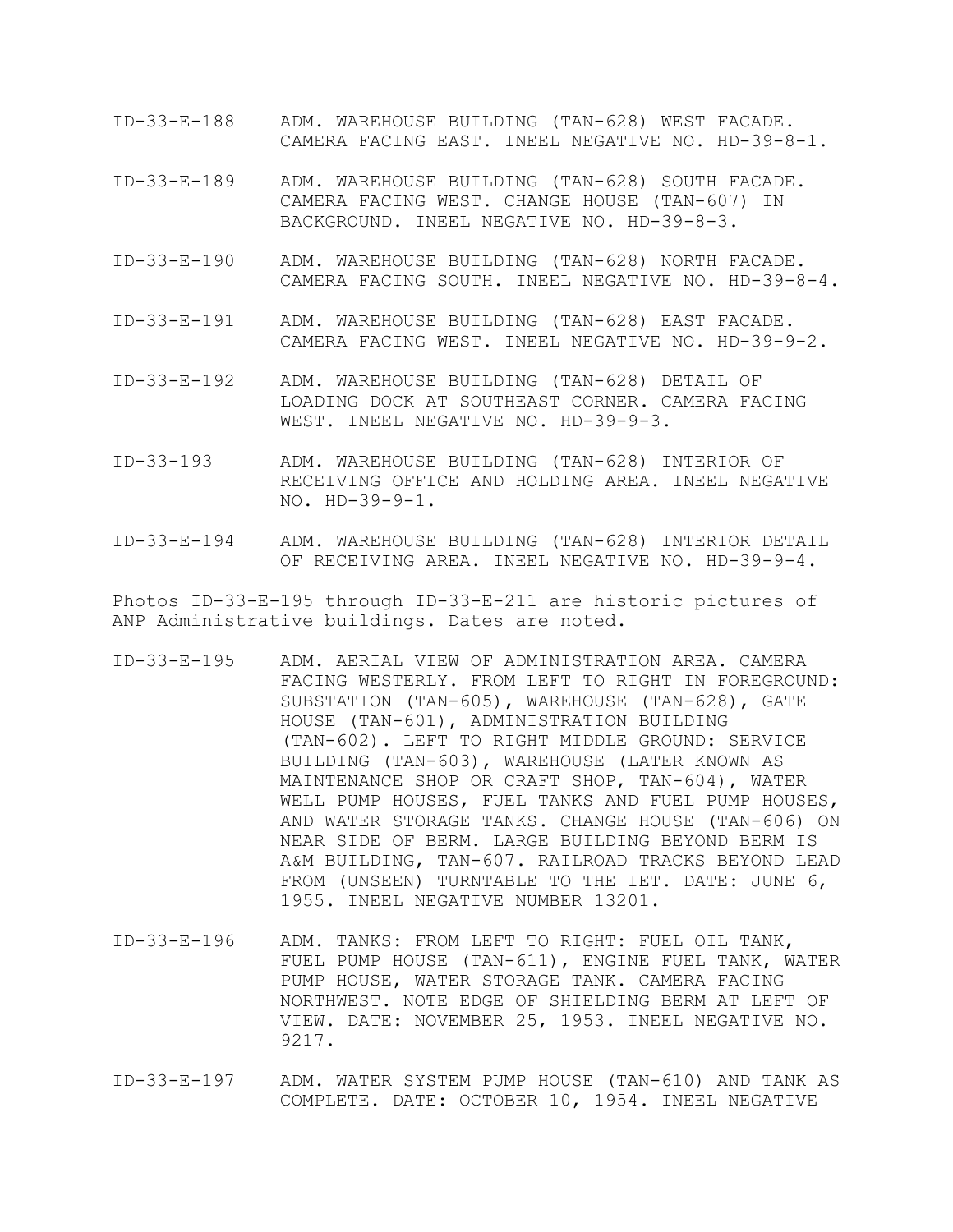NO. 12580.

- ID-33-E-198 ADM. PUMP HOUSE (TAN-612) FOR WELL NO. 1 AS COMPLETED. IT IS IDENTICAL TO PUMP HOUSE (TAN-613) FOR WELL NO. 2,WHICH IS NOT SHOWN IN THIS REPORT. DATE: OCTOBER 19, 1954. INEEL NEGATIVE NO. 12576.
- ID-33-E-199 ADM. FUEL TANKS AND FUEL PUMP HOUSE (TAN-611) AS COMPLETE. DATE: OCTOBER 29, 1954. INEEL NEGATIVE NO. 12704.
- ID-33-E-200 ADM. WAREHOUSE (TAN-628) AS IT LOOKED WHEN NEARLY COMPLETE. EAST AND NORTH FACADES. DATE: DECEMBER 20, 1955. INEEL NEGATIVE NO. 55-3557.
- ID-33-E-201 ADM. SERVICE BUILDING (TAN-603) AS COMPLETED. CAMERA FACING WESTERLY. DATE: OCTOBER 19, 1954. INEEL NEGATIVE NO. 12578.
- ID-33-E-201 ADM. SERVICE BUILDING (TAN-603) INTERIOR. CAFETERIA. DATE: OCTOBER 19, 1954. INEEL NEGATIVE NO. 12581.
- ID-33-E-203 ADM. SERVICE BUILDING (TAN-603) INTERIOR. DISPENSARY. DATE: OCTOBER 19, 1954. INEEL NEGATIVE NO. 12579.
- ID-33-E-204 ADM. WAREHOUSE (TAN-604). CONSTRUCTION VIEW OF STRUCTURAL STEEL BEING PLACED FOR ROOF. DATE: OCTOBER 1, 1953. INEEL NEGATIVE NO. 8950.
- ID-33-E-205 ADM. WAREHOUSE (TAN-604) AS COMPLETED. CAMERA FACING NORTHWEST. DATE: OCTOBER 19, 1954. INEEL NEGATIVE NO. 12577.
- ID-33-E-206 ADM. SUBSTATION (TAN-605) AS COMPLETE. DATE: NOVEMBER 23, 1954. INEEL NEGATIVE NO. 13009.
- ID-33-E-207 ADM. CHANGE HOUSE (TAN-606) AS COMPLETED. CAMERA FACING NORTHERLY. NOTE PROXIMITY TO SHIELDING BERM. PART OF HOT SHOP (A&M BUILDING, TAN-607) AT LEFT OF VIEW BEYOND BERM. DATE: OCTOBER 29, 1954. INEEL NEGATIVE NO. 12705.
- ID-33-E-208 ADM. CHANGE HOUSE (TAN-606) INTERIOR. MEN'S SHOWER AND LOCKER ROOM. DATE: OCTOBER 29, 1954. INEEL NEGATIVE NO. 12698.
- ID-33-E-209 ADM. ADMINISTRATION BUILDING (TAN-602) UNDER CONSTRUCTION. ROOF DECK BEING PLACED. WATER TANK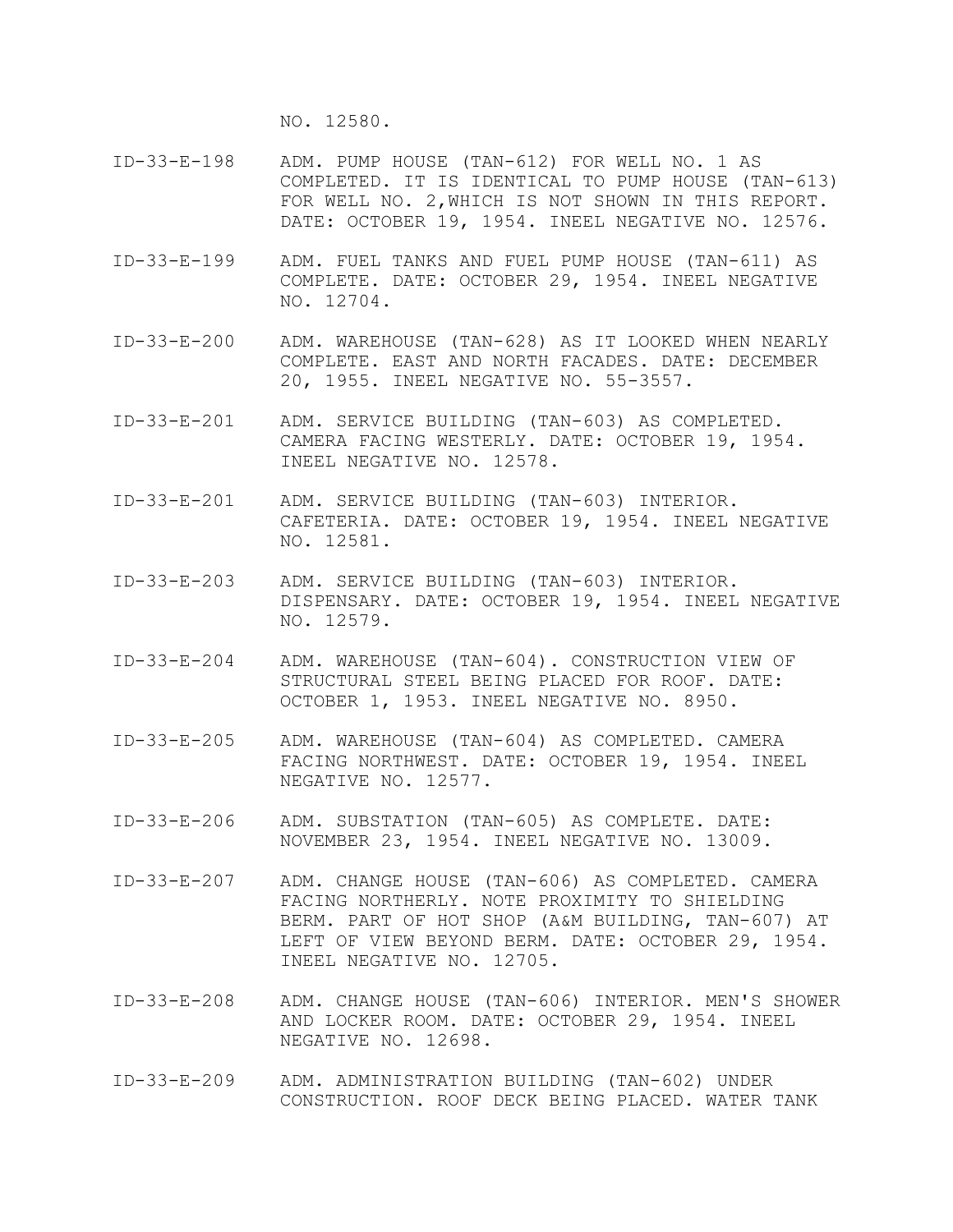BEYOND AT RIGHT. DATE: 1954. INEEL NEGATIVE NO. 8982.

- ID-33-E-210 ADM. ADMINISTRATION BUILDING (TAN-602) INTERIOR. DRAFTING ROOM IN USE. DATE: JULY 12, 1954. INEEL NEGATIVE NUMBER 11346.
- ID-33-E-211 ADM. GATE HOUSE (TAN-601) INTERIOR. TELEPHONE DIAL EQUIPMENT. DATE: JUNE 22, 1954. INEEL NEGATIVE NO. 11019.

Photos ADM-dr-1 through ADM-dr-10 are architectural drawings of the ANP Administrative and Service area.

- ID-33-E-212 ADM. SERVICE BUILDING (TAN-603). ELEVATIONS OF ALL FACADES WITH DOOR DETAILS AND DETAIL OF KITCHEN. SECTION THROUGH GARAGE AREA SHOWS SECOND LEVEL OF STEEL DECKING. EQUIPMENT AND LABORATORY FURNITURE SCHEDULE. RALPH M. PARSONS 902-2-ANP-603-A 44. DATE: DECEMBER 1952. APPROVED BY INEEL CLASSIFICATION OFFICE FOR PUBLIC RELEASE. INEEL INDEX CODE NO. 033-0603-00-693-106719.
- ID-33-E-213 ADM. SERVICE BUILDING (TAN-603). FLOOR PLAN. NAMES OF FUNCTIONAL AREAS. RALPH M. PARSONS 902-2-ANY-603-A 43. DATE: DECEMBER 1952. APPROVED BY INEEL CLASSIFICATION OFFICE FOR PUBLIC RELEASE. INEEL INDEX CODE NO. 033-0603-00-693-106718.
- ID-33-E-214 ADM. WAREHOUSE (TAN-604). FLOOR PLAN. GENERAL WAREHOUSE AND CHEMICAL STORAGE. RALPH M. PARSONS 902-2-ANP-604-A 55. DATE: DECEMBER 1952. APPROVED BY INEEL CLASSIFICATION OFFICE FOR PUBLIC RELEASE. INEEL INDEX CODE NO. 035-0604-00-693-106727.
- ID-33-E-215 ADM. WAREHOUSE (TAN-604). ELEVATIONS AND SECTIONS. RALPH M. PARSONS 902-2-ANP-604-A 56. DATE: DECEMBER 1952. APPROVED BY INEEL CLASSIFICATION OFFICE FOR PUBLIC RELEASE. INEEL INDEX CODE NO. 035-0604-00-693-106728.
- ID-33-E-216 ADM. CHANGE HOUSE (TAN-606). ELEVATIONS AND FLOOR PLAN. ROOM NAMES. RALPH M. PARSONS 902-2-ANP-606-A 65. DATE: DECEMBER 1952. INEEL APPROVED BY INEEL CLASSIFICATION OFFICE FOR PUBLIC RELEASE. INDEX CODE NO. 035-0606-00-693-106733.
- ID-33-E-217 ADM. WATER SYSTEM PUMP HOUSE (TAN-610). ELEVATIONS, PLAN, AND SECTIONS. RALPH M. PARSONS 902-2-ANP-610-A 74. DATE: FEBRUARY 1952. APPROVED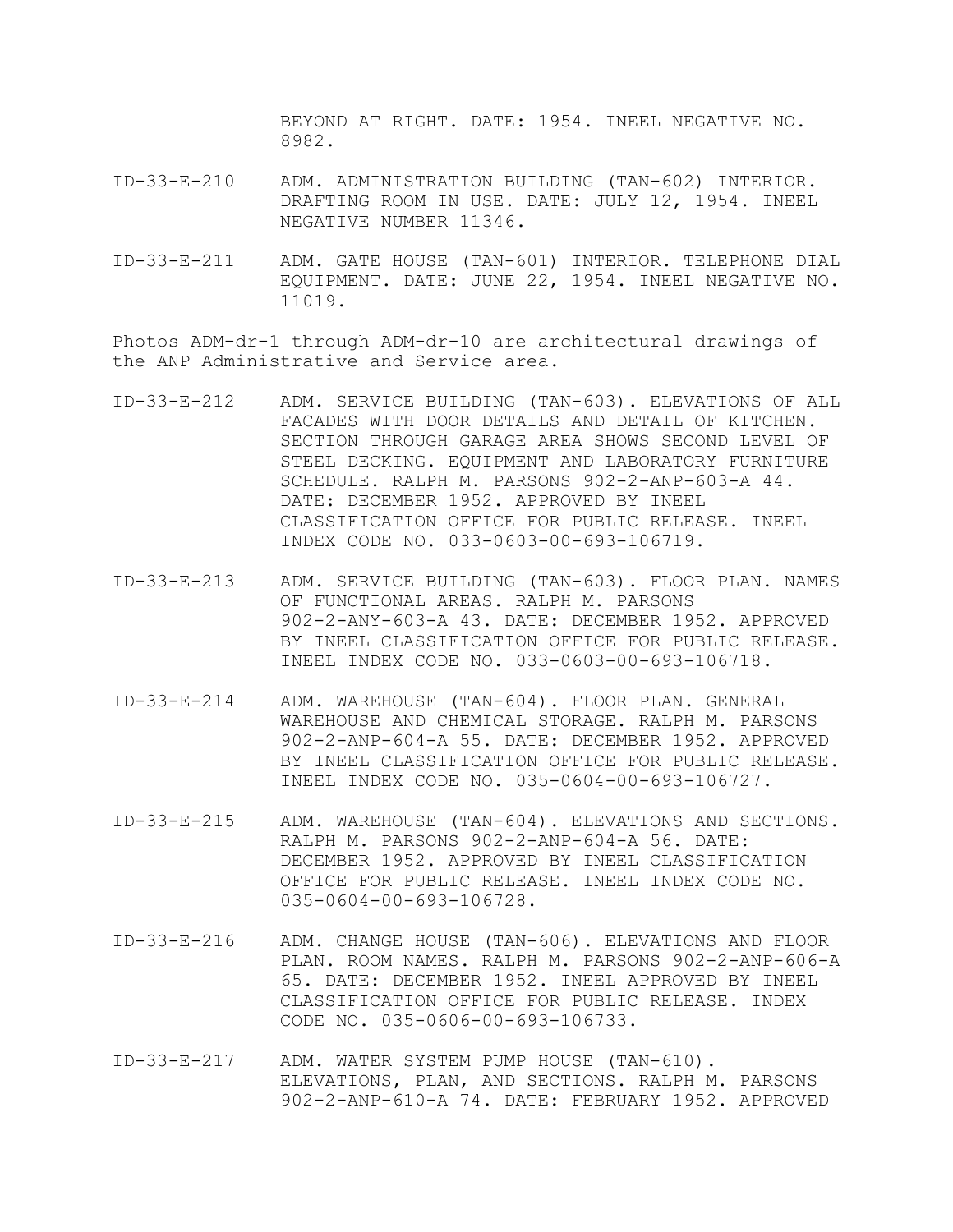BY INEEL CLASSIFICATION OFFICE FOR PUBLIC RELEASE. INEEL INDEX CODE NO. 035-0610-00-693-106739.

- ID-33-E-218 ADM. FUEL PUMP HOUSE (TAN-611). ELEVATIONS, FLOOR PLAN. DRAWING INCLUDES ELEVATION AND PLANS FOR "H.M." STRUCTURES (HOSE STORAGE?). RALPH M. PARSONS 902-2-ANP-611-A 78. DATE: DECEMBER 1952. APPROVED BY INEEL CLASSIFICATION OFFICE FOR PUBLIC RELEASE. INEEL INDEX CODE NO. 035-0611-00-693-106741.
- ID-33-E-219 ADM. WATER WELL PUMP HOUSES (TAN-612 AND TAN-613). PLANS, ELEVATIONS, FLOOR AND OTHER DETAILS. RALPH M. PARSONS 902-2-ANP-612-613-A S & P 82. DATE: DECEMBER 1952. APPROVED BY INEEL CLASSIFICATION OFFICE FOR PUBLIC RELEASE. INEEL INDEX CODE NO. 035-0612-00-693-106743.
- ID-33-E-220 ADM. ADMINISTRATION BUILDING (TAN-602). EARLY ROOM LAYOUT, DOOR AND ROOM SCHEDULES. RALPH M. PARSONS 902-2-ANP-602-A 31. DATE: DECEMBER 1952. APPROVED BY INEEL CLASSIFICATION OFFICE FOR PUBLIC RELEASE. INEEL INDEX CODE NO. 033-O602-00-693-106710.
- ID-33-E-221 ADM. ADMINISTRATION BUILDING (TAN-602). ELEVATIONS, SECTIONS, DETAILS. SHOWS AREAS THAT WERE SOON REMODELED OR ADDED ONTO. RALPH M. PARSONS 902-2-ANP-602-A 32. DATE AUGUST 1955. APPROVED BY INEEL CLASSIFICATION OFFICE FOR PUBLIC RELEASE. INEEL INDEX CODE NO. 033-0602-00-693-106711.
- ID-33-E-222 A&M. TECHNICAL SERVICE LABORATORY IN ADMINISTRATION BUILDING (TAN-602). FLOOR PLAN, RECEPTION DESK, DOOR AND FINISH SCHEDULES. RALPH M. PARSONS 1480-12-ANP/GE-3-602-A-1. INEEL INDEX CODE NO. 033-0602-00-693-107488.
- ID-33-E-223 A&M. GATE HOUSE (TAN-601). PLAN, ELEVATIONS, SECTIONS, DETAILS. SHOWS EXPANDED BUILDING AS ATTACHED TO TAN-602. RALPH M. PARSONS 902-2-ANP-601-A 22. DATE: DECEMBER 1952. INEEL INDEX CODE NO. 033-0602-00-693-106704.
- ID-33-E-224 A&M. WAREHOUSE (TAN-628). FLOOR AND FOUNDATION PLAN. ELEVATIONS. RALPH M. PARSONS 772-ANP-628-A-S-1. DATE JULY 1955. INEEL INDEX CODE NO. 033-0628-00-693-106683.

ID-33-E-225 A&M. PLOT PLAN OF ADMINISTRATION AND A&M AREAS.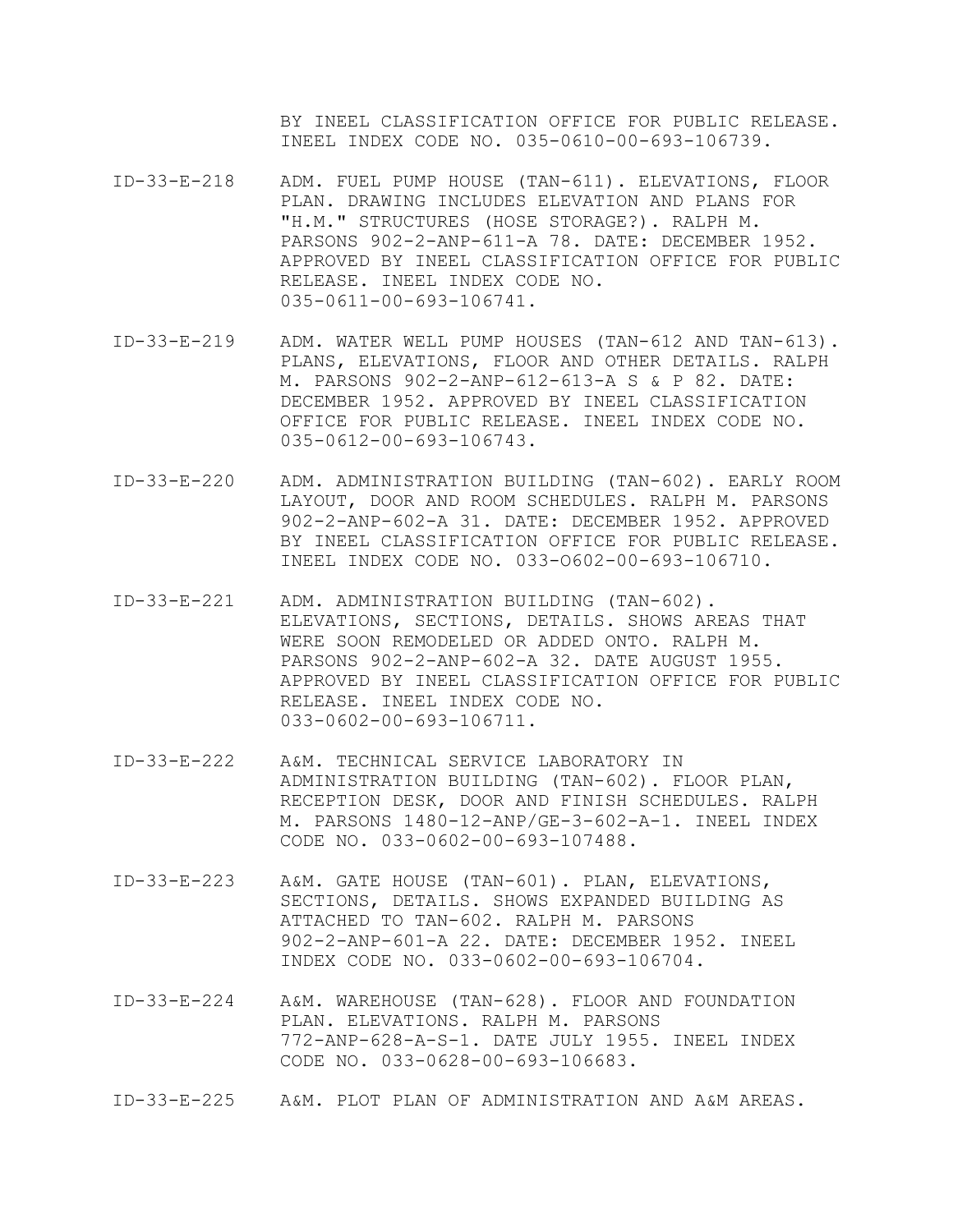SHOWS RELATIONSHIPS AMONG ADMINISTRATION BUILDINGS AND TO A&M BUILDING (TAN-607), RAILROAD TURNTABLE. RALPH M. PARSONS 902-2&3-ANP-U 3. DATE: DECEMBER 1952. INEEL INDEX CODE NO. 032-0100-00-693-106690.

## LOW POWER TEST COMPLEX

Photos ID-33-E-226 through ID-33-E-256 are of the ANP Low Power Test Facility and Shield Test Facility prior to demolition in 2004. Both were part of the Low Power Test (LPT) Complex. They were taken by photographer Mike Crane in March 2004.

- ID-33-E-226 LPT. LOW POWER ASSEMBLY AND TEST BUILDING (TAN-640). CAMERA FACING WEST. ROLLUP DOORS TO EACH TEST CELL FACE EAST. CONCRETE WALLS POURED IN PLACE. APPARATUS AT RIGHT OF VIEW WAS PART OF A POST-ANP PROGRAM. INEEL NEGATIVE NO. HD-40-1-1.
- ID-33-E-227 LPT. LOW POWER ASSEMBLY AND TEST BUILDING (TAN-640). CAMERA FACING WEST. DETAIL OF ROLLUP DOORS. INEEL NEGATIVE NO. HD-40-1-4.
- ID-33-E-228 LPT. LOW POWER ASSEMBLY AND TEST BUILDING (TAN-640) SOUTH FACADE. CAMERA FACING NORTH. NOTE ONE-STORY PUMICE BLOCK CORRIDOR, WHICH PROVIDED INSIDE ACCESS BETWEEN CONTROL BUILDING (AT LEFT EDGE OF VIEW) AND TEST CELL. INEEL NEGATIVE NO.  $HD-40-1-2.$
- ID-33-E-229 LPT. LOW POWER ASSEMBLY AND TEST BUILDING (TAN-640) OBLIQUE OF NORTH AND EAST FACADES. OUTDOOR SEMISCALE TANKAGE IN FOREGROUND. INEEL NEGATIVE NO. HD-40-1-3.
- ID-33-E-230 LPT. LOW POWER TEST CELL IN TAN-640. INTERIOR OF NORTH CELL. CAMERA FACES SOUTHWEST. CORNER SHOWS SOUTH AND WEST WALLS. MEZZANINE PROVIDED ACCESS TO EXPERIMENTS. INEEL NEGATIVE NO. HD-40-2-1.
- ID-33-E-231 LPT. LOW POWER TEST CELL IN TAN-640. INTERIOR OF NORTH CELL. CAMERA FACING NORTHWEST. CORNER SHOWS WEST AND NORTH WALLS. INEEL NEGATIVE NO.  $HD-40-2-2.$
- ID-33-E-232 LPT. LOW POWER TEST CONTROL BUILDING (TAN-641) CONTEXTUAL VIEW. OBLIQUE VIEW OF WEST AND SOUTH FACADES. ACCESS CORRIDOR ALONG SOUTH SIDE. NOTE STEPPED CONCRETE WALL OF TEST CELL BUILDING. INEEL NEGATIVE NO. HD-40-3-1.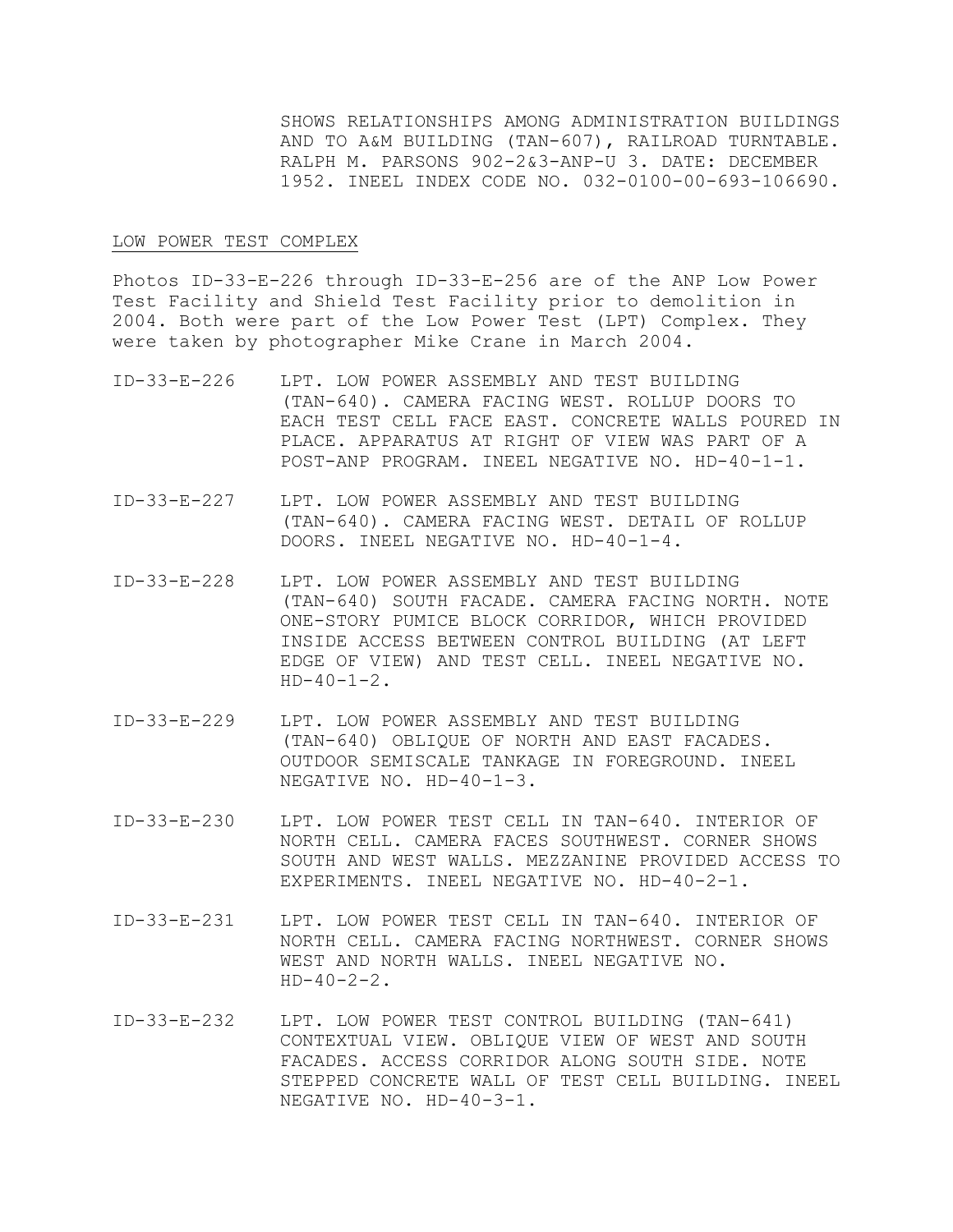- ID-33-E-233 LPT. LOW POWER TEST CONTROL BUILDING (TAN-641). CLOSER VIEW OF SOUTH FACADE ACCESS CORRIDOR AND STEPPED CONCRETE WALL. CAMERA FACING NORTHEAST. INEEL NEGATIVE NO. HD-40-3-3.
- ID-33-E-234 LPT. LOW POWER TEST CONTROL BUILDING (TAN-641) EAST FACADE. SIGN SAYS " ENERGY AND SYSTEMS TECHNOLOGY LABORATORY, INEL" (POST-ANP USE). CAMERA FACING WEST. INEEL NEGATIVE NO. HD-40-3-2.
- ID-33-E-235 LPT. LOW POWER TEST CONTROL BUILDING (TAN-641) NORTH FACADE. CAMERA FACING SOUTH. INEEL NEGATIVE NO. HD-40-3-4.
- ID-33-E-236 LPT. LOW POWER TEST CONTROL BUILDING (TAN-641) SOUTH FACADE AND ACCESS CORRIDOR TO TEST CELL. INEEL NEGATIVE NO. HD-40-4-2.
- ID-33-E-237 LPT. LOW POWER TEST CONTROL BUILDING (TAN-641) INTERIOR. CAMERA FACING WEST. OFFICE AREA. (OPEN) DOOR TO SPECIAL SOURCE VAULT AT CENTER OF VIEW. INEEL NEGATIVE NO. HD-40-4-1.
- ID-33-E-238 LPT. LOW POWER TEST CONTROL BUILDING (TAN-641) INTERIOR. CAMERA FACING NORTHEAST AT WHAT REMAINS OF CONTROL ROOM CONSOLE. CUT IN WALL AT RIGHT OF VIEW SHOWS WEST WALL OF NORTHERN TEST CELL. INEEL NEGATIVE NO. HD-40-4-4.
- ID-33-E-239 LPT. LOW POWER TEST CONTROL BUILDING (TAN-641) INTERIOR. CAMERA FACING EAST INTO EQUIPMENT ROOM. FLOORING HAS BEEN REMOVED. INEEL NEGATIVE NO.  $HD-40-4-3.$
- ID-33-E-240 LPT. SHIELD TEST FACILITY CONTEXTUAL VIEW OF POOL ROOM (TAN-646) WEST FACADE. CAMERA FACING EAST. FROM LEFT TO RIGHT: WATER STORAGE TANK; HIGH BAY POOL ROOM; EQUIPMENT AND EQUIPMENT EXTENSION ON LOWER LEVEL; HELIUM WING AND STACK. NOTE EXCLUSION FENCE IN FOREGROUND. INEEL NEGATIVE NO. HD-40-8-2.
- ID-33-E-241 LPT. SHIELD TEST FACILITY ASSEMBLY AND TEST BUILDING (TAN-646). CAMERA FACING NORTHWEST FOR OBLIQUE VIEW. FROM LEFT TO RIGHT: EAST FACADE OF EBOR COOLING STACK AND HELIUM WING; SOUTH FACADE OF POOL FACILITY; SOUTH FACADE OF CONTROL BUILDING (TAN-645). INEEL NEGATIVE NO. HD-40-7-2.
- ID-33-E-242 LPT. SHIELD TEST FACILITY ASSEMBLY AND TEST BUILDING (TAN-646). EAST FACADE OF EBOR HELIUM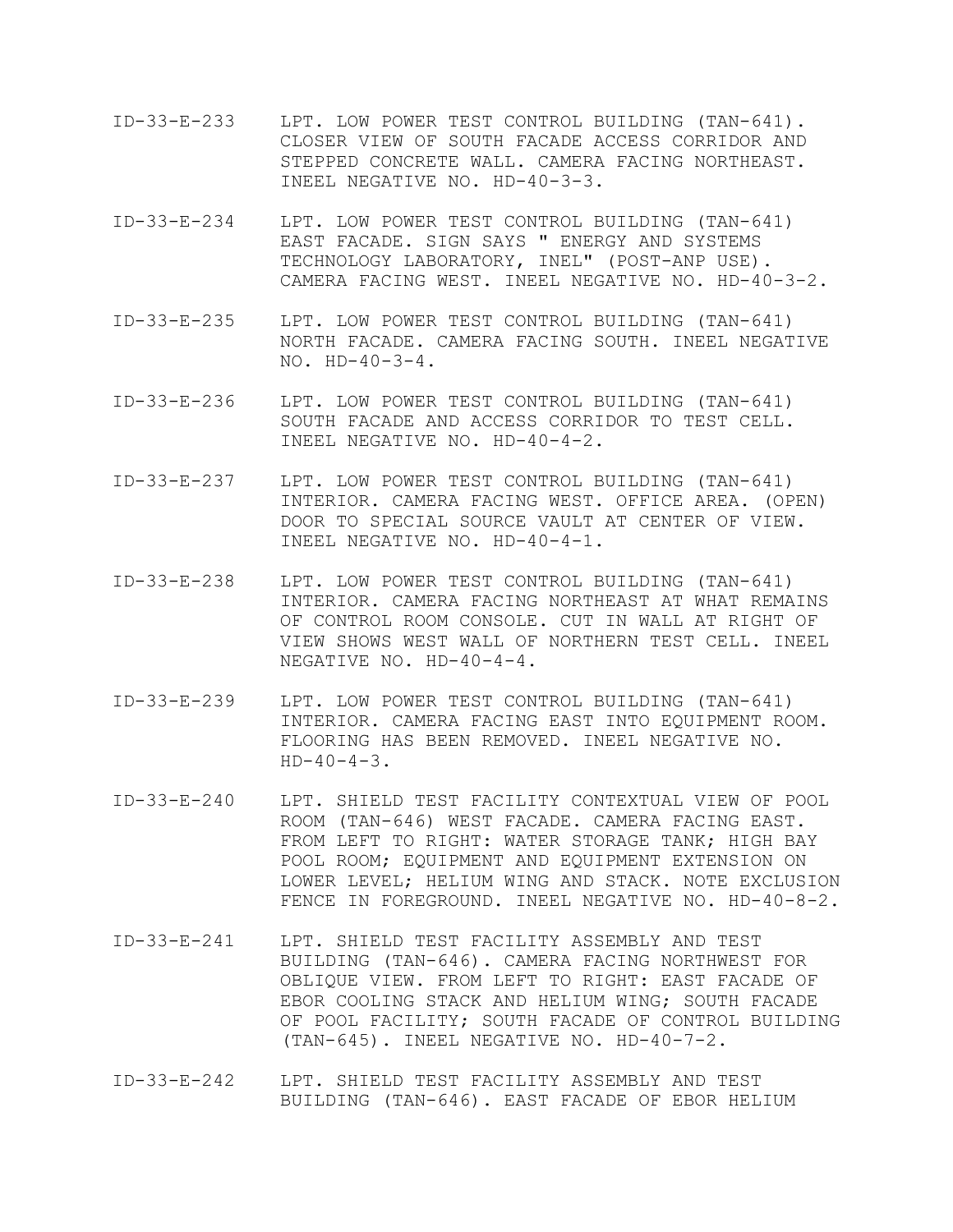WING ADDITION. CAMERA FACING WEST. NOTE ASBESTOS-CEMENT SIDING ON STAIR ENCLOSURE AND UPPER-LEVEL. CONCRETE SIDING AT LOWER LEVEL. METAL STACK. MONORAIL PROTRUDES FROM UPPER LEVEL OF SOUTH WALL AT LEFT OF VIEW. INEEL NEGATIVE NO.  $HD-40-7-4.$ 

- ID-33-E-243 LPT. SHIELD TEST FACILITY ASSEMBLY AND TEST BUILDING (TAN-646), SOUTH FACADE. CAMERA FACING NORTH. HIGH-BAY SECTION IS POOL ROOM. SINGLE-STORY SECTION AT RIGHT IS CONTROL BUILDING (TAN-645). SMALL METAL BUILDING IS POST-1970 ADDITION. INEEL NEGATIVE NO. HD-40-7-3.
- ID-33-E-244 LPT. SHIELD TEST FACILITY ASSEMBLY AND TEST BUILDING (TAN-646), SOUTH END OF EBOR HELIUM WING. CAMERA FACING NORTH. MONORAIL PROTRUDES FROM UPPER-LEVEL DOOR. RUST MARKS ON CONCRETE WALL ARE FROM STACK. METAL SHED IS POST-1970 ADDITION. INEEL NEGATIVE NO. HD-40-8-1.
- ID-33-E-245 LPT. SHIELD TEST FACILITY ASSEMBLY AND TEST BUILDING (TAN-646), NORTH FACADE. CAMERA FACING SOUTH. NOTE INSULATED ASBESTOS CEMENT SIDING. AT LEFT, NOTE DOOR RAIL FOR DOOR (NOT IN VIEW) TO POOL ROOM. INEEL NEGATIVE NO. HD-40-8-2.
- ID-33-E-246 LPT. SHIELD TEST FACILITY ASSEMBLY AND TEST BUILDING (TAN-646), WEST FACADE. CAMERA FACING NORTHEAST. LOW POWER TEST FACILITY IN BACKGROUND AT RIGHT OF VIEW. INEEL NEGATIVE NO. HD-40-8-4.
- ID-33-E-247 LPT. SHIELD TEST FACILITY TEST BUILDING INTERIOR (TAN-646). LOOKING THROUGH DOORWAY INTO OFFICE AREA. INEEL NEGATIVE NO. HD-40-9-2.
- ID-33-E-248 LPT. SHIELD TEST FACILITY TEST BUILDING INTERIOR (TAN-646). CAMERA FACING SOUTH. DISTANT POOL CONTAINED EBOR REACTOR; NEAR POOL WAS INTENDED FOR FUEL ROD STORAGE. OTHER POST-1970 ACTIVITY EQUIPMENT REMAINS IN POOL. INEEL NEGATIVE NO.  $HD-40-9-4.$
- ID-33-E-249 LPT. SHIELD TEST FACILITY TEST BUILDING INTERIOR (TAN-646). CAMERA IS FACING NORTH AND LOOKING DOWN INTO NORTHERN POOL. SPACE BEYOND IS ASSEMBLY AREA. NOTE DOOR TO OUTSIDE ON WALL AT RIGHT OF VIEW. INEEL NEGATIVE NO. HD-40-9-3.

ID-33-E-250 LPT. SHIELD TEST FACILITY TEST BUILDING INTERIOR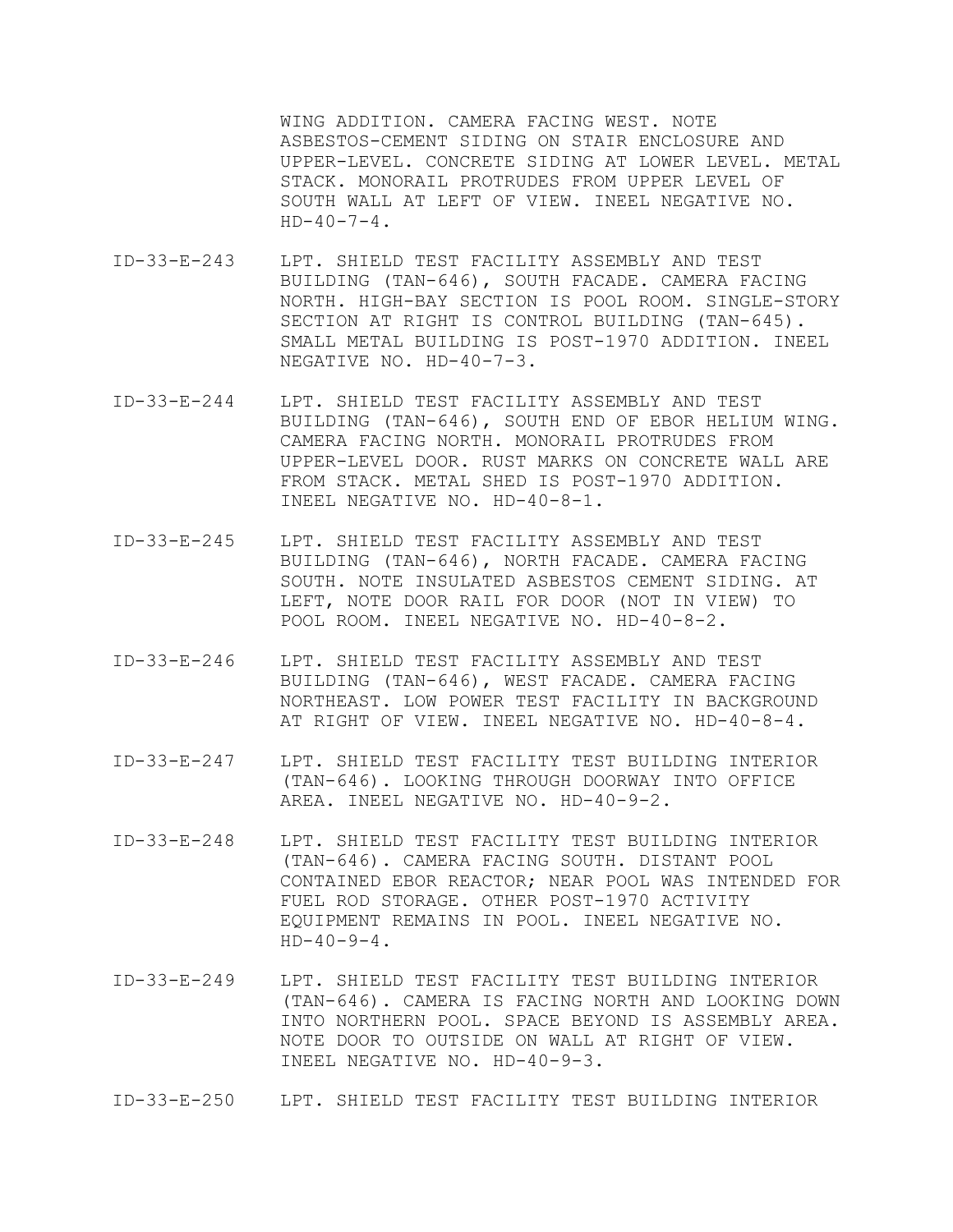(TAN-646). CAMERA POINTS DOWN INTO INTERIOR OF NORTH POOL. EQUIPMENT ON WALL IS ELECTRICAL BUS USED FOR POST-1970 EXPERIMENT. PERSONNEL LADDER AT RIGHT. INEEL NEGATIVE NO. HD-40-9-1.

- ID-33-E-251 LPT. SHIELD TEST CONTROL BUILDING (TAN-645), SOUTH FACADE. CAMERA FACING NORTH. INEEL NEGATIVE NO.  $HD-40-5-1.$
- ID-33-E-252 LPT. SHIELD TEST CONTROL BUILDING (TAN-645), EAST ELEVATION. CAMERA FACING WEST. INEEL NEGATIVE NO.  $HD-40-5-2.$
- ID-33-E-253 LPT. SHIELD TEST CONTROL BUILDING (TAN-645), NORTH FACADE. CAMERA FACING SOUTH. OBSOLETE SIGN DATING FROM POST-1970 PROGRAM SAYS "ENERGY AND SYSTEMS TECHNOLOGY EXPERIMENTAL FACILITY, INEL." INEEL NEGATIVE NO. HD-40-5-4.
- ID-33-E-254 LPT. SHIELD TEST CONTROL BUILDING (TAN-645), WEST SIDE DETAIL OF DOORWAY INTO POOL SECTION. INEEL NEGATIVE NO. HD-40-5-3.
- ID-33-E-255 LPT. SHIELD TEST CONTROL BUILDING (TAN-645). TYPICAL INTERIOR OF OFFICE/CONFERENCE AREA. CAMERA FACING NORTHEAST. INEEL NEGATIVE NO. HD-40-6-1.
- ID-33-E-256 LPT. SHIELD TEST CONTROL BUILDING (TAN-645). INTERIOR OF OFFICE AND EQUIPMENT ROOM. CAMERA FACING WEST. INEEL NEGATIVE NO. HD-40-6-2.

Photos ID-33-E-257 through ID-33-E-289 are historical photographs of the Low Power Test facility (TAN-640 and TAN-641); and the Shield Test Facility and its later adaption for the Experimental Beryllium Oxide Reactor (EBOR, TAN-645 and TAN-646). Date and photographers are noted.

- ID-33-E-257 LPT. AERIAL OF LOW POWER TEST (TAN-640 AND -6416) AND SHIELD TEST (TAN-645 AND -646) FACILITIES. CAMERA FACING SOUTHWEST. ROAD AT UPPER RIGHT LEADS TO ADMINISTRATIVE AREA. PHOTOGRAPHER: JACK L. ANDERSON. DATE: MARCH 27, 1959. INEEL NEGATIVE NO. 59-1644.
- ID-33-E-258 LPT. AERIAL OF LOW POWER TEST FACILITY (TAN-640 AND -641) AND SHIELD TEST FACILITY (TAN-645 AND -646). CAMERA FACING SOUTH. LOW POWER REACTOR CELLS AT LEFT, THEN ONE-STORY CONTROL BUILDING; DIAGONAL FENCE; SHIELD TEST CONTROL BUILDING, THEN (HIGH-BAY) POOL ROOM. IN FOREGROUND ARE ELECTRICAL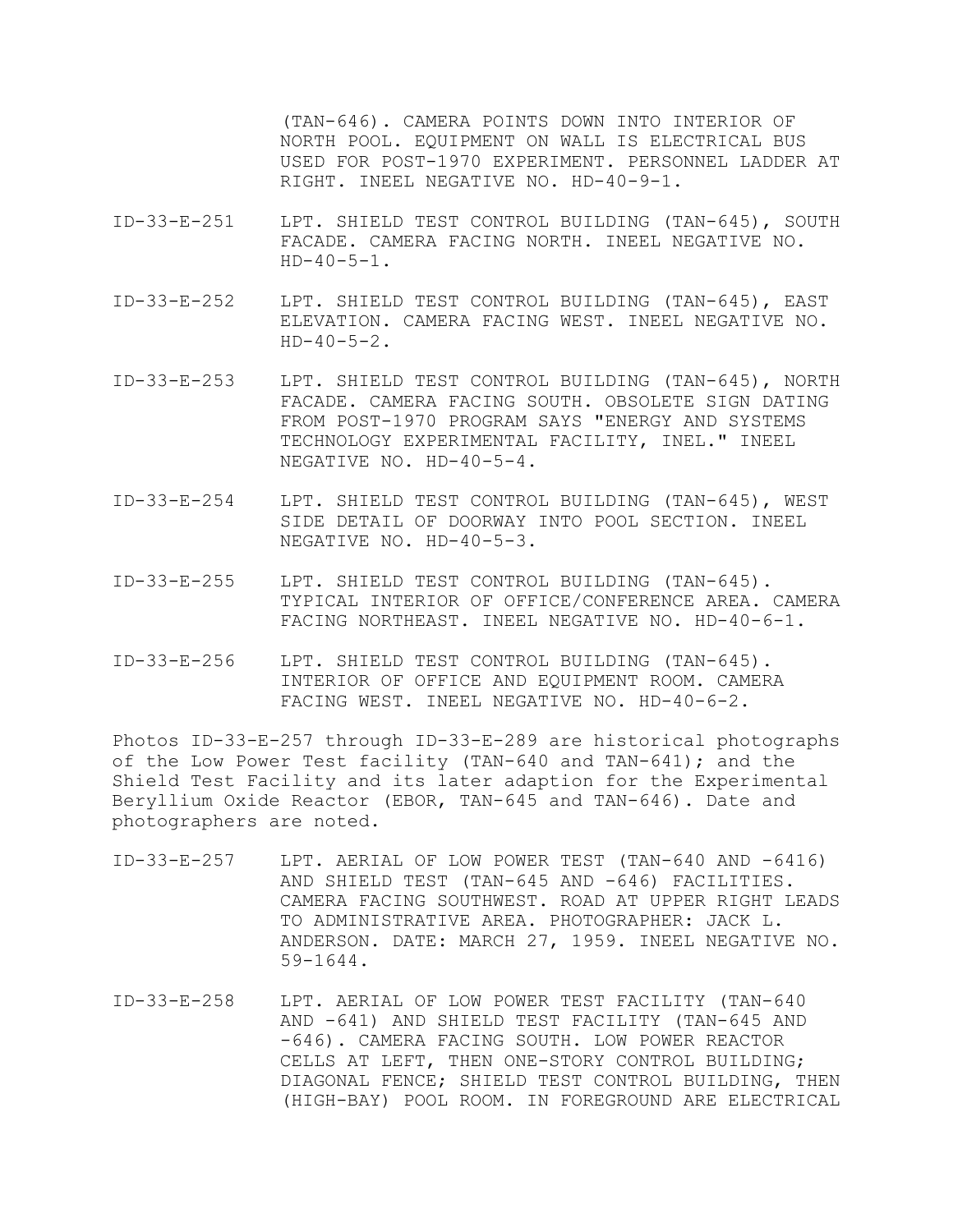PAD, WATER TANKS AND GUARD HOUSE. PHOTOGRAPHER: LOWIN. DATE: FEBRUARY 24, 1965. INEEL NEGATIVE NO. 65-987.

- ID-33-E-259 LPT. AERIAL OF LOW POWER TEST (TAN-640 AND -641) AND SHIELD TEST (TAN-645 AND -646) FACILITIES. CAMERA FACING NORTHWEST. LOW POWER TEST FACILITY AT RIGHT. SHIELD TEST FACILITY AT LEFT. FLIGHT ENGINE TEST AREA IN BACKGROUND AT CENTER LEFT OF VIEW. ADMINISTRATIVE AND A&M AREAS AT RIGHT. PHOTOGRAPHER: LOWIN. DATE: FEBRUARY 24, 1965. INEEL NEGATIVE NO. 65-991.
- ID-33-E-260 LPT. LOW POWER TEST FACILITY (TAN-640). CAMERA FACING NORTHWEST. PERSONNEL CORRIDOR ON LEFT. DOORS TO TEST CELLS HAVE NOT YET BEEN INSTALLED. PHOTOGRAPHER: JACK L. ANDERSON. DATE: OCTOBER 23, 1957. INEEL NEGATIVE NO. 57-5338.
- ID-33-E-261 LPT. LOW POWER TEST (TAN-640) INTERIOR. BASEMENT LEVEL. CAMERA FACING NORTH. CABLE TRAYS AND CONDUIT CROSS TUNNEL BETWEEN CRITICAL EXPERIMENT CELL AND CRITICAL EXPERIMENT CONTROL ROOM. CONSTRUCTION 93 PERCENT COMPLETE. PHOTOGRAPHER: JACK L. ANDERSON. DATE: OCTOBER 23, 1957. INEEL NEGATIVE NO. 57-5339.
- ID-33-E-262 LPT. LOW POWER TEST (TAN-640) INTERIOR OF CELL 102. CAMERA LOOKING WEST TOWARD REAR OF CELL. FIVE-TON BRIDGE CRANE (MOFFETT, 10,000 LB.) AND BANKS OF LIGHTS AT TOP OF CELL. PHOTOGRAPHER: JACK L. ANDERSON. DATE: DECEMBER 19, 1957. INEEL NEGATIVE NO. 57-6200.
- ID-33-E-263 LPT. LOW POWER TEST INTERIOR OF CONTROL BUILDING (TAN-641). CAMERA FACING NORTH ACROSS ROOMS 105, 104, AND 103. PHOTOGRAPHER: JACK L. ANDERSON. DATE: OCTOBER 23, 1957. INEEL NEGATIVE NO. 54-5341.
- ID-33-E-264 LPT. LOW POWER TEST (TAN-641) INTERIOR OF MECHANICAL EQUIPMENT ROOM. AIR COMPRESSORS IN LEFT FOREGROUND. EVAPORATIVE CONDENSER IN RIGHT BACKGROUND. CONSTRUCTION 93 PERCENT COMPLETE. PHOTOGRAPHER: JACK L. ANDERSON. DATE: OCTOBER 23, 1957. INEEL NEGATIVE NO. 57-5340.
- ID-33-E-265 LPT. LOW POWER TEST (TAN-641) INTERIOR. BOILER ROOM WITH BOILERS INSTALLED. PHOTOGRAPHER: JACK L. ANDERSON. DATE: NOVEMBER 21, 1957. INEEL NEGATIVE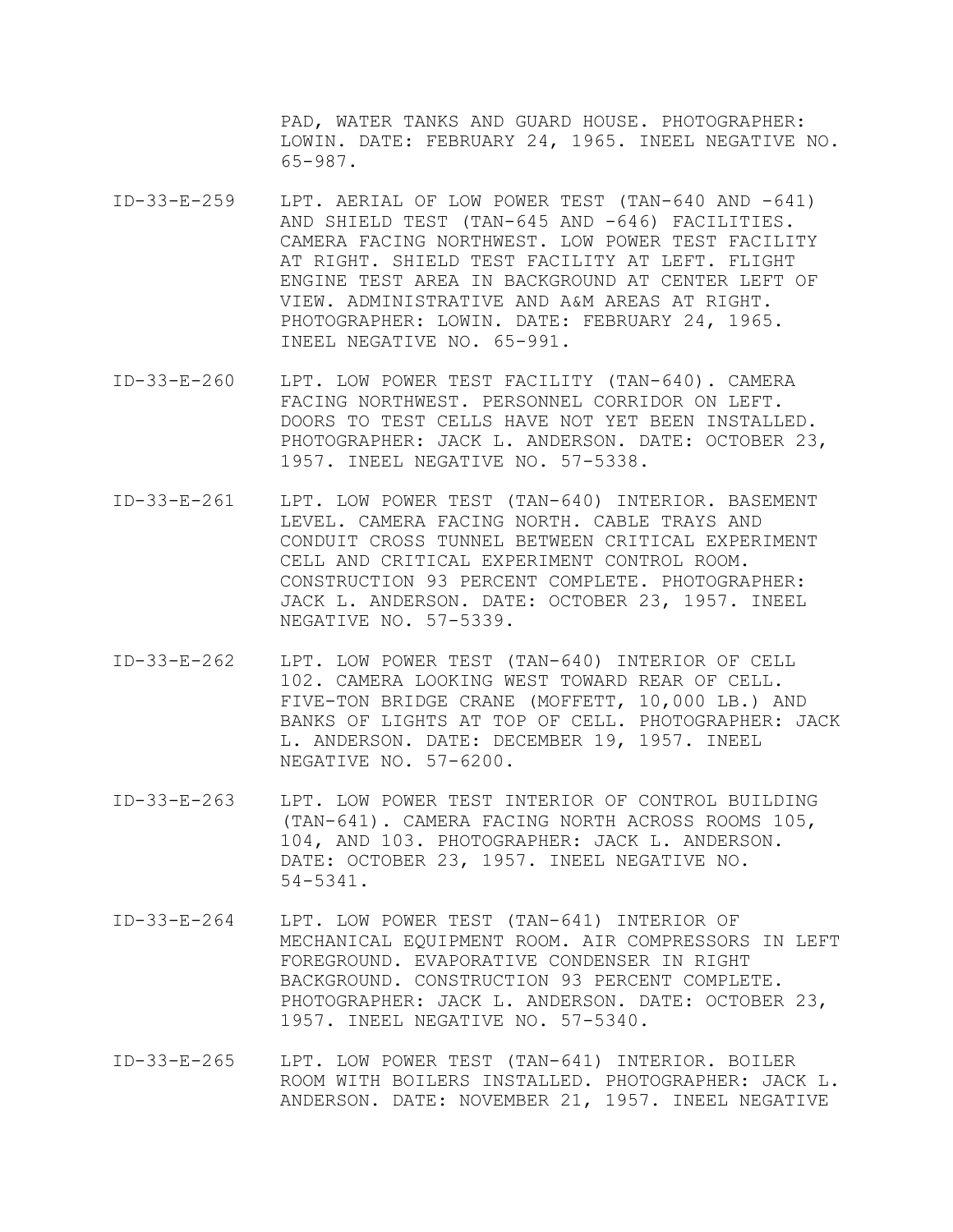NO. 57-5884.

- ID-33-E-266 LPT. LOW POWER TEST (TAN-641) INTERIOR. HEATING AND VENTILATING PNEUMATIC AND ELECTRIC CONTROL PANEL. CONTRACT NEARLY COMPLETE. PHOTOGRAPHER: JACK L. ANDERSON. DATE: DECEMBER 19, 1957. INEEL NEGATIVE NO. 57-6198.
- ID-33-E-267 LPT. LOW POWER TEST (TAN-641) INTERIOR. CAMERA IS INSIDE SPECIAL SOURCE VAULT AND FACING SOUTHEAST. INTERIOR GRILL DOOR IS CLOSED; OUTER STEEL DOOR IS OPEN. PHOTOGRAPHER: JACK L. ANDERSON. DATE: DECEMBER 19, 1957. INEEL NEGATIVE NO. 57-6197.
- ID-33-E-268 LPT. SHIELD TEST FACILITY (TAN-646) INTERIOR. POOL ROOM NEARLY COMPLETE. FIFTY-TON BRIDGE CRANE IS READY FOR OPERATION. WATER FILLS FOREGROUND POOL. PHOTOGRAPHER: M. HOLMES. DATE: JUNE 23, 1959. INEEL NEGATIVE NO. 59-3263.
- ID-33-E-269 LPT. SHIELD TEST FACILITY (TAN-646) INTERIOR OF POOL ROOM. CAMERA FACING SOUTH. NOTE STEEL BEAMS ALONG SIDE WALLS. PHOTOGRAPHER: JACK L. ANDERSON. DATE: APRIL 21, 1959. INEEL NEGATIVE NO. 59-2130.
- ID-33-E-270 LPT. SHIELD TEST FACILITY (TAN-646) INTERIOR. CONSTRUCTION WORKER APPLIES CAULKING COMPOUND TO JOINT BETWEEN STAINLESS STEEL WEIR AND CONCRETE. PHOTOGRAPHER: JACK L. ANDERSON. DATE: MARCH 6, 1959. INEEL NEGATIVE NO. 59-1099.
- ID-33-E-271 LPT. SHIELD TEST FACILITY (TAN-646) INTERIOR. WATER TREATMENT ROOM CONTAINS WATER SOFTENERS, DEIONIZERS, AND DISPLAY PANEL. NOTE METAL CEILING AND WALLS. PHOTOGRAPHER: JACK L. ANDERSON. DATE: FEBRUARY 20, 1959. INEEL NEGATIVE NO. 59-856
- ID-33-E-272 LPT. SHIELD TEST FACILITY (TAN-645) INTERIOR. MECHANICAL EQUIPMENT ROOM WITH AIRWASHER AND REFRIGERATION COMPRESSOR. PHOTOGRAPHER: JACK L. ANDERSON. DATE: FEBRUARY 20, 1959. INEEL NEGATIVE NO. 59-855.
- ID-33-E-273 LPT. SHIELD TEST FACILITY (TAN-645) INTERIOR. MECHANICAL EQUIPMENT ROOM WITH SWITCHGEAR AND CONTROL BOARDS. PHOTOGRAPHER: JACK L. ANDERSON. DATE: FEBRUARY 20, 1959, INEEL NEGATIVE NO. 59-858.

ID-33-E-274 LPT. SHIELD TEST FACILITY (TAN-645) INTERIOR.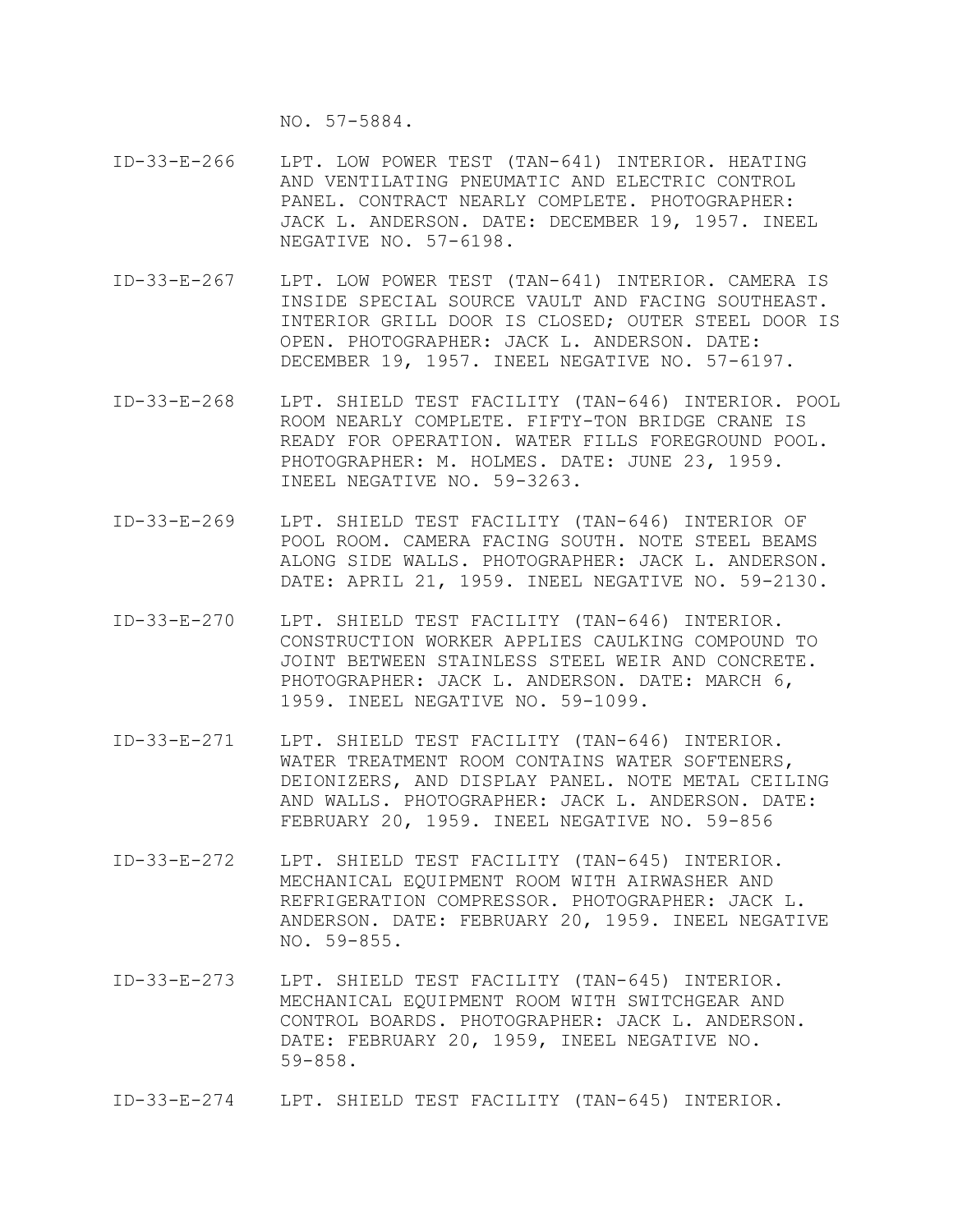BOILER ROOM SHOWS ONE BOILER, DIESEL ELECTRIC STAND UNIT, AND RELATED EQUIPMENT. PUMICE BLOCK WALLS. PHOTOGRAPHER: JACK L. ANDERSON. DATE: JANUARY 19, 1959. INEEL NEGATIVE NO. 59-286.

- ID-33-E-275 LPT. SHIELD TEST FACILITY (TAN-646) EXTERIOR, AS MODIFIED FOR EBOR. CAMERA FACING NORTHEAST. HEAT EXCHANGE FANS, HELIUM STORAGE TANKS, AND COMPLETED EBOR PERIMETER ROAD. PHOTOGRAPHER: PAGE COMISKEY. DATE: CIRCA AUGUST 20, 1965. INEEL NEGATIVE NO. 65-4328.
- ID-33-E-276 LPT. SHIELD TEST FACILITY (TAN-645) INTERIOR REMODEL FOR EBOR. ROOM 122 COMPLETE. CAMERA FACING WEST. PHOTOGRAPHER: PAGE COMISKEY. DATE: CIRCA AUGUST 20, 1965. INEEL NEGATIVE NO. 65-4330.
- ID-33-E-277 LPT. SHIELD TEST FACILITY (TAN-646) BEING MODIFIED FOR EBOR. CAMERA FACING SOUTH IN ROOM 123. HELIUM PIPING. PHOTOGRAPHER: PAGE COMISKEY. DATE: CIRCA AUGUST 20, 1965. INEEL NEGATIVE NO. 65-4327.
- ID-33-E-278 LPT. SHIELD TEST FACILITY (TAN-645) INTERIOR REMODEL FOR EBOR. ROOM 124 COMPLETE, CAMERA FACING NORTH. PHOTOGRAPHER: PAGE COMISKEY. DATE: CIRCA AUGUST 20, 1965. INEEL NEGATIVE NO. 65-4331.
- ID-33-E-279 LPT. EBOR INTERIOR. INSIDE ROOM B 105. CAMERA FACING NORTHWEST FROM SOUTHEAST CORNER OF ROOM. TYPICAL VIEW OF SAMPLE TUBE PANELS. PHOTOGRAPHER: COMISKEY. DATE: FEBRUARY 19, 1965. INEEL NEGATIVE NO. 65-934.
- ID-33-E-280 LPT. SHIELD TEST FACILITY (TAN-646) INTERIOR. ADDITION OF THIRD STEAM GENERATOR. BURNER END. CAMERA FACING SOUTHWEST. PHOTOGRAPHER: COMISKY. DATE: JANUARY 20, 1965. INEEL NEGATIVE NO. 65-242.
- ID-33-E-281 LPT. SHIELD TEST FACILITY (TAN-646) INTERIOR. CAMERA FACING NORTHWEST. PHOTOGRAPHER: COMISKY. DATE: JANUARY 20, 1965. INEEL NEGATIVE NO. 65-240.
- ID-33-E-282 LPT. EBOR (TAN-646) INTERIOR, INSTALLING REACTOR IN STF POOL ("VAULT"). PRESSURE VESSEL SHOWS CORE BARREL AND OUTLET NOZZLE (NEXT TO MAN BELOW) TO INNER DUCT WELD, WHICH IS PREPARED AND IN POSITION FOR STRESS RELIEVING. CAMERA FACING SOUTHEAST. PHOTOGRAPHER: COMISKEY. DATE: JANUARY 20, 1965. INEEL NEGATIVE NO. 65-239.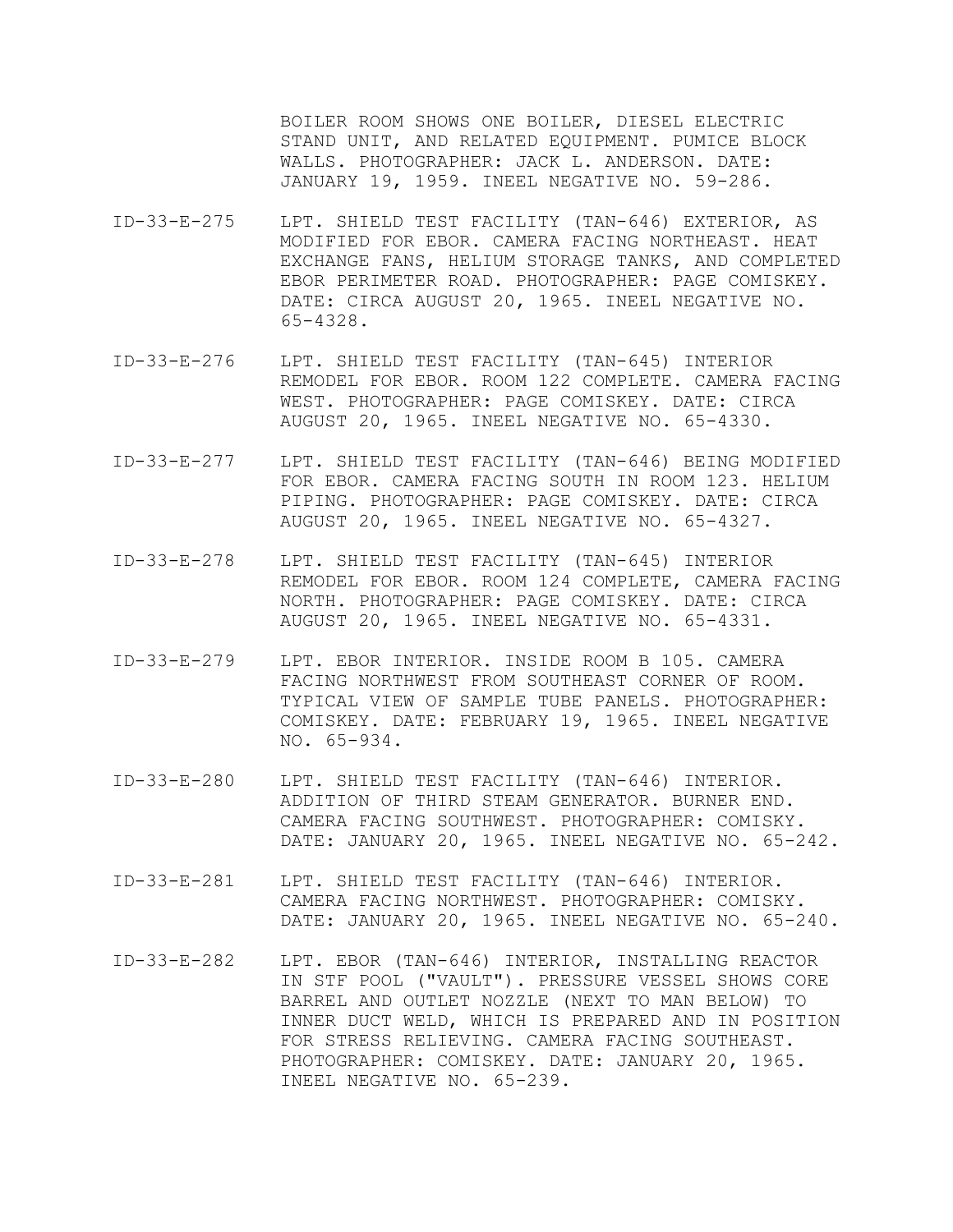- ID-33-E-283 LPT. EBOR (TAN-646) REACTOR VESSEL, FLOW DISTRIBUTION TANK. OUTLET NOZZLE ON SIDE OF VESSEL WILL BE CONNECTED TO COOLANT DUCT. PHOTOGRAPHER: LOWIN. DATE: JANUARY 20, 1965. INEEL NEGATIVE NO. 65-237.
- ID-33-E-284 LPT. EBOR (TAN-646) REACTOR VESSEL, DISTRIBUTION TANK. VIEW OF TOP OF TANK, WITH COOLANT PORT BELOW. PHOTOGRAPHER: LOWIN. DATE: JANUARY 20, 1965. INEEL NEGATIVE NO. 65-236.
- ID-33-E-285 LPT. EBOR REACTOR VESSEL IN TAN 646. PRESSURE VESSEL HEAD BEING INSTALLED IN VAULT. REFUELING PORT EXTENSION (RIGHT) AND CONTROL ROD NOZZLES (CENTER). CAMERA FACING NORTHWEST. PHOTOGRAPHER: COMISKEY. DATE: JANUARY 20, 1965. INEEL NEGATIVE NO. 65-241.
- ID-33-E-286 LPT. EBOR (TAN-646) REACTOR VESSEL. TOP VIEW OF REFLECTOR SUPPORT TANK. PHOTOGRAPHER: COMISKEY. DATE: JANUARY 20, 1965. INEEL NEGATIVE NO. 65-234.
- ID-33-E-287 LPT. EBOR (TAN-646) REACTOR VAULT. CONCRETE BLOCKS FOR REACTOR SHIELDING GOING INTO SHIELD TEST FACILITY POOL. PHOTOGRAPHER: COMISKEY. DATE: FEBRUARY 19, 1965. INEEL NEGATIVE NO. 65-933.
- ID-33-E-288 LPT. EBOR (TAN-646) INTERIOR. CAMERA FACING WEST AND DOWN INTO REACTOR VAULT. SHOWS SHUT-DOWN STRUCTURAL STEEL SUPPORT AND PRESSURE VESSEL HEAD. PHOTOGRAPHER: COMISKEY. DATE: APRIL 20, 1965. INEEL NEGATIVE NO. 65-2192.
- ID-33-E-289 LPT. EBOR (TAN-646) INTERIOR. CAMERA IS FACING NORTH AND DOWN INTO REACTOR VAULT. VIEW SHOWS PORTION OF THE LEAD SHUTDOWN SHIELD, PRESSURE VESSEL THIMBLES, AND REFUELING PORTS MOUNTED ON PRESSURE VESSEL HEAD. CONCRETE SHIELDING BELOW. PHOTOGRAPHER: FARMER. DATE: MAY 24, 1965. INEEL NEGATIVE NO. 65-2739.

Photos ID-33-E-290 through ID-33-E-307 are architectural drawings of the Low Power Test and Shield Test Facility buildings constructed during the Aircraft Nuclear Propulsion program. This group also includes modification drawings of the Shield Test Facility for the EBOR project.

ID-33-E-290 LPT. PLOT PLAN AND SITE LAYOUT. INCLUDES SHIELD TEST POOL/EBOR FACILITY (TAN-645 AND -646) LOW POWER TEST BUILDING (TAN-640 AND -641), WATER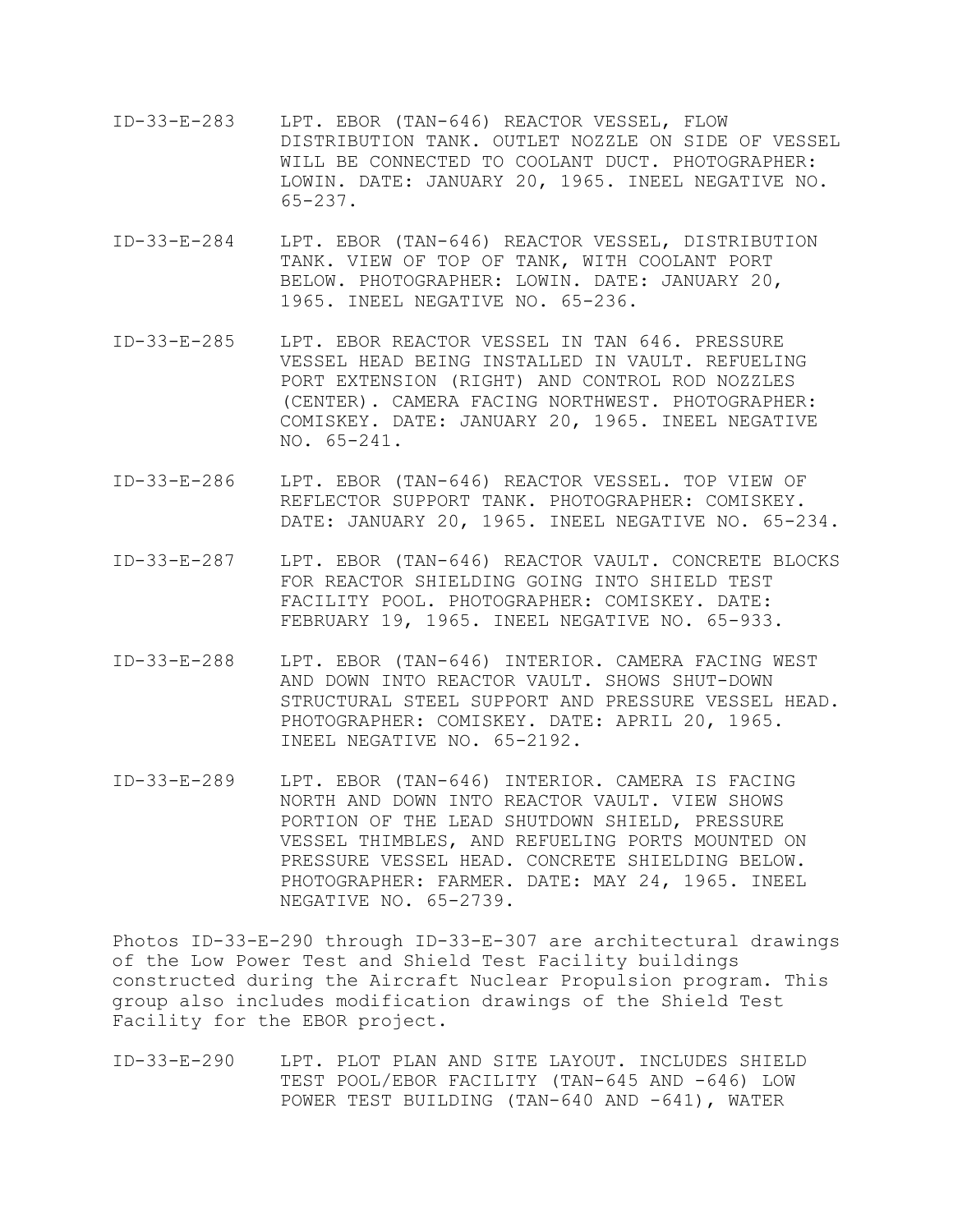STORAGE TANKS, GUARD HOUSE (TAN-642), PUMP HOUSE (TAN-644), DRIVEWAYS, WELL, CHLORINATION BUILDING (TAN-643), SEPTIC SYSTEM. RALPH M. PARSONS 1229-12 ANP/GE-7-102. NOVEMBER 1956. APPROVED BY INEEL CLASSIFICATION OFFICE FOR PUBLIC RELEASE. INEEL INDEX CODE NO. 038-0102-00-693-107261.

- ID-33-E-291 LPT. ELEVATIONS OF LOW POWER TEST BUILDING (TAN-640 AND -641). WEST AND SOUTH ELEVATIONS SHOW STEPPED SHIELD WALL. SOUTH AND EAST ELEVATIONS SHOW PUMICE BLOCK PASSAGEWAY ON SOUTH SIDE. REACTOR CELL WALLS ARE CONCRETE. ONE-STORY PARTS ARE PUMICE BLOCK. METAL ROLLUP DOORS. RALPH M. PARSONS 1229-12 ANP/GE-7--640-A-2. NOVEMBER 1956. APPROVED BY INEEL CLASSIFICATION OFFICE FOR PUBLIC RELEASE. INEEL INDEX CODE NO. 038-0640-00-693-107275.
- ID-33-E-292 LPT. LOW POWER TEST (TAN-640 AND -641) FLOOR PLAN. CELLS 101 AND 102, CONTROL ROOMS, SHIELDED COUNTING ROOM, GENERATOR ROOM, LIST OF ROOM NUMBERS AND NAMES. DOOR DETAILS. RALPH M. PARSONS 1229-12 ANP/GE-7-640-A-1. NOVEMBER 1956. APPROVED BY INEEL CLASSIFICATION OFFICE FOR PUBLIC RELEASE. INEEL INDEX CODE NO. 038-0640-00-693-107274.
- ID-33-E-293 LPT. LOW POWER TEST (TAN-640 AND -641) SECTIONS. REFERENT DRAWING IS HAER NO. ID-33-E-292. SECTION A SHOWS CABLE TUNNEL BETWEEN REACTOR CELLS AND CONTROL ROOM. BRIDGE CRANE, ROOF, LADDER DETAILS. RALPH M. PARSONS 1229-12 ANP/GE-7-640-A-3. NOVEMBER 1956. APPROVED BY INEEL CLASSIFICATION OFFICE FOR PUBLIC RELEASE. INEEL INDEX CODE NO. 038-0640-00-693-107276.
- ID-33-E-294 LPT. GUARD HOUSE (TAN-642). ELEVATIONS, FLOOR PLAN, SECTIONS, DETAILS. RALPH M. PARSONS 1229-12 ANP/GE-7-642-A-S-H7V-1. NOVEMBER 1956. APPROVED BY INEEL CLASSIFICATION OFFICE FOR PUBLIC RELEASE. INEEL INDEX CODE NO. 038-0642-00-693-107306.
- ID-33-E-295 LPT. CHLORINATION BUILDING (TAN-643) AND WATER WELL PUMPHOUSE (TAN-644). PLANS, ELEVATIONS, SECTIONS, AND DETAILS. RALPH M. PARSONS 1229-12 ANP/GE-7-643-A-S-H&V-1. NOVEMBER 1956. APPROVED BY INEEL CLASSIFICATION OFFICE FOR PUBLIC RELEASE. INEEL INDEX CODE NO. 038-0643/0644-00-693-107307.
- ID-33-E-296 LPT. SHIELD TEST FACILITY (TAN-645 AND -646). FLOOR PLAN AND ROOM NAMES. RALPH M. PARSONS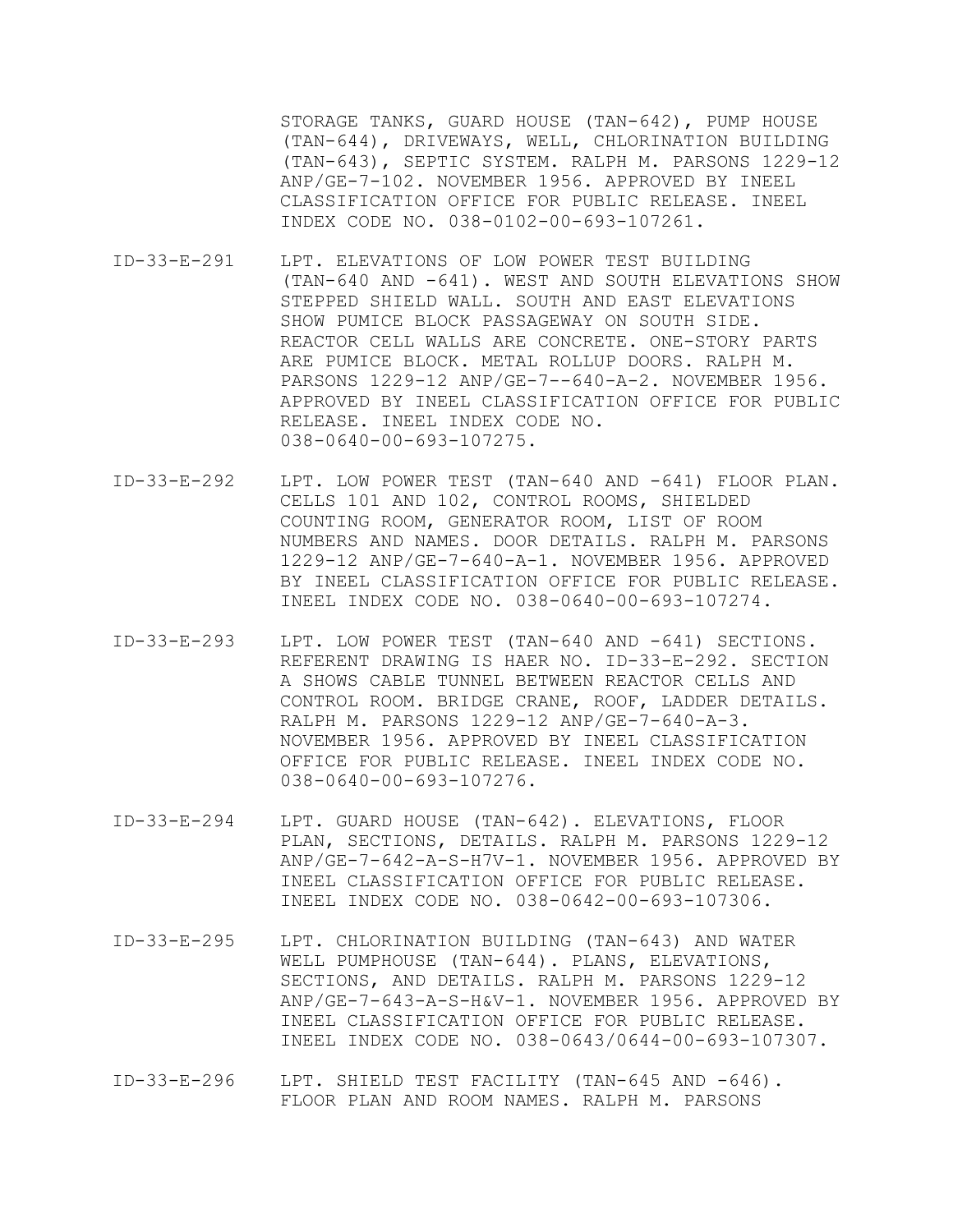1229-17 ANP/GE-6-645-A-1. APRIL 1957. APPROVED BY INEEL CLASSIFICATION OFFICE FOR PUBLIC RELEASE. INEEL INDEX CODE NO. 037-0645/0646-00-693-107347.

- ID-33-E-297 LPT. SHIELD TEST FACILITY (TAN-645 AND -646). ELEVATIONS SHOW THREE TYPES OF SIDING: ASBESTOS CEMENT, PUMICE BLOCK, CONCRETE. RALPH M. PARSONS 1229-17 ANP/GE-6-645-A-3. APRIL 1957. APPROVED BY INEEL CLASSIFICATION OFFICE FOR PUBLIC RELEASE. INEEL INDEX CODE NO. 037-0645/0646-00-693-107349.
- ID-33-E-298 LPT. SHIELD TEST FACILITY (TAN-645 AND -646). BASEMENT AND SUB-BASEMENT PLAN. STAIRWAY PLANS AND DETAILS. RALPH M. PARSONS 1229-17 ANP/GE-6-645-A-2. APRIL 1957. APPROVED BY INEEL CLASSIFICATION OFFICE FOR PUBLIC RELEASE. INEEL INDEX CODE NO. 037-0645/0646-00-693-107348.
- ID-33-E-299 LPT. SHIELD TEST FACILITY (TAN-645 AND -646). SECTIONS SHOW RELATIONSHIPS AMONG CONTROL ROOMS, COUPLING STATION, COUNTING ROOMS, POOLS, EQUIPMENT ROOMS, DATA ROOM AND OTHER AREAS. RALPH M. PARSONS 1229-17 ANP/GE-6-645-A-4. APRIL 1957. APPROVED BY INEEL CLASSIFICATION OFFICE FOR PUBLIC RELEASE. INEEL INDEX CODE NO. 037-0645/0646-00-693-107350.
- ID-33-E-300 LPT. SHIELD TEST FACILITY (TAN-645 AND -646). CALIBRATION LAB SHIELD DOOR. RALPH M. PARSONS 1229-17 ANP/GE-6-645-MS-1. APRIL 1957. APPROVED BY INEEL CLASSIFICATION OFFICE FOR PUBLIC RELEASE. INEEL INDEX CODE NO. 037-0645-40-693-107369.
- ID-33-E-301 LPT. SHIELD TEST FACILITY (TAN-646). FLOOR PLAN FOR WATER TREATMENT ROOM ON WEST FACADE, TANK AND FILTER LOCATIONS IN BASEMENT ALONG SERVICE TUNNEL AND IN COUPLING STATION. RALPH M. PARSONS 1229-17 ANP/GE-6-646-P-2. APRIL 1957. INEEL INDEX CODE NO. 037-0645/0646-51-693-107387.
- ID-33-E-302 LPT. SHIELD TEST FACILITY (TAN-646). SECTIONS AND DETAILS OF WATER MANAGEMENT AREAS. RALPH M. PARSONS 1229-17 ANP/GE-6-646-P-3. APRIL 1957. APPROVED BY INEEL CLASSIFICATION OFFICE FOR PUBLIC RELEASE. INEEL INDEX CODE NO. 037-0646-51-693-107388.
- ID-33-E-303 LPT. EBOR PROJECT (TAN-645 AND -646). NEW PUMPHOUSE BUILT IN 1965 AS TAN-652. FLOOR PLAN, ELEVATIONS, DETAILS. KAISER ENGINEERS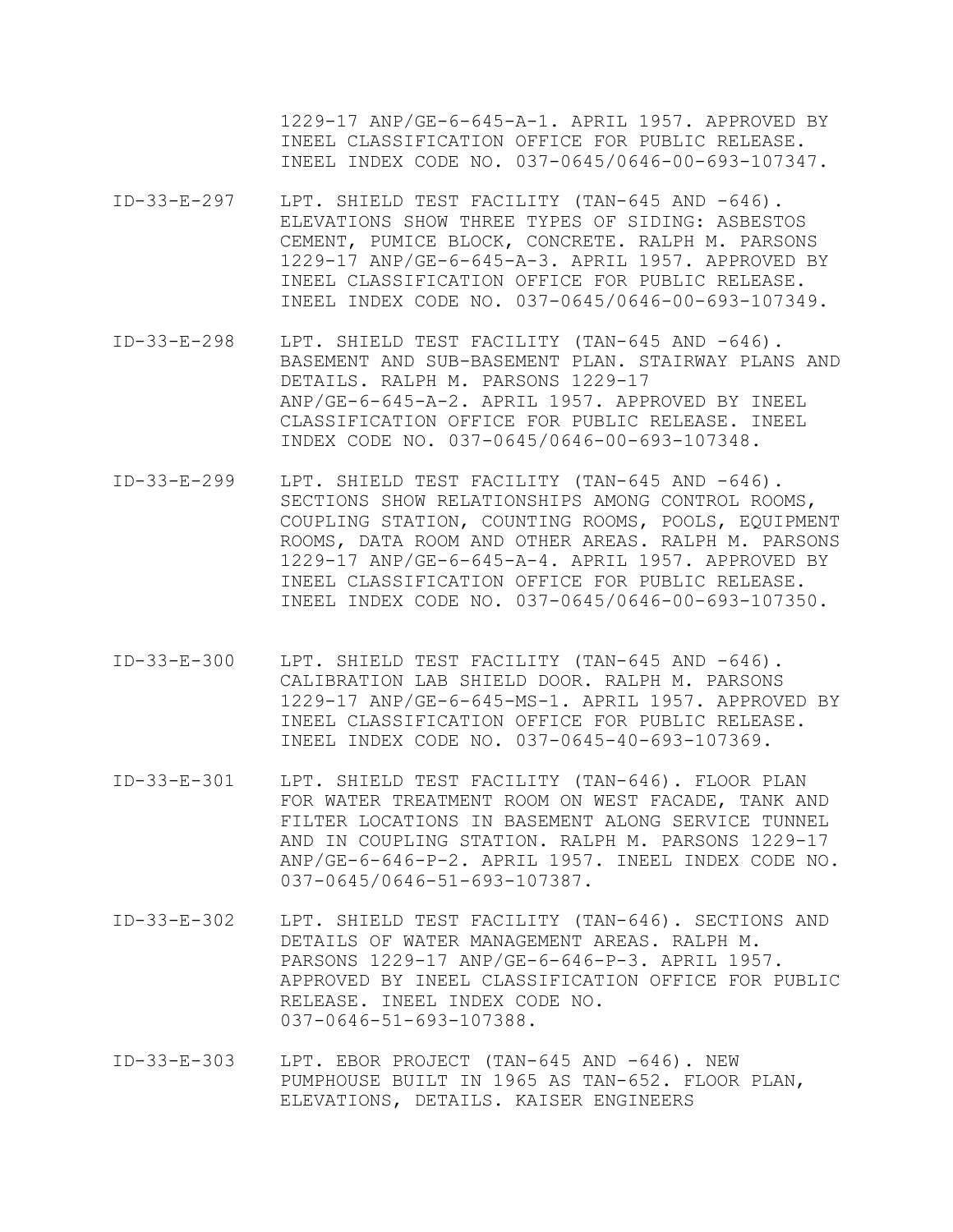EBOR/GA-646-A-104. DATE: MAY 1963. INEEL INDEX CODE NO. 037-0652-00-486-119053.

- ID-33-E-304 LPT. EBOR (TAN-646). FLOOR PLAN FOR NEW HELIUM MANAGEMENT WING. DETAIL OF SAMPLE VAULT AND BASEMENT SWITCH ROOM. KAISER ENGINEERS EBOR/GA-646-A-101. DATE: MAY 1963. INEEL INDEX CODE NO. 037-0646-00-486-119115.
- ID-33-E-305 LPT. EBOR (TAN-646). REACTOR VAULT AND POOL ARRANGEMENT. STEPPED ARRANGEMENT OF SHIELDING BLOCKS. FLOOR PLAN, ELEVATION OF REACTOR, AND DETAILS. KAISER ENGINEERS EBOR/GA-646-P-102. DATE: MAY 1963. INEEL INDEX CODE NO. 037-0646-00-486-119116.
- ID-33-E-306 LPT. EBOR (TAN-646). ELEVATIONS. CONCRETE HELIUM WING. EXHAUST STACK. MONORAIL DOOR 42. KAISER ENGINEERS EBOR/GA-646-A-102. DATE: MAY 1963. INEEL INDEX CODE NO. 037-0646-00-486-119051.
- ID-33-E-307 LPT. EBOR (TAN-646). SECTIONS. REACTOR SHIELDING PROFILE. BELOW-GRADE PIPE TUNNEL, DUCTS, ROOMS. KAISER ENGINEERS EBOR/GA-646-A-103. DATE: MAY 1963. INEEL INDEX CODE NO. 037-0646/0645-00-486-119052.

## FLIGHT ENGINE TEST COMPLEX

Photographs ID-33-E-308 through ID-33-E-315 are drawings of the Control and Equipment Building (TAN-630) and other buildings associated with the ANP Hangar (TAN-629) at the Flight Engine Test (FET) Complex. Large-format photos, historic photos, and drawings of the ANP Hangar (TAN-629) can be found in HAER Report ID-33-A. Please consult the Photo Index of that report. The following architectural drawings record facilities that were not included in HAER Report ID-33-A.

- ID-33-E-308 FET. CONTROL AND EQUIPMENT BUILDING, TAN-630. MAIN FLOOR PLAN. CONTROL ROOM. ROOM NUMBERS AND FUNCTIONS. RALPH M. PARSONS 1229-2-ANP/GE-5-630-A-2. DATE: MARCH 1957. APPROVED BY INEEL CLASSIFICATION OFFICE FOR PUBLIC RELEASE. INEEL INDEX CODE NO. 036-0630-00-693-107081.
- ID-33-E-309 FET. CONTROL AND EQUIPMENT BUILDING (TAN-630). BASEMENT FLOOR PLAN. TUNNEL TO HANGAR (TAN-629). ELECTRICAL AND CHEMICAL SERVICES. RALPH M. PARSONS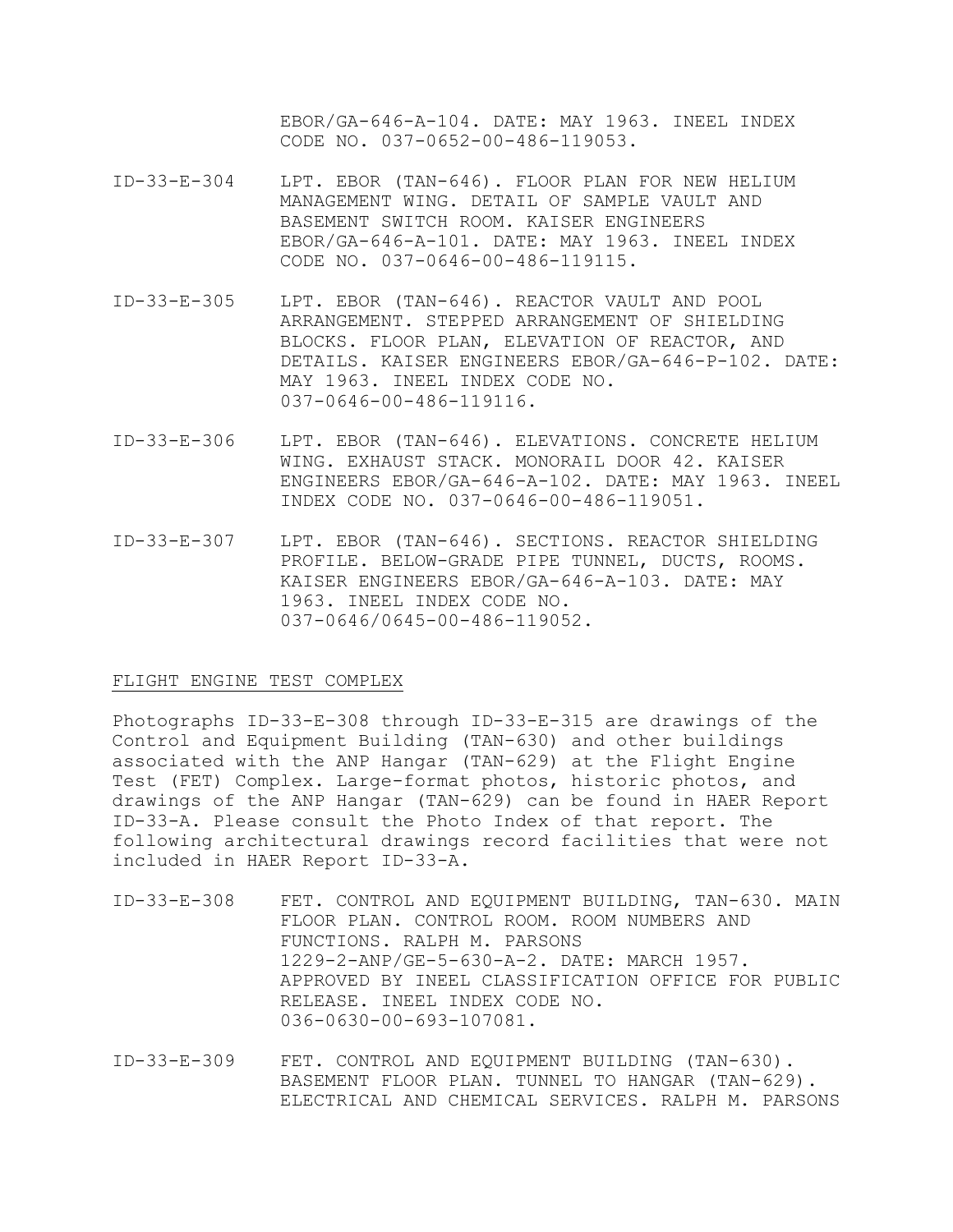1229-2-ANP/GE-5-630-A-1. DATE: MARCH 1957. APPROVED BY INEEL CLASSIFICATION OFFICE FOR PUBLIC RELEASE. INEEL INDEX CODE NO. 036-0630-00-693-107080.

- ID-33-E-310 FET. CONTROL AND EQUIPMENT BUILDING (TAN-630). SECTIONS. EARTH COVER. SHIELDED ACCESS ENTRIES FOR PERSONNEL AND VEHICLES. RALPH M. PARSONS 1229-2-ANP/GE-5-630-A-3. DATE: MARCH 1957. APPROVED BY INEEL CLASSIFICATION OFFICE FOR PUBLIC RELEASE. INEEL INDEX CODE NO. 036-0630-00-693-107082.
- ID-33-E-311 FET. CONTROL AND EQUIPMENT BUILDING (TAN-630). SECTIONS. RALPH M. PARSONS 1229-2-ANP/GE-5-630-A-4. DATE: MARCH 1957. APPROVED BY INEEL CLASSIFICATION OFFICE FOR PUBLIC RELEASE. INEEL INDEX CODE NO. 036-0630-00-693-107083.
- ID-33-E-312 FET. CONTROL AND EQUIPMENT BUILDING (TAN-630). EAST ELEVATION AND SECTION. SHIELDED ROADWAY AND PERSONNEL ENTRANCES. RALPH M. PARSONS 1229-2-ANP/GE-5-630-A-5. DATE: MARCH 1957. APPROVED BY INEEL CLASSIFICATION OFFICE FOR PUBLIC RELEASE. INEEL INDEX CODE NO. 036-0630-00-693-107084.
- ID-33-E-313 FET. TANK BUILDING, TAN-631. ELEVATIONS, SECTIONS, DETAILS. TANK PADS AND SADDLES. RALPH M. PARSONS 1229-2-ANP/GE-5-631-A-1. DATE: MARCH 1957. APPROVED BY INEEL CLASSIFICATION OFFICE FOR PUBLIC RELEASE. INEEL INDEX CODE NO. 036-0631-00-693-107142.
- ID-33-E-314 FET. CHLORINATION BUILDING, TAN-637. ELEVATIONS, SECTION. RALPH M. PARSONS 1229-2-ANP/GE-5-637-A-S-H&V-1. DATE: MARCH 1957. APPROVED BY INEEL CLASSIFICATION OFFICE FOR PUBLIC RELEASE. INEEL INDEX CODE NO. 036-0637-00-693-107148.
- ID-33-E-315 FET. EXHAUST DUCT AND STACK. PLAN, ELEVATION, FOUNDATION, DETAILS. RALPH M. PARSONS 1480-10 ANP/GE-5-716-S-3. DATE: FEBRUARY 1959. APPROVED BY INEEL CLASSIFICATION OFFICE FOR PUBLIC RELEASE. INEEL INDEX CODE NO. 036-0716-00-693-107474.

Photos ID-33-E-316 through ID-33-E-354 were taken in 2004 of the Loss of Fluid Test (LOFT) facility prior to demolition. The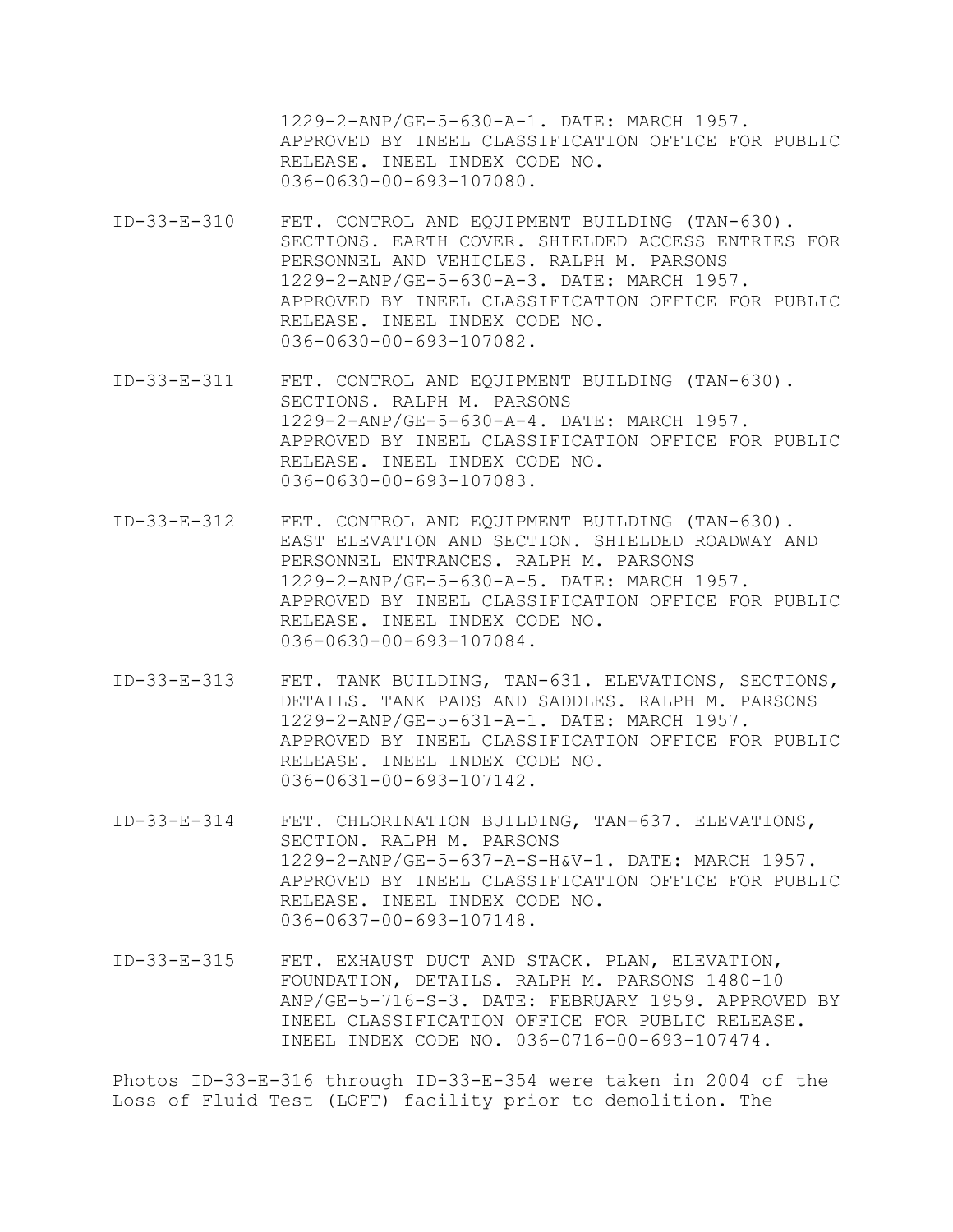photographer was Mike Crane. Dates were March and May, 2004.

- ID-33-E-316 LOFT. CONTEXTUAL VIEW OF SOUTH SIDE OF SHIELDED ROADWAY (TAN-719). LOFT CONTAINMENT BUILDING (TAN-650) AND STACK AT LEFT EDGE OF VIEW. CAMERA FACING NORTHWEST. DATE: MARCH 2004. INEEL NEGATIVE NO. HD-39-3-1.
- ID-33-E-317 LOFT. CONTEXTUAL VIEW OF NORTH SIDE OF SHIELDED ROADWAY (TAN-719) AS IT LOOKED DURING LOFT USE OF FET FACILITIES. CAMERA FACING SOUTHWEST. SIGN OVER DOOR SAYS, "CONTAINED TEST FACILITY." NOTE EARTH SHIELDING. DATE: MARCH 2004. INEEL NEGATIVE NO.  $HD-39-3-2.$
- ID-33-E-318 LOFT. ENTRY TO SHIELDED ROADWAY. CAMERA FACING WEST. NOTE LANDSCAPING WITH ASPENS AND OTHER NON-DESERT SHRUBS. DATE: MARCH 2004. INEEL NEGATIVE NO. HD-39-3-3.
- ID-33-E-319 LOFT. CONTEXTUAL VIEW OF EXHAUST STACK. CAMERA FACING NORTHEAST. AT RIGHT OF VIEW IS COMPRESSOR BUILDING (TAN-637). DATE: MARCH 2004. INEEL NEGATIVE NO. HD-39-6-1.
- ID-33-E-320 LOFT. CONTEXTUAL VIEW OF PERSONNEL ENTRANCE. CAMERA FACING NORTH. HANGAR (TAN-629) AT FAR LEFT. SHIELDED CONTROL ROOM (TAN-629) TO LEFT, CONTAINMENT BUILDING (TAN-650) TO RIGHT. DATE: MAY 2004. INEEL NEGATIVE NO. HD-39-19-2.
- ID-33-E-321 LOFT. CONTAINMENT BUILDING ENTRY, AN ADAPTED USE OF TAN-624, WHICH ORIGINATED AS THE MOBILE TEST BUILDING FOR THE ANP PROGRAM. CAMERA FACING NORTH. NOTE FOUR-RAIL TRACK ENTERED BUILDING. STACK AT RIGHT OF VIEW. DATE: MARCH 2004. INEEL NEGATIVE NO. HD-39-4-1.
- ID-33-E-322 LOFT. CAMERA FACING NORTHWEST. CONTAINMENT ENTRY (TAN-624) AND LOFT CONTAINMENT BUILDING (TAN-650). DATE: MARCH 2004. INEEL NEGATIVE NO. HD-39-4-2.
- ID-33-E-323 LOFT. CAMERA FACING EAST SIDE OF CONTAINMENT ENTRY (TAN-624) AND ITS ATTACHMENT TO CONTAINMENT BUILDING (TAN-650). DATE: MARCH 2004. INEEL NEGATIVE NO. HD-39-4-3.
- ID-33-E-324 LOFT. CAMERA FACING WEST SIDE OF CONTAINMENT ENTRY (TAN-624) AND CONTAINMENT DOME (TAN-650). DATE: MARCH 2004. INEEL NEGATIVE NO. HD-39-4-4.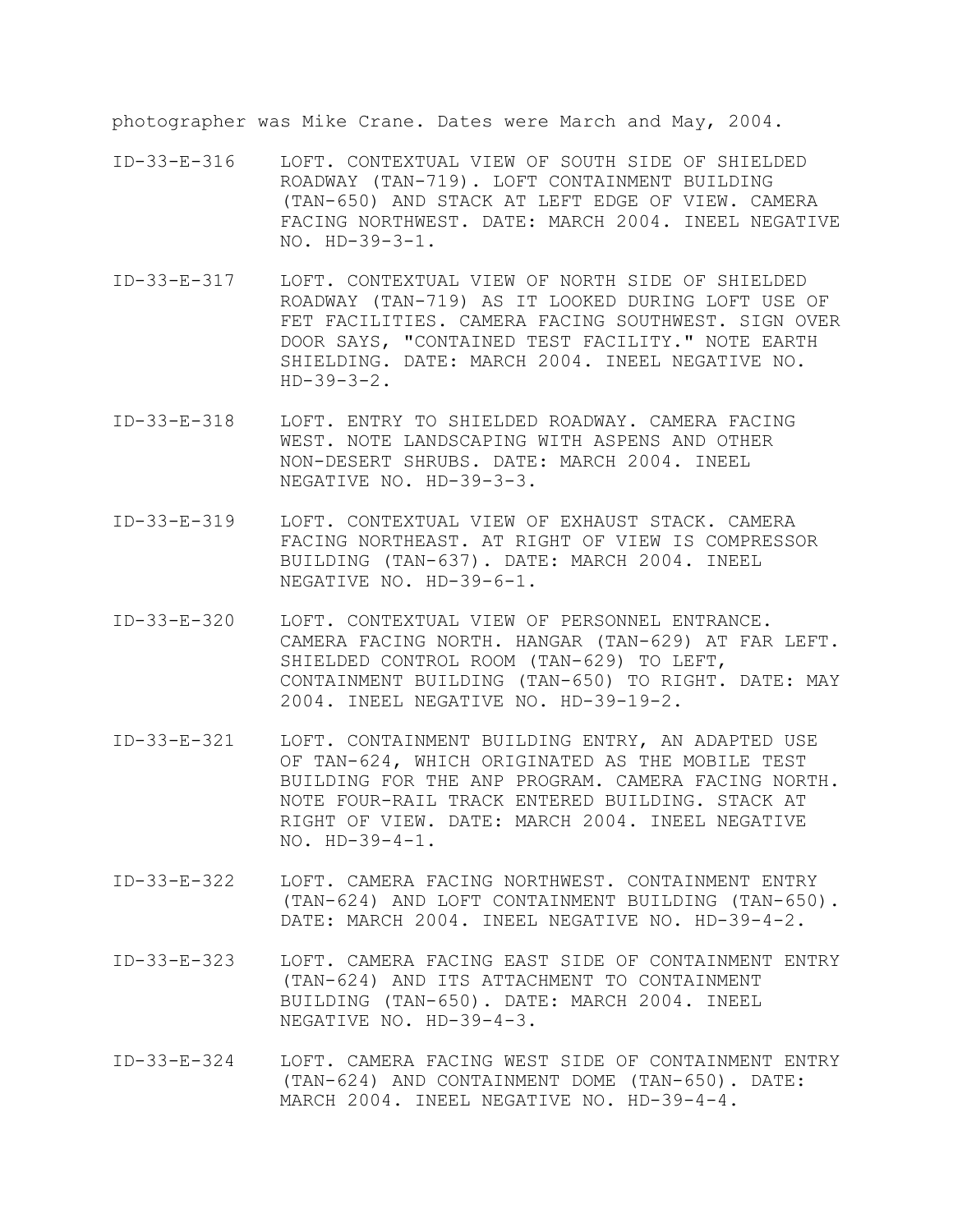- ID-33-E-325 LOFT. OBLIQUE VIEW WITH HANGAR (TAN-629), CONTAINMENT ENTRY (TAN-624), AND CONTAINMENT DOME (TAN-650) IN VIEW. CAMERA FACING NORTHWEST. DATE: MAY 2004. INEEL NEGATIVE NO. HD-39-19-4.
- ID-33-E-326 LOFT. WEST SIDE OF CONTAINMENT BUILDING AND DOME (TAN-650). CAMERA IS ATOP EARTH-SHIELDED CONTROL BUILDING (TAN-630), FACING EAST. VERTICAL STRUCTURE AT RIGHT OF VIEW (WITH LIGHT AFFIXED) IS WEST END OF RAILROAD DOOR SHROUD. DATE: MAY 2004. INEEL NEGATIVE NO. HD-39-19-1.
- ID-33-E-327 LOFT, TAN-650. CAMERA FACING SOUTHEAST. FROM LEFT TO RIGHT: STACK IN DISTANCE, PRE-AMP WING, DOME, NORTH SIDE OF LOFT "SERVICE BUILDING." NOTE POURED CONCRETE WALL OF PRE-AMP WING ON LOWER SECTION; PUMICE BLOCK ABOVE. DATE: MAY 2004. INEEL NEGATIVE NO. HD-39-19-3.
- ID-33-E-328 LOFT, TAN-650. CLOSER VIEW OF SERVICE BUILDING (ALSO CALLED LOFT ENCLOSURE BUILDING). CAMERA FACING WEST. DATE: MAY 2004. INEEL NEGATIVE NO.  $HD-39-20-2.$
- ID-33-E-329 LOFT, TAN-650. CLOSER VIEW OF SERVICE BUILDING AND EXTERIOR PIPING. CAMERA FACING EAST. DATE: MAY 2004. INEEL NEGATIVE NO. HD-39-20-4.
- ID-33-E-330 LOFT, TAN-650. VIEW OF PRE-AMP BUILDING, CAMERA FACING SOUTH. DATE: MAY 2004. INEEL NEGATIVE NO.  $HD-39-20-1$ .
- ID-33-E-331 LOFT, TAN-650. DETAILS OF HEATING AND VENTILATING SYSTEM. CAMERA FACING SOUTH. HANGAR AT RIGHT OF VIEW BEYOND SHIELDED CONTROL BUILDING. DATE: MAY 2004. INEEL NEGATIVE NO. HD-39-20-3.
- ID-33-E-332 LOFT. INTERIOR VIEW OF ENTRY TO REACTOR BUILDING, TAN-650. CAMERA IS INSIDE ENTRY (TAN-624) AND FACING NORTH. AT FAR END OF DOMED CHAMBER ARE PENETRATIONS IN WALL FOR ELECTRICAL AND OTHER CONNECTIONS. REACTOR AND OTHER EQUIPMENT HAS BEEN REMOVED. DATE: MARCH 2004. INEEL NEGATIVE NO.  $HD-39-5-1.$
- ID-33-E-333 LOFT. INTERIOR VIEW OF ENTRY (TAN-624) ROLLUP DOOR. CAMERA IS INSIDE ENTRY BUILDING FACING SOUTH. ROLLUP DOOR WAS A MODIFICATION OF THE ORIGINAL ANP DOOR ARRANGEMENT. DATE: MARCH 2004.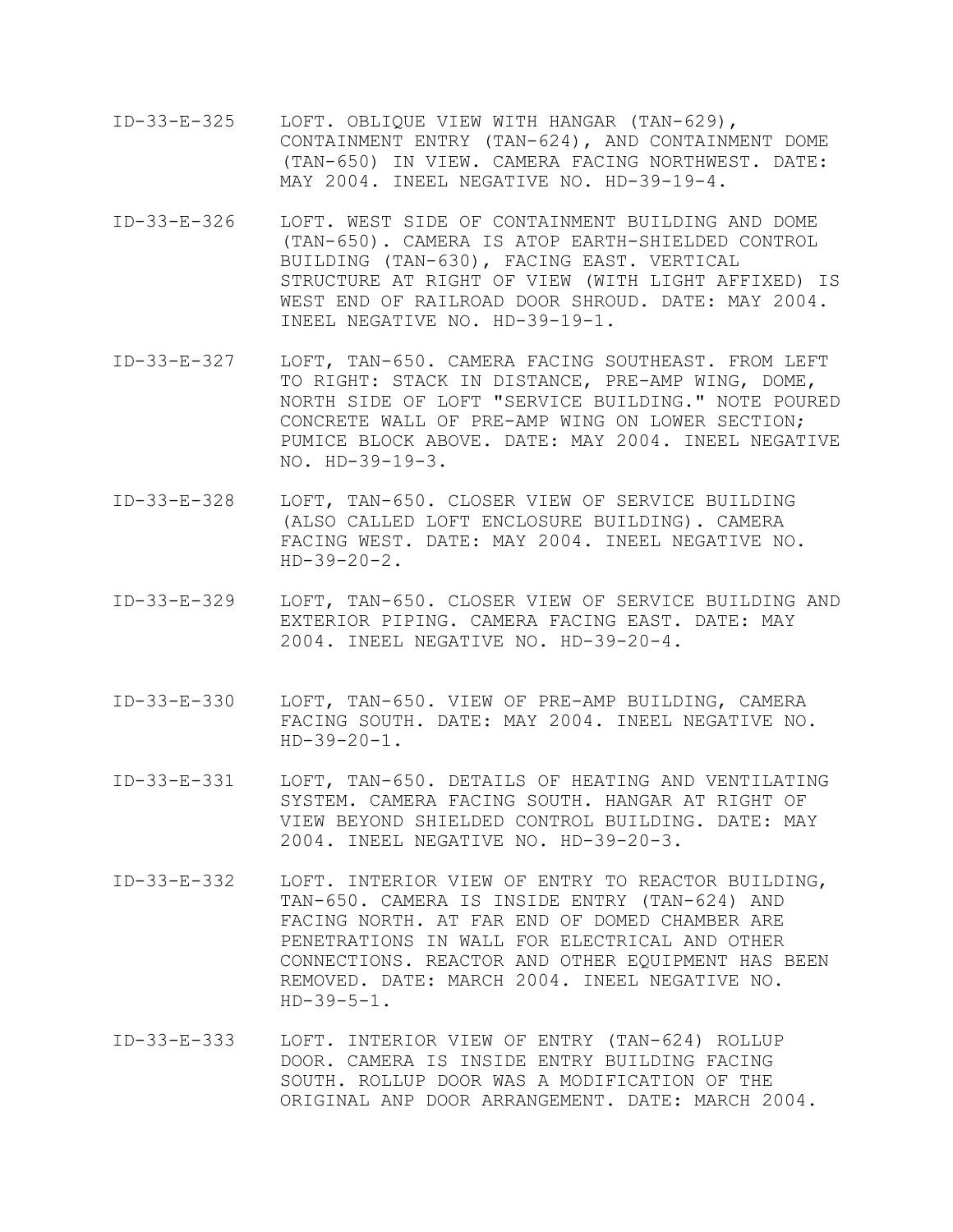INEEL NEGATIVE NO. HD-39-5-2.

- ID-33-E-334 LOFT, TAN-650. DETAIL VIEW OF RAILROAD DOOR. CAMERA FACES EAST AND EDGE OF DOOR. FLOOR SLAB SLIDES OUT OF THE WAY WHEN DOOR IS TO CLOSE. TAN-624 IS TO RIGHT; LOFT REACTOR CHAMBER IS TO LEFT. DATE: MAY 2004. INEEL NEGATIVE NO.  $HD-39-16-1.$
- ID-33-E-335 LOFT, TAN-650. DETAIL OF RAILROAD DOOR. CAMERA FACING NORTHEASTERLY INTO REACTOR CHAMBER. DATE: MAY 2004. INEEL NEGATIVE NO. HD-39-16-2.
- ID-33-E-336 LOFT, TAN-650. REACTOR CHAMBER DETAIL. CAMERA FACING SOUTHEASTERLY TOWARD RAILROAD DOOR AND CONTAINMENT ENTRY (TAN-624). LIGHTS STRUNG ALONG WALL. DEMOLITION HAS PROGRESSED; MOST EQUIPMENT IS GONE. REACTOR WAS POSITIONED AT ROUND SPOT AT RIGHT OF VIEW. DATE: MAY 2004. INEEL NEGATIVE NO.  $HD-39-17-1.$
- ID-33-E-337 LOFT, TAN-650. INTERIOR AIRLOCK DOOR ON REACTOR FLOOR. CAMERA IS ON WEST SIDE OF AIRLOCK AND FACES SOUTHEAST INTO REACTOR CHAMBER. PHOTO SHOWS BOTH EDGES OF AIRLOCK. CONTROLS AND PRESSURIZATION EQUIPMENT ON AIRLOCK WALL. METAL PLATE FLOOR. DATE: MAY 2004. INEEL NEGATIVE NO. HD-39-17-2.
- ID-33-E-338 LOFT, TAN-650. INTERIOR AIRLOCK DOOR. CAMERA FACES NORTHEAST TOWARDS REACTOR CHAMBER. BOTH DOORS OF AIRLOCK ARE OPEN AND IN VIEW. NOTE WOODEN STEPS. DATE: MAY 2004. INEEL NEGATIVE NO. HD-39-17-3.
- ID-33-E-339 LOFT, TAN-650. INTERIOR TAKEN WITHIN REACTOR CHAMBER. CAMERA FACING WESTERLY TOWARD AIRLOCK. DATE: MAY 2004. INEEL NEGATIVE NO. HD-39-18-2.
- ID-33-E-340 LOFT, TAN-650. INTERIOR, REACTOR CHAMBER. DETAIL VIEW OF CAPPED PENETRATIONS IN NORTH WALL OF CHAMBER AND PIPING ARRAY. NOTE TERMINUS OF RAIL TRACK ON FLOOR. DATE: MAY 2204. INEEL NEGATIVE NO.  $HD-39-18-4.$
- ID-33-E-341 LOFT, TAN-650. INTERIOR, REACTOR CHAMBER. CAMERA FACING SOUTHERLY INTO CONTAINMENT ENTRY (TAN-624). DOOR VERTICAL CLEARANCE IS 33 FEET. RAILROAD DOOR IS IN OPEN POSITION (IE, UNSEEN) DATE: MAY 2004. INEEL NEGATIVE NO. HD-39-18-1.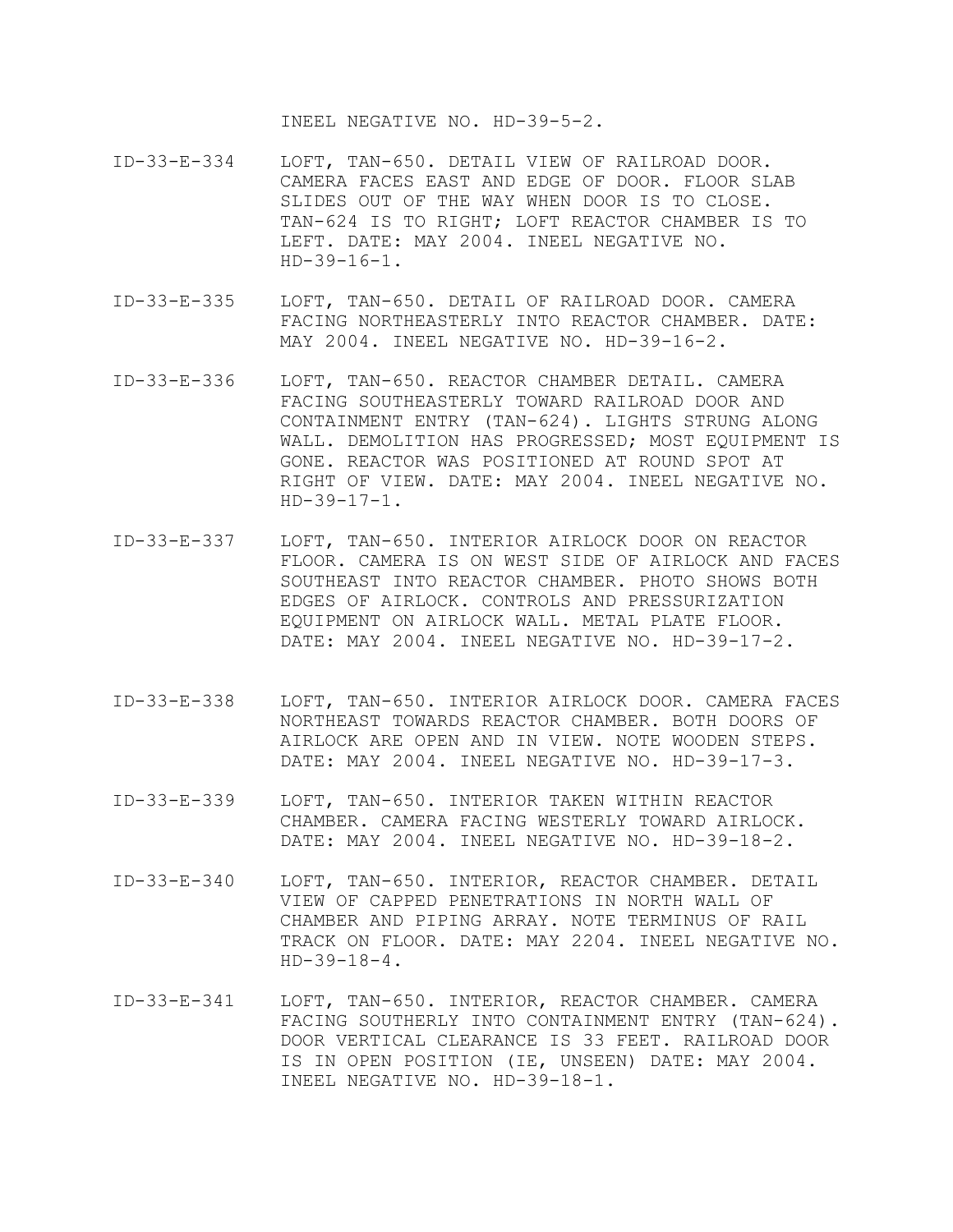- ID-33-E-342 LOFT, TAN-650. INTERIOR, CAMERA FACES UPWARD TOWARD APEX OF DOME. BRIDGE CRANE RIDES CIRCULAR RAIL PLACED AT TANGENT WHERE DOME MEETS WALL. DATE: MAY 2004. INEEL NEGATIVE NO. HD-39-18-3.
- ID-33-E-343 LOFT. INTERIOR, CONTROL ROOM IN CONTROL BUILDING (TAN-630). CAMERA FACING NORTH. SIGN SAYS, "THIS CONTROL CONSOLE IS PARTIALLY ACTIVE. DO NOT OPERATE ANY SWITCH HANDLE WITHOUT AUTHORIZATION." DATE: MAY 2004. INEEL NEGATIVE NO. HD-39-14-3.
- ID-33-E-344 LOFT. CONTROL ROOM DETAIL IN CONTROL BUILDING (TAN-630). CAMERA FACING NORTHWEST. DATE: MAY 2004. INEEL NEGATIVE NO. HD-39-13-2.
- ID-33-E-345 LOFT. INTERIOR OF VISITORS' ROOM IN CONTROL BUILDING (TAN-630), TYPICALLY OCCUPIED DURING TESTS. INDICATOR DISPLAY ALLOWED OBSERVERS TO WATCH PROGRESS OF EXPERIMENT. DATE: MAY 2004. INEEL NEGATIVE NO. HD-39-14-1.
- ID-33-E-346 LOFT. INTERIOR DETAIL OF CONTROL BUILDING (TAN-630) VISITORS' ROOM SHOWING INDICATOR DISPLAY. "ECC" REFERS TO "EMERGENCY CORE COOLING." DATE: MAY 2004. INEEL NEGATIVE NO. HD-39-14-4.
- ID-33-E-347 LOFT, TAN-630. INTERIOR DETAIL OF SHIELD DOOR AT END OF CORRIDOR ON GROUND LEVEL AND WEST OF CONTROL ROOM. SEPARATES CONTROL BUILDING FROM HANGAR. CAMERA FACING WEST. DATE: MAY 2004. INEEL NEGATIVE NO. HD-39-14-2.
- ID-33-E-348 LOFT. INTERIOR DETAIL IN BASEMENT LEVEL OF CONTROL BUILDING (TAN-630). ENTRANCE TO PERSONNEL TUNNEL WHICH CONNECTS CONTROL AND HANGAR (TAN-629) BUILDINGS. CAMERA FACING SOUTHEAST. COMPARE WITH CONSTRUCTION PHOTO NOS. ID-33-E-381 AND ID-33-E-382. DATE: MAY 2004. INEEL NEGATIVE NO.  $HD-39-13-1.$
- ID-33-E-349 LOFT. INTERIOR IN BASEMENT OF CONTROL BUILDING (TAN-630). FOREGROUND AREA (WITH SQUARE-PATTERN FLOOR) WAS LOFT BREAKROOM (ANP "EMERGENCY KITCHEN"). THREE SAMPLE MONITORING STATIONS ON WALL AT LEFT OF CENTER OF VIEW. CORRIDOR ON RIGHT FACES EAST. NOTE CONDUIT ALONG WALL ON RIGHT. DATE: MAY 2004. INEEL NEGATIVE NO. HD-39-13-3.
- ID-33-E-350 LOFT. BOILER ROOM IN LOWER LEVEL OF CONTROL BUILDING (TAN-630). CAMERA FACES EAST. DATE: MAY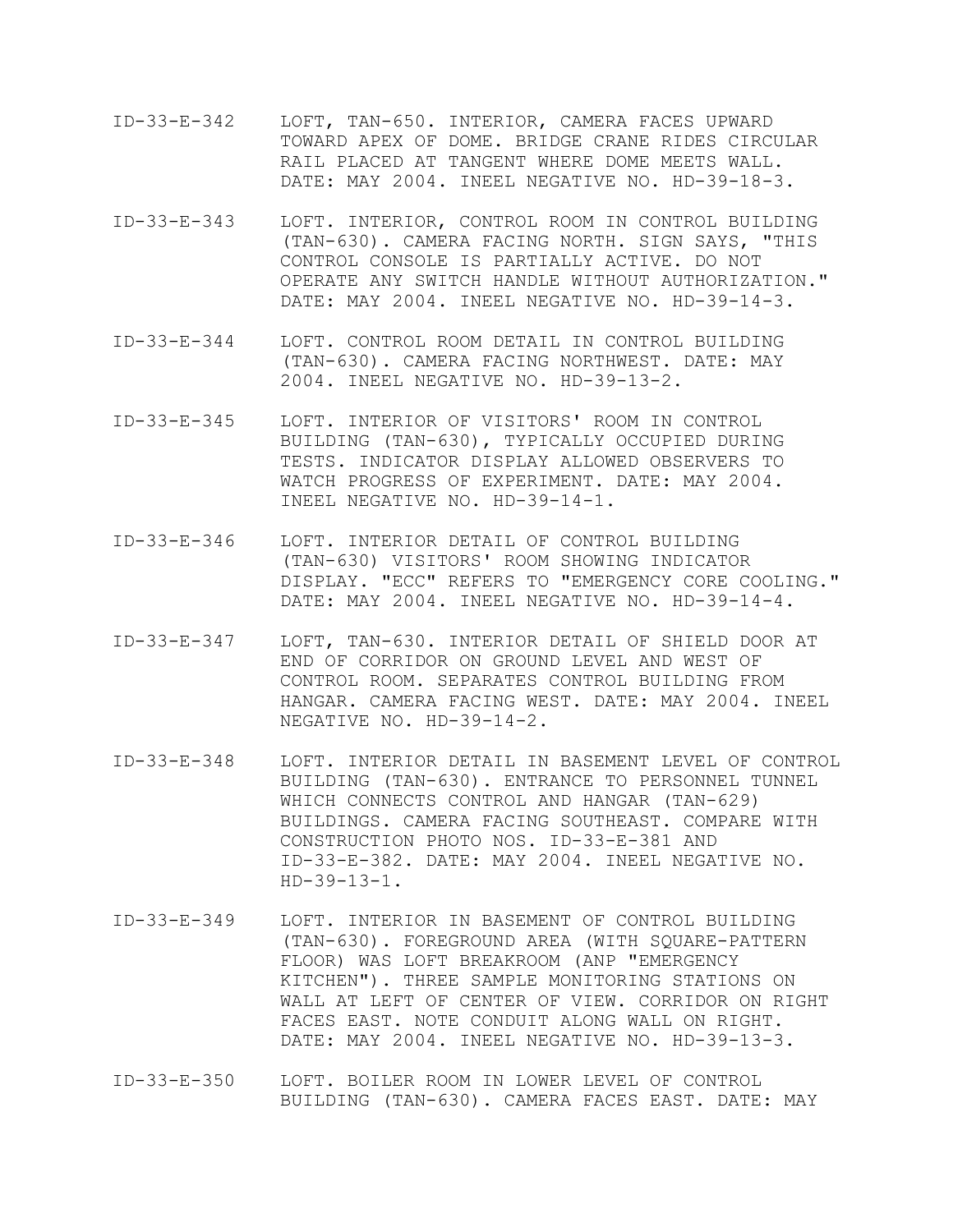2004. INEEL NEGATIVE NO. HD-39-13-4.

- ID-33-E-351 LOFT. BASEMENT LEVEL OF LOFT REACTOR BUILDING (TAN-650), SHOWING AIRLOCK. CAMERA FACES SOUTHEAST. AIRLOCK LEADS TO HEAVILY SHIELDED AREA JUST BELOW REACTOR CHAMBER. NOTE RADIATION HAZARD NOTICES. DATE: MAY 2004. INEEL NEGATIVE NO. HD-39-15-1.
- ID-33-E-352 LOFT. BASEMENT LEVEL (TAN-650). DETAIL IN ROOM 201 OF PIPING ON NORTH WALL. DATE: MAY 2004. INEEL NEGATIVE NO. HD-39-15-2.
- ID-33-E-353 LOFT. BASEMENT LEVEL (TAN-650). VIEW FROM WEST END OF SHIELDED ROADWAY TOWARDS EAST END (ENTRANCE) OF ROADWAY. CAMERA IS IN TURNAROUND AREA. DATE: MAY 2004. INEEL NEGATIVE NO. HD-39-15-3.
- ID-33-E-354 LOFT. DETAIL IN BASEMENT (TAN-650). RADIATION HAZARD WARNING LIGHTS (RED, AMBER, GREEN) IN TURNAROUND AREA. CAMERA FACING WEST. DATE: MAY 2004. INEEL NEGATIVE NO. HD-39-15-4.

Photos ID-33-E-355 through ID-33-E-372 are historical photos of the Loss of Fluid Test (LOFT) facility. Dates are noted.

- ID-33-E-355 LOFT. AERIAL CONTEXTUAL VIEW OF CONTAINMENT BUILDING (TAN-650) SITE UNDER CONSTRUCTION. CAMERA FACING WESTERLY. LEFT TO RIGHT: ANP HANGAR (TAN-629), ANP CONTROL BUILDING UNDER EARTHEN SHIELD (TAN-630), CIRCULAR EXCAVATION FOR LOFT'S SUBSURFACE LEVELS AND CATCH BASIN, AND FOUNDATIONS FOR ACCESSORIES TO LOFT BUILDING WEST, NORTH, AND EAST OF CIRCULAR CONTAINMENT STRUCTURE. NOTE EXPOSED PERSONNEL ENTRANCE (JUST LEFT OF CRANE). DATE: 1967. INEEL NEGATIVE NO. 67-2213.
- ID-33-E-356 LOFT. AERIAL CONTEXTUAL VIEW OF CONTAINMENT BUILDING (TAN-650) UNDER CONSTRUCTION. CAMERA FACING EAST. HANGAR IS AT BOTTOM OF VIEW. NOTE TEMPORARY REMOVAL OF EARTH SHIELD ON COVERED ROADWAY AT TOP LEFT OF VIEW. RAILROAD TIES STACKED UP AT RIGHT EDGE OF VIEW. DATE: 1967. INEEL NEGATIVE NO. 67-5027.
- ID-33-E-357 LOFT. CONTAINMENT BUILDING (TAN-650) ON THE DAY THE RAILROAD DOOR WAS LIFTED INTO PLACE. CAMERA FACING NORTHEAST. NOTE PERSONNEL ACCESS AT LEFT EDGE OF VIEW. DATE: 1967. INEEL NEGATIVE NO. 70-4141.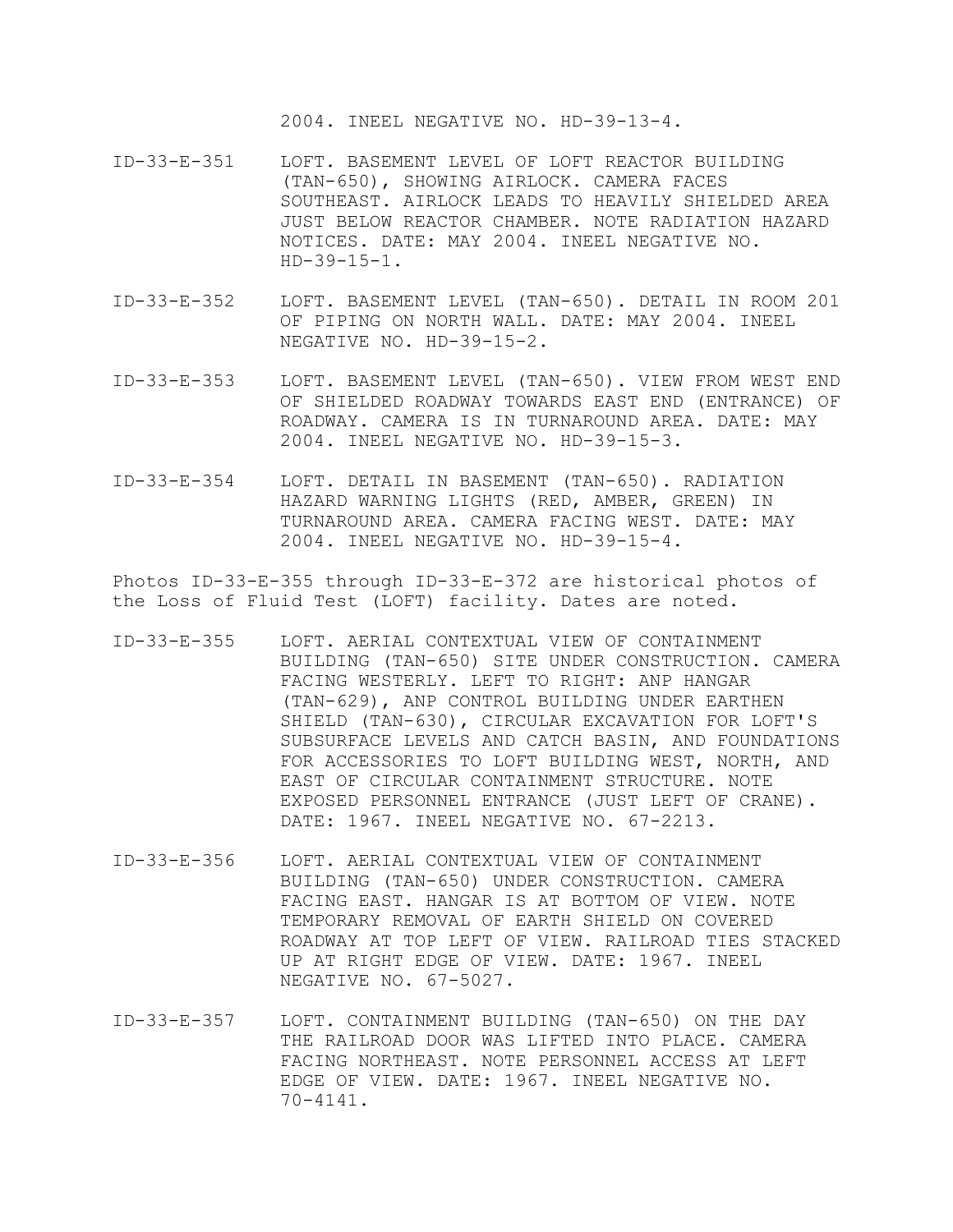- ID-33-E-358 LOFT. CONTAINMENT BUILDING (TAN-650) WITH FOUR-RAIL TRACKS IN PLACE. STACK HAS BEEN ERECTED. CURVED SHROUD OVER DOORWAY AND TO THE RIGHT IS WEATHER PROTECTION FOR RAILROAD DOOR SEEN IN HAER PHOTO ID-33-E-367. MOTOR-OPERATED DOOR ROLLS ON WHEELS TO OPEN AND CLOSE. SERVICE PORTIONS OF CONTAINMENT BUILDING CAN BE SEEN AT REAR OF DOME ON LEFT AND RIGHT. CAMERA FACING NORTH. DATE: 1973. INEEL NEGATIVE NO. 73-1600.
- ID-33-E-359 LOFT. CONTAINMENT BUILDING (TAN-650) DETAIL. CAMERA FACING EAST. SERVICE BUILDING CORNER IS AT LEFT OF VIEW ABOVE PERSONNEL ACCESS. ROUND FEATURE AT LEFT OF DOME IS TANK THAT WILL CONTAIN BORATED WATER. METAL STACK AT RIGHT OF VIEW. DATE: 1973. INEEL NEGATIVE NO. 73-1085.
- ID-33-E-360 LOFT. REAR OF LOFT CONTAINMENT BUILDING (TAN-650). BORATED WATER TANK IS AT TOP. NOTE LADDER FOR ACCESS TO TOP OF DOME. CAMERA FACING SOUTHEAST. DATE: 1973. INEEL NEGATIVE NO. 73-1643.
- ID-33-E-361 LOFT. REACTOR APPARATUS LEAVES A&M BUILDING (TAN-607). SHIELDED LOCOMOTIVE HAS AEROJET LOGO, WHICH REPLACED OLD GENERAL ELECTRIC LOGO, PULLS REACTOR FROM ASSEMBLY SHOP ON DOLLY. CAMERA FACING EASTERLY. DATE: 1973. INEEL NEGATIVE NO. 73-3700.
- ID-33-E-362 LOFT. REACTOR ARRIVES AT CONTAINMENT BUILDING (TAN-650), NOW BEING PUSHED BY LOCOMOTIVE. CAMERA FACING NORTHERLY. NOTE "HELLO DOLLY" AND "PWR MTA NO. 1" (PRESSURIZED WATER REACTOR MOBILE TEST ASSEMBLY) SIGNS. DATE: 1973. INEEL NEGATIVE NO. 73-3710.
- ID-33-E-363 LOFT. REACTOR SUPPORT APPARATUS INSIDE CONTAINMENT BUILDING (TAN-650). CAMERA IS ON CRANE RAIL LEVEL AND FACING NORTHERLY. VIEW SHOWS TOP TWO BANKS OF ROUND CONDUIT OPENINGS ON WALL FOR ELECTRICAL AND OTHER CONNECTIONS TO CONTROL ROOM. LADDERS AND PLATFORMS PROVIDE ACCESS TO REACTOR INSTRUMENTATION. NOTE HATCH IN FLOOR AND DRAIN AT EDGE OF FLOOR NEAR WALL. DATE: 1974. INEEL NEGATIVE NO. 74-219.
- ID-33-E-364 LOFT. MOBILE TEST BUILDING (TAN-624) IS RECYCLED FROM ANP PROGRAM FOR PLACEMENT BEFORE LOFT CONTAINMENT BUILDING DOOR. IT HAS NOT YET BEEN CONNECTED TO CONTAINMENT BUILDING. NOTE BORATED WATER TANK AT RIGHT OF DOME. NARROW, VERTICAL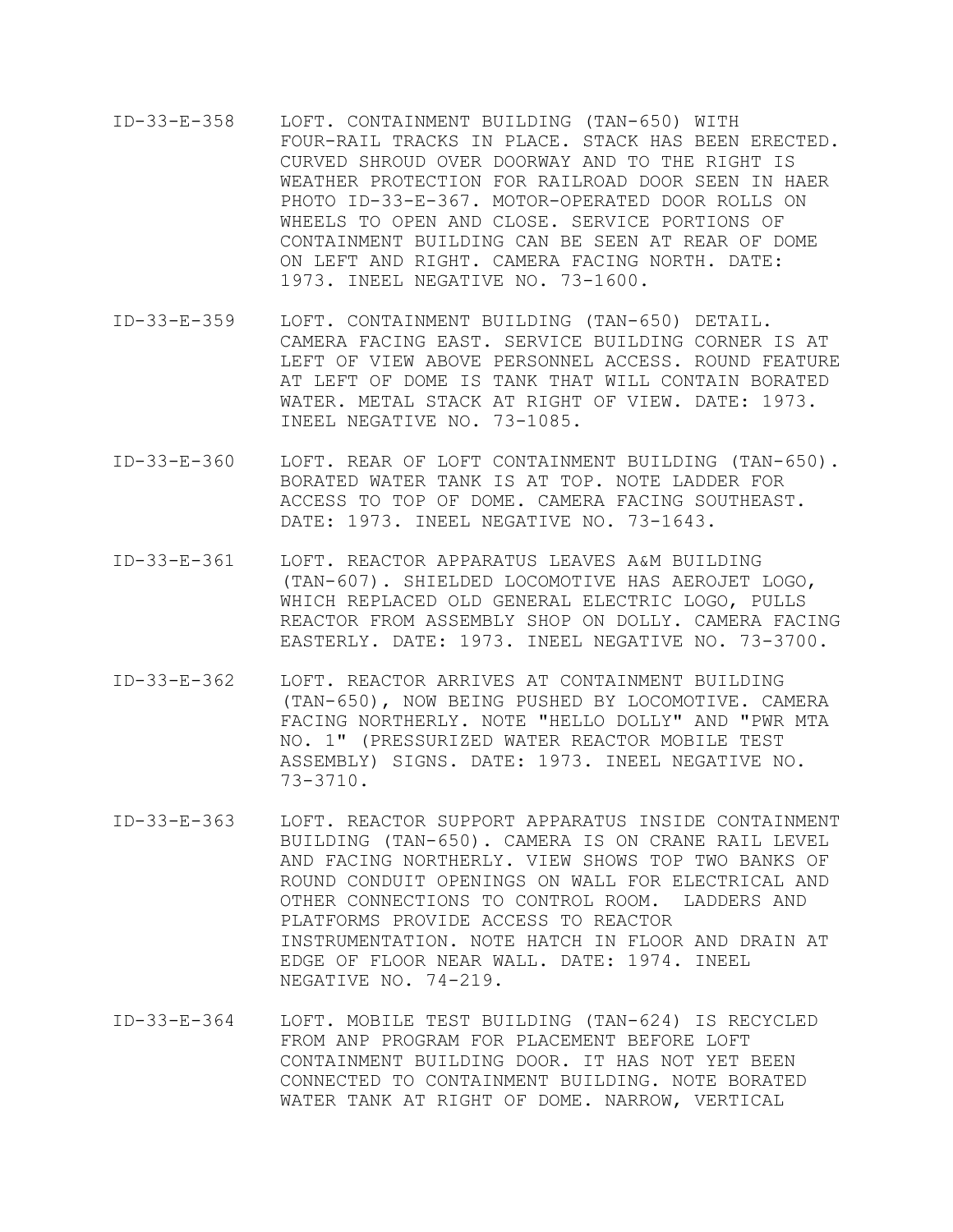STRUCTURE AT RIGHT OF DOOR SHROUD IS SHROUD FOR AIR EXHAUST DUCT. FILTER VAULTS LIE BETWEEN DUCT SHROUD AND STACK. CAMERA FACING WESTERLY. DATE: 1974. INEEL NEGATIVE NO. 74-1072.

- ID-33-E-365 LOFT COMPLEX, CAMERA FACING WEST. MOBILE ENTRY (TAN-624) IN POSITION NEXT TO CONTAINMENT BUILDING TAN-650). SHIELDED ROADWAY ENTRANCE IN VIEW JUST BELOW AND TO RIGHT OF STACK. BORATED WATER TANK HAS BEEN COVERED WITH WEATHER SHELTER AND IS NO LONGER VISIBLE. ANP HANGAR (TAN-629) IN VIEW BEYOND LOFT. DATE: 1974. INEEL NEGATIVE NO. 74-4191.
- ID-33-E-366 LOFT COMPLEX IN 1975 AWAITS RENEWED MISSION. AERIAL VIEW. CAMERA FACING SOUTHWESTERLY. LEFT TO RIGHT: STACK, ENTRY BUILDING (TAN-624), DOOR SHROUD, DUCT SHROUD AND FILTER HATCHES, DOME (PAINTED WHITE), PRE-AMP BUILDING, EQUIPMENT AND PIPING BUILDING, SHIELDED CONTROL ROOM (TAN-630), AIRPLANE HANGAR (TAN-629). DATE: 1975. INEEL NEGATIVE NO. 75-3690.
- ID-33-E-367 LOFT COMPLEX, AERIAL VIEW TAKEN ON SAME ON SAME DAY AS HAER PHOTO ID-33-E-376. CAMERA FACING SOUTH. NOTE CURVE OF RAIL TRACK TOWARD HOT SHOP (TAN-607). EARTH SHIELDING ON CONTROL BUILDING (TAN-630) IS PARTLY REMOVED, SHOWING EDGE OF CONCRETE STRUCTURE. GREAT SOUTHERN BUTTE ON HORIZON. DATE: 1975. INEEL NEGATIVE NO. 75-3693.
- ID-33-E-368 LOFT. TEST APPARATUS, THE "99 VALVE." DATE: MARCH 10, 1976. INEEL NEGATIVE NO. 76-(Not known).
- ID-33-E-369 LOFT-RELATED SEMISCALE APPARATUS. SINGLE LOOP TOP HEAD. DATE: 1969. INEEL NEGATIVE NO. 69-6280.
- ID-33-E-370 LOFT-RELATED SEMISCALE TEST SCENE. WATER HAS BEEN DYED RED. HOT STEAM BLOWDOWN EXITS SEMISCALE AT TAN-609 AT A&M COMPLEX. EDGE OF BUILDING IS ALONG LEFT EDGE OF VIEW. DATE: 1971. INEEL NEGATIVE NO. 71-376.
- ID-33-E-371 LOFT. CONSTRUCTION VIEW OF TUNNEL DURING 1957 TO COMPARE WITH HAER PHOTO NO. ID-33-E-358 ABOVE. TUNNEL SECTIONS WERE PRE-CAST, THEN JOINED TOGETHER. PHOTOGRAPHER DESCRIBED THIS AS "PERSONNEL AND SERVICE TUNNEL RUNNING EAST-WEST IN TEST BUILDING OF THE FET." DATE: DECEMBER 19, 1957. PHOTOGRAPHER: JACK L. ANDERSON. INEEL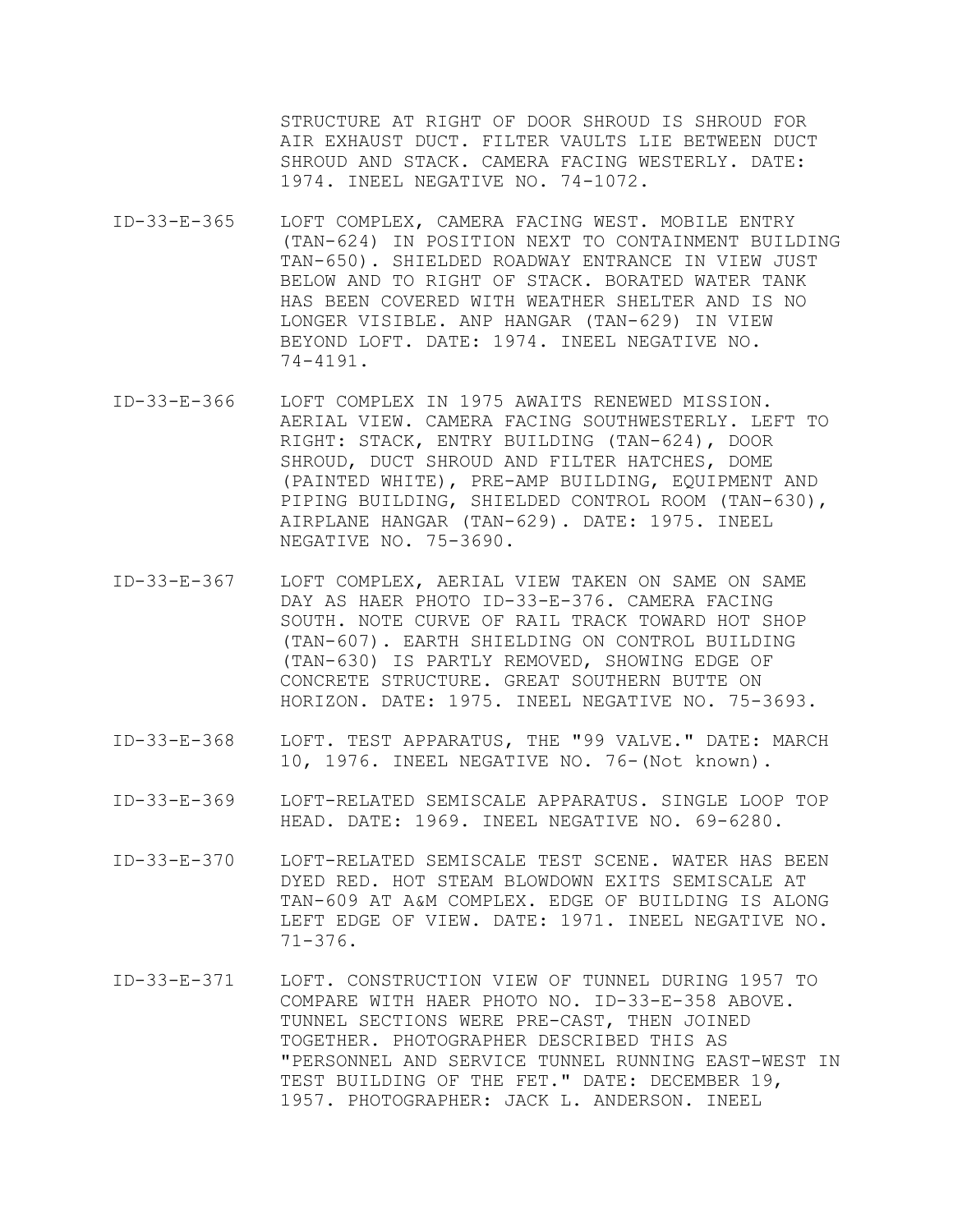NEGATIVE NO. 57-6206.

ID-33-E-372 LOFT/FET COMPLEX. CONSTRUCTION VIEW OF ABUTMENT FOOTINGS FOR ARCHES OF HANGAR (TAN-629). TUNNELS BETWEEN BASEMENT OF HANGAR AND CONTROL BUILDING (TAN-630) HAD TO FIT BETWEEN ARCHES. (NOTE CONCRETE WORK TAKING PLACE AT HOLE AT LOWER EDGE OF VIEW. THIS PHOTO MAY DOCUMENT UNEXPECTED BUBBLE IN UNDERLYING LAVA ROCK. IT WAS PUMPED FULL OF CONCRETE AND A FOOTING MADE. SOURCE: INTERVIEW WITH JOHN DeCLUE). DATE: DECEMBER 19, 1957. PHOTOGRAPHER: JACK L. ANDERSON. INEEL NEGATIVE NO. 57-6203.

Photos ID-33-E-373 to ID-33-E-384 are architectural drawings of Loss of Fluid Test (LOFT) facilities at Test Area North's FET complex.

- ID-33-E-373 LOFT. CONTAINMENT AND SERVICE BUILDING (TAN-650) BASEMENT FLOOR PLAN. BASEMENT AIR LOCK, SHIELDED ROADWAY, SERVICE AREAS, CONNECTION TO CONTROL BUILDING. KAISER ENGINEERS 6413-11-STEP/LOFT-650-A-1. DATE: OCTOBER 1964. INEEL INDEX CODE NO. 036-650-00-416-122213.
- ID-33-E-374 LOFT. CONTAINMENT AND SERVICE BUILDING (TAN-650) GROUND FLOOR PLAN. PENETRATIONS IN DOME WALL. SHIELDED PERSONNEL MAZE AT AIRLOCK DOOR. REACTOR CHAMBER FLOOR HATCHES AND HOLDDOWNS. RAILS IN CONCRETE FLOOR. KAISER ENGINEERS 6413-11-STEP/LOFT-650-A-2. DATE: OCTOBER 1964. INEEL INDEX CODE NO. 036-650-00-486-122214.
- ID-33-E-375 LOFT, TAN-650. SERVICE BUILDING PRE-AMP TOWER, TOP THREE FLOORS. FLOOR PLAN, CABLE MAZES, DUCT LABYRINTH. BORATED WATER TANK ENCLOSURE ON ROOF. KAISER ENGINEERS 6413-11-STEP/LOFT-650-A-3. DATE: OCTOBER 1964. INEEL INDEX CODE NO. 036-650-00-486-122215.
- ID-33-E-376 LOFT. CONTAINMENT AND SERVICE BUILDING (TAN-650). SECTION THROUGH EAST/WEST AXIS OF BUILDING AS VIEWED FROM THE SOUTH. SHOWS BASEMENT AND GRADE LEVELS OF CONTAINMENT BUILDING, CONNECTION TO CONTROL ROOM ON WEST SIDE, AIR FILTER VAULTS, AND DUCT ENCLOSURE FOR AIR EXHAUST SYSTEM. KAISER ENGINEERS 6413-11-STEP/LOFT-650-A-4. DATE: OCTOBER 1964. INEEL INDEX CODE NO. 036-650-00-486-122216.

ID-33-E-377 LOFT. CONTAINMENT AND SERVICE BUILDING (TAN-650).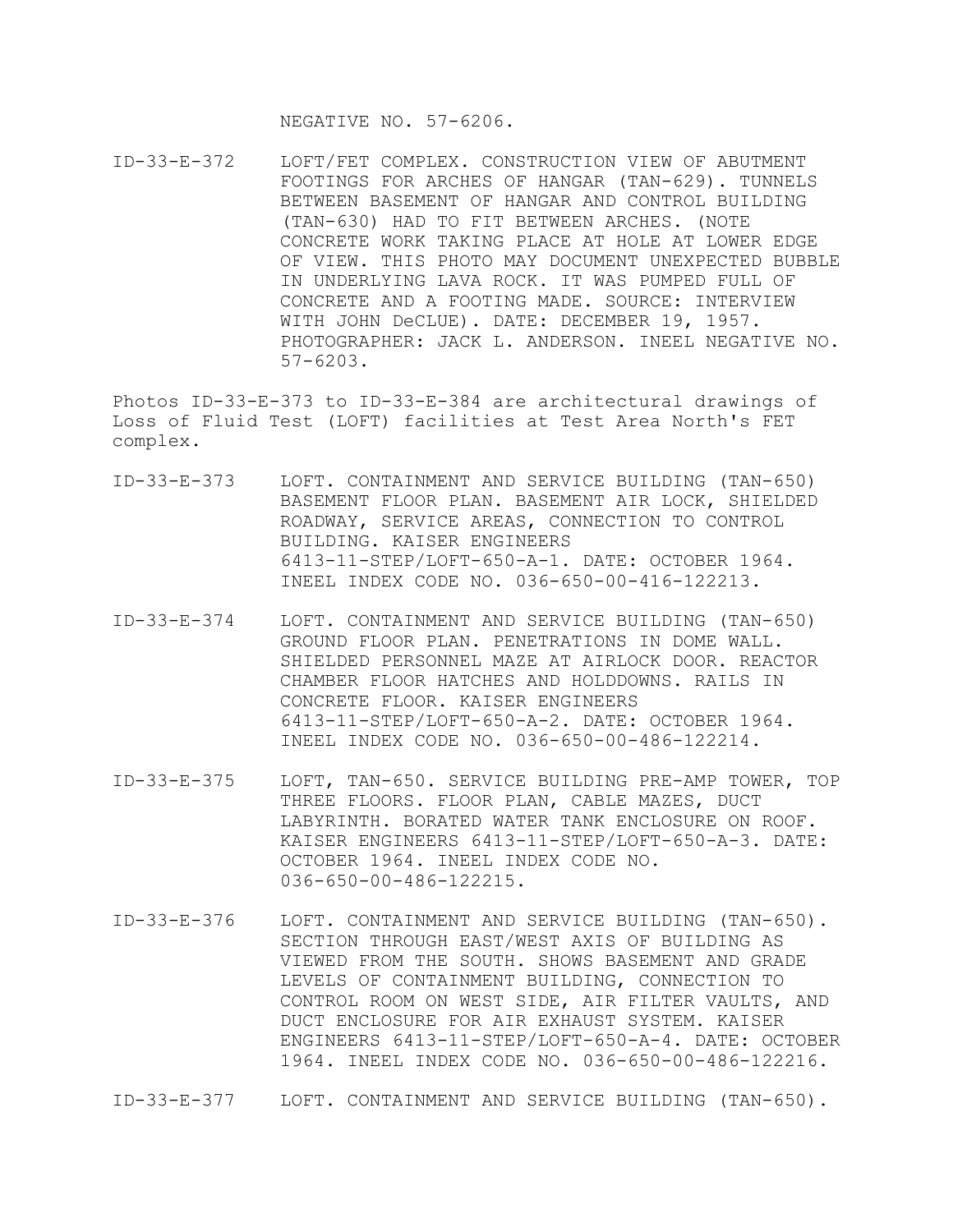SECTION THROUGH NORTH/SOUTH AXIS. SHOWS BASEMENT AND FOUR ADDITIONAL LEVELS OF PRE-AMP TOWER, SHIELDED ROADWAY, CHAMBERS BELOW REACTOR FLOOR, RAILROAD DOOR, SUMPS, SHIELDING. SECTION C SHOWS BASEMENT SUMPS AND CHAMBERS BELOW REACTOR FLOOR. KAISER ENGINEERS 6413-11-STEP/LOFT-650-A-5. DATE: OCTOBER 1964. INEEL INDEX CODE NO. 036-650-00-486-122217.

- ID-33-E-378 LOFT. CONTAINMENT AND SERVICE BUILDING (TAN-650). SECTION THROUGH EAST/WEST AXIS OF BUILDING AS VIEWED FROM THE NORTH. SHOWS STEEL LADDER TO TOP OF DOME, GABLE ROOF OF BORATED WATER TANK ENCLOSURE, PUMICE BLOCK SIDING OF PRE-AMP TOWER, METAL SIDING OF DUCT ENCLOSURE. KAISER ENGINEERS 6413-11-STEP/LOFT-650-A-6. DATE: OCTOBER 1964. INEEL INDEX CODE NO. 036-650-00-486-122218.
- ID-33-E-379 LOFT. CONTAINMENT AND SERVICE BUILDING (TAN-650). ROOF PLAN AND DETAILS. KAISER ENGINEERS 6413-11-STEP/LOFT-650-A-8. DATE: OCTOBER 1964. INEEL INDEX CODE NO. 036-650-00-486-122220.
- ID-33-E-380 LOFT. CONTAINMENT AND SERVICE BUILDING (TAN-650). SOUTH ELEVATION, DETAILS, SECTION. SHOWS PART OF DUCT ENCLOSURE, RAILROAD DOOR OPENING, ROOF VENTILATORS, SHIELDED PERSONNEL ENTRANCE, AND CHANGE ROOM. SECTION F SHOWS VIEW FROM WEST LOOKING TOWARD SHIELDING AROUND AIRLOCK DOOR ON MAIN FLOOR. KAISER ENGINEERS 6413-11-STEP/LOFT-650-A-9. DATE: OCTOBER 1964. INEEL INDEX CODE NO. 036-650-00-486-122221.
- ID-33-E-381 LOFT. CONTAINMENT AND SERVICE BUILDING (TAN-650). SECTIONS H, K, AND L; DETAILS OF PRE-AMP TOWER. KAISER ENGINEERS 6413-11-STEP/LOFT-650-A-14. DATE: JANUARY 1966. INEEL INDEX CODE NO. 036-650-00-486-122226.
- ID-33-E-382 LOFT. "EXPLODED VIEW" OF LOFT CONTAINMENT BUILDING (TAN-650), INCLUDING CONTROL BUILDING (TAN-630). EG&G. FEBRUARY 1979. INEEL INDEX CODE NO. 036-010-65-220-209565.
- ID-33-E-383 LOFT. CONTAINMENT AND SERVICE BUILDING (TAN-650). ROOM NUMBER AND FUNCTION OF EACH ROOM. IDENTIFIES TYPE OF FLOOR, PAINT, WALLS, CEILING, DOORS. THIS IS SHEET ONE OF A TWO-PAGE DRAWING. KAISER ENGINEERS 6413-11-STEP/LOFT-650-**XX**. DATE: OCTOBER 1965. INEEL INDEX CODE NO. 036-650-00-486-122228.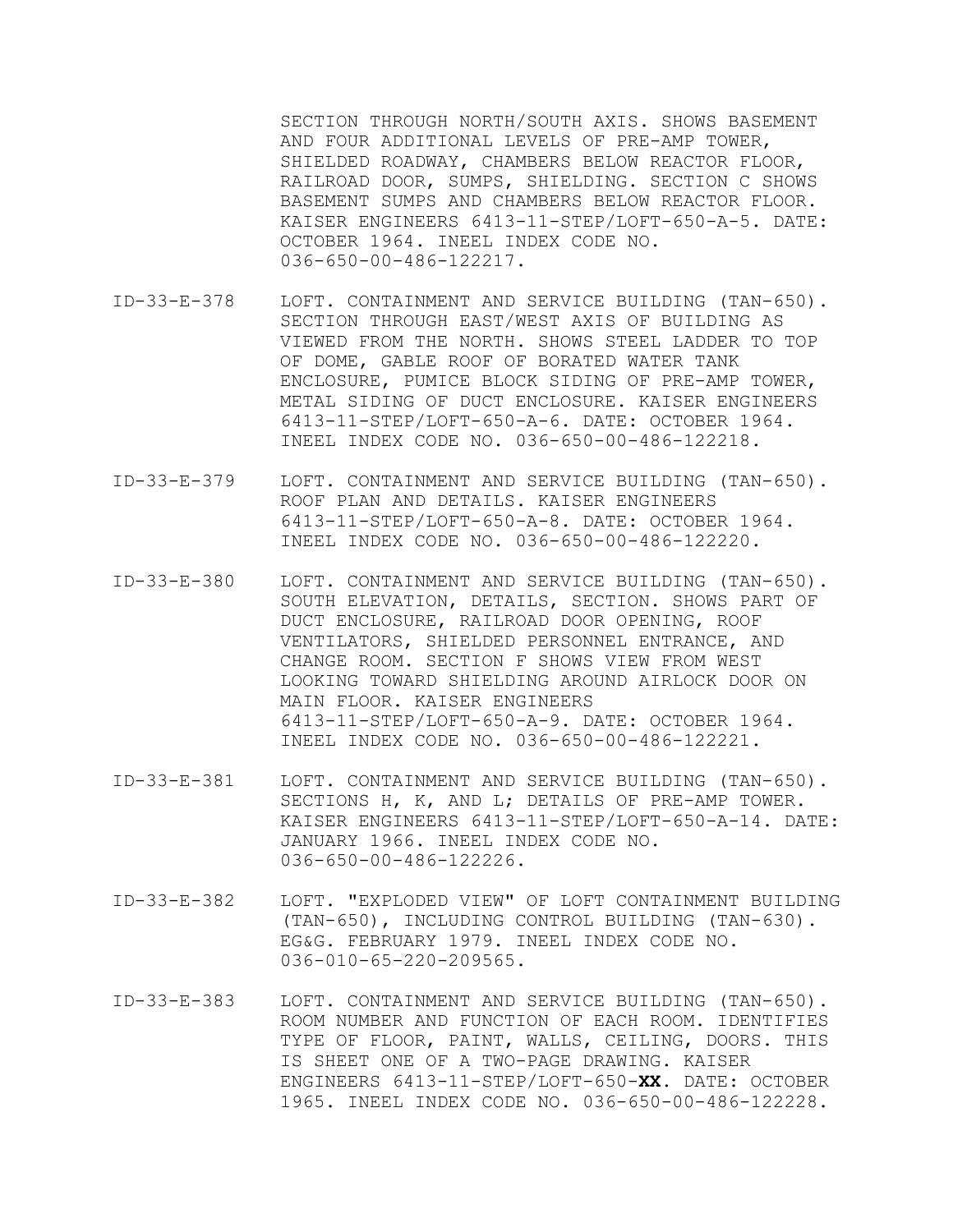ID-33-E-384 LOFT. CONTAINMENT AND SERVICE BUILDING (TAN-650). ROOM NUMBER SCHEDULE, SHEET TWO OF TWO. KAISER ENGINEERS 6413-11-STEP/LOFT-650-A-**XX**. DATE: OCTOBER 1969. INEEL INDEX CODE NO. 036-650-00-486-122228.

Notes:

1. The historical photographs selected for this report originated in a photograph collection located at the Idaho National Engineering and Environmental Laboratory's Photograph Archive in the Willow Creek building and the Inactive Storage Records Warehouse at Idaho Falls, Idaho. Negatives are indexed according to year, name of facility area, and sequence number.

2. The original engineering drawings for the ANP and LOFT programs were destroyed within the last ten years. The photographic copies in this report were made from microfilm aperture cards located at the Idaho National Engineering and Environmental Laboratory at the Engineering Research Office Building.

3. The INEEL photographic and engineering archives date from the earliest operations at the National Reactor Testing Station. They document construction progress, events, equipment and procedures, and periodic aerial surveys of the site. Most of these resources are available for examination and reproduction.

4. For written historical and descriptive information on Test Area North, please see main entry for Idaho National Engineering Laboratory, Test Area North, HAER No. ID-33-E.

5. Additional images and illustrations may be found in the written historical report, HAER NO. ID-33-E, as accompaniments to the narrative. For the most part, these are sketches, photographs from sources other than INEEL, or copies of 35 mm images not practical for HAER-quality reproduction.

6. The INEEL Index Code for architectural and engineering drawings is composed of the following elements. Using the example 034-0607-00-693-106758:

- 034: An NRTS/INEEL "area" number. In this case, the A&M area at Test Area North.
- 0607: The building or structure number at this "area." 00: Classification code. In this case, 00 signifies
	- "architectural" drawings.
	- 693: A code number for the originating contractor. This code number was assigned to the Ralph M. Parsons Company.